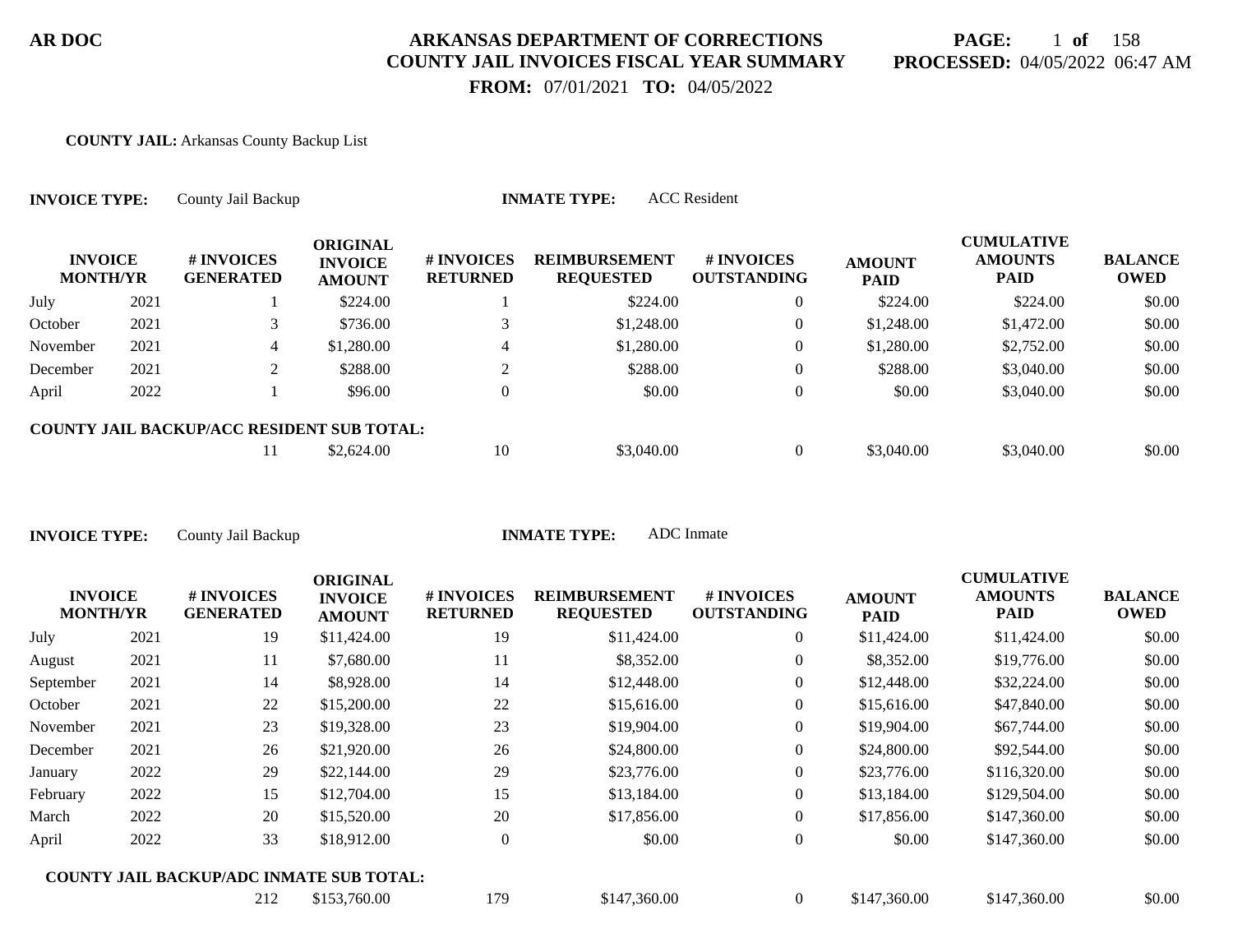**PAGE:** 2 **of** 158 **PROCESSED:** 04/05/2022 06:47 AM

 **FROM:** 07/01/2021 **TO:** 04/05/2022

|                                   |      | <b>COUNTY JAIL:</b> Arkansas County Backup List      |                                                    |                               |                                          |                                  |                              |                                                    |                               |
|-----------------------------------|------|------------------------------------------------------|----------------------------------------------------|-------------------------------|------------------------------------------|----------------------------------|------------------------------|----------------------------------------------------|-------------------------------|
| <b>JAIL SUB TOTAL:</b>            |      | 223                                                  | \$156,384.00                                       | 189                           | \$150,400.00                             | $\boldsymbol{0}$                 | \$150,400.00                 | \$150,400.00                                       | \$0.00                        |
|                                   |      | <b>COUNTY JAIL:</b> Arkansas County Sheriff's Office |                                                    |                               |                                          |                                  |                              |                                                    |                               |
| <b>INVOICE TYPE:</b>              |      | Act 423                                              |                                                    |                               | <b>INMATE TYPE:</b>                      | ACC Client (Act 423)             |                              |                                                    |                               |
| <b>INVOICE</b><br><b>MONTH/YR</b> |      | # INVOICES<br><b>GENERATED</b>                       | <b>ORIGINAL</b><br><b>INVOICE</b><br><b>AMOUNT</b> | # INVOICES<br><b>RETURNED</b> | <b>REIMBURSEMENT</b><br><b>REQUESTED</b> | # INVOICES<br><b>OUTSTANDING</b> | <b>AMOUNT</b><br><b>PAID</b> | <b>CUMULATIVE</b><br><b>AMOUNTS</b><br><b>PAID</b> | <b>BALANCE</b><br><b>OWED</b> |
| July                              | 2021 | -1                                                   | \$160.00                                           | 1                             | \$160.00                                 | $\mathbf{0}$                     | \$160.00                     | \$160.00                                           | \$0.00                        |
|                                   |      | ACT 423/ACC CLIENT (ACT 423) SUB TOTAL:              |                                                    |                               |                                          |                                  |                              |                                                    |                               |
|                                   |      |                                                      | \$160.00                                           | $\mathbf{1}$                  | \$160.00                                 | $\boldsymbol{0}$                 | \$160.00                     | \$160.00                                           | \$0.00                        |
| <b>INVOICE TYPE:</b>              |      | Act 570                                              | <b>ORIGINAL</b>                                    |                               | <b>INMATE TYPE:</b>                      | DCC Client (Act 570)             |                              | <b>CUMULATIVE</b>                                  |                               |
| <b>INVOICE</b><br><b>MONTH/YR</b> |      | # INVOICES<br><b>GENERATED</b>                       | <b>INVOICE</b><br><b>AMOUNT</b>                    | # INVOICES<br><b>RETURNED</b> | <b>REIMBURSEMENT</b><br><b>REQUESTED</b> | # INVOICES<br><b>OUTSTANDING</b> | <b>AMOUNT</b><br><b>PAID</b> | <b>AMOUNTS</b><br><b>PAID</b>                      | <b>BALANCE</b><br><b>OWED</b> |
| October                           | 2021 |                                                      | \$192.00                                           | -1                            | \$192.00                                 | $\boldsymbol{0}$                 | \$192.00                     | \$192.00                                           | \$0.00                        |
| November                          | 2021 |                                                      | \$224.00                                           |                               | \$224.00                                 | $\boldsymbol{0}$                 | \$224.00                     | \$416.00                                           | \$0.00                        |
| December                          | 2021 | $\overline{2}$                                       | \$416.00                                           | $\mathbf{2}$                  | \$416.00                                 | $\boldsymbol{0}$                 | \$416.00                     | \$832.00                                           | \$0.00                        |
| February                          | 2022 | $\mathbf{1}$                                         | \$224.00                                           |                               | \$224.00                                 | $\mathbf{1}$                     | \$0.00                       | \$832.00                                           | \$224.00                      |
|                                   |      | ACT 570/DCC CLIENT (ACT 570) SUB TOTAL:              |                                                    |                               |                                          |                                  |                              |                                                    |                               |
|                                   |      | 5                                                    | \$1,056.00                                         | 5                             | \$1,056.00                               | $\mathbf{1}$                     | \$832.00                     | \$832.00                                           | \$224.00                      |
| <b>JAIL SUB TOTAL:</b>            |      | 6                                                    | \$1,216.00                                         | 6                             | \$1,216.00                               | 1                                | \$992.00                     | \$992.00                                           | \$224.00                      |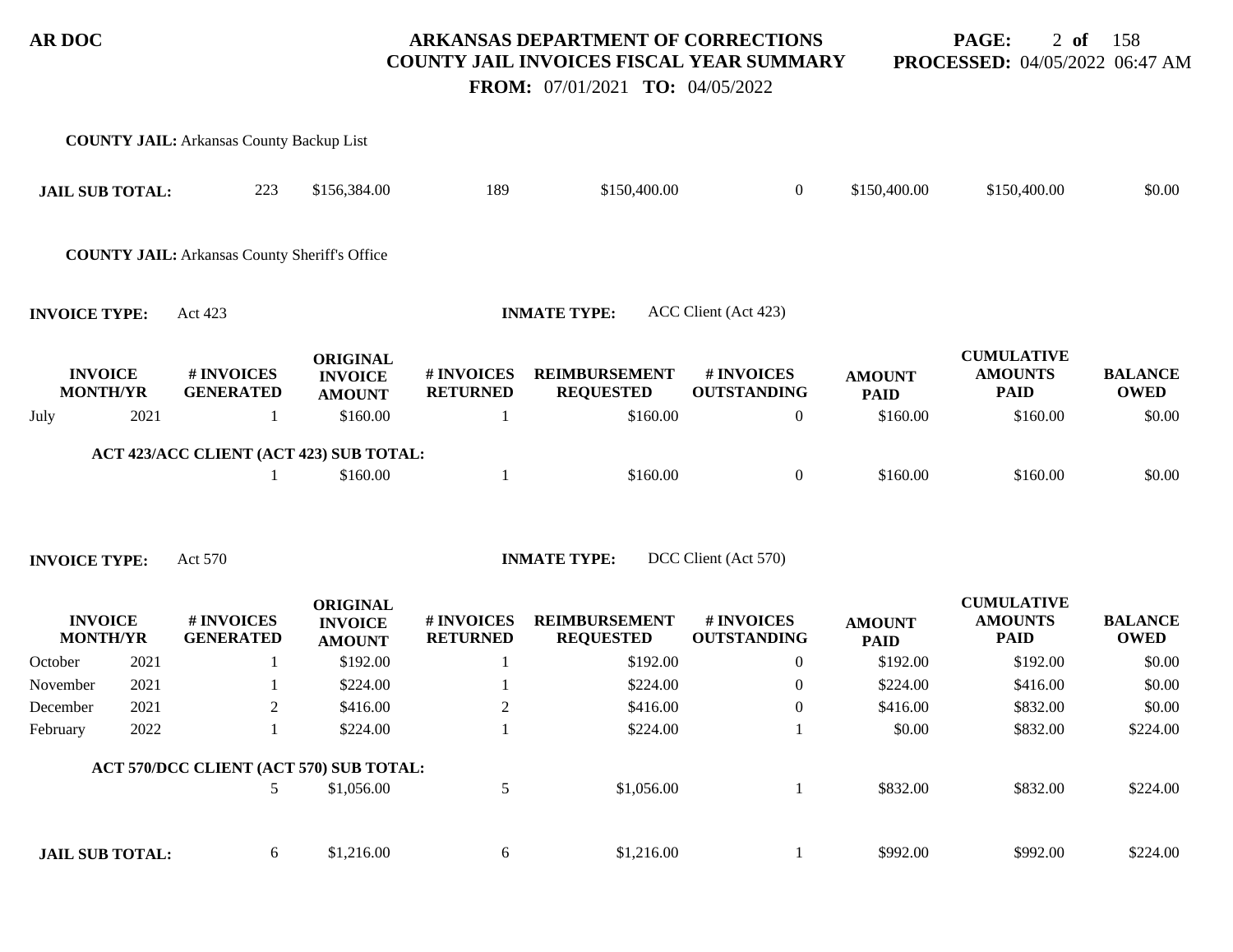# **PAGE:** 3 **of** 158 **PROCESSED:** 04/05/2022 06:47 AM

 **FROM:** 07/01/2021 **TO:** 04/05/2022

#### **COUNTY JAIL:** Ashley County Backup List

| <b>INVOICE TYPE:</b>              |      | County Jail Backup                                |                                                    | <b>INMATE TYPE:</b>           |                                          |                                  |                              |                                                    |                               |
|-----------------------------------|------|---------------------------------------------------|----------------------------------------------------|-------------------------------|------------------------------------------|----------------------------------|------------------------------|----------------------------------------------------|-------------------------------|
| <b>INVOICE</b><br><b>MONTH/YR</b> |      | # INVOICES<br><b>GENERATED</b>                    | <b>ORIGINAL</b><br><b>INVOICE</b><br><b>AMOUNT</b> | # INVOICES<br><b>RETURNED</b> | <b>REIMBURSEMENT</b><br><b>REQUESTED</b> | # INVOICES<br><b>OUTSTANDING</b> | <b>AMOUNT</b><br><b>PAID</b> | <b>CUMULATIVE</b><br><b>AMOUNTS</b><br><b>PAID</b> | <b>BALANCE</b><br><b>OWED</b> |
| July                              | 2021 | 2                                                 | \$448.00                                           | 2                             | \$448.00                                 | $\overline{0}$                   | \$448.00                     | \$448.00                                           | \$0.00                        |
| August                            | 2021 |                                                   | \$640.00                                           |                               | \$640.00                                 | $\overline{0}$                   | \$640.00                     | \$1,088.00                                         | \$0.00                        |
| September                         | 2021 | 2                                                 | \$512.00                                           | 2                             | \$512.00                                 | $\overline{0}$                   | \$512.00                     | \$1,600.00                                         | \$0.00                        |
| October                           | 2021 | 2                                                 | \$672.00                                           | 2                             | \$672.00                                 | $\overline{0}$                   | \$672.00                     | \$2,272.00                                         | \$0.00                        |
| November                          | 2021 | 2                                                 | \$352.00                                           | 0                             | \$0.00                                   | $\overline{0}$                   | \$0.00                       | \$2,272.00                                         | \$0.00                        |
| December                          | 2021 | 2                                                 | \$448.00                                           | 2                             | \$448.00                                 | $\overline{0}$                   | \$448.00                     | \$2,720.00                                         | \$0.00                        |
| January                           | 2022 | 2                                                 | \$608.00                                           |                               | \$0.00                                   | $\overline{0}$                   | \$0.00                       | \$2,720.00                                         | \$0.00                        |
| February                          | 2022 | 3                                                 | \$1,376.00                                         | 3                             | \$1,376.00                               | $\Omega$                         | \$1,376.00                   | \$4,096.00                                         | \$0.00                        |
| March                             | 2022 |                                                   | \$480.00                                           |                               | \$480.00                                 | $\overline{0}$                   | \$480.00                     | \$4,576.00                                         | \$0.00                        |
| April                             | 2022 | 4                                                 | \$864.00                                           | 0                             | \$0.00                                   | $\overline{0}$                   | \$0.00                       | \$4,576.00                                         | \$0.00                        |
|                                   |      | <b>COUNTY JAIL BACKUP/ACC RESIDENT SUB TOTAL:</b> |                                                    |                               |                                          |                                  |                              |                                                    |                               |
|                                   |      | 21                                                | \$6,400.00                                         | 13                            | \$4,576.00                               | $\overline{0}$                   | \$4,576.00                   | \$4,576.00                                         | \$0.00                        |

| <b>INVOICE</b><br><b>MONTH/YR</b> |      | <b>#INVOICES</b><br><b>GENERATED</b> | <b>ORIGINAL</b><br><b>INVOICE</b><br><b>AMOUNT</b> | # INVOICES<br><b>RETURNED</b> | <b>REIMBURSEMENT</b><br><b>REQUESTED</b> | <b># INVOICES</b><br><b>OUTSTANDING</b> | <b>AMOUNT</b><br><b>PAID</b> | <b>CUMULATIVE</b><br><b>AMOUNTS</b><br><b>PAID</b> | <b>BALANCE</b><br><b>OWED</b> |
|-----------------------------------|------|--------------------------------------|----------------------------------------------------|-------------------------------|------------------------------------------|-----------------------------------------|------------------------------|----------------------------------------------------|-------------------------------|
| July                              | 2021 | 21                                   | \$6,272.00                                         | 21                            | \$6,272.00                               | $\mathbf{0}$                            | \$6,272.00                   | \$6,272.00                                         | \$0.00                        |
| August                            | 2021 | 18                                   | \$8,768.00                                         | 18                            | \$8,768.00                               | $\overline{0}$                          | \$8,768.00                   | \$15,040.00                                        | \$0.00                        |
| September                         | 2021 | 11                                   | \$7,744.00                                         |                               | \$7,744.00                               | 0                                       | \$7,744.00                   | \$22,784.00                                        | \$0.00                        |
| October                           | 2021 | 24                                   | \$15,488.00                                        | 24                            | \$15,488.00                              | 0                                       | \$15,488.00                  | \$38,272.00                                        | \$0.00                        |
| November                          | 2021 | 23                                   | \$16,832.00                                        |                               | \$0.00                                   | $\overline{0}$                          | \$0.00                       | \$38,272.00                                        | \$0.00                        |
| December                          | 2021 | 26                                   | \$12,800.00                                        | 26                            | \$12,800.00                              | $\overline{0}$                          | \$12,800.00                  | \$51,072.00                                        | \$0.00                        |
| January                           | 2022 | 22                                   | \$16,992.00                                        |                               | \$0.00                                   | $\overline{0}$                          | \$0.00                       | \$51,072.00                                        | \$0.00                        |
| February                          | 2022 | 12                                   | \$10,112.00                                        |                               | \$10,112.00                              |                                         | \$10,112.00                  | \$61,184.00                                        | \$0.00                        |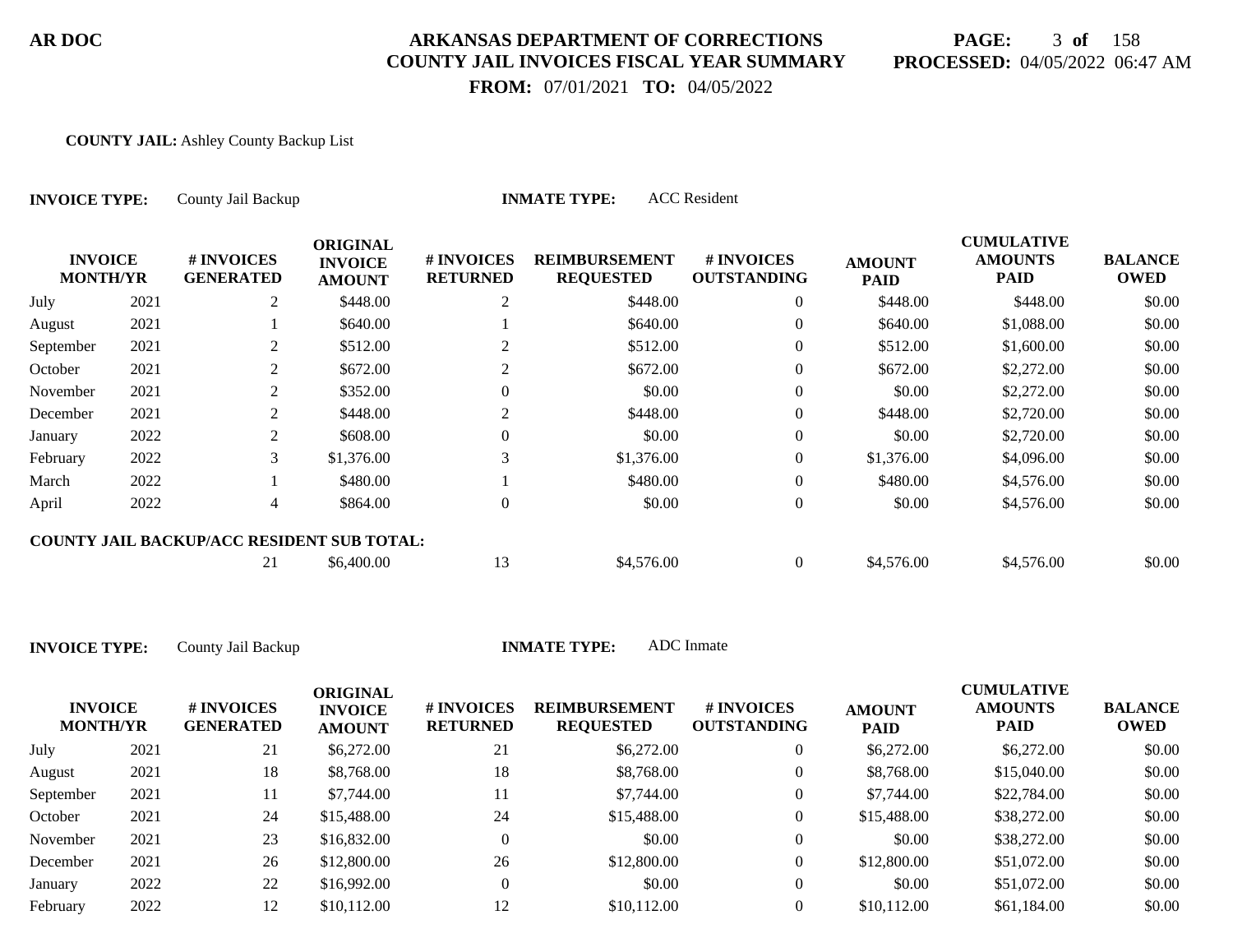**PAGE:** 4 **of** 158 **PROCESSED:** 04/05/2022 06:47 AM

 **FROM:** 07/01/2021 **TO:** 04/05/2022

|                      |                                   | <b>COUNTY JAIL:</b> Ashley County Backup List      |                                                    |                               |                                          |                                  |                              |                                                    |                               |
|----------------------|-----------------------------------|----------------------------------------------------|----------------------------------------------------|-------------------------------|------------------------------------------|----------------------------------|------------------------------|----------------------------------------------------|-------------------------------|
| March                | 2022                              | 21                                                 | \$7,264.00                                         | 21                            | \$6,400.00                               | $\overline{0}$                   | \$6,400.00                   | \$67,584.00                                        | \$0.00                        |
| April                | 2022                              | 20                                                 | \$12,704.00                                        | $\overline{0}$                | \$0.00                                   | $\boldsymbol{0}$                 | \$0.00                       | \$67,584.00                                        | \$0.00                        |
|                      |                                   | <b>COUNTY JAIL BACKUP/ADC INMATE SUB TOTAL:</b>    |                                                    |                               |                                          |                                  |                              |                                                    |                               |
|                      |                                   | 198                                                | \$114,976.00                                       | 133                           | \$67,584.00                              | $\overline{0}$                   | \$67,584.00                  | \$67,584.00                                        | \$0.00                        |
|                      | <b>JAIL SUB TOTAL:</b>            | 219                                                | \$121,376.00                                       | 146                           | \$72,160.00                              | $\boldsymbol{0}$                 | \$72,160.00                  | \$72,160.00                                        | \$0.00                        |
|                      |                                   |                                                    |                                                    |                               |                                          |                                  |                              |                                                    |                               |
|                      |                                   | <b>COUNTY JAIL:</b> Ashley County Sheriff's Office |                                                    |                               |                                          |                                  |                              |                                                    |                               |
| <b>INVOICE TYPE:</b> |                                   | Act 423                                            |                                                    |                               | <b>INMATE TYPE:</b>                      | ACC Client (Act 423)             |                              |                                                    |                               |
|                      | <b>INVOICE</b><br><b>MONTH/YR</b> | # INVOICES<br><b>GENERATED</b>                     | <b>ORIGINAL</b><br><b>INVOICE</b><br><b>AMOUNT</b> | # INVOICES<br><b>RETURNED</b> | <b>REIMBURSEMENT</b><br><b>REQUESTED</b> | # INVOICES<br><b>OUTSTANDING</b> | <b>AMOUNT</b><br><b>PAID</b> | <b>CUMULATIVE</b><br><b>AMOUNTS</b><br><b>PAID</b> | <b>BALANCE</b><br><b>OWED</b> |
| August               | 2021                              |                                                    | \$96.00                                            |                               | \$96.00                                  | $\boldsymbol{0}$                 | \$96.00                      | \$96.00                                            | \$0.00                        |
| October              | 2021                              |                                                    | \$96.00                                            | $\boldsymbol{0}$              | \$0.00                                   | $\boldsymbol{0}$                 | \$0.00                       | \$96.00                                            | \$0.00                        |
| January              | 2022                              |                                                    | \$32.00                                            | $\overline{0}$                | \$0.00                                   | $\boldsymbol{0}$                 | \$0.00                       | \$96.00                                            | \$0.00                        |
|                      |                                   | ACT 423/ACC CLIENT (ACT 423) SUB TOTAL:            |                                                    |                               |                                          |                                  |                              |                                                    |                               |
|                      |                                   | 3                                                  | \$224.00                                           |                               | \$96.00                                  | $\overline{0}$                   | \$96.00                      | \$96.00                                            | \$0.00                        |

**INVOICE TYPE:** Act 570 **INMATE TYPE:** DCC Client (Act 570)

| <b>INVOICE</b><br><b>MONTH/YR</b> |      | # INVOICES<br><b>GENERATED</b> | ORIGINAL<br><b>INVOICE</b><br><b>AMOUNT</b> | # INVOICES<br><b>RETURNED</b> | <b>REIMBURSEMENT</b><br><b>REOUESTED</b> | # INVOICES<br><b>OUTSTANDING</b> | <b>AMOUNT</b><br><b>PAID</b> | <b>CUMULATIVE</b><br><b>AMOUNTS</b><br><b>PAID</b> | <b>BALANCE</b><br><b>OWED</b> |
|-----------------------------------|------|--------------------------------|---------------------------------------------|-------------------------------|------------------------------------------|----------------------------------|------------------------------|----------------------------------------------------|-------------------------------|
| December                          | 2021 |                                | \$224.00                                    |                               | \$224.00                                 |                                  | \$224.00                     | \$224.00                                           | \$0.00                        |
| January                           | 2022 |                                | \$224.00                                    |                               | \$0.00                                   |                                  | \$0.00                       | \$224.00                                           | \$0.00                        |
| April                             | 2022 |                                | \$224.00                                    |                               | \$0.00                                   |                                  | \$0.00                       | \$224.00                                           | \$0.00                        |

**ACT 570/DCC CLIENT (ACT 570) SUB TOTAL:**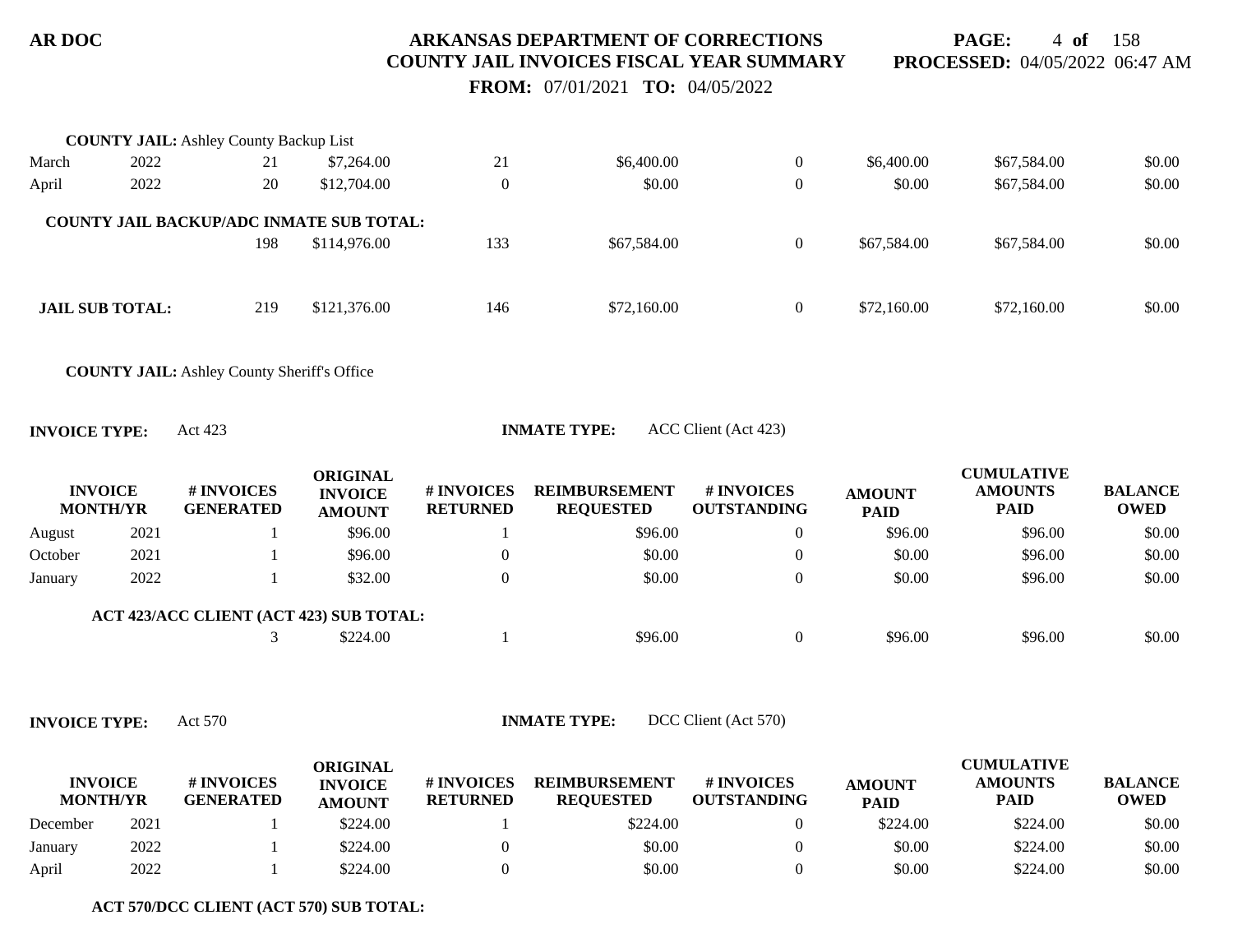**PAGE:** 5 **of** 158 **PROCESSED:** 04/05/2022 06:47 AM

**CUMULATIVE**

 **FROM:** 07/01/2021 **TO:** 04/05/2022

| <b>COUNTY JAIL:</b> Ashley County Sheriff's Office |    |          |   |          |          |          |        |
|----------------------------------------------------|----|----------|---|----------|----------|----------|--------|
|                                                    |    | \$672.00 |   | \$224.00 | \$224.00 | \$224.00 | \$0.00 |
| <b>JAIL SUB TOTAL:</b>                             | O. | \$896.00 | ∠ | \$320.00 | \$320.00 | \$320.00 | \$0.00 |

**COUNTY JAIL:** Baxter County Backup List

**INVOICE TYPE:** County Jail Backup **INMATE TYPE:** ACC Resident

|                                   |      |                                                   | <b>ORIGINAL</b>                 |                               |                                          |                                  |                              | <b>CUMULATIVE</b>             |                               |
|-----------------------------------|------|---------------------------------------------------|---------------------------------|-------------------------------|------------------------------------------|----------------------------------|------------------------------|-------------------------------|-------------------------------|
| <b>INVOICE</b><br><b>MONTH/YR</b> |      | # INVOICES<br><b>GENERATED</b>                    | <b>INVOICE</b><br><b>AMOUNT</b> | # INVOICES<br><b>RETURNED</b> | <b>REIMBURSEMENT</b><br><b>REQUESTED</b> | # INVOICES<br><b>OUTSTANDING</b> | <b>AMOUNT</b><br><b>PAID</b> | <b>AMOUNTS</b><br><b>PAID</b> | <b>BALANCE</b><br><b>OWED</b> |
| July                              | 2021 | 2                                                 | \$768.00                        | 2                             | \$768.00                                 | $\overline{0}$                   | \$768.00                     | \$768.00                      | \$0.00                        |
| August                            | 2021 | 3                                                 | \$1,408.00                      |                               | \$1,408.00                               | $\overline{0}$                   | \$1,408.00                   | \$2,176.00                    | \$0.00                        |
| September                         | 2021 | 5                                                 | \$2,080.00                      |                               | \$2,080.00                               | $\overline{0}$                   | \$2,080.00                   | \$4,256.00                    | \$0.00                        |
| October                           | 2021 |                                                   | \$2,496.00                      |                               | \$2,496.00                               | $\overline{0}$                   | \$2,496.00                   | \$6,752.00                    | \$0.00                        |
| November                          | 2021 | 3                                                 | \$2,144.00                      |                               | \$2,144.00                               | $\overline{0}$                   | \$2,144.00                   | \$8,896.00                    | \$0.00                        |
| December                          | 2021 | $\overline{4}$                                    | \$1,952.00                      | 4                             | \$1,952.00                               | $\overline{0}$                   | \$1,952.00                   | \$10,848.00                   | \$0.00                        |
| January                           | 2022 |                                                   | \$992.00                        |                               | \$992.00                                 | $\overline{0}$                   | \$992.00                     | \$11,840.00                   | \$0.00                        |
| February                          | 2022 |                                                   | \$992.00                        |                               | \$992.00                                 | $\overline{0}$                   | \$992.00                     | \$12,832.00                   | \$0.00                        |
| March                             | 2022 | 6                                                 | \$3,616.00                      | 6                             | \$3,616.00                               | 6                                | \$0.00                       | \$12,832.00                   | \$3,616.00                    |
| April                             | 2022 | 8                                                 | \$2,688.00                      | $\Omega$                      | \$0.00                                   | $\overline{0}$                   | \$0.00                       | \$12,832.00                   | \$3,616.00                    |
|                                   |      | <b>COUNTY JAIL BACKUP/ACC RESIDENT SUB TOTAL:</b> |                                 |                               |                                          |                                  |                              |                               |                               |
|                                   |      | 40                                                | \$19,136.00                     | 32                            | \$16,448.00                              | 6                                | \$12,832.00                  | \$12,832.00                   | \$3,616.00                    |

|      | <b>INVOICE</b><br><b>MONTH/YR</b> | # INVOICES<br><b>GENERATED</b> | ORIGINAL<br><b>INVOICE</b><br><b>AMOUNT</b> | # INVOICES<br><b>RETURNED</b> | <b>REIMBURSEMENT</b><br><b>REOUESTED</b> | # INVOICES<br><b>OUTSTANDING</b> | <b>AMOUNT</b><br><b>PAID</b> | <b>CUMULATIVE</b><br><b>AMOUNTS</b><br><b>PAID</b> | <b>BALANCE</b><br>OWED |
|------|-----------------------------------|--------------------------------|---------------------------------------------|-------------------------------|------------------------------------------|----------------------------------|------------------------------|----------------------------------------------------|------------------------|
|      |                                   |                                |                                             |                               |                                          |                                  |                              |                                                    |                        |
| July | 2021                              | 38                             | \$22,400.00                                 | 38                            | \$22,400.00                              |                                  | \$22,400.00                  | \$22,400.00                                        | \$0.00                 |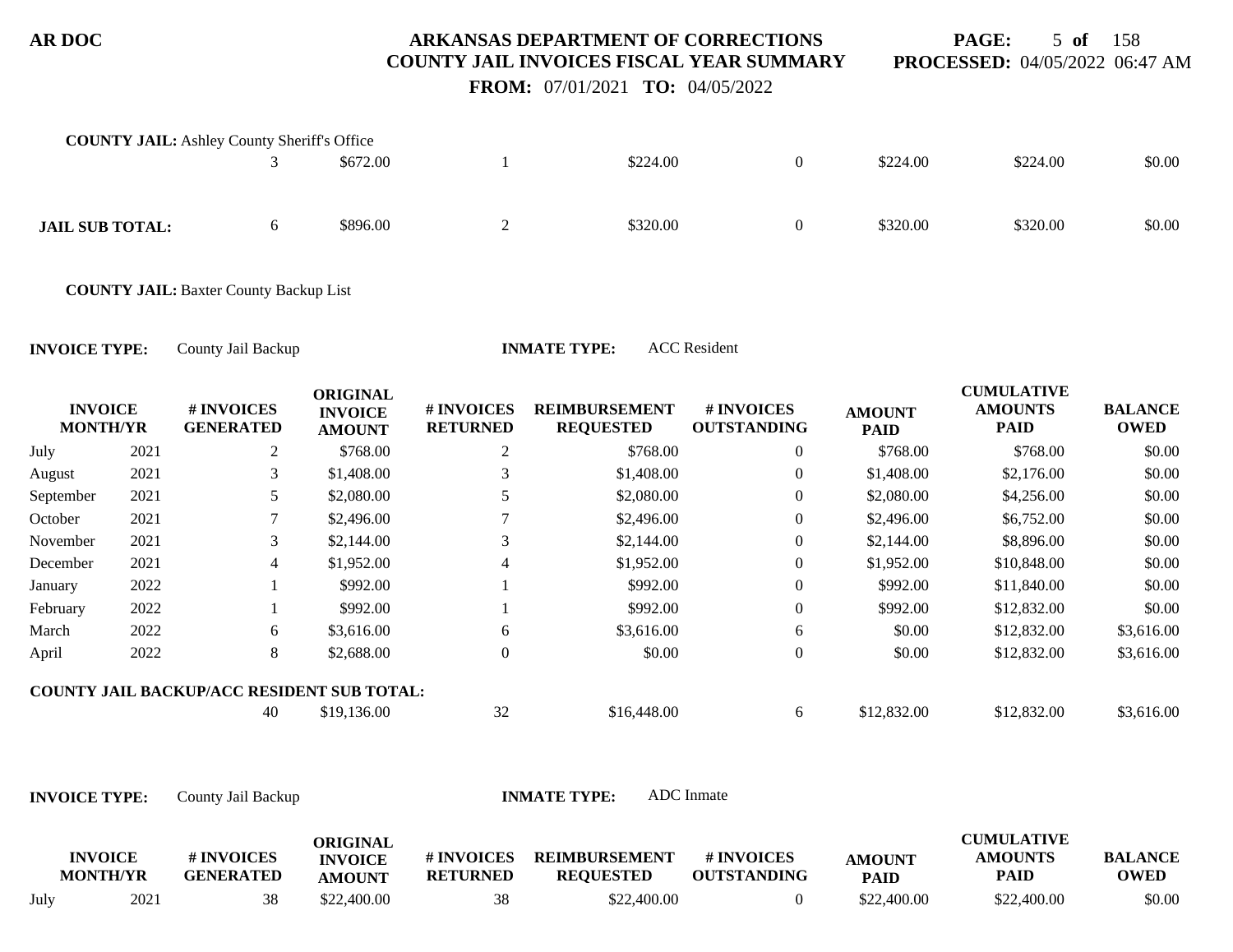**PAGE:** 6 **of** 158 **PROCESSED:** 04/05/2022 06:47 AM

 **FROM:** 07/01/2021 **TO:** 04/05/2022

| 2021                   | 34  | \$17,024.00  | 34                                                                                               | \$16,896.00  | $\boldsymbol{0}$ | \$16,896.00  | \$39,296.00  | \$0.00      |
|------------------------|-----|--------------|--------------------------------------------------------------------------------------------------|--------------|------------------|--------------|--------------|-------------|
| 2021                   | 28  | \$19,008.00  | 28                                                                                               | \$19,008.00  | $\overline{0}$   | \$19,008.00  | \$58,304.00  | \$0.00      |
| 2021                   | 29  | \$24,544.00  | 29                                                                                               | \$24,544.00  | $\overline{0}$   | \$24,544.00  | \$82,848.00  | \$0.00      |
| 2021                   | 34  | \$28,768.00  | 34                                                                                               | \$28,768.00  | $\overline{0}$   | \$28,768.00  | \$111,616.00 | \$0.00      |
| 2021                   | 36  | \$26,176.00  | 36                                                                                               | \$26,176.00  | $\overline{0}$   | \$26,176.00  | \$137,792.00 | \$0.00      |
| 2022                   | 34  | \$18,688.00  | 34                                                                                               | \$18,688.00  | $\overline{0}$   | \$18,688.00  | \$156,480.00 | \$0.00      |
| 2022                   | 23  | \$20,864.00  | 23                                                                                               | \$20,864.00  | $\boldsymbol{0}$ | \$20,864.00  | \$177,344.00 | \$0.00      |
| 2022                   | 38  | \$19,776.00  | 38                                                                                               | \$19,776.00  | 38               | \$0.00       | \$177,344.00 | \$19,776.00 |
| 2022                   | 38  | \$21,728.00  | $\boldsymbol{0}$                                                                                 | \$0.00       | $\boldsymbol{0}$ | \$0.00       | \$177,344.00 | \$19,776.00 |
|                        |     |              |                                                                                                  |              |                  |              |              |             |
|                        | 332 | \$218,976.00 | 294                                                                                              | \$197,120.00 | 38               | \$177,344.00 | \$177,344.00 | \$19,776.00 |
|                        |     |              |                                                                                                  |              |                  |              |              |             |
| <b>JAIL SUB TOTAL:</b> | 372 | \$238,112.00 | 326                                                                                              | \$213,568.00 | 44               | \$190,176.00 | \$190,176.00 | \$23,392.00 |
|                        |     |              | <b>COUNTY JAIL: Baxter County Backup List</b><br><b>COUNTY JAIL BACKUP/ADC INMATE SUB TOTAL:</b> |              |                  |              |              |             |

**COUNTY JAIL:** Baxter County Sheriff's Office

| <b>INVOICE</b><br><b>MONTH/YR</b> |      | # INVOICES<br><b>GENERATED</b> | <b>ORIGINAL</b><br><b>INVOICE</b><br><b>AMOUNT</b> | # INVOICES<br><b>RETURNED</b> | <b>REIMBURSEMENT</b><br><b>REQUESTED</b> | # INVOICES<br><b>OUTSTANDING</b> | <b>AMOUNT</b><br><b>PAID</b> | <b>CUMULATIVE</b><br><b>AMOUNTS</b><br><b>PAID</b> | <b>BALANCE</b><br><b>OWED</b> |
|-----------------------------------|------|--------------------------------|----------------------------------------------------|-------------------------------|------------------------------------------|----------------------------------|------------------------------|----------------------------------------------------|-------------------------------|
| July                              | 2021 |                                | \$384.00                                           |                               | \$384.00                                 |                                  | \$384.00                     | \$384.00                                           | \$0.00                        |
| September                         | 2021 |                                | \$608.00                                           |                               | \$608.00                                 |                                  | \$608.00                     | \$992.00                                           | \$0.00                        |
| October                           | 2021 |                                | \$640.00                                           |                               | \$640.00                                 |                                  | \$640.00                     | \$1,632.00                                         | \$0.00                        |
| November                          | 2021 | 4                              | \$864.00                                           | 4                             | \$864.00                                 |                                  | \$864.00                     | \$2,496.00                                         | \$0.00                        |
| December                          | 2021 |                                | \$128.00                                           |                               | \$128.00                                 |                                  | \$128.00                     | \$2,624.00                                         | \$0.00                        |
| January                           | 2022 |                                | \$192.00                                           |                               | \$192.00                                 |                                  | \$192.00                     | \$2,816.00                                         | \$0.00                        |
| February                          | 2022 |                                | \$384.00                                           |                               | \$384.00                                 |                                  | \$384.00                     | \$3,200.00                                         | \$0.00                        |
| March                             | 2022 |                                | \$480.00                                           |                               | \$480.00                                 |                                  | \$0.00                       | \$3,200.00                                         | \$480.00                      |
| April                             | 2022 |                                | \$736.00                                           |                               | \$0.00                                   |                                  | \$0.00                       | \$3,200.00                                         | \$480.00                      |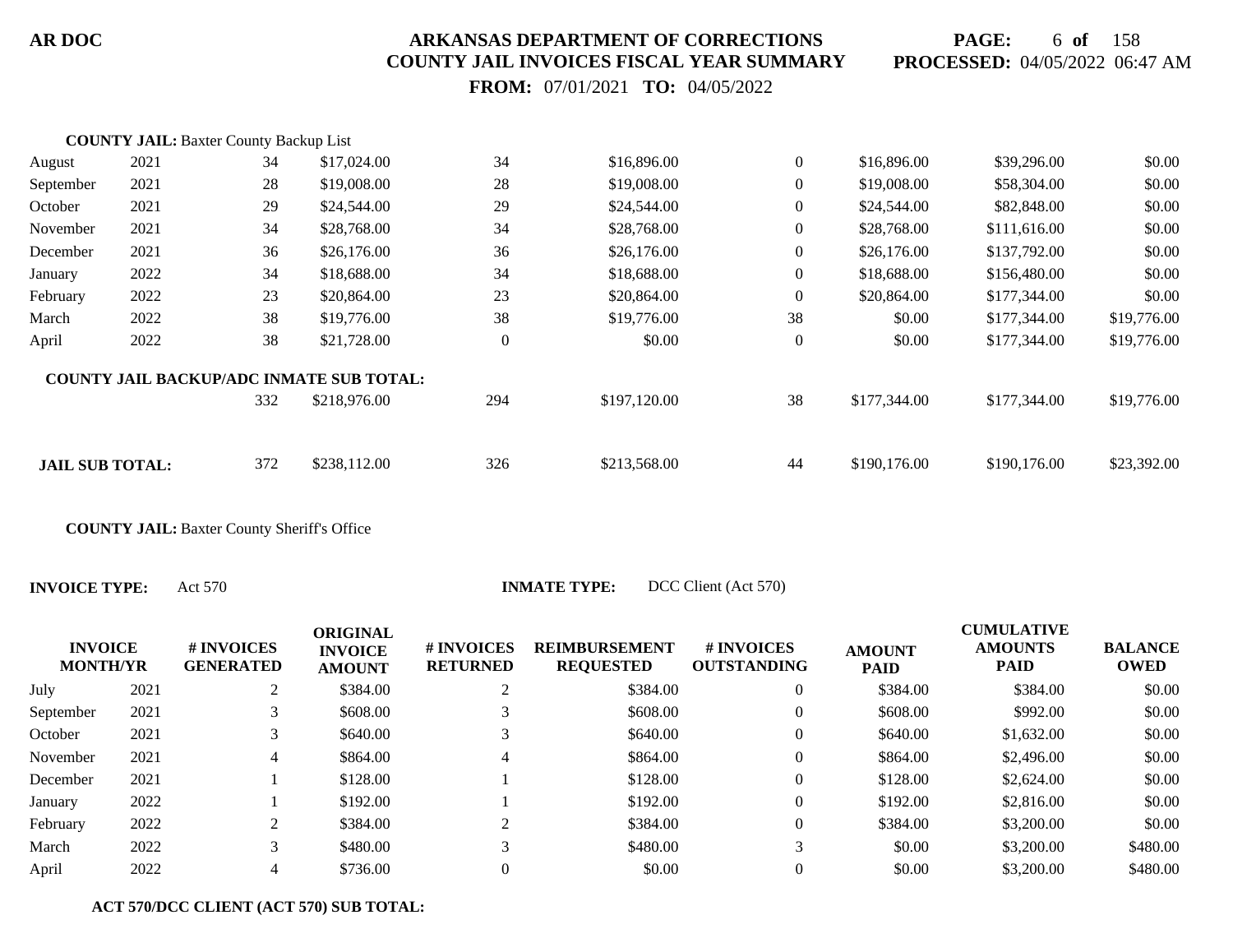**PAGE:** 7 **of** 158 **PROCESSED:** 04/05/2022 06:47 AM

 **FROM:** 07/01/2021 **TO:** 04/05/2022

| <b>COUNTY JAIL:</b> Baxter County Sheriff's Office | 23 | \$4,416.00 | 19 | \$3,680.00 | \$3,200.00 | \$3,200.00 | \$480.00 |
|----------------------------------------------------|----|------------|----|------------|------------|------------|----------|
| <b>JAIL SUB TOTAL:</b>                             | 23 | \$4,416.00 | 19 | \$3,680.00 | \$3,200.00 | \$3,200.00 | \$480.00 |

**COUNTY JAIL:** Benton County Backup List

**INVOICE TYPE:** County Jail Backup **INMATE TYPE:** ACC Resident

| <b>INVOICE</b><br><b>MONTH/YR</b> |      | # INVOICES<br><b>GENERATED</b>                    | <b>ORIGINAL</b><br><b>INVOICE</b><br><b>AMOUNT</b> | # INVOICES<br><b>RETURNED</b> | <b>REIMBURSEMENT</b><br><b>REQUESTED</b> | <b>#INVOICES</b><br><b>OUTSTANDING</b> | <b>AMOUNT</b><br><b>PAID</b> | <b>CUMULATIVE</b><br><b>AMOUNTS</b><br><b>PAID</b> | <b>BALANCE</b><br><b>OWED</b> |
|-----------------------------------|------|---------------------------------------------------|----------------------------------------------------|-------------------------------|------------------------------------------|----------------------------------------|------------------------------|----------------------------------------------------|-------------------------------|
| July                              | 2021 | 13                                                | \$3,360.00                                         | 13                            | \$3,712.00                               | $\overline{0}$                         | \$3,712.00                   | \$3,712.00                                         | \$0.00                        |
| August                            | 2021 | 11                                                | \$2,336.00                                         | 11                            | \$2,336.00                               | $\overline{0}$                         | \$2,336.00                   | \$6,048.00                                         | \$0.00                        |
| September                         | 2021 | 10                                                | \$4,672.00                                         | 10                            | \$4,672.00                               | $\overline{0}$                         | \$4,672.00                   | \$10,720.00                                        | \$0.00                        |
| October                           | 2021 | 19                                                | \$6,144.00                                         | 19                            | \$6,144.00                               | $\overline{0}$                         | \$6,144.00                   | \$16,864.00                                        | \$0.00                        |
| November                          | 2021 | 23                                                | \$10,880.00                                        | 23                            | \$10,880.00                              | $\overline{0}$                         | \$10,880.00                  | \$27,744.00                                        | \$0.00                        |
| December                          | 2021 | 16                                                | \$7,552.00                                         | 16                            | \$7,552.00                               | $\overline{0}$                         | \$7,552.00                   | \$35,296.00                                        | \$0.00                        |
| January                           | 2022 | 10                                                | \$4,416.00                                         | 10                            | \$4,416.00                               | $\overline{0}$                         | \$4,416.00                   | \$39,712.00                                        | \$0.00                        |
| February                          | 2022 | 15                                                | \$10,752.00                                        | 15                            | \$10,752.00                              | $\overline{0}$                         | \$10,752.00                  | \$50,464.00                                        | \$0.00                        |
| March                             | 2022 | 15                                                | \$9,120.00                                         | 15                            | \$9,120.00                               | $\overline{0}$                         | \$9,120.00                   | \$59,584.00                                        | \$0.00                        |
| April                             | 2022 | 14                                                | \$5,280.00                                         | $\overline{0}$                | \$0.00                                   | $\overline{0}$                         | \$0.00                       | \$59,584.00                                        | \$0.00                        |
|                                   |      | <b>COUNTY JAIL BACKUP/ACC RESIDENT SUB TOTAL:</b> |                                                    |                               |                                          |                                        |                              |                                                    |                               |
|                                   |      | 146                                               | \$64,512.00                                        | 132                           | \$59,584.00                              | $\overline{0}$                         | \$59,584.00                  | \$59,584.00                                        | \$0.00                        |

|      | <b>INVOICE</b><br><b>MONTH/YR</b> | # INVOICES<br><b>GENERATED</b> | ORIGINAL<br><b>INVOICE</b><br><b>AMOUNT</b> | # INVOICES<br><b>RETURNED</b> | <b>REIMBURSEMENT</b><br><b>REQUESTED</b> | # INVOICES<br><b>OUTSTANDING</b> | <b>AMOUNT</b><br><b>PAID</b> | <b>CUMULATIVE</b><br><b>AMOUNTS</b><br><b>PAID</b> | <b>BALANCE</b><br><b>OWED</b> |
|------|-----------------------------------|--------------------------------|---------------------------------------------|-------------------------------|------------------------------------------|----------------------------------|------------------------------|----------------------------------------------------|-------------------------------|
| July | 2021                              | 91                             | \$56,064.00                                 | 91                            | \$55,936.00                              |                                  | \$55,936.00                  | \$55,936.00                                        | \$0.00                        |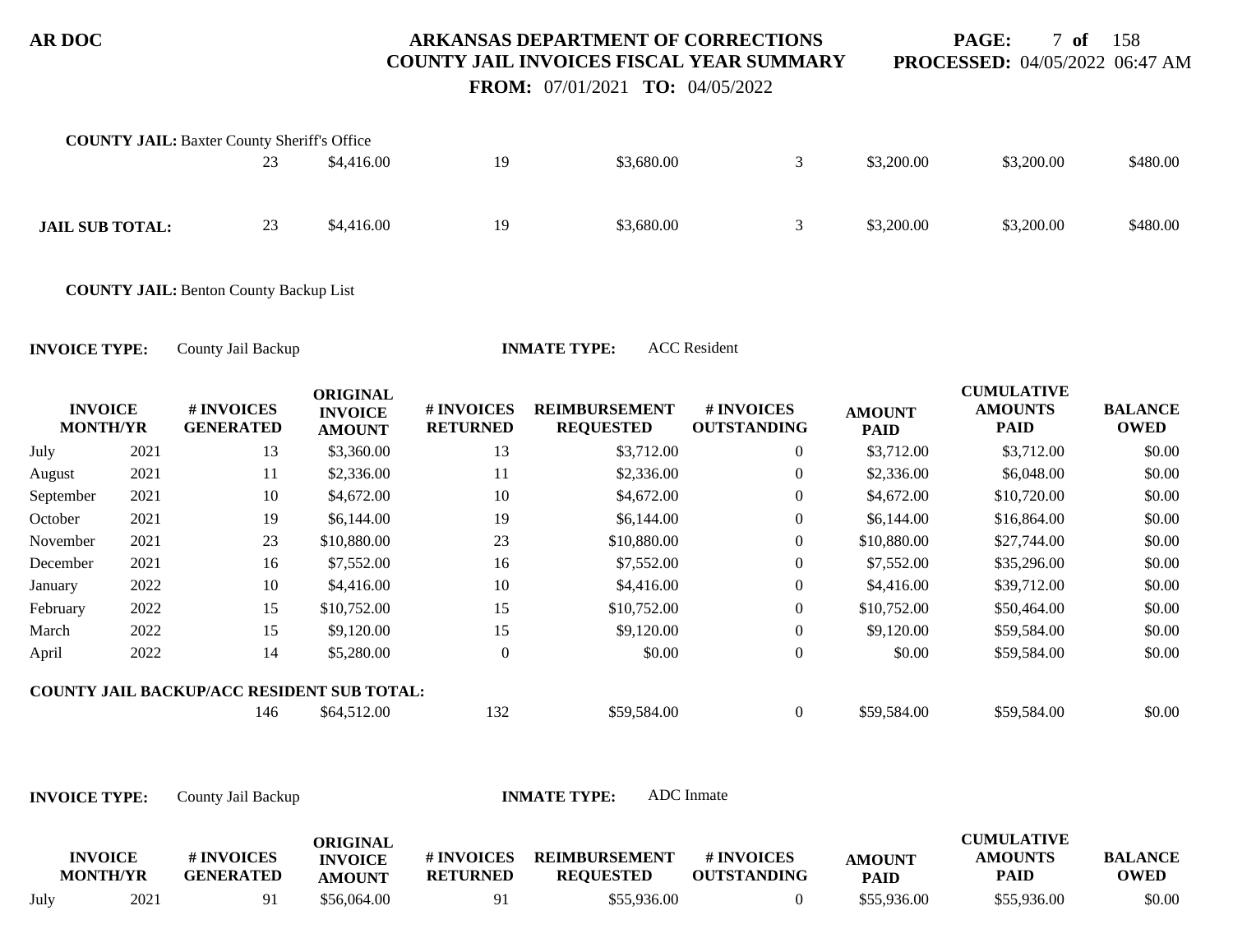**PAGE:** 8 **of** 158 **PROCESSED:** 04/05/2022 06:47 AM

 **FROM:** 07/01/2021 **TO:** 04/05/2022

|                        | <b>COUNTY JAIL: Benton County Backup List</b> |      |                                                 |          |              |                  |              |              |        |
|------------------------|-----------------------------------------------|------|-------------------------------------------------|----------|--------------|------------------|--------------|--------------|--------|
| August                 | 2021                                          | 94   | \$59,296.00                                     | 94       | \$59,264.00  | $\overline{0}$   | \$59,264.00  | \$115,200.00 | \$0.00 |
| September              | 2021                                          | 96   | \$66,912.00                                     | 96       | \$66,912.00  | $\overline{0}$   | \$66,912.00  | \$182,112.00 | \$0.00 |
| October                | 2021                                          | 119  | \$77,952.00                                     | 119      | \$77,472.00  | $\overline{0}$   | \$77,472.00  | \$259,584.00 | \$0.00 |
| November               | 2021                                          | 124  | \$99,168.00                                     | 124      | \$99,168.00  | $\overline{0}$   | \$99,168.00  | \$358,752.00 | \$0.00 |
| December               | 2021                                          | 141  | \$96,672.00                                     | 141      | \$95,840.00  | $\boldsymbol{0}$ | \$95,840.00  | \$454,592.00 | \$0.00 |
| January                | 2022                                          | 89   | \$68,512.00                                     | 89       | \$68,096.00  | $\overline{0}$   | \$68,096.00  | \$522,688.00 | \$0.00 |
| February               | 2022                                          | 124  | \$105,120.00                                    | 124      | \$105,120.00 | $\overline{0}$   | \$105,120.00 | \$627,808.00 | \$0.00 |
| March                  | 2022                                          | 150  | \$112,032.00                                    | 150      | \$112,032.00 | $\overline{0}$   | \$112,032.00 | \$739,840.00 | \$0.00 |
| April                  | 2022                                          | 151  | \$92,704.00                                     | $\theta$ | \$0.00       | $\overline{0}$   | \$0.00       | \$739,840.00 | \$0.00 |
|                        |                                               |      | <b>COUNTY JAIL BACKUP/ADC INMATE SUB TOTAL:</b> |          |              |                  |              |              |        |
|                        |                                               | 1179 | \$834,432.00                                    | 1028     | \$739,840.00 | $\overline{0}$   | \$739,840.00 | \$739,840.00 | \$0.00 |
|                        |                                               |      |                                                 |          |              |                  |              |              |        |
| <b>JAIL SUB TOTAL:</b> |                                               | 1325 | \$898,944.00                                    | 1160     | \$799,424.00 | $\overline{0}$   | \$799,424.00 | \$799,424.00 | \$0.00 |

**COUNTY JAIL:** Benton County Sheriff's Office

**INVOICE TYPE:** Act 423 **INMATE TYPE:** ACC Client (Act 423)

| <b>INVOICE</b><br><b>MONTH/YR</b> |      | <b>#INVOICES</b><br><b>GENERATED</b>    | <b>ORIGINAL</b><br><b>INVOICE</b><br><b>AMOUNT</b> | # INVOICES<br><b>RETURNED</b> | <b>REIMBURSEMENT</b><br><b>REQUESTED</b> | # INVOICES<br><b>OUTSTANDING</b> | <b>AMOUNT</b><br><b>PAID</b> | <b>CUMULATIVE</b><br><b>AMOUNTS</b><br><b>PAID</b> | <b>BALANCE</b><br><b>OWED</b> |
|-----------------------------------|------|-----------------------------------------|----------------------------------------------------|-------------------------------|------------------------------------------|----------------------------------|------------------------------|----------------------------------------------------|-------------------------------|
| August                            | 2021 |                                         | \$128.00                                           |                               | \$128.00                                 | 0                                | \$128.00                     | \$128.00                                           | \$0.00                        |
| September                         | 2021 | 2                                       | \$384.00                                           |                               | \$384.00                                 | $\overline{0}$                   | \$384.00                     | \$512.00                                           | \$0.00                        |
| October                           | 2021 | 2                                       | \$192.00                                           | $\gamma$                      | \$192.00                                 | $\overline{0}$                   | \$192.00                     | \$704.00                                           | \$0.00                        |
| November                          | 2021 |                                         | \$288.00                                           |                               | \$288.00                                 | $\theta$                         | \$288.00                     | \$992.00                                           | \$0.00                        |
| December                          | 2021 |                                         | \$160.00                                           |                               | \$160.00                                 | $\overline{0}$                   | \$160.00                     | \$1,152.00                                         | \$0.00                        |
| January                           | 2022 | 2                                       | \$96.00                                            | $\bigcap$                     | \$96.00                                  | $\overline{0}$                   | \$96.00                      | \$1,248.00                                         | \$0.00                        |
| February                          | 2022 |                                         | \$160.00                                           |                               | \$160.00                                 | $\overline{0}$                   | \$160.00                     | \$1,408.00                                         | \$0.00                        |
| April                             | 2022 |                                         | \$32.00                                            | 0                             | \$0.00                                   | $\overline{0}$                   | \$0.00                       | \$1,408.00                                         | \$0.00                        |
|                                   |      | ACT 423/ACC CLIENT (ACT 423) SUB TOTAL: |                                                    |                               |                                          |                                  |                              |                                                    |                               |
|                                   |      |                                         | \$1,440.00                                         | 10                            | \$1,408.00                               | $\theta$                         | \$1,408.00                   | \$1,408.00                                         | \$0.00                        |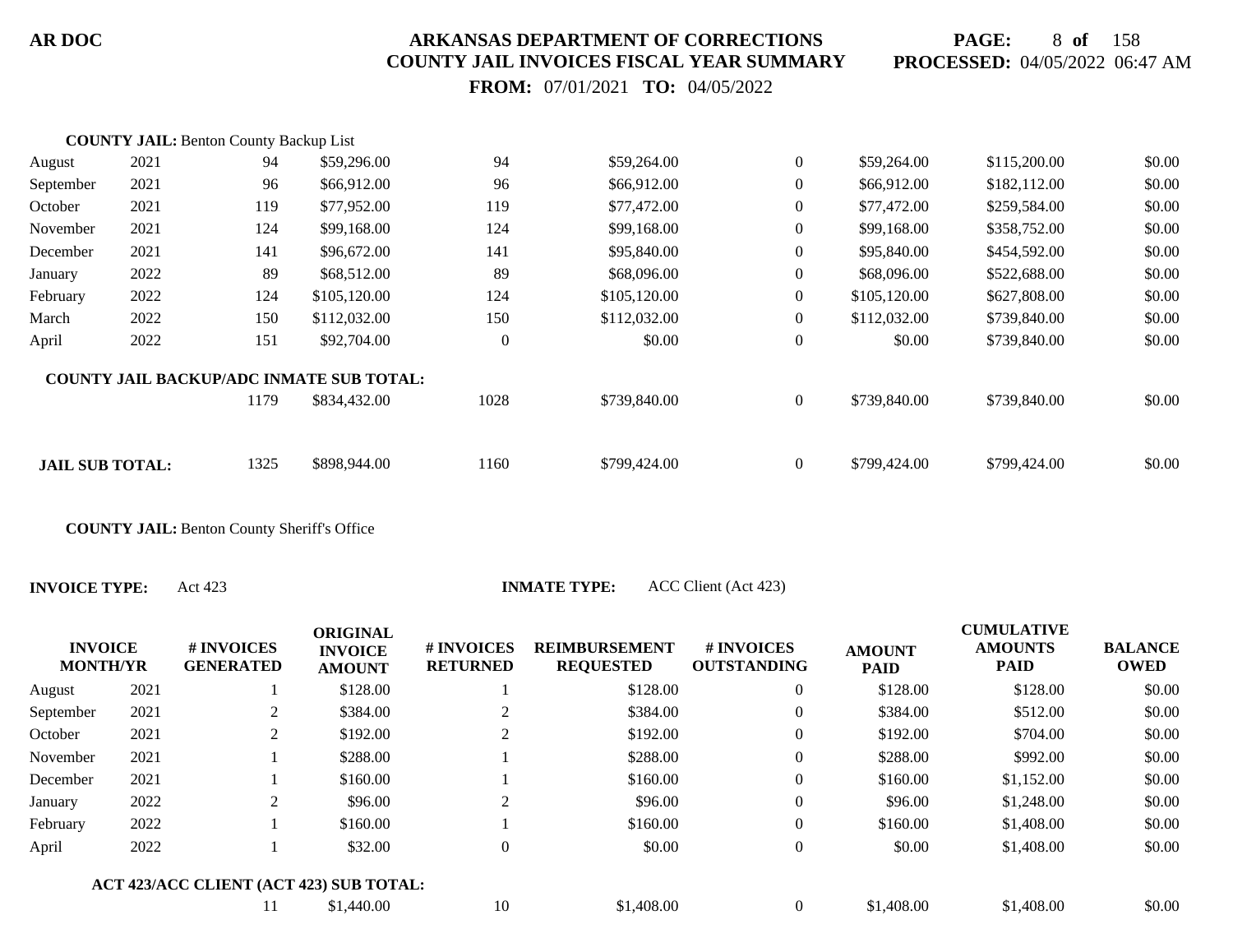# **PAGE:** 9 **of** 158 **PROCESSED:** 04/05/2022 06:47 AM

 **FROM:** 07/01/2021 **TO:** 04/05/2022

#### **COUNTY JAIL:** Benton County Sheriff's Office

**INVOICE TYPE:** Act 570 **INMATE TYPE:** DCC Client (Act 570)

| <b>INVOICE</b><br><b>MONTH/YR</b> | # INVOICES<br><b>GENERATED</b> | <b>ORIGINAL</b><br><b>INVOICE</b><br><b>AMOUNT</b> | # INVOICES<br><b>RETURNED</b> | <b>REIMBURSEMENT</b><br><b>REQUESTED</b> | # INVOICES<br><b>OUTSTANDING</b> | <b>AMOUNT</b><br><b>PAID</b> | <b>CUMULATIVE</b><br><b>AMOUNTS</b><br><b>PAID</b> | <b>BALANCE</b><br><b>OWED</b> |
|-----------------------------------|--------------------------------|----------------------------------------------------|-------------------------------|------------------------------------------|----------------------------------|------------------------------|----------------------------------------------------|-------------------------------|
| 2021                              | 5                              | \$896.00                                           | 5                             | \$896.00                                 | 0                                | \$896.00                     | \$896.00                                           | \$0.00                        |
| 2021                              | 2                              | \$448.00                                           | 2                             | \$448.00                                 | $\overline{0}$                   | \$448.00                     | \$1,344.00                                         | \$0.00                        |
| 2021                              |                                | \$96.00                                            |                               | \$96.00                                  | $\overline{0}$                   | \$96.00                      | \$1,440.00                                         | \$0.00                        |
| 2021                              | 4                              | \$832.00                                           | 4                             | \$832.00                                 | $\overline{0}$                   | \$832.00                     | \$2,272.00                                         | \$0.00                        |
| 2021                              | 4                              | \$672.00                                           | 4                             | \$672.00                                 | $\overline{0}$                   | \$672.00                     | \$2,944.00                                         | \$0.00                        |
| 2021                              | 2                              | \$352.00                                           | 2                             | \$352.00                                 | $\overline{0}$                   | \$352.00                     | \$3,296.00                                         | \$0.00                        |
| 2022                              | 5                              | \$1,024.00                                         |                               | \$1,024.00                               | $\overline{0}$                   | \$1,024.00                   | \$4,320.00                                         | \$0.00                        |
| 2022                              | 4                              | \$640.00                                           | 4                             | \$640.00                                 | $\overline{0}$                   | \$640.00                     | \$4,960.00                                         | \$0.00                        |
| 2022                              | 2                              | \$256.00                                           | $\overline{2}$                | \$256.00                                 | $\overline{0}$                   | \$256.00                     | \$5,216.00                                         | \$0.00                        |
| 2022                              | 6                              | \$1,184.00                                         | $\theta$                      | \$0.00                                   | $\overline{0}$                   | \$0.00                       | \$5,216.00                                         | \$0.00                        |
|                                   |                                |                                                    |                               |                                          |                                  |                              |                                                    |                               |
|                                   | 35                             | \$6,400.00                                         | 29                            | \$5,216.00                               | $\overline{0}$                   | \$5,216.00                   | \$5,216.00                                         | \$0.00                        |
|                                   | 46                             |                                                    | 39                            |                                          | $\overline{0}$                   |                              |                                                    | \$0.00                        |
|                                   |                                | <b>JAIL SUB TOTAL:</b>                             | \$7,840.00                    | ACT 570/DCC CLIENT (ACT 570) SUB TOTAL:  | \$6,624.00                       |                              | \$6,624.00                                         | \$6,624.00                    |

**COUNTY JAIL:** Boone County Backup List

**INVOICE TYPE:** County Jail Backup **INMATE TYPE:** ACC Resident

| <b>INVOICE</b><br><b>MONTH/YR</b> |      | # INVOICES<br><b>GENERATED</b> | ORIGINAL<br><b>INVOICE</b><br><b>AMOUNT</b> | # INVOICES<br><b>RETURNED</b> | <b>REIMBURSEMENT</b><br><b>REQUESTED</b> | # INVOICES<br><b>OUTSTANDING</b> | <b>AMOUNT</b><br><b>PAID</b> | <b>CUMULATIVE</b><br><b>AMOUNTS</b><br><b>PAID</b> | <b>BALANCE</b><br><b>OWED</b> |
|-----------------------------------|------|--------------------------------|---------------------------------------------|-------------------------------|------------------------------------------|----------------------------------|------------------------------|----------------------------------------------------|-------------------------------|
| July                              | 2021 |                                | \$1,152.00                                  |                               | \$1,152.00                               |                                  | \$1,152.00                   | \$1,152.00                                         | \$0.00                        |
| August                            | 2021 |                                | \$896.00                                    |                               | \$896.00                                 |                                  | \$896.00                     | \$2,048.00                                         | \$0.00                        |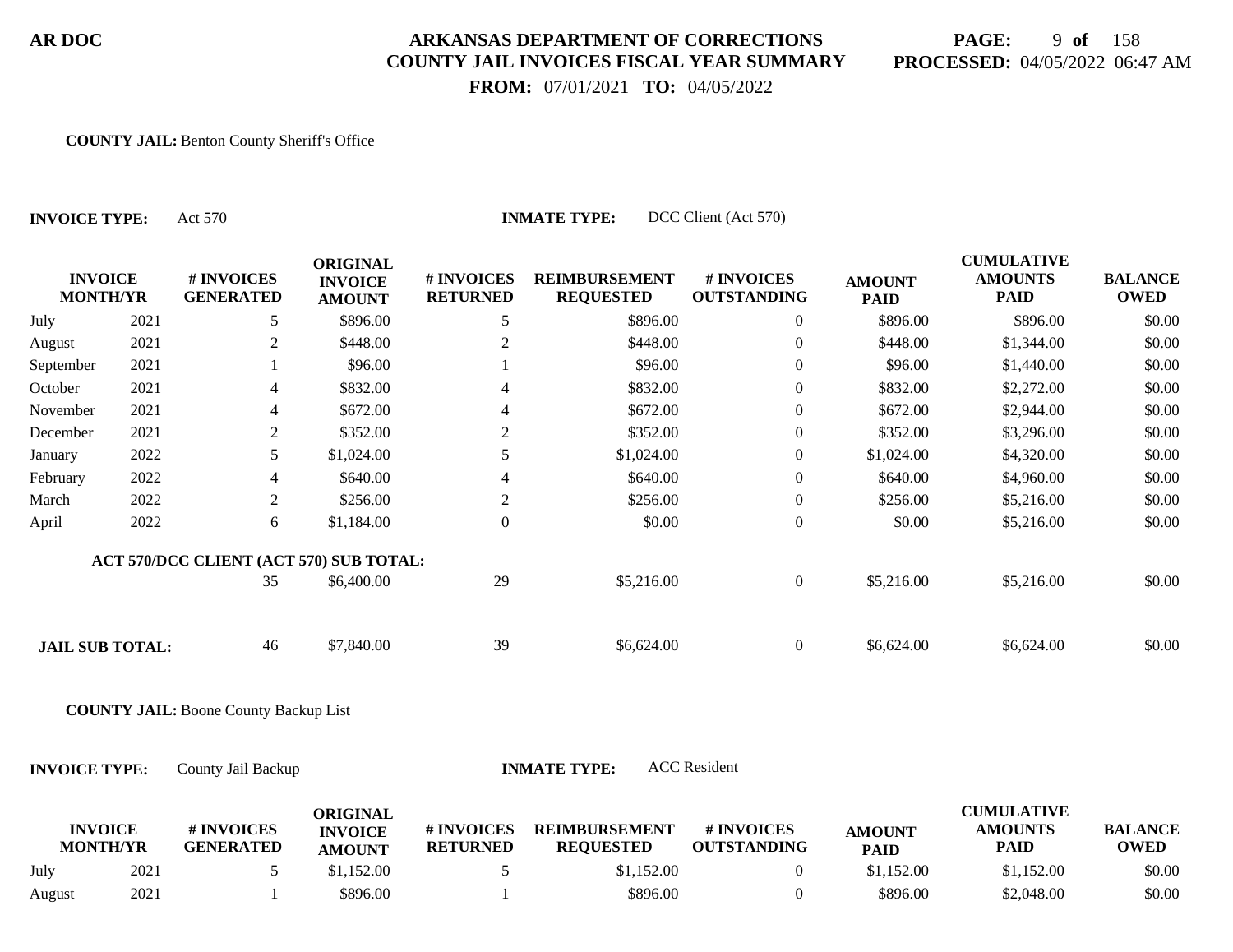**PAGE:** 10 **of** 158 **PROCESSED:** 04/05/2022 06:47 AM

 **FROM:** 07/01/2021 **TO:** 04/05/2022

|           | <b>COUNTY JAIL: Boone County Backup List</b> |    |                                                   |    |             |          |             |             |        |
|-----------|----------------------------------------------|----|---------------------------------------------------|----|-------------|----------|-------------|-------------|--------|
| September | 2021                                         |    | \$1,504.00                                        |    | \$1,504.00  | $\theta$ | \$1,504.00  | \$3,552.00  | \$0.00 |
| October   | 2021                                         |    | \$4,832.00                                        |    | \$4,832.00  | $\theta$ | \$4,832.00  | \$8,384.00  | \$0.00 |
| November  | 2021                                         |    | \$4,544.00                                        |    | \$4,544.00  | $\theta$ | \$4,544.00  | \$12,928.00 | \$0.00 |
| December  | 2021                                         |    | \$1,120.00                                        |    | \$1,120.00  | $\theta$ | \$1,120.00  | \$14,048.00 | \$0.00 |
| January   | 2022                                         |    | \$1,952.00                                        |    | \$1,952.00  | 0        | \$1,952.00  | \$16,000.00 | \$0.00 |
| February  | 2022                                         | 6  | \$1,984.00                                        | 6  | \$1,984.00  | 0        | \$1,984.00  | \$17,984.00 | \$0.00 |
| March     | 2022                                         | 6  | \$2,016.00                                        | 6  | \$2,016.00  | $\Omega$ | \$2,016.00  | \$20,000.00 | \$0.00 |
| April     | 2022                                         | 10 | \$4,608.00                                        |    | \$0.00      | $\theta$ | \$0.00      | \$20,000.00 | \$0.00 |
|           |                                              |    | <b>COUNTY JAIL BACKUP/ACC RESIDENT SUB TOTAL:</b> |    |             |          |             |             |        |
|           |                                              | 53 | \$24,608.00                                       | 43 | \$20,000.00 |          | \$20,000.00 | \$20,000.00 | \$0.00 |

| <b>INVOICE</b>         |      | # INVOICES                                      | <b>ORIGINAL</b><br><b>INVOICE</b> | <b>#INVOICES</b> | <b>REIMBURSEMENT</b> | # INVOICES         | <b>AMOUNT</b> | <b>CUMULATIVE</b><br><b>AMOUNTS</b> | <b>BALANCE</b> |
|------------------------|------|-------------------------------------------------|-----------------------------------|------------------|----------------------|--------------------|---------------|-------------------------------------|----------------|
| <b>MONTH/YR</b>        |      | <b>GENERATED</b>                                | <b>AMOUNT</b>                     | <b>RETURNED</b>  | <b>REQUESTED</b>     | <b>OUTSTANDING</b> | <b>PAID</b>   | <b>PAID</b>                         | <b>OWED</b>    |
| July                   | 2021 | 20                                              | \$11,232.00                       | 20               | \$10,560.00          | $\overline{0}$     | \$10,560.00   | \$10,560.00                         | \$0.00         |
| August                 | 2021 | 18                                              | \$8,800.00                        | 18               | \$8,800.00           | $\overline{0}$     | \$8,800.00    | \$19,360.00                         | \$0.00         |
| September              | 2021 | 24                                              | \$18,528.00                       | 24               | \$16,928.00          | $\overline{0}$     | \$16,928.00   | \$36,288.00                         | \$0.00         |
| October                | 2021 | 17                                              | \$11,360.00                       | 17               | \$11,360.00          | $\overline{0}$     | \$11,360.00   | \$47,648.00                         | \$0.00         |
| November               | 2021 | 21                                              | \$16,352.00                       | 21               | \$16,352.00          | $\overline{0}$     | \$16,352.00   | \$64,000.00                         | \$0.00         |
| December               | 2021 | 24                                              | \$19,616.00                       | 24               | \$19,616.00          | $\overline{0}$     | \$19,616.00   | \$83,616.00                         | \$0.00         |
| January                | 2022 | 21                                              | \$18,176.00                       | 21               | \$18,048.00          | 0                  | \$18,048.00   | \$101,664.00                        | \$0.00         |
| February               | 2022 | 27                                              | \$20,928.00                       | 27               | \$20,928.00          | $\overline{0}$     | \$20,928.00   | \$122,592.00                        | \$0.00         |
| March                  | 2022 | 27                                              | \$18,624.00                       | 27               | \$18,624.00          | $\overline{0}$     | \$18,624.00   | \$141,216.00                        | \$0.00         |
| April                  | 2022 | 31                                              | \$22,048.00                       | $\theta$         | \$0.00               | $\boldsymbol{0}$   | \$0.00        | \$141,216.00                        | \$0.00         |
|                        |      | <b>COUNTY JAIL BACKUP/ADC INMATE SUB TOTAL:</b> |                                   |                  |                      |                    |               |                                     |                |
|                        |      | 230                                             | \$165,664.00                      | 199              | \$141,216.00         | $\overline{0}$     | \$141,216.00  | \$141,216.00                        | \$0.00         |
| <b>JAIL SUB TOTAL:</b> |      | 283                                             | \$190,272.00                      | 242              | \$161,216.00         | $\overline{0}$     | \$161,216.00  | \$161,216.00                        | \$0.00         |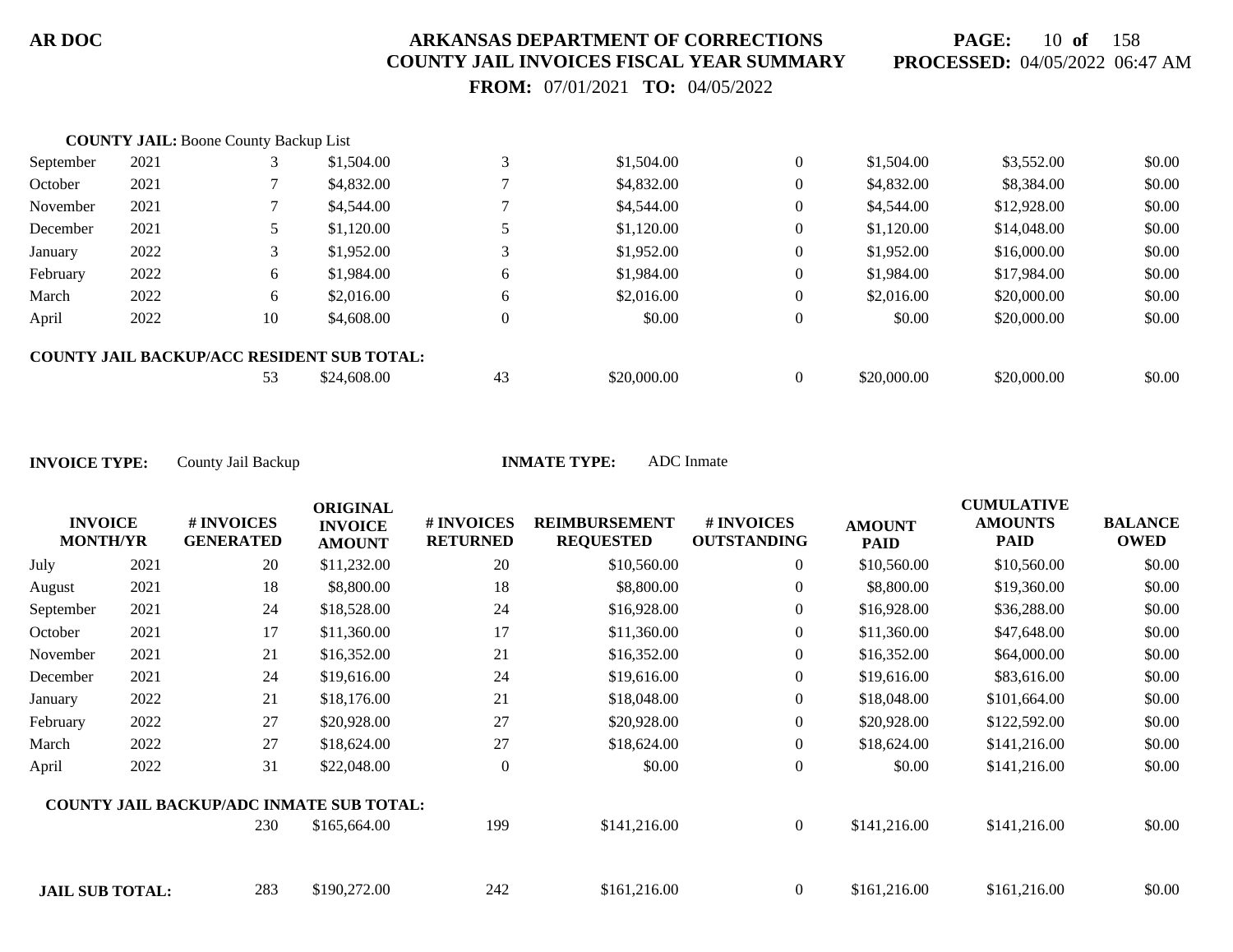# **PAGE:** 11 **of** 158 **PROCESSED:** 04/05/2022 06:47 AM

 **FROM:** 07/01/2021 **TO:** 04/05/2022

#### **COUNTY JAIL:** Boone County Sheriff's Office

|       | <b>INVOICE TYPE:</b>              | ACC Client (Act 423)<br><b>INMATE TYPE:</b><br>Act 423 |                                                    |                               |                                          |                                         |                              |                                                    |                               |  |  |  |  |
|-------|-----------------------------------|--------------------------------------------------------|----------------------------------------------------|-------------------------------|------------------------------------------|-----------------------------------------|------------------------------|----------------------------------------------------|-------------------------------|--|--|--|--|
|       | <b>INVOICE</b><br><b>MONTH/YR</b> | # INVOICES<br><b>GENERATED</b>                         | <b>ORIGINAL</b><br><b>INVOICE</b><br><b>AMOUNT</b> | # INVOICES<br><b>RETURNED</b> | <b>REIMBURSEMENT</b><br><b>REQUESTED</b> | <b># INVOICES</b><br><b>OUTSTANDING</b> | <b>AMOUNT</b><br><b>PAID</b> | <b>CUMULATIVE</b><br><b>AMOUNTS</b><br><b>PAID</b> | <b>BALANCE</b><br><b>OWED</b> |  |  |  |  |
| April | 2022                              |                                                        | \$288.00                                           | $\Omega$                      | \$0.00                                   | $\Omega$                                | \$0.00                       | \$0.00                                             | \$0.00                        |  |  |  |  |
|       |                                   | ACT 423/ACC CLIENT (ACT 423) SUB TOTAL:                |                                                    |                               |                                          |                                         |                              |                                                    |                               |  |  |  |  |
|       |                                   |                                                        | \$288.00                                           |                               | \$0.00                                   | $\Omega$                                | \$0.00                       | \$0.00                                             | \$0.00                        |  |  |  |  |

| <b>INVOICE</b><br><b>MONTH/YR</b> |      | # INVOICES<br><b>GENERATED</b>          | <b>ORIGINAL</b><br><b>INVOICE</b><br><b>AMOUNT</b> | # INVOICES<br><b>RETURNED</b> | <b>REIMBURSEMENT</b><br><b>REQUESTED</b> | # INVOICES<br><b>OUTSTANDING</b> | <b>AMOUNT</b><br><b>PAID</b> | <b>CUMULATIVE</b><br><b>AMOUNTS</b><br><b>PAID</b> | <b>BALANCE</b><br><b>OWED</b> |
|-----------------------------------|------|-----------------------------------------|----------------------------------------------------|-------------------------------|------------------------------------------|----------------------------------|------------------------------|----------------------------------------------------|-------------------------------|
| July                              | 2021 | 4                                       | \$896.00                                           | 4                             | \$1,376.00                               | $\overline{0}$                   | \$1,376.00                   | \$1,376.00                                         | \$0.00                        |
| August                            | 2021 |                                         | \$192.00                                           |                               | \$192.00                                 | $\boldsymbol{0}$                 | \$192.00                     | \$1,568.00                                         | \$0.00                        |
| September                         | 2021 |                                         | \$192.00                                           |                               | \$192.00                                 | $\overline{0}$                   | \$192.00                     | \$1,760.00                                         | \$0.00                        |
| November                          | 2021 |                                         | \$224.00                                           |                               | \$224.00                                 | $\overline{0}$                   | \$224.00                     | \$1,984.00                                         | \$0.00                        |
| February                          | 2022 |                                         | \$224.00                                           |                               | \$224.00                                 | $\overline{0}$                   | \$224.00                     | \$2,208.00                                         | \$0.00                        |
| April                             | 2022 | 2                                       | \$320.00                                           | $\overline{0}$                | \$0.00                                   | $\boldsymbol{0}$                 | \$0.00                       | \$2,208.00                                         | \$0.00                        |
|                                   |      | ACT 570/DCC CLIENT (ACT 570) SUB TOTAL: |                                                    |                               |                                          |                                  |                              |                                                    |                               |
|                                   |      | 10                                      | \$2,048.00                                         | 8                             | \$2,208.00                               | $\overline{0}$                   | \$2,208.00                   | \$2,208.00                                         | \$0.00                        |
|                                   |      |                                         |                                                    |                               |                                          |                                  |                              |                                                    |                               |
| <b>JAIL SUB TOTAL:</b>            |      | 11                                      | \$2,336.00                                         | 8                             | \$2,208.00                               | $\overline{0}$                   | \$2,208.00                   | \$2,208.00                                         | \$0.00                        |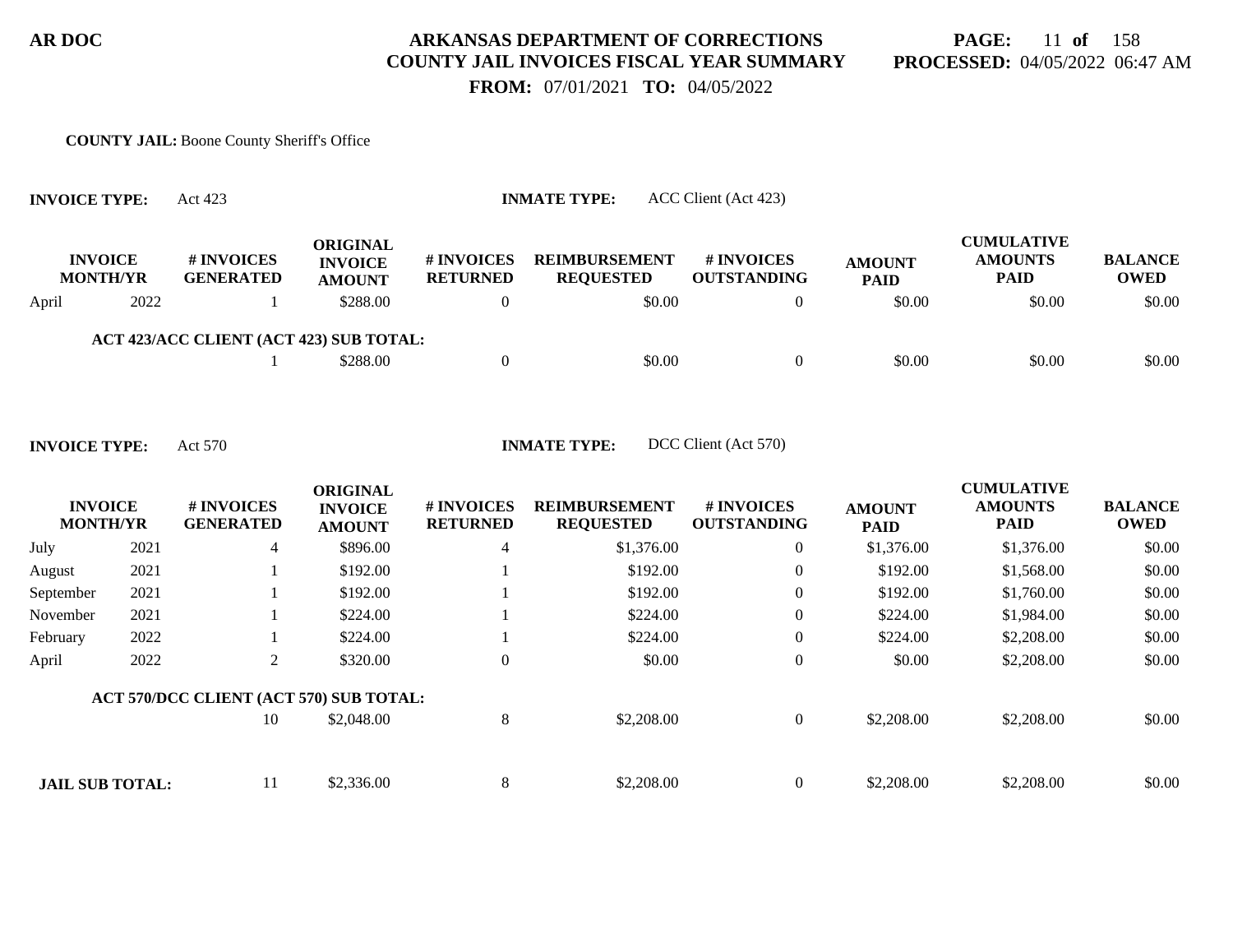# **PAGE:** 12 **of** 158 **PROCESSED:** 04/05/2022 06:47 AM

 **FROM:** 07/01/2021 **TO:** 04/05/2022

#### **COUNTY JAIL:** Bradley County Backup List

| ADC Inmate<br><b>INMATE TYPE:</b><br><b>INVOICE TYPE:</b><br>County Jail Backup |      |                                                |                                                    |                               |                                          |                                  |                              |                                                    |                               |
|---------------------------------------------------------------------------------|------|------------------------------------------------|----------------------------------------------------|-------------------------------|------------------------------------------|----------------------------------|------------------------------|----------------------------------------------------|-------------------------------|
| <b>INVOICE</b><br><b>MONTH/YR</b>                                               |      | # INVOICES<br><b>GENERATED</b>                 | <b>ORIGINAL</b><br><b>INVOICE</b><br><b>AMOUNT</b> | # INVOICES<br><b>RETURNED</b> | <b>REIMBURSEMENT</b><br><b>REQUESTED</b> | # INVOICES<br><b>OUTSTANDING</b> | <b>AMOUNT</b><br><b>PAID</b> | <b>CUMULATIVE</b><br><b>AMOUNTS</b><br><b>PAID</b> | <b>BALANCE</b><br><b>OWED</b> |
| July                                                                            | 2021 | $\overline{2}$                                 | \$448.00                                           | $\overline{2}$                | \$448.00                                 | $\overline{0}$                   | \$448.00                     | \$448.00                                           | \$0.00                        |
| August                                                                          | 2021 | 1                                              | \$640.00                                           |                               | \$640.00                                 | $\boldsymbol{0}$                 | \$640.00                     | \$1,088.00                                         | \$0.00                        |
| September                                                                       | 2021 | $\mathfrak{Z}$                                 | \$2,208.00                                         | 3                             | \$2,208.00                               | $\boldsymbol{0}$                 | \$2,208.00                   | \$3,296.00                                         | \$0.00                        |
| October                                                                         | 2021 | $\mathfrak{Z}$                                 | \$1,632.00                                         | 3                             | \$1,632.00                               | $\boldsymbol{0}$                 | \$1,632.00                   | \$4,928.00                                         | \$0.00                        |
| November                                                                        | 2021 | $\overline{2}$                                 | \$1,984.00                                         | $\overline{2}$                | \$1,984.00                               | $\boldsymbol{0}$                 | \$1,984.00                   | \$6,912.00                                         | \$0.00                        |
| December                                                                        | 2021 | 6                                              | \$3,360.00                                         | 6                             | \$3,360.00                               | $\mathbf{0}$                     | \$3,360.00                   | \$10,272.00                                        | \$0.00                        |
| January                                                                         | 2022 | $\tau$                                         | \$6,368.00                                         | 7                             | \$6,368.00                               | $\boldsymbol{0}$                 | \$6,368.00                   | \$16,640.00                                        | \$0.00                        |
| February                                                                        | 2022 | 9                                              | \$7,936.00                                         | 9                             | \$7,936.00                               | $\boldsymbol{0}$                 | \$7,936.00                   | \$24,576.00                                        | \$0.00                        |
| March                                                                           | 2022 | 11                                             | \$9,376.00                                         | 11                            | \$9,376.00                               | $\boldsymbol{0}$                 | \$9,376.00                   | \$33,952.00                                        | \$0.00                        |
| April                                                                           | 2022 | 14                                             | \$11,840.00                                        | $\boldsymbol{0}$              | \$0.00                                   | $\boldsymbol{0}$                 | \$0.00                       | \$33,952.00                                        | \$0.00                        |
|                                                                                 |      | COUNTY JAIL BACKUP/ADC INMATE SUB TOTAL:<br>58 | \$45,792.00                                        | 44                            | \$33,952.00                              | $\overline{0}$                   | \$33,952.00                  | \$33,952.00                                        | \$0.00                        |
| <b>JAIL SUB TOTAL:</b>                                                          |      | 58                                             | \$45,792.00                                        | 44                            | \$33,952.00                              | $\overline{0}$                   | \$33,952.00                  | \$33,952.00                                        | \$0.00                        |
|                                                                                 |      | <b>COUNTY JAIL: Brinkley Police Department</b> |                                                    |                               |                                          |                                  |                              |                                                    |                               |
| <b>INVOICE TYPE:</b>                                                            |      | Act 423                                        |                                                    |                               | <b>INMATE TYPE:</b>                      | ACC Client (Act 423)             |                              |                                                    |                               |
| <b>INVOICE</b><br><b>MONTH/YR</b>                                               |      | # INVOICES<br><b>GENERATED</b>                 | <b>ORIGINAL</b><br><b>INVOICE</b><br><b>AMOUNT</b> | # INVOICES<br><b>RETURNED</b> | <b>REIMBURSEMENT</b><br><b>REQUESTED</b> | # INVOICES<br><b>OUTSTANDING</b> | <b>AMOUNT</b><br><b>PAID</b> | <b>CUMULATIVE</b><br><b>AMOUNTS</b><br><b>PAID</b> | <b>BALANCE</b><br><b>OWED</b> |
| September                                                                       | 2021 | 1                                              | \$128.00                                           | $\boldsymbol{0}$              | \$0.00                                   | $\boldsymbol{0}$                 | \$0.00                       | \$0.00                                             | \$0.00                        |
|                                                                                 |      | ACT 423/ACC CLIENT (ACT 423) SUB TOTAL:        |                                                    |                               |                                          |                                  |                              |                                                    |                               |
|                                                                                 |      |                                                | \$128.00                                           | $\boldsymbol{0}$              | \$0.00                                   | $\boldsymbol{0}$                 | \$0.00                       | \$0.00                                             | \$0.00                        |
|                                                                                 |      |                                                |                                                    |                               |                                          |                                  |                              |                                                    |                               |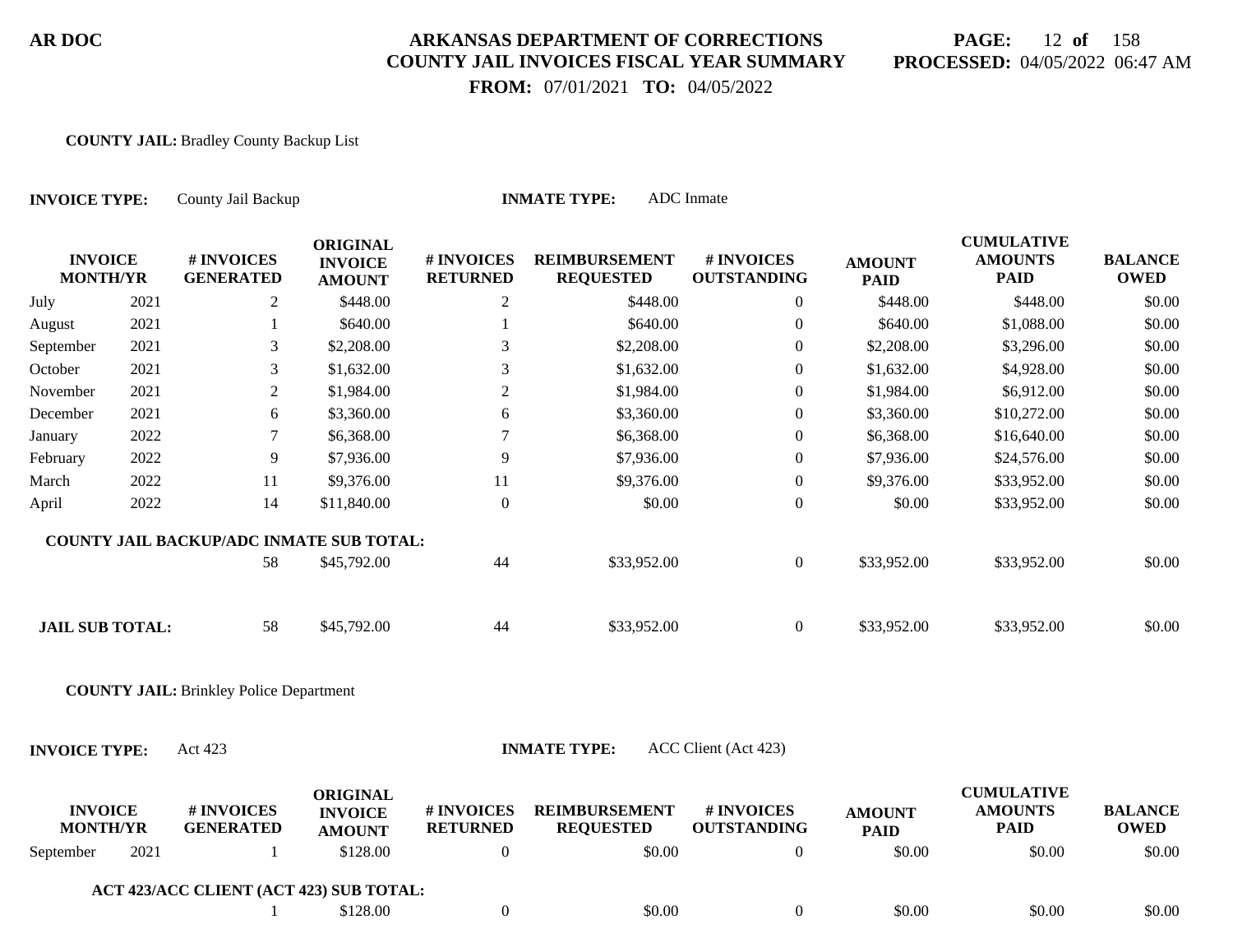**PAGE:** 13 **of** 158 **PROCESSED:** 04/05/2022 06:47 AM

 **FROM:** 07/01/2021 **TO:** 04/05/2022

#### **COUNTY JAIL:** Brinkley Police Department

**INVOICE TYPE:** Act 570 **INMATE TYPE:** DCC Client (Act 570)

|         | <b>INVOICE</b><br><b>MONTH/YR</b> | # INVOICES<br><b>GENERATED</b>          | <b>ORIGINAL</b><br><b>INVOICE</b><br><b>AMOUNT</b> | <b># INVOICES</b><br><b>RETURNED</b> | <b>REIMBURSEMENT</b><br><b>REQUESTED</b> | <b># INVOICES</b><br><b>OUTSTANDING</b> | <b>AMOUNT</b><br><b>PAID</b> | <b>CUMULATIVE</b><br><b>AMOUNTS</b><br><b>PAID</b> | <b>BALANCE</b><br><b>OWED</b> |
|---------|-----------------------------------|-----------------------------------------|----------------------------------------------------|--------------------------------------|------------------------------------------|-----------------------------------------|------------------------------|----------------------------------------------------|-------------------------------|
| October | 2021                              |                                         | \$224.00                                           | $\theta$                             | \$0.00                                   | $\overline{0}$                          | \$0.00                       | \$0.00                                             | \$0.00                        |
|         |                                   | ACT 570/DCC CLIENT (ACT 570) SUB TOTAL: | \$224.00                                           | $\theta$                             | \$0.00                                   | $\Omega$                                | \$0.00                       | \$0.00                                             | \$0.00                        |
|         | <b>JAIL SUB TOTAL:</b>            | 2                                       | \$352.00                                           | $\overline{0}$                       | \$0.00                                   | $\Omega$                                | \$0.00                       | \$0.00                                             | \$0.00                        |

**COUNTY JAIL:** Brinkley Police Department Backup

**INVOICE TYPE:** County Jail Backup **INMATE TYPE:** ACC Resident

| <b>INVOICE</b><br><b>MONTH/YR</b> |      | <b>#INVOICES</b><br><b>GENERATED</b>              | <b>ORIGINAL</b><br><b>INVOICE</b><br><b>AMOUNT</b> | <b># INVOICES</b><br><b>RETURNED</b> | <b>REIMBURSEMENT</b><br><b>REQUESTED</b> | # INVOICES<br><b>OUTSTANDING</b> | <b>AMOUNT</b><br><b>PAID</b> | <b>CUMULATIVE</b><br><b>AMOUNTS</b><br><b>PAID</b> | <b>BALANCE</b><br><b>OWED</b> |
|-----------------------------------|------|---------------------------------------------------|----------------------------------------------------|--------------------------------------|------------------------------------------|----------------------------------|------------------------------|----------------------------------------------------|-------------------------------|
| July                              | 2021 |                                                   | \$224.00                                           |                                      | \$224.00                                 | 0                                | \$224.00                     | \$224.00                                           | \$0.00                        |
| September                         | 2021 |                                                   | \$1,280.00                                         |                                      | \$1,280.00                               | 0                                | \$1,280.00                   | \$1,504.00                                         | \$0.00                        |
| October                           | 2021 |                                                   | \$64.00                                            |                                      | \$64.00                                  | 0                                | \$64.00                      | \$1,568.00                                         | \$0.00                        |
| November                          | 2021 |                                                   | \$160.00                                           |                                      | \$160.00                                 | 0                                | \$160.00                     | \$1,728.00                                         | \$0.00                        |
| March                             | 2022 |                                                   | \$576.00                                           |                                      | \$576.00                                 | 0                                | \$576.00                     | \$2,304.00                                         | \$0.00                        |
| April                             | 2022 |                                                   | \$128.00                                           |                                      | \$0.00                                   | 0                                | \$0.00                       | \$2,304.00                                         | \$0.00                        |
|                                   |      | <b>COUNTY JAIL BACKUP/ACC RESIDENT SUB TOTAL:</b> |                                                    |                                      |                                          |                                  |                              |                                                    |                               |
|                                   |      | 10                                                | \$2,432.00                                         | 8                                    | \$2,304.00                               | 0                                | \$2,304.00                   | \$2,304.00                                         | \$0.00                        |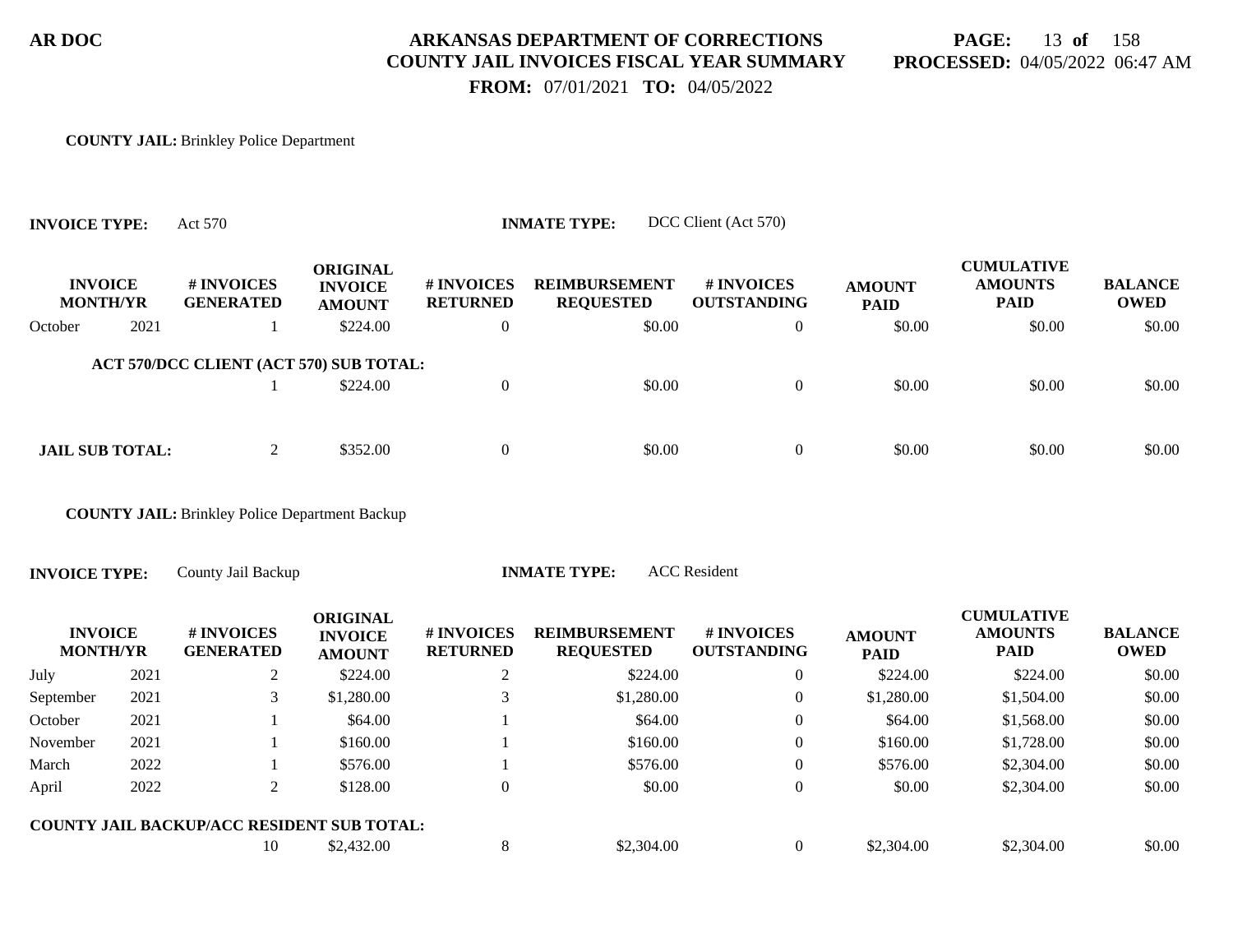# **PAGE:** 14 **of** 158 **PROCESSED:** 04/05/2022 06:47 AM

 **FROM:** 07/01/2021 **TO:** 04/05/2022

#### **COUNTY JAIL:** Brinkley Police Department Backup

| <b>INVOICE TYPE:</b>              |      | County Jail Backup                             |                                                    |                               | <b>INMATE TYPE:</b>                      | <b>ADC</b> Inmate                |                              |                                                    |                               |
|-----------------------------------|------|------------------------------------------------|----------------------------------------------------|-------------------------------|------------------------------------------|----------------------------------|------------------------------|----------------------------------------------------|-------------------------------|
| <b>INVOICE</b><br><b>MONTH/YR</b> |      | # INVOICES<br><b>GENERATED</b>                 | <b>ORIGINAL</b><br><b>INVOICE</b><br><b>AMOUNT</b> | # INVOICES<br><b>RETURNED</b> | <b>REIMBURSEMENT</b><br><b>REQUESTED</b> | # INVOICES<br><b>OUTSTANDING</b> | <b>AMOUNT</b><br><b>PAID</b> | <b>CUMULATIVE</b><br><b>AMOUNTS</b><br><b>PAID</b> | <b>BALANCE</b><br><b>OWED</b> |
| July                              | 2021 | 5                                              | \$4,352.00                                         | 5                             | \$4,352.00                               | $\theta$                         | \$4,352.00                   | \$4,352.00                                         | \$0.00                        |
| August                            | 2021 | 7                                              | \$3,648.00                                         | $\mathbf{0}$                  | \$0.00                                   | $\overline{0}$                   | \$0.00                       | \$4,352.00                                         | \$0.00                        |
| September                         | 2021 | 4                                              | \$3,680.00                                         | 4                             | \$3,680.00                               | $\theta$                         | \$3,680.00                   | \$8,032.00                                         | \$0.00                        |
| October                           | 2021 | 13                                             | \$6,336.00                                         | 13                            | \$6,336.00                               | $\overline{0}$                   | \$6,336.00                   | \$14,368.00                                        | \$0.00                        |
| November                          | 2021 | 18                                             | \$14,560.00                                        | 18                            | \$14,560.00                              | $\theta$                         | \$14,560.00                  | \$28,928.00                                        | \$0.00                        |
| December                          | 2021 | 14                                             | \$12,576.00                                        | 14                            | \$12,576.00                              | $\theta$                         | \$12,576.00                  | \$41,504.00                                        | \$0.00                        |
| January                           | 2022 | 12                                             | \$11,904.00                                        | 12                            | \$11,904.00                              | $\theta$                         | \$11,904.00                  | \$53,408.00                                        | \$0.00                        |
| February                          | 2022 | 13                                             | \$11,680.00                                        | 13                            | \$11,680.00                              | $\boldsymbol{0}$                 | \$11,680.00                  | \$65,088.00                                        | \$0.00                        |
| March                             | 2022 | 12                                             | \$5,888.00                                         | 12                            | \$5,888.00                               | $\boldsymbol{0}$                 | \$5,888.00                   | \$70,976.00                                        | \$0.00                        |
| April                             | 2022 | 2                                              | \$1,408.00                                         | $\boldsymbol{0}$              | \$0.00                                   | $\mathbf{0}$                     | \$0.00                       | \$70,976.00                                        | \$0.00                        |
|                                   |      | COUNTY JAIL BACKUP/ADC INMATE SUB TOTAL:       |                                                    |                               |                                          |                                  |                              |                                                    |                               |
|                                   |      | 100                                            | \$76,032.00                                        | 91                            | \$70,976.00                              | $\overline{0}$                   | \$70,976.00                  | \$70,976.00                                        | \$0.00                        |
| <b>JAIL SUB TOTAL:</b>            |      | 110                                            | \$78,464.00                                        | 99                            | \$73,280.00                              | $\overline{0}$                   | \$73,280.00                  | \$73,280.00                                        | \$0.00                        |
|                                   |      | <b>COUNTY JAIL: Calhoun County Backup List</b> |                                                    |                               |                                          |                                  |                              |                                                    |                               |
| <b>INVOICE TYPE:</b>              |      | County Jail Backup                             |                                                    |                               | <b>INMATE TYPE:</b>                      | <b>ACC</b> Resident              |                              |                                                    |                               |
| <b>INVOICE</b><br><b>MONTH/YR</b> |      | # INVOICES<br><b>GENERATED</b>                 | <b>ORIGINAL</b><br><b>INVOICE</b><br><b>AMOUNT</b> | # INVOICES<br><b>RETURNED</b> | <b>REIMBURSEMENT</b><br><b>REQUESTED</b> | # INVOICES<br><b>OUTSTANDING</b> | <b>AMOUNT</b><br><b>PAID</b> | <b>CUMULATIVE</b><br><b>AMOUNTS</b><br><b>PAID</b> | <b>BALANCE</b><br><b>OWED</b> |
| July                              | 2021 |                                                | \$224.00                                           |                               | \$224.00                                 | $\overline{0}$                   | \$224.00                     | \$224.00                                           | \$0.00                        |

August 2021 1 \$384.00 1 \$3884.00 0 \$384.00 \$608.00 \$0.00 September 2021 1 \$544.00 1 \$544.00 50.00 \$544.00 \$544.00 \$1,152.00 \$0.00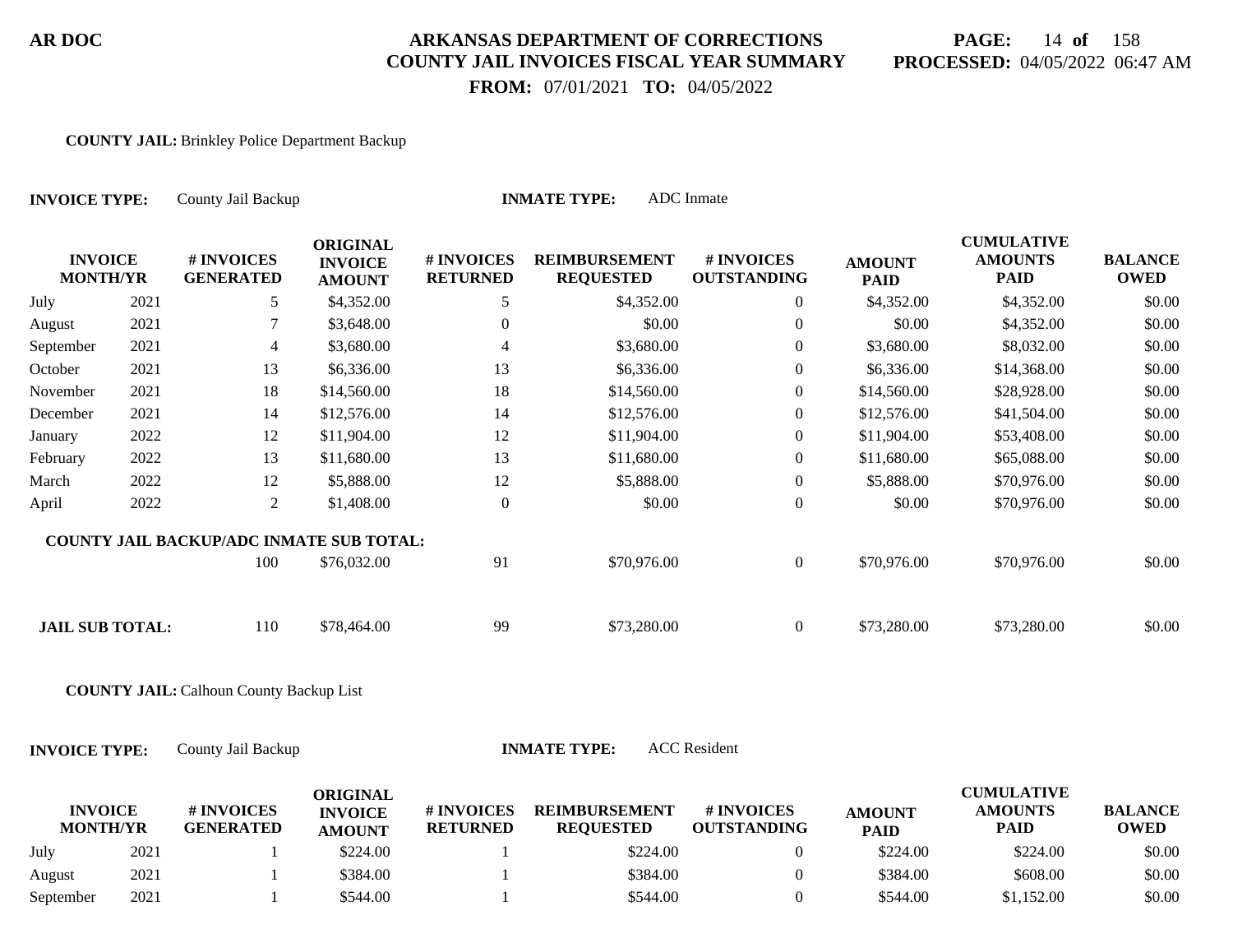**PAGE:** 15 **of** 158 **PROCESSED:** 04/05/2022 06:47 AM

 **FROM:** 07/01/2021 **TO:** 04/05/2022

|          | <b>COUNTY JAIL: Calhoun County Backup List</b> |    |                                                   |   |            |                |            |            |        |
|----------|------------------------------------------------|----|---------------------------------------------------|---|------------|----------------|------------|------------|--------|
| October  | 2021                                           |    | \$544.00                                          |   | \$544.00   | $\theta$       | \$544.00   | \$1,696.00 | \$0.00 |
| November | 2021                                           |    | \$992.00                                          |   | \$992.00   | $\overline{0}$ | \$992.00   | \$2,688.00 | \$0.00 |
| December | 2021                                           |    | \$960.00                                          |   | \$960.00   | $\overline{0}$ | \$960.00   | \$3,648.00 | \$0.00 |
| January  | 2022                                           |    | \$288.00                                          |   | \$288.00   | $\overline{0}$ | \$288.00   | \$3,936.00 | \$0.00 |
| February | 2022                                           |    | \$352.00                                          |   | \$352.00   | $\overline{0}$ | \$352.00   | \$4,288.00 | \$0.00 |
| April    | 2022                                           |    | \$416.00                                          |   | \$0.00     | $\overline{0}$ | \$0.00     | \$4,288.00 | \$0.00 |
|          |                                                |    | <b>COUNTY JAIL BACKUP/ACC RESIDENT SUB TOTAL:</b> |   |            |                |            |            |        |
|          |                                                | 10 | \$4,704.00                                        | 8 | \$4,288.00 | $\Omega$       | \$4,288.00 | \$4,288.00 | \$0.00 |

| <b>INVOICE</b><br><b>MONTH/YR</b> |      | # INVOICES<br><b>GENERATED</b>                  | <b>ORIGINAL</b><br><b>INVOICE</b><br><b>AMOUNT</b> | # INVOICES<br><b>RETURNED</b> | <b>REIMBURSEMENT</b><br><b>REQUESTED</b> | # INVOICES<br><b>OUTSTANDING</b> | <b>AMOUNT</b><br><b>PAID</b> | <b>CUMULATIVE</b><br><b>AMOUNTS</b><br><b>PAID</b> | <b>BALANCE</b><br><b>OWED</b> |
|-----------------------------------|------|-------------------------------------------------|----------------------------------------------------|-------------------------------|------------------------------------------|----------------------------------|------------------------------|----------------------------------------------------|-------------------------------|
| July                              | 2021 | 3                                               | \$2,016.00                                         | 3                             | \$2,016.00                               | 0                                | \$2,016.00                   | \$2,016.00                                         | \$0.00                        |
| August                            | 2021 | 5.                                              | \$3,232.00                                         |                               | \$3,232.00                               | 0                                | \$3,232.00                   | \$5,248.00                                         | \$0.00                        |
| September                         | 2021 | 5.                                              | \$4,096.00                                         |                               | \$4,096.00                               | $\overline{0}$                   | \$4,096.00                   | \$9,344.00                                         | \$0.00                        |
| October                           | 2021 | 5.                                              | \$3,744.00                                         | 5                             | \$3,744.00                               | $\overline{0}$                   | \$3,744.00                   | \$13,088.00                                        | \$0.00                        |
| November                          | 2021 | 7                                               | \$6,112.00                                         |                               | \$6,112.00                               | $\overline{0}$                   | \$6,112.00                   | \$19,200.00                                        | \$0.00                        |
| December                          | 2021 |                                                 | \$6,720.00                                         |                               | \$6,720.00                               | $\overline{0}$                   | \$6,720.00                   | \$25,920.00                                        | \$0.00                        |
| January                           | 2022 | 9.                                              | \$3,584.00                                         | 9                             | \$3,584.00                               | $\overline{0}$                   | \$3,584.00                   | \$29,504.00                                        | \$0.00                        |
| February                          | 2022 | 5                                               | \$1,728.00                                         |                               | \$1,728.00                               | $\boldsymbol{0}$                 | \$1,728.00                   | \$31,232.00                                        | \$0.00                        |
| March                             | 2022 | $\overline{4}$                                  | \$2,816.00                                         | 4                             | \$2,816.00                               | $\overline{0}$                   | \$2,816.00                   | \$34,048.00                                        | \$0.00                        |
| April                             | 2022 | $\overline{4}$                                  | \$1,088.00                                         | $\Omega$                      | \$0.00                                   | $\overline{0}$                   | \$0.00                       | \$34,048.00                                        | \$0.00                        |
|                                   |      | <b>COUNTY JAIL BACKUP/ADC INMATE SUB TOTAL:</b> |                                                    |                               |                                          |                                  |                              |                                                    |                               |
|                                   |      | 54                                              | \$35,136.00                                        | 50                            | \$34,048.00                              | $\overline{0}$                   | \$34,048.00                  | \$34,048.00                                        | \$0.00                        |
| <b>JAIL SUB TOTAL:</b>            |      | 64                                              | \$39,840.00                                        | 58                            | \$38,336.00                              | $\overline{0}$                   | \$38,336.00                  | \$38,336.00                                        | \$0.00                        |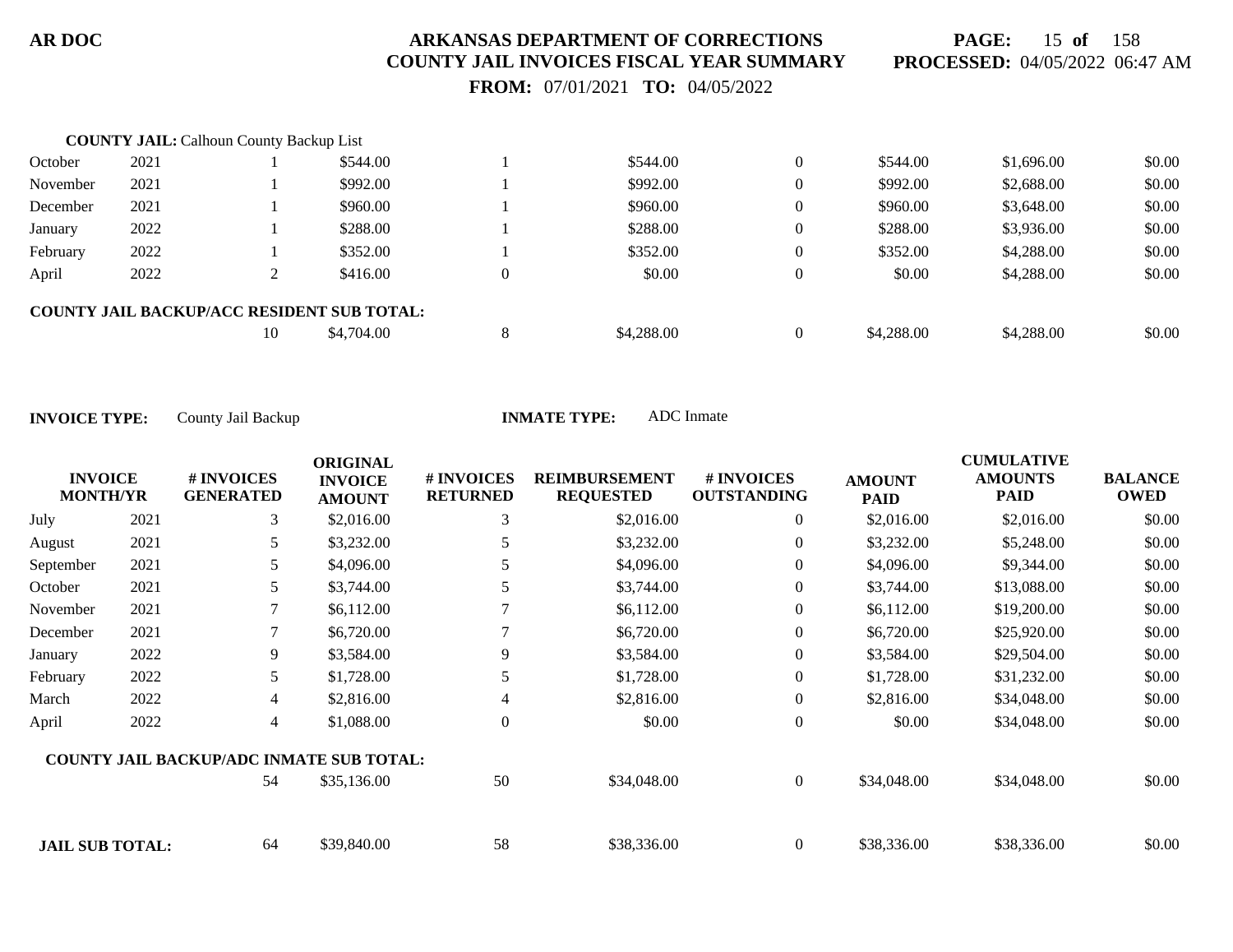**PAGE:** 16 **of** 158 **PROCESSED:** 04/05/2022 06:47 AM

 **FROM:** 07/01/2021 **TO:** 04/05/2022

#### **COUNTY JAIL:** Calhoun County Sheriff's Office

| <b>INVOICE TYPE:</b> |                                   | Act 423                                         |                                                    |                               | <b>INMATE TYPE:</b>                      | ACC Client (Act 423)             |                              |                                                    |                               |
|----------------------|-----------------------------------|-------------------------------------------------|----------------------------------------------------|-------------------------------|------------------------------------------|----------------------------------|------------------------------|----------------------------------------------------|-------------------------------|
|                      | <b>INVOICE</b><br><b>MONTH/YR</b> | # INVOICES<br><b>GENERATED</b>                  | <b>ORIGINAL</b><br><b>INVOICE</b><br><b>AMOUNT</b> | # INVOICES<br><b>RETURNED</b> | <b>REIMBURSEMENT</b><br><b>REQUESTED</b> | # INVOICES<br><b>OUTSTANDING</b> | <b>AMOUNT</b><br><b>PAID</b> | <b>CUMULATIVE</b><br><b>AMOUNTS</b><br><b>PAID</b> | <b>BALANCE</b><br><b>OWED</b> |
| February             | 2022                              | -1                                              | \$96.00                                            |                               | \$96.00                                  | $\overline{0}$                   | \$96.00                      | \$96.00                                            | \$0.00                        |
|                      |                                   | ACT 423/ACC CLIENT (ACT 423) SUB TOTAL:         |                                                    |                               |                                          |                                  |                              |                                                    |                               |
|                      |                                   |                                                 | \$96.00                                            |                               | \$96.00                                  | $\overline{0}$                   | \$96.00                      | \$96.00                                            | \$0.00                        |
|                      |                                   |                                                 |                                                    |                               |                                          |                                  |                              |                                                    |                               |
|                      | <b>JAIL SUB TOTAL:</b>            | 1                                               | \$96.00                                            |                               | \$96.00                                  | $\boldsymbol{0}$                 | \$96.00                      | \$96.00                                            | \$0.00                        |
|                      |                                   |                                                 |                                                    |                               |                                          |                                  |                              |                                                    |                               |
|                      |                                   | <b>COUNTY JAIL: Carlisle City Jail</b>          |                                                    |                               |                                          |                                  |                              |                                                    |                               |
| <b>INVOICE TYPE:</b> |                                   | County Jail Backup                              |                                                    |                               | <b>INMATE TYPE:</b>                      | ADC Inmate                       |                              |                                                    |                               |
|                      |                                   |                                                 |                                                    |                               |                                          |                                  |                              |                                                    |                               |
|                      | <b>INVOICE</b><br><b>MONTH/YR</b> | # INVOICES<br><b>GENERATED</b>                  | <b>ORIGINAL</b><br><b>INVOICE</b>                  | # INVOICES<br><b>RETURNED</b> | <b>REIMBURSEMENT</b><br><b>REQUESTED</b> | # INVOICES<br><b>OUTSTANDING</b> | <b>AMOUNT</b><br><b>PAID</b> | <b>CUMULATIVE</b><br><b>AMOUNTS</b><br><b>PAID</b> | <b>BALANCE</b><br><b>OWED</b> |
| September            | 2021                              | 1                                               | <b>AMOUNT</b><br>\$480.00                          |                               | \$480.00                                 | $\mathbf{0}$                     | \$480.00                     | \$480.00                                           | \$0.00                        |
| October              | 2021                              | 3                                               | \$1,856.00                                         | 3                             | \$1,856.00                               | $\boldsymbol{0}$                 | \$1,856.00                   | \$2,336.00                                         | \$0.00                        |
| November             | 2021                              | 3                                               | \$2,816.00                                         | 3                             | \$2,816.00                               | $\boldsymbol{0}$                 | \$2,816.00                   | \$5,152.00                                         | \$0.00                        |
| December             | 2021                              | 3                                               | \$2,784.00                                         | 3                             | \$2,784.00                               | $\boldsymbol{0}$                 | \$2,784.00                   | \$7,936.00                                         | \$0.00                        |
| January              | 2022                              | 3                                               | \$2,624.00                                         | 3                             | \$2,624.00                               | $\overline{0}$                   | \$2,624.00                   | \$10,560.00                                        | \$0.00                        |
| February             | 2022                              | $\sqrt{2}$                                      | \$1,312.00                                         | $\overline{2}$                | \$1,312.00                               | $\boldsymbol{0}$                 | \$1,312.00                   | \$11,872.00                                        | \$0.00                        |
| March                | 2022                              | 1                                               | \$896.00                                           | $\overline{0}$                | \$0.00                                   | $\overline{0}$                   | \$0.00                       | \$11,872.00                                        | \$0.00                        |
|                      |                                   | <b>COUNTY JAIL BACKUP/ADC INMATE SUB TOTAL:</b> |                                                    |                               |                                          |                                  |                              |                                                    |                               |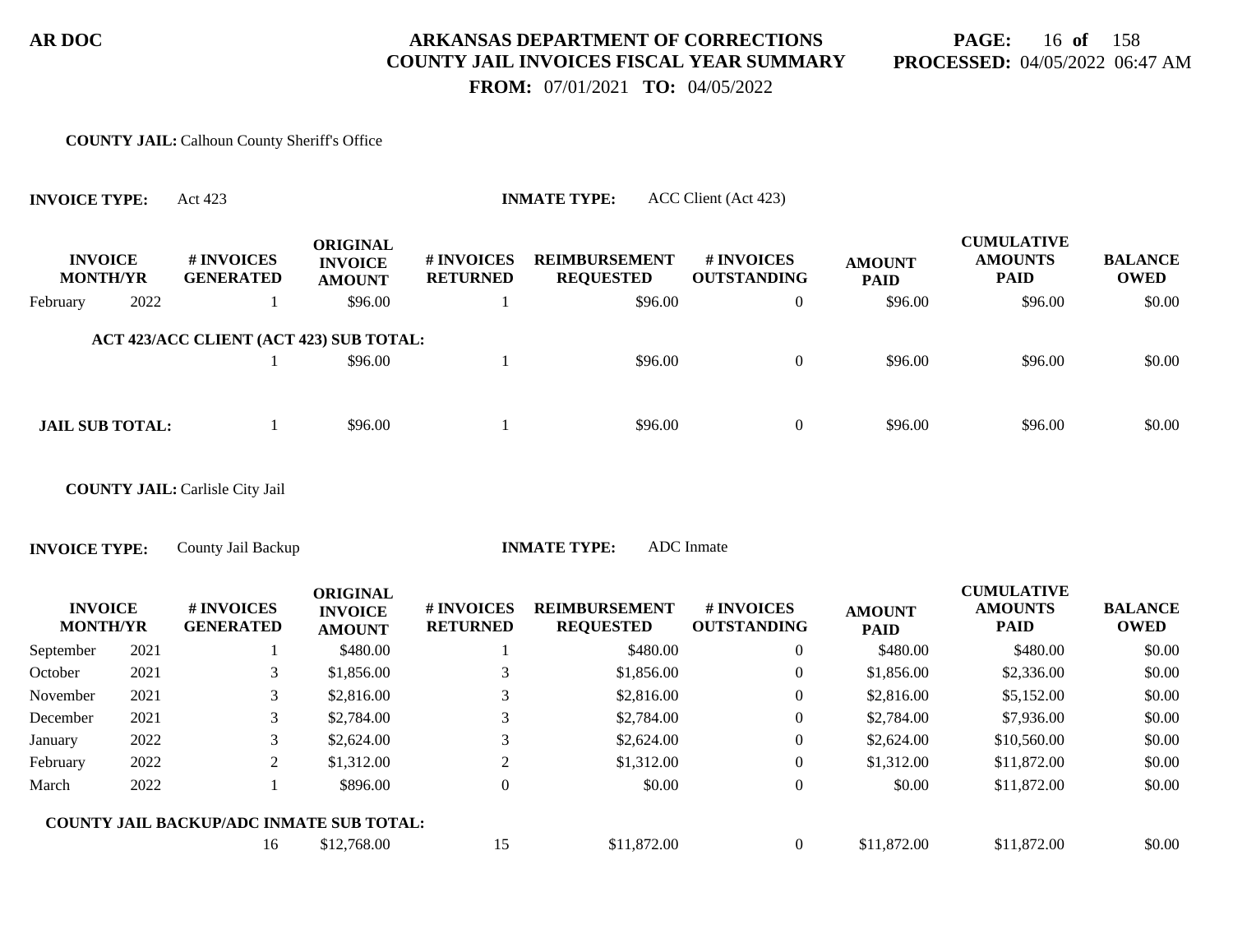**PAGE:** 17 **of** 158 **PROCESSED:** 04/05/2022 06:47 AM

 **FROM:** 07/01/2021 **TO:** 04/05/2022

|                                   |      | <b>COUNTY JAIL: Carlisle City Jail</b>                             |                                                    |                               |                                          |                                  |                              |                                                    |                               |
|-----------------------------------|------|--------------------------------------------------------------------|----------------------------------------------------|-------------------------------|------------------------------------------|----------------------------------|------------------------------|----------------------------------------------------|-------------------------------|
| <b>JAIL SUB TOTAL:</b>            |      | 16                                                                 | \$12,768.00                                        | 15                            | \$11,872.00                              | $\overline{0}$                   | \$11,872.00                  | \$11,872.00                                        | \$0.00                        |
|                                   |      | <b>COUNTY JAIL: Carroll County Backup List</b>                     |                                                    |                               |                                          |                                  |                              |                                                    |                               |
| <b>INVOICE TYPE:</b>              |      | County Jail Backup                                                 |                                                    |                               | <b>INMATE TYPE:</b>                      | <b>ACC</b> Resident              |                              |                                                    |                               |
| <b>INVOICE</b><br><b>MONTH/YR</b> |      | # INVOICES<br><b>GENERATED</b>                                     | <b>ORIGINAL</b><br><b>INVOICE</b><br><b>AMOUNT</b> | # INVOICES<br><b>RETURNED</b> | <b>REIMBURSEMENT</b><br><b>REQUESTED</b> | # INVOICES<br><b>OUTSTANDING</b> | <b>AMOUNT</b><br><b>PAID</b> | <b>CUMULATIVE</b><br><b>AMOUNTS</b><br><b>PAID</b> | <b>BALANCE</b><br><b>OWED</b> |
| July                              | 2021 |                                                                    | \$288.00                                           |                               | \$288.00                                 | $\overline{0}$                   | \$288.00                     | \$288.00                                           | \$0.00                        |
| August                            | 2021 |                                                                    | \$1,696.00                                         | 5                             | \$1,696.00                               | 0                                | \$1,696.00                   | \$1,984.00                                         | \$0.00                        |
| September                         | 2021 | 5                                                                  | \$1,536.00                                         | 5                             | \$1,536.00                               | $\overline{0}$                   | \$1,536.00                   | \$3,520.00                                         | \$0.00                        |
| October                           | 2021 |                                                                    | \$640.00                                           |                               | \$640.00                                 | $\overline{0}$                   | \$640.00                     | \$4,160.00                                         | \$0.00                        |
| November                          | 2021 | 2                                                                  | \$704.00                                           | 2                             | \$704.00                                 | $\overline{0}$                   | \$704.00                     | \$4,864.00                                         | \$0.00                        |
| December                          | 2021 |                                                                    | \$384.00                                           |                               | \$384.00                                 | $\overline{0}$                   | \$384.00                     | \$5,248.00                                         | \$0.00                        |
| January                           | 2022 | $\overline{c}$                                                     | \$192.00                                           | $\overline{c}$                | \$192.00                                 | $\overline{0}$                   | \$192.00                     | \$5,440.00                                         | \$0.00                        |
| February                          | 2022 | 3                                                                  | \$1,056.00                                         | 3                             | \$1,056.00                               | $\overline{0}$                   | \$1,056.00                   | \$6,496.00                                         | \$0.00                        |
| March                             | 2022 | 4                                                                  | \$1,760.00                                         | $\overline{4}$                | \$1,760.00                               | $\overline{0}$                   | \$1,760.00                   | \$8,256.00                                         | \$0.00                        |
| April                             | 2022 | $\overline{4}$                                                     | \$256.00                                           | $\boldsymbol{0}$              | \$0.00                                   | $\overline{0}$                   | \$0.00                       | \$8,256.00                                         | \$0.00                        |
|                                   |      | $OOFINIINI I I II. D I OIFID II. OCI DERIDINIINI ONID. RODI I. I.$ |                                                    |                               |                                          |                                  |                              |                                                    |                               |

|  | <b>COUNTY JAIL BACKUP/ACC RESIDENT SUB TOTAL:</b> |  |
|--|---------------------------------------------------|--|
|  | $\cdots$                                          |  |

31 \$8,512.00 27 \$8,256.00 0 \$8,256.00 \$8,256.00 \$0.00

|                                   |      |                                | ORIGINAL                        |                               |                                          |                                  |                              | <b>CUMULATIVE</b>             |                               |
|-----------------------------------|------|--------------------------------|---------------------------------|-------------------------------|------------------------------------------|----------------------------------|------------------------------|-------------------------------|-------------------------------|
| <b>INVOICE</b><br><b>MONTH/YR</b> |      | # INVOICES<br><b>GENERATED</b> | <b>INVOICE</b><br><b>AMOUNT</b> | # INVOICES<br><b>RETURNED</b> | <b>REIMBURSEMENT</b><br><b>REOUESTED</b> | # INVOICES<br><b>OUTSTANDING</b> | <b>AMOUNT</b><br><b>PAID</b> | <b>AMOUNTS</b><br><b>PAID</b> | <b>BALANCE</b><br><b>OWED</b> |
| July                              | 2021 |                                | \$4,416.00                      |                               | \$4,416.00                               |                                  | \$4,416.00                   | \$4,416.00                    | \$0.00                        |
| August                            | 2021 |                                | \$8,960.00                      |                               | \$8,960.00                               |                                  | \$8,960.00                   | \$13,376.00                   | \$0.00                        |
| September                         | 2021 |                                | \$11,904.00                     |                               | \$11,904.00                              |                                  | \$11,904.00                  | \$25,280.00                   | \$0.00                        |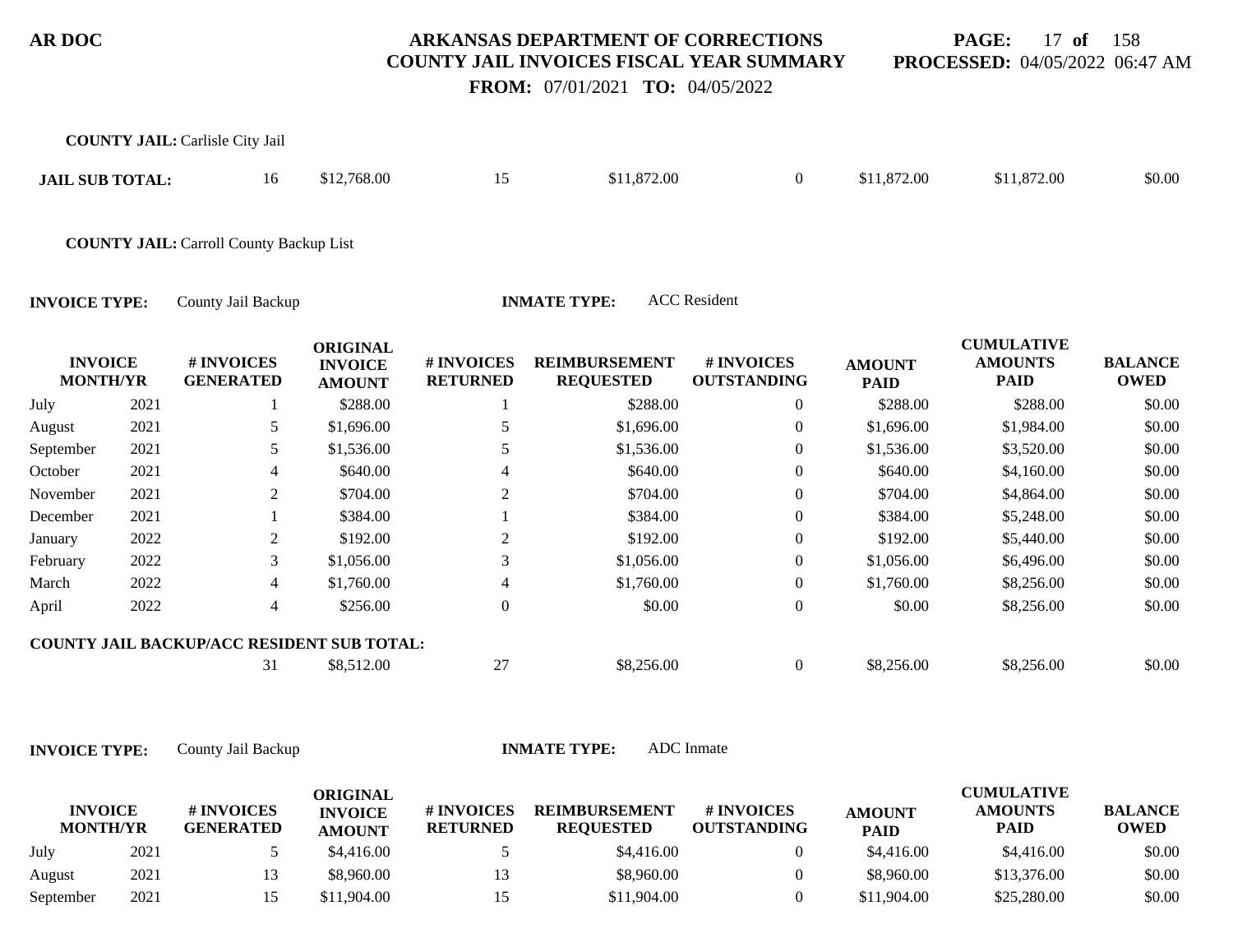**PAGE:** 18 **of** 158 **PROCESSED:** 04/05/2022 06:47 AM

 **FROM:** 07/01/2021 **TO:** 04/05/2022

|                        | <b>COUNTY JAIL: Carroll County Backup List</b> |     |                                                 |                |              |                  |              |              |        |
|------------------------|------------------------------------------------|-----|-------------------------------------------------|----------------|--------------|------------------|--------------|--------------|--------|
| October                | 2021                                           | 14  | \$10,912.00                                     | 14             | \$10,912.00  | $\mathbf{0}$     | \$10,912.00  | \$36,192.00  | \$0.00 |
| November               | 2021                                           | 13  | \$11,744.00                                     | 13             | \$11,744.00  | $\overline{0}$   | \$11,744.00  | \$47,936.00  | \$0.00 |
| December               | 2021                                           | 20  | \$12,224.00                                     | 20             | \$12,224.00  | $\boldsymbol{0}$ | \$12,224.00  | \$60,160.00  | \$0.00 |
| January                | 2022                                           | 18  | \$12,928.00                                     | 18             | \$12,928.00  | $\overline{0}$   | \$12,928.00  | \$73,088.00  | \$0.00 |
| February               | 2022                                           | 19  | \$18,176.00                                     | 19             | \$18,176.00  | $\mathbf{0}$     | \$18,176.00  | \$91,264.00  | \$0.00 |
| March                  | 2022                                           | 22  | \$17,888.00                                     | 22             | \$17,888.00  | $\overline{0}$   | \$17,888.00  | \$109,152.00 | \$0.00 |
| April                  | 2022                                           | 23  | \$19,872.00                                     | $\overline{0}$ | \$0.00       | $\mathbf{0}$     | \$0.00       | \$109,152.00 | \$0.00 |
|                        |                                                |     | <b>COUNTY JAIL BACKUP/ADC INMATE SUB TOTAL:</b> |                |              |                  |              |              |        |
|                        |                                                | 162 | \$129,024.00                                    | 139            | \$109,152.00 | $\mathbf{0}$     | \$109,152.00 | \$109,152.00 | \$0.00 |
|                        |                                                |     |                                                 |                |              |                  |              |              |        |
| <b>JAIL SUB TOTAL:</b> |                                                | 193 | \$137,536.00                                    | 166            | \$117,408.00 | $\Omega$         | \$117,408.00 | \$117,408.00 | \$0.00 |

**COUNTY JAIL:** Carroll County Sheriff's Office

| <b>INVOICE</b><br><b>MONTH/YR</b> |      | # INVOICES<br><b>GENERATED</b>          | <b>ORIGINAL</b><br><b>INVOICE</b><br><b>AMOUNT</b> | # INVOICES<br><b>RETURNED</b> | <b>REIMBURSEMENT</b><br><b>REQUESTED</b> | # INVOICES<br><b>OUTSTANDING</b> | <b>AMOUNT</b><br><b>PAID</b> | <b>CUMULATIVE</b><br><b>AMOUNTS</b><br><b>PAID</b> | <b>BALANCE</b><br><b>OWED</b> |
|-----------------------------------|------|-----------------------------------------|----------------------------------------------------|-------------------------------|------------------------------------------|----------------------------------|------------------------------|----------------------------------------------------|-------------------------------|
| July                              | 2021 |                                         | \$192.00                                           |                               | \$192.00                                 | $\overline{0}$                   | \$192.00                     | \$192.00                                           | \$0.00                        |
| August                            | 2021 |                                         | \$192.00                                           |                               | \$192.00                                 | $\overline{0}$                   | \$192.00                     | \$384.00                                           | \$0.00                        |
| October                           | 2021 |                                         | \$160.00                                           |                               | \$160.00                                 | $\overline{0}$                   | \$160.00                     | \$544.00                                           | \$0.00                        |
| April                             | 2022 |                                         | \$224.00                                           | $\boldsymbol{0}$              | \$0.00                                   | $\boldsymbol{0}$                 | \$0.00                       | \$544.00                                           | \$0.00                        |
|                                   |      | ACT 570/DCC CLIENT (ACT 570) SUB TOTAL: |                                                    |                               |                                          |                                  |                              |                                                    |                               |
|                                   |      | 4                                       | \$768.00                                           | 3                             | \$544.00                                 | $\overline{0}$                   | \$544.00                     | \$544.00                                           | \$0.00                        |
|                                   |      |                                         |                                                    |                               |                                          |                                  |                              |                                                    |                               |
| <b>JAIL SUB TOTAL:</b>            |      | $\overline{4}$                          | \$768.00                                           | 3                             | \$544.00                                 | $\overline{0}$                   | \$544.00                     | \$544.00                                           | \$0.00                        |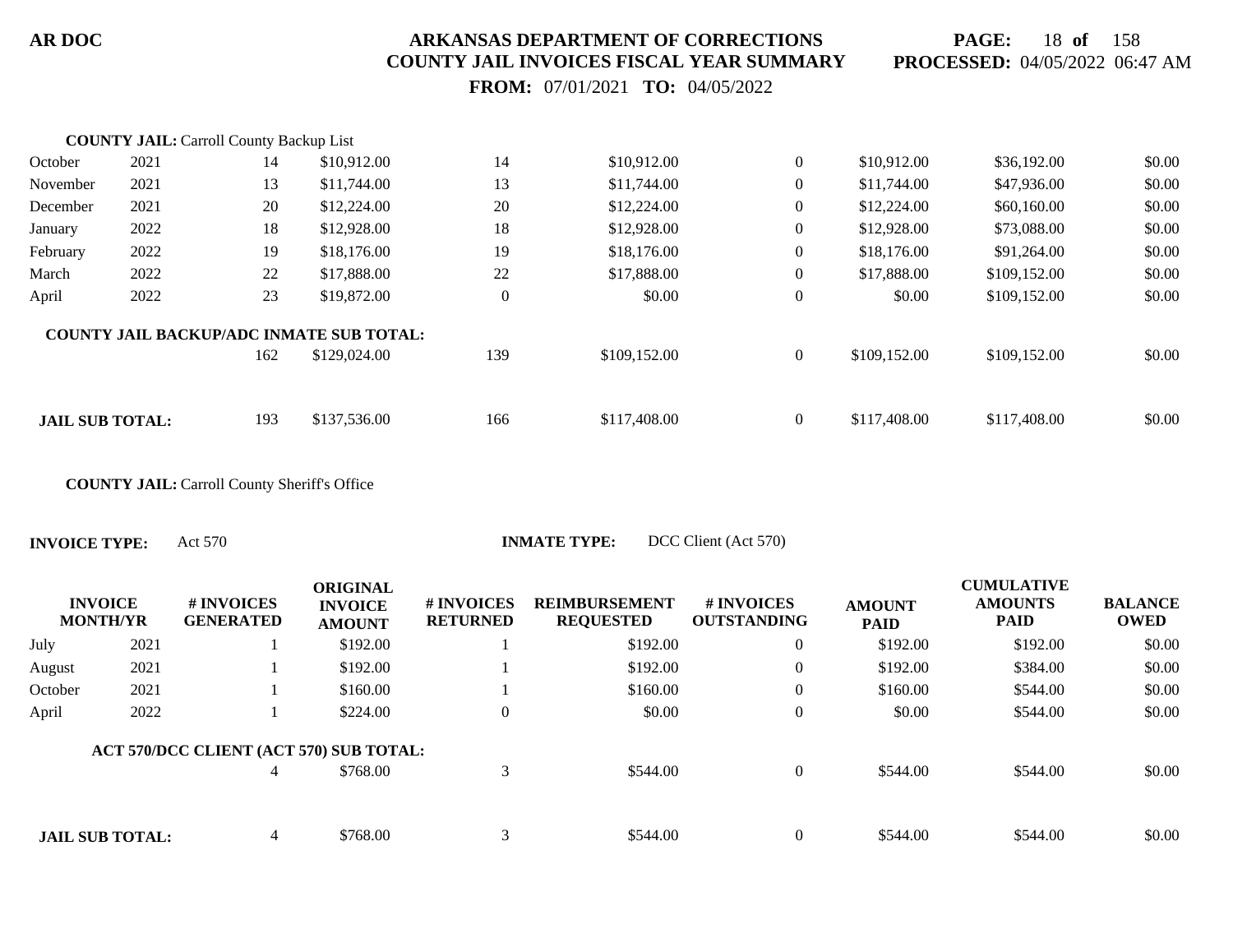# **PAGE:** 19 **of** 158 **PROCESSED:** 04/05/2022 06:47 AM

 **FROM:** 07/01/2021 **TO:** 04/05/2022

#### **COUNTY JAIL:** Chicot County Backup List

| <b>INVOICE TYPE:</b>              |      | County Jail Backup                           |                                                    |                               | <b>INMATE TYPE:</b>                      | <b>ADC</b> Inmate                |                              |                                                    |                               |
|-----------------------------------|------|----------------------------------------------|----------------------------------------------------|-------------------------------|------------------------------------------|----------------------------------|------------------------------|----------------------------------------------------|-------------------------------|
| <b>INVOICE</b><br><b>MONTH/YR</b> |      | # INVOICES<br><b>GENERATED</b>               | <b>ORIGINAL</b><br><b>INVOICE</b><br><b>AMOUNT</b> | # INVOICES<br><b>RETURNED</b> | <b>REIMBURSEMENT</b><br><b>REQUESTED</b> | # INVOICES<br><b>OUTSTANDING</b> | <b>AMOUNT</b><br><b>PAID</b> | <b>CUMULATIVE</b><br><b>AMOUNTS</b><br><b>PAID</b> | <b>BALANCE</b><br><b>OWED</b> |
| July                              | 2021 | 1                                            | \$96.00                                            |                               | \$96.00                                  | $\mathbf{0}$                     | \$96.00                      | \$96.00                                            | \$0.00                        |
| August                            | 2021 | 1                                            | \$288.00                                           |                               | \$288.00                                 | $\boldsymbol{0}$                 | \$288.00                     | \$384.00                                           | \$0.00                        |
| September                         | 2021 | $\overline{2}$                               | \$1,312.00                                         | $\overline{2}$                | \$1,696.00                               | $\boldsymbol{0}$                 | \$1,696.00                   | \$2,080.00                                         | \$0.00                        |
| October                           | 2021 | $\mathbf{1}$                                 | \$960.00                                           |                               | \$960.00                                 | $\boldsymbol{0}$                 | \$960.00                     | \$3,040.00                                         | \$0.00                        |
| November                          | 2021 | $\overline{2}$                               | \$1,568.00                                         | $\theta$                      | \$0.00                                   | $\boldsymbol{0}$                 | \$0.00                       | \$3,040.00                                         | \$0.00                        |
| December                          | 2021 | $\overline{2}$                               | \$992.00                                           | $\overline{2}$                | \$992.00                                 | $\boldsymbol{0}$                 | \$992.00                     | \$4,032.00                                         | \$0.00                        |
| January                           | 2022 | $\mathbf{2}$                                 | \$1,504.00                                         | $\overline{0}$                | \$0.00                                   | $\boldsymbol{0}$                 | \$0.00                       | \$4,032.00                                         | \$0.00                        |
| February                          | 2022 | 5                                            | \$3,840.00                                         | $\overline{0}$                | \$0.00                                   | $\boldsymbol{0}$                 | \$0.00                       | \$4,032.00                                         | \$0.00                        |
| March                             | 2022 | $\overline{4}$                               | \$3,584.00                                         | $\overline{0}$                | \$0.00                                   | $\boldsymbol{0}$                 | \$0.00                       | \$4,032.00                                         | \$0.00                        |
| April                             | 2022 | $6\,$                                        | \$3,040.00                                         | $\overline{0}$                | \$0.00                                   | $\boldsymbol{0}$                 | \$0.00                       | \$4,032.00                                         | \$0.00                        |
|                                   |      | COUNTY JAIL BACKUP/ADC INMATE SUB TOTAL:     |                                                    |                               |                                          |                                  |                              |                                                    |                               |
|                                   |      | 26                                           | \$17,184.00                                        | $\boldsymbol{7}$              | \$4,032.00                               | $\boldsymbol{0}$                 | \$4,032.00                   | \$4,032.00                                         | \$0.00                        |
| <b>JAIL SUB TOTAL:</b>            |      | 26                                           | \$17,184.00                                        | $\tau$                        | \$4,032.00                               | $\boldsymbol{0}$                 | \$4,032.00                   | \$4,032.00                                         | \$0.00                        |
|                                   |      | <b>COUNTY JAIL: Clark County Backup List</b> |                                                    |                               |                                          |                                  |                              |                                                    |                               |
| <b>INVOICE TYPE:</b>              |      | County Jail Backup                           |                                                    |                               | <b>INMATE TYPE:</b>                      | <b>ACC</b> Resident              |                              |                                                    |                               |
| <b>INVOICE</b><br><b>MONTH/YR</b> |      | # INVOICES<br><b>GENERATED</b>               | <b>ORIGINAL</b><br><b>INVOICE</b><br><b>AMOUNT</b> | # INVOICES<br><b>RETURNED</b> | <b>REIMBURSEMENT</b><br><b>REQUESTED</b> | # INVOICES<br><b>OUTSTANDING</b> | <b>AMOUNT</b><br><b>PAID</b> | <b>CUMULATIVE</b><br><b>AMOUNTS</b><br><b>PAID</b> | <b>BALANCE</b><br><b>OWED</b> |
| July                              | 2021 | 5                                            | \$1,376.00                                         | 5                             | \$1,376.00                               | $\boldsymbol{0}$                 | \$1,376.00                   | \$1,376.00                                         | \$0.00                        |
| August                            | 2021 | $\overline{2}$                               | \$640.00                                           | $\overline{2}$                | \$640.00                                 | $\boldsymbol{0}$                 | \$640.00                     | \$2,016.00                                         | \$0.00                        |

September 2021 7 \$2,528.00 7 \$2,528.00 7 \$2,528.00 \$4,544.00 \$0.00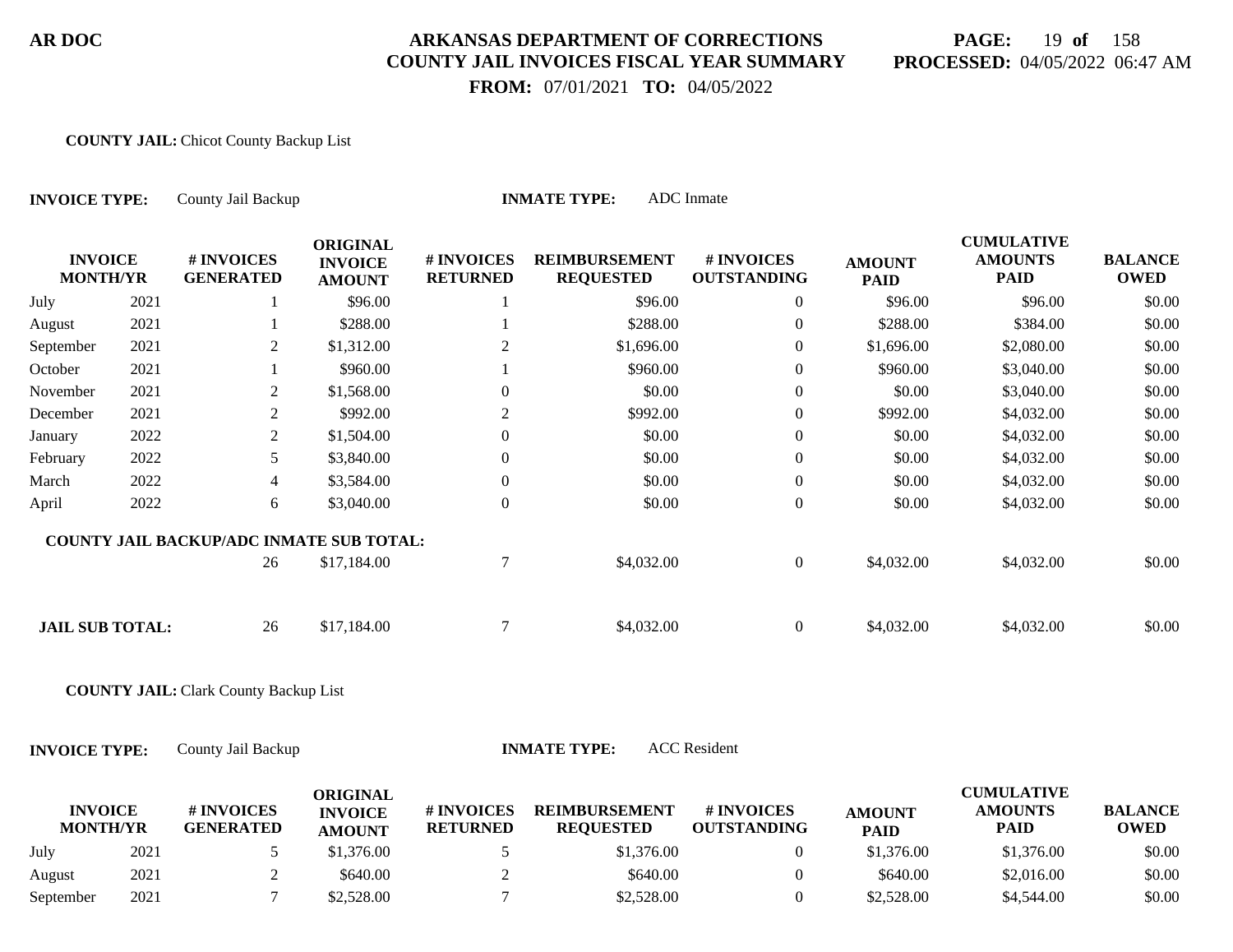**PAGE:** 20 **of** 158 **PROCESSED:** 04/05/2022 06:47 AM

 **FROM:** 07/01/2021 **TO:** 04/05/2022

|          | <b>COUNTY JAIL:</b> Clark County Backup List |    |                                                   |          |            |                |            |            |        |
|----------|----------------------------------------------|----|---------------------------------------------------|----------|------------|----------------|------------|------------|--------|
| October  | 2021                                         |    | \$1,280.00                                        |          | \$1,280.00 | $\overline{0}$ | \$1,280.00 | \$5,824.00 | \$0.00 |
| November | 2021                                         |    | \$1,440.00                                        |          | \$1,440.00 | $\overline{0}$ | \$1,440.00 | \$7,264.00 | \$0.00 |
| December | 2021                                         |    | \$416.00                                          |          | \$416.00   | $\overline{0}$ | \$416.00   | \$7,680.00 | \$0.00 |
| January  | 2022                                         |    | \$960.00                                          | 3        | \$960.00   | $\overline{0}$ | \$960.00   | \$8,640.00 | \$0.00 |
| February | 2022                                         |    | \$960.00                                          |          | \$960.00   | $\overline{0}$ | \$960.00   | \$9,600.00 | \$0.00 |
| April    | 2022                                         |    | \$1,248.00                                        | $\theta$ | \$0.00     | $\overline{0}$ | \$0.00     | \$9,600.00 | \$0.00 |
|          |                                              |    | <b>COUNTY JAIL BACKUP/ACC RESIDENT SUB TOTAL:</b> |          |            |                |            |            |        |
|          |                                              | 28 | \$10,848.00                                       | 25       | \$9,600.00 | $\Omega$       | \$9,600.00 | \$9,600.00 | \$0.00 |

| <b>INVOICE</b><br><b>MONTH/YR</b> |      | <b>#INVOICES</b><br><b>GENERATED</b>            | <b>ORIGINAL</b><br><b>INVOICE</b><br><b>AMOUNT</b> | # INVOICES<br><b>RETURNED</b> | <b>REIMBURSEMENT</b><br><b>REQUESTED</b> | # INVOICES<br><b>OUTSTANDING</b> | <b>AMOUNT</b><br><b>PAID</b> | <b>CUMULATIVE</b><br><b>AMOUNTS</b><br><b>PAID</b> | <b>BALANCE</b><br><b>OWED</b> |
|-----------------------------------|------|-------------------------------------------------|----------------------------------------------------|-------------------------------|------------------------------------------|----------------------------------|------------------------------|----------------------------------------------------|-------------------------------|
| July                              | 2021 | 11                                              | \$6,848.00                                         | 11                            | \$6,848.00                               | 0                                | \$6,848.00                   | \$6,848.00                                         | \$0.00                        |
| August                            | 2021 | 13                                              | \$8,704.00                                         | 13                            | \$8,704.00                               | $\overline{0}$                   | \$8,704.00                   | \$15,552.00                                        | \$0.00                        |
| September                         | 2021 | 15                                              | \$11,008.00                                        | 15                            | \$11,008.00                              | $\overline{0}$                   | \$11,008.00                  | \$26,560.00                                        | \$0.00                        |
| October                           | 2021 | 22                                              | \$12,896.00                                        | 22                            | \$12,896.00                              | $\overline{0}$                   | \$12,896.00                  | \$39,456.00                                        | \$0.00                        |
| November                          | 2021 | 22                                              | \$16,000.00                                        | 22                            | \$16,000.00                              | $\overline{0}$                   | \$16,000.00                  | \$55,456.00                                        | \$0.00                        |
| December                          | 2021 | 31                                              | \$24,160.00                                        | 31                            | \$24,160.00                              | $\overline{0}$                   | \$24,160.00                  | \$79,616.00                                        | \$0.00                        |
| January                           | 2022 | 34                                              | \$28,224.00                                        | 34                            | \$28,224.00                              | $\overline{0}$                   | \$28,224.00                  | \$107,840.00                                       | \$0.00                        |
| February                          | 2022 | 25                                              | \$20,896.00                                        | 25                            | \$20,896.00                              | $\overline{0}$                   | \$20,896.00                  | \$128,736.00                                       | \$0.00                        |
| March                             | 2022 | 25                                              | \$18,944.00                                        | 25                            | \$18,944.00                              | $\overline{0}$                   | \$18,944.00                  | \$147,680.00                                       | \$0.00                        |
| April                             | 2022 | 30                                              | \$13,600.00                                        | $\overline{0}$                | \$0.00                                   | $\boldsymbol{0}$                 | \$0.00                       | \$147,680.00                                       | \$0.00                        |
|                                   |      | <b>COUNTY JAIL BACKUP/ADC INMATE SUB TOTAL:</b> |                                                    |                               |                                          |                                  |                              |                                                    |                               |
|                                   |      | 228                                             | \$161,280.00                                       | 198                           | \$147,680.00                             | $\overline{0}$                   | \$147,680.00                 | \$147,680.00                                       | \$0.00                        |
| <b>JAIL SUB TOTAL:</b>            |      | 256                                             | \$172,128.00                                       | 223                           | \$157,280.00                             | $\overline{0}$                   | \$157,280.00                 | \$157,280.00                                       | \$0.00                        |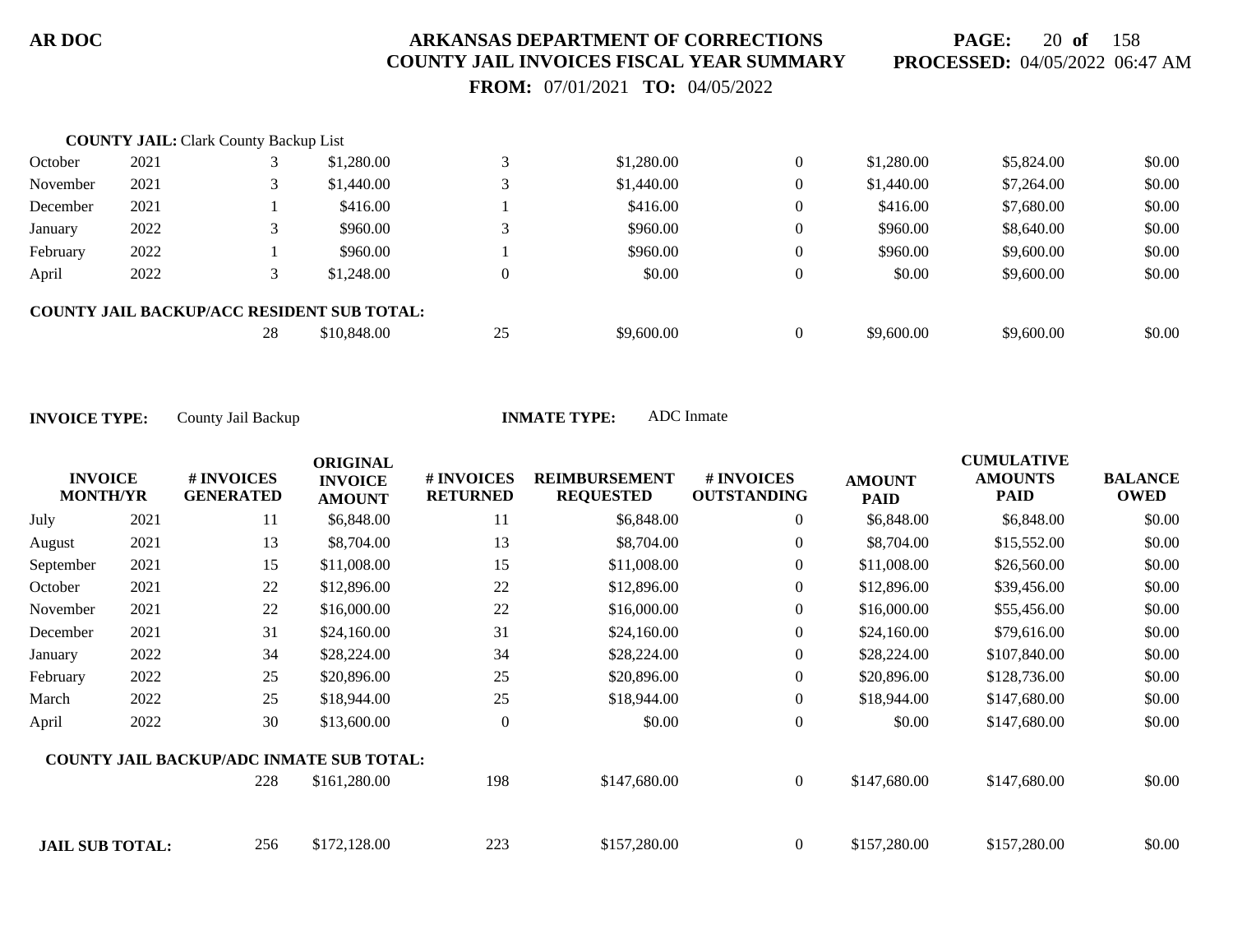# **PAGE:** 21 **of** 158 **PROCESSED:** 04/05/2022 06:47 AM

 **FROM:** 07/01/2021 **TO:** 04/05/2022

# **COUNTY JAIL:** Clark County Sheriff's Office

| <b>INVOICE TYPE:</b>              |      | Act 423                                 |                                             | <b>INMATE TYPE:</b>           |                                          |                                         |                              |                                                    |                               |
|-----------------------------------|------|-----------------------------------------|---------------------------------------------|-------------------------------|------------------------------------------|-----------------------------------------|------------------------------|----------------------------------------------------|-------------------------------|
| <b>INVOICE</b><br><b>MONTH/YR</b> |      | # INVOICES<br><b>GENERATED</b>          | ORIGINAL<br><b>INVOICE</b><br><b>AMOUNT</b> | # INVOICES<br><b>RETURNED</b> | <b>REIMBURSEMENT</b><br><b>REQUESTED</b> | <b># INVOICES</b><br><b>OUTSTANDING</b> | <b>AMOUNT</b><br><b>PAID</b> | <b>CUMULATIVE</b><br><b>AMOUNTS</b><br><b>PAID</b> | <b>BALANCE</b><br><b>OWED</b> |
| December                          | 2021 |                                         | \$32.00                                     |                               | \$32.00                                  | 0                                       | \$32.00                      | \$32.00                                            | \$0.00                        |
|                                   |      | ACT 423/ACC CLIENT (ACT 423) SUB TOTAL: |                                             |                               |                                          |                                         |                              |                                                    |                               |
|                                   |      |                                         | \$32.00                                     |                               | \$32.00                                  | $\Omega$                                | \$32.00                      | \$32.00                                            | \$0.00                        |

|                                   |      |                                         | <b>ORIGINAL</b>                 |                               |                                          |                                        |                              | <b>CUMULATIVE</b>             |                               |
|-----------------------------------|------|-----------------------------------------|---------------------------------|-------------------------------|------------------------------------------|----------------------------------------|------------------------------|-------------------------------|-------------------------------|
| <b>INVOICE</b><br><b>MONTH/YR</b> |      | <b>#INVOICES</b><br><b>GENERATED</b>    | <b>INVOICE</b><br><b>AMOUNT</b> | # INVOICES<br><b>RETURNED</b> | <b>REIMBURSEMENT</b><br><b>REQUESTED</b> | <b>#INVOICES</b><br><b>OUTSTANDING</b> | <b>AMOUNT</b><br><b>PAID</b> | <b>AMOUNTS</b><br><b>PAID</b> | <b>BALANCE</b><br><b>OWED</b> |
| July                              | 2021 | 2                                       | \$448.00                        | $\overline{2}$                | \$448.00                                 | $\overline{0}$                         | \$448.00                     | \$448.00                      | \$0.00                        |
| August                            | 2021 |                                         | \$192.00                        |                               | \$192.00                                 | $\boldsymbol{0}$                       | \$192.00                     | \$640.00                      | \$0.00                        |
| September                         | 2021 | 3                                       | \$608.00                        | 3                             | \$608.00                                 | $\overline{0}$                         | \$608.00                     | \$1,248.00                    | \$0.00                        |
| October                           | 2021 |                                         | \$224.00                        |                               | \$224.00                                 | $\overline{0}$                         | \$224.00                     | \$1,472.00                    | \$0.00                        |
| November                          | 2021 |                                         | \$224.00                        |                               | \$224.00                                 | $\overline{0}$                         | \$224.00                     | \$1,696.00                    | \$0.00                        |
| March                             | 2022 |                                         | \$192.00                        |                               | \$192.00                                 | $\overline{0}$                         | \$192.00                     | \$1,888.00                    | \$0.00                        |
|                                   |      | ACT 570/DCC CLIENT (ACT 570) SUB TOTAL: |                                 |                               |                                          |                                        |                              |                               |                               |
|                                   |      | 9                                       | \$1,888.00                      | 9                             | \$1,888.00                               | $\overline{0}$                         | \$1,888.00                   | \$1,888.00                    | \$0.00                        |
|                                   |      |                                         |                                 |                               |                                          |                                        |                              |                               |                               |
| <b>JAIL SUB TOTAL:</b>            |      | 10                                      | \$1,920.00                      | 10                            | \$1,920.00                               | $\overline{0}$                         | \$1,920.00                   | \$1,920.00                    | \$0.00                        |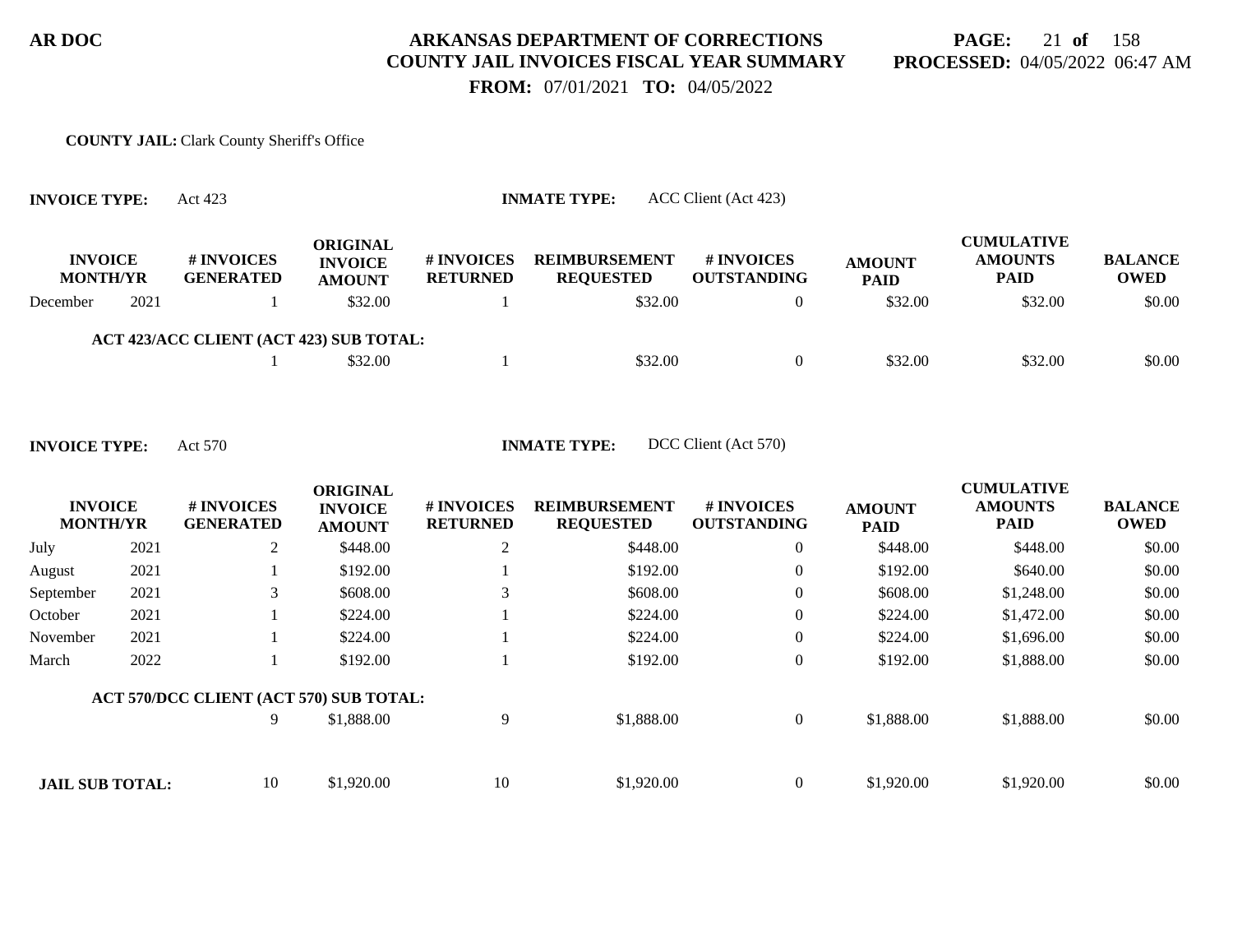**PAGE:** 22 **of** 158 **PROCESSED:** 04/05/2022 06:47 AM

 **FROM:** 07/01/2021 **TO:** 04/05/2022

#### **COUNTY JAIL:** Clay County Backup List

| <b>INVOICE TYPE:</b> |                                   | County Jail Backup                                |                                             |                                     | <b>INMATE TYPE:</b>                      | <b>ACC</b> Resident              |                              |                                                    |                        |
|----------------------|-----------------------------------|---------------------------------------------------|---------------------------------------------|-------------------------------------|------------------------------------------|----------------------------------|------------------------------|----------------------------------------------------|------------------------|
|                      | <b>INVOICE</b><br><b>MONTH/YR</b> | # INVOICES<br><b>GENERATED</b>                    | ORIGINAL<br><b>INVOICE</b><br><b>AMOUNT</b> | <b>#INVOICES</b><br><b>RETURNED</b> | <b>REIMBURSEMENT</b><br><b>REQUESTED</b> | # INVOICES<br><b>OUTSTANDING</b> | <b>AMOUNT</b><br><b>PAID</b> | <b>CUMULATIVE</b><br><b>AMOUNTS</b><br><b>PAID</b> | <b>BALANCE</b><br>OWED |
| July                 | 2021                              | ∠                                                 | \$1,056.00                                  |                                     | \$1,056.00                               | $\boldsymbol{0}$                 | \$1,056.00                   | \$1,056.00                                         | \$0.00                 |
| August               | 2021                              |                                                   | \$960.00                                    |                                     | \$960.00                                 | $\overline{0}$                   | \$960.00                     | \$2,016.00                                         | \$0.00                 |
| October              | 2021                              |                                                   | \$480.00                                    |                                     | \$480.00                                 | $\overline{0}$                   | \$480.00                     | \$2,496.00                                         | \$0.00                 |
|                      |                                   | <b>COUNTY JAIL BACKUP/ACC RESIDENT SUB TOTAL:</b> |                                             |                                     |                                          |                                  |                              |                                                    |                        |
|                      |                                   |                                                   | \$2,496.00                                  |                                     | \$2,496.00                               | $\overline{0}$                   | \$2,496.00                   | \$2,496.00                                         | \$0.00                 |

| <b>INVOICE</b><br><b>MONTH/YR</b> |      | # INVOICES<br><b>GENERATED</b>                  | <b>ORIGINAL</b><br><b>INVOICE</b><br><b>AMOUNT</b> | # INVOICES<br><b>RETURNED</b> | <b>REIMBURSEMENT</b><br><b>REQUESTED</b> | <b>#INVOICES</b><br><b>OUTSTANDING</b> | <b>AMOUNT</b><br><b>PAID</b> | <b>CUMULATIVE</b><br><b>AMOUNTS</b><br><b>PAID</b> | <b>BALANCE</b><br><b>OWED</b> |
|-----------------------------------|------|-------------------------------------------------|----------------------------------------------------|-------------------------------|------------------------------------------|----------------------------------------|------------------------------|----------------------------------------------------|-------------------------------|
| July                              | 2021 | 8                                               | \$3,712.00                                         | 8                             | \$3,712.00                               | $\overline{0}$                         | \$3,712.00                   | \$3,712.00                                         | \$0.00                        |
| August                            | 2021 |                                                 | \$4,864.00                                         |                               | \$4,864.00                               | 0                                      | \$4,864.00                   | \$8,576.00                                         | \$0.00                        |
| September                         | 2021 | 3                                               | \$2,976.00                                         | 3                             | \$2,976.00                               | 0                                      | \$2,976.00                   | \$11,552.00                                        | \$0.00                        |
| October                           | 2021 | 4                                               | \$2,240.00                                         | 4                             | \$2,240.00                               | 0                                      | \$2,240.00                   | \$13,792.00                                        | \$0.00                        |
| November                          | 2021 | 3                                               | \$992.00                                           | 3                             | \$992.00                                 | $\overline{0}$                         | \$992.00                     | \$14,784.00                                        | \$0.00                        |
| January                           | 2022 | 3                                               | \$1,120.00                                         | 3                             | \$1,120.00                               | 0                                      | \$1,120.00                   | \$15,904.00                                        | \$0.00                        |
| February                          | 2022 | 4                                               | \$2,400.00                                         | 4                             | \$2,400.00                               | $\overline{0}$                         | \$2,400.00                   | \$18,304.00                                        | \$0.00                        |
| March                             | 2022 | $\tau$                                          | \$3,360.00                                         |                               | \$3,360.00                               | $\overline{0}$                         | \$3,360.00                   | \$21,664.00                                        | \$0.00                        |
| April                             | 2022 | 6                                               | \$5,056.00                                         | $\overline{0}$                | \$0.00                                   | 0                                      | \$0.00                       | \$21,664.00                                        | \$0.00                        |
|                                   |      | <b>COUNTY JAIL BACKUP/ADC INMATE SUB TOTAL:</b> |                                                    |                               |                                          |                                        |                              |                                                    |                               |
|                                   |      | 45                                              | \$26,720.00                                        | 39                            | \$21,664.00                              | $\overline{0}$                         | \$21,664.00                  | \$21,664.00                                        | \$0.00                        |
| <b>JAIL SUB TOTAL:</b>            |      | 50                                              | \$29,216.00                                        | 44                            | \$24,160.00                              | $\overline{0}$                         | \$24,160.00                  | \$24,160.00                                        | \$0.00                        |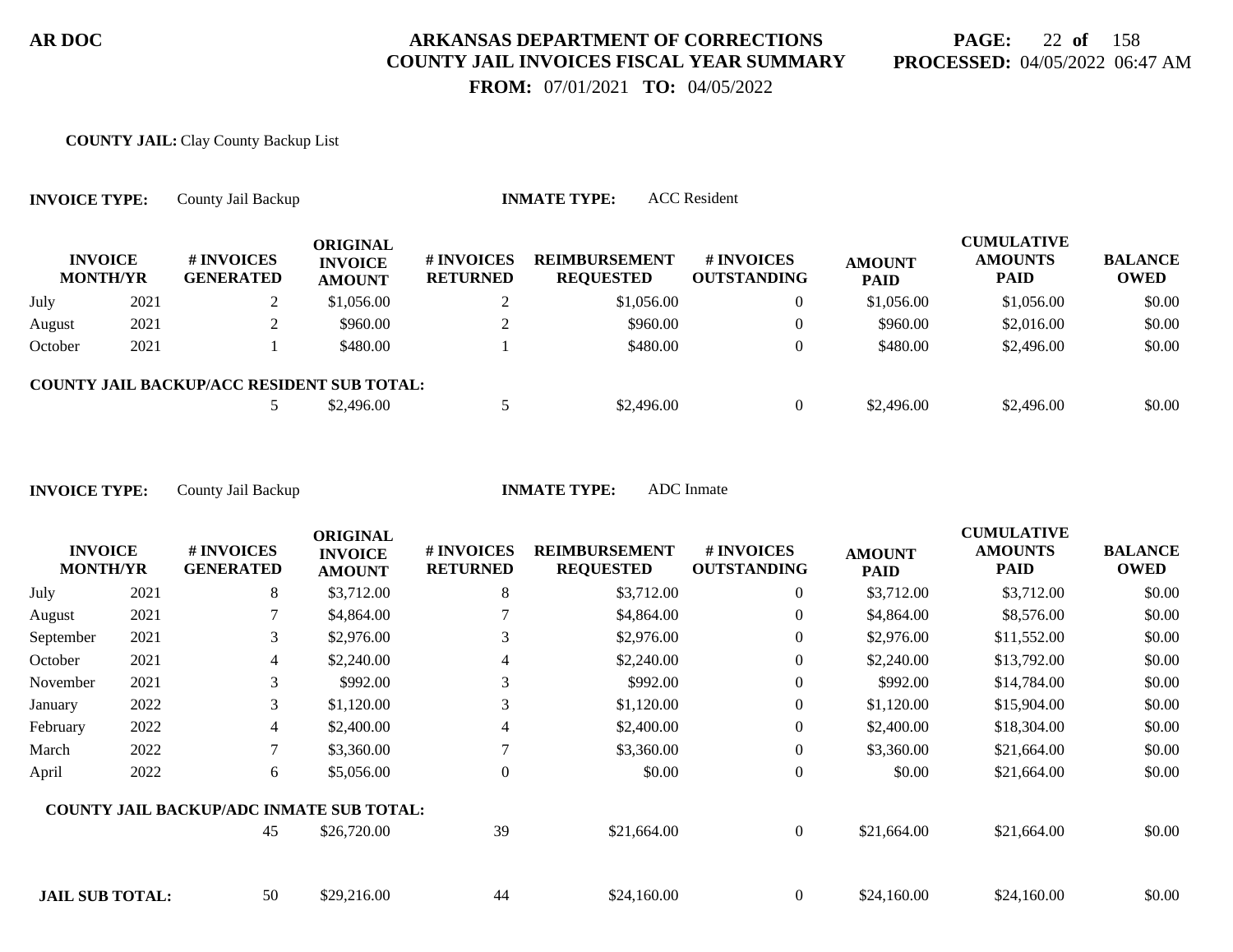**PAGE:** 23 **of** 158 **PROCESSED:** 04/05/2022 06:47 AM

 **FROM:** 07/01/2021 **TO:** 04/05/2022

#### **COUNTY JAIL:** Clay County Sheriff's Office

| <b>INVOICE TYPE:</b>              | Act 423                                         |                                                    |                               | <b>INMATE TYPE:</b>                      | ACC Client (Act 423)             |                              |                                                    |                               |
|-----------------------------------|-------------------------------------------------|----------------------------------------------------|-------------------------------|------------------------------------------|----------------------------------|------------------------------|----------------------------------------------------|-------------------------------|
| <b>INVOICE</b><br><b>MONTH/YR</b> | # INVOICES<br><b>GENERATED</b>                  | <b>ORIGINAL</b><br><b>INVOICE</b><br><b>AMOUNT</b> | # INVOICES<br><b>RETURNED</b> | <b>REIMBURSEMENT</b><br><b>REQUESTED</b> | # INVOICES<br><b>OUTSTANDING</b> | <b>AMOUNT</b><br><b>PAID</b> | <b>CUMULATIVE</b><br><b>AMOUNTS</b><br><b>PAID</b> | <b>BALANCE</b><br><b>OWED</b> |
| 2021<br>October                   | -1                                              | \$160.00                                           | 1                             | \$160.00                                 | $\overline{0}$                   | \$160.00                     | \$160.00                                           | \$0.00                        |
|                                   | ACT 423/ACC CLIENT (ACT 423) SUB TOTAL:         |                                                    |                               |                                          |                                  |                              |                                                    |                               |
|                                   | 1                                               | \$160.00                                           | 1                             | \$160.00                                 | $\overline{0}$                   | \$160.00                     | \$160.00                                           | \$0.00                        |
| <b>INVOICE TYPE:</b>              | Act 570                                         |                                                    |                               | <b>INMATE TYPE:</b>                      | DCC Client (Act 570)             |                              |                                                    |                               |
| <b>INVOICE</b><br><b>MONTH/YR</b> | # INVOICES<br><b>GENERATED</b>                  | <b>ORIGINAL</b><br><b>INVOICE</b><br><b>AMOUNT</b> | # INVOICES<br><b>RETURNED</b> | <b>REIMBURSEMENT</b><br><b>REQUESTED</b> | # INVOICES<br><b>OUTSTANDING</b> | <b>AMOUNT</b><br><b>PAID</b> | <b>CUMULATIVE</b><br><b>AMOUNTS</b><br><b>PAID</b> | <b>BALANCE</b><br><b>OWED</b> |
| 2021<br>August                    | -1                                              | \$224.00                                           | 1                             | \$224.00                                 | $\theta$                         | \$224.00                     | \$224.00                                           | \$0.00                        |
|                                   | ACT 570/DCC CLIENT (ACT 570) SUB TOTAL:         |                                                    |                               |                                          |                                  |                              |                                                    |                               |
|                                   |                                                 | \$224.00                                           | 1                             | \$224.00                                 | $\overline{0}$                   | \$224.00                     | \$224.00                                           | \$0.00                        |
|                                   |                                                 |                                                    |                               |                                          |                                  |                              |                                                    |                               |
| <b>JAIL SUB TOTAL:</b>            | $\overline{2}$                                  | \$384.00                                           | $\overline{c}$                | \$384.00                                 | $\overline{0}$                   | \$384.00                     | \$384.00                                           | \$0.00                        |
|                                   | <b>COUNTY JAIL: Cleburne County Backup List</b> |                                                    |                               |                                          |                                  |                              |                                                    |                               |
| <b>INVOICE TYPE:</b>              | County Jail Backup                              |                                                    |                               | <b>INMATE TYPE:</b>                      | <b>ACC</b> Resident              |                              |                                                    |                               |
| <b>INVOICE</b><br><b>MONTH/YR</b> | # INVOICES<br><b>GENERATED</b>                  | <b>ORIGINAL</b><br><b>INVOICE</b><br><b>AMOUNT</b> | # INVOICES<br><b>RETURNED</b> | <b>REIMBURSEMENT</b><br><b>REQUESTED</b> | # INVOICES<br><b>OUTSTANDING</b> | <b>AMOUNT</b><br><b>PAID</b> | <b>CUMULATIVE</b><br><b>AMOUNTS</b><br><b>PAID</b> | <b>BALANCE</b><br><b>OWED</b> |

July 2021 3 \$352.00 3 \$352.00 3 \$352.00 \$352.00 \$352.00 \$352.00 \$0.00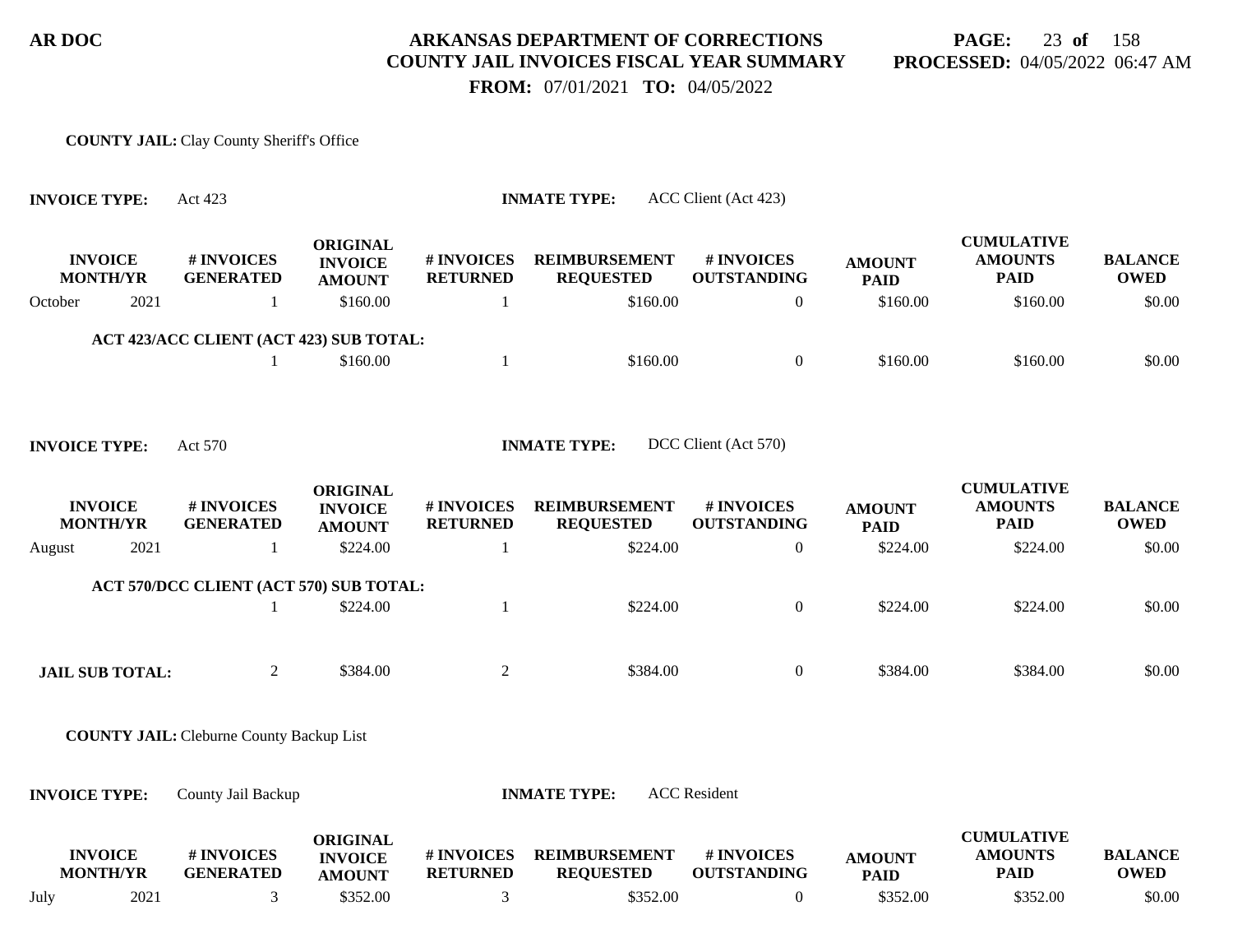**PAGE:** 24 **of** 158 **PROCESSED:** 04/05/2022 06:47 AM

 **FROM:** 07/01/2021 **TO:** 04/05/2022

|           | <b>COUNTY JAIL: Cleburne County Backup List</b> |    |                                                   |          |            |                |            |            |        |
|-----------|-------------------------------------------------|----|---------------------------------------------------|----------|------------|----------------|------------|------------|--------|
| August    | 2021                                            |    | \$448.00                                          | ↑        | \$448.00   | $\overline{0}$ | \$448.00   | \$800.00   | \$0.00 |
| September | 2021                                            |    | \$256.00                                          |          | \$256.00   | $\overline{0}$ | \$256.00   | \$1,056.00 | \$0.00 |
| October   | 2021                                            | 4  | \$1,248.00                                        | 4        | \$1,248.00 | $\overline{0}$ | \$1,248.00 | \$2,304.00 | \$0.00 |
| November  | 2021                                            |    | \$448.00                                          |          | \$448.00   | $\overline{0}$ | \$448.00   | \$2,752.00 | \$0.00 |
| December  | 2021                                            |    | \$736.00                                          |          | \$736.00   | $\overline{0}$ | \$736.00   | \$3,488.00 | \$0.00 |
| January   | 2022                                            | 4  | \$1,664.00                                        | 4        | \$1,664.00 | $\overline{0}$ | \$1,664.00 | \$5,152.00 | \$0.00 |
| February  | 2022                                            |    | \$2,432.00                                        |          | \$2,432.00 | $\overline{0}$ | \$2,432.00 | \$7,584.00 | \$0.00 |
| March     | 2022                                            | 4  | \$1,600.00                                        | 4        | \$1,600.00 | $\overline{0}$ | \$1,600.00 | \$9,184.00 | \$0.00 |
| April     | 2022                                            |    | \$544.00                                          | $\theta$ | \$0.00     | $\overline{0}$ | \$0.00     | \$9,184.00 | \$0.00 |
|           |                                                 |    | <b>COUNTY JAIL BACKUP/ACC RESIDENT SUB TOTAL:</b> |          |            |                |            |            |        |
|           |                                                 | 29 | \$9,728.00                                        | 26       | \$9,184.00 | $\overline{0}$ | \$9,184.00 | \$9,184.00 | \$0.00 |

| <b>INVOICE</b><br><b>MONTH/YR</b> |      | # INVOICES<br><b>GENERATED</b>                  | <b>ORIGINAL</b><br><b>INVOICE</b><br><b>AMOUNT</b> | <b>#INVOICES</b><br><b>RETURNED</b> | <b>REIMBURSEMENT</b><br><b>REQUESTED</b> | # INVOICES<br><b>OUTSTANDING</b> | <b>AMOUNT</b><br><b>PAID</b> | <b>CUMULATIVE</b><br><b>AMOUNTS</b><br><b>PAID</b> | <b>BALANCE</b><br><b>OWED</b> |
|-----------------------------------|------|-------------------------------------------------|----------------------------------------------------|-------------------------------------|------------------------------------------|----------------------------------|------------------------------|----------------------------------------------------|-------------------------------|
| July                              | 2021 | 9                                               | \$5,344.00                                         | 9                                   | \$5,344.00                               | $\overline{0}$                   | \$5,344.00                   | \$5,344.00                                         | \$0.00                        |
| August                            | 2021 | 4                                               | \$3,968.00                                         | 4                                   | \$3,968.00                               | $\overline{0}$                   | \$3,968.00                   | \$9,312.00                                         | \$0.00                        |
| September                         | 2021 |                                                 | \$3,520.00                                         |                                     | \$3,520.00                               | $\overline{0}$                   | \$3,520.00                   | \$12,832.00                                        | \$0.00                        |
| October                           | 2021 | 6                                               | \$4,608.00                                         | 6                                   | \$4,608.00                               | $\overline{0}$                   | \$4,608.00                   | \$17,440.00                                        | \$0.00                        |
| November                          | 2021 | 8                                               | \$7,328.00                                         | 8                                   | \$7,328.00                               | $\overline{0}$                   | \$7,328.00                   | \$24,768.00                                        | \$0.00                        |
| December                          | 2021 | 16                                              | \$13,152.00                                        | 16                                  | \$13,184.00                              | $\overline{0}$                   | \$13,184.00                  | \$37,952.00                                        | \$0.00                        |
| January                           | 2022 | 15                                              | \$10,112.00                                        | 15                                  | \$9,280.00                               | $\overline{0}$                   | \$9,280.00                   | \$47,232.00                                        | \$0.00                        |
| February                          | 2022 | 12                                              | \$8,256.00                                         | 12                                  | \$8,256.00                               | $\overline{0}$                   | \$8,256.00                   | \$55,488.00                                        | \$0.00                        |
| March                             | 2022 | 13                                              | \$6,816.00                                         | 13                                  | \$6,816.00                               | $\theta$                         | \$6,816.00                   | \$62,304.00                                        | \$0.00                        |
| April                             | 2022 |                                                 | \$5,504.00                                         | $\Omega$                            | \$0.00                                   | $\theta$                         | \$0.00                       | \$62,304.00                                        | \$0.00                        |
|                                   |      | <b>COUNTY JAIL BACKUP/ADC INMATE SUB TOTAL:</b> |                                                    |                                     |                                          |                                  |                              |                                                    |                               |
|                                   |      | 97                                              | \$68,608.00                                        | 90                                  | \$62,304.00                              | $\overline{0}$                   | \$62,304.00                  | \$62,304.00                                        | \$0.00                        |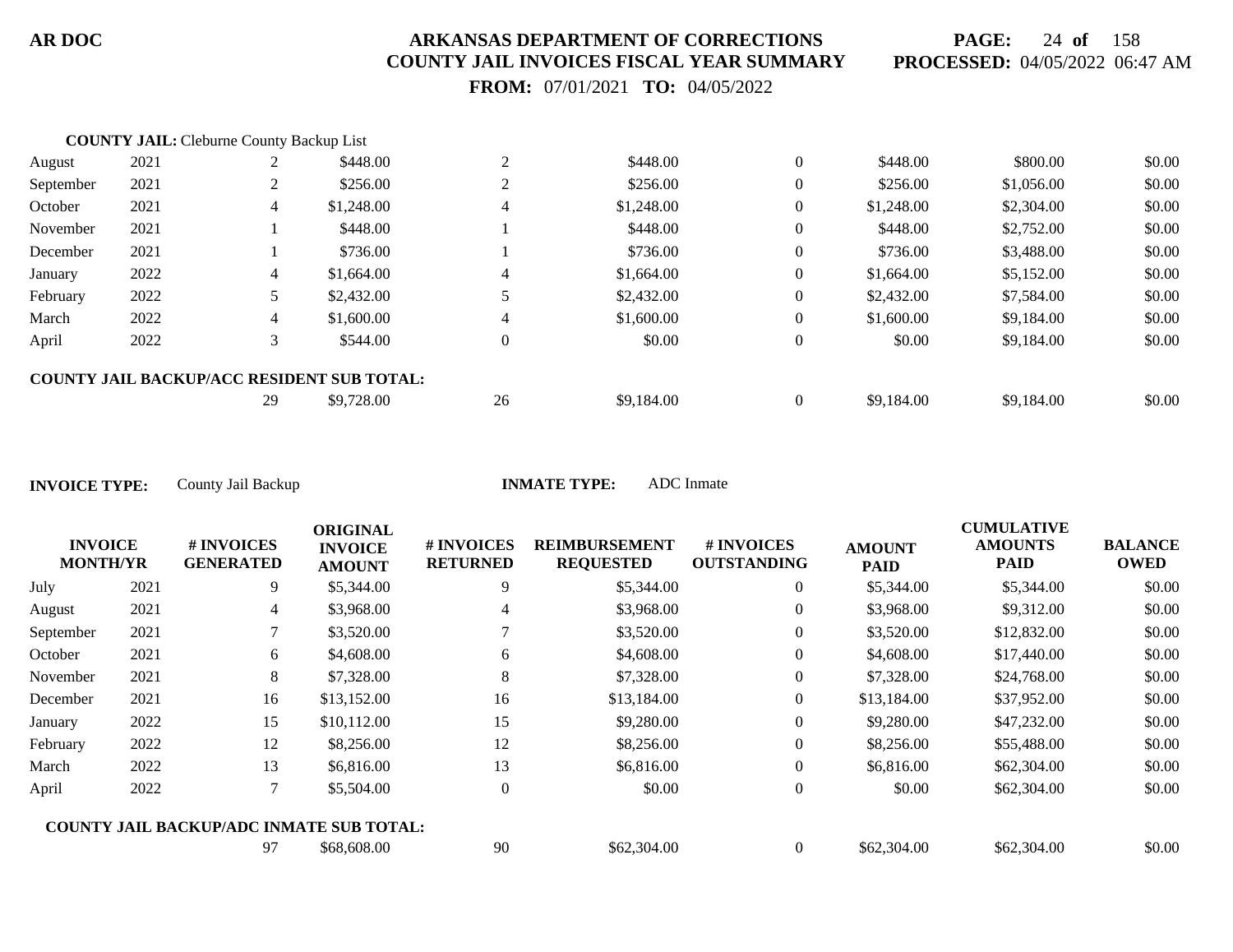**PAGE:** 25 **of** 158 **PROCESSED:** 04/05/2022 06:47 AM

 **FROM:** 07/01/2021 **TO:** 04/05/2022

|                        |                 | <b>COUNTY JAIL: Cleburne County Backup List</b>      |                                                    |                               |                                          |                                  |                              |                                                    |                               |
|------------------------|-----------------|------------------------------------------------------|----------------------------------------------------|-------------------------------|------------------------------------------|----------------------------------|------------------------------|----------------------------------------------------|-------------------------------|
| <b>JAIL SUB TOTAL:</b> |                 | 126                                                  | \$78,336.00                                        | 116                           | \$71,488.00                              | $\overline{0}$                   | \$71,488.00                  | \$71,488.00                                        | \$0.00                        |
|                        |                 | <b>COUNTY JAIL:</b> Cleburne County Sheriff's Office |                                                    |                               |                                          |                                  |                              |                                                    |                               |
| <b>INVOICE TYPE:</b>   |                 | Act 570                                              |                                                    |                               | <b>INMATE TYPE:</b>                      | DCC Client (Act 570)             |                              |                                                    |                               |
| <b>INVOICE</b>         | <b>MONTH/YR</b> | # INVOICES<br><b>GENERATED</b>                       | <b>ORIGINAL</b><br><b>INVOICE</b><br><b>AMOUNT</b> | # INVOICES<br><b>RETURNED</b> | <b>REIMBURSEMENT</b><br><b>REQUESTED</b> | # INVOICES<br><b>OUTSTANDING</b> | <b>AMOUNT</b><br><b>PAID</b> | <b>CUMULATIVE</b><br><b>AMOUNTS</b><br><b>PAID</b> | <b>BALANCE</b><br><b>OWED</b> |
| July                   | 2021            | 1                                                    | \$224.00                                           | -1                            | \$224.00                                 | $\boldsymbol{0}$                 | \$224.00                     | \$224.00                                           | \$0.00                        |
| October                | 2021            | $\boldsymbol{2}$                                     | \$448.00                                           | $\sqrt{2}$                    | \$448.00                                 | $\boldsymbol{0}$                 | \$448.00                     | \$672.00                                           | \$0.00                        |
| November               | 2021            | $\overline{c}$                                       | \$448.00                                           | $\boldsymbol{2}$              | \$448.00                                 | $\theta$                         | \$448.00                     | \$1,120.00                                         | \$0.00                        |
| December               | 2021            | 3                                                    | \$352.00                                           | 3                             | \$352.00                                 | $\theta$                         | \$352.00                     | \$1,472.00                                         | \$0.00                        |
| February               | 2022            |                                                      | \$160.00                                           |                               | \$160.00                                 | $\boldsymbol{0}$                 | \$160.00                     | \$1,632.00                                         | \$0.00                        |
| March                  | 2022            | 1                                                    | \$224.00                                           | $\mathbf{0}$                  | \$0.00                                   | $\boldsymbol{0}$                 | \$0.00                       | \$1,632.00                                         | \$0.00                        |
|                        |                 | ACT 570/DCC CLIENT (ACT 570) SUB TOTAL:              |                                                    |                               |                                          |                                  |                              |                                                    |                               |
|                        |                 | 10                                                   | \$1,856.00                                         | 9                             | \$1,632.00                               | $\boldsymbol{0}$                 | \$1,632.00                   | \$1,632.00                                         | \$0.00                        |
| <b>JAIL SUB TOTAL:</b> |                 | 10                                                   | \$1,856.00                                         | 9                             | \$1,632.00                               | $\boldsymbol{0}$                 | \$1,632.00                   | \$1,632.00                                         | \$0.00                        |
|                        |                 | <b>COUNTY JAIL: Cleveland Cnty Backup List</b>       |                                                    |                               |                                          |                                  |                              |                                                    |                               |
| <b>INVOICE TYPE:</b>   |                 | County Jail Backup                                   |                                                    |                               | <b>INMATE TYPE:</b>                      | <b>ACC</b> Resident              |                              |                                                    |                               |
| <b>INVOICE</b>         | <b>MONTH/YR</b> | # INVOICES<br><b>GENERATED</b>                       | <b>ORIGINAL</b><br><b>INVOICE</b><br><b>AMOUNT</b> | # INVOICES<br><b>RETURNED</b> | <b>REIMBURSEMENT</b><br><b>REQUESTED</b> | # INVOICES<br><b>OUTSTANDING</b> | <b>AMOUNT</b><br><b>PAID</b> | <b>CUMULATIVE</b><br><b>AMOUNTS</b><br><b>PAID</b> | <b>BALANCE</b><br><b>OWED</b> |
| July                   | 2021            | 1                                                    | \$704.00                                           | -1                            | \$704.00                                 | $\boldsymbol{0}$                 | \$704.00                     | \$704.00                                           | \$0.00                        |

**COUNTY JAIL BACKUP/ACC RESIDENT SUB TOTAL:**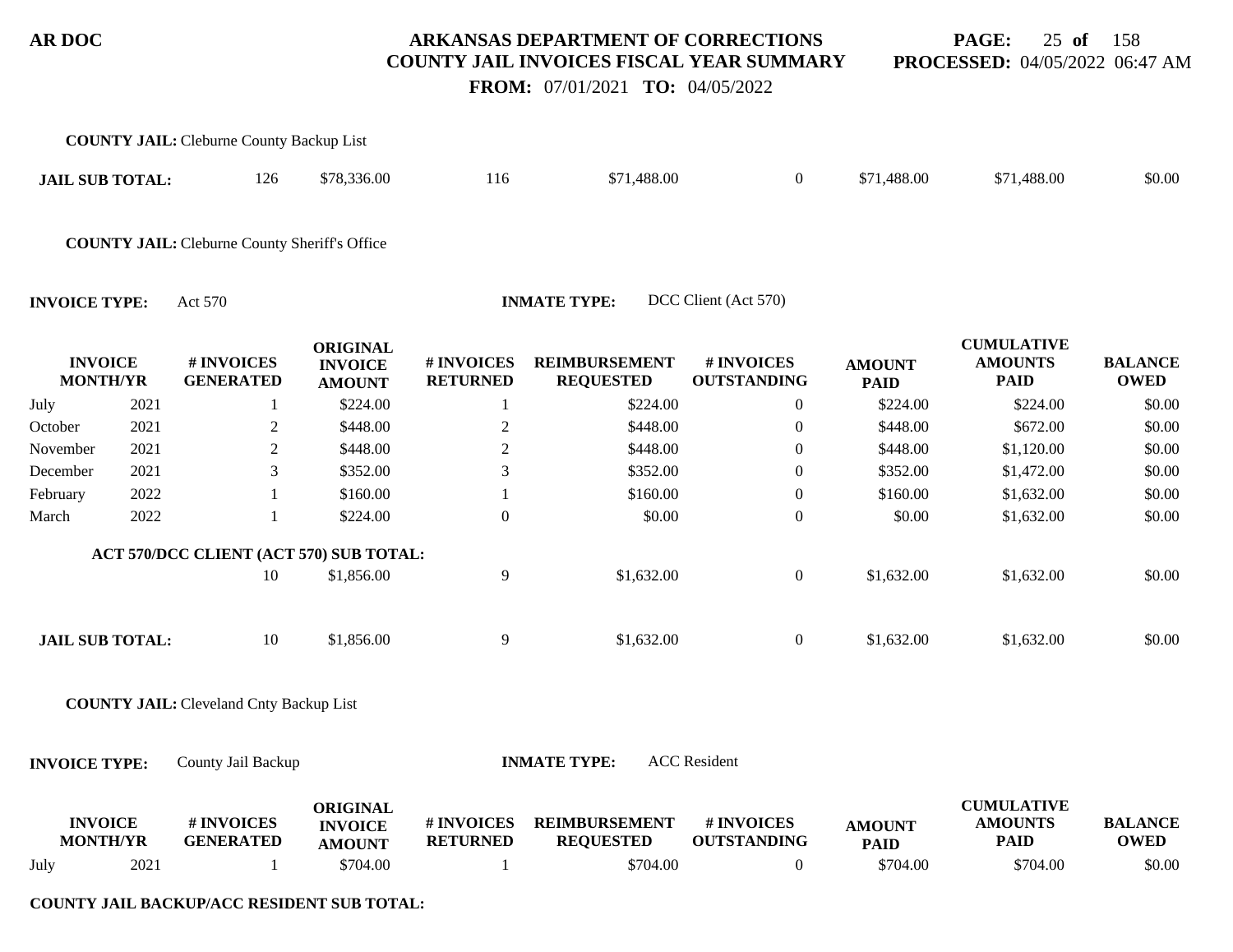**PAGE:** 26 **of** 158 **PROCESSED:** 04/05/2022 06:47 AM

# **FROM:** 07/01/2021 **TO:** 04/05/2022

|                                   |      | <b>COUNTY JAIL:</b> Cleveland Cnty Backup List  |                                                    |                               |                                          |                                  |                              |                                                    |                               |
|-----------------------------------|------|-------------------------------------------------|----------------------------------------------------|-------------------------------|------------------------------------------|----------------------------------|------------------------------|----------------------------------------------------|-------------------------------|
|                                   |      |                                                 | \$704.00                                           | -1                            | \$704.00                                 | $\overline{0}$                   | \$704.00                     | \$704.00                                           | \$0.00                        |
| <b>INVOICE TYPE:</b>              |      | County Jail Backup                              |                                                    |                               | <b>INMATE TYPE:</b>                      | <b>ADC</b> Inmate                |                              |                                                    |                               |
| <b>INVOICE</b><br><b>MONTH/YR</b> |      | # INVOICES<br><b>GENERATED</b>                  | <b>ORIGINAL</b><br><b>INVOICE</b><br><b>AMOUNT</b> | # INVOICES<br><b>RETURNED</b> | <b>REIMBURSEMENT</b><br><b>REQUESTED</b> | # INVOICES<br><b>OUTSTANDING</b> | <b>AMOUNT</b><br><b>PAID</b> | <b>CUMULATIVE</b><br><b>AMOUNTS</b><br><b>PAID</b> | <b>BALANCE</b><br><b>OWED</b> |
| July                              | 2021 | $\overline{4}$                                  | \$1,312.00                                         | 4                             | \$1,312.00                               | $\overline{0}$                   | \$1,312.00                   | \$1,312.00                                         | \$0.00                        |
| August                            | 2021 | $\overline{2}$                                  | \$1,984.00                                         | $\mathbf{2}$                  | \$1,984.00                               | 0                                | \$1,984.00                   | \$3,296.00                                         | \$0.00                        |
| September                         | 2021 | 3                                               | \$2,112.00                                         | 3                             | \$2,112.00                               | $\mathbf{0}$                     | \$2,112.00                   | \$5,408.00                                         | \$0.00                        |
| October                           | 2021 | 3                                               | \$1,280.00                                         | 3                             | \$1,280.00                               | $\Omega$                         | \$1,280.00                   | \$6,688.00                                         | \$0.00                        |
| November                          | 2021 | 3                                               | \$2,976.00                                         | 3                             | \$2,976.00                               | 0                                | \$2,976.00                   | \$9,664.00                                         | \$0.00                        |
| December                          | 2021 | 4                                               | \$2,976.00                                         |                               | \$2,080.00                               | $\overline{0}$                   | \$2,080.00                   | \$11,744.00                                        | \$0.00                        |
| January                           | 2022 | 4                                               | \$3,328.00                                         | 4                             | \$3,328.00                               | $\mathbf{0}$                     | \$3,328.00                   | \$15,072.00                                        | \$0.00                        |
| February                          | 2022 |                                                 | \$992.00                                           | $\Omega$                      | \$0.00                                   | $\Omega$                         | \$0.00                       | \$15,072.00                                        | \$0.00                        |
| March                             | 2022 | 3                                               | \$1,728.00                                         | 3                             | \$1,728.00                               | $\theta$                         | \$1,728.00                   | \$16,800.00                                        | \$0.00                        |
| April                             | 2022 | 6                                               | \$3,136.00                                         | $\overline{0}$                | \$0.00                                   | $\overline{0}$                   | \$0.00                       | \$16,800.00                                        | \$0.00                        |
|                                   |      | <b>COUNTY JAIL BACKUP/ADC INMATE SUB TOTAL:</b> |                                                    |                               |                                          |                                  |                              |                                                    |                               |
|                                   |      | 33                                              | \$21,824.00                                        | 26                            | \$16,800.00                              | $\overline{0}$                   | \$16,800.00                  | \$16,800.00                                        | \$0.00                        |
| <b>JAIL SUB TOTAL:</b>            |      | 34                                              | \$22,528.00                                        | 27                            | \$17,504.00                              | $\overline{0}$                   | \$17,504.00                  | \$17,504.00                                        | \$0.00                        |
|                                   |      | <b>COUNTY JAIL:</b> Columbia County Backup List |                                                    |                               |                                          |                                  |                              |                                                    |                               |
| <b>INVOICE TYPE:</b>              |      | County Jail Backup                              |                                                    |                               | <b>INMATE TYPE:</b>                      | <b>ACC</b> Resident              |                              |                                                    |                               |
| <b>INVOICE</b><br><b>MONTH/YR</b> |      | # INVOICES<br><b>GENERATED</b>                  | <b>ORIGINAL</b><br><b>INVOICE</b><br><b>AMOUNT</b> | # INVOICES<br><b>RETURNED</b> | <b>REIMBURSEMENT</b><br><b>REQUESTED</b> | # INVOICES<br><b>OUTSTANDING</b> | <b>AMOUNT</b><br><b>PAID</b> | <b>CUMULATIVE</b><br><b>AMOUNTS</b><br><b>PAID</b> | <b>BALANCE</b><br><b>OWED</b> |

July 2021 2 \$736.00 2 \$736.00 2 \$736.00 \$736.00 \$736.00 \$736.00 \$0.00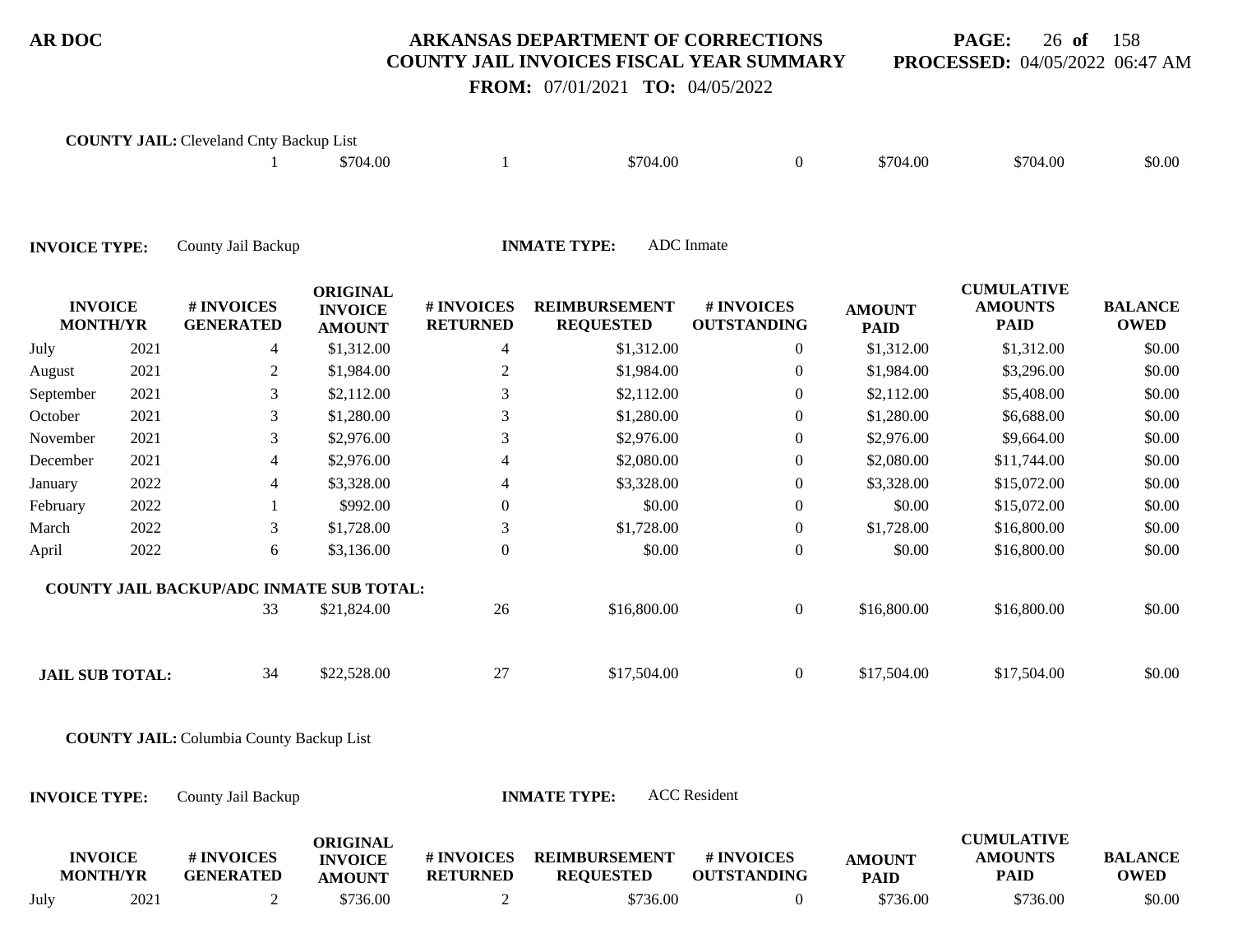**PAGE:** 27 **of** 158 **PROCESSED:** 04/05/2022 06:47 AM

 **FROM:** 07/01/2021 **TO:** 04/05/2022

|           | <b>COUNTY JAIL:</b> Columbia County Backup List |                |                                                   |          |             |                |             |             |          |
|-----------|-------------------------------------------------|----------------|---------------------------------------------------|----------|-------------|----------------|-------------|-------------|----------|
| August    | 2021                                            |                | \$192.00                                          |          | \$192.00    | $\overline{0}$ | \$192.00    | \$928.00    | \$0.00   |
| September | 2021                                            |                | \$544.00                                          |          | \$544.00    | $\overline{0}$ | \$544.00    | \$1,472.00  | \$0.00   |
| October   | 2021                                            | 2              | \$2,080.00                                        |          | \$2,080.00  | $\overline{0}$ | \$2,080.00  | \$3,552.00  | \$0.00   |
| November  | 2021                                            |                | \$1,920.00                                        |          | \$1,920.00  | $\overline{0}$ | \$1,920.00  | \$5,472.00  | \$0.00   |
| December  | 2021                                            | $\overline{4}$ | \$3,136.00                                        | 4        | \$3,136.00  | $\overline{0}$ | \$3,136.00  | \$8,608.00  | \$0.00   |
| January   | 2022                                            | 3              | \$1,376.00                                        |          | \$1,376.00  | $\overline{0}$ | \$1,376.00  | \$9,984.00  | \$0.00   |
| February  | 2022                                            | 2              | \$1,920.00                                        |          | \$1,920.00  | $\overline{0}$ | \$1,920.00  | \$11,904.00 | \$0.00   |
| March     | 2022                                            | 2              | \$704.00                                          |          | \$704.00    | 2              | \$0.00      | \$11,904.00 | \$704.00 |
| April     | 2022                                            | 3              | \$1,088.00                                        | $\theta$ | \$0.00      | $\overline{0}$ | \$0.00      | \$11,904.00 | \$704.00 |
|           |                                                 |                | <b>COUNTY JAIL BACKUP/ACC RESIDENT SUB TOTAL:</b> |          |             |                |             |             |          |
|           |                                                 | 25             | \$13,696.00                                       | 22       | \$12,608.00 | 2              | \$11,904.00 | \$11,904.00 | \$704.00 |

**INVOICE TYPE:** County Jail Backup **INMATE TYPE:** ADC Inmate

**INVOICE MONTH/YR # INVOICES GENERATED ORIGINAL INVOICE AMOUNT # INVOICES RETURNED REIMBURSEMENT REQUESTED # INVOICES OUTSTANDING AMOUNT PAID CUMULATIVE AMOUNTS PAID BALANCE OWED** July 2021 8 \$3,680.00 8 \$3,680.00 0 \$3,680.00 \$3,680.00 \$0.00 August 2021 13 \$5,280.00 13 \$5,280.00 13 \$5,280.00 0 \$5,280.00 \$8,960.00 \$0.00 September 2021 19 \$14,816.00 19 \$14,816.00 \$14,816.00 \$23,776.00 \$0.00 October 2021 17 \$14,496.00 17 \$14,496.00 538,272.00 \$0.00 November 2021 25 \$16,064.00 25 \$15,744.00 0 \$15,744.00 \$54,016.00 \$0.00 December 2021 20 \$13,888.00 20 \$14,240.00 0 \$14,240.00 \$68,256.00 \$0.00 January 2022 21 \$17,280.00 21 \$17,280.00 0 \$17,280.00 \$85,536.00 \$0.00 February 2022 27 \$26,400.00 27 \$26,400.00 0 \$26,400.00 \$111,936.00 \$0.00 March 2022 29 \$17,184.00 29 \$17,184.00 29 \$0.00 \$111,936.00 \$17,184.00 April 2022 19 \$13,568.00 0 \$0.00 0 \$0.00 \$111,936.00 \$17,184.00 198 \$142,656.00 179 \$129,120.00 29 \$111,936.00 \$111,936.00 \$17,184.00 **COUNTY JAIL BACKUP/ADC INMATE SUB TOTAL:**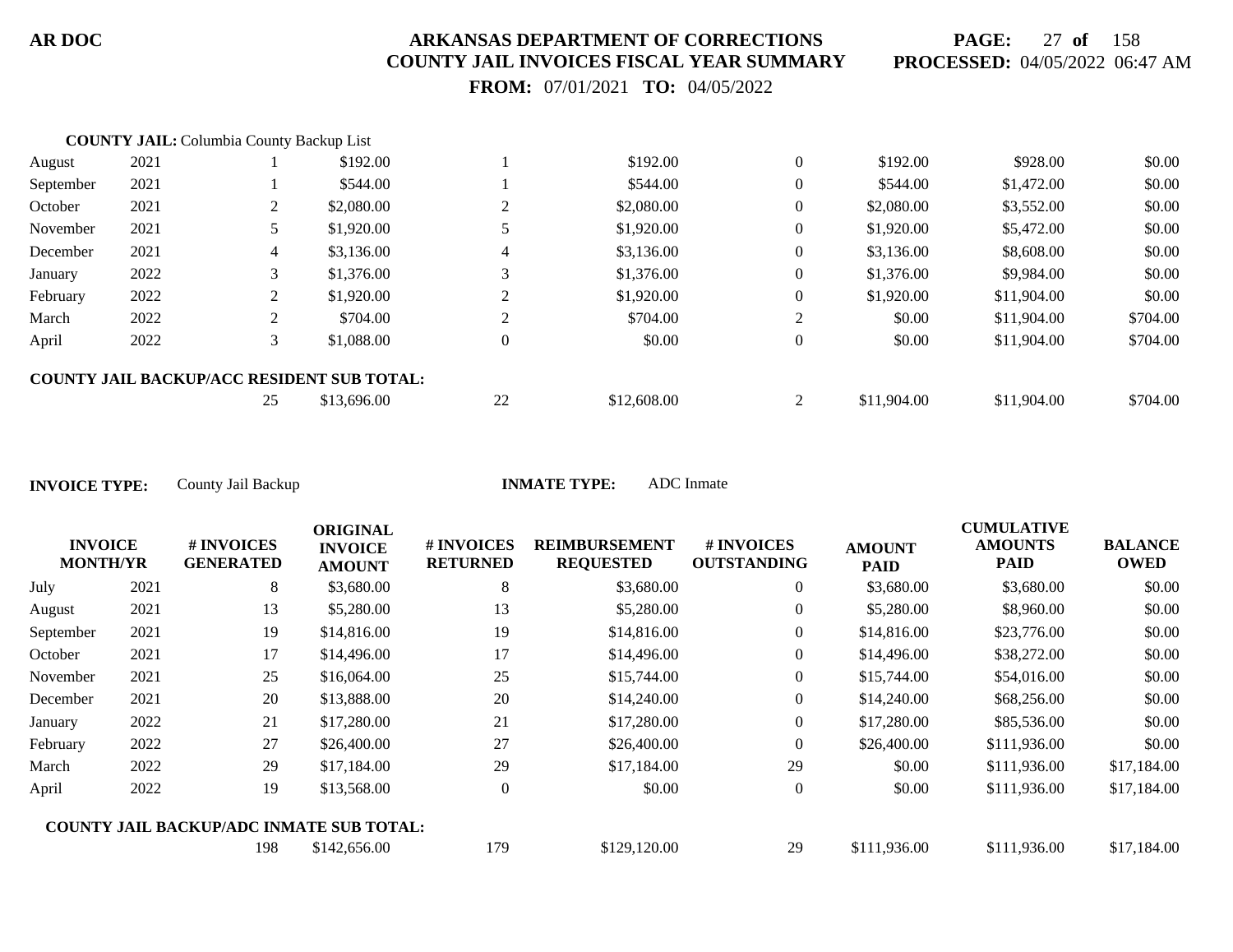**PAGE:** 28 **of** 158 **PROCESSED:** 04/05/2022 06:47 AM

 **FROM:** 07/01/2021 **TO:** 04/05/2022

|                                   |      | <b>COUNTY JAIL:</b> Columbia County Backup List   |                                                    |                               |                                          |                                  |                              |                                                    |                               |
|-----------------------------------|------|---------------------------------------------------|----------------------------------------------------|-------------------------------|------------------------------------------|----------------------------------|------------------------------|----------------------------------------------------|-------------------------------|
| <b>JAIL SUB TOTAL:</b>            |      | 223                                               | \$156,352.00                                       | 201                           | \$141,728.00                             | 31                               | \$123,840.00                 | \$123,840.00                                       | \$17,888.00                   |
|                                   |      | <b>COUNTY JAIL: Conway County Backup List</b>     |                                                    |                               |                                          |                                  |                              |                                                    |                               |
| <b>INVOICE TYPE:</b>              |      | County Jail Backup                                |                                                    |                               | <b>INMATE TYPE:</b>                      | <b>ACC</b> Resident              |                              |                                                    |                               |
| <b>INVOICE</b><br><b>MONTH/YR</b> |      | # INVOICES<br><b>GENERATED</b>                    | <b>ORIGINAL</b><br><b>INVOICE</b><br><b>AMOUNT</b> | # INVOICES<br><b>RETURNED</b> | <b>REIMBURSEMENT</b><br><b>REQUESTED</b> | # INVOICES<br><b>OUTSTANDING</b> | <b>AMOUNT</b><br><b>PAID</b> | <b>CUMULATIVE</b><br><b>AMOUNTS</b><br><b>PAID</b> | <b>BALANCE</b><br><b>OWED</b> |
| July                              | 2021 | 3                                                 | \$800.00                                           | 3                             | \$800.00                                 | $\overline{0}$                   | \$800.00                     | \$800.00                                           | \$0.00                        |
| August                            | 2021 | 6                                                 | \$1,632.00                                         | 6                             | \$1,632.00                               | $\overline{0}$                   | \$1,632.00                   | \$2,432.00                                         | \$0.00                        |
| September                         | 2021 | 6                                                 | \$1,440.00                                         | 6                             | \$1,312.00                               | $\overline{0}$                   | \$1,312.00                   | \$3,744.00                                         | \$0.00                        |
| October                           | 2021 | 5                                                 | \$2,464.00                                         | $\theta$                      | \$0.00                                   | $\mathbf{0}$                     | \$0.00                       | \$3,744.00                                         | \$0.00                        |
| November                          | 2021 | 4                                                 | \$1,408.00                                         | 4                             | \$1,408.00                               | $\overline{0}$                   | \$1,408.00                   | \$5,152.00                                         | \$0.00                        |
| December                          | 2021 | 4                                                 | \$1,664.00                                         | $\overline{0}$                | \$0.00                                   | $\theta$                         | \$0.00                       | \$5,152.00                                         | \$0.00                        |
| January                           | 2022 | 3                                                 | \$544.00                                           | 3                             | \$544.00                                 | $\overline{0}$                   | \$544.00                     | \$5,696.00                                         | \$0.00                        |
| February                          | 2022 |                                                   | \$192.00                                           |                               | \$192.00                                 | $\overline{0}$                   | \$192.00                     | \$5,888.00                                         | \$0.00                        |
| April                             | 2022 | 9                                                 | \$2,176.00                                         | $\overline{0}$                | \$0.00                                   | $\overline{0}$                   | \$0.00                       | \$5,888.00                                         | \$0.00                        |
|                                   |      | <b>COUNTY JAIL BACKUP/ACC RESIDENT SUB TOTAL:</b> |                                                    |                               |                                          |                                  |                              |                                                    |                               |
|                                   |      | -41                                               | \$12,320.00                                        | 23                            | \$5,888.00                               | $\overline{0}$                   | \$5,888.00                   | \$5,888.00                                         | \$0.00                        |

| <b>INVOICE</b><br><b>MONTH/YR</b> |      | # INVOICES<br><b>GENERATED</b> | ORIGINAL<br><b>INVOICE</b><br><b>AMOUNT</b> | # INVOICES<br><b>RETURNED</b> | <b>REIMBURSEMENT</b><br><b>REQUESTED</b> | <b>#INVOICES</b><br><b>OUTSTANDING</b> | <b>AMOUNT</b><br><b>PAID</b> | <b>CUMULATIVE</b><br><b>AMOUNTS</b><br><b>PAID</b> | <b>BALANCE</b><br><b>OWED</b> |
|-----------------------------------|------|--------------------------------|---------------------------------------------|-------------------------------|------------------------------------------|----------------------------------------|------------------------------|----------------------------------------------------|-------------------------------|
| July                              | 2021 |                                | \$7,392.00                                  |                               | \$7,392.00                               |                                        | \$7,392.00                   | \$7,392.00                                         | \$0.00                        |
| August                            | 2021 |                                | \$8,096.00                                  |                               | \$8,096.00                               |                                        | \$8,096.00                   | \$15,488.00                                        | \$0.00                        |
| September                         | 2021 | 19                             | \$13,472.00                                 | 19                            | \$13,472.00                              |                                        | \$13,472.00                  | \$28,960.00                                        | \$0.00                        |
| October                           | 2021 | 20                             | \$15,360.00                                 |                               | \$0.00                                   |                                        | \$0.00                       | \$28,960.00                                        | \$0.00                        |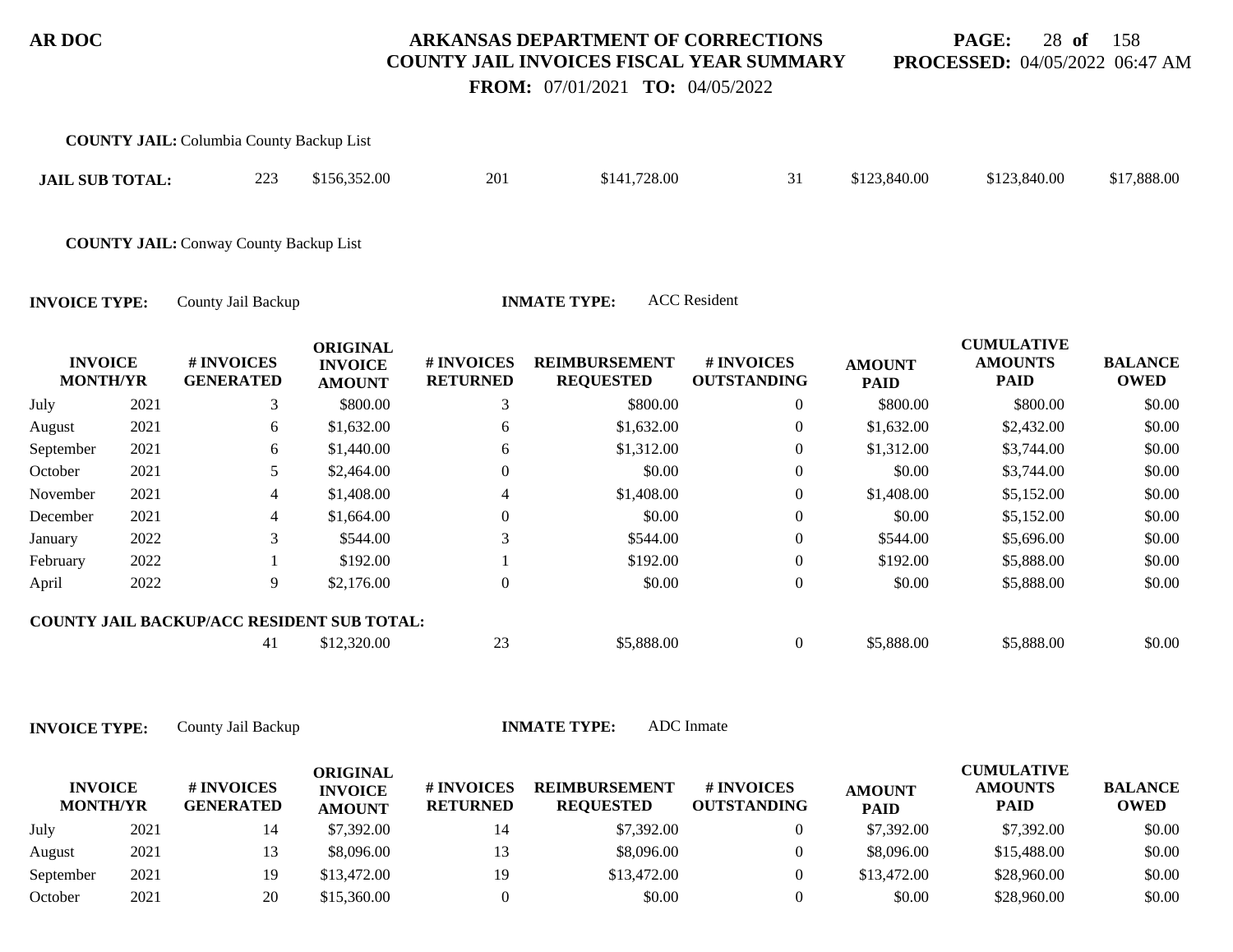**PAGE:** 29 **of** 158 **PROCESSED:** 04/05/2022 06:47 AM

 **FROM:** 07/01/2021 **TO:** 04/05/2022

|                        | <b>COUNTY JAIL: Conway County Backup List</b> |     |                                                 |                  |             |                  |             |             |        |
|------------------------|-----------------------------------------------|-----|-------------------------------------------------|------------------|-------------|------------------|-------------|-------------|--------|
| November               | 2021                                          | 18  | \$11,168.00                                     | 18               | \$11,168.00 | $\boldsymbol{0}$ | \$11,168.00 | \$40,128.00 | \$0.00 |
| December               | 2021                                          | 11  | \$7,200.00                                      | $\mathbf{0}$     | \$0.00      | $\theta$         | \$0.00      | \$40,128.00 | \$0.00 |
| January                | 2022                                          | 13  | \$9,856.00                                      | 13               | \$9,472.00  | $\overline{0}$   | \$9,472.00  | \$49,600.00 | \$0.00 |
| February               | 2022                                          | 15  | \$11,104.00                                     | 15               | \$10,464.00 | $\boldsymbol{0}$ | \$10,464.00 | \$60,064.00 | \$0.00 |
| March                  | 2022                                          | 13  | \$9,152.00                                      | 13               | \$9,152.00  | $\mathbf{0}$     | \$9,152.00  | \$69,216.00 | \$0.00 |
| April                  | 2022                                          | 18  | \$9,568.00                                      | $\boldsymbol{0}$ | \$0.00      | $\overline{0}$   | \$0.00      | \$69,216.00 | \$0.00 |
|                        |                                               |     | <b>COUNTY JAIL BACKUP/ADC INMATE SUB TOTAL:</b> |                  |             |                  |             |             |        |
|                        |                                               | 154 | \$102,368.00                                    | 105              | \$69,216.00 | $\overline{0}$   | \$69,216.00 | \$69,216.00 | \$0.00 |
|                        |                                               |     |                                                 |                  |             |                  |             |             |        |
| <b>JAIL SUB TOTAL:</b> |                                               | 195 | \$114,688.00                                    | 128              | \$75,104.00 | $\overline{0}$   | \$75,104.00 | \$75,104.00 | \$0.00 |

**COUNTY JAIL:** Conway County Sheriff's Office

|                                   |      |                                         | <b>ORIGINAL</b>                 |                               |                                          |                                  |                              | <b>CUMULATIVE</b>             |                               |
|-----------------------------------|------|-----------------------------------------|---------------------------------|-------------------------------|------------------------------------------|----------------------------------|------------------------------|-------------------------------|-------------------------------|
| <b>INVOICE</b><br><b>MONTH/YR</b> |      | # INVOICES<br><b>GENERATED</b><br>4     | <b>INVOICE</b><br><b>AMOUNT</b> | # INVOICES<br><b>RETURNED</b> | <b>REIMBURSEMENT</b><br><b>REQUESTED</b> | # INVOICES<br><b>OUTSTANDING</b> | <b>AMOUNT</b><br><b>PAID</b> | <b>AMOUNTS</b><br><b>PAID</b> | <b>BALANCE</b><br><b>OWED</b> |
| July                              | 2021 |                                         | \$544.00                        | 4                             | \$544.00                                 | $\overline{0}$                   | \$544.00                     | \$544.00                      | \$0.00                        |
| August                            | 2021 |                                         | \$128.00                        |                               | \$128.00                                 | $\mathbf{0}$                     | \$128.00                     | \$672.00                      | \$0.00                        |
| October                           | 2021 | 2                                       | \$256.00                        | 2                             | \$256.00                                 | $\overline{0}$                   | \$256.00                     | \$928.00                      | \$0.00                        |
| December                          | 2021 |                                         | \$64.00                         | $\Omega$                      | \$0.00                                   | $\overline{0}$                   | \$0.00                       | \$928.00                      | \$0.00                        |
| January                           | 2022 | 2                                       | \$192.00                        | $\overline{2}$                | \$192.00                                 | $\overline{0}$                   | \$192.00                     | \$1,120.00                    | \$0.00                        |
| March                             | 2022 |                                         | \$96.00                         |                               | \$96.00                                  | $\overline{0}$                   | \$96.00                      | \$1,216.00                    | \$0.00                        |
|                                   |      | ACT 570/DCC CLIENT (ACT 570) SUB TOTAL: |                                 |                               |                                          |                                  |                              |                               |                               |
|                                   |      | 11                                      | \$1,280.00                      | 10                            | \$1,216.00                               | $\mathbf{0}$                     | \$1,216.00                   | \$1,216.00                    | \$0.00                        |
|                                   |      |                                         |                                 |                               |                                          |                                  |                              |                               |                               |
| <b>JAIL SUB TOTAL:</b>            |      | 11                                      | \$1,280.00                      | 10                            | \$1,216.00                               | $\Omega$                         | \$1,216.00                   | \$1,216.00                    | \$0.00                        |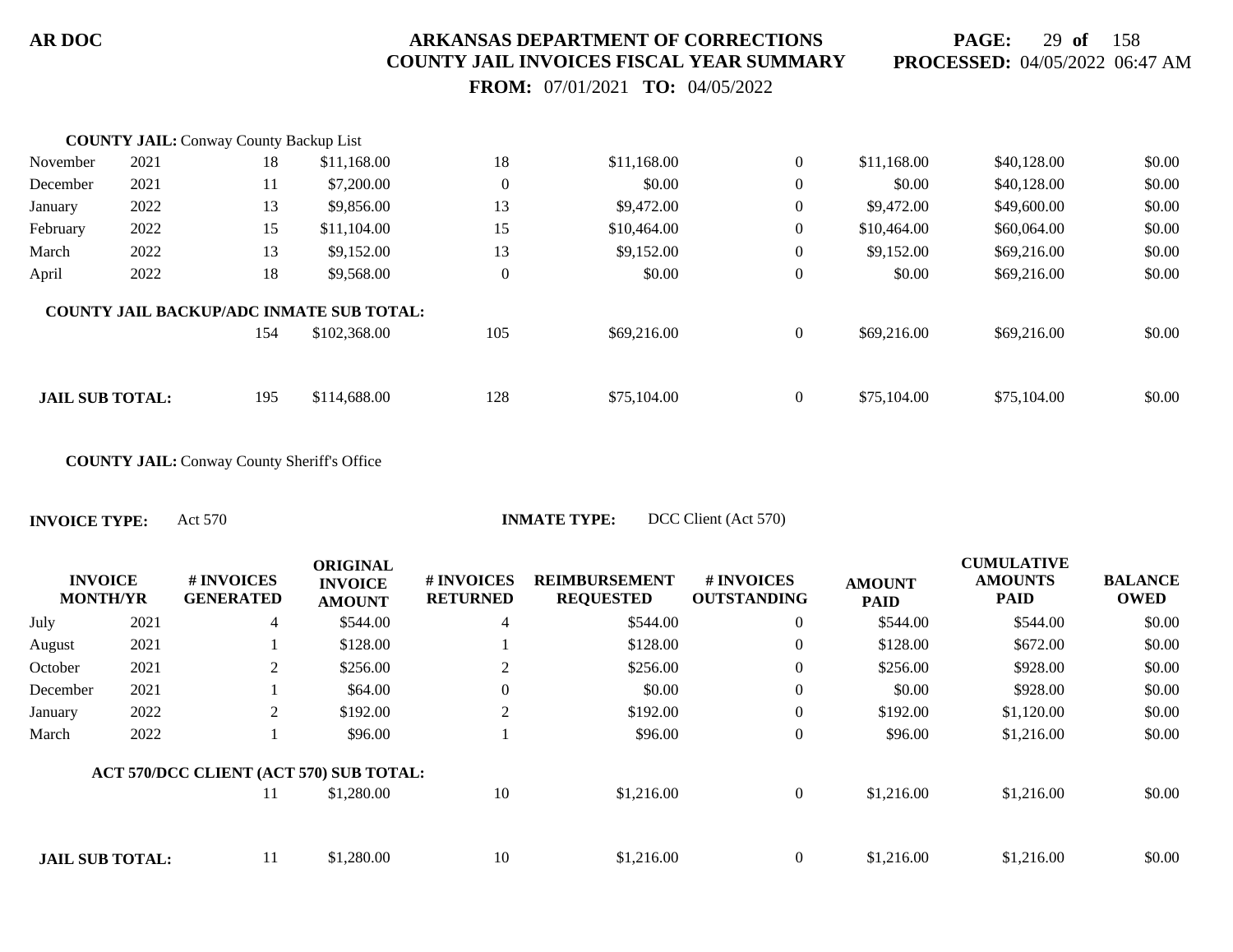# **PAGE:** 30 **of** 158 **PROCESSED:** 04/05/2022 06:47 AM

 **FROM:** 07/01/2021 **TO:** 04/05/2022

#### **COUNTY JAIL:** Craighead Cnty Backup List

| <b>INVOICE TYPE:</b><br><b>INVOICE</b><br><b>MONTH/YR</b> |      | County Jail Backup                                |                                                    |                               | <b>ACC</b> Resident<br><b>INMATE TYPE:</b> |                                  |                              |                                                    |                               |
|-----------------------------------------------------------|------|---------------------------------------------------|----------------------------------------------------|-------------------------------|--------------------------------------------|----------------------------------|------------------------------|----------------------------------------------------|-------------------------------|
|                                                           |      | # INVOICES<br><b>GENERATED</b>                    | <b>ORIGINAL</b><br><b>INVOICE</b><br><b>AMOUNT</b> | # INVOICES<br><b>RETURNED</b> | <b>REIMBURSEMENT</b><br><b>REQUESTED</b>   | # INVOICES<br><b>OUTSTANDING</b> | <b>AMOUNT</b><br><b>PAID</b> | <b>CUMULATIVE</b><br><b>AMOUNTS</b><br><b>PAID</b> | <b>BALANCE</b><br><b>OWED</b> |
| July                                                      | 2021 | 6                                                 | \$608.00                                           | 6                             | \$608.00                                   | $\overline{0}$                   | \$608.00                     | \$608.00                                           | \$0.00                        |
| August                                                    | 2021 | 12                                                | \$4,576.00                                         | 12                            | \$4,576.00                                 | $\overline{0}$                   | \$4,576.00                   | \$5,184.00                                         | \$0.00                        |
| September                                                 | 2021 | 6                                                 | \$2,432.00                                         | 6                             | \$2,432.00                                 | $\overline{0}$                   | \$2,432.00                   | \$7,616.00                                         | \$0.00                        |
| October                                                   | 2021 | 8                                                 | \$4,896.00                                         | 8                             | \$4,896.00                                 | $\overline{0}$                   | \$4,896.00                   | \$12,512.00                                        | \$0.00                        |
| November                                                  | 2021 | 13                                                | \$8,544.00                                         | 13                            | \$8,544.00                                 | $\boldsymbol{0}$                 | \$8,544.00                   | \$21,056.00                                        | \$0.00                        |
| December                                                  | 2021 | 9                                                 | \$3,904.00                                         | 9                             | \$3,904.00                                 | $\overline{0}$                   | \$3,904.00                   | \$24,960.00                                        | \$0.00                        |
| January                                                   | 2022 | 5.                                                | \$2,432.00                                         |                               | \$2,880.00                                 | $\overline{0}$                   | \$2,880.00                   | \$27,840.00                                        | \$0.00                        |
| February                                                  | 2022 | 8                                                 | \$5,376.00                                         | 8                             | \$5,568.00                                 | $\Omega$                         | \$5,568.00                   | \$33,408.00                                        | \$0.00                        |
| March                                                     | 2022 | 12                                                | \$4,320.00                                         | 12                            | \$4,736.00                                 | $\overline{0}$                   | \$4,736.00                   | \$38,144.00                                        | \$0.00                        |
| April                                                     | 2022 | 10                                                | \$2,816.00                                         | $\theta$                      | \$0.00                                     | 0                                | \$0.00                       | \$38,144.00                                        | \$0.00                        |
|                                                           |      | <b>COUNTY JAIL BACKUP/ACC RESIDENT SUB TOTAL:</b> |                                                    |                               |                                            |                                  |                              |                                                    |                               |
|                                                           |      | 89                                                | \$39,904.00                                        | 79                            | \$38,144.00                                | $\overline{0}$                   | \$38,144.00                  | \$38,144.00                                        | \$0.00                        |

| <b>INVOICE</b><br><b>MONTH/YR</b> |      | # INVOICES<br><b>GENERATED</b> | <b>ORIGINAL</b><br><b>INVOICE</b><br><b>AMOUNT</b> | # INVOICES<br><b>RETURNED</b> | <b>REIMBURSEMENT</b><br><b>REQUESTED</b> | <b># INVOICES</b><br><b>OUTSTANDING</b> | <b>AMOUNT</b><br><b>PAID</b> | <b>CUMULATIVE</b><br><b>AMOUNTS</b><br><b>PAID</b> | <b>BALANCE</b><br><b>OWED</b> |
|-----------------------------------|------|--------------------------------|----------------------------------------------------|-------------------------------|------------------------------------------|-----------------------------------------|------------------------------|----------------------------------------------------|-------------------------------|
| July                              | 2021 | 64                             | \$37,728.00                                        | 64                            | \$37,728.00                              | 0                                       | \$37,728.00                  | \$37,728.00                                        | \$0.00                        |
| August                            | 2021 | 55                             | \$37,056.00                                        | 55                            | \$37,056.00                              | 0                                       | \$37,056.00                  | \$74,784.00                                        | \$0.00                        |
| September                         | 2021 | 47                             | \$32,608.00                                        | 47                            | \$32,608.00                              | 0                                       | \$32,608.00                  | \$107,392.00                                       | \$0.00                        |
| October                           | 2021 | 44                             | \$28,224.00                                        | 44                            | \$28,224.00                              | 0                                       | \$28,224.00                  | \$135,616.00                                       | \$0.00                        |
| November                          | 2021 | 55                             | \$41,440.00                                        | 55                            | \$40,768.00                              | 0                                       | \$40,768.00                  | \$176,384.00                                       | \$0.00                        |
| December                          | 2021 | 64                             | \$41,664.00                                        | 64                            | \$41,664.00                              | 0                                       | \$41,664.00                  | \$218,048.00                                       | \$0.00                        |
| January                           | 2022 | 56                             | \$43,840.00                                        | 56                            | \$44,480.00                              | $\overline{0}$                          | \$44,480.00                  | \$262,528.00                                       | \$0.00                        |
| February                          | 2022 | 51                             | \$39,040.00                                        | 51                            | \$39,424.00                              |                                         | \$39,424.00                  | \$301,952.00                                       | \$0.00                        |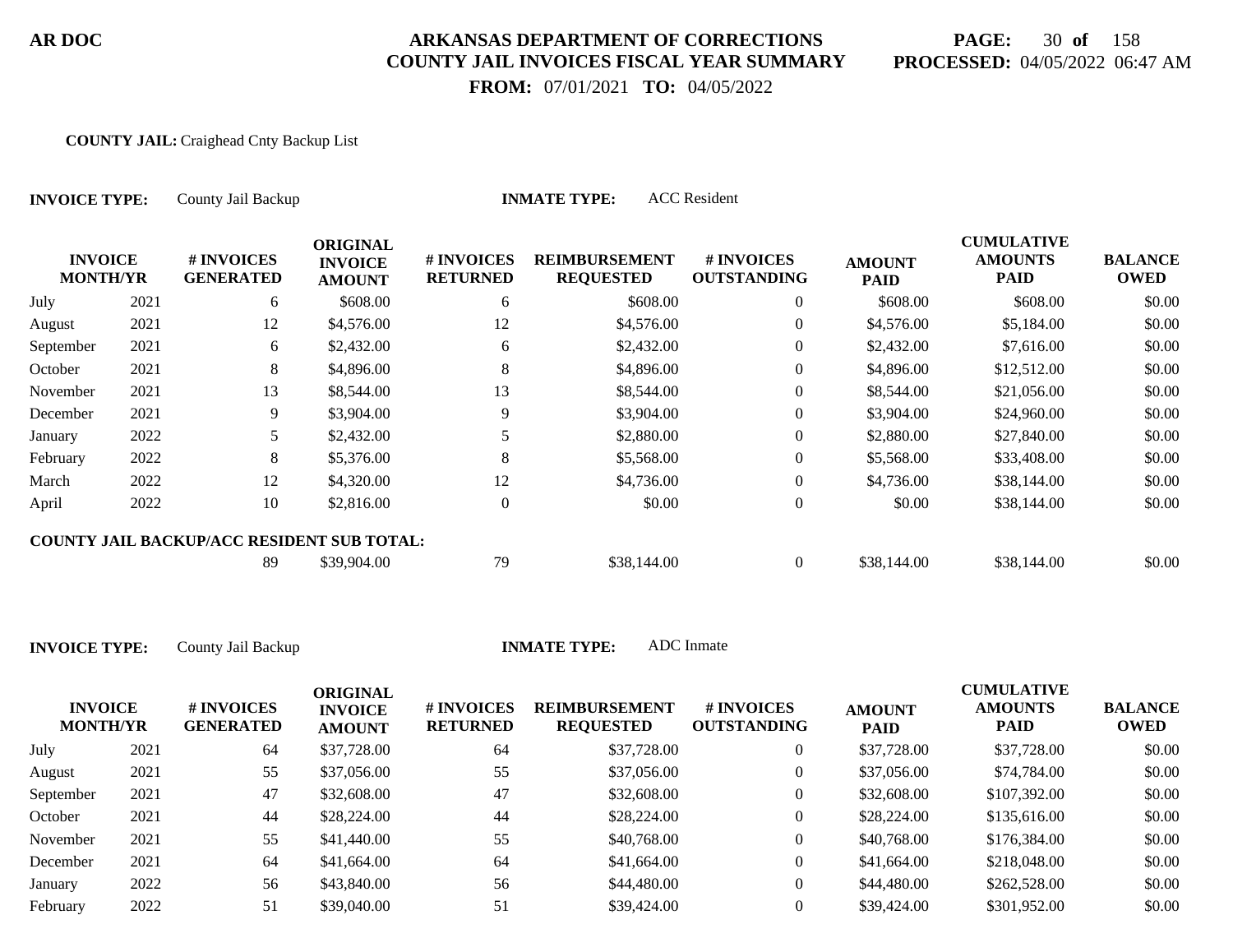**PAGE:** 31 **of** 158 **PROCESSED:** 04/05/2022 06:47 AM

 **FROM:** 07/01/2021 **TO:** 04/05/2022

|       | <b>COUNTY JAIL:</b> Craighead Cnty Backup List  |     |              |          |              |                |              |              |        |
|-------|-------------------------------------------------|-----|--------------|----------|--------------|----------------|--------------|--------------|--------|
| March | 2022                                            | 68  | \$45,952.00  | 68       | \$48,640.00  | $\overline{0}$ | \$48,640.00  | \$350,592.00 | \$0.00 |
| April | 2022                                            | 74  | \$42,528.00  | $\theta$ | \$0.00       | $\overline{0}$ | \$0.00       | \$350,592.00 | \$0.00 |
|       | <b>COUNTY JAIL BACKUP/ADC INMATE SUB TOTAL:</b> | 578 | \$390,080.00 | 504      | \$350,592.00 | $\theta$       | \$350,592.00 | \$350,592.00 | \$0.00 |
|       | <b>JAIL SUB TOTAL:</b>                          | 667 | \$429,984.00 | 583      | \$388,736.00 | $\Omega$       | \$388,736.00 | \$388,736.00 | \$0.00 |

**COUNTY JAIL:** Craighead County Sheriff's Office

**INVOICE TYPE:** Act 423 **INMATE TYPE:** ACC Client (Act 423)

|                                                                                       | <b>OWED</b> |
|---------------------------------------------------------------------------------------|-------------|
| July<br>\$416.00<br>2021<br>\$416.00<br>\$416.00<br>$\overline{0}$<br>\$416.00        | \$0.00      |
| September<br>\$960.00<br>\$544.00<br>\$544.00<br>\$544.00<br>2021<br>$\boldsymbol{0}$ | \$0.00      |
| \$832.00<br>\$832.00<br>\$832.00<br>\$1,792.00<br>November<br>2021<br>$\theta$<br>4   | \$0.00      |
| \$256.00<br>\$256.00<br>\$256.00<br>$\theta$<br>\$2,048.00<br>2021<br>December        | \$0.00      |
| February<br>\$64.00<br>2022<br>\$64.00<br>\$2,112.00<br>\$64.00<br>$\theta$           | \$0.00      |
| ACT 423/ACC CLIENT (ACT 423) SUB TOTAL:                                               |             |
| \$2,112.00<br>\$2,112.00<br>\$2,112.00<br>\$2,112.00<br>11<br>$\theta$                | \$0.00      |

| <b>INVOICE</b><br><b>MONTH/YR</b> |      | # INVOICES<br><b>GENERATED</b> | ORIGINAL<br><b>INVOICE</b><br><b>AMOUNT</b> | # INVOICES<br><b>RETURNED</b> | <b>REIMBURSEMENT</b><br><b>REQUESTED</b> | # INVOICES<br><b>OUTSTANDING</b> | <b>AMOUNT</b><br><b>PAID</b> | CUMULATIVE<br><b>AMOUNTS</b><br><b>PAID</b> | <b>BALANCE</b><br><b>OWED</b> |
|-----------------------------------|------|--------------------------------|---------------------------------------------|-------------------------------|------------------------------------------|----------------------------------|------------------------------|---------------------------------------------|-------------------------------|
| July                              | 2021 |                                | \$1.120.00                                  |                               | \$1,120.00                               |                                  | \$1,120.00                   | \$1,120.00                                  | \$0.00                        |
| August                            | 2021 |                                | \$96.00                                     |                               | \$96.00                                  |                                  | \$96.00                      | \$1,216.00                                  | \$0.00                        |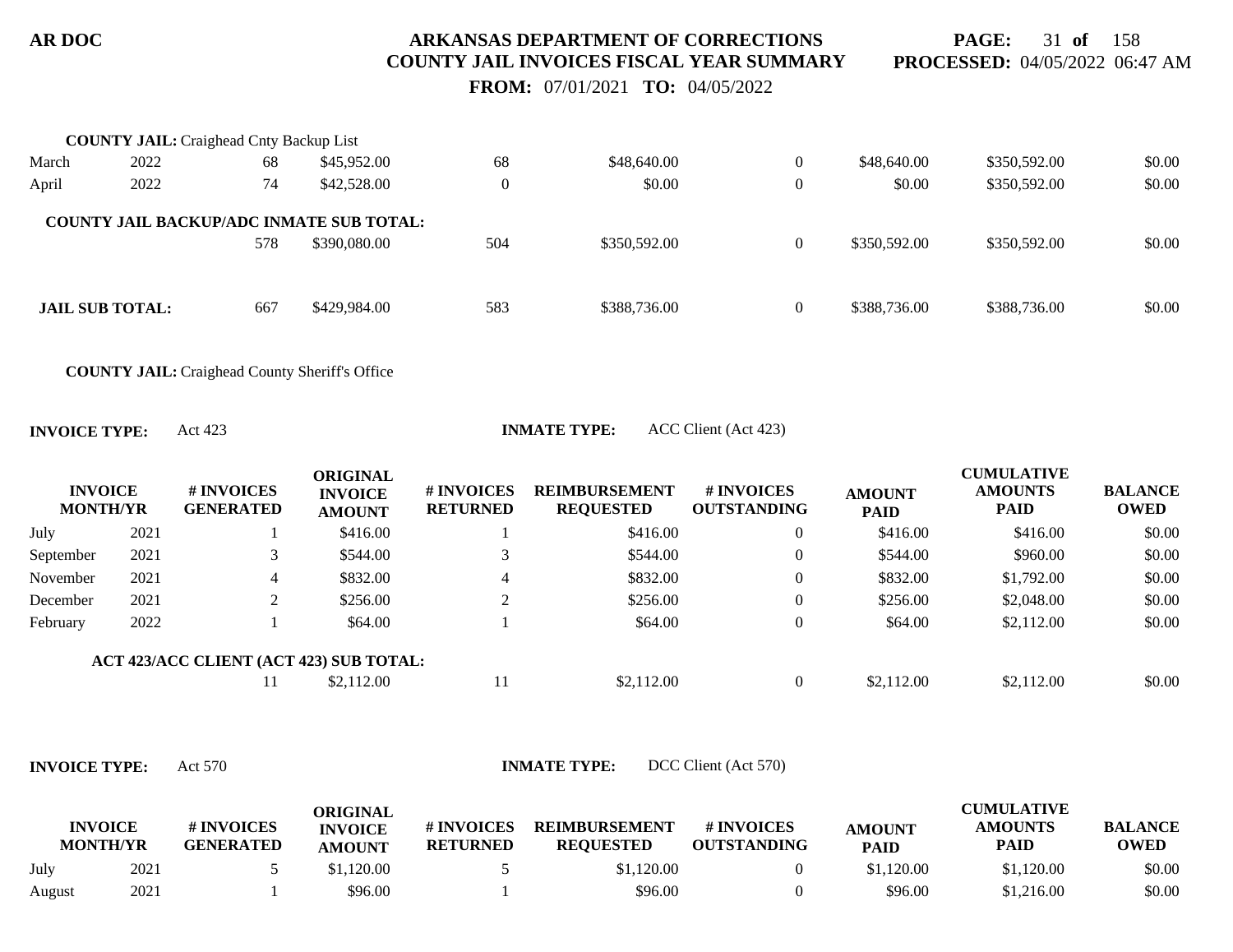**PAGE:** 32 **of** 158 **PROCESSED:** 04/05/2022 06:47 AM

 **FROM:** 07/01/2021 **TO:** 04/05/2022

|                        | <b>COUNTY JAIL:</b> Craighead County Sheriff's Office |    |                                         |                |            |                  |            |            |        |
|------------------------|-------------------------------------------------------|----|-----------------------------------------|----------------|------------|------------------|------------|------------|--------|
| September              | 2021                                                  | 4  | \$576.00                                | 4              | \$576.00   | $\mathbf{0}$     | \$576.00   | \$1,792.00 | \$0.00 |
| October                | 2021                                                  |    | \$224.00                                |                | \$224.00   | $\boldsymbol{0}$ | \$224.00   | \$2,016.00 | \$0.00 |
| November               | 2021                                                  | 5  | \$480.00                                |                | \$480.00   | $\mathbf{0}$     | \$480.00   | \$2,496.00 | \$0.00 |
| January                | 2022                                                  | 3  | \$512.00                                |                | \$512.00   | $\mathbf{0}$     | \$512.00   | \$3,008.00 | \$0.00 |
| February               | 2022                                                  | 3  | \$448.00                                | 3              | \$992.00   | $\mathbf{0}$     | \$992.00   | \$4,000.00 | \$0.00 |
| March                  | 2022                                                  |    | \$96.00                                 |                | \$96.00    | $\mathbf{0}$     | \$96.00    | \$4,096.00 | \$0.00 |
| April                  | 2022                                                  | 3  | \$544.00                                | $\overline{0}$ | \$0.00     | $\boldsymbol{0}$ | \$0.00     | \$4,096.00 | \$0.00 |
|                        |                                                       |    | ACT 570/DCC CLIENT (ACT 570) SUB TOTAL: |                |            |                  |            |            |        |
|                        |                                                       | 26 | \$4,096.00                              | 23             | \$4,096.00 | $\mathbf{0}$     | \$4,096.00 | \$4,096.00 | \$0.00 |
|                        |                                                       |    |                                         |                |            |                  |            |            |        |
| <b>JAIL SUB TOTAL:</b> |                                                       | 37 | \$6,208,00                              | 34             | \$6,208,00 | $\theta$         | \$6,208.00 | \$6,208,00 | \$0.00 |

**COUNTY JAIL:** Crawford County Backup List

**INVOICE TYPE:** County Jail Backup **INMATE TYPE:** ACC Resident

|                                   |      |                                                   | <b>ORIGINAL</b>                 |                               |                                          |                                  |                              | <b>CUMULATIVE</b>             |                               |
|-----------------------------------|------|---------------------------------------------------|---------------------------------|-------------------------------|------------------------------------------|----------------------------------|------------------------------|-------------------------------|-------------------------------|
| <b>INVOICE</b><br><b>MONTH/YR</b> |      | # INVOICES<br><b>GENERATED</b>                    | <b>INVOICE</b><br><b>AMOUNT</b> | # INVOICES<br><b>RETURNED</b> | <b>REIMBURSEMENT</b><br><b>REQUESTED</b> | # INVOICES<br><b>OUTSTANDING</b> | <b>AMOUNT</b><br><b>PAID</b> | <b>AMOUNTS</b><br><b>PAID</b> | <b>BALANCE</b><br><b>OWED</b> |
| July                              | 2021 | 10                                                | \$2,496.00                      | 10                            | \$2,496.00                               | $\overline{0}$                   | \$2,496.00                   | \$2,496.00                    | \$0.00                        |
| August                            | 2021 | 17                                                | \$8,960.00                      | 17                            | \$8,960.00                               | $\boldsymbol{0}$                 | \$8,960.00                   | \$11,456.00                   | \$0.00                        |
| September                         | 2021 | 22                                                | \$7,488.00                      | 22                            | \$7,488.00                               | $\overline{0}$                   | \$7,488.00                   | \$18,944.00                   | \$0.00                        |
| October                           | 2021 | 24                                                | \$13,568.00                     | 24                            | \$13,568.00                              | $\overline{0}$                   | \$13,568.00                  | \$32,512.00                   | \$0.00                        |
| November                          | 2021 | 18                                                | \$8,128.00                      | 18                            | \$9,056.00                               | $\overline{0}$                   | \$9,056.00                   | \$41,568.00                   | \$0.00                        |
| December                          | 2021 | 21                                                | \$12,288.00                     | 21                            | \$12,960.00                              | $\boldsymbol{0}$                 | \$12,960.00                  | \$54,528.00                   | \$0.00                        |
| January                           | 2022 | 16                                                | \$7,104.00                      | $\Omega$                      | \$0.00                                   | $\mathbf{0}$                     | \$0.00                       | \$54,528.00                   | \$0.00                        |
| February                          | 2022 | 16                                                | \$9,504.00                      | 16                            | \$9,504.00                               | $\boldsymbol{0}$                 | \$9,504.00                   | \$64,032.00                   | \$0.00                        |
| March                             | 2022 | 12                                                | \$4,224.00                      | 12                            | \$4,224.00                               | $\overline{0}$                   | \$4,224.00                   | \$68,256.00                   | \$0.00                        |
| April                             | 2022 | 10                                                | \$3,104.00                      | $\theta$                      | \$0.00                                   | $\boldsymbol{0}$                 | \$0.00                       | \$68,256.00                   | \$0.00                        |
|                                   |      | <b>COUNTY JAIL BACKUP/ACC RESIDENT SUB TOTAL:</b> |                                 |                               |                                          |                                  |                              |                               |                               |
|                                   |      | 166                                               | \$76,864.00                     | 140                           | \$68,256.00                              | $\overline{0}$                   | \$68,256.00                  | \$68,256.00                   | \$0.00                        |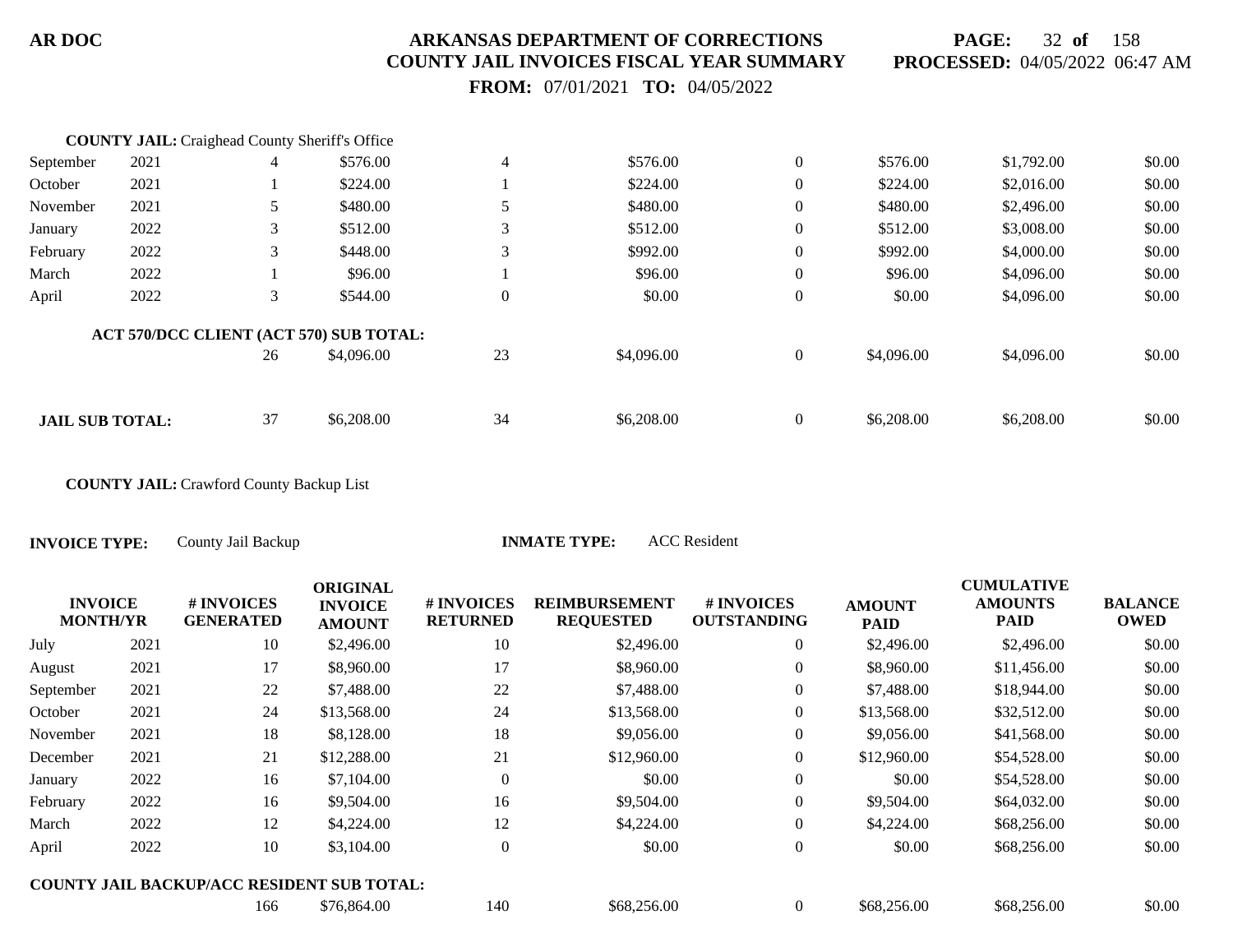# **PAGE:** 33 **of** 158 **PROCESSED:** 04/05/2022 06:47 AM

 **FROM:** 07/01/2021 **TO:** 04/05/2022

#### **COUNTY JAIL:** Crawford County Backup List

| <b>INVOICE TYPE:</b>              |      | County Jail Backup                                   |                                                    | <b>INMATE TYPE:</b>           |                                          |                                  |                              |                                                    |                               |
|-----------------------------------|------|------------------------------------------------------|----------------------------------------------------|-------------------------------|------------------------------------------|----------------------------------|------------------------------|----------------------------------------------------|-------------------------------|
| <b>INVOICE</b><br><b>MONTH/YR</b> |      | # INVOICES<br><b>GENERATED</b>                       | <b>ORIGINAL</b><br><b>INVOICE</b><br><b>AMOUNT</b> | # INVOICES<br><b>RETURNED</b> | <b>REIMBURSEMENT</b><br><b>REQUESTED</b> | # INVOICES<br><b>OUTSTANDING</b> | <b>AMOUNT</b><br><b>PAID</b> | <b>CUMULATIVE</b><br><b>AMOUNTS</b><br><b>PAID</b> | <b>BALANCE</b><br><b>OWED</b> |
| July                              | 2021 | 56                                                   | \$32,288.00                                        | 56                            | \$32,640.00                              | $\overline{0}$                   | \$32,640.00                  | \$32,640.00                                        | \$0.00                        |
| August                            | 2021 | 41                                                   | \$28,000.00                                        | 41                            | \$28,000.00                              | $\mathbf{0}$                     | \$28,000.00                  | \$60,640.00                                        | \$0.00                        |
| September                         | 2021 | 43                                                   | \$30,624.00                                        | 43                            | \$30,624.00                              | $\mathbf{0}$                     | \$30,624.00                  | \$91,264.00                                        | \$0.00                        |
| October                           | 2021 | 56                                                   | \$39,104.00                                        | $\boldsymbol{0}$              | \$0.00                                   | $\boldsymbol{0}$                 | \$0.00                       | \$91,264.00                                        | \$0.00                        |
| November                          | 2021 | 74                                                   | \$54,880.00                                        | 74                            | \$54,976.00                              | $\mathbf{0}$                     | \$54,976.00                  | \$146,240.00                                       | \$0.00                        |
| December                          | 2021 | 78                                                   | \$58,016.00                                        | 78                            | \$58,080.00                              | $\boldsymbol{0}$                 | \$58,080.00                  | \$204,320.00                                       | \$0.00                        |
| January                           | 2022 | 89                                                   | \$68,352.00                                        | $\Omega$                      | \$0.00                                   | $\mathbf{0}$                     | \$0.00                       | \$204,320.00                                       | \$0.00                        |
| February                          | 2022 | 90                                                   | \$79,648.00                                        | 90                            | \$79,648.00                              | $\boldsymbol{0}$                 | \$79,648.00                  | \$283,968.00                                       | \$0.00                        |
| March                             | 2022 | 106                                                  | \$75,168.00                                        | 106                           | \$75,040.00                              | $\boldsymbol{0}$                 | \$75,040.00                  | \$359,008.00                                       | \$0.00                        |
| April                             | 2022 | 98                                                   | \$58,656.00                                        | $\theta$                      | \$0.00                                   | $\boldsymbol{0}$                 | \$0.00                       | \$359,008.00                                       | \$0.00                        |
|                                   |      | <b>COUNTY JAIL BACKUP/ADC INMATE SUB TOTAL:</b>      |                                                    |                               |                                          |                                  |                              |                                                    |                               |
|                                   |      | 731                                                  | \$524,736.00                                       | 488                           | \$359,008.00                             | $\overline{0}$                   | \$359,008.00                 | \$359,008.00                                       | \$0.00                        |
| <b>JAIL SUB TOTAL:</b>            |      | 897                                                  | \$601,600.00                                       | 628                           | \$427,264.00                             | $\overline{0}$                   | \$427,264.00                 | \$427,264.00                                       | \$0.00                        |
|                                   |      | <b>COUNTY JAIL:</b> Crawford County Sheriff's Office |                                                    |                               |                                          |                                  |                              |                                                    |                               |
| <b>INVOICE TYPE:</b>              |      | Act 423                                              |                                                    |                               | <b>INMATE TYPE:</b>                      | ACC Client (Act 423)             |                              |                                                    |                               |
| <b>INVOICE</b><br><b>MONTH/YR</b> |      | # INVOICES<br><b>GENERATED</b>                       | <b>ORIGINAL</b><br><b>INVOICE</b><br><b>AMOUNT</b> | # INVOICES<br><b>RETURNED</b> | <b>REIMBURSEMENT</b><br><b>REQUESTED</b> | # INVOICES<br><b>OUTSTANDING</b> | <b>AMOUNT</b><br><b>PAID</b> | <b>CUMULATIVE</b><br><b>AMOUNTS</b><br><b>PAID</b> | <b>BALANCE</b><br><b>OWED</b> |
| July                              | 2021 | 2                                                    | \$544.00                                           | 2                             | \$544.00                                 | $\overline{0}$                   | \$544.00                     | \$544.00                                           | \$0.00                        |

October 2021 1 \$64.00 1 \$64.00 0 \$64.00 \$608.00 \$0.00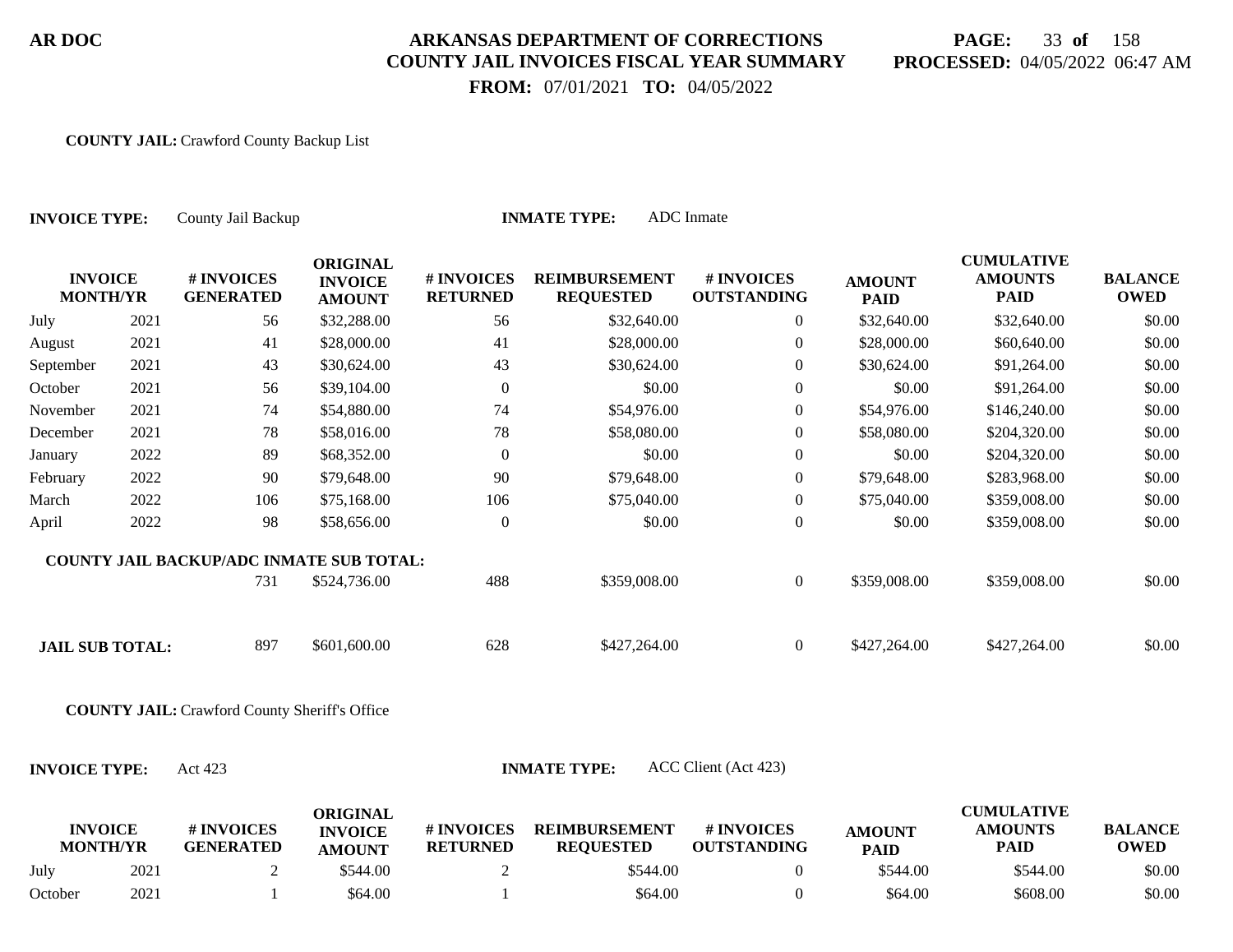**PAGE:** 34 **of** 158 **PROCESSED:** 04/05/2022 06:47 AM

 **FROM:** 07/01/2021 **TO:** 04/05/2022

#### **COUNTY JAIL:** Crawford County Sheriff's Office

| <b>ACT 423/ACC CLIENT (ACT 423) SUB TOTAL:</b> |  |          |  |          |  |          |          |        |  |  |
|------------------------------------------------|--|----------|--|----------|--|----------|----------|--------|--|--|
|                                                |  | \$608.00 |  | \$608.00 |  | \$608.00 | \$608.00 | \$0.00 |  |  |
|                                                |  |          |  |          |  |          |          |        |  |  |

| <b>INVOICE</b><br><b>MONTH/YR</b> |      | # INVOICES<br><b>GENERATED</b>          | <b>ORIGINAL</b><br><b>INVOICE</b><br><b>AMOUNT</b> | # INVOICES<br><b>RETURNED</b> | <b>REIMBURSEMENT</b><br><b>REQUESTED</b> | # INVOICES<br><b>OUTSTANDING</b> | <b>AMOUNT</b><br><b>PAID</b> | <b>CUMULATIVE</b><br><b>AMOUNTS</b><br><b>PAID</b> | <b>BALANCE</b><br><b>OWED</b> |
|-----------------------------------|------|-----------------------------------------|----------------------------------------------------|-------------------------------|------------------------------------------|----------------------------------|------------------------------|----------------------------------------------------|-------------------------------|
| July                              | 2021 | 2                                       | \$448.00                                           | 2                             | \$448.00                                 | $\overline{0}$                   | \$448.00                     | \$448.00                                           | \$0.00                        |
| August                            | 2021 | 2                                       | \$416.00                                           | $\theta$                      | \$0.00                                   | $\overline{0}$                   | \$0.00                       | \$448.00                                           | \$0.00                        |
| September                         | 2021 | 5                                       | \$1,088.00                                         |                               | \$1,088.00                               | $\overline{0}$                   | \$1,088.00                   | \$1,536.00                                         | \$0.00                        |
| October                           | 2021 | 5                                       | \$1,056.00                                         |                               | \$1,056.00                               | $\overline{0}$                   | \$1,056.00                   | \$2,592.00                                         | \$0.00                        |
| November                          | 2021 | 2                                       | \$448.00                                           | 2                             | \$448.00                                 | $\overline{0}$                   | \$448.00                     | \$3,040.00                                         | \$0.00                        |
| December                          | 2021 | $\overline{2}$                          | \$416.00                                           | 2                             | \$416.00                                 | $\boldsymbol{0}$                 | \$416.00                     | \$3,456.00                                         | \$0.00                        |
| January                           | 2022 | $\overline{2}$                          | \$416.00                                           | $\Omega$                      | \$0.00                                   | $\overline{0}$                   | \$0.00                       | \$3,456.00                                         | \$0.00                        |
| February                          | 2022 | 4                                       | \$800.00                                           | 4                             | \$800.00                                 | $\boldsymbol{0}$                 | \$800.00                     | \$4,256.00                                         | \$0.00                        |
| March                             | 2022 | 4                                       | \$896.00                                           | 4                             | \$896.00                                 | $\boldsymbol{0}$                 | \$896.00                     | \$5,152.00                                         | \$0.00                        |
| April                             | 2022 | 6                                       | \$1,280.00                                         | $\overline{0}$                | \$0.00                                   | $\overline{0}$                   | \$0.00                       | \$5,152.00                                         | \$0.00                        |
|                                   |      | ACT 570/DCC CLIENT (ACT 570) SUB TOTAL: |                                                    |                               |                                          |                                  |                              |                                                    |                               |
|                                   |      | 34                                      | \$7,264.00                                         | 24                            | \$5,152.00                               | $\overline{0}$                   | \$5,152.00                   | \$5,152.00                                         | \$0.00                        |
| <b>JAIL SUB TOTAL:</b>            |      | 37                                      | \$7,872.00                                         | 27                            | \$5,760.00                               | $\overline{0}$                   | \$5,760.00                   | \$5,760.00                                         | \$0.00                        |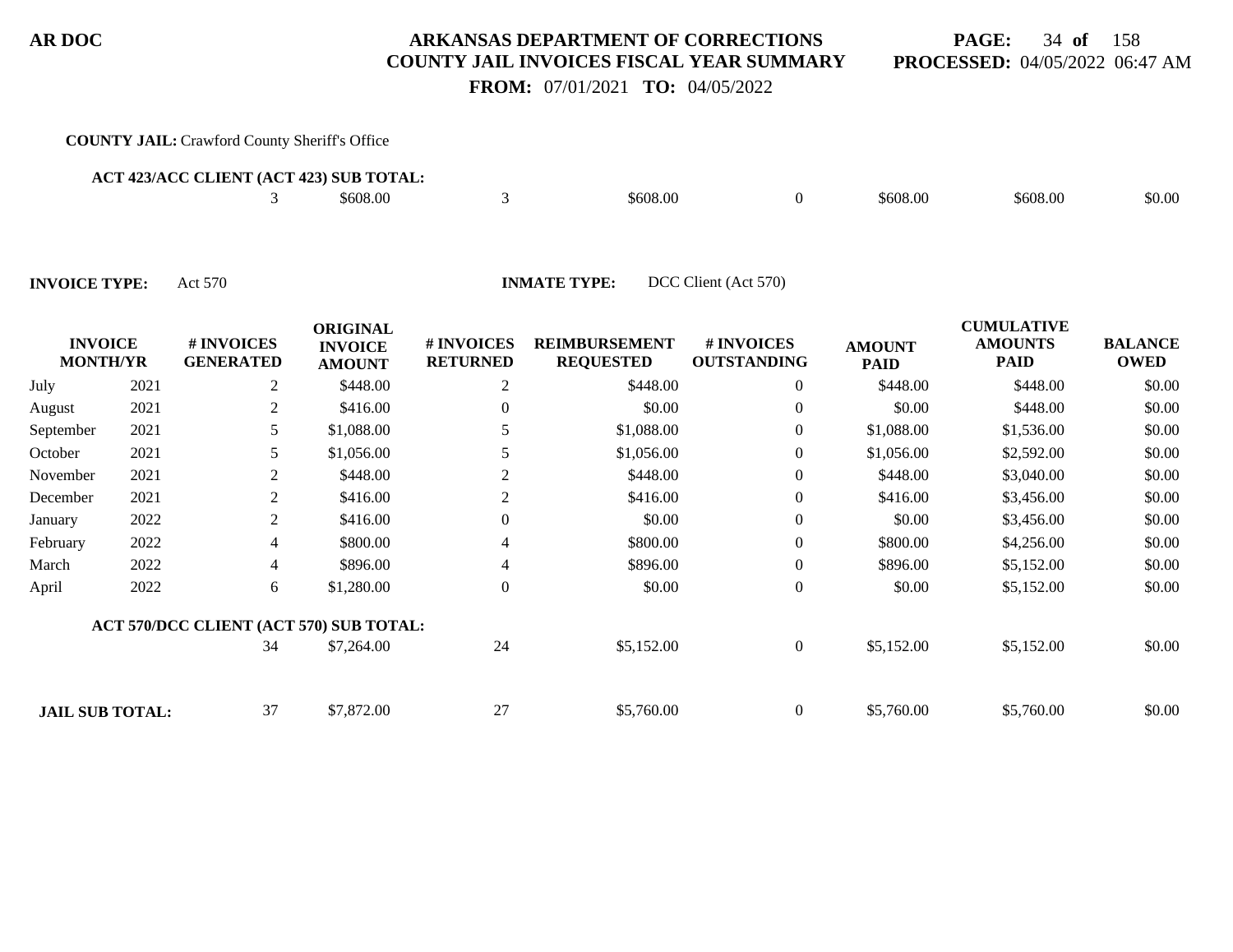# **PAGE:** 35 **of** 158 **PROCESSED:** 04/05/2022 06:47 AM

 **FROM:** 07/01/2021 **TO:** 04/05/2022

#### **COUNTY JAIL:** Crittenden Cnty Backup List

| <b>INVOICE TYPE:</b><br><b>INVOICE</b><br><b>MONTH/YR</b> |      | County Jail Backup                                |                                                    |                               | <b>ACC</b> Resident<br><b>INMATE TYPE:</b> |                                  |                              |                                             |                               |
|-----------------------------------------------------------|------|---------------------------------------------------|----------------------------------------------------|-------------------------------|--------------------------------------------|----------------------------------|------------------------------|---------------------------------------------|-------------------------------|
|                                                           |      | # INVOICES<br><b>GENERATED</b>                    | <b>ORIGINAL</b><br><b>INVOICE</b><br><b>AMOUNT</b> | # INVOICES<br><b>RETURNED</b> | <b>REIMBURSEMENT</b><br><b>REQUESTED</b>   | # INVOICES<br><b>OUTSTANDING</b> | <b>AMOUNT</b><br><b>PAID</b> | <b>CUMULATIVE</b><br><b>AMOUNTS</b><br>PAID | <b>BALANCE</b><br><b>OWED</b> |
| July                                                      | 2021 |                                                   | \$448.00                                           |                               | \$448.00                                   | $\overline{0}$                   | \$448.00                     | \$448.00                                    | \$0.00                        |
| August                                                    | 2021 |                                                   | \$544.00                                           |                               | \$544.00                                   | $\mathbf{0}$                     | \$544.00                     | \$992.00                                    | \$0.00                        |
| October                                                   | 2021 |                                                   | \$96.00                                            |                               | \$96.00                                    | $\boldsymbol{0}$                 | \$96.00                      | \$1,088.00                                  | \$0.00                        |
| November                                                  | 2021 | 2                                                 | \$1,120.00                                         | 0                             | \$0.00                                     | $\theta$                         | \$0.00                       | \$1,088.00                                  | \$0.00                        |
| December                                                  | 2021 | 4                                                 | \$832.00                                           | 4                             | \$832.00                                   | $\mathbf{0}$                     | \$832.00                     | \$1,920.00                                  | \$0.00                        |
| February                                                  | 2022 | 3                                                 | \$1,152.00                                         | 3                             | \$1,152.00                                 | $\overline{0}$                   | \$1,152.00                   | \$3,072.00                                  | \$0.00                        |
| March                                                     | 2022 | 3                                                 | \$1,536.00                                         | 3                             | \$1,536.00                                 | $\mathbf{0}$                     | \$1,536.00                   | \$4,608.00                                  | \$0.00                        |
| April                                                     | 2022 | 2                                                 | \$1,088.00                                         | $\theta$                      | \$0.00                                     | $\mathbf{0}$                     | \$0.00                       | \$4,608.00                                  | \$0.00                        |
|                                                           |      | <b>COUNTY JAIL BACKUP/ACC RESIDENT SUB TOTAL:</b> |                                                    |                               |                                            |                                  |                              |                                             |                               |
|                                                           |      | 17                                                | \$6,816.00                                         | 13                            | \$4,608.00                                 | $\overline{0}$                   | \$4,608.00                   | \$4,608.00                                  | \$0.00                        |

| <b>INVOICE</b><br><b>MONTH/YR</b> |      | # INVOICES<br><b>GENERATED</b> | <b>ORIGINAL</b><br><b>INVOICE</b><br><b>AMOUNT</b> | # INVOICES<br><b>RETURNED</b> | <b>REIMBURSEMENT</b><br><b>REQUESTED</b> | # INVOICES<br><b>OUTSTANDING</b> | <b>AMOUNT</b><br><b>PAID</b> | <b>CUMULATIVE</b><br><b>AMOUNTS</b><br>PAID | <b>BALANCE</b><br><b>OWED</b> |
|-----------------------------------|------|--------------------------------|----------------------------------------------------|-------------------------------|------------------------------------------|----------------------------------|------------------------------|---------------------------------------------|-------------------------------|
| July                              | 2021 | 22                             | \$13,024.00                                        | 22                            | \$13,024.00                              | $\theta$                         | \$13,024.00                  | \$13,024.00                                 | \$0.00                        |
| August                            | 2021 | 19                             | \$12,416.00                                        | 19                            | \$12,416.00                              | $\theta$                         | \$12,416.00                  | \$25,440.00                                 | \$0.00                        |
| September                         | 2021 | 15                             | \$10,752.00                                        | 15                            | \$10,688.00                              | $\theta$                         | \$10,688.00                  | \$36,128.00                                 | \$0.00                        |
| October                           | 2021 | 15                             | \$12,000.00                                        | 15                            | \$12,000.00                              | $\theta$                         | \$12,000.00                  | \$48,128,00                                 | \$0.00                        |
| November                          | 2021 | 20                             | \$14,624.00                                        | $\Omega$                      | \$0.00                                   | $\theta$                         | \$0.00                       | \$48,128,00                                 | \$0.00                        |
| December                          | 2021 | 22                             | \$17,792.00                                        | 22                            | \$17,792.00                              | $\theta$                         | \$17,792.00                  | \$65,920.00                                 | \$0.00                        |
| January                           | 2022 | 26                             | \$22,784.00                                        | 26                            | \$22,784.00                              | $\theta$                         | \$22,784.00                  | \$88,704.00                                 | \$0.00                        |
| February                          | 2022 | 32                             | \$26,592.00                                        | 32                            | \$26,592.00                              | $\mathbf{0}$                     | \$26,592.00                  | \$115,296.00                                | \$0.00                        |
| March                             | 2022 | 35                             | \$25,536.00                                        | 35                            | \$25,536.00                              | $\theta$                         | \$25,536.00                  | \$140,832.00                                | \$0.00                        |
| April                             | 2022 | 32                             | \$23,872.00                                        | $\overline{0}$                | \$0.00                                   | $\Omega$                         | \$0.00                       | \$140,832.00                                | \$0.00                        |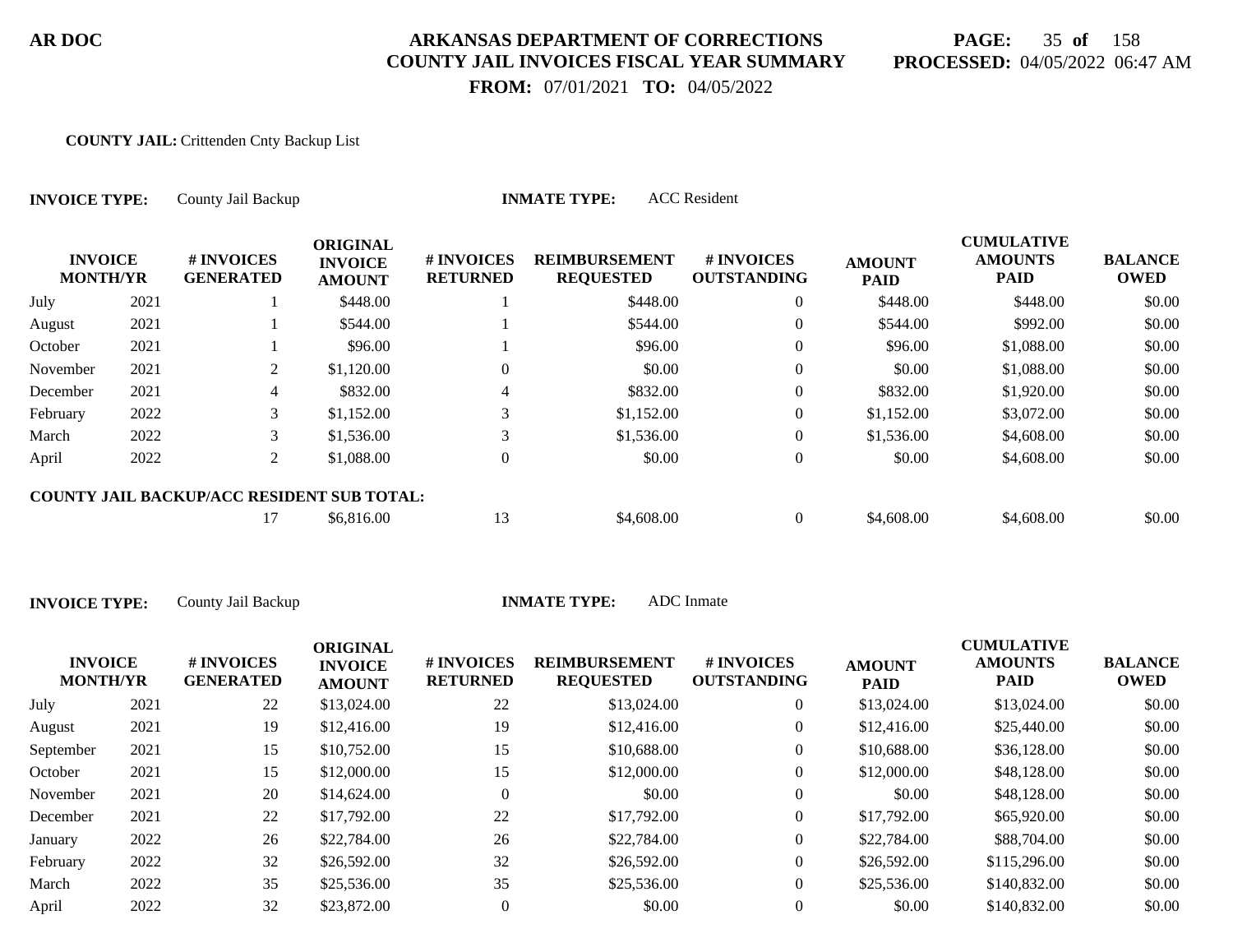**PAGE:** 36 **of** 158 **PROCESSED:** 04/05/2022 06:47 AM

 **FROM:** 07/01/2021 **TO:** 04/05/2022

| <b>COUNTY JAIL: Crittenden Cnty Backup List</b>        |     |              |     |              |          |              |              |        |
|--------------------------------------------------------|-----|--------------|-----|--------------|----------|--------------|--------------|--------|
| <b>COUNTY JAIL BACKUP/ADC INMATE SUB TOTAL:</b>        |     |              |     |              |          |              |              |        |
|                                                        | 238 | \$179,392.00 | 186 | \$140,832.00 | $\theta$ | \$140,832.00 | \$140,832.00 | \$0.00 |
| <b>JAIL SUB TOTAL:</b>                                 | 255 | \$186,208.00 | 199 | \$145,440.00 | $\theta$ | \$145,440.00 | \$145,440.00 | \$0.00 |
| <b>COUNTY JAIL:</b> Crittenden County Sheriff's Office |     |              |     |              |          |              |              |        |

|                                   |      |                                         | <b>ORIGINAL</b>                 |                               |                                          |                                  |                              | <b>CUMULATIVE</b>             |                               |
|-----------------------------------|------|-----------------------------------------|---------------------------------|-------------------------------|------------------------------------------|----------------------------------|------------------------------|-------------------------------|-------------------------------|
| <b>INVOICE</b><br><b>MONTH/YR</b> |      | # INVOICES<br><b>GENERATED</b>          | <b>INVOICE</b><br><b>AMOUNT</b> | # INVOICES<br><b>RETURNED</b> | <b>REIMBURSEMENT</b><br><b>REQUESTED</b> | # INVOICES<br><b>OUTSTANDING</b> | <b>AMOUNT</b><br><b>PAID</b> | <b>AMOUNTS</b><br><b>PAID</b> | <b>BALANCE</b><br><b>OWED</b> |
| August                            | 2021 |                                         | \$192.00                        |                               | \$192.00                                 | $\overline{0}$                   | \$192.00                     | \$192.00                      | \$0.00                        |
| September                         | 2021 |                                         | \$224.00                        |                               | \$224.00                                 | $\boldsymbol{0}$                 | \$224.00                     | \$416.00                      | \$0.00                        |
| October                           | 2021 |                                         | \$224.00                        | $\Omega$                      | \$0.00                                   | $\overline{0}$                   | \$0.00                       | \$416.00                      | \$0.00                        |
| November                          | 2021 | 2                                       | \$448.00                        | $\theta$                      | \$0.00                                   | $\overline{0}$                   | \$0.00                       | \$416.00                      | \$0.00                        |
| December                          | 2021 |                                         | \$192.00                        |                               | \$192.00                                 | $\overline{0}$                   | \$192.00                     | \$608.00                      | \$0.00                        |
| April                             | 2022 |                                         | \$128.00                        | $\overline{0}$                | \$0.00                                   | $\overline{0}$                   | \$0.00                       | \$608.00                      | \$0.00                        |
|                                   |      | ACT 570/DCC CLIENT (ACT 570) SUB TOTAL: |                                 |                               |                                          |                                  |                              |                               |                               |
|                                   |      |                                         | \$1,408.00                      | 3                             | \$608.00                                 | $\overline{0}$                   | \$608.00                     | \$608.00                      | \$0.00                        |
|                                   |      |                                         |                                 |                               |                                          |                                  |                              |                               |                               |
| <b>JAIL SUB TOTAL:</b>            |      |                                         | \$1,408.00                      | 3                             | \$608.00                                 | $\theta$                         | \$608.00                     | \$608.00                      | \$0.00                        |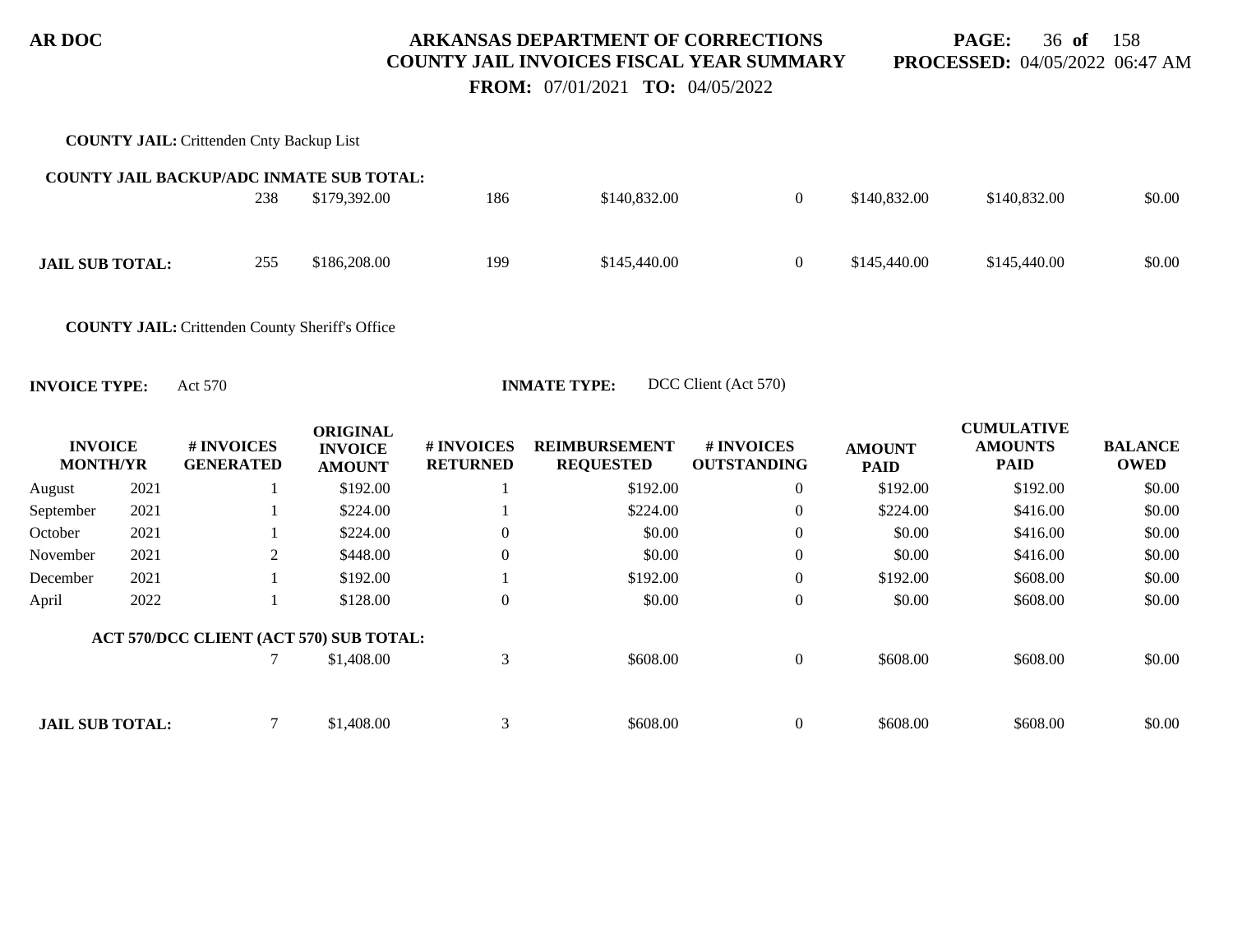# **PAGE:** 37 **of** 158 **PROCESSED:** 04/05/2022 06:47 AM

**CUMULATIVE**

 **FROM:** 07/01/2021 **TO:** 04/05/2022

#### **COUNTY JAIL:** Cross County Backup List

| <b>INVOICE TYPE:</b>              |      | County Jail Backup                                |                                                    |                               | <b>INMATE TYPE:</b>                      | <b>ACC</b> Resident              |                              |                                                    |                               |
|-----------------------------------|------|---------------------------------------------------|----------------------------------------------------|-------------------------------|------------------------------------------|----------------------------------|------------------------------|----------------------------------------------------|-------------------------------|
| <b>INVOICE</b><br><b>MONTH/YR</b> |      | # INVOICES<br><b>GENERATED</b>                    | <b>ORIGINAL</b><br><b>INVOICE</b><br><b>AMOUNT</b> | # INVOICES<br><b>RETURNED</b> | <b>REIMBURSEMENT</b><br><b>REQUESTED</b> | # INVOICES<br><b>OUTSTANDING</b> | <b>AMOUNT</b><br><b>PAID</b> | <b>CUMULATIVE</b><br><b>AMOUNTS</b><br><b>PAID</b> | <b>BALANCE</b><br><b>OWED</b> |
| July                              | 2021 |                                                   | \$160.00                                           |                               | \$160.00                                 | $\overline{0}$                   | \$160.00                     | \$160.00                                           | \$0.00                        |
| August                            | 2021 | 2                                                 | \$736.00                                           |                               | \$736.00                                 | $\overline{0}$                   | \$736.00                     | \$896.00                                           | \$0.00                        |
| September                         | 2021 | 3                                                 | \$192.00                                           |                               | \$192.00                                 | $\overline{0}$                   | \$192.00                     | \$1,088.00                                         | \$0.00                        |
| October                           | 2021 | 5                                                 | \$1,824.00                                         | $\Omega$                      | \$0.00                                   | $\overline{0}$                   | \$0.00                       | \$1,088.00                                         | \$0.00                        |
| November                          | 2021 |                                                   | \$992.00                                           |                               | \$992.00                                 | $\overline{0}$                   | \$992.00                     | \$2,080.00                                         | \$0.00                        |
| December                          | 2021 | 2                                                 | \$288.00                                           | 2                             | \$288.00                                 | $\overline{0}$                   | \$288.00                     | \$2,368.00                                         | \$0.00                        |
| January                           | 2022 | 7                                                 | \$2,656.00                                         |                               | \$2,656.00                               | $\overline{0}$                   | \$2,656.00                   | \$5,024.00                                         | \$0.00                        |
| February                          | 2022 | 4                                                 | \$3,456.00                                         |                               | \$3,456.00                               | $\overline{0}$                   | \$3,456.00                   | \$8,480.00                                         | \$0.00                        |
| March                             | 2022 | 3                                                 | \$768.00                                           | 3                             | \$768.00                                 | $\overline{0}$                   | \$768.00                     | \$9,248.00                                         | \$0.00                        |
| April                             | 2022 | $\overline{4}$                                    | \$1,760.00                                         | $\theta$                      | \$0.00                                   | $\overline{0}$                   | \$0.00                       | \$9,248.00                                         | \$0.00                        |
|                                   |      | <b>COUNTY JAIL BACKUP/ACC RESIDENT SUB TOTAL:</b> |                                                    |                               |                                          |                                  |                              |                                                    |                               |
|                                   |      | 32                                                | \$12,832.00                                        | 23                            | \$9,248.00                               | $\overline{0}$                   | \$9,248.00                   | \$9,248.00                                         | \$0.00                        |

| <b>INVOICE</b><br><b>MONTH/YR</b> |      | # INVOICES<br><b>GENERATED</b> | <b>ORIGINAL</b><br><b>INVOICE</b><br><b>AMOUNT</b> | # INVOICES<br><b>RETURNED</b> | <b>REIMBURSEMENT</b><br><b>REQUESTED</b> | # INVOICES<br><b>OUTSTANDING</b> | <b>AMOUNT</b><br><b>PAID</b> | <b>CUMULATIVE</b><br><b>AMOUNTS</b><br><b>PAID</b> | <b>BALANCE</b><br><b>OWED</b> |
|-----------------------------------|------|--------------------------------|----------------------------------------------------|-------------------------------|------------------------------------------|----------------------------------|------------------------------|----------------------------------------------------|-------------------------------|
| July                              | 2021 |                                | \$5,504.00                                         |                               | \$5,504.00                               | 0                                | \$5,504.00                   | \$5,504.00                                         | \$0.00                        |
| August                            | 2021 | 11                             | \$7,744.00                                         | 11                            | \$7,744.00                               | 0                                | \$7,744.00                   | \$13,248.00                                        | \$0.00                        |
| September                         | 2021 | 23                             | \$10,688.00                                        | 23                            | \$10,688.00                              | 0                                | \$10,688.00                  | \$23,936.00                                        | \$0.00                        |
| October                           | 2021 | 22                             | \$18,304.00                                        | 0                             | \$0.00                                   | $\overline{0}$                   | \$0.00                       | \$23,936.00                                        | \$0.00                        |
| November                          | 2021 | 31                             | \$24,640.00                                        | 31                            | \$24,640.00                              | 0                                | \$24,640.00                  | \$48,576.00                                        | \$0.00                        |
| December                          | 2021 | 21                             | \$17,728.00                                        | 21                            | \$17,728.00                              | $\overline{0}$                   | \$17,728.00                  | \$66,304.00                                        | \$0.00                        |
| January                           | 2022 | 23                             | \$19,168.00                                        | 23                            | \$19,168.00                              | $\overline{0}$                   | \$19,168.00                  | \$85,472.00                                        | \$0.00                        |
| February                          | 2022 | 25                             | \$23,456.00                                        | 25                            | \$23,456.00                              |                                  | \$23,456.00                  | \$108,928,00                                       | \$0.00                        |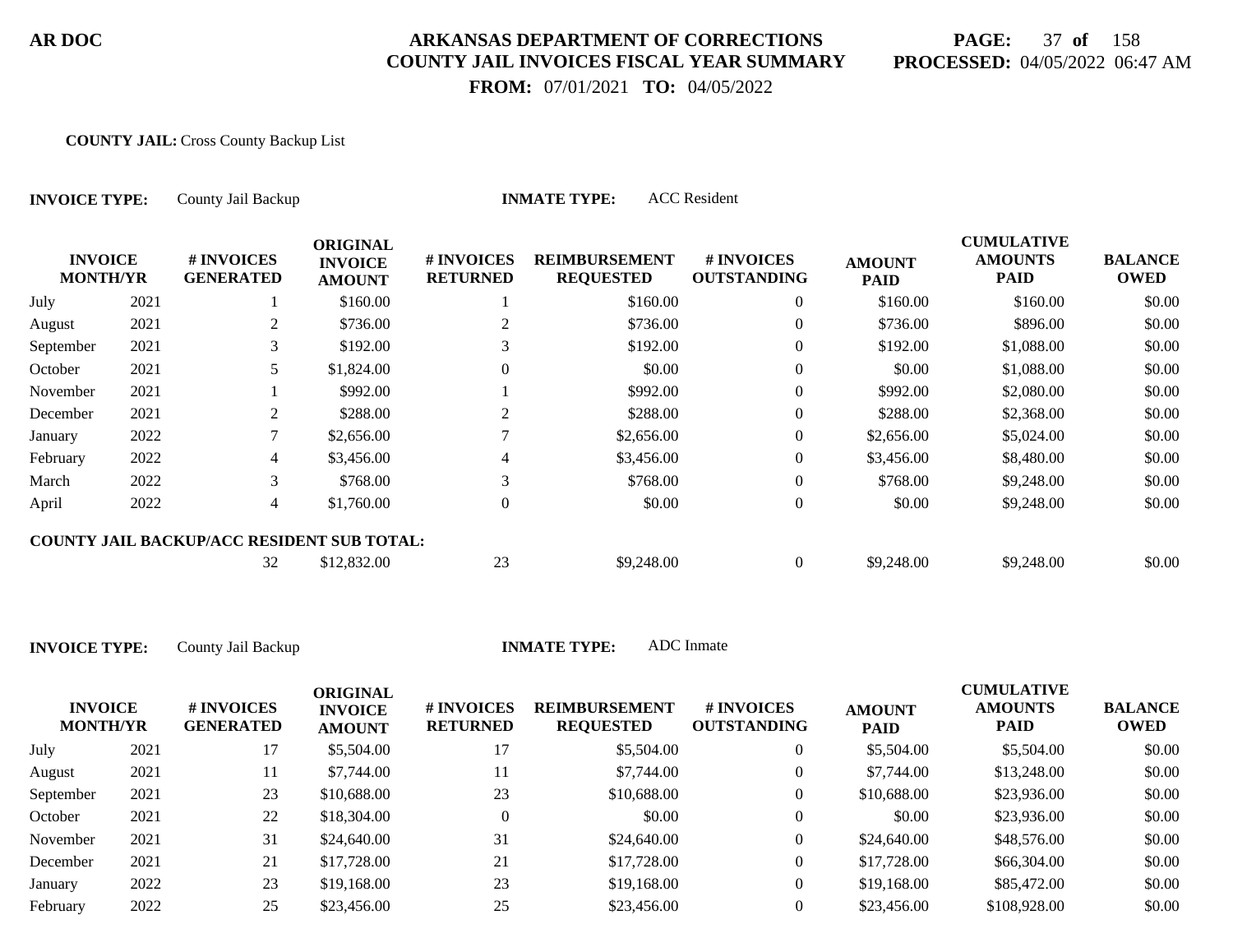**PAGE:** 38 **of** 158 **PROCESSED:** 04/05/2022 06:47 AM

 **FROM:** 07/01/2021 **TO:** 04/05/2022

| 2022 | 26                     | \$18,400.00  | 26                                                                                              | \$18,400.00  | $\overline{0}$ | \$18,400.00  | \$127,328.00 | \$0.00 |
|------|------------------------|--------------|-------------------------------------------------------------------------------------------------|--------------|----------------|--------------|--------------|--------|
| 2022 | 18                     | \$14,368.00  | $\theta$                                                                                        | \$0.00       | $\theta$       | \$0.00       | \$127,328.00 | \$0.00 |
|      |                        |              |                                                                                                 |              |                |              |              |        |
|      | 217                    | \$160,000.00 | 177                                                                                             | \$127,328.00 | $\Omega$       | \$127,328.00 | \$127,328.00 | \$0.00 |
|      |                        |              |                                                                                                 |              |                |              |              |        |
|      | 249                    | \$172,832.00 | 200                                                                                             | \$136,576.00 | $\overline{0}$ | \$136,576.00 | \$136,576.00 | \$0.00 |
|      | <b>JAIL SUB TOTAL:</b> |              | <b>COUNTY JAIL:</b> Cross County Backup List<br><b>COUNTY JAIL BACKUP/ADC INMATE SUB TOTAL:</b> |              |                |              |              |        |

**COUNTY JAIL:** Cross County Sheriff's Office

**INVOICE TYPE:** Act 570 **INMATE TYPE:** DCC Client (Act 570)

|          | <b>INVOICE</b><br><b>MONTH/YR</b> | # INVOICES<br><b>GENERATED</b>          | <b>ORIGINAL</b><br><b>INVOICE</b><br><b>AMOUNT</b> | # INVOICES<br><b>RETURNED</b> | <b>REIMBURSEMENT</b><br><b>REQUESTED</b> | <b># INVOICES</b><br><b>OUTSTANDING</b> | <b>AMOUNT</b><br><b>PAID</b> | <b>CUMULATIVE</b><br><b>AMOUNTS</b><br><b>PAID</b> | <b>BALANCE</b><br><b>OWED</b> |
|----------|-----------------------------------|-----------------------------------------|----------------------------------------------------|-------------------------------|------------------------------------------|-----------------------------------------|------------------------------|----------------------------------------------------|-------------------------------|
| February | 2022                              |                                         | \$192.00                                           |                               | \$192.00                                 | $\overline{0}$                          | \$192.00                     | \$192.00                                           | \$0.00                        |
| March    | 2022                              |                                         | \$64.00                                            |                               | \$64.00                                  | $\overline{0}$                          | \$64.00                      | \$256.00                                           | \$0.00                        |
| April    | 2022                              |                                         | \$192.00                                           | $\theta$                      | \$0.00                                   | $\mathbf{0}$                            | \$0.00                       | \$256.00                                           | \$0.00                        |
|          |                                   | ACT 570/DCC CLIENT (ACT 570) SUB TOTAL: |                                                    |                               |                                          |                                         |                              |                                                    |                               |
|          |                                   |                                         | \$448.00                                           |                               | \$256.00                                 | $\overline{0}$                          | \$256.00                     | \$256.00                                           | \$0.00                        |
|          |                                   |                                         |                                                    |                               |                                          |                                         |                              |                                                    |                               |
|          | <b>JAIL SUB TOTAL:</b>            |                                         | \$448.00                                           |                               | \$256.00                                 | $\mathbf{0}$                            | \$256.00                     | \$256.00                                           | \$0.00                        |

**COUNTY JAIL:** Dallas County Backup List

**INVOICE TYPE:** County Jail Backup **INMATE TYPE:** ACC Resident

|                 |                  | ORIGINAL       |                  |                      |                    |               | <b>CUMULATIVE</b> |                |
|-----------------|------------------|----------------|------------------|----------------------|--------------------|---------------|-------------------|----------------|
| <b>INVOICE</b>  | # INVOICES       | <b>INVOICE</b> | <b>#INVOICES</b> | <b>REIMBURSEMENT</b> | # INVOICES         | <b>AMOUNT</b> | <b>AMOUNTS</b>    | <b>BALANCE</b> |
| <b>MONTH/YR</b> | <b>GENERATED</b> | <b>AMOUNT</b>  | <b>RETURNED</b>  | <b>REOUESTED</b>     | <b>OUTSTANDING</b> | PAID          | PAID              | <b>OWED</b>    |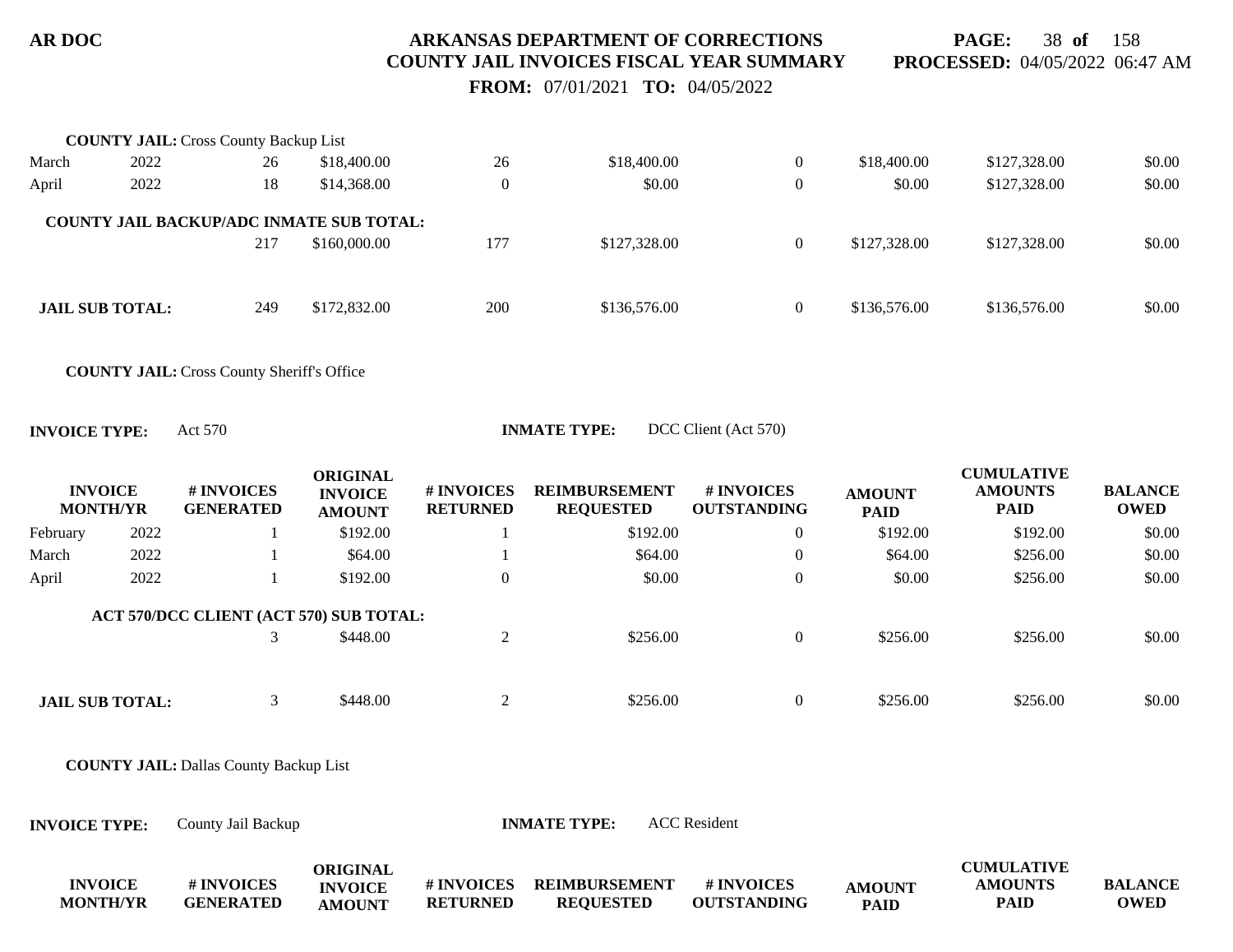**PAGE:** 39 **of** 158 **PROCESSED:** 04/05/2022 06:47 AM

 **FROM:** 07/01/2021 **TO:** 04/05/2022

|           | <b>COUNTY JAIL: Dallas County Backup List</b> |    |                                                   |           |            |                |            |            |        |
|-----------|-----------------------------------------------|----|---------------------------------------------------|-----------|------------|----------------|------------|------------|--------|
| July      | 2021                                          |    | \$224.00                                          |           | \$224.00   | $\overline{0}$ | \$224.00   | \$224.00   | \$0.00 |
| August    | 2021                                          |    | \$1,568.00                                        |           | \$1,568.00 | $\overline{0}$ | \$1,568.00 | \$1,792.00 | \$0.00 |
| September | 2021                                          |    | \$384.00                                          | $\bigcap$ | \$384.00   | $\overline{0}$ | \$384.00   | \$2,176.00 | \$0.00 |
| October   | 2021                                          |    | \$672.00                                          |           | \$672.00   | $\overline{0}$ | \$672.00   | \$2,848.00 | \$0.00 |
| November  | 2021                                          |    | \$672.00                                          | $\gamma$  | \$672.00   | $\overline{0}$ | \$672.00   | \$3,520.00 | \$0.00 |
| December  | 2021                                          |    | \$2,176.00                                        |           | \$2,176.00 | $\overline{0}$ | \$2,176.00 | \$5,696.00 | \$0.00 |
| January   | 2022                                          |    | \$32.00                                           |           | \$32.00    | $\overline{0}$ | \$32.00    | \$5,728.00 | \$0.00 |
|           |                                               |    | <b>COUNTY JAIL BACKUP/ACC RESIDENT SUB TOTAL:</b> |           |            |                |            |            |        |
|           |                                               | 13 | \$5,728.00                                        | 13        | \$5,728.00 | $\Omega$       | \$5,728.00 | \$5,728.00 | \$0.00 |

| <b>INVOICE</b><br><b>MONTH/YR</b> |      | # INVOICES<br><b>GENERATED</b>                  | <b>ORIGINAL</b><br><b>INVOICE</b><br><b>AMOUNT</b> | # INVOICES<br><b>RETURNED</b> | <b>REIMBURSEMENT</b><br><b>REQUESTED</b> | # INVOICES<br><b>OUTSTANDING</b> | <b>AMOUNT</b><br><b>PAID</b> | <b>CUMULATIVE</b><br><b>AMOUNTS</b><br><b>PAID</b> | <b>BALANCE</b><br><b>OWED</b> |
|-----------------------------------|------|-------------------------------------------------|----------------------------------------------------|-------------------------------|------------------------------------------|----------------------------------|------------------------------|----------------------------------------------------|-------------------------------|
| July                              | 2021 | 20                                              | \$13,664.00                                        | 20                            | \$14,240.00                              | $\overline{0}$                   | \$14,240.00                  | \$14,240.00                                        | \$0.00                        |
| August                            | 2021 | 17                                              | \$13,504.00                                        | 17                            | \$13,504.00                              | $\overline{0}$                   | \$13,504.00                  | \$27,744.00                                        | \$0.00                        |
| September                         | 2021 | 18                                              | \$9,312.00                                         | 18                            | \$9,920.00                               | $\overline{0}$                   | \$9,920.00                   | \$37,664.00                                        | \$0.00                        |
| October                           | 2021 | 15                                              | \$11,008.00                                        | 15                            | \$11,200.00                              | $\overline{0}$                   | \$11,200.00                  | \$48,864.00                                        | \$0.00                        |
| November                          | 2021 | 19                                              | \$15,168.00                                        | 19                            | \$15,872.00                              | $\overline{0}$                   | \$15,872.00                  | \$64,736.00                                        | \$0.00                        |
| December                          | 2021 | 21                                              | \$18,880.00                                        | 21                            | \$18,816.00                              | 0                                | \$18,816.00                  | \$83,552.00                                        | \$0.00                        |
| January                           | 2022 | 20                                              | \$19,168.00                                        | 20                            | \$19,168.00                              | $\overline{0}$                   | \$19,168.00                  | \$102,720.00                                       | \$0.00                        |
| February                          | 2022 | 24                                              | \$20,192.00                                        | 24                            | \$20,192.00                              | $\overline{0}$                   | \$20,192.00                  | \$122,912.00                                       | \$0.00                        |
| March                             | 2022 | 31                                              | \$22,976.00                                        | 31                            | \$22,976.00                              | $\overline{0}$                   | \$22,976.00                  | \$145,888.00                                       | \$0.00                        |
| April                             | 2022 | 33                                              | \$17,632.00                                        | $\overline{0}$                | \$0.00                                   | $\boldsymbol{0}$                 | \$0.00                       | \$145,888.00                                       | \$0.00                        |
|                                   |      | <b>COUNTY JAIL BACKUP/ADC INMATE SUB TOTAL:</b> |                                                    |                               |                                          |                                  |                              |                                                    |                               |
|                                   |      | 218                                             | \$161,504.00                                       | 185                           | \$145,888.00                             | $\overline{0}$                   | \$145,888.00                 | \$145,888.00                                       | \$0.00                        |
| <b>JAIL SUB TOTAL:</b>            |      | 231                                             | \$167,232.00                                       | 198                           | \$151,616.00                             | $\overline{0}$                   | \$151,616.00                 | \$151,616.00                                       | \$0.00                        |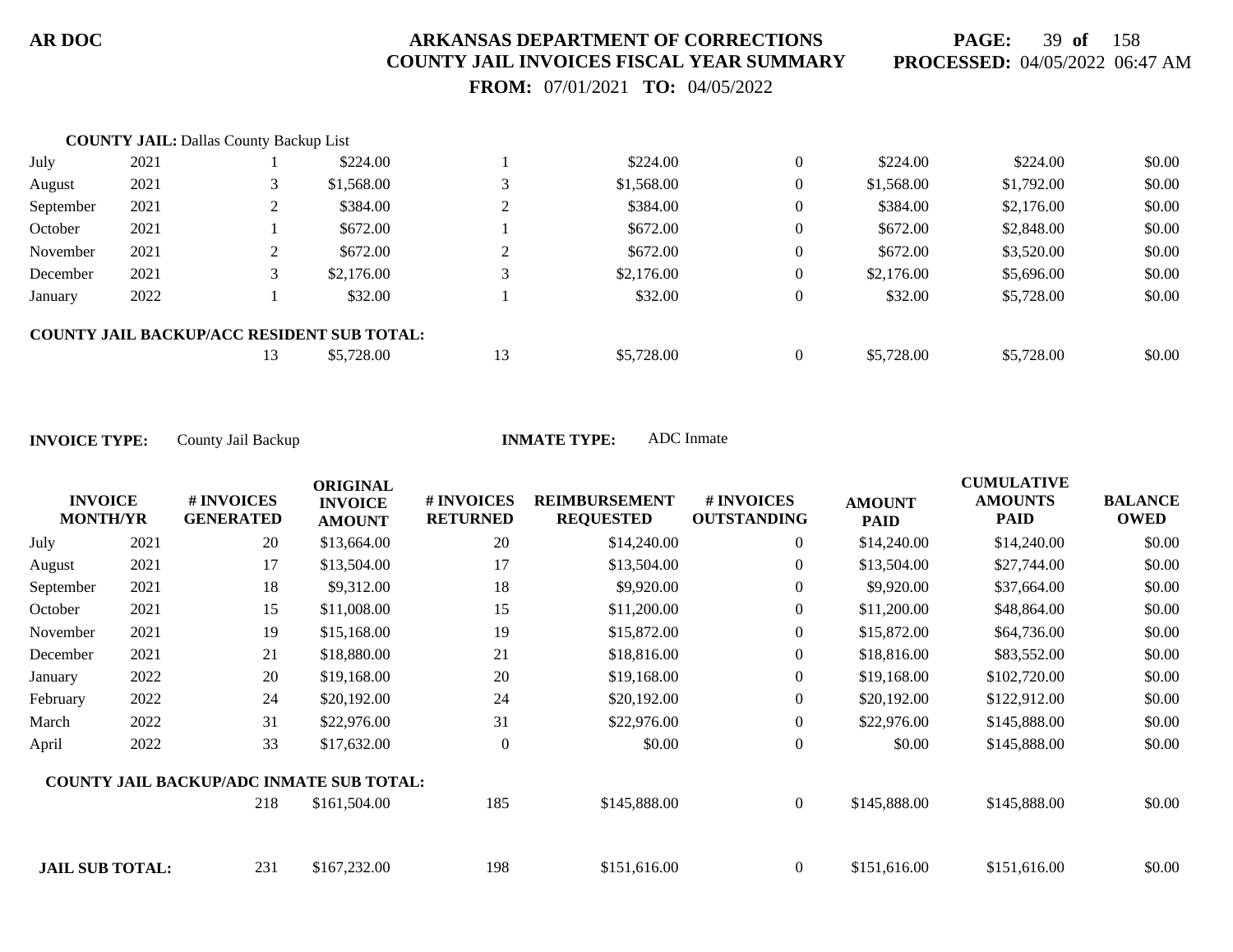**PAGE:** 40 **of** 158 **PROCESSED:** 04/05/2022 06:47 AM

 **FROM:** 07/01/2021 **TO:** 04/05/2022

#### **COUNTY JAIL:** Dallas County Sheriff's Office

| <b>INVOICE TYPE:</b> |                                   | Act 423                                 |                                                    |                               | <b>INMATE TYPE:</b>                      | ACC Client (Act 423)             |                              |                                                    |                               |
|----------------------|-----------------------------------|-----------------------------------------|----------------------------------------------------|-------------------------------|------------------------------------------|----------------------------------|------------------------------|----------------------------------------------------|-------------------------------|
|                      | <b>INVOICE</b><br><b>MONTH/YR</b> | # INVOICES<br><b>GENERATED</b>          | <b>ORIGINAL</b><br><b>INVOICE</b><br><b>AMOUNT</b> | # INVOICES<br><b>RETURNED</b> | <b>REIMBURSEMENT</b><br><b>REQUESTED</b> | # INVOICES<br><b>OUTSTANDING</b> | <b>AMOUNT</b><br><b>PAID</b> | <b>CUMULATIVE</b><br><b>AMOUNTS</b><br><b>PAID</b> | <b>BALANCE</b><br><b>OWED</b> |
| August               | 2021                              | 1                                       | \$160.00                                           |                               | \$160.00                                 | $\overline{0}$                   | \$160.00                     | \$160.00                                           | \$0.00                        |
|                      |                                   | ACT 423/ACC CLIENT (ACT 423) SUB TOTAL: |                                                    |                               |                                          |                                  |                              |                                                    |                               |
|                      |                                   | 1                                       | \$160.00                                           | 1                             | \$160.00                                 | $\overline{0}$                   | \$160.00                     | \$160.00                                           | \$0.00                        |
|                      |                                   |                                         |                                                    |                               |                                          |                                  |                              |                                                    |                               |
| <b>INVOICE TYPE:</b> |                                   | Act 570                                 |                                                    |                               | <b>INMATE TYPE:</b>                      | DCC Client (Act 570)             |                              |                                                    |                               |
|                      | <b>INVOICE</b><br><b>MONTH/YR</b> | # INVOICES<br><b>GENERATED</b>          | <b>ORIGINAL</b><br><b>INVOICE</b><br><b>AMOUNT</b> | # INVOICES<br><b>RETURNED</b> | <b>REIMBURSEMENT</b><br><b>REQUESTED</b> | # INVOICES<br><b>OUTSTANDING</b> | <b>AMOUNT</b><br><b>PAID</b> | <b>CUMULATIVE</b><br><b>AMOUNTS</b><br><b>PAID</b> | <b>BALANCE</b><br><b>OWED</b> |
| April                | 2022                              | $\overline{2}$                          | \$288.00                                           | $\boldsymbol{0}$              | \$0.00                                   | $\mathbf{0}$                     | \$0.00                       | \$0.00                                             | \$0.00                        |
|                      |                                   | ACT 570/DCC CLIENT (ACT 570) SUB TOTAL: |                                                    |                               |                                          |                                  |                              |                                                    |                               |
|                      |                                   | $\overline{2}$                          | \$288.00                                           | $\boldsymbol{0}$              | \$0.00                                   | $\boldsymbol{0}$                 | \$0.00                       | \$0.00                                             | \$0.00                        |
|                      |                                   |                                         |                                                    |                               |                                          |                                  |                              |                                                    |                               |
|                      | <b>JAIL SUB TOTAL:</b>            | 3                                       | \$448.00                                           | 1                             | \$160.00                                 | $\boldsymbol{0}$                 | \$160.00                     | \$160.00                                           | \$0.00                        |
|                      |                                   |                                         |                                                    |                               |                                          |                                  |                              |                                                    |                               |
|                      |                                   | <b>COUNTY JAIL: Delta Regional Jail</b> |                                                    |                               |                                          |                                  |                              |                                                    |                               |
|                      |                                   |                                         |                                                    |                               |                                          |                                  |                              |                                                    |                               |
| <b>INVOICE TYPE:</b> |                                   | County Jail Backup                      |                                                    |                               | <b>INMATE TYPE:</b>                      | <b>ACC</b> Resident              |                              |                                                    |                               |
|                      | <b>INVOICE</b><br><b>MONTH/YR</b> | # INVOICES<br><b>GENERATED</b>          | <b>ORIGINAL</b><br><b>INVOICE</b><br><b>AMOUNT</b> | # INVOICES<br><b>RETURNED</b> | <b>REIMBURSEMENT</b><br><b>REQUESTED</b> | # INVOICES<br><b>OUTSTANDING</b> | <b>AMOUNT</b><br><b>PAID</b> | <b>CUMULATIVE</b><br><b>AMOUNTS</b><br><b>PAID</b> | <b>BALANCE</b><br><b>OWED</b> |
| September            | 2021                              | 1                                       | \$736.00                                           | $\boldsymbol{0}$              | \$0.00                                   | $\overline{0}$                   | \$0.00                       | \$0.00                                             | \$0.00                        |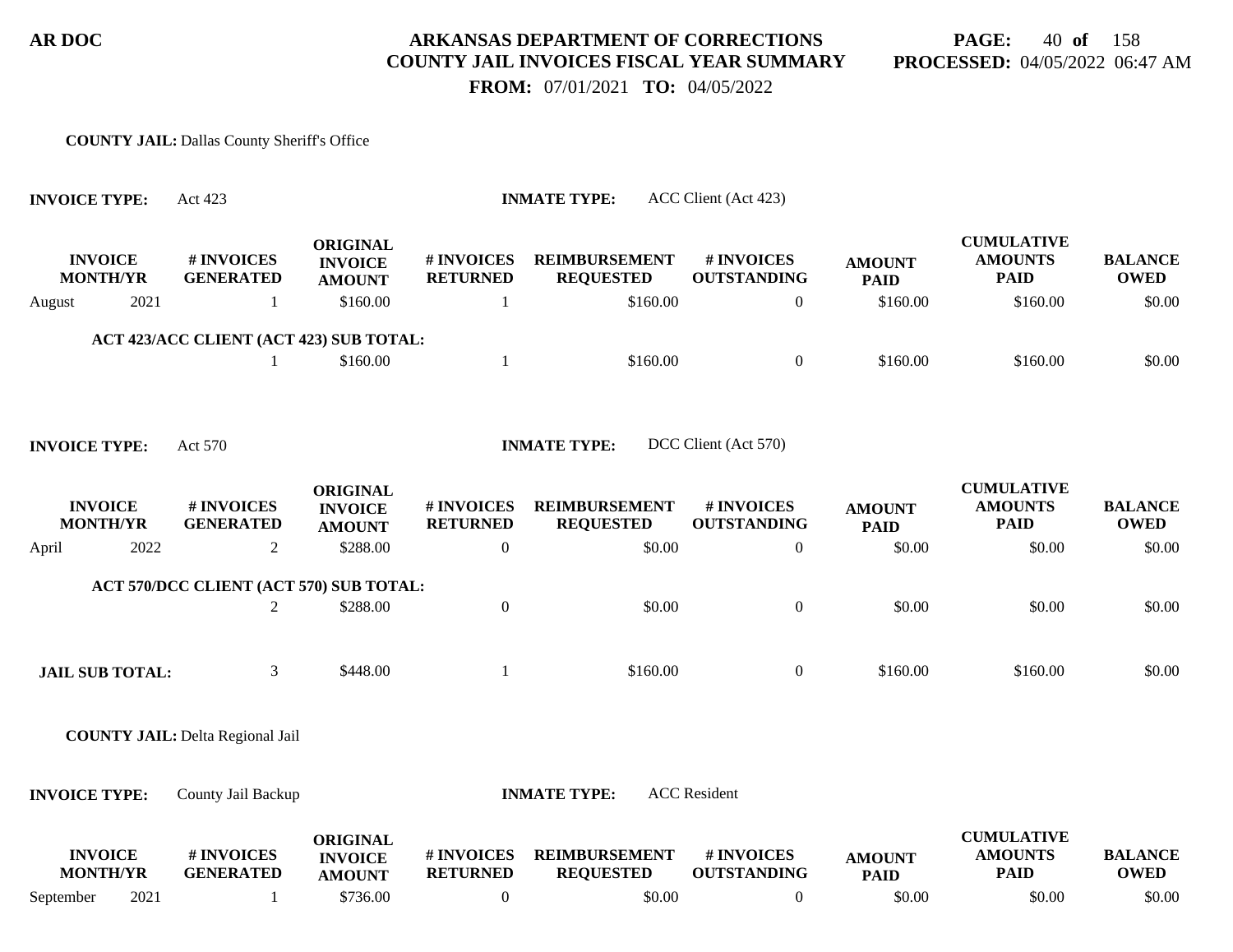**PAGE:** 41 **of** 158 **PROCESSED:** 04/05/2022 06:47 AM

 **FROM:** 07/01/2021 **TO:** 04/05/2022

|          | <b>COUNTY JAIL: Delta Regional Jail</b> |    |                                                   |                |        |              |        |        |        |
|----------|-----------------------------------------|----|---------------------------------------------------|----------------|--------|--------------|--------|--------|--------|
| October  | 2021                                    |    | \$960.00                                          |                | \$0.00 | $\mathbf{0}$ | \$0.00 | \$0.00 | \$0.00 |
| November | 2021                                    |    | \$992.00                                          |                | \$0.00 | $\Omega$     | \$0.00 | \$0.00 | \$0.00 |
| December | 2021                                    |    | \$960.00                                          | $\overline{0}$ | \$0.00 | $\Omega$     | \$0.00 | \$0.00 | \$0.00 |
| January  | 2022                                    |    | \$992.00                                          | $\overline{0}$ | \$0.00 | $\Omega$     | \$0.00 | \$0.00 | \$0.00 |
| February | 2022                                    |    | \$992.00                                          |                | \$0.00 | $\Omega$     | \$0.00 | \$0.00 | \$0.00 |
|          |                                         |    | <b>COUNTY JAIL BACKUP/ACC RESIDENT SUB TOTAL:</b> |                |        |              |        |        |        |
|          |                                         | h. | \$5,632.00                                        |                | \$0.00 | $\Omega$     | \$0.00 | \$0.00 | \$0.00 |

| <b>INVOICE</b><br><b>MONTH/YR</b> |      | # INVOICES<br><b>GENERATED</b>                  | <b>ORIGINAL</b><br><b>INVOICE</b><br><b>AMOUNT</b> | # INVOICES<br><b>RETURNED</b> | <b>REIMBURSEMENT</b><br><b>REQUESTED</b> | # INVOICES<br><b>OUTSTANDING</b> | <b>AMOUNT</b><br><b>PAID</b> | <b>CUMULATIVE</b><br><b>AMOUNTS</b><br><b>PAID</b> | <b>BALANCE</b><br><b>OWED</b> |
|-----------------------------------|------|-------------------------------------------------|----------------------------------------------------|-------------------------------|------------------------------------------|----------------------------------|------------------------------|----------------------------------------------------|-------------------------------|
| July                              | 2021 |                                                 | \$960.00                                           | $\theta$                      | \$0.00                                   | $\overline{0}$                   | \$0.00                       | \$0.00                                             | \$0.00                        |
| August                            | 2021 |                                                 | \$992.00                                           | $\theta$                      | \$0.00                                   | $\theta$                         | \$0.00                       | \$0.00                                             | \$0.00                        |
| September                         | 2021 | 2                                               | \$992.00                                           | $\theta$                      | \$0.00                                   | $\overline{0}$                   | \$0.00                       | \$0.00                                             | \$0.00                        |
| October                           | 2021 |                                                 | \$960.00                                           | $\theta$                      | \$0.00                                   | $\theta$                         | \$0.00                       | \$0.00                                             | \$0.00                        |
| November                          | 2021 |                                                 | \$416.00                                           | $\Omega$                      | \$0.00                                   | $\overline{0}$                   | \$0.00                       | \$0.00                                             | \$0.00                        |
| December                          | 2021 |                                                 | \$64.00                                            | $\theta$                      | \$0.00                                   | $\theta$                         | \$0.00                       | \$0.00                                             | \$0.00                        |
| January                           | 2022 |                                                 | \$992.00                                           | $\Omega$                      | \$0.00                                   | $\theta$                         | \$0.00                       | \$0.00                                             | \$0.00                        |
| March                             | 2022 |                                                 | \$576.00                                           | $\Omega$                      | \$0.00                                   | $\theta$                         | \$0.00                       | \$0.00                                             | \$0.00                        |
|                                   |      | <b>COUNTY JAIL BACKUP/ADC INMATE SUB TOTAL:</b> |                                                    |                               |                                          |                                  |                              |                                                    |                               |
|                                   |      | 9                                               | \$5,952.00                                         | $\Omega$                      | \$0.00                                   | $\overline{0}$                   | \$0.00                       | \$0.00                                             | \$0.00                        |
| <b>JAIL SUB TOTAL:</b>            |      | 15                                              | \$11,584.00                                        | $\theta$                      | \$0.00                                   | $\overline{0}$                   | \$0.00                       | \$0.00                                             | \$0.00                        |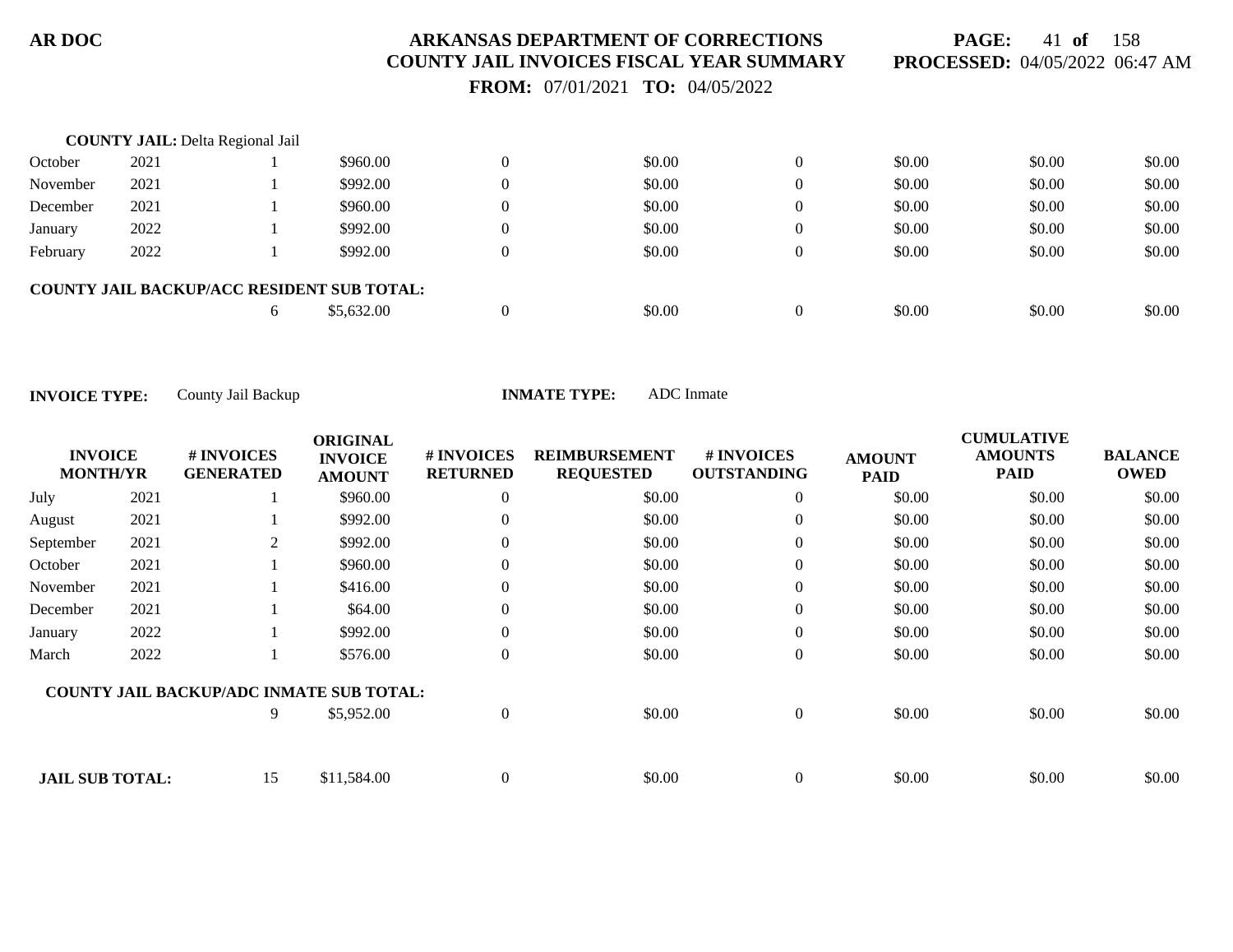# **PAGE:** 42 **of** 158 **PROCESSED:** 04/05/2022 06:47 AM

 **FROM:** 07/01/2021 **TO:** 04/05/2022

#### **COUNTY JAIL:** Desha County Backup List

| <b>INVOICE TYPE:</b>              |      | County Jail Backup                                |                                             |                                      | <b>INMATE TYPE:</b>                      | <b>ACC</b> Resident              |                              |                                                    |                               |
|-----------------------------------|------|---------------------------------------------------|---------------------------------------------|--------------------------------------|------------------------------------------|----------------------------------|------------------------------|----------------------------------------------------|-------------------------------|
| <b>INVOICE</b><br><b>MONTH/YR</b> |      | # INVOICES<br><b>GENERATED</b>                    | ORIGINAL<br><b>INVOICE</b><br><b>AMOUNT</b> | <b># INVOICES</b><br><b>RETURNED</b> | <b>REIMBURSEMENT</b><br><b>REQUESTED</b> | # INVOICES<br><b>OUTSTANDING</b> | <b>AMOUNT</b><br><b>PAID</b> | <b>CUMULATIVE</b><br><b>AMOUNTS</b><br><b>PAID</b> | <b>BALANCE</b><br><b>OWED</b> |
| December                          | 2021 |                                                   | \$64.00                                     |                                      | \$64.00                                  | $\theta$                         | \$64.00                      | \$64.00                                            | \$0.00                        |
| January                           | 2022 |                                                   | \$224.00                                    |                                      | \$0.00                                   | $\Omega$                         | \$0.00                       | \$64.00                                            | \$0.00                        |
|                                   |      | <b>COUNTY JAIL BACKUP/ACC RESIDENT SUB TOTAL:</b> |                                             |                                      |                                          |                                  |                              |                                                    |                               |
|                                   |      |                                                   | \$288.00                                    |                                      | \$64.00                                  | $\theta$                         | \$64.00                      | \$64.00                                            | \$0.00                        |

| <b>INVOICE</b><br><b>MONTH/YR</b> |      | # INVOICES<br><b>GENERATED</b>                  | <b>ORIGINAL</b><br><b>INVOICE</b><br><b>AMOUNT</b> | <b>#INVOICES</b><br><b>RETURNED</b> | <b>REIMBURSEMENT</b><br><b>REQUESTED</b> | # INVOICES<br><b>OUTSTANDING</b> | <b>AMOUNT</b><br><b>PAID</b> | <b>CUMULATIVE</b><br><b>AMOUNTS</b><br><b>PAID</b> | <b>BALANCE</b><br><b>OWED</b> |
|-----------------------------------|------|-------------------------------------------------|----------------------------------------------------|-------------------------------------|------------------------------------------|----------------------------------|------------------------------|----------------------------------------------------|-------------------------------|
| July                              | 2021 | 3                                               | \$1,792.00                                         | 3                                   | \$608.00                                 | $\overline{0}$                   | \$608.00                     | \$608.00                                           | \$0.00                        |
| August                            | 2021 | 4                                               | \$2,720.00                                         | 0                                   | \$0.00                                   | 0                                | \$0.00                       | \$608.00                                           | \$0.00                        |
| September                         | 2021 | 4                                               | \$3,968.00                                         | 0                                   | \$0.00                                   | $\overline{0}$                   | \$0.00                       | \$608.00                                           | \$0.00                        |
| October                           | 2021 | 6                                               | \$2,976.00                                         | $\theta$                            | \$0.00                                   | $\boldsymbol{0}$                 | \$0.00                       | \$608.00                                           | \$0.00                        |
| November                          | 2021 |                                                 | \$128.00                                           |                                     | \$128.00                                 | $\overline{0}$                   | \$128.00                     | \$736.00                                           | \$0.00                        |
| December                          | 2021 | 3                                               | \$2,080.00                                         | 3                                   | \$2,080.00                               | $\boldsymbol{0}$                 | \$2,080.00                   | \$2,816.00                                         | \$0.00                        |
| January                           | 2022 | 8                                               | \$5,184.00                                         | 0                                   | \$0.00                                   | $\overline{0}$                   | \$0.00                       | \$2,816.00                                         | \$0.00                        |
| February                          | 2022 | 7                                               | \$7,488.00                                         |                                     | \$7,488.00                               | $\overline{0}$                   | \$7,488.00                   | \$10,304.00                                        | \$0.00                        |
| March                             | 2022 | 8                                               | \$6,560.00                                         | 0                                   | \$0.00                                   | $\boldsymbol{0}$                 | \$0.00                       | \$10,304.00                                        | \$0.00                        |
| April                             | 2022 | 7                                               | \$2,304.00                                         | $\theta$                            | \$0.00                                   | $\boldsymbol{0}$                 | \$0.00                       | \$10,304.00                                        | \$0.00                        |
|                                   |      | <b>COUNTY JAIL BACKUP/ADC INMATE SUB TOTAL:</b> |                                                    |                                     |                                          |                                  |                              |                                                    |                               |
|                                   |      | 51                                              | \$35,200.00                                        | 14                                  | \$10,304.00                              | $\overline{0}$                   | \$10,304.00                  | \$10,304.00                                        | \$0.00                        |
| <b>JAIL SUB TOTAL:</b>            |      | 53                                              | \$35,488.00                                        | 15                                  | \$10,368.00                              | $\overline{0}$                   | \$10,368.00                  | \$10,368.00                                        | \$0.00                        |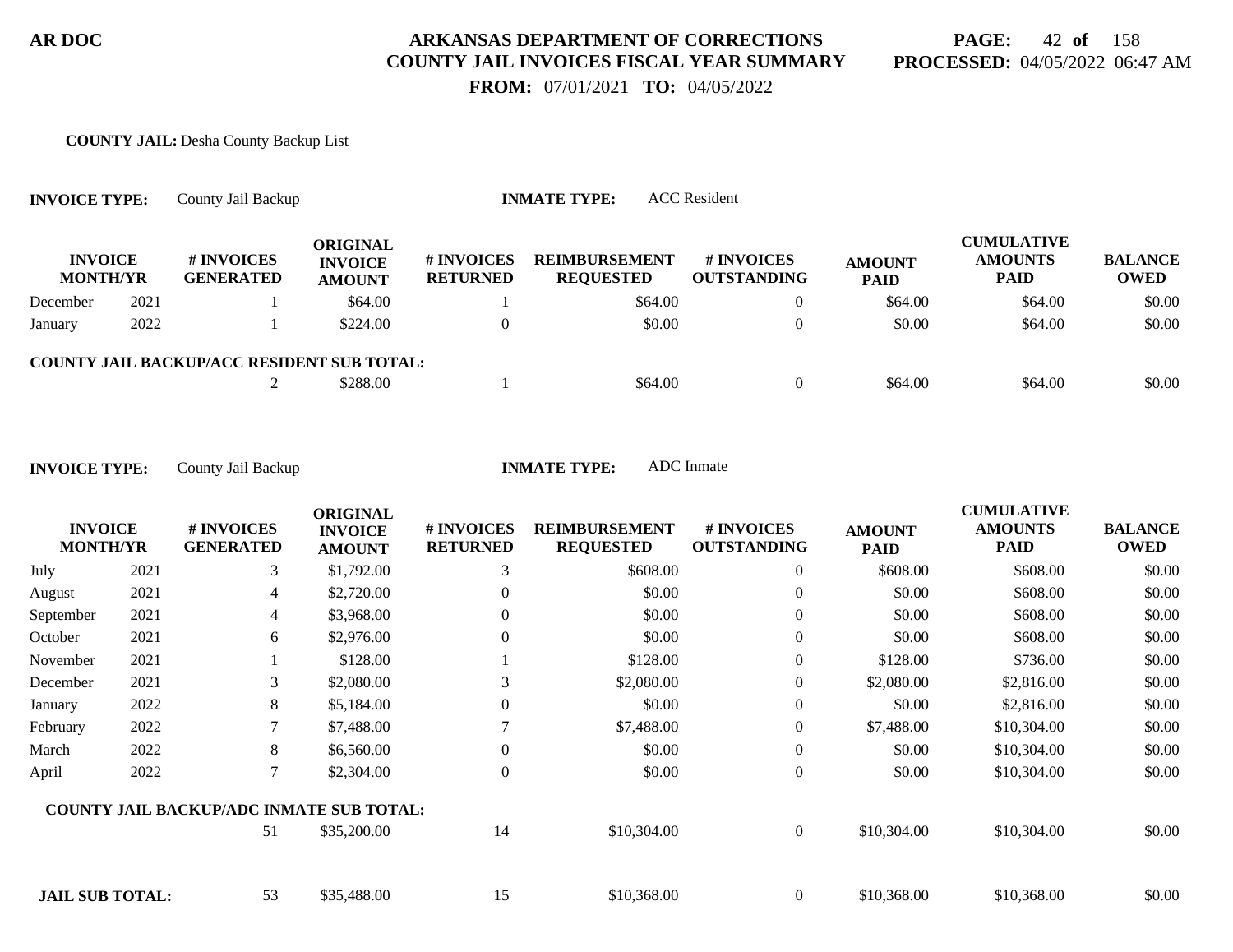# **PAGE:** 43 **of** 158 **PROCESSED:** 04/05/2022 06:47 AM

 **FROM:** 07/01/2021 **TO:** 04/05/2022

#### **COUNTY JAIL:** Division of Youth Services

| <b>INVOICE TYPE:</b> |                                   | County Jail Backup                              |                                                    |                               | <b>INMATE TYPE:</b>                      | <b>ADC</b> Inmate                |                              |                                                    |                               |
|----------------------|-----------------------------------|-------------------------------------------------|----------------------------------------------------|-------------------------------|------------------------------------------|----------------------------------|------------------------------|----------------------------------------------------|-------------------------------|
|                      | <b>INVOICE</b><br><b>MONTH/YR</b> | # INVOICES<br><b>GENERATED</b>                  | <b>ORIGINAL</b><br><b>INVOICE</b><br><b>AMOUNT</b> | # INVOICES<br><b>RETURNED</b> | <b>REIMBURSEMENT</b><br><b>REQUESTED</b> | # INVOICES<br><b>OUTSTANDING</b> | <b>AMOUNT</b><br><b>PAID</b> | <b>CUMULATIVE</b><br><b>AMOUNTS</b><br><b>PAID</b> | <b>BALANCE</b><br><b>OWED</b> |
| April                | 2022                              |                                                 | \$480.00                                           | $\boldsymbol{0}$              | \$0.00                                   | $\overline{0}$                   | \$0.00                       | \$10,304.00                                        | \$0.00                        |
|                      |                                   | <b>COUNTY JAIL BACKUP/ADC INMATE SUB TOTAL:</b> |                                                    |                               |                                          |                                  |                              |                                                    |                               |
|                      |                                   | 52                                              | \$35,680.00                                        | 14                            | \$10,304.00                              | $\overline{0}$                   | \$10,304.00                  | \$10,304.00                                        | \$0.00                        |
|                      | <b>JAIL SUB TOTAL:</b>            |                                                 | \$480.00                                           | $\boldsymbol{0}$              | \$0.00                                   | $\overline{0}$                   | \$0.00                       | \$0.00                                             | \$0.00                        |
|                      |                                   | <b>COUNTY JAIL: Drew County Backup List</b>     |                                                    |                               |                                          |                                  |                              |                                                    |                               |
| <b>INVOICE TYPE:</b> |                                   | County Jail Backup                              |                                                    |                               | <b>INMATE TYPE:</b>                      | <b>ACC</b> Resident              |                              |                                                    |                               |
|                      | <b>INVOICE</b><br><b>MONTH/YR</b> | # INVOICES<br><b>GENERATED</b>                  | <b>ORIGINAL</b><br><b>INVOICE</b><br><b>AMOUNT</b> | # INVOICES<br><b>RETURNED</b> | <b>REIMBURSEMENT</b><br><b>REQUESTED</b> | # INVOICES<br><b>OUTSTANDING</b> | <b>AMOUNT</b><br><b>PAID</b> | <b>CUMULATIVE</b><br><b>AMOUNTS</b><br><b>PAID</b> | <b>BALANCE</b><br><b>OWED</b> |
| July                 | 2021                              |                                                 | \$64.00                                            |                               | \$64.00                                  | $\boldsymbol{0}$                 | \$64.00                      | \$64.00                                            | \$0.00                        |
| August               | 2021                              |                                                 | \$160.00                                           |                               | \$96.00                                  | $\Omega$                         | \$96.00                      | \$160.00                                           | \$0.00                        |
| September            | 2021                              |                                                 | \$512.00                                           |                               | \$512.00                                 | $\overline{0}$                   | \$512.00                     | \$672.00                                           | \$0.00                        |
| December             | 2021                              | 2                                               | \$1,184.00                                         | 2                             | \$1,184.00                               | $\overline{0}$                   | \$1,184.00                   | \$1,856.00                                         | \$0.00                        |
| March                | 2022                              | $\boldsymbol{2}$                                | \$320.00                                           | $\overline{0}$                | \$0.00                                   | $\boldsymbol{0}$                 | \$0.00                       | \$1,856.00                                         | \$0.00                        |
| April                | 2022                              | 4                                               | \$1,120.00                                         | $\overline{0}$                | \$0.00                                   | $\overline{0}$                   | \$0.00                       | \$1,856.00                                         | \$0.00                        |
|                      |                                   | COUNTY JAIL BACKUP/ACC RESIDENT SUB TOTAL:      |                                                    |                               |                                          |                                  |                              |                                                    |                               |
|                      |                                   | 11                                              | \$3,360.00                                         | 5                             | \$1,856.00                               | $\overline{0}$                   | \$1,856.00                   | \$1,856.00                                         | \$0.00                        |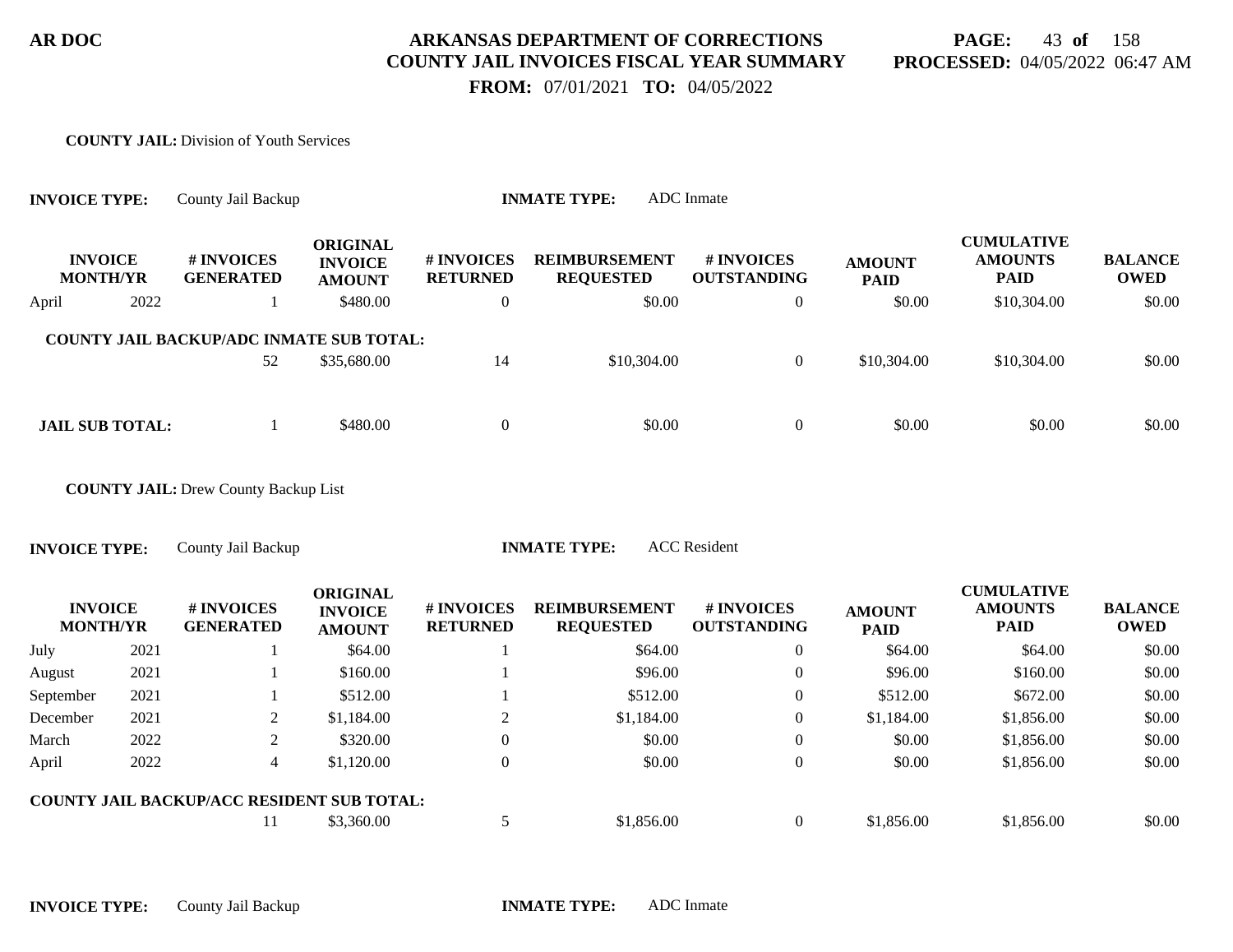# **PAGE:** 44 **of** 158 **PROCESSED:** 04/05/2022 06:47 AM

 **FROM:** 07/01/2021 **TO:** 04/05/2022

#### **COUNTY JAIL:** Drew County Backup List

| <b>INVOICE</b><br><b>MONTH/YR</b> |      | # INVOICES<br><b>GENERATED</b>                   | <b>ORIGINAL</b><br><b>INVOICE</b><br><b>AMOUNT</b> | # INVOICES<br><b>RETURNED</b> | <b>REIMBURSEMENT</b><br><b>REQUESTED</b> | # INVOICES<br><b>OUTSTANDING</b> | <b>AMOUNT</b><br><b>PAID</b> | <b>CUMULATIVE</b><br><b>AMOUNTS</b><br><b>PAID</b> | <b>BALANCE</b><br><b>OWED</b> |
|-----------------------------------|------|--------------------------------------------------|----------------------------------------------------|-------------------------------|------------------------------------------|----------------------------------|------------------------------|----------------------------------------------------|-------------------------------|
| July                              | 2021 | 7                                                | \$3,072.00                                         | 7                             | \$3,072.00                               | $\overline{0}$                   | \$3,072.00                   | \$3,072.00                                         | \$0.00                        |
| August                            | 2021 | 7                                                | \$4,512.00                                         | 7                             | \$4,512.00                               | $\theta$                         | \$4,512.00                   | \$7,584.00                                         | \$0.00                        |
| September                         | 2021 | 12                                               | \$7,936.00                                         | 12                            | \$7,264.00                               | $\theta$                         | \$7,264.00                   | \$14,848.00                                        | \$0.00                        |
| October                           | 2021 | 16                                               | \$7,392.00                                         | 16                            | \$7,136.00                               | $\theta$                         | \$7,136.00                   | \$21,984.00                                        | \$0.00                        |
| November                          | 2021 | 11                                               | \$9,568.00                                         | 11                            | \$8,736.00                               | $\theta$                         | \$8,736.00                   | \$30,720.00                                        | \$0.00                        |
| December                          | 2021 | 17                                               | \$12,928.00                                        | 17                            | \$12,928.00                              | $\theta$                         | \$12,928.00                  | \$43,648.00                                        | \$0.00                        |
| January                           | 2022 | 21                                               | \$13,888.00                                        | 21                            | \$13,888.00                              | $\theta$                         | \$13,888.00                  | \$57,536.00                                        | \$0.00                        |
| February                          | 2022 | 24                                               | \$20,864.00                                        | $\mathbf{0}$                  | \$0.00                                   | $\theta$                         | \$0.00                       | \$57,536.00                                        | \$0.00                        |
| March                             | 2022 | 25                                               | \$15,488.00                                        | $\overline{0}$                | \$0.00                                   | $\overline{0}$                   | \$0.00                       | \$57,536.00                                        | \$0.00                        |
| April                             | 2022 | 25                                               | \$11,776.00                                        | $\overline{0}$                | \$0.00                                   | $\overline{0}$                   | \$0.00                       | \$57,536.00                                        | \$0.00                        |
|                                   |      | <b>COUNTY JAIL BACKUP/ADC INMATE SUB TOTAL:</b>  |                                                    |                               |                                          |                                  |                              |                                                    |                               |
|                                   |      | 165                                              | \$107,424.00                                       | 91                            | \$57,536.00                              | $\overline{0}$                   | \$57,536.00                  | \$57,536.00                                        | \$0.00                        |
| <b>JAIL SUB TOTAL:</b>            |      | 176                                              | \$110,784.00                                       | 96                            | \$59,392.00                              | $\overline{0}$                   | \$59,392.00                  | \$59,392.00                                        | \$0.00                        |
|                                   |      | <b>COUNTY JAIL: Drew County Sheriff's Office</b> |                                                    |                               |                                          |                                  |                              |                                                    |                               |
| <b>INVOICE TYPE:</b>              |      | Act 423                                          |                                                    |                               | <b>INMATE TYPE:</b>                      | ACC Client (Act 423)             |                              |                                                    |                               |
| <b>INVOICE</b><br><b>MONTH/YR</b> |      | # INVOICES<br><b>GENERATED</b>                   | <b>ORIGINAL</b><br><b>INVOICE</b><br><b>AMOUNT</b> | # INVOICES<br><b>RETURNED</b> | <b>REIMBURSEMENT</b><br><b>REQUESTED</b> | # INVOICES<br><b>OUTSTANDING</b> | <b>AMOUNT</b><br><b>PAID</b> | <b>CUMULATIVE</b><br><b>AMOUNTS</b><br><b>PAID</b> | <b>BALANCE</b><br><b>OWED</b> |
| March                             | 2022 |                                                  | \$32.00                                            | $\theta$                      | \$0.00                                   | $\theta$                         | \$0.00                       | \$0.00                                             | \$0.00                        |

| ACT 423/ACC CLIENT (ACT 423) SUB TOTAL: |  |
|-----------------------------------------|--|
|-----------------------------------------|--|

| \$32.00<br>\$0.00 | \$0.00 | \$0.00 | \$0.00 |
|-------------------|--------|--------|--------|
|-------------------|--------|--------|--------|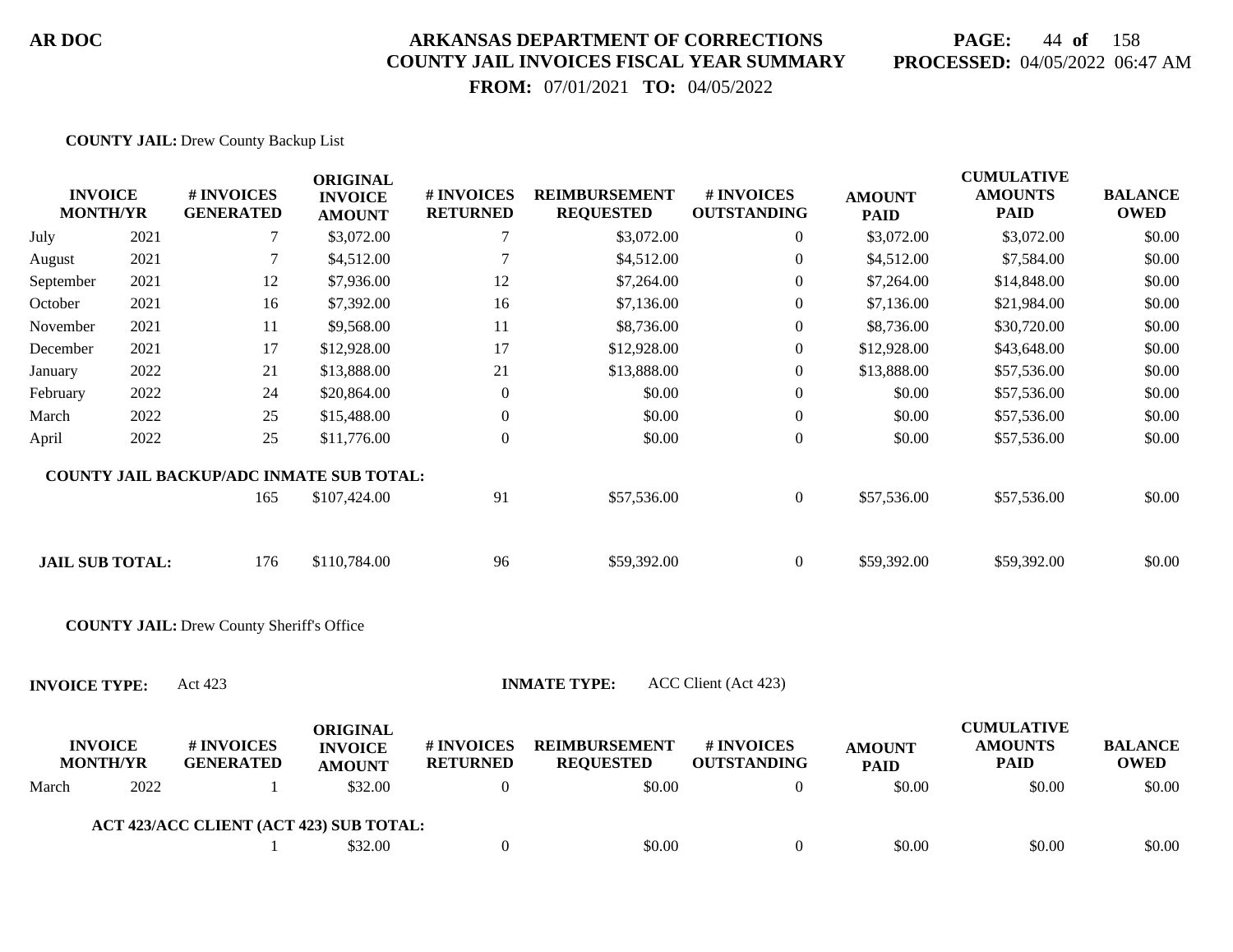# **PAGE:** 45 **of** 158 **PROCESSED:** 04/05/2022 06:47 AM

 **FROM:** 07/01/2021 **TO:** 04/05/2022

#### **COUNTY JAIL:** Drew County Sheriff's Office

**INVOICE TYPE:** Act 570 **INMATE TYPE:** DCC Client (Act 570)

| <b>INVOICE</b><br><b>MONTH/YR</b> |      | # INVOICES<br><b>GENERATED</b>             | <b>ORIGINAL</b><br><b>INVOICE</b><br><b>AMOUNT</b> | # INVOICES<br><b>RETURNED</b> | <b>REIMBURSEMENT</b><br><b>REQUESTED</b> | # INVOICES<br><b>OUTSTANDING</b> | <b>AMOUNT</b><br><b>PAID</b> | <b>CUMULATIVE</b><br><b>AMOUNTS</b><br><b>PAID</b> | <b>BALANCE</b><br><b>OWED</b> |
|-----------------------------------|------|--------------------------------------------|----------------------------------------------------|-------------------------------|------------------------------------------|----------------------------------|------------------------------|----------------------------------------------------|-------------------------------|
| July                              | 2021 |                                            | \$224.00                                           |                               | \$224.00                                 | $\overline{0}$                   | \$224.00                     | \$224.00                                           | \$0.00                        |
| January                           | 2022 |                                            | \$224.00                                           |                               | \$224.00                                 | $\overline{0}$                   | \$224.00                     | \$448.00                                           | \$0.00                        |
| February                          | 2022 |                                            | \$224.00                                           | $\overline{0}$                | \$0.00                                   | $\overline{0}$                   | \$0.00                       | \$448.00                                           | \$0.00                        |
| April                             | 2022 |                                            | \$224.00                                           | $\Omega$                      | \$0.00                                   | $\theta$                         | \$0.00                       | \$448.00                                           | \$0.00                        |
|                                   |      | ACT 570/DCC CLIENT (ACT 570) SUB TOTAL:    |                                                    |                               |                                          |                                  |                              |                                                    |                               |
|                                   |      | 4                                          | \$896.00                                           | $\overline{2}$                | \$448.00                                 | $\overline{0}$                   | \$448.00                     | \$448.00                                           | \$0.00                        |
| <b>JAIL SUB TOTAL:</b>            |      | 5                                          | \$928.00                                           | 2                             | \$448.00                                 | $\overline{0}$                   | \$448.00                     | \$448.00                                           | \$0.00                        |
|                                   |      | <b>COUNTY JAIL: Dumas City Jail</b>        |                                                    |                               |                                          |                                  |                              |                                                    |                               |
| <b>INVOICE TYPE:</b>              |      | County Jail Backup                         |                                                    |                               | <b>INMATE TYPE:</b>                      | <b>ACC</b> Resident              |                              |                                                    |                               |
| <b>INVOICE</b><br><b>MONTH/YR</b> |      | # INVOICES<br><b>GENERATED</b>             | <b>ORIGINAL</b><br><b>INVOICE</b><br><b>AMOUNT</b> | # INVOICES<br><b>RETURNED</b> | <b>REIMBURSEMENT</b><br><b>REQUESTED</b> | # INVOICES<br><b>OUTSTANDING</b> | <b>AMOUNT</b><br><b>PAID</b> | <b>CUMULATIVE</b><br><b>AMOUNTS</b><br><b>PAID</b> | <b>BALANCE</b><br><b>OWED</b> |
| August                            | 2021 | 2                                          | \$1,248.00                                         | $\overline{0}$                | \$0.00                                   | $\overline{0}$                   | \$0.00                       | \$0.00                                             | \$0.00                        |
| September                         | 2021 | $\mathbf{2}$                               | \$608.00                                           | $\overline{2}$                | \$608.00                                 | $\overline{0}$                   | \$608.00                     | \$608.00                                           | \$0.00                        |
| March                             | 2022 |                                            | \$224.00                                           | $\overline{0}$                | \$0.00                                   | $\overline{0}$                   | \$0.00                       | \$608.00                                           | \$0.00                        |
| April                             | 2022 | 3                                          | \$1,056.00                                         | $\overline{0}$                | \$0.00                                   | $\overline{0}$                   | \$0.00                       | \$608.00                                           | \$0.00                        |
|                                   |      | COUNTY JAIL BACKUP/ACC RESIDENT SUB TOTAL: |                                                    |                               |                                          |                                  |                              |                                                    |                               |
|                                   |      | 8                                          | \$3,136.00                                         | 2                             | \$608.00                                 | $\overline{0}$                   | \$608.00                     | \$608.00                                           | \$0.00                        |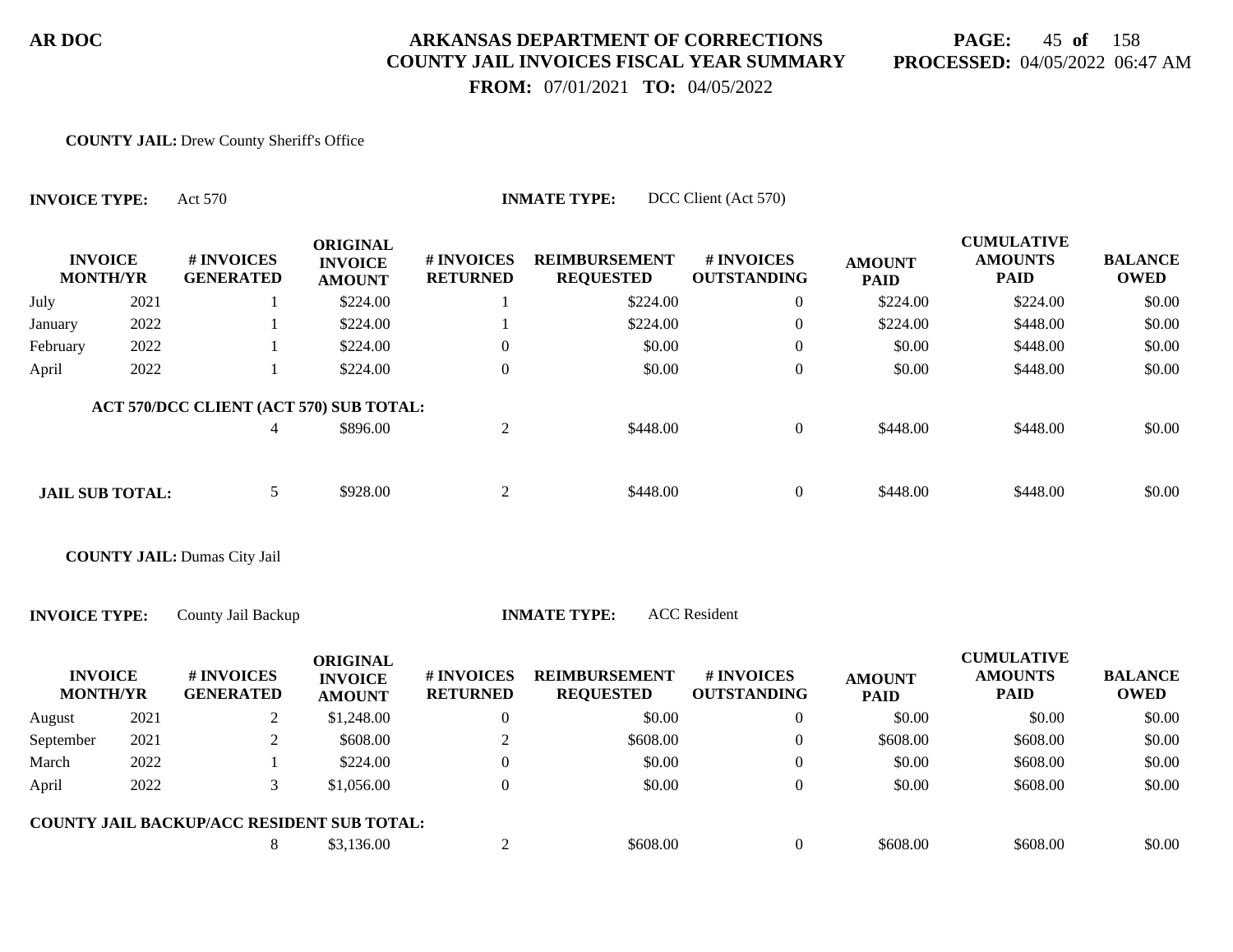# **PAGE:** 46 **of** 158 **PROCESSED:** 04/05/2022 06:47 AM

 **FROM:** 07/01/2021 **TO:** 04/05/2022

#### **COUNTY JAIL:** Dumas City Jail

| <b>INVOICE TYPE:</b>              |      | County Jail Backup                              |                                                    |                               | <b>INMATE TYPE:</b>                      | <b>ADC</b> Inmate                |                              |                                                    |                               |
|-----------------------------------|------|-------------------------------------------------|----------------------------------------------------|-------------------------------|------------------------------------------|----------------------------------|------------------------------|----------------------------------------------------|-------------------------------|
| <b>INVOICE</b><br><b>MONTH/YR</b> |      | # INVOICES<br><b>GENERATED</b>                  | <b>ORIGINAL</b><br><b>INVOICE</b><br><b>AMOUNT</b> | # INVOICES<br><b>RETURNED</b> | <b>REIMBURSEMENT</b><br><b>REQUESTED</b> | # INVOICES<br><b>OUTSTANDING</b> | <b>AMOUNT</b><br><b>PAID</b> | <b>CUMULATIVE</b><br><b>AMOUNTS</b><br><b>PAID</b> | <b>BALANCE</b><br><b>OWED</b> |
| July                              | 2021 | 1                                               | \$512.00                                           | 1                             | \$512.00                                 | $\boldsymbol{0}$                 | \$512.00                     | \$512.00                                           | \$0.00                        |
| August                            | 2021 | $\overline{2}$                                  | \$608.00                                           | $\mathbf{2}$                  | \$608.00                                 | $\overline{0}$                   | \$608.00                     | \$1,120.00                                         | \$0.00                        |
| September                         | 2021 |                                                 | \$992.00                                           |                               | \$992.00                                 | $\boldsymbol{0}$                 | \$992.00                     | \$2,112.00                                         | \$0.00                        |
| October                           | 2021 | $\overline{2}$                                  | \$1,280.00                                         | $\mathbf{2}$                  | \$1,280.00                               | $\mathbf{0}$                     | \$1,280.00                   | \$3,392.00                                         | \$0.00                        |
| November                          | 2021 | 3                                               | \$2,112.00                                         | 3                             | \$2,112.00                               | $\boldsymbol{0}$                 | \$2,112.00                   | \$5,504.00                                         | \$0.00                        |
| December                          | 2021 | 3                                               | \$2,784.00                                         | 3                             | \$2,784.00                               | $\mathbf{0}$                     | \$2,784.00                   | \$8,288.00                                         | \$0.00                        |
| January                           | 2022 | $\overline{\mathcal{L}}$                        | \$1,856.00                                         | 4                             | \$1,856.00                               | $\boldsymbol{0}$                 | \$1,856.00                   | \$10,144.00                                        | \$0.00                        |
| February                          | 2022 |                                                 | \$992.00                                           |                               | \$992.00                                 | $\boldsymbol{0}$                 | \$992.00                     | \$11,136.00                                        | \$0.00                        |
| March                             | 2022 | 3                                               | \$1,280.00                                         | $\boldsymbol{0}$              | \$0.00                                   | $\boldsymbol{0}$                 | \$0.00                       | \$11,136.00                                        | \$0.00                        |
| April                             | 2022 | $\overline{2}$                                  | \$1,984.00                                         | $\boldsymbol{0}$              | \$0.00                                   | $\boldsymbol{0}$                 | \$0.00                       | \$11,136.00                                        | \$0.00                        |
|                                   |      | <b>COUNTY JAIL BACKUP/ADC INMATE SUB TOTAL:</b> |                                                    |                               |                                          |                                  |                              |                                                    |                               |
|                                   |      | 22                                              | \$14,400.00                                        | 17                            | \$11,136.00                              | $\boldsymbol{0}$                 | \$11,136.00                  | \$11,136.00                                        | \$0.00                        |
| <b>JAIL SUB TOTAL:</b>            |      | 30                                              | \$17,536.00                                        | 19                            | \$11,744.00                              | $\overline{0}$                   | \$11,744.00                  | \$11,744.00                                        | \$0.00                        |
|                                   |      | <b>COUNTY JAIL: East AR Violator Pgm</b>        |                                                    |                               |                                          |                                  |                              |                                                    |                               |
| <b>INVOICE TYPE:</b>              |      | County Jail Backup                              |                                                    |                               | <b>INMATE TYPE:</b>                      | <b>ACC</b> Resident              |                              |                                                    |                               |
| <b>INVOICE</b><br><b>MONTH/YR</b> |      | # INVOICES<br><b>GENERATED</b>                  | <b>ORIGINAL</b><br><b>INVOICE</b><br><b>AMOUNT</b> | # INVOICES<br><b>RETURNED</b> | <b>REIMBURSEMENT</b><br><b>REQUESTED</b> | # INVOICES<br><b>OUTSTANDING</b> | <b>AMOUNT</b><br><b>PAID</b> | <b>CUMULATIVE</b><br><b>AMOUNTS</b><br><b>PAID</b> | <b>BALANCE</b><br><b>OWED</b> |
| July                              | 2021 |                                                 | \$32.00                                            | $\mathbf{0}$                  | \$0.00                                   | $\boldsymbol{0}$                 | \$0.00                       | \$0.00                                             | \$0.00                        |
| November                          | 2021 |                                                 | \$896.00                                           | $\mathbf{0}$                  | \$0.00                                   | $\overline{0}$                   | \$0.00                       | \$0.00                                             | \$0.00                        |

**COUNTY JAIL BACKUP/ACC RESIDENT SUB TOTAL:**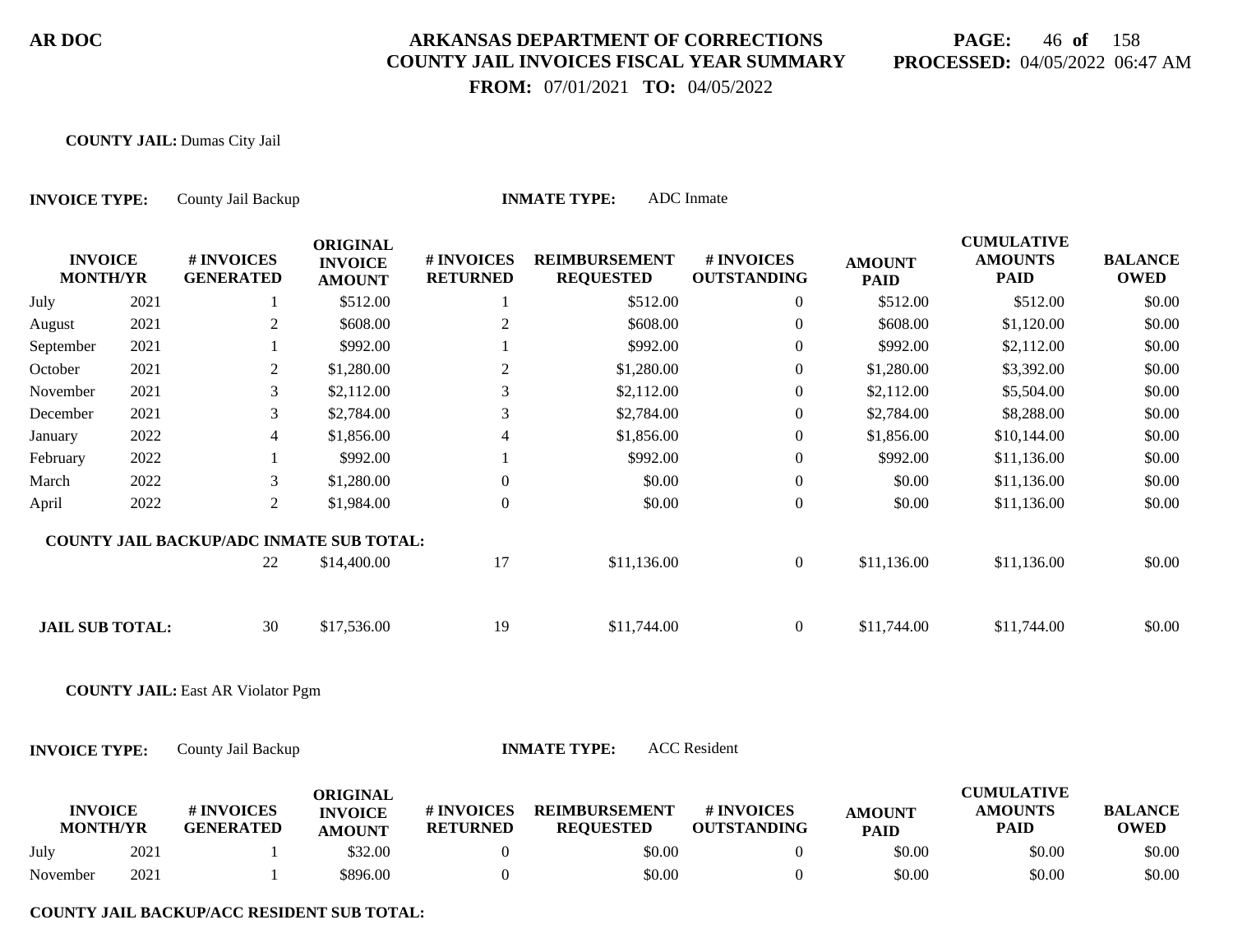**PAGE:** 47 **of** 158 **PROCESSED:** 04/05/2022 06:47 AM

 **FROM:** 07/01/2021 **TO:** 04/05/2022

| <b>COUNTY JAIL:</b> East AR Violator Pgm |                |          |        |   |        |        |        |
|------------------------------------------|----------------|----------|--------|---|--------|--------|--------|
|                                          | $\bigcap$<br>∠ | \$928.00 | \$0.00 | 0 | \$0.00 | \$0.00 | \$0.00 |
|                                          |                |          |        |   |        |        |        |
|                                          |                |          |        |   |        |        |        |
| <b>JAIL SUB TOTAL:</b>                   | $\bigcap$      | \$928.00 | \$0.00 | 0 | \$0.00 | \$0.00 | \$0.00 |
|                                          | ∸              |          |        |   |        |        |        |
|                                          |                |          |        |   |        |        |        |

**COUNTY JAIL:** England City Jail Backup

| <b>INVOICE</b><br><b>MONTH/YR</b> |      | # INVOICES<br><b>GENERATED</b>                  | <b>ORIGINAL</b><br><b>INVOICE</b><br><b>AMOUNT</b> | # INVOICES<br><b>RETURNED</b> | <b>REIMBURSEMENT</b><br><b>REQUESTED</b> | # INVOICES<br><b>OUTSTANDING</b> | <b>AMOUNT</b><br><b>PAID</b> | <b>CUMULATIVE</b><br><b>AMOUNTS</b><br><b>PAID</b> | <b>BALANCE</b><br><b>OWED</b> |
|-----------------------------------|------|-------------------------------------------------|----------------------------------------------------|-------------------------------|------------------------------------------|----------------------------------|------------------------------|----------------------------------------------------|-------------------------------|
| July                              | 2021 | 4                                               | \$3,520.00                                         | 4                             | \$3,648.00                               | $\overline{0}$                   | \$3,648.00                   | \$3,648.00                                         | \$0.00                        |
| August                            | 2021 | 5                                               | \$3,680.00                                         | $\Omega$                      | \$0.00                                   | $\overline{0}$                   | \$0.00                       | \$3,648.00                                         | \$0.00                        |
| September                         | 2021 | 6                                               | \$3,616.00                                         | $\Omega$                      | \$0.00                                   | $\theta$                         | \$0.00                       | \$3,648.00                                         | \$0.00                        |
| October                           | 2021 | 3                                               | \$2,368.00                                         | 3                             | \$2,368.00                               | $\overline{0}$                   | \$2,368.00                   | \$6,016.00                                         | \$0.00                        |
| November                          | 2021 | 2                                               | \$1,984.00                                         | $\overline{c}$                | \$1,984.00                               | $\overline{0}$                   | \$1,984.00                   | \$8,000.00                                         | \$0.00                        |
| December                          | 2021 | 2                                               | \$640.00                                           | $\mathbf{0}$                  | \$0.00                                   | $\overline{0}$                   | \$0.00                       | \$8,000.00                                         | \$0.00                        |
| January                           | 2022 | 2                                               | \$1,280.00                                         | $\overline{c}$                | \$1,280.00                               | $\overline{0}$                   | \$1,280.00                   | \$9,280.00                                         | \$0.00                        |
| February                          | 2022 | 5                                               | \$3,008.00                                         | 5                             | \$3,008.00                               | $\overline{0}$                   | \$3,008.00                   | \$12,288.00                                        | \$0.00                        |
| March                             | 2022 | 4                                               | \$2,752.00                                         | $\overline{0}$                | \$0.00                                   | $\overline{0}$                   | \$0.00                       | \$12,288.00                                        | \$0.00                        |
| April                             | 2022 | 3                                               | \$1,792.00                                         | $\overline{0}$                | \$0.00                                   | $\overline{0}$                   | \$0.00                       | \$12,288.00                                        | \$0.00                        |
|                                   |      | <b>COUNTY JAIL BACKUP/ADC INMATE SUB TOTAL:</b> |                                                    |                               |                                          |                                  |                              |                                                    |                               |
|                                   |      | 36                                              | \$24,640.00                                        | 16                            | \$12,288.00                              | $\overline{0}$                   | \$12,288.00                  | \$12,288.00                                        | \$0.00                        |
| <b>JAIL SUB TOTAL:</b>            |      | 36                                              | \$24,640.00                                        | 16                            | \$12,288.00                              | $\overline{0}$                   | \$12,288.00                  | \$12,288.00                                        | \$0.00                        |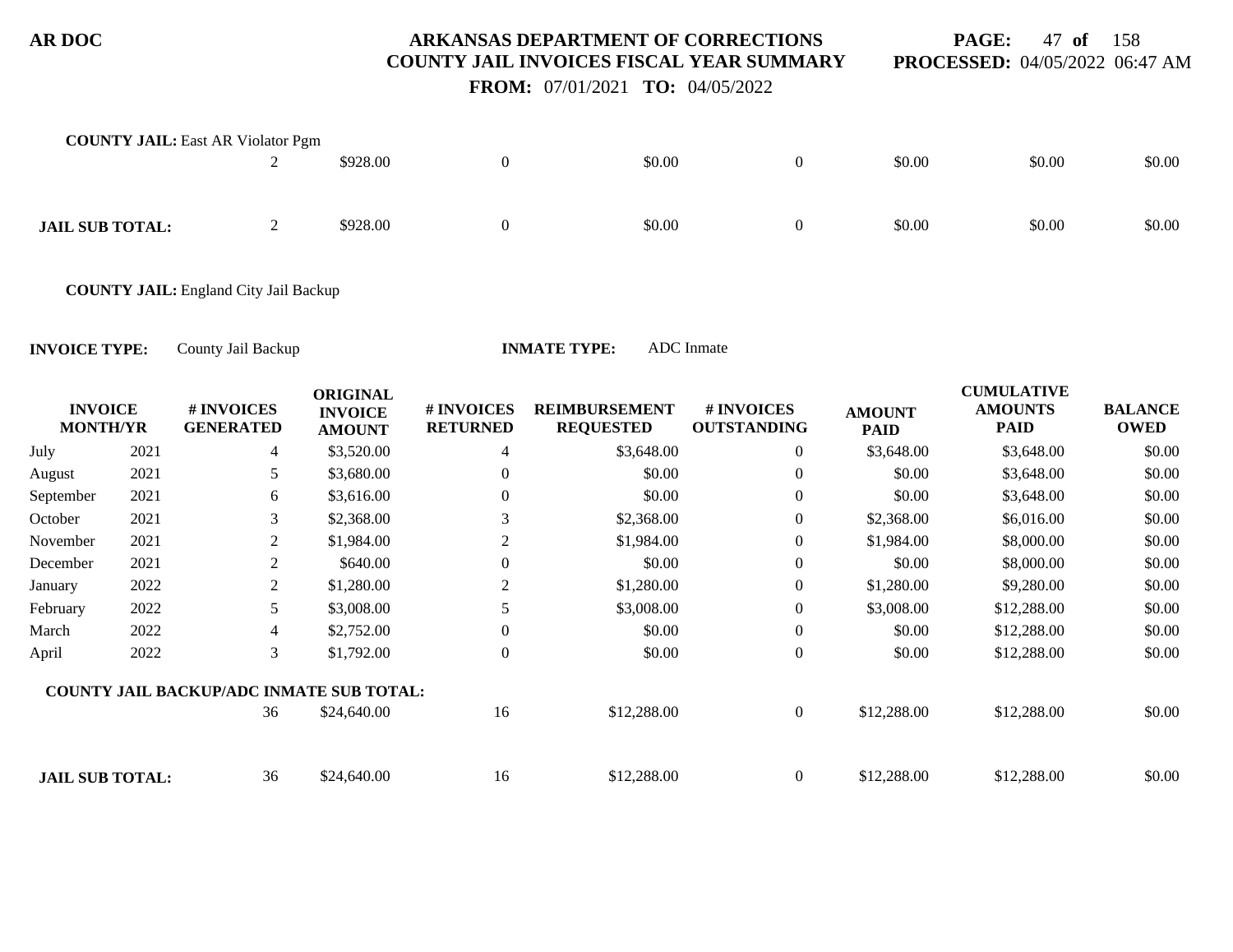# **PAGE:** 48 **of** 158 **PROCESSED:** 04/05/2022 06:47 AM

 **FROM:** 07/01/2021 **TO:** 04/05/2022

#### **COUNTY JAIL:** Faulkner County Backup List

| <b>INVOICE TYPE:</b>              |      | County Jail Backup                         |                                                    |                               | <b>ACC</b> Resident<br><b>INMATE TYPE:</b> |                                  |                              |                                                    |                               |
|-----------------------------------|------|--------------------------------------------|----------------------------------------------------|-------------------------------|--------------------------------------------|----------------------------------|------------------------------|----------------------------------------------------|-------------------------------|
| <b>INVOICE</b><br><b>MONTH/YR</b> |      | # INVOICES<br><b>GENERATED</b>             | <b>ORIGINAL</b><br><b>INVOICE</b><br><b>AMOUNT</b> | # INVOICES<br><b>RETURNED</b> | <b>REIMBURSEMENT</b><br><b>REQUESTED</b>   | # INVOICES<br><b>OUTSTANDING</b> | <b>AMOUNT</b><br><b>PAID</b> | <b>CUMULATIVE</b><br><b>AMOUNTS</b><br><b>PAID</b> | <b>BALANCE</b><br><b>OWED</b> |
| July                              | 2021 | 10                                         | \$3,136.00                                         | 10                            | \$3,264.00                                 | $\overline{0}$                   | \$3,264.00                   | \$3,264.00                                         | \$0.00                        |
| August                            | 2021 | 6                                          | \$3,200.00                                         | 6                             | \$3,200.00                                 | 0                                | \$3,200.00                   | \$6,464.00                                         | \$0.00                        |
| September                         | 2021 | 10                                         | \$2,528.00                                         | 10                            | \$2,528.00                                 | $\overline{0}$                   | \$2,528.00                   | \$8,992.00                                         | \$0.00                        |
| October                           | 2021 | 15                                         | \$6,272.00                                         | 15                            | \$6,272.00                                 | $\overline{0}$                   | \$6,272.00                   | \$15,264.00                                        | \$0.00                        |
| November                          | 2021 | 21                                         | \$7,904.00                                         | 21                            | \$7,904.00                                 | $\overline{0}$                   | \$7,904.00                   | \$23,168.00                                        | \$0.00                        |
| December                          | 2021 | 18                                         | \$8,896.00                                         | 18                            | \$8,896.00                                 | 0                                | \$8,896.00                   | \$32,064.00                                        | \$0.00                        |
| January                           | 2022 |                                            | \$2,496.00                                         |                               | \$2,496.00                                 | $\overline{0}$                   | \$2,496.00                   | \$34,560.00                                        | \$0.00                        |
| February                          | 2022 |                                            | \$3,680.00                                         |                               | \$3,680.00                                 | $\overline{0}$                   | \$3,680.00                   | \$38,240.00                                        | \$0.00                        |
| March                             | 2022 | 13                                         | \$5,984.00                                         | $\theta$                      | \$0.00                                     | $\overline{0}$                   | \$0.00                       | \$38,240.00                                        | \$0.00                        |
| April                             | 2022 | 5                                          | \$2,176.00                                         | $\overline{0}$                | \$0.00                                     | $\theta$                         | \$0.00                       | \$38,240.00                                        | \$0.00                        |
|                                   |      | COUNTY JAIL BACKUP/ACC RESIDENT SUB TOTAL: |                                                    |                               |                                            |                                  |                              |                                                    |                               |
|                                   |      | 112                                        | \$46,272.00                                        | 94                            | \$38,240.00                                | $\overline{0}$                   | \$38,240.00                  | \$38,240.00                                        | \$0.00                        |

| <b>INVOICE</b><br><b>MONTH/YR</b> |      | # INVOICES<br><b>GENERATED</b> | ORIGINAL<br><b>INVOICE</b><br><b>AMOUNT</b> | # INVOICES<br><b>RETURNED</b> | <b>REIMBURSEMENT</b><br><b>REQUESTED</b> | <b># INVOICES</b><br><b>OUTSTANDING</b> | <b>AMOUNT</b><br><b>PAID</b> | <b>CUMULATIVE</b><br><b>AMOUNTS</b><br>PAID | <b>BALANCE</b><br><b>OWED</b> |
|-----------------------------------|------|--------------------------------|---------------------------------------------|-------------------------------|------------------------------------------|-----------------------------------------|------------------------------|---------------------------------------------|-------------------------------|
| July                              | 2021 | 110                            | \$49,440.00                                 | 110                           | \$48,704.00                              | $\overline{0}$                          | \$48,704.00                  | \$48,704.00                                 | \$0.00                        |
| August                            | 2021 | 91                             | \$58,752.00                                 | 91                            | \$58,400.00                              | $\overline{0}$                          | \$58,400.00                  | \$107,104.00                                | \$0.00                        |
| September                         | 2021 | 102                            | \$77,632.00                                 | 102                           | \$77,632.00                              | 0                                       | \$77,632.00                  | \$184,736.00                                | \$0.00                        |
| October                           | 2021 | 136                            | \$93,376.00                                 | 136                           | \$93,376.00                              | 0                                       | \$93,376.00                  | \$278,112.00                                | \$0.00                        |
| November                          | 2021 | 127                            | \$89,344.00                                 | 127                           | \$88,608.00                              | $\overline{0}$                          | \$88,608.00                  | \$366,720.00                                | \$0.00                        |
| December                          | 2021 | 95                             | \$70,208.00                                 | 95                            | \$69,952.00                              | $\overline{0}$                          | \$69,952.00                  | \$436,672.00                                | \$0.00                        |
| January                           | 2022 | 98                             | \$64,960.00                                 | 98                            | \$63,744.00                              | $\overline{0}$                          | \$63,744.00                  | \$500,416.00                                | \$0.00                        |
| February                          | 2022 | 100                            | \$59,808.00                                 | 100                           | \$59,648.00                              |                                         | \$59,648.00                  | \$560,064.00                                | \$0.00                        |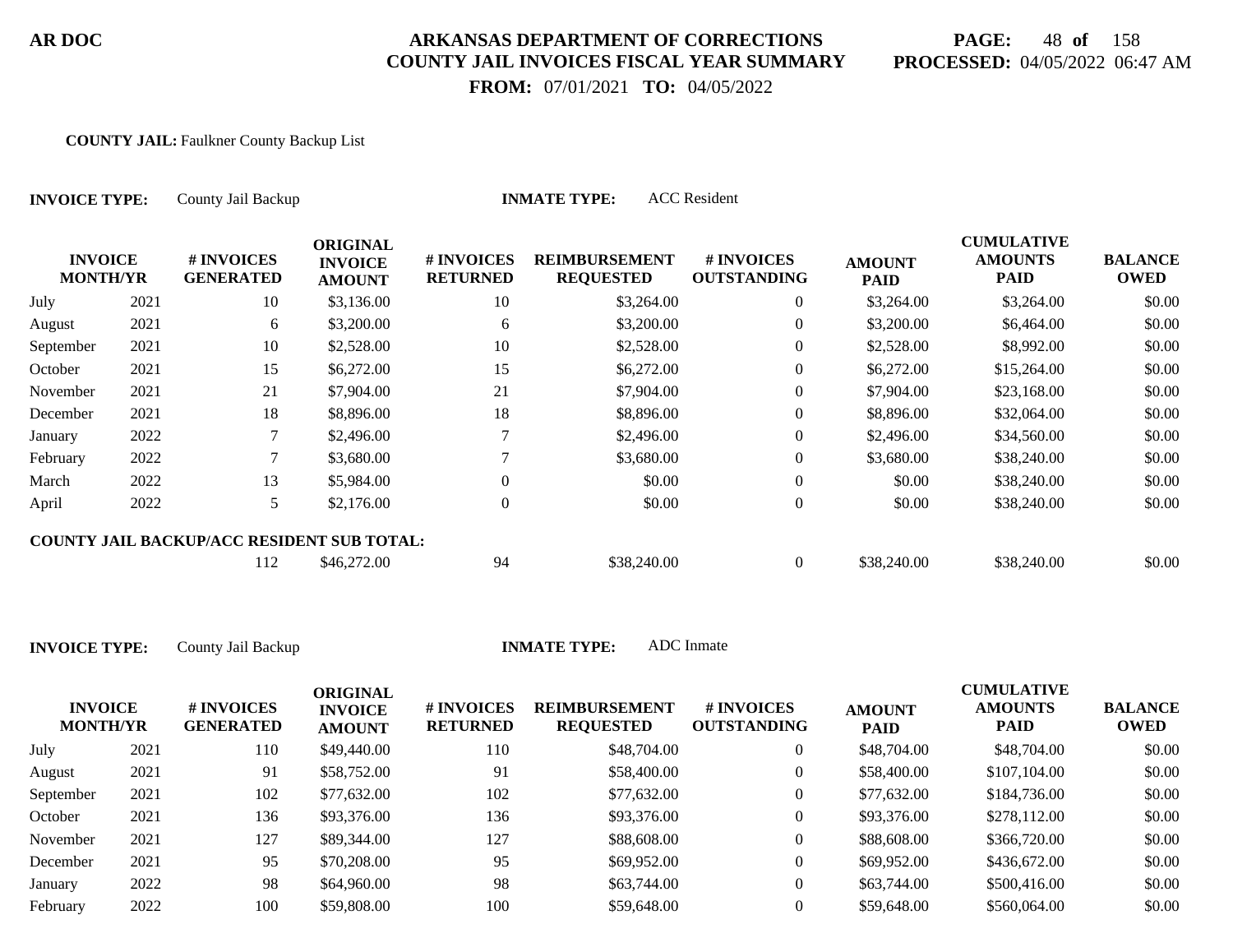**PAGE:** 49 **of** 158 **PROCESSED:** 04/05/2022 06:47 AM

 **FROM:** 07/01/2021 **TO:** 04/05/2022

|       | <b>COUNTY JAIL: Faulkner County Backup List</b> |      |                                                 |          |              |                |              |              |        |
|-------|-------------------------------------------------|------|-------------------------------------------------|----------|--------------|----------------|--------------|--------------|--------|
| March | 2022                                            | 114  | \$59,488.00                                     | $\theta$ | \$0.00       | $\overline{0}$ | \$0.00       | \$560,064.00 | \$0.00 |
| April | 2022                                            | 105  | \$61,568.00                                     | $\theta$ | \$0.00       | $\theta$       | \$0.00       | \$560,064.00 | \$0.00 |
|       |                                                 |      | <b>COUNTY JAIL BACKUP/ADC INMATE SUB TOTAL:</b> |          |              |                |              |              |        |
|       |                                                 | 1078 | \$684,576.00                                    | 859      | \$560,064.00 | $\theta$       | \$560,064.00 | \$560,064.00 | \$0.00 |
|       |                                                 |      |                                                 |          |              |                |              |              |        |
|       | <b>JAIL SUB TOTAL:</b>                          | 1190 | \$730,848.00                                    | 953      | \$598,304.00 | $\theta$       | \$598,304.00 | \$598,304.00 | \$0.00 |
|       |                                                 |      |                                                 |          |              |                |              |              |        |

**COUNTY JAIL:** Faulkner County Sheriff's Office

**INVOICE TYPE:** Act 570 **INMATE TYPE:** DCC Client (Act 570)

| <b>INVOICE</b><br><b>MONTH/YR</b> |      | # INVOICES<br><b>GENERATED</b>          | <b>ORIGINAL</b><br><b>INVOICE</b><br><b>AMOUNT</b> | # INVOICES<br><b>RETURNED</b> | <b>REIMBURSEMENT</b><br><b>REQUESTED</b> | # INVOICES<br><b>OUTSTANDING</b> | <b>AMOUNT</b><br><b>PAID</b> | <b>CUMULATIVE</b><br><b>AMOUNTS</b><br><b>PAID</b> | <b>BALANCE</b><br><b>OWED</b> |
|-----------------------------------|------|-----------------------------------------|----------------------------------------------------|-------------------------------|------------------------------------------|----------------------------------|------------------------------|----------------------------------------------------|-------------------------------|
| August                            | 2021 |                                         | \$192.00                                           |                               | \$192.00                                 | $\boldsymbol{0}$                 | \$192.00                     | \$192.00                                           | \$0.00                        |
| September                         | 2021 |                                         | \$224.00                                           |                               | \$192.00                                 | $\overline{0}$                   | \$192.00                     | \$384.00                                           | \$0.00                        |
| October                           | 2021 | 4                                       | \$544.00                                           | 4                             | \$544.00                                 | $\boldsymbol{0}$                 | \$544.00                     | \$928.00                                           | \$0.00                        |
| November                          | 2021 | 3                                       | \$576.00                                           | 3                             | \$576.00                                 | $\boldsymbol{0}$                 | \$576.00                     | \$1,504.00                                         | \$0.00                        |
| December                          | 2021 | 3                                       | \$352.00                                           | 3                             | \$352.00                                 | $\boldsymbol{0}$                 | \$352.00                     | \$1,856.00                                         | \$0.00                        |
| January                           | 2022 | 3                                       | \$640.00                                           | 3                             | \$640.00                                 | $\overline{0}$                   | \$640.00                     | \$2,496.00                                         | \$0.00                        |
| February                          | 2022 | 4                                       | \$768.00                                           | $\Omega$                      | \$0.00                                   | $\boldsymbol{0}$                 | \$0.00                       | \$2,496.00                                         | \$0.00                        |
| March                             | 2022 | 2                                       | \$256.00                                           | $\theta$                      | \$0.00                                   | $\boldsymbol{0}$                 | \$0.00                       | \$2,496.00                                         | \$0.00                        |
| April                             | 2022 | $\overline{2}$                          | \$352.00                                           | $\Omega$                      | \$0.00                                   | $\boldsymbol{0}$                 | \$0.00                       | \$2,496.00                                         | \$0.00                        |
|                                   |      | ACT 570/DCC CLIENT (ACT 570) SUB TOTAL: |                                                    |                               |                                          |                                  |                              |                                                    |                               |
|                                   |      | 23                                      | \$3,904.00                                         | 15                            | \$2,496.00                               | $\mathbf{0}$                     | \$2,496.00                   | \$2,496.00                                         | \$0.00                        |
|                                   |      |                                         |                                                    |                               |                                          |                                  |                              |                                                    |                               |
| <b>JAIL SUB TOTAL:</b>            |      | 23                                      | \$3,904.00                                         | 15                            | \$2,496.00                               | $\overline{0}$                   | \$2,496.00                   | \$2,496.00                                         | \$0.00                        |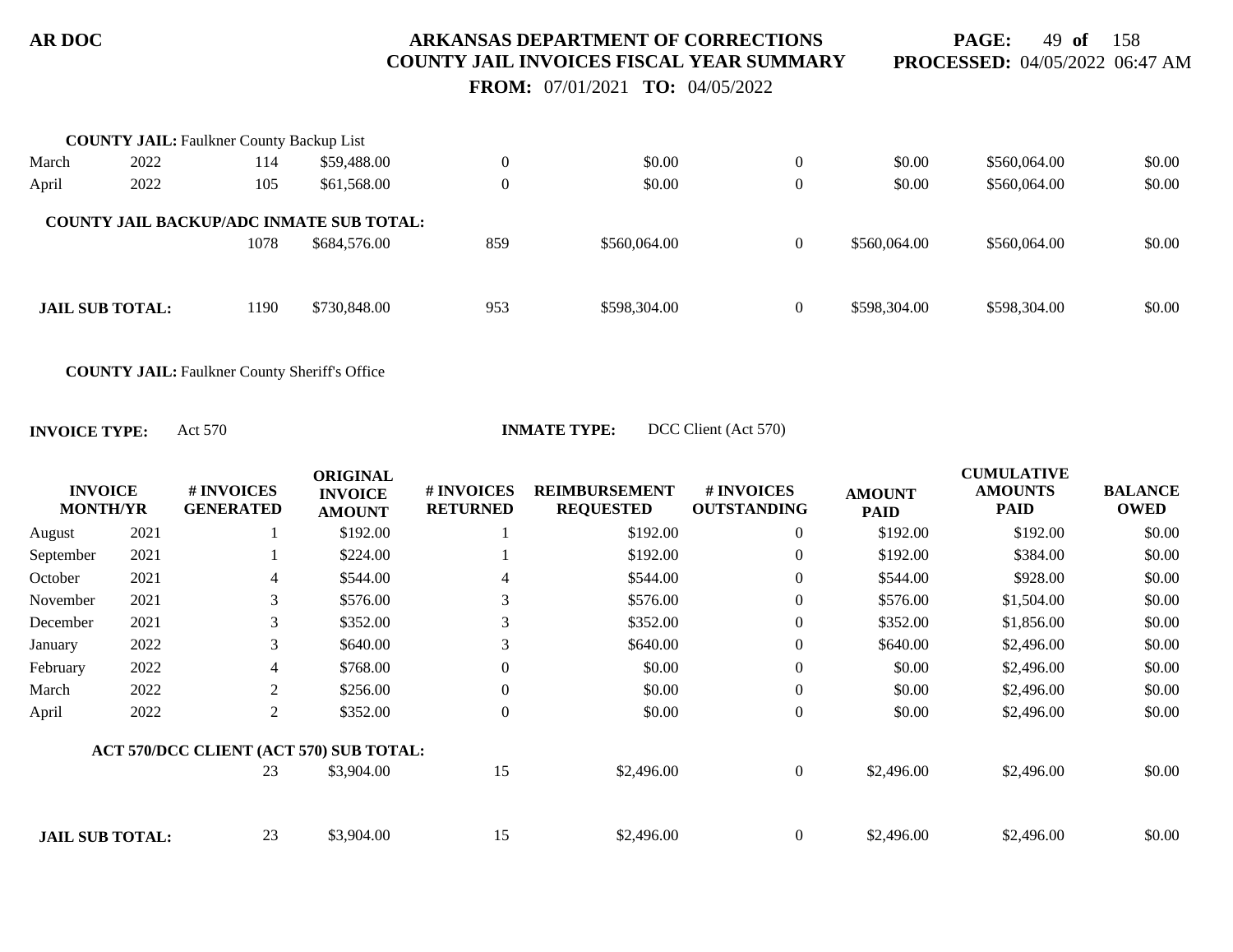# **PAGE:** 50 **of** 158 **PROCESSED:** 04/05/2022 06:47 AM

 **FROM:** 07/01/2021 **TO:** 04/05/2022

#### **COUNTY JAIL:** Fordyce City Jail

| <b>INVOICE TYPE:</b>              | County Jail Backup                              |                                                    | <b>ADC</b> Inmate<br><b>INMATE TYPE:</b> |                                          |                                  |                              |                                                    |                               |
|-----------------------------------|-------------------------------------------------|----------------------------------------------------|------------------------------------------|------------------------------------------|----------------------------------|------------------------------|----------------------------------------------------|-------------------------------|
| <b>INVOICE</b><br><b>MONTH/YR</b> | # INVOICES<br><b>GENERATED</b>                  | <b>ORIGINAL</b><br><b>INVOICE</b><br><b>AMOUNT</b> | <b>#INVOICES</b><br><b>RETURNED</b>      | <b>REIMBURSEMENT</b><br><b>REQUESTED</b> | # INVOICES<br><b>OUTSTANDING</b> | <b>AMOUNT</b><br><b>PAID</b> | <b>CUMULATIVE</b><br><b>AMOUNTS</b><br><b>PAID</b> | <b>BALANCE</b><br><b>OWED</b> |
| 2022<br>April                     |                                                 | \$128.00                                           | $\overline{0}$                           | \$0.00                                   | $\overline{0}$                   | \$0.00                       | \$0.00                                             | \$0.00                        |
|                                   | <b>COUNTY JAIL BACKUP/ADC INMATE SUB TOTAL:</b> | \$128.00                                           | $\overline{0}$                           | \$0.00                                   | $\overline{0}$                   | \$0.00                       | \$0.00                                             | \$0.00                        |
| <b>JAIL SUB TOTAL:</b>            |                                                 | \$128.00                                           | $\overline{0}$                           | \$0.00                                   | $\overline{0}$                   | \$0.00                       | \$0.00                                             | \$0.00                        |
|                                   | <b>COUNTY JAIL:</b> Franklin County Backup List |                                                    |                                          |                                          |                                  |                              |                                                    |                               |

**INVOICE TYPE:** County Jail Backup **INMATE TYPE:** ACC Resident

|                                   |      |                                            | <b>ORIGINAL</b>                 |                               |                                          |                                  |                              | <b>CUMULATIVE</b>             |                               |
|-----------------------------------|------|--------------------------------------------|---------------------------------|-------------------------------|------------------------------------------|----------------------------------|------------------------------|-------------------------------|-------------------------------|
| <b>INVOICE</b><br><b>MONTH/YR</b> |      | # INVOICES<br><b>GENERATED</b>             | <b>INVOICE</b><br><b>AMOUNT</b> | # INVOICES<br><b>RETURNED</b> | <b>REIMBURSEMENT</b><br><b>REQUESTED</b> | # INVOICES<br><b>OUTSTANDING</b> | <b>AMOUNT</b><br><b>PAID</b> | <b>AMOUNTS</b><br><b>PAID</b> | <b>BALANCE</b><br><b>OWED</b> |
| July                              | 2021 | 3                                          | \$1,312.00                      | 3                             | \$1,312.00                               | $\theta$                         | \$1,312.00                   | \$1,312.00                    | \$0.00                        |
| August                            | 2021 | $\overline{4}$                             | \$1,120.00                      | 4                             | \$1,120.00                               | $\overline{0}$                   | \$1,120.00                   | \$2,432.00                    | \$0.00                        |
| September                         | 2021 |                                            | \$2,624.00                      |                               | \$2,624.00                               | $\overline{0}$                   | \$2,624.00                   | \$5,056.00                    | \$0.00                        |
| October                           | 2021 | $\overline{4}$                             | \$1,344.00                      | 4                             | \$1,344.00                               | $\overline{0}$                   | \$1,344.00                   | \$6,400.00                    | \$0.00                        |
| November                          | 2021 | 7                                          | \$3,776.00                      |                               | \$3,776.00                               | $\theta$                         | \$3,776.00                   | \$10,176.00                   | \$0.00                        |
| December                          | 2021 | 3                                          | \$768.00                        | 3                             | \$768.00                                 | $\overline{0}$                   | \$768.00                     | \$10,944.00                   | \$0.00                        |
| January                           | 2022 | 2                                          | \$864.00                        | 2                             | \$864.00                                 | $\mathbf{0}$                     | \$864.00                     | \$11,808.00                   | \$0.00                        |
| February                          | 2022 | 3                                          | \$1,600.00                      | 3                             | \$1,600.00                               | $\overline{0}$                   | \$1,600.00                   | \$13,408.00                   | \$0.00                        |
| March                             | 2022 | 6                                          | \$3,040.00                      | 6                             | \$3,040.00                               | $\overline{0}$                   | \$3,040.00                   | \$16,448.00                   | \$0.00                        |
| April                             | 2022 | 8                                          | \$1,792.00                      | $\theta$                      | \$0.00                                   | $\overline{0}$                   | \$0.00                       | \$16,448.00                   | \$0.00                        |
|                                   |      | COUNTY JAIL BACKUP/ACC RESIDENT SUB TOTAL: |                                 |                               |                                          |                                  |                              |                               |                               |
|                                   |      | 45                                         | \$18,240.00                     | 37                            | \$16,448.00                              | $\overline{0}$                   | \$16,448.00                  | \$16,448.00                   | \$0.00                        |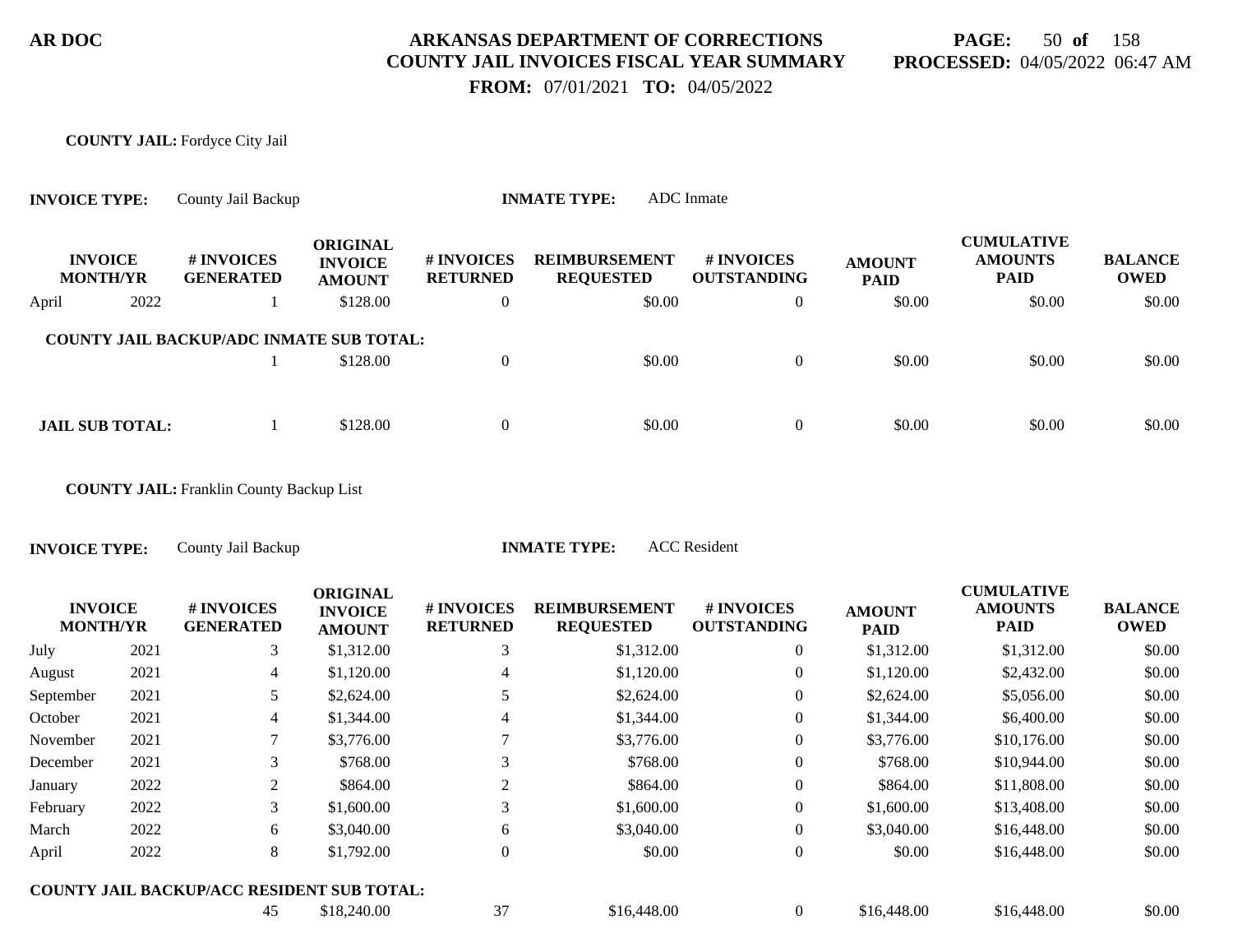# **PAGE:** 51 **of** 158 **PROCESSED:** 04/05/2022 06:47 AM

 **FROM:** 07/01/2021 **TO:** 04/05/2022

#### **COUNTY JAIL:** Franklin County Backup List

| <b>INVOICE TYPE:</b>              |      | County Jail Backup                                   |                                                    |                               | <b>INMATE TYPE:</b>                      | <b>ADC</b> Inmate                |                              |                                                    |                               |
|-----------------------------------|------|------------------------------------------------------|----------------------------------------------------|-------------------------------|------------------------------------------|----------------------------------|------------------------------|----------------------------------------------------|-------------------------------|
| <b>INVOICE</b><br><b>MONTH/YR</b> |      | # INVOICES<br><b>GENERATED</b>                       | <b>ORIGINAL</b><br><b>INVOICE</b><br><b>AMOUNT</b> | # INVOICES<br><b>RETURNED</b> | <b>REIMBURSEMENT</b><br><b>REQUESTED</b> | # INVOICES<br><b>OUTSTANDING</b> | <b>AMOUNT</b><br><b>PAID</b> | <b>CUMULATIVE</b><br><b>AMOUNTS</b><br><b>PAID</b> | <b>BALANCE</b><br><b>OWED</b> |
| July                              | 2021 | 26                                                   | \$12,288.00                                        | 26                            | \$12,288.00                              | $\overline{0}$                   | \$12,288.00                  | \$12,288.00                                        | \$0.00                        |
| August                            | 2021 | 30                                                   | \$16,064.00                                        | 30                            | \$16,064.00                              | $\boldsymbol{0}$                 | \$16,064.00                  | \$28,352.00                                        | \$0.00                        |
| September                         | 2021 | 27                                                   | \$22,400.00                                        | 27                            | \$22,400.00                              | $\boldsymbol{0}$                 | \$22,400.00                  | \$50,752.00                                        | \$0.00                        |
| October                           | 2021 | 29                                                   | \$23,072.00                                        | 29                            | \$23,072.00                              | $\boldsymbol{0}$                 | \$23,072.00                  | \$73,824.00                                        | \$0.00                        |
| November                          | 2021 | 38                                                   | \$29,664.00                                        | 38                            | \$29,664.00                              | $\boldsymbol{0}$                 | \$29,664.00                  | \$103,488.00                                       | \$0.00                        |
| December                          | 2021 | 36                                                   | \$29,536.00                                        | 36                            | \$29,536.00                              | $\boldsymbol{0}$                 | \$29,536.00                  | \$133,024.00                                       | \$0.00                        |
| January                           | 2022 | 36                                                   | \$31,840.00                                        | 36                            | \$31,840.00                              | $\boldsymbol{0}$                 | \$31,840.00                  | \$164,864.00                                       | \$0.00                        |
| February                          | 2022 | 47                                                   | \$26,496.00                                        | 47                            | \$26,496.00                              | $\boldsymbol{0}$                 | \$26,496.00                  | \$191,360.00                                       | \$0.00                        |
| March                             | 2022 | 33                                                   | \$25,120.00                                        | 33                            | \$25,120.00                              | $\boldsymbol{0}$                 | \$25,120.00                  | \$216,480.00                                       | \$0.00                        |
| April                             | 2022 | 34                                                   | \$24,992.00                                        | $\boldsymbol{0}$              | \$0.00                                   | $\overline{0}$                   | \$0.00                       | \$216,480.00                                       | \$0.00                        |
|                                   |      | COUNTY JAIL BACKUP/ADC INMATE SUB TOTAL:             |                                                    |                               |                                          |                                  |                              |                                                    |                               |
|                                   |      | 336                                                  | \$241,472.00                                       | 302                           | \$216,480.00                             | $\overline{0}$                   | \$216,480.00                 | \$216,480.00                                       | \$0.00                        |
| <b>JAIL SUB TOTAL:</b>            |      | 381                                                  | \$259,712.00                                       | 339                           | \$232,928.00                             | $\overline{0}$                   | \$232,928.00                 | \$232,928.00                                       | \$0.00                        |
|                                   |      | <b>COUNTY JAIL:</b> Franklin County Sheriff's Office |                                                    |                               |                                          |                                  |                              |                                                    |                               |
| <b>INVOICE TYPE:</b>              |      | Act 570                                              |                                                    |                               | <b>INMATE TYPE:</b>                      | DCC Client (Act 570)             |                              |                                                    |                               |
| <b>INVOICE</b><br><b>MONTH/YR</b> |      | # INVOICES<br><b>GENERATED</b>                       | <b>ORIGINAL</b><br><b>INVOICE</b><br><b>AMOUNT</b> | # INVOICES<br><b>RETURNED</b> | <b>REIMBURSEMENT</b><br><b>REQUESTED</b> | # INVOICES<br><b>OUTSTANDING</b> | <b>AMOUNT</b><br><b>PAID</b> | <b>CUMULATIVE</b><br><b>AMOUNTS</b><br><b>PAID</b> | <b>BALANCE</b><br><b>OWED</b> |
| July                              | 2021 | $\overline{2}$                                       | \$384.00                                           | $\overline{2}$                | \$384.00                                 | $\boldsymbol{0}$                 | \$384.00                     | \$384.00                                           | \$0.00                        |

August 2021 2 \$416.00 2 \$416.00 2 \$416.00 \$800.00 \$800.00 \$0.00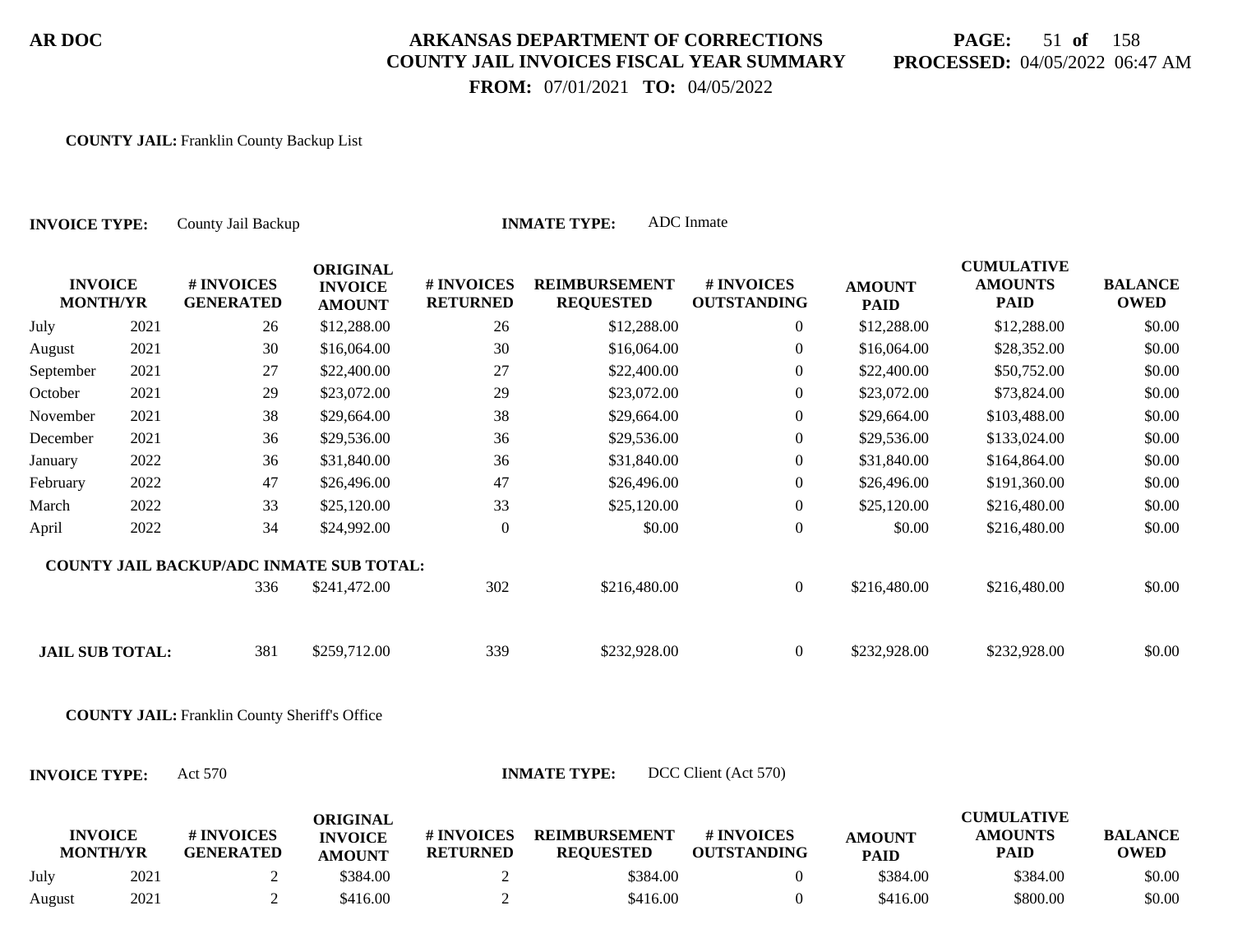**PAGE:** 52 **of** 158 **PROCESSED:** 04/05/2022 06:47 AM

 **FROM:** 07/01/2021 **TO:** 04/05/2022

|                        | <b>COUNTY JAIL:</b> Franklin County Sheriff's Office |                |                                         |                |            |                  |            |            |        |
|------------------------|------------------------------------------------------|----------------|-----------------------------------------|----------------|------------|------------------|------------|------------|--------|
| September              | 2021                                                 | 3              | \$416.00                                | 3              | \$416.00   | $\overline{0}$   | \$416.00   | \$1,216.00 | \$0.00 |
| October                | 2021                                                 | 2              | \$448.00                                | 2              | \$448.00   | $\mathbf{0}$     | \$448.00   | \$1,664.00 | \$0.00 |
| November               | 2021                                                 | $\overline{4}$ | \$896.00                                | 4              | \$896.00   | $\boldsymbol{0}$ | \$896.00   | \$2,560.00 | \$0.00 |
| December               | 2021                                                 | $\overline{4}$ | \$800.00                                | $\overline{0}$ | \$0.00     | $\mathbf{0}$     | \$0.00     | \$2,560.00 | \$0.00 |
| January                | 2022                                                 | 5              | \$992.00                                |                | \$992.00   | $\boldsymbol{0}$ | \$992.00   | \$3,552.00 | \$0.00 |
| February               | 2022                                                 | 3              | \$608.00                                | 3              | \$608.00   | $\mathbf{0}$     | \$608.00   | \$4,160.00 | \$0.00 |
| March                  | 2022                                                 | $\overline{4}$ | \$864.00                                | 4              | \$864.00   | $\mathbf{0}$     | \$864.00   | \$5,024.00 | \$0.00 |
| April                  | 2022                                                 | 5              | \$896.00                                | $\overline{0}$ | \$0.00     | $\boldsymbol{0}$ | \$0.00     | \$5,024.00 | \$0.00 |
|                        |                                                      |                | ACT 570/DCC CLIENT (ACT 570) SUB TOTAL: |                |            |                  |            |            |        |
|                        |                                                      | 34             | \$6,720.00                              | 25             | \$5,024.00 | $\mathbf{0}$     | \$5,024.00 | \$5,024.00 | \$0.00 |
|                        |                                                      |                |                                         |                |            |                  |            |            |        |
| <b>JAIL SUB TOTAL:</b> |                                                      | 34             | \$6,720.00                              | 25             | \$5,024.00 | $\overline{0}$   | \$5,024.00 | \$5,024.00 | \$0.00 |

**COUNTY JAIL:** Fulton County Backup List

**INVOICE TYPE:** County Jail Backup **INMATE TYPE:** ACC Resident

|                                   |      |                                            | <b>ORIGINAL</b>                 |                               |                                          |                                  |                              | <b>CUMULATIVE</b>             |                               |
|-----------------------------------|------|--------------------------------------------|---------------------------------|-------------------------------|------------------------------------------|----------------------------------|------------------------------|-------------------------------|-------------------------------|
| <b>INVOICE</b><br><b>MONTH/YR</b> |      | <b>#INVOICES</b><br><b>GENERATED</b>       | <b>INVOICE</b><br><b>AMOUNT</b> | # INVOICES<br><b>RETURNED</b> | <b>REIMBURSEMENT</b><br><b>REQUESTED</b> | # INVOICES<br><b>OUTSTANDING</b> | <b>AMOUNT</b><br><b>PAID</b> | <b>AMOUNTS</b><br><b>PAID</b> | <b>BALANCE</b><br><b>OWED</b> |
| July                              | 2021 |                                            | \$224.00                        |                               | \$224.00                                 | $\overline{0}$                   | \$224.00                     | \$224.00                      | \$0.00                        |
| August                            | 2021 |                                            | \$160.00                        |                               | \$160.00                                 | $\overline{0}$                   | \$160.00                     | \$384.00                      | \$0.00                        |
| September                         | 2021 |                                            | \$992.00                        |                               | \$992.00                                 | $\overline{0}$                   | \$992.00                     | \$1,376.00                    | \$0.00                        |
| October                           | 2021 |                                            | \$960.00                        |                               | \$960.00                                 | $\overline{0}$                   | \$960.00                     | \$2,336.00                    | \$0.00                        |
| November                          | 2021 | 2                                          | \$1,632.00                      | 2                             | \$1,632.00                               | $\overline{0}$                   | \$1,632.00                   | \$3,968.00                    | \$0.00                        |
| December                          | 2021 |                                            | \$128.00                        |                               | \$128.00                                 | $\overline{0}$                   | \$128.00                     | \$4,096.00                    | \$0.00                        |
| January                           | 2022 | 3                                          | \$1,088.00                      |                               | \$1,088.00                               | $\overline{0}$                   | \$1,088.00                   | \$5,184.00                    | \$0.00                        |
| February                          | 2022 | 2                                          | \$1,408.00                      | 0                             | \$0.00                                   | $\mathbf{0}$                     | \$0.00                       | \$5,184.00                    | \$0.00                        |
| March                             | 2022 | 2                                          | \$1,088.00                      | 2                             | \$1,088.00                               | $\overline{0}$                   | \$1,088.00                   | \$6,272.00                    | \$0.00                        |
|                                   |      | COUNTY JAIL BACKUP/ACC RESIDENT SUB TOTAL: |                                 |                               |                                          |                                  |                              |                               |                               |
|                                   |      | 14                                         | \$7,680.00                      | 12                            | \$6,272.00                               | $\overline{0}$                   | \$6,272.00                   | \$6,272.00                    | \$0.00                        |
|                                   |      |                                            |                                 |                               |                                          |                                  |                              |                               |                               |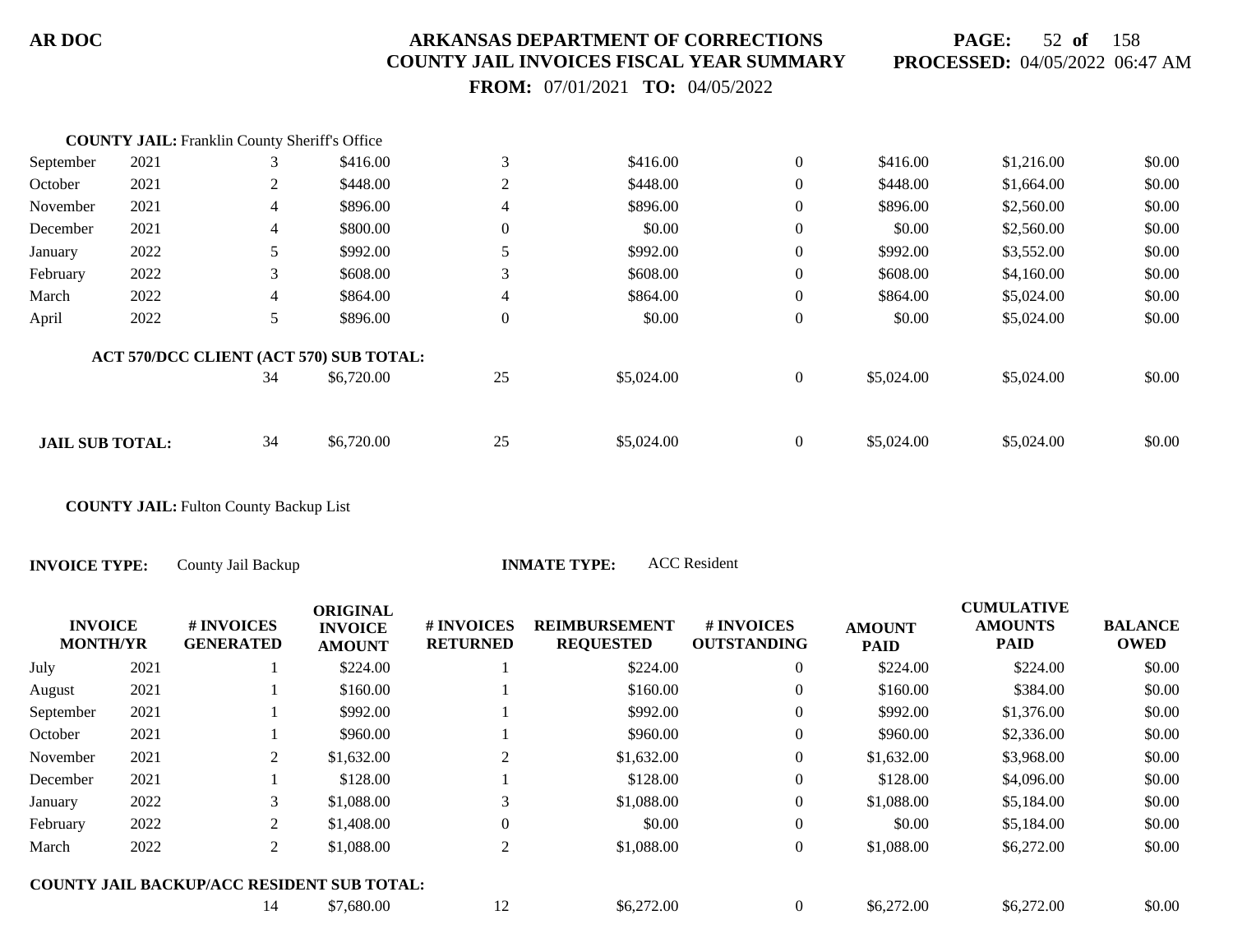# **PAGE:** 53 **of** 158 **PROCESSED:** 04/05/2022 06:47 AM

 **FROM:** 07/01/2021 **TO:** 04/05/2022

#### **COUNTY JAIL:** Fulton County Backup List

| <b>INVOICE TYPE:</b>              |      | County Jail Backup                                 |                                                    |                               | <b>INMATE TYPE:</b>                      | ADC Inmate                       |                              |                                                    |                               |
|-----------------------------------|------|----------------------------------------------------|----------------------------------------------------|-------------------------------|------------------------------------------|----------------------------------|------------------------------|----------------------------------------------------|-------------------------------|
| <b>INVOICE</b><br><b>MONTH/YR</b> |      | # INVOICES<br><b>GENERATED</b>                     | <b>ORIGINAL</b><br><b>INVOICE</b><br><b>AMOUNT</b> | # INVOICES<br><b>RETURNED</b> | <b>REIMBURSEMENT</b><br><b>REQUESTED</b> | # INVOICES<br><b>OUTSTANDING</b> | <b>AMOUNT</b><br><b>PAID</b> | <b>CUMULATIVE</b><br><b>AMOUNTS</b><br><b>PAID</b> | <b>BALANCE</b><br><b>OWED</b> |
| July                              | 2021 | 5                                                  | \$3,744.00                                         | 5                             | \$3,744.00                               | $\overline{0}$                   | \$3,744.00                   | \$3,744.00                                         | \$0.00                        |
| August                            | 2021 | 4                                                  | \$2,144.00                                         | 4                             | \$2,144.00                               | $\overline{0}$                   | \$2,144.00                   | \$5,888.00                                         | \$0.00                        |
| September                         | 2021 | 3                                                  | \$2,176.00                                         | 3                             | \$2,176.00                               | $\overline{0}$                   | \$2,176.00                   | \$8,064.00                                         | \$0.00                        |
| October                           | 2021 | $\tau$                                             | \$4,704.00                                         |                               | \$4,704.00                               | $\overline{0}$                   | \$4,704.00                   | \$12,768.00                                        | \$0.00                        |
| November                          | 2021 | 5                                                  | \$3,840.00                                         | 5                             | \$3,840.00                               | $\overline{0}$                   | \$3,840.00                   | \$16,608.00                                        | \$0.00                        |
| December                          | 2021 | 3                                                  | \$1,792.00                                         | 3                             | \$1,792.00                               | $\overline{0}$                   | \$1,792.00                   | \$18,400.00                                        | \$0.00                        |
| January                           | 2022 | 5                                                  | \$1,632.00                                         | 5                             | \$1,632.00                               | $\overline{0}$                   | \$1,632.00                   | \$20,032.00                                        | \$0.00                        |
| February                          | 2022 | $\overline{\mathcal{L}}$                           | \$3,552.00                                         | $\boldsymbol{0}$              | \$0.00                                   | $\boldsymbol{0}$                 | \$0.00                       | \$20,032.00                                        | \$0.00                        |
| March                             | 2022 | 6                                                  | \$4,224.00                                         | 6                             | \$4,224.00                               | $\boldsymbol{0}$                 | \$4,224.00                   | \$24,256.00                                        | \$0.00                        |
| April                             | 2022 | $\overline{4}$                                     | \$3,552.00                                         | $\overline{0}$                | \$0.00                                   | $\boldsymbol{0}$                 | \$0.00                       | \$24,256.00                                        | \$0.00                        |
|                                   |      | <b>COUNTY JAIL BACKUP/ADC INMATE SUB TOTAL:</b>    |                                                    |                               |                                          |                                  |                              |                                                    |                               |
|                                   |      | 46                                                 | \$31,360.00                                        | 38                            | \$24,256.00                              | $\overline{0}$                   | \$24,256.00                  | \$24,256.00                                        | \$0.00                        |
| <b>JAIL SUB TOTAL:</b>            |      | 60                                                 | \$39,040.00                                        | 50                            | \$30,528.00                              | $\overline{0}$                   | \$30,528.00                  | \$30,528.00                                        | \$0.00                        |
|                                   |      | <b>COUNTY JAIL:</b> Fulton County Sheriff's Office |                                                    |                               |                                          |                                  |                              |                                                    |                               |
| <b>INVOICE TYPE:</b>              |      | Act 423                                            |                                                    |                               | <b>INMATE TYPE:</b>                      | ACC Client (Act 423)             |                              |                                                    |                               |
| <b>INVOICE</b><br><b>MONTH/YR</b> |      | # INVOICES<br><b>GENERATED</b>                     | <b>ORIGINAL</b><br><b>INVOICE</b><br><b>AMOUNT</b> | # INVOICES<br><b>RETURNED</b> | <b>REIMBURSEMENT</b><br><b>REQUESTED</b> | # INVOICES<br><b>OUTSTANDING</b> | <b>AMOUNT</b><br><b>PAID</b> | <b>CUMULATIVE</b><br><b>AMOUNTS</b><br><b>PAID</b> | <b>BALANCE</b><br><b>OWED</b> |
| January                           | 2022 |                                                    | \$96.00                                            |                               | \$96.00                                  | $\overline{0}$                   | \$96.00                      | \$96.00                                            | \$0.00                        |

**ACT 423/ACC CLIENT (ACT 423) SUB TOTAL:**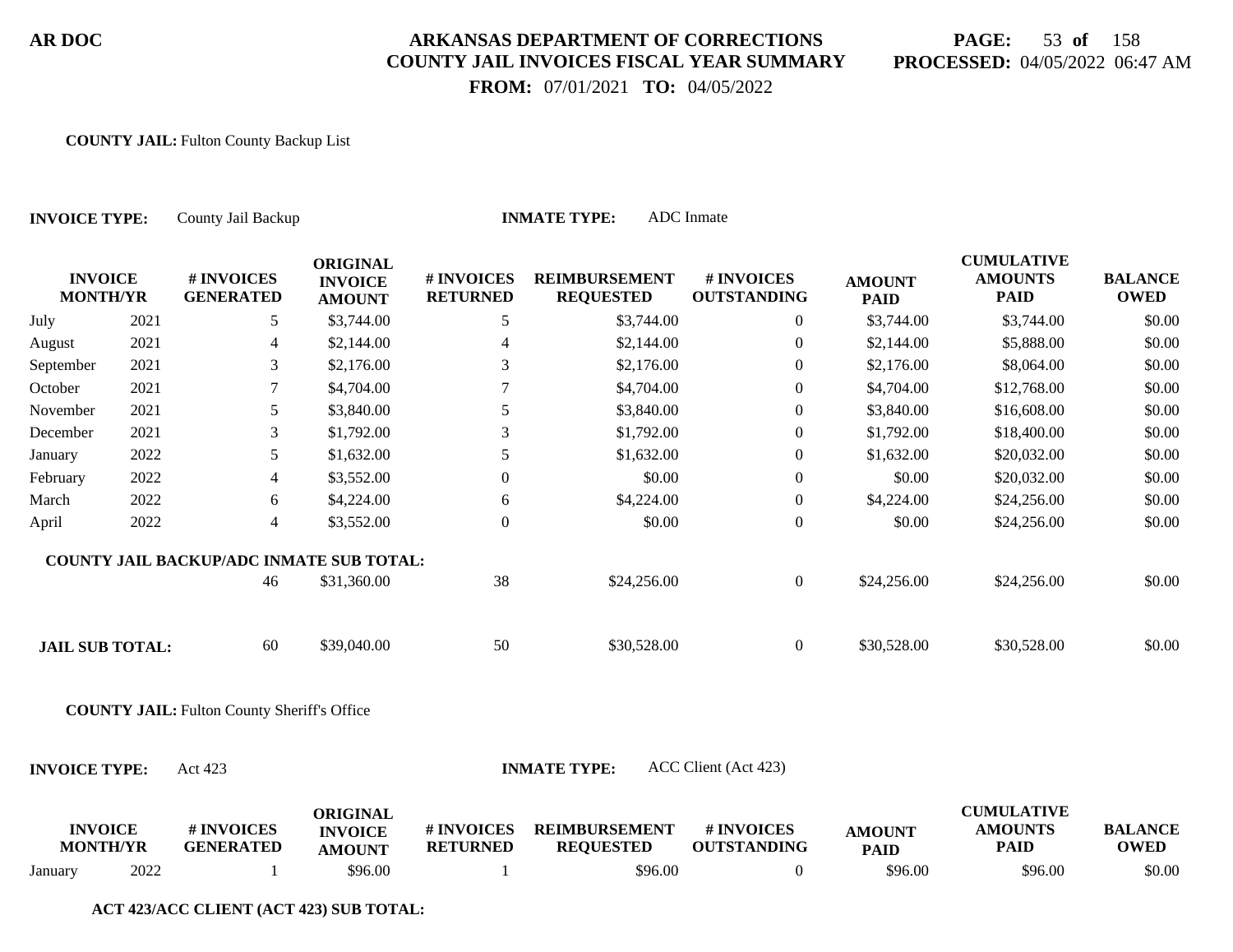**PAGE:** 54 **of** 158 **PROCESSED:** 04/05/2022 06:47 AM

# **FROM:** 07/01/2021 **TO:** 04/05/2022

|                                   |      | <b>COUNTY JAIL:</b> Fulton County Sheriff's Office | \$96.00                                            |                                     | \$96.00                                  | $\overline{0}$                   | \$96.00                      | \$96.00                                            | \$0.00                        |
|-----------------------------------|------|----------------------------------------------------|----------------------------------------------------|-------------------------------------|------------------------------------------|----------------------------------|------------------------------|----------------------------------------------------|-------------------------------|
| <b>INVOICE TYPE:</b>              |      | Act 570                                            |                                                    |                                     | <b>INMATE TYPE:</b>                      | DCC Client (Act 570)             |                              |                                                    |                               |
| <b>INVOICE</b><br><b>MONTH/YR</b> |      | # INVOICES<br><b>GENERATED</b>                     | <b>ORIGINAL</b><br><b>INVOICE</b><br><b>AMOUNT</b> | <b>#INVOICES</b><br><b>RETURNED</b> | <b>REIMBURSEMENT</b><br><b>REQUESTED</b> | # INVOICES<br><b>OUTSTANDING</b> | <b>AMOUNT</b><br><b>PAID</b> | <b>CUMULATIVE</b><br><b>AMOUNTS</b><br><b>PAID</b> | <b>BALANCE</b><br><b>OWED</b> |
| September                         | 2021 | $\overline{2}$                                     | \$448.00                                           | $\overline{2}$                      | \$448.00                                 | $\overline{0}$                   | \$448.00                     | \$448.00                                           | \$0.00                        |
| December                          | 2021 |                                                    | \$224.00                                           |                                     | \$224.00                                 | $\overline{0}$                   | \$224.00                     | \$672.00                                           | \$0.00                        |
| February                          | 2022 |                                                    | \$224.00                                           |                                     | \$224.00                                 | $\overline{0}$                   | \$224.00                     | \$896.00                                           | \$0.00                        |
| April                             | 2022 |                                                    | \$224.00                                           | $\mathbf{0}$                        | \$0.00                                   | $\overline{0}$                   | \$0.00                       | \$896.00                                           | \$0.00                        |
|                                   |      | ACT 570/DCC CLIENT (ACT 570) SUB TOTAL:            |                                                    |                                     |                                          |                                  |                              |                                                    |                               |
|                                   |      | 5                                                  | \$1,120.00                                         | $\overline{4}$                      | \$896.00                                 | $\boldsymbol{0}$                 | \$896.00                     | \$896.00                                           | \$0.00                        |
| <b>JAIL SUB TOTAL:</b>            |      | 6                                                  | \$1,216.00                                         | 5                                   | \$992.00                                 | $\overline{0}$                   | \$992.00                     | \$992.00                                           | \$0.00                        |

**COUNTY JAIL:** Garland County Backup List

**INVOICE TYPE:** County Jail Backup **INMATE TYPE:** ACC Resident

| <b>INVOICE</b><br><b>MONTH/YR</b> |      | <b># INVOICES</b><br><b>GENERATED</b> | ORIGINAL<br><b>INVOICE</b><br><b>AMOUNT</b> | # INVOICES<br><b>RETURNED</b> | <b>REIMBURSEMENT</b><br><b>REQUESTED</b> | # INVOICES<br><b>OUTSTANDING</b> | <b>AMOUNT</b><br><b>PAID</b> | <b>CUMULATIVE</b><br><b>AMOUNTS</b><br><b>PAID</b> | <b>BALANCE</b><br><b>OWED</b> |
|-----------------------------------|------|---------------------------------------|---------------------------------------------|-------------------------------|------------------------------------------|----------------------------------|------------------------------|----------------------------------------------------|-------------------------------|
| July                              | 2021 | 9                                     | \$1,568.00                                  |                               | \$1,568.00                               |                                  | \$1,568.00                   | \$1,568.00                                         | \$0.00                        |
| August                            | 2021 | 10                                    | \$4,480.00                                  | 10                            | \$4,320.00                               |                                  | \$4,320.00                   | \$5,888.00                                         | \$0.00                        |
| September                         | 2021 | 12                                    | \$3,328.00                                  | 12                            | \$3,328.00                               | 0                                | \$3,328.00                   | \$9,216.00                                         | \$0.00                        |
| October                           | 2021 | 10                                    | \$2,560.00                                  | 10                            | \$2,912.00                               | 0                                | \$2,912.00                   | \$12,128.00                                        | \$0.00                        |
| November                          | 2021 | 12                                    | \$4,160.00                                  | 12                            | \$4,160.00                               | 0                                | \$4,160.00                   | \$16,288.00                                        | \$0.00                        |
| December                          | 2021 |                                       | \$3,072.00                                  |                               | \$3,072.00                               |                                  | \$3,072.00                   | \$19,360.00                                        | \$0.00                        |
| January                           | 2022 | 10                                    | \$2,112.00                                  | 10                            | \$2,112.00                               |                                  | \$2,112.00                   | \$21,472.00                                        | \$0.00                        |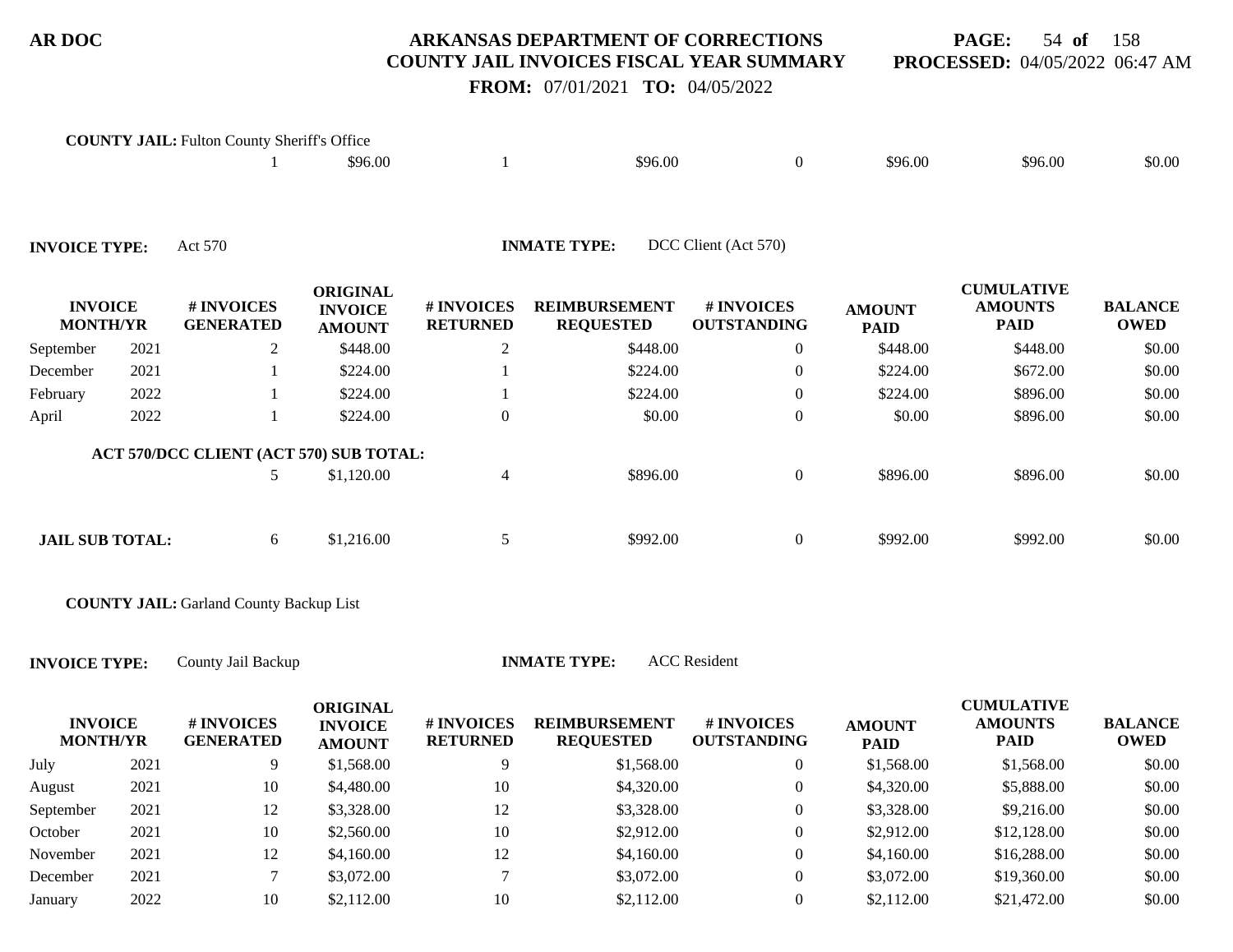**PAGE:** 55 **of** 158 **PROCESSED:** 04/05/2022 06:47 AM

 **FROM:** 07/01/2021 **TO:** 04/05/2022

|          | <b>COUNTY JAIL: Garland County Backup List</b> |    |                                                   |    |             |                |             |             |        |
|----------|------------------------------------------------|----|---------------------------------------------------|----|-------------|----------------|-------------|-------------|--------|
| February | 2022                                           |    | \$2,784.00                                        |    | \$2,784.00  | $\Omega$       | \$2,784.00  | \$24,256.00 | \$0.00 |
| March    | 2022                                           |    | \$1,984.00                                        |    | \$1,984.00  | $\overline{0}$ | \$1,984.00  | \$26,240.00 | \$0.00 |
| April    | 2022                                           |    | \$640.00                                          |    | \$0.00      | $\Omega$       | \$0.00      | \$26,240.00 | \$0.00 |
|          |                                                |    | <b>COUNTY JAIL BACKUP/ACC RESIDENT SUB TOTAL:</b> |    |             |                |             |             |        |
|          |                                                | 84 | \$26,688.00                                       | 80 | \$26,240.00 | $\Omega$       | \$26,240.00 | \$26,240.00 | \$0.00 |

| <b>INVOICE</b><br><b>MONTH/YR</b> |      | # INVOICES<br><b>GENERATED</b>                  | <b>ORIGINAL</b><br><b>INVOICE</b><br><b>AMOUNT</b> | <b>#INVOICES</b><br><b>RETURNED</b> | <b>REIMBURSEMENT</b><br><b>REQUESTED</b> | # INVOICES<br><b>OUTSTANDING</b> | <b>AMOUNT</b><br><b>PAID</b> | <b>CUMULATIVE</b><br><b>AMOUNTS</b><br><b>PAID</b> | <b>BALANCE</b><br><b>OWED</b> |
|-----------------------------------|------|-------------------------------------------------|----------------------------------------------------|-------------------------------------|------------------------------------------|----------------------------------|------------------------------|----------------------------------------------------|-------------------------------|
| July                              | 2021 | 63                                              | \$36,928.00                                        | 63                                  | \$37,888.00                              | $\overline{0}$                   | \$37,888.00                  | \$37,888.00                                        | \$0.00                        |
| August                            | 2021 | 73                                              | \$34,720.00                                        | 73                                  | \$34,752.00                              | $\overline{0}$                   | \$34,752.00                  | \$72,640.00                                        | \$0.00                        |
| September                         | 2021 | 67                                              | \$37,280.00                                        | 67                                  | \$37,504.00                              | $\overline{0}$                   | \$37,504.00                  | \$110,144.00                                       | \$0.00                        |
| October                           | 2021 | 76                                              | \$39,776.00                                        | 76                                  | \$39,776.00                              | $\overline{0}$                   | \$39,776.00                  | \$149,920.00                                       | \$0.00                        |
| November                          | 2021 | 78                                              | \$48,544.00                                        | 78                                  | \$49,216.00                              | $\overline{0}$                   | \$49,216.00                  | \$199,136.00                                       | \$0.00                        |
| December                          | 2021 | 72                                              | \$36,160.00                                        | 72                                  | \$36,096.00                              | $\overline{0}$                   | \$36,096.00                  | \$235,232.00                                       | \$0.00                        |
| January                           | 2022 | 68                                              | \$42,912.00                                        | 68                                  | \$40,992.00                              | $\overline{0}$                   | \$40,992.00                  | \$276,224.00                                       | \$0.00                        |
| February                          | 2022 | 62                                              | \$43,872.00                                        | 62                                  | \$43,904.00                              | $\overline{0}$                   | \$43,904.00                  | \$320,128.00                                       | \$0.00                        |
| March                             | 2022 | 72                                              | \$42,528.00                                        | 72                                  | \$42,112.00                              | $\overline{0}$                   | \$42,112.00                  | \$362,240.00                                       | \$0.00                        |
| April                             | 2022 | 68                                              | \$34,400.00                                        | $\overline{0}$                      | \$0.00                                   | $\overline{0}$                   | \$0.00                       | \$362,240.00                                       | \$0.00                        |
|                                   |      | <b>COUNTY JAIL BACKUP/ADC INMATE SUB TOTAL:</b> |                                                    |                                     |                                          |                                  |                              |                                                    |                               |
|                                   |      | 699                                             | \$397,120.00                                       | 631                                 | \$362,240.00                             | $\overline{0}$                   | \$362,240.00                 | \$362,240.00                                       | \$0.00                        |
| <b>JAIL SUB TOTAL:</b>            |      | 783                                             | \$423,808.00                                       | 711                                 | \$388,480.00                             | $\overline{0}$                   | \$388,480.00                 | \$388,480.00                                       | \$0.00                        |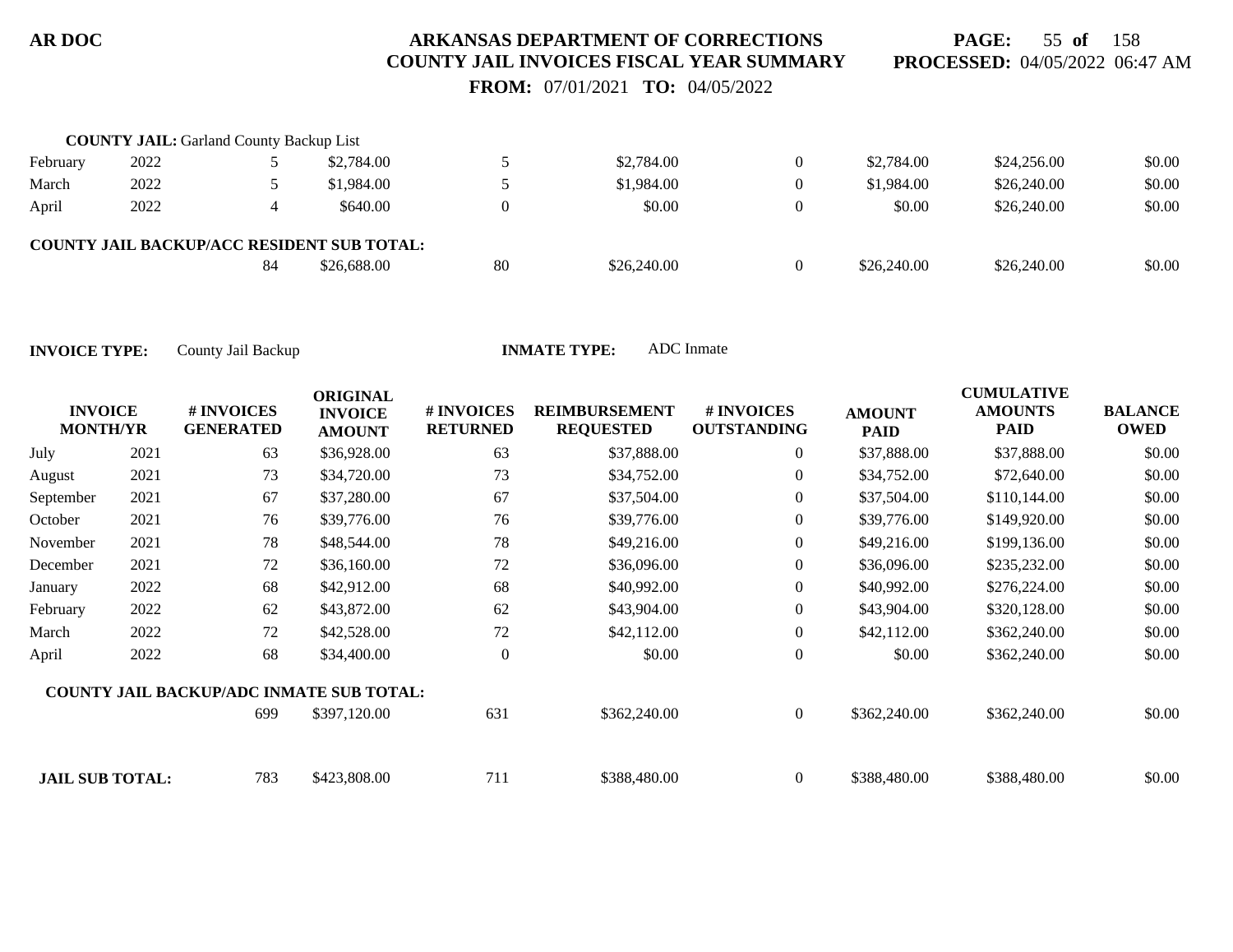# **PAGE:** 56 **of** 158 **PROCESSED:** 04/05/2022 06:47 AM

 **FROM:** 07/01/2021 **TO:** 04/05/2022

#### **COUNTY JAIL:** Garland County Sheriff's Office

| <b>INVOICE TYPE:</b>              |      | ACC Client (Act 423)<br><b>INMATE TYPE:</b><br>Act 423 |                                                    |                               |                                          |                                         |                              |                                                    |                               |  |  |  |
|-----------------------------------|------|--------------------------------------------------------|----------------------------------------------------|-------------------------------|------------------------------------------|-----------------------------------------|------------------------------|----------------------------------------------------|-------------------------------|--|--|--|
| <b>INVOICE</b><br><b>MONTH/YR</b> |      | # INVOICES<br><b>GENERATED</b>                         | <b>ORIGINAL</b><br><b>INVOICE</b><br><b>AMOUNT</b> | # INVOICES<br><b>RETURNED</b> | <b>REIMBURSEMENT</b><br><b>REQUESTED</b> | <b># INVOICES</b><br><b>OUTSTANDING</b> | <b>AMOUNT</b><br><b>PAID</b> | <b>CUMULATIVE</b><br><b>AMOUNTS</b><br><b>PAID</b> | <b>BALANCE</b><br><b>OWED</b> |  |  |  |
| September                         | 2021 |                                                        | \$128.00                                           |                               | \$128.00                                 |                                         | \$128.00                     | \$128.00                                           | \$0.00                        |  |  |  |
|                                   |      | ACT 423/ACC CLIENT (ACT 423) SUB TOTAL:                |                                                    |                               |                                          |                                         |                              |                                                    |                               |  |  |  |
|                                   |      |                                                        | \$128.00                                           |                               | \$128.00                                 |                                         | \$128.00                     | \$128.00                                           | \$0.00                        |  |  |  |

**INVOICE TYPE:** Act 570 **INMATE TYPE:** DCC Client (Act 570)

| <b>INVOICE</b><br><b>MONTH/YR</b> |      | # INVOICES<br><b>GENERATED</b>          | <b>ORIGINAL</b><br><b>INVOICE</b><br><b>AMOUNT</b> | # INVOICES<br><b>RETURNED</b> | <b>REIMBURSEMENT</b><br><b>REQUESTED</b> | <b>#INVOICES</b><br><b>OUTSTANDING</b> | <b>AMOUNT</b><br><b>PAID</b> | <b>CUMULATIVE</b><br><b>AMOUNTS</b><br><b>PAID</b> | <b>BALANCE</b><br><b>OWED</b> |
|-----------------------------------|------|-----------------------------------------|----------------------------------------------------|-------------------------------|------------------------------------------|----------------------------------------|------------------------------|----------------------------------------------------|-------------------------------|
| July                              | 2021 |                                         | \$192.00                                           |                               | \$192.00                                 | $\overline{0}$                         | \$192.00                     | \$192.00                                           | \$0.00                        |
| December                          | 2021 |                                         | \$224.00                                           |                               | \$448.00                                 | $\overline{0}$                         | \$448.00                     | \$640.00                                           | \$0.00                        |
| February                          | 2022 |                                         | \$128.00                                           |                               | \$128.00                                 | $\overline{0}$                         | \$128.00                     | \$768.00                                           | \$0.00                        |
| April                             | 2022 |                                         | \$192.00                                           | $\theta$                      | \$0.00                                   | $\overline{0}$                         | \$0.00                       | \$768.00                                           | \$0.00                        |
|                                   |      | ACT 570/DCC CLIENT (ACT 570) SUB TOTAL: |                                                    |                               |                                          |                                        |                              |                                                    |                               |
|                                   |      | 4                                       | \$736.00                                           |                               | \$768.00                                 | $\overline{0}$                         | \$768.00                     | \$768.00                                           | \$0.00                        |
|                                   |      |                                         |                                                    |                               |                                          |                                        |                              |                                                    |                               |
| <b>JAIL SUB TOTAL:</b>            |      |                                         | \$864.00                                           |                               | \$896.00                                 | $\Omega$                               | \$896.00                     | \$896.00                                           | \$0.00                        |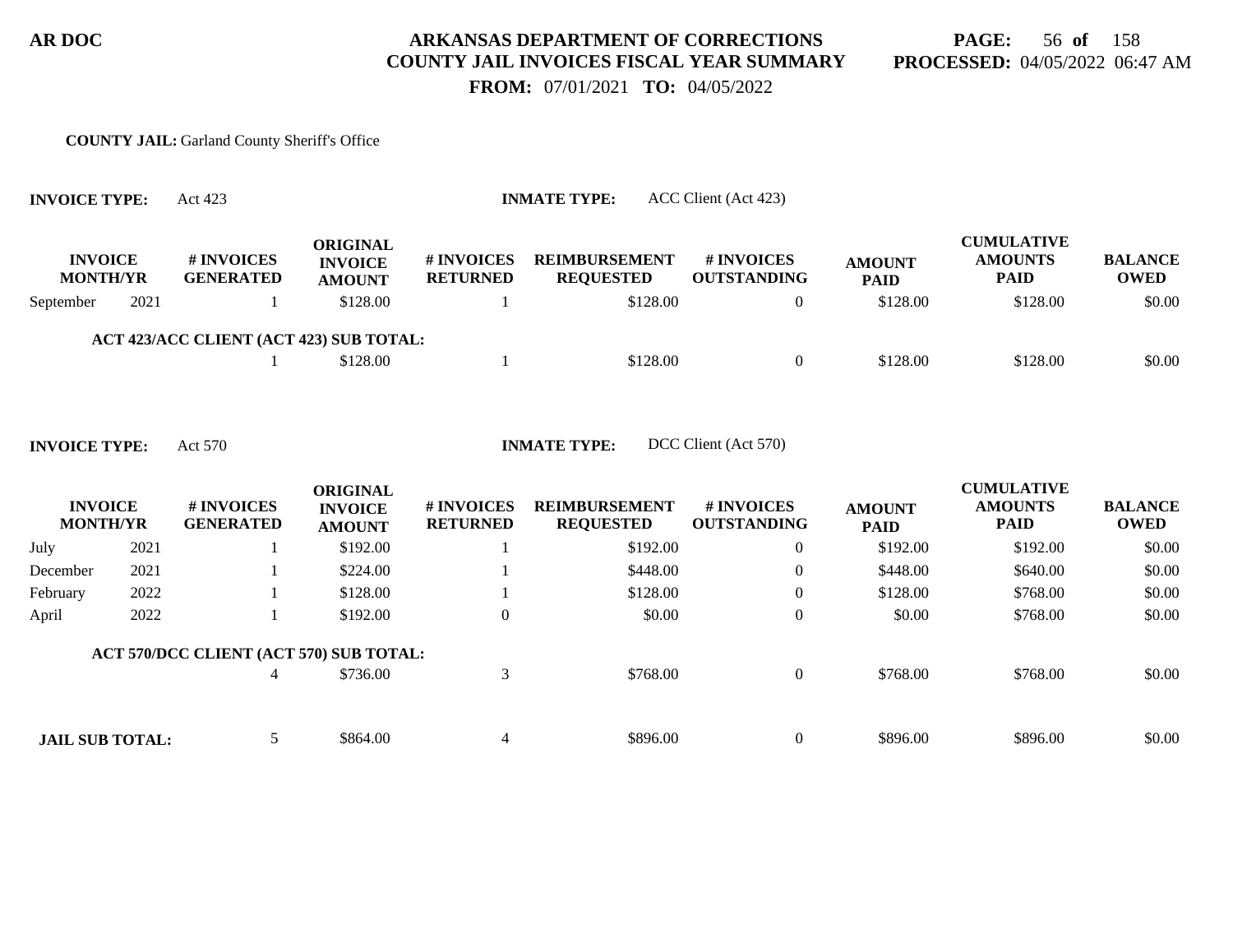# **PAGE:** 57 **of** 158 **PROCESSED:** 04/05/2022 06:47 AM

 **FROM:** 07/01/2021 **TO:** 04/05/2022

#### **COUNTY JAIL:** Grant County Backup List

| <b>INVOICE TYPE:</b><br><b>INVOICE</b><br><b>MONTH/YR</b> |      | County Jail Backup                                |                                                    |                               | <b>INMATE TYPE:</b>                      | <b>ACC</b> Resident              |                              |                                                    |                               |
|-----------------------------------------------------------|------|---------------------------------------------------|----------------------------------------------------|-------------------------------|------------------------------------------|----------------------------------|------------------------------|----------------------------------------------------|-------------------------------|
|                                                           |      | # INVOICES<br><b>GENERATED</b>                    | <b>ORIGINAL</b><br><b>INVOICE</b><br><b>AMOUNT</b> | # INVOICES<br><b>RETURNED</b> | <b>REIMBURSEMENT</b><br><b>REQUESTED</b> | # INVOICES<br><b>OUTSTANDING</b> | <b>AMOUNT</b><br><b>PAID</b> | <b>CUMULATIVE</b><br><b>AMOUNTS</b><br><b>PAID</b> | <b>BALANCE</b><br><b>OWED</b> |
| July                                                      | 2021 |                                                   | \$288.00                                           |                               | \$288.00                                 | $\overline{0}$                   | \$288.00                     | \$288.00                                           | \$0.00                        |
| October                                                   | 2021 | 2                                                 | \$416.00                                           |                               | \$416.00                                 | $\overline{0}$                   | \$416.00                     | \$704.00                                           | \$0.00                        |
| November                                                  | 2021 | 2                                                 | \$864.00                                           |                               | \$736.00                                 | $\overline{0}$                   | \$736.00                     | \$1,440.00                                         | \$0.00                        |
| December                                                  | 2021 | 2                                                 | \$128.00                                           |                               | \$128.00                                 | $\boldsymbol{0}$                 | \$128.00                     | \$1,568.00                                         | \$0.00                        |
| January                                                   | 2022 | 2                                                 | \$960.00                                           | 2                             | \$960.00                                 | $\theta$                         | \$960.00                     | \$2,528.00                                         | \$0.00                        |
| February                                                  | 2022 | 2                                                 | \$1,568.00                                         | 2                             | \$1,472.00                               | $\overline{0}$                   | \$1,472.00                   | \$4,000.00                                         | \$0.00                        |
| March                                                     | 2022 | 2                                                 | \$608.00                                           | $\overline{0}$                | \$0.00                                   | $\boldsymbol{0}$                 | \$0.00                       | \$4,000.00                                         | \$0.00                        |
|                                                           |      | <b>COUNTY JAIL BACKUP/ACC RESIDENT SUB TOTAL:</b> |                                                    |                               |                                          |                                  |                              |                                                    |                               |
|                                                           |      | 13                                                | \$4,832.00                                         | 11                            | \$4,000.00                               | $\overline{0}$                   | \$4,000.00                   | \$4,000.00                                         | \$0.00                        |

| <b>INVOICE</b><br><b>MONTH/YR</b> |      | # INVOICES<br><b>GENERATED</b> | <b>ORIGINAL</b><br><b>INVOICE</b><br><b>AMOUNT</b> | # INVOICES<br><b>RETURNED</b> | <b>REIMBURSEMENT</b><br><b>REQUESTED</b> | <b>#INVOICES</b><br><b>OUTSTANDING</b> | <b>AMOUNT</b><br><b>PAID</b> | <b>CUMULATIVE</b><br><b>AMOUNTS</b><br><b>PAID</b> | <b>BALANCE</b><br><b>OWED</b> |
|-----------------------------------|------|--------------------------------|----------------------------------------------------|-------------------------------|------------------------------------------|----------------------------------------|------------------------------|----------------------------------------------------|-------------------------------|
| July                              | 2021 |                                | \$2,176.00                                         |                               | \$2,176.00                               | $\theta$                               | \$2,176.00                   | \$2,176.00                                         | \$0.00                        |
| August                            | 2021 | 6                              | \$3,296.00                                         | 6                             | \$3,296.00                               | $\theta$                               | \$3,296.00                   | \$5,472.00                                         | \$0.00                        |
| September                         | 2021 |                                | \$1,216.00                                         |                               | \$1,216.00                               | $\theta$                               | \$1,216.00                   | \$6,688.00                                         | \$0.00                        |
| October                           | 2021 |                                | \$2,880.00                                         |                               | \$2,880.00                               | $\theta$                               | \$2,880.00                   | \$9,568.00                                         | \$0.00                        |
| November                          | 2021 |                                | \$2,464.00                                         |                               | \$2,080.00                               | $\theta$                               | \$2,080.00                   | \$11,648.00                                        | \$0.00                        |
| December                          | 2021 | 2                              | \$1,920.00                                         |                               | \$1,920.00                               | $\theta$                               | \$1,920.00                   | \$13,568.00                                        | \$0.00                        |
| January                           | 2022 |                                | \$2,720.00                                         |                               | \$2,720.00                               | $\theta$                               | \$2,720.00                   | \$16,288.00                                        | \$0.00                        |
| February                          | 2022 | 13                             | \$8,288.00                                         | 13                            | \$7,616.00                               | $\theta$                               | \$7,616.00                   | \$23,904.00                                        | \$0.00                        |
| March                             | 2022 | 18                             | \$10,016.00                                        |                               | \$0.00                                   | $\theta$                               | \$0.00                       | \$23,904.00                                        | \$0.00                        |
| April                             | 2022 | 20                             | \$12,288.00                                        |                               | \$0.00                                   | 0                                      | \$0.00                       | \$23,904.00                                        | \$0.00                        |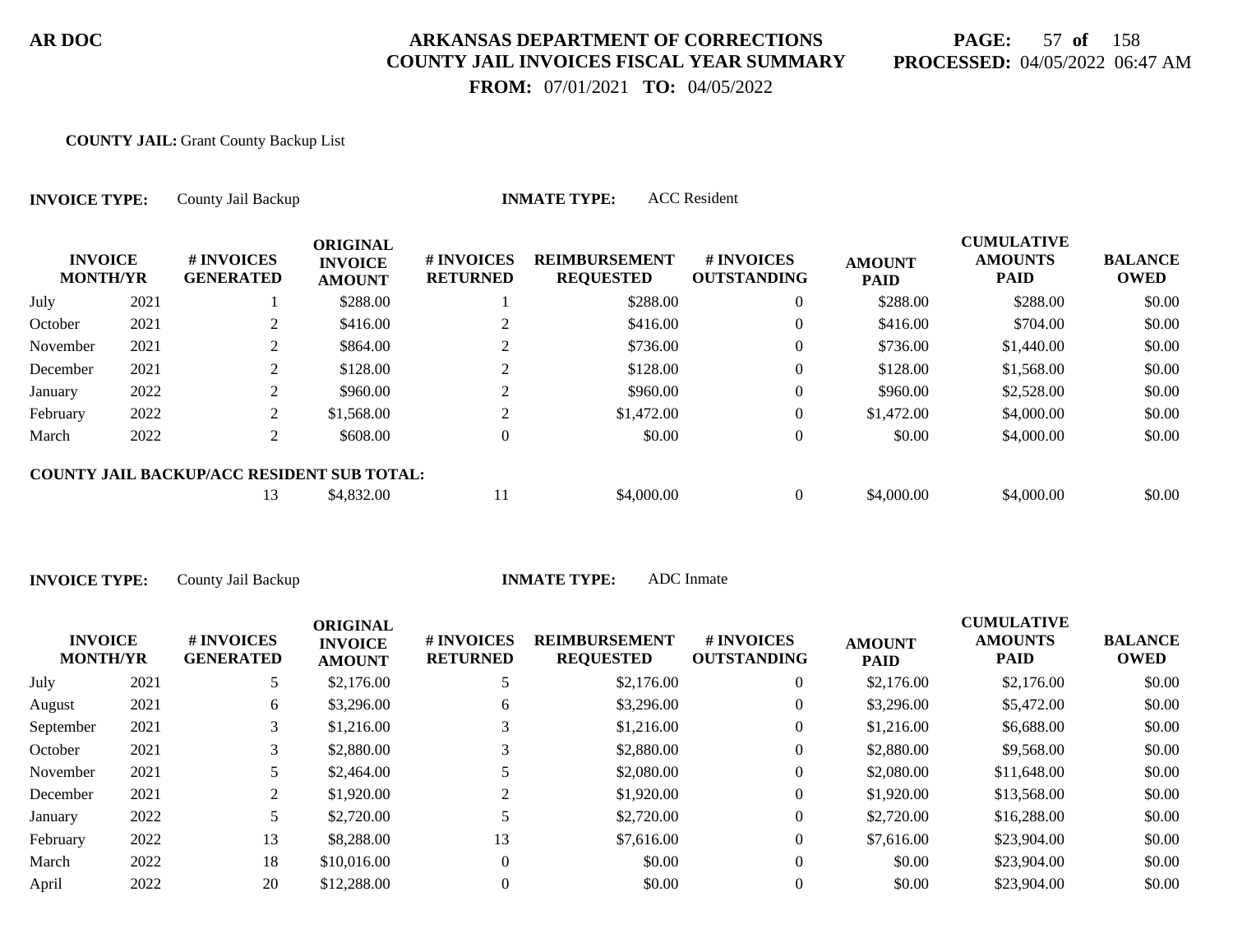**PAGE:** 58 **of** 158 **PROCESSED:** 04/05/2022 06:47 AM

 **FROM:** 07/01/2021 **TO:** 04/05/2022

|                                   |      | <b>COUNTY JAIL: Grant County Backup List</b>       |                                                    |                               |                                          |                                  |                              |                                                    |                               |
|-----------------------------------|------|----------------------------------------------------|----------------------------------------------------|-------------------------------|------------------------------------------|----------------------------------|------------------------------|----------------------------------------------------|-------------------------------|
|                                   |      | <b>COUNTY JAIL BACKUP/ADC INMATE SUB TOTAL:</b>    |                                                    |                               |                                          |                                  |                              |                                                    |                               |
|                                   |      | 80                                                 | \$47,264.00                                        | 42                            | \$23,904.00                              | $\boldsymbol{0}$                 | \$23,904.00                  | \$23,904.00                                        | \$0.00                        |
| <b>JAIL SUB TOTAL:</b>            |      | 93                                                 | \$52,096.00                                        | 53                            | \$27,904.00                              | $\boldsymbol{0}$                 | \$27,904.00                  | \$27,904.00                                        | \$0.00                        |
|                                   |      | <b>COUNTY JAIL: Grant County Sheriff's Office</b>  |                                                    |                               |                                          |                                  |                              |                                                    |                               |
| <b>INVOICE TYPE:</b>              |      | Act 570                                            |                                                    |                               | <b>INMATE TYPE:</b>                      | DCC Client (Act 570)             |                              |                                                    |                               |
| <b>INVOICE</b><br><b>MONTH/YR</b> |      | # INVOICES<br><b>GENERATED</b>                     | <b>ORIGINAL</b><br><b>INVOICE</b><br><b>AMOUNT</b> | # INVOICES<br><b>RETURNED</b> | <b>REIMBURSEMENT</b><br><b>REQUESTED</b> | # INVOICES<br><b>OUTSTANDING</b> | <b>AMOUNT</b><br><b>PAID</b> | <b>CUMULATIVE</b><br><b>AMOUNTS</b><br><b>PAID</b> | <b>BALANCE</b><br><b>OWED</b> |
| August                            | 2021 | -1                                                 | \$224.00                                           | -1                            | \$224.00                                 | $\boldsymbol{0}$                 | \$224.00                     | \$224.00                                           | \$0.00                        |
| October                           | 2021 | -1                                                 | \$224.00                                           | $\mathbf{1}$                  | \$224.00                                 | $\boldsymbol{0}$                 | \$224.00                     | \$448.00                                           | \$0.00                        |
| January                           | 2022 | 1                                                  | \$224.00                                           | -1                            | \$224.00                                 | $\boldsymbol{0}$                 | \$224.00                     | \$672.00                                           | \$0.00                        |
| February                          | 2022 | $\mathbf{1}$                                       | \$224.00                                           | $\mathbf{1}$                  | \$224.00                                 | $\boldsymbol{0}$                 | \$224.00                     | \$896.00                                           | \$0.00                        |
|                                   |      | ACT 570/DCC CLIENT (ACT 570) SUB TOTAL:            |                                                    |                               |                                          |                                  |                              |                                                    |                               |
|                                   |      | $\overline{4}$                                     | \$896.00                                           | $\overline{4}$                | \$896.00                                 | $\boldsymbol{0}$                 | \$896.00                     | \$896.00                                           | \$0.00                        |
| <b>JAIL SUB TOTAL:</b>            |      | $\overline{4}$                                     | \$896.00                                           | $\overline{4}$                | \$896.00                                 | $\boldsymbol{0}$                 | \$896.00                     | \$896.00                                           | \$0.00                        |
|                                   |      | <b>COUNTY JAIL:</b> Green Forest Police Department |                                                    |                               |                                          |                                  |                              |                                                    |                               |
| <b>INVOICE TYPE:</b>              |      | Act 570                                            |                                                    |                               | <b>INMATE TYPE:</b>                      | DCC Client (Act 570)             |                              |                                                    |                               |
| <b>INVOICE</b><br><b>MONTH/YR</b> |      | # INVOICES<br><b>GENERATED</b>                     | <b>ORIGINAL</b><br><b>INVOICE</b><br><b>AMOUNT</b> | # INVOICES<br><b>RETURNED</b> | <b>REIMBURSEMENT</b><br><b>REQUESTED</b> | # INVOICES<br><b>OUTSTANDING</b> | <b>AMOUNT</b><br><b>PAID</b> | <b>CUMULATIVE</b><br><b>AMOUNTS</b><br><b>PAID</b> | <b>BALANCE</b><br><b>OWED</b> |

January 2022 1 \$224.00 0 \$0.00 0 \$0.00 \$896.00 \$0.00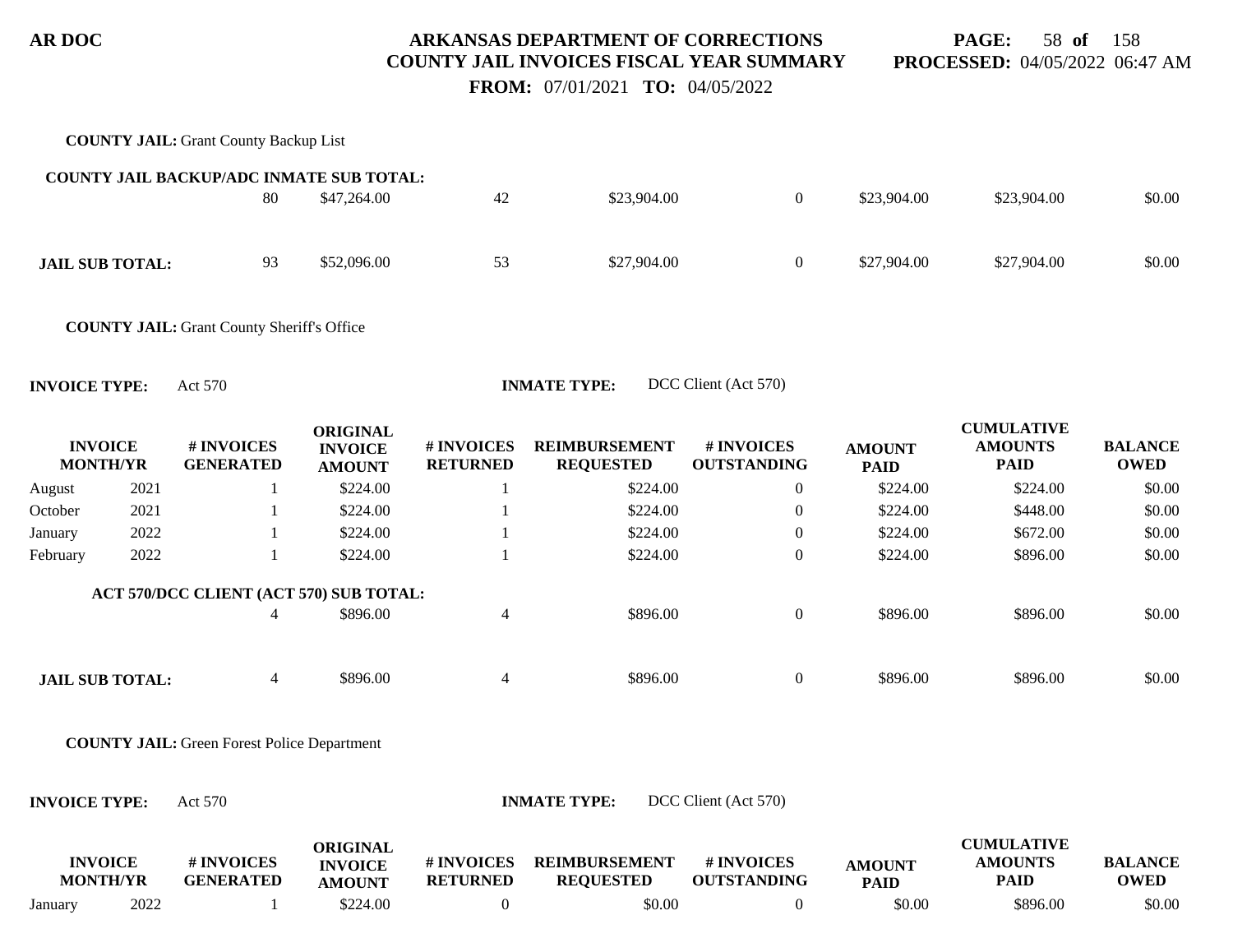**PAGE:** 59 **of** 158 **PROCESSED:** 04/05/2022 06:47 AM

 **FROM:** 07/01/2021 **TO:** 04/05/2022

#### **COUNTY JAIL:** Green Forest Police Department 5 \$1,120.00 4 \$896.00 0 \$896.00 \$896.00 \$0.00 **ACT 570/DCC CLIENT (ACT 570) SUB TOTAL: JAIL SUB TOTAL:** 1 \$224.00 0 \$0.00 \$0.00 \$0.00 \$0.00 \$0.00 \$0.00 \$0.00 **COUNTY JAIL:** Greene County Backup List **INVOICE MONTH/YR # INVOICES GENERATED ORIGINAL INVOICE AMOUNT # INVOICES RETURNED REIMBURSEMENT REQUESTED # INVOICES OUTSTANDING AMOUNT PAID CUMULATIVE AMOUNTS PAID BALANCE OWED INVOICE TYPE:** County Jail Backup **INMATE TYPE:** ACC Resident July 2021 16 \$5,088.00 16 \$5,088.00 0 \$5,088.00 \$5,088.00 \$0.00 August 2021 6 \$1,984.00 6 \$1,984.00 6 \$1,984.00 0 \$1,984.00 \$7,072.00 \$0.00 September 2021 5 \$2,112.00 5 \$2,112.00 5 \$2,112.00 \$2,112.00 \$9,184.00 \$0.00

| October  | 2021 | Q  | \$2,784.00                                        |          | \$2,784.00  |   | \$2,784.00  | \$11,968.00 | \$0.00 |
|----------|------|----|---------------------------------------------------|----------|-------------|---|-------------|-------------|--------|
| November | 2021 |    | \$4,160.00                                        |          | \$4,160.00  |   | \$4,160.00  | \$16,128.00 | \$0.00 |
| December | 2021 | 10 | \$3,968.00                                        | 10       | \$3,968.00  |   | \$3,968.00  | \$20,096.00 | \$0.00 |
| January  | 2022 | 10 | \$2,464.00                                        | 10       | \$2,464.00  |   | \$2,464.00  | \$22,560.00 | \$0.00 |
| February | 2022 | 13 | \$4,832.00                                        | 12<br>10 | \$4,832.00  | 0 | \$4,832.00  | \$27,392.00 | \$0.00 |
| March    | 2022 | 12 | \$4,448.00                                        | 12       | \$4,448.00  | 0 | \$4,448.00  | \$31,840.00 | \$0.00 |
| April    | 2022 |    | \$2,208.00                                        |          | \$0.00      | 0 | \$0.00      | \$31,840.00 | \$0.00 |
|          |      |    | <b>COUNTY JAIL BACKUP/ACC RESIDENT SUB TOTAL:</b> |          |             |   |             |             |        |
|          |      | 97 | \$34,048.00                                       | 86       | \$31,840.00 |   | \$31,840.00 | \$31,840.00 | \$0.00 |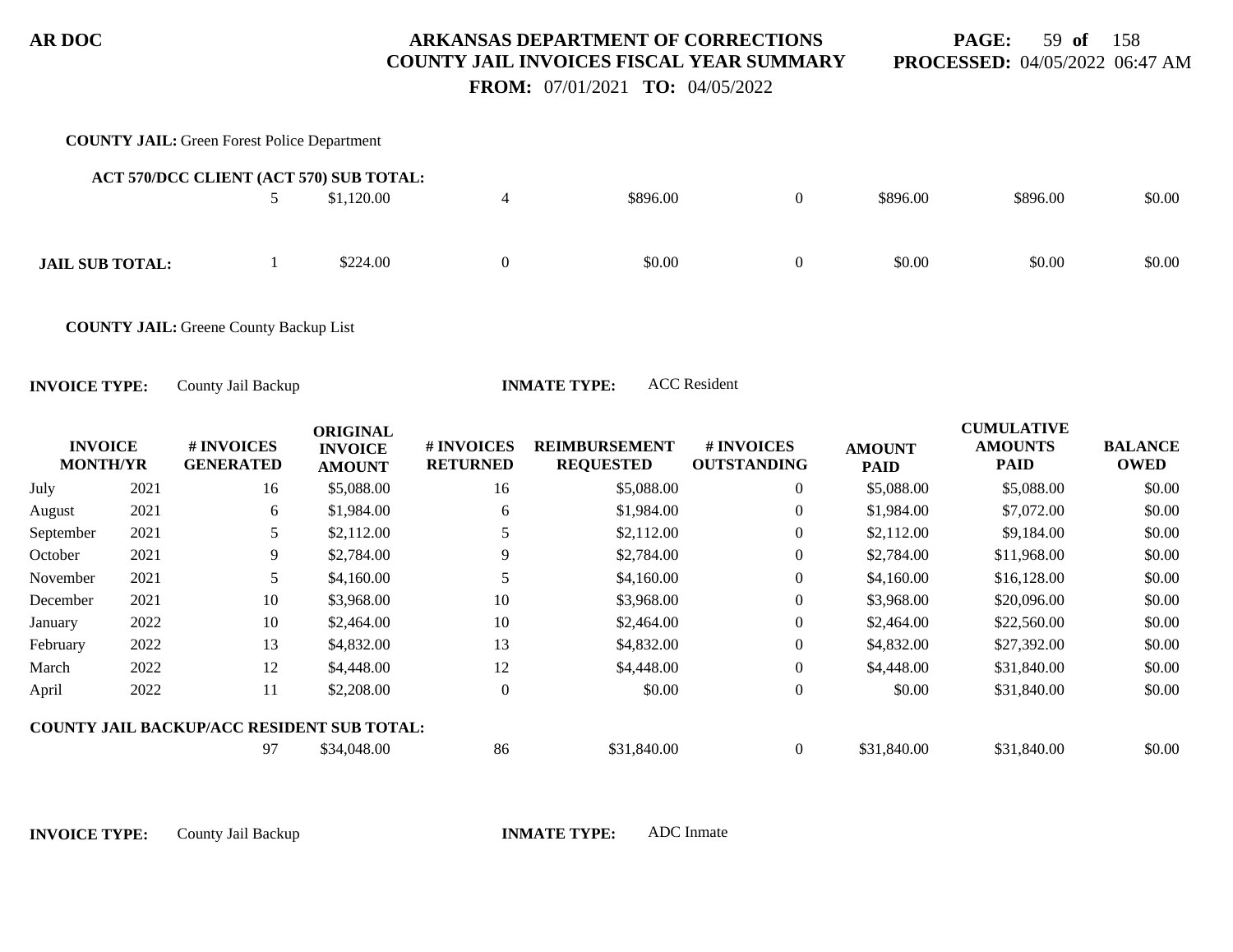# **PAGE:** 60 **of** 158 **PROCESSED:** 04/05/2022 06:47 AM

 **FROM:** 07/01/2021 **TO:** 04/05/2022

| <b>INVOICE</b><br><b>MONTH/YR</b> |      | # INVOICES<br><b>GENERATED</b>                  | <b>ORIGINAL</b><br><b>INVOICE</b><br><b>AMOUNT</b> | # INVOICES<br><b>RETURNED</b> | <b>REIMBURSEMENT</b><br><b>REQUESTED</b> | <b>#INVOICES</b><br><b>OUTSTANDING</b> | <b>AMOUNT</b><br><b>PAID</b> | <b>CUMULATIVE</b><br><b>AMOUNTS</b><br><b>PAID</b> | <b>BALANCE</b><br><b>OWED</b> |
|-----------------------------------|------|-------------------------------------------------|----------------------------------------------------|-------------------------------|------------------------------------------|----------------------------------------|------------------------------|----------------------------------------------------|-------------------------------|
| July                              | 2021 | 48                                              | \$28,000.00                                        | 48                            | \$28,000.00                              | $\overline{0}$                         | \$28,000.00                  | \$28,000.00                                        | \$0.00                        |
| August                            | 2021 | 36                                              | \$18,560.00                                        | 36                            | \$18,560.00                              | $\overline{0}$                         | \$18,560.00                  | \$46,560.00                                        | \$0.00                        |
| September                         | 2021 | 44                                              | \$34,112.00                                        | 44                            | \$34,112.00                              | $\overline{0}$                         | \$34,112.00                  | \$80,672.00                                        | \$0.00                        |
| October                           | 2021 | 56                                              | \$44,800.00                                        | 56                            | \$44,800.00                              | $\boldsymbol{0}$                       | \$44,800.00                  | \$125,472.00                                       | \$0.00                        |
| November                          | 2021 | 67                                              | \$55,520.00                                        | 67                            | \$55,520.00                              | $\boldsymbol{0}$                       | \$55,520.00                  | \$180,992.00                                       | \$0.00                        |
| December                          | 2021 | 70                                              | \$53,760.00                                        | 70                            | \$53,760.00                              | $\boldsymbol{0}$                       | \$53,760.00                  | \$234,752.00                                       | \$0.00                        |
| January                           | 2022 | 68                                              | \$56,576.00                                        | 68                            | \$56,576.00                              | $\overline{0}$                         | \$56,576.00                  | \$291,328.00                                       | \$0.00                        |
| February                          | 2022 | 78                                              | \$69,632.00                                        | 78                            | \$69,632.00                              | $\Omega$                               | \$69,632.00                  | \$360,960.00                                       | \$0.00                        |
| March                             | 2022 | 83                                              | \$59,744.00                                        | 83                            | \$59,744.00                              | $\overline{0}$                         | \$59,744.00                  | \$420,704.00                                       | \$0.00                        |
| April                             | 2022 | 80                                              | \$52,960.00                                        | $\theta$                      | \$0.00                                   | $\boldsymbol{0}$                       | \$0.00                       | \$420,704.00                                       | \$0.00                        |
|                                   |      | <b>COUNTY JAIL BACKUP/ADC INMATE SUB TOTAL:</b> |                                                    |                               |                                          |                                        |                              |                                                    |                               |
|                                   |      | 630                                             | \$473,664.00                                       | 550                           | \$420,704.00                             | $\overline{0}$                         | \$420,704.00                 | \$420,704.00                                       | \$0.00                        |
|                                   |      |                                                 |                                                    |                               |                                          |                                        |                              |                                                    |                               |
| <b>JAIL SUB TOTAL:</b>            |      | 727                                             | \$507,712.00                                       | 636                           | \$452,544.00                             | $\overline{0}$                         | \$452,544.00                 | \$452,544.00                                       | \$0.00                        |

**COUNTY JAIL:** Greene County Sheriff's Office

**INVOICE TYPE:** Act 423 **INMATE TYPE:** ACC Client (Act 423)

| <b>INVOICE</b><br><b>MONTH/YR</b> |      | # INVOICES<br><b>GENERATED</b> | ORIGINAL<br><b>INVOICE</b><br><b>AMOUNT</b> | <b>#INVOICES</b><br><b>RETURNED</b> | <b>REIMBURSEMENT</b><br><b>REQUESTED</b> | <b># INVOICES</b><br><b>OUTSTANDING</b> | <b>AMOUNT</b><br><b>PAID</b> | <b>CUMULATIVE</b><br><b>AMOUNTS</b><br><b>PAID</b> | <b>BALANCE</b><br><b>OWED</b> |
|-----------------------------------|------|--------------------------------|---------------------------------------------|-------------------------------------|------------------------------------------|-----------------------------------------|------------------------------|----------------------------------------------------|-------------------------------|
| July                              | 2021 | 10                             | \$960.00                                    | 10                                  | \$960.00                                 | 0                                       | \$960.00                     | \$960.00                                           | \$0.00                        |
| August                            | 2021 |                                | \$128.00                                    |                                     | \$128.00                                 | 0                                       | \$128.00                     | \$1,088.00                                         | \$0.00                        |
| September                         | 2021 |                                | \$224.00                                    |                                     | \$224.00                                 | 0                                       | \$224.00                     | \$1,312.00                                         | \$0.00                        |
| October                           | 2021 |                                | \$64.00                                     |                                     | \$64.00                                  | 0                                       | \$64.00                      | \$1,376.00                                         | \$0.00                        |
| December                          | 2021 |                                | \$32.00                                     |                                     | \$32.00                                  |                                         | \$32.00                      | \$1,408.00                                         | \$0.00                        |
| January                           | 2022 |                                | \$288.00                                    |                                     | \$0.00                                   |                                         | \$0.00                       | \$1,408.00                                         | \$0.00                        |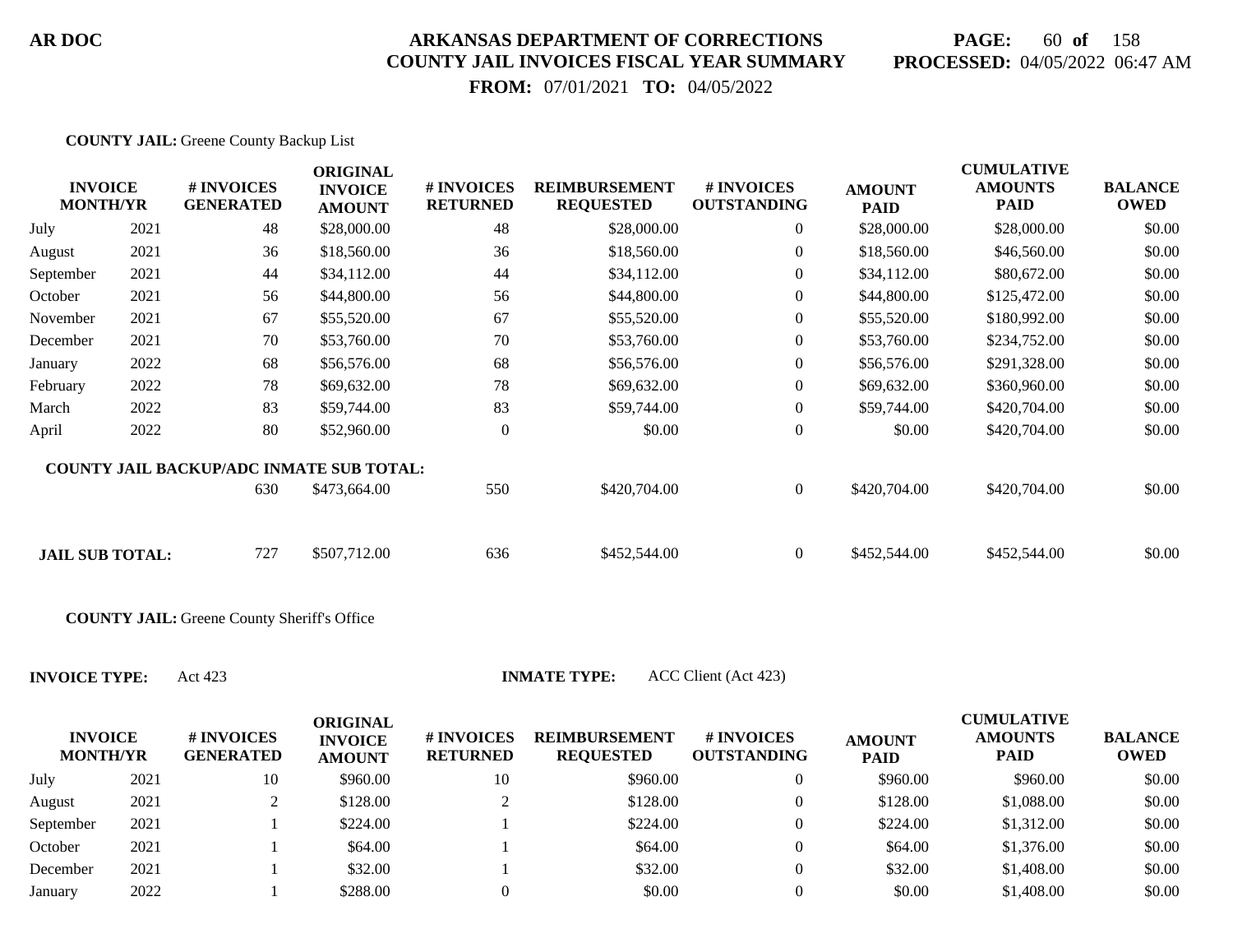**PAGE:** 61 **of** 158 **PROCESSED:** 04/05/2022 06:47 AM

 **FROM:** 07/01/2021 **TO:** 04/05/2022

|          | <b>COUNTY JAIL:</b> Greene County Sheriff's Office |    |                                         |    |            |            |            |        |
|----------|----------------------------------------------------|----|-----------------------------------------|----|------------|------------|------------|--------|
| February | 2022                                               |    | \$192.00                                |    | \$192.00   | \$192.00   | \$1,600.00 | \$0.00 |
| April    | 2022                                               |    | \$128.00                                |    | \$0.00     | \$0.00     | \$1,600.00 | \$0.00 |
|          |                                                    |    | ACT 423/ACC CLIENT (ACT 423) SUB TOTAL: |    |            |            |            |        |
|          |                                                    | 20 | \$2,016.00                              | 16 | \$1,600.00 | \$1,600.00 | \$1,600.00 | \$0.00 |

**INVOICE TYPE:** Act 570 **INMATE TYPE:** DCC Client (Act 570)

| <b>INVOICE</b><br><b>MONTH/YR</b> |      | # INVOICES<br><b>GENERATED</b>          | <b>ORIGINAL</b><br><b>INVOICE</b><br><b>AMOUNT</b> | # INVOICES<br><b>RETURNED</b> | <b>REIMBURSEMENT</b><br><b>REQUESTED</b> | # INVOICES<br><b>OUTSTANDING</b> | <b>AMOUNT</b><br><b>PAID</b> | <b>CUMULATIVE</b><br><b>AMOUNTS</b><br><b>PAID</b> | <b>BALANCE</b><br><b>OWED</b> |
|-----------------------------------|------|-----------------------------------------|----------------------------------------------------|-------------------------------|------------------------------------------|----------------------------------|------------------------------|----------------------------------------------------|-------------------------------|
| July                              | 2021 | 16                                      | \$3,456.00                                         | 16                            | \$3,456.00                               | $\overline{0}$                   | \$3,456.00                   | \$3,456.00                                         | \$0.00                        |
| August                            | 2021 | 10                                      | \$2,112.00                                         | 10                            | \$2,112.00                               | $\overline{0}$                   | \$2,112.00                   | \$5,568.00                                         | \$0.00                        |
| September                         | 2021 | 5                                       | \$1,120.00                                         |                               | \$1,120.00                               | $\overline{0}$                   | \$1,120.00                   | \$6,688.00                                         | \$0.00                        |
| November                          | 2021 |                                         | \$96.00                                            |                               | \$96.00                                  | $\overline{0}$                   | \$96.00                      | \$6,784.00                                         | \$0.00                        |
| December                          | 2021 |                                         | \$224.00                                           |                               | \$224.00                                 | $\overline{0}$                   | \$224.00                     | \$7,008.00                                         | \$0.00                        |
| January                           | 2022 | 5                                       | \$1,120.00                                         | $\Omega$                      | \$0.00                                   | $\boldsymbol{0}$                 | \$0.00                       | \$7,008.00                                         | \$0.00                        |
| February                          | 2022 | $\overline{4}$                          | \$896.00                                           | 4                             | \$896.00                                 | $\boldsymbol{0}$                 | \$896.00                     | \$7,904.00                                         | \$0.00                        |
| March                             | 2022 |                                         | \$224.00                                           |                               | \$224.00                                 | $\overline{0}$                   | \$224.00                     | \$8,128.00                                         | \$0.00                        |
| April                             | 2022 | 9                                       | \$1,888.00                                         | $\Omega$                      | \$0.00                                   | $\boldsymbol{0}$                 | \$0.00                       | \$8,128.00                                         | \$0.00                        |
|                                   |      | ACT 570/DCC CLIENT (ACT 570) SUB TOTAL: |                                                    |                               |                                          |                                  |                              |                                                    |                               |
|                                   |      | 52                                      | \$11,136.00                                        | 38                            | \$8,128.00                               | $\overline{0}$                   | \$8,128.00                   | \$8,128.00                                         | \$0.00                        |
| <b>JAIL SUB TOTAL:</b>            |      | 72                                      | \$13,152.00                                        | 54                            | \$9,728.00                               | $\overline{0}$                   | \$9,728.00                   | \$9,728.00                                         | \$0.00                        |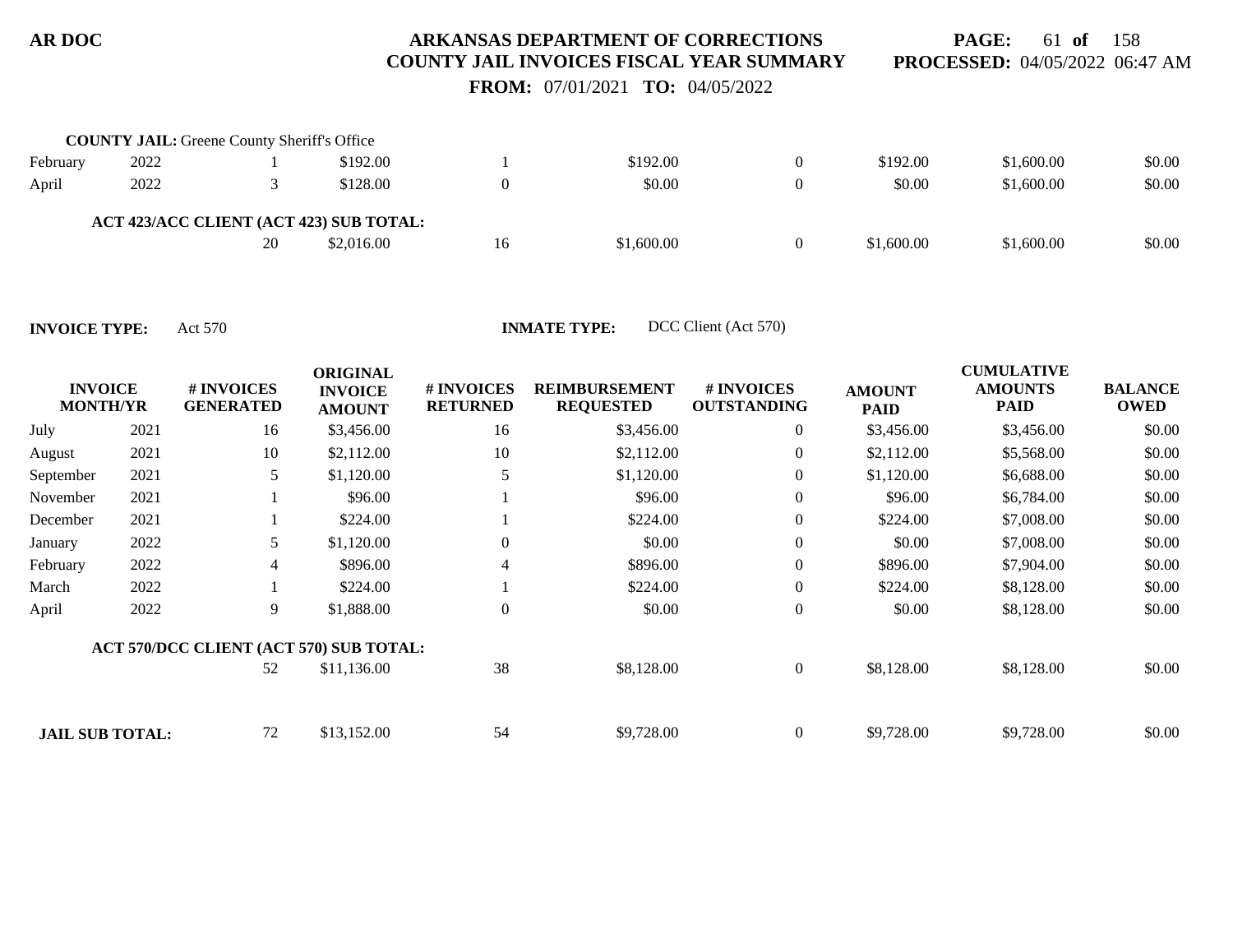# **PAGE:** 62 **of** 158 **PROCESSED:** 04/05/2022 06:47 AM

**CUMULATIVE**

 **FROM:** 07/01/2021 **TO:** 04/05/2022

#### **COUNTY JAIL:** Hempstead County Backup List

| <b>INVOICE TYPE:</b>              |      | County Jail Backup                                |                                                    | <b>INMATE TYPE:</b>           |                                          |                                  |                              |                                                    |                               |
|-----------------------------------|------|---------------------------------------------------|----------------------------------------------------|-------------------------------|------------------------------------------|----------------------------------|------------------------------|----------------------------------------------------|-------------------------------|
| <b>INVOICE</b><br><b>MONTH/YR</b> |      | # INVOICES<br><b>GENERATED</b>                    | <b>ORIGINAL</b><br><b>INVOICE</b><br><b>AMOUNT</b> | # INVOICES<br><b>RETURNED</b> | <b>REIMBURSEMENT</b><br><b>REQUESTED</b> | # INVOICES<br><b>OUTSTANDING</b> | <b>AMOUNT</b><br><b>PAID</b> | <b>CUMULATIVE</b><br><b>AMOUNTS</b><br><b>PAID</b> | <b>BALANCE</b><br><b>OWED</b> |
| July                              | 2021 | 3                                                 | \$1,088.00                                         | 3                             | \$1,088.00                               | $\overline{0}$                   | \$1,088.00                   | \$1,088.00                                         | \$0.00                        |
| August                            | 2021 | 8.                                                | \$2,848.00                                         | 8                             | \$2,848.00                               | $\overline{0}$                   | \$2,848.00                   | \$3,936.00                                         | \$0.00                        |
| September                         | 2021 | 8                                                 | \$2,464.00                                         | 8                             | \$2,464.00                               | $\overline{0}$                   | \$2,464.00                   | \$6,400.00                                         | \$0.00                        |
| October                           | 2021 | 4                                                 | \$1,568.00                                         |                               | \$1,568.00                               | $\overline{0}$                   | \$1,568.00                   | \$7,968.00                                         | \$0.00                        |
| November                          | 2021 | 11                                                | \$5,664.00                                         | 0                             | \$0.00                                   | $\overline{0}$                   | \$0.00                       | \$7,968.00                                         | \$0.00                        |
| December                          | 2021 | 9.                                                | \$1,760.00                                         | 0                             | \$0.00                                   | $\overline{0}$                   | \$0.00                       | \$7,968.00                                         | \$0.00                        |
| January                           | 2022 | 9.                                                | \$3,712.00                                         | 9                             | \$3,712.00                               | $\overline{0}$                   | \$3,712.00                   | \$11,680.00                                        | \$0.00                        |
| February                          | 2022 | 9.                                                | \$4,160.00                                         | $\Omega$                      | \$0.00                                   | $\overline{0}$                   | \$0.00                       | \$11,680.00                                        | \$0.00                        |
| March                             | 2022 |                                                   | \$2,528.00                                         |                               | \$2,528.00                               | $\overline{0}$                   | \$2,528.00                   | \$14,208.00                                        | \$0.00                        |
| April                             | 2022 | 9                                                 | \$1,952.00                                         | $\mathbf{0}$                  | \$0.00                                   | $\overline{0}$                   | \$0.00                       | \$14,208.00                                        | \$0.00                        |
|                                   |      | <b>COUNTY JAIL BACKUP/ACC RESIDENT SUB TOTAL:</b> |                                                    |                               |                                          |                                  |                              |                                                    |                               |
|                                   |      | 77                                                | \$27,744.00                                        | 39                            | \$14,208.00                              | $\overline{0}$                   | \$14,208.00                  | \$14,208.00                                        | \$0.00                        |

| <b>INVOICE</b><br><b>MONTH/YR</b> |      | # INVOICES<br><b>GENERATED</b> | ORIGINAL<br><b>INVOICE</b><br><b>AMOUNT</b> | # INVOICES<br><b>RETURNED</b> | <b>REIMBURSEMENT</b><br><b>REQUESTED</b> | <b>#INVOICES</b><br><b>OUTSTANDING</b> | <b>AMOUNT</b><br><b>PAID</b> | CUMULATIVE<br><b>AMOUNTS</b><br><b>PAID</b> | <b>BALANCE</b><br><b>OWED</b> |
|-----------------------------------|------|--------------------------------|---------------------------------------------|-------------------------------|------------------------------------------|----------------------------------------|------------------------------|---------------------------------------------|-------------------------------|
| July                              | 2021 | 30                             | \$18,048.00                                 | 30                            | \$18,048.00                              | $\overline{0}$                         | \$18,048.00                  | \$18,048.00                                 | \$0.00                        |
| August                            | 2021 | 22                             | \$14,784.00                                 | 22                            | \$14,784.00                              | $\overline{0}$                         | \$14,784.00                  | \$32,832.00                                 | \$0.00                        |
| September                         | 2021 | 22                             | \$17,120.00                                 | 22                            | \$17,120.00                              | $\overline{0}$                         | \$17,120.00                  | \$49,952.00                                 | \$0.00                        |
| October                           | 2021 | 27                             | \$20,000.00                                 | 27                            | \$20,000.00                              | $\overline{0}$                         | \$20,000.00                  | \$69,952.00                                 | \$0.00                        |
| November                          | 2021 | 38                             | \$21,856.00                                 | 38                            | \$21,856.00                              | $\overline{0}$                         | \$21,856.00                  | \$91,808.00                                 | \$0.00                        |
| December                          | 2021 | 33                             | \$26,944.00                                 | $\Omega$                      | \$0.00                                   | $\Omega$                               | \$0.00                       | \$91,808.00                                 | \$0.00                        |
| January                           | 2022 | 26                             | \$19,968.00                                 | 26                            | \$19,968.00                              | $\overline{0}$                         | \$19,968.00                  | \$111,776.00                                | \$0.00                        |
| February                          | 2022 | 26                             | \$20,960.00                                 |                               | \$0.00                                   |                                        | \$0.00                       | \$111,776.00                                | \$0.00                        |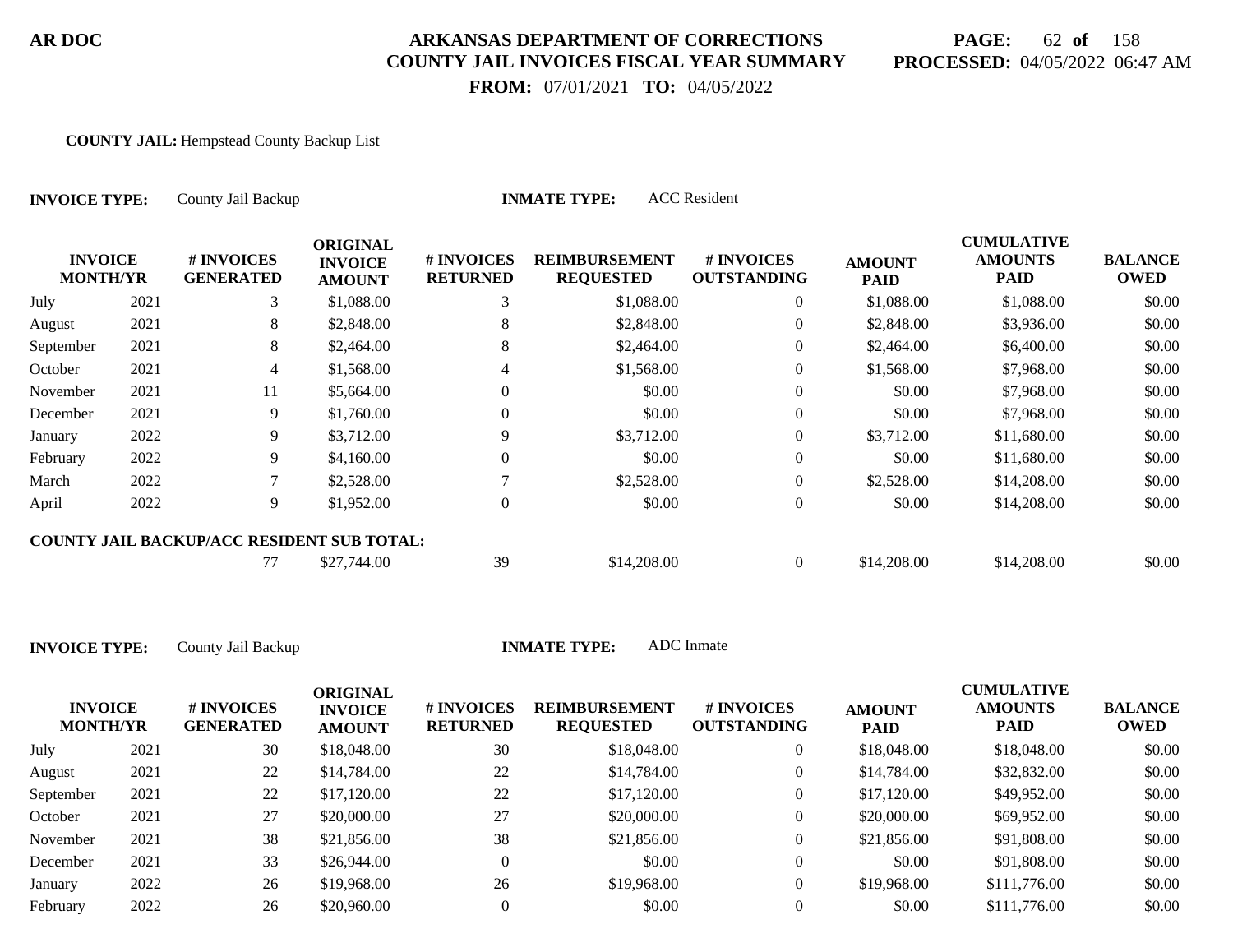**PAGE:** 63 **of** 158 **PROCESSED:** 04/05/2022 06:47 AM

 **FROM:** 07/01/2021 **TO:** 04/05/2022

|                      |                                   | <b>COUNTY JAIL: Hempstead County Backup List</b>      |                                                    |                               |                                          |                                  |                              |                                                    |                               |
|----------------------|-----------------------------------|-------------------------------------------------------|----------------------------------------------------|-------------------------------|------------------------------------------|----------------------------------|------------------------------|----------------------------------------------------|-------------------------------|
| March                | 2022                              | 32                                                    | \$21,120.00                                        | 32                            | \$21,120.00                              | $\overline{0}$                   | \$21,120.00                  | \$132,896.00                                       | \$0.00                        |
| April                | 2022                              | 24                                                    | \$19,168.00                                        | $\mathbf{0}$                  | \$0.00                                   | $\boldsymbol{0}$                 | \$0.00                       | \$132,896.00                                       | \$0.00                        |
|                      |                                   | <b>COUNTY JAIL BACKUP/ADC INMATE SUB TOTAL:</b>       |                                                    |                               |                                          |                                  |                              |                                                    |                               |
|                      |                                   | 280                                                   | \$199,968.00                                       | 197                           | \$132,896.00                             | $\overline{0}$                   | \$132,896.00                 | \$132,896.00                                       | \$0.00                        |
|                      | <b>JAIL SUB TOTAL:</b>            | 357                                                   | \$227,712.00                                       | 236                           | \$147,104.00                             | $\overline{0}$                   | \$147,104.00                 | \$147,104.00                                       | \$0.00                        |
|                      |                                   | <b>COUNTY JAIL:</b> Hempstead County Sheriff's Office |                                                    |                               |                                          |                                  |                              |                                                    |                               |
| <b>INVOICE TYPE:</b> |                                   | Act 423                                               |                                                    |                               | <b>INMATE TYPE:</b>                      | ACC Client (Act 423)             |                              |                                                    |                               |
|                      | <b>INVOICE</b><br><b>MONTH/YR</b> | # INVOICES<br><b>GENERATED</b>                        | <b>ORIGINAL</b><br><b>INVOICE</b><br><b>AMOUNT</b> | # INVOICES<br><b>RETURNED</b> | <b>REIMBURSEMENT</b><br><b>REQUESTED</b> | # INVOICES<br><b>OUTSTANDING</b> | <b>AMOUNT</b><br><b>PAID</b> | <b>CUMULATIVE</b><br><b>AMOUNTS</b><br><b>PAID</b> | <b>BALANCE</b><br><b>OWED</b> |
| February             | 2022                              | 3                                                     | \$672.00                                           | $\overline{0}$                | \$0.00                                   | $\overline{0}$                   | \$0.00                       | \$0.00                                             | \$0.00                        |
|                      |                                   | ACT 423/ACC CLIENT (ACT 423) SUB TOTAL:               |                                                    |                               |                                          |                                  |                              |                                                    |                               |
|                      |                                   | 3                                                     | \$672.00                                           | $\boldsymbol{0}$              | \$0.00                                   | $\boldsymbol{0}$                 | \$0.00                       | \$0.00                                             | \$0.00                        |
|                      |                                   |                                                       |                                                    |                               |                                          |                                  |                              |                                                    |                               |

**INVOICE TYPE:** Act 570 **INMATE TYPE:** DCC Client (Act 570)

| <b>INVOICE</b><br><b>MONTH/YR</b> |      | # INVOICES<br><b>GENERATED</b> | ORIGINAL<br><b>INVOICE</b><br><b>AMOUNT</b> | # INVOICES<br><b>RETURNED</b> | <b>REIMBURSEMENT</b><br><b>REQUESTED</b> | <b>#INVOICES</b><br><b>OUTSTANDING</b> | <b>AMOUNT</b><br><b>PAID</b> | <b>CUMULATIVE</b><br><b>AMOUNTS</b><br><b>PAID</b> | <b>BALANCE</b><br><b>OWED</b> |
|-----------------------------------|------|--------------------------------|---------------------------------------------|-------------------------------|------------------------------------------|----------------------------------------|------------------------------|----------------------------------------------------|-------------------------------|
| July                              | 2021 | 6                              | \$1,088.00                                  |                               | \$0.00                                   |                                        | \$0.00                       | \$0.00                                             | \$0.00                        |
| August                            | 2021 |                                | \$960.00                                    |                               | \$0.00                                   |                                        | \$0.00                       | \$0.00                                             | \$0.00                        |
| September                         | 2021 |                                | \$1,344.00                                  |                               | \$0.00                                   |                                        | \$0.00                       | \$0.00                                             | \$0.00                        |
| October                           | 2021 |                                | \$768.00                                    |                               | \$0.00                                   |                                        | \$0.00                       | \$0.00                                             | \$0.00                        |
| November                          | 2021 |                                | \$576.00                                    |                               | \$576.00                                 |                                        | \$576.00                     | \$576.00                                           | \$0.00                        |
| December                          | 2021 |                                | \$256.00                                    |                               | \$256.00                                 |                                        | \$256.00                     | \$832.00                                           | \$0.00                        |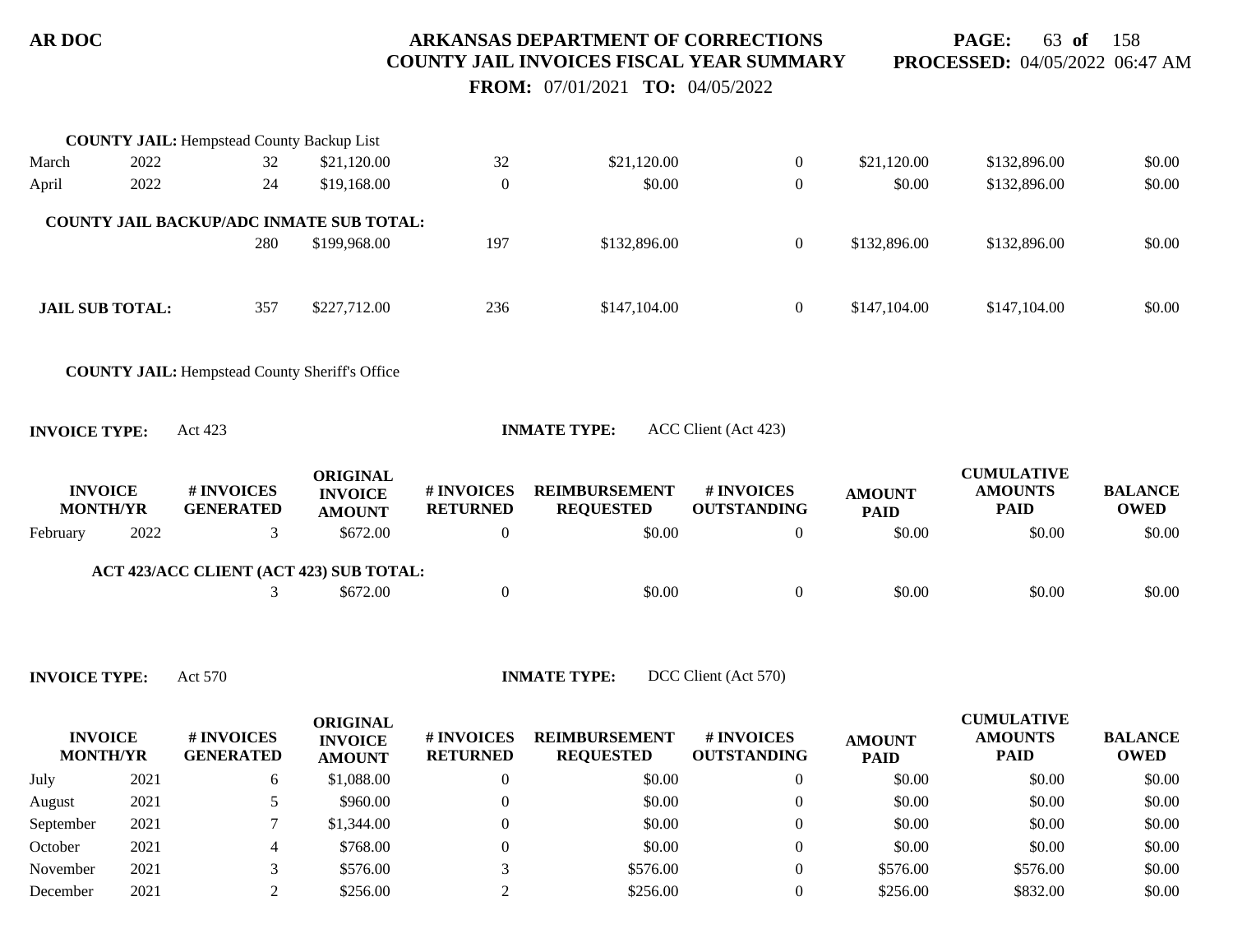**PAGE:** 64 **of** 158 **PROCESSED:** 04/05/2022 06:47 AM

 **FROM:** 07/01/2021 **TO:** 04/05/2022

|          | <b>COUNTY JAIL:</b> Hempstead County Sheriff's Office |    |                                         |              |            |                |            |            |        |
|----------|-------------------------------------------------------|----|-----------------------------------------|--------------|------------|----------------|------------|------------|--------|
| January  | 2022                                                  | 4  | \$800.00                                |              | \$800.00   | $\overline{0}$ | \$800.00   | \$1,632.00 | \$0.00 |
| February | 2022                                                  | 4  | \$640.00                                | $\mathbf{0}$ | \$0.00     | $\theta$       | \$0.00     | \$1,632.00 | \$0.00 |
| March    | 2022                                                  | 6  | \$1,184.00                              | 6            | \$1,184.00 | $\overline{0}$ | \$1,184.00 | \$2,816.00 | \$0.00 |
| April    | 2022                                                  | 6  | \$1,184.00                              | $\mathbf{0}$ | \$0.00     |                | \$0.00     | \$2,816.00 | \$0.00 |
|          |                                                       |    | ACT 570/DCC CLIENT (ACT 570) SUB TOTAL: |              |            |                |            |            |        |
|          |                                                       | 47 | \$8,800.00                              | 15           | \$2,816.00 |                | \$2,816.00 | \$2,816.00 | \$0.00 |
|          |                                                       |    |                                         |              |            |                |            |            |        |
|          | <b>JAIL SUB TOTAL:</b>                                | 50 | \$9,472.00                              | 15           | \$2,816.00 | $\theta$       | \$2,816.00 | \$2,816.00 | \$0.00 |
|          |                                                       |    |                                         |              |            |                |            |            |        |

**COUNTY JAIL:** Hot Spring County Backup List

| County Jail Backup<br><b>INVOICE TYPE:</b> | <b>INMATE TYPE:</b> | <b>ACC</b> Resident |
|--------------------------------------------|---------------------|---------------------|
|--------------------------------------------|---------------------|---------------------|

| <b>INVOICE</b><br><b>MONTH/YR</b> |      | # INVOICES<br><b>GENERATED</b>                    | <b>ORIGINAL</b><br><b>INVOICE</b><br><b>AMOUNT</b> | <b>#INVOICES</b><br><b>RETURNED</b> | <b>REIMBURSEMENT</b><br><b>REQUESTED</b> | # INVOICES<br><b>OUTSTANDING</b> | <b>AMOUNT</b><br><b>PAID</b> | <b>CUMULATIVE</b><br><b>AMOUNTS</b><br><b>PAID</b> | <b>BALANCE</b><br><b>OWED</b> |
|-----------------------------------|------|---------------------------------------------------|----------------------------------------------------|-------------------------------------|------------------------------------------|----------------------------------|------------------------------|----------------------------------------------------|-------------------------------|
| July                              | 2021 | $\gamma$<br>∠                                     | \$224.00                                           |                                     | \$224.00                                 | 0                                | \$224.00                     | \$224.00                                           | \$0.00                        |
| September                         | 2021 | 3                                                 | \$2,208.00                                         |                                     | \$2,208.00                               | 0                                | \$2,208.00                   | \$2,432.00                                         | \$0.00                        |
| October                           | 2021 |                                                   | \$3,936.00                                         |                                     | \$3,936.00                               | 0                                | \$3,936.00                   | \$6,368.00                                         | \$0.00                        |
| November                          | 2021 | 2                                                 | \$1,216.00                                         |                                     | \$1,216.00                               | 0                                | \$1,216.00                   | \$7,584.00                                         | \$0.00                        |
| December                          | 2021 |                                                   | \$672.00                                           |                                     | \$672.00                                 | $\theta$                         | \$672.00                     | \$8,256.00                                         | \$0.00                        |
| February                          | 2022 |                                                   | \$608.00                                           |                                     | \$608.00                                 | 0                                | \$608.00                     | \$8,864.00                                         | \$0.00                        |
| April                             | 2022 |                                                   | \$128.00                                           |                                     | \$0.00                                   | $\overline{0}$                   | \$0.00                       | \$8,864.00                                         | \$0.00                        |
|                                   |      | <b>COUNTY JAIL BACKUP/ACC RESIDENT SUB TOTAL:</b> |                                                    |                                     |                                          |                                  |                              |                                                    |                               |
|                                   |      |                                                   | \$8,992.00                                         | 14                                  | \$8,864.00                               |                                  | \$8,864.00                   | \$8,864.00                                         | \$0.00                        |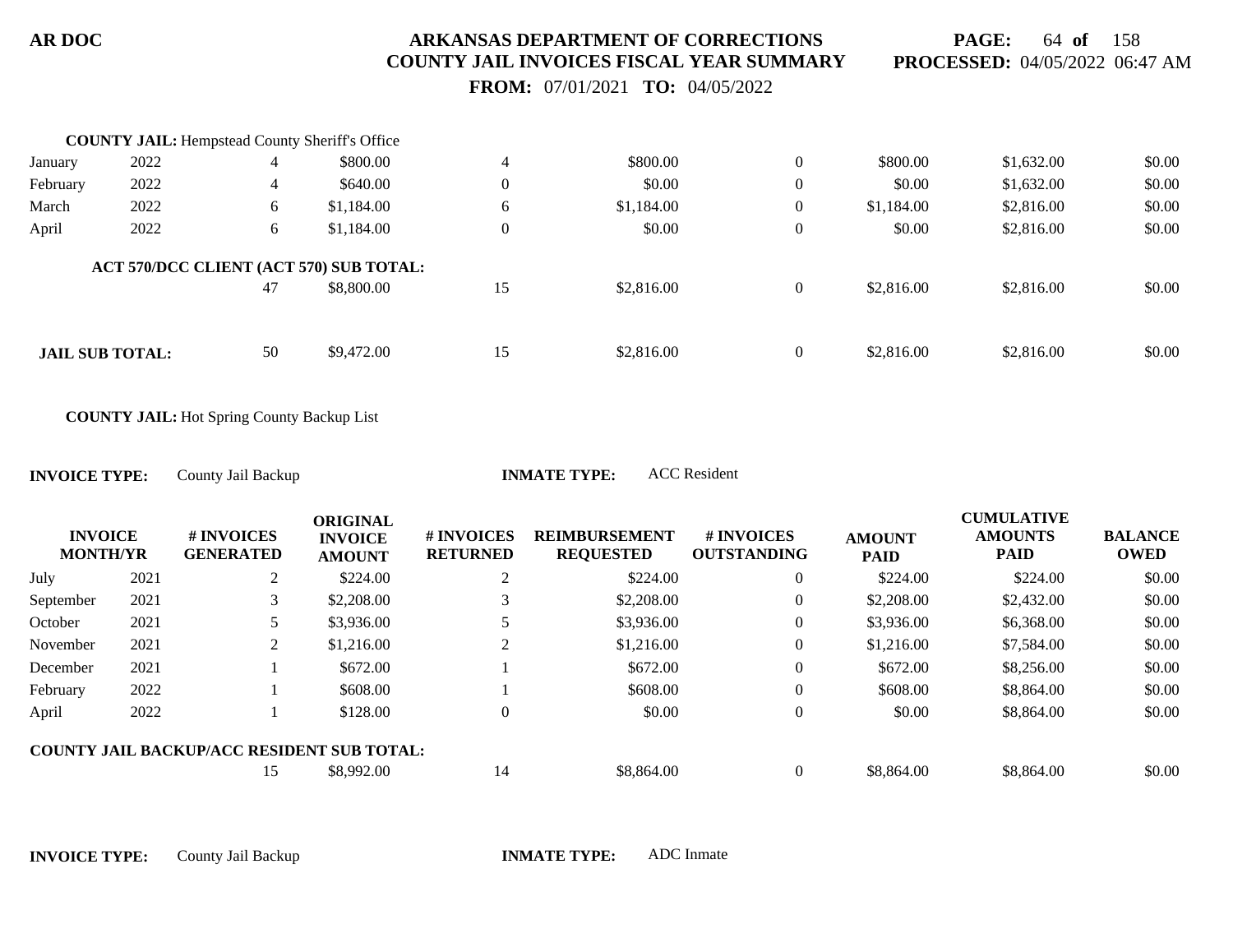# **PAGE:** 65 **of** 158 **PROCESSED:** 04/05/2022 06:47 AM

 **FROM:** 07/01/2021 **TO:** 04/05/2022

|                                   |      | <b>COUNTY JAIL:</b> Hot Spring County Backup List      |                                                    |                               |                                          |                                  |                              |                                                    |                               |
|-----------------------------------|------|--------------------------------------------------------|----------------------------------------------------|-------------------------------|------------------------------------------|----------------------------------|------------------------------|----------------------------------------------------|-------------------------------|
| <b>INVOICE</b><br><b>MONTH/YR</b> |      | # INVOICES<br><b>GENERATED</b>                         | <b>ORIGINAL</b><br><b>INVOICE</b><br><b>AMOUNT</b> | # INVOICES<br><b>RETURNED</b> | <b>REIMBURSEMENT</b><br><b>REQUESTED</b> | # INVOICES<br><b>OUTSTANDING</b> | <b>AMOUNT</b><br><b>PAID</b> | <b>CUMULATIVE</b><br><b>AMOUNTS</b><br><b>PAID</b> | <b>BALANCE</b><br><b>OWED</b> |
| July                              | 2021 | 18                                                     | \$8,928.00                                         | 18                            | \$8,928.00                               | $\overline{0}$                   | \$8,928.00                   | \$8,928.00                                         | \$0.00                        |
| August                            | 2021 | 15                                                     | \$7,264.00                                         | 15                            | \$7,264.00                               | 0                                | \$7,264.00                   | \$16,192.00                                        | \$0.00                        |
| September                         | 2021 | 17                                                     | \$9,920.00                                         | 17                            | \$9,920.00                               | 0                                | \$9,920.00                   | \$26,112.00                                        | \$0.00                        |
| October                           | 2021 | 18                                                     | \$9,856.00                                         | 18                            | \$9,856.00                               | 0                                | \$9,856.00                   | \$35,968.00                                        | \$0.00                        |
| November                          | 2021 | 25                                                     | \$11,456.00                                        | 25                            | \$11,456.00                              | $\boldsymbol{0}$                 | \$11,456.00                  | \$47,424.00                                        | \$0.00                        |
| December                          | 2021 | 31                                                     | \$24,160.00                                        | 31                            | \$24,160.00                              | 0                                | \$24,160.00                  | \$71,584.00                                        | \$0.00                        |
| January                           | 2022 | 38                                                     | \$27,232.00                                        | 38                            | \$27,232.00                              | $\boldsymbol{0}$                 | \$27,232.00                  | \$98,816.00                                        | \$0.00                        |
| February                          | 2022 | 35                                                     | \$17,792.00                                        | 35                            | \$17,248.00                              | $\boldsymbol{0}$                 | \$17,248.00                  | \$116,064.00                                       | \$0.00                        |
| March                             | 2022 | 24                                                     | \$13,600.00                                        | 24                            | \$13,600.00                              | $\boldsymbol{0}$                 | \$13,600.00                  | \$129,664.00                                       | \$0.00                        |
| April                             | 2022 | 28                                                     | \$17,632.00                                        | $\overline{0}$                | \$0.00                                   | $\boldsymbol{0}$                 | \$0.00                       | \$129,664.00                                       | \$0.00                        |
|                                   |      | COUNTY JAIL BACKUP/ADC INMATE SUB TOTAL:               |                                                    |                               |                                          |                                  |                              |                                                    |                               |
|                                   |      | 249                                                    | \$147,840.00                                       | 221                           | \$129,664.00                             | $\boldsymbol{0}$                 | \$129,664.00                 | \$129,664.00                                       | \$0.00                        |
| <b>JAIL SUB TOTAL:</b>            |      | 264                                                    | \$156,832.00                                       | 235                           | \$138,528.00                             | $\boldsymbol{0}$                 | \$138,528.00                 | \$138,528.00                                       | \$0.00                        |
|                                   |      | <b>COUNTY JAIL:</b> Hot Spring County Sheriff's Office |                                                    |                               |                                          |                                  |                              |                                                    |                               |
| <b>INVOICE TYPE:</b>              |      | Act 570                                                |                                                    |                               | <b>INMATE TYPE:</b>                      | DCC Client (Act 570)             |                              |                                                    |                               |
| <b>INVOICE</b><br><b>MONTH/YR</b> |      | # INVOICES<br><b>GENERATED</b>                         | <b>ORIGINAL</b><br><b>INVOICE</b><br><b>AMOUNT</b> | # INVOICES<br><b>RETURNED</b> | <b>REIMBURSEMENT</b><br><b>REQUESTED</b> | # INVOICES<br><b>OUTSTANDING</b> | <b>AMOUNT</b><br><b>PAID</b> | <b>CUMULATIVE</b><br><b>AMOUNTS</b><br><b>PAID</b> | <b>BALANCE</b><br><b>OWED</b> |
| September                         | 2021 |                                                        | \$192.00                                           |                               | \$192.00                                 | $\boldsymbol{0}$                 | \$192.00                     | \$192.00                                           | \$0.00                        |
| January                           | 2022 |                                                        | \$224.00                                           |                               | \$224.00                                 | $\mathbf{0}$                     | \$224.00                     | \$416.00                                           | \$0.00                        |

March 2022 1 \$192.00 1 \$192.00 0 \$192.00 \$608.00 \$0.00

 $3 \qquad \begin{array}{cccc} 3608.00 \qquad \qquad & 3 \end{array}$   $\begin{array}{cccc} 3608.00 \qquad \qquad & 0 \end{array}$  \$608.00 \$608.00 \$0.00 **ACT 570/DCC CLIENT (ACT 570) SUB TOTAL:**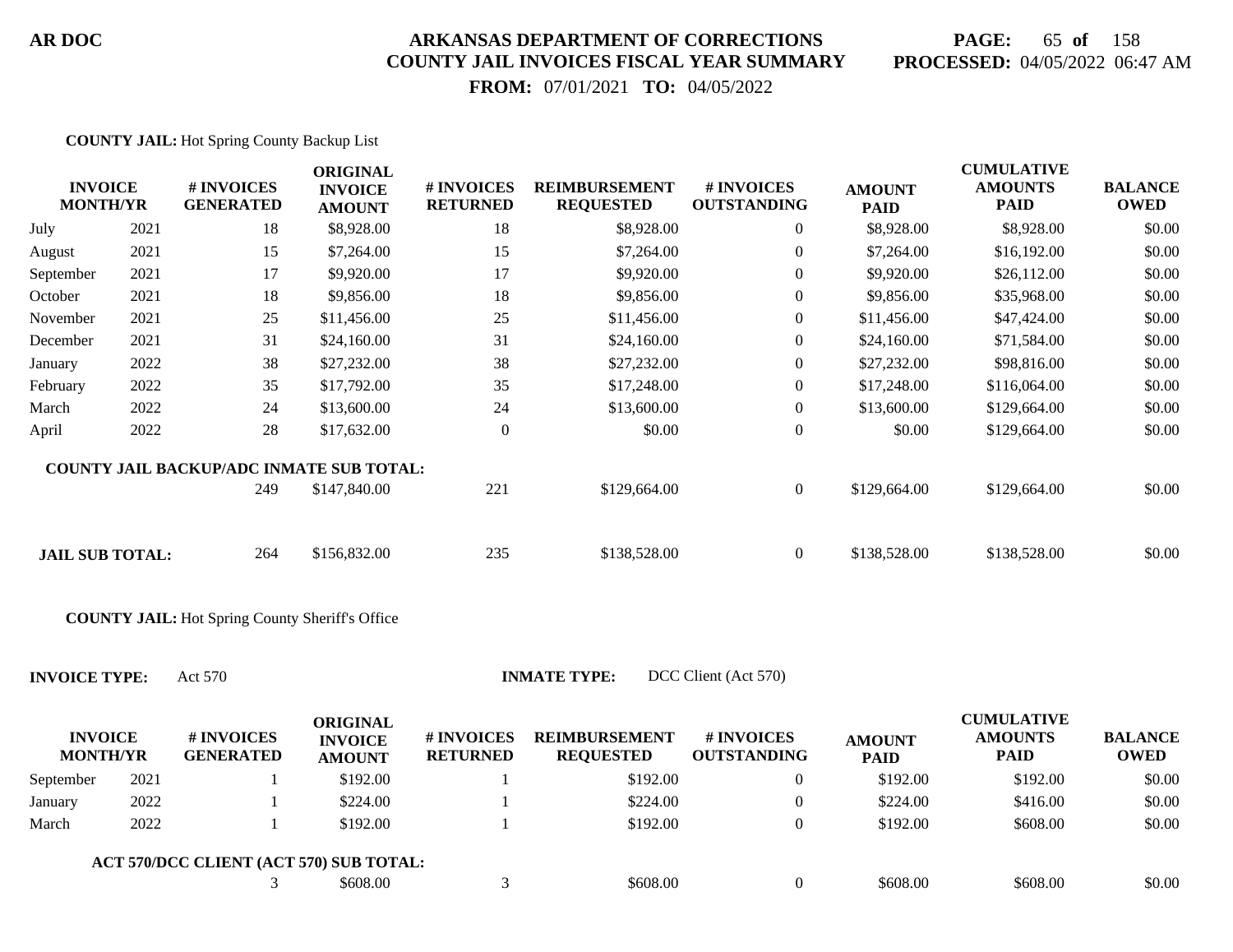# **PAGE:** 66 **of** 158 **PROCESSED:** 04/05/2022 06:47 AM

 **FROM:** 07/01/2021 **TO:** 04/05/2022

|                                   |      | <b>COUNTY JAIL:</b> Hot Spring County Sheriff's Office |                                                    |                               |                                          |                                  |                              |                                                    |                               |
|-----------------------------------|------|--------------------------------------------------------|----------------------------------------------------|-------------------------------|------------------------------------------|----------------------------------|------------------------------|----------------------------------------------------|-------------------------------|
| <b>JAIL SUB TOTAL:</b>            |      | 3                                                      | \$608.00                                           | 3                             | \$608.00                                 | $\overline{0}$                   | \$608.00                     | \$608.00                                           | \$0.00                        |
|                                   |      | <b>COUNTY JAIL: Howard County Backup List</b>          |                                                    |                               |                                          |                                  |                              |                                                    |                               |
| <b>INVOICE TYPE:</b>              |      | County Jail Backup                                     |                                                    |                               | <b>INMATE TYPE:</b>                      | <b>ACC</b> Resident              |                              |                                                    |                               |
| <b>INVOICE</b><br><b>MONTH/YR</b> |      | # INVOICES<br><b>GENERATED</b>                         | <b>ORIGINAL</b><br><b>INVOICE</b><br><b>AMOUNT</b> | # INVOICES<br><b>RETURNED</b> | <b>REIMBURSEMENT</b><br><b>REQUESTED</b> | # INVOICES<br><b>OUTSTANDING</b> | <b>AMOUNT</b><br><b>PAID</b> | <b>CUMULATIVE</b><br><b>AMOUNTS</b><br><b>PAID</b> | <b>BALANCE</b><br><b>OWED</b> |
| August                            | 2021 |                                                        | \$640.00                                           |                               | \$640.00                                 | $\overline{0}$                   | \$640.00                     | \$640.00                                           | \$0.00                        |
| September                         | 2021 |                                                        | \$672.00                                           | $\overline{0}$                | \$0.00                                   | $\boldsymbol{0}$                 | \$0.00                       | \$640.00                                           | \$0.00                        |
| November                          | 2021 | 2                                                      | \$1,088.00                                         | $\overline{2}$                | \$1,088.00                               | $\mathbf{0}$                     | \$1,088.00                   | \$1,728.00                                         | \$0.00                        |
| February                          | 2022 |                                                        | \$224.00                                           | $\theta$                      | \$0.00                                   | $\Omega$                         | \$0.00                       | \$1,728.00                                         | \$0.00                        |
| March                             | 2022 | 2                                                      | \$256.00                                           | $\overline{0}$                | \$0.00                                   | $\overline{0}$                   | \$0.00                       | \$1,728.00                                         | \$0.00                        |
| April                             | 2022 | 6                                                      | \$2,016.00                                         | $\overline{0}$                | \$0.00                                   | $\boldsymbol{0}$                 | \$0.00                       | \$1,728.00                                         | \$0.00                        |
|                                   |      | <b>COUNTY JAIL BACKUP/ACC RESIDENT SUB TOTAL:</b>      |                                                    |                               |                                          |                                  |                              |                                                    |                               |
|                                   |      | 13                                                     | \$4,896.00                                         | 3                             | \$1,728.00                               | $\overline{0}$                   | \$1,728.00                   | \$1,728.00                                         | \$0.00                        |

| <b>INVOICE</b><br><b>MONTH/YR</b> |      | # INVOICES<br><b>GENERATED</b> | ORIGINAL<br><b>INVOICE</b><br><b>AMOUNT</b> | # INVOICES<br><b>RETURNED</b> | <b>REIMBURSEMENT</b><br><b>REQUESTED</b> | <b># INVOICES</b><br><b>OUTSTANDING</b> | <b>AMOUNT</b><br><b>PAID</b> | <b>CUMULATIVE</b><br><b>AMOUNTS</b><br><b>PAID</b> | <b>BALANCE</b><br><b>OWED</b> |
|-----------------------------------|------|--------------------------------|---------------------------------------------|-------------------------------|------------------------------------------|-----------------------------------------|------------------------------|----------------------------------------------------|-------------------------------|
| July                              | 2021 | 11                             | \$4,576.00                                  |                               | \$4,576.00                               | 0                                       | \$4,576.00                   | \$4,576.00                                         | \$0.00                        |
| August                            | 2021 | 15                             | \$7,456.00                                  | 15                            | \$7,456.00                               | 0                                       | \$7,456.00                   | \$12,032.00                                        | \$0.00                        |
| September                         | 2021 | 15                             | \$10,304.00                                 |                               | \$0.00                                   | 0                                       | \$0.00                       | \$12,032.00                                        | \$0.00                        |
| October                           | 2021 | 13                             | \$9,536.00                                  | 13                            | \$9,536.00                               | 0                                       | \$9,536.00                   | \$21,568.00                                        | \$0.00                        |
| November                          | 2021 |                                | \$13,760.00                                 |                               | \$13,760.00                              | 0                                       | \$13,760.00                  | \$35,328.00                                        | \$0.00                        |
| December                          | 2021 | 20                             | \$15,520.00                                 |                               | \$0.00                                   | 0                                       | \$0.00                       | \$35,328.00                                        | \$0.00                        |
| January                           | 2022 | 15                             | \$13,504.00                                 |                               | \$13,504.00                              |                                         | \$13,504.00                  | \$48,832.00                                        | \$0.00                        |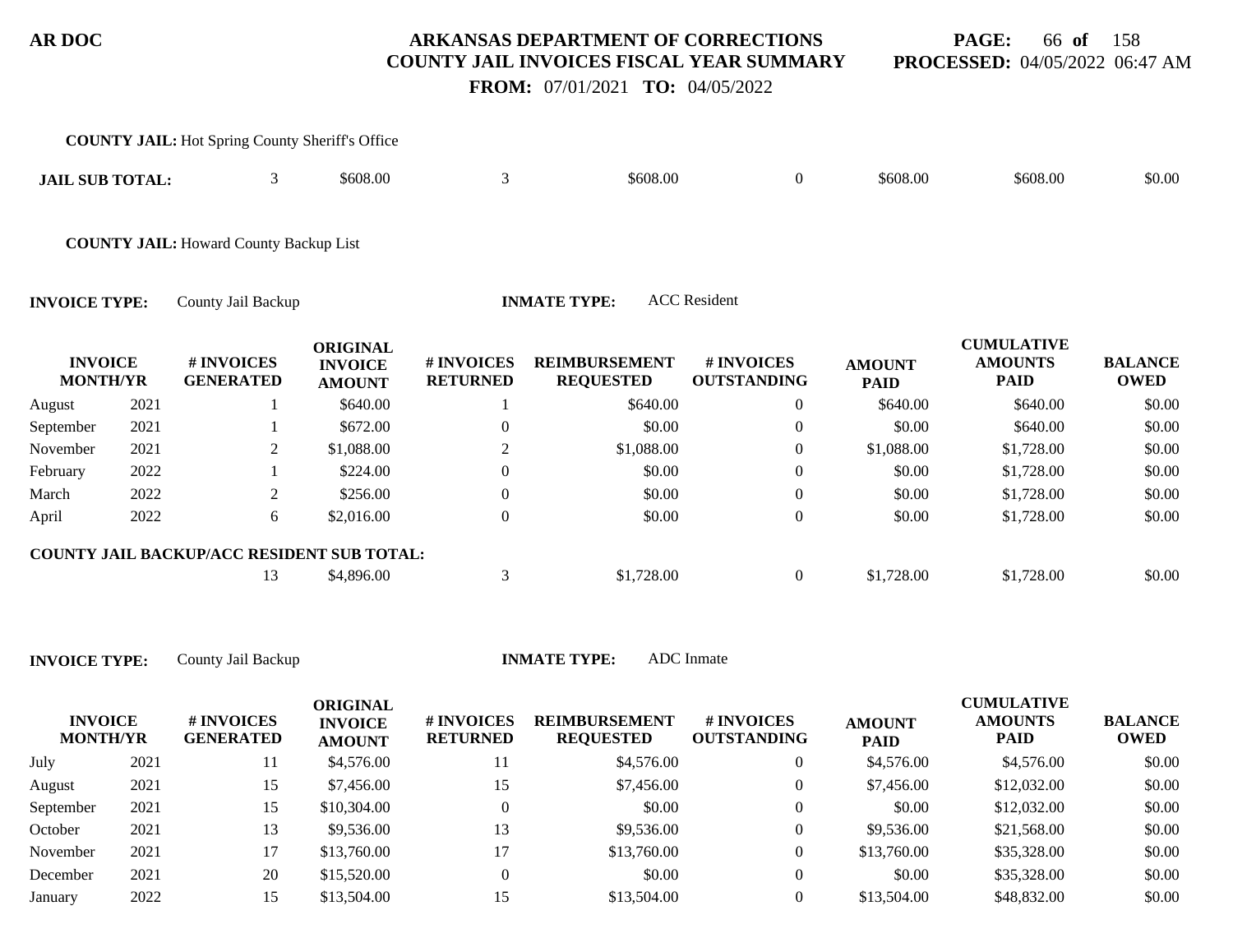**PAGE:** 67 **of** 158 **PROCESSED:** 04/05/2022 06:47 AM

 **FROM:** 07/01/2021 **TO:** 04/05/2022

|                        | <b>COUNTY JAIL:</b> Howard County Backup List |     |                                                 |                  |             |                |             |             |        |
|------------------------|-----------------------------------------------|-----|-------------------------------------------------|------------------|-------------|----------------|-------------|-------------|--------|
| February               | 2022                                          | 18  | \$13,280.00                                     | $\overline{0}$   | \$0.00      | $\overline{0}$ | \$0.00      | \$48,832.00 | \$0.00 |
| March                  | 2022                                          | 19  | \$12,256.00                                     | $\overline{0}$   | \$0.00      | $\overline{0}$ | \$0.00      | \$48,832.00 | \$0.00 |
| April                  | 2022                                          | 21  | \$9,792.00                                      | $\boldsymbol{0}$ | \$0.00      | $\mathbf{0}$   | \$0.00      | \$48,832.00 | \$0.00 |
|                        |                                               |     | <b>COUNTY JAIL BACKUP/ADC INMATE SUB TOTAL:</b> |                  |             |                |             |             |        |
|                        |                                               | 164 | \$109,984.00                                    | 71               | \$48,832.00 | $\overline{0}$ | \$48,832.00 | \$48,832.00 | \$0.00 |
|                        |                                               |     |                                                 |                  |             |                |             |             |        |
| <b>JAIL SUB TOTAL:</b> |                                               | 177 | \$114,880.00                                    | 74               | \$50,560.00 | $\overline{0}$ | \$50,560.00 | \$50,560.00 | \$0.00 |
|                        |                                               |     |                                                 |                  |             |                |             |             |        |
|                        |                                               |     |                                                 |                  |             |                |             |             |        |

**COUNTY JAIL:** Howard County Sheriff's Office

**INVOICE TYPE:** Act 570 **INMATE TYPE:** DCC Client (Act 570)

|       | <b>INVOICE</b><br><b>MONTH/YR</b> | # INVOICES<br><b>GENERATED</b> | <b>ORIGINAL</b><br><b>INVOICE</b><br><b>AMOUNT</b> | # INVOICES<br><b>RETURNED</b> | <b>REIMBURSEMENT</b><br><b>REQUESTED</b> | # INVOICES<br><b>OUTSTANDING</b> | <b>AMOUNT</b><br><b>PAID</b> | <b>CUMULATIVE</b><br><b>AMOUNTS</b><br><b>PAID</b> | <b>BALANCE</b><br><b>OWED</b> |
|-------|-----------------------------------|--------------------------------|----------------------------------------------------|-------------------------------|------------------------------------------|----------------------------------|------------------------------|----------------------------------------------------|-------------------------------|
| July  | 2021                              |                                | \$224.00                                           |                               | \$224.00                                 |                                  | \$224.00                     | \$224.00                                           | \$0.00                        |
| April | 2022                              |                                | \$192.00                                           | $\overline{0}$                | \$0.00                                   |                                  | \$0.00                       | \$224.00                                           | \$0.00                        |
|       |                                   |                                | ACT 570/DCC CLIENT (ACT 570) SUB TOTAL:            |                               |                                          |                                  |                              |                                                    |                               |
|       |                                   |                                | \$416.00                                           |                               | \$224.00                                 |                                  | \$224.00                     | \$224.00                                           | \$0.00                        |
|       |                                   |                                |                                                    |                               |                                          |                                  |                              |                                                    |                               |
|       | <b>JAIL SUB TOTAL:</b>            |                                | \$416.00                                           |                               | \$224.00                                 |                                  | \$224.00                     | \$224.00                                           | \$0.00                        |

**COUNTY JAIL:** Independence County Backup List

**INVOICE TYPE:** County Jail Backup **INMATE TYPE:** ACC Resident

|                 |                  | ORIGINAL       |                   |                  |                    |               | <b>CUMULATIVE</b> |                |
|-----------------|------------------|----------------|-------------------|------------------|--------------------|---------------|-------------------|----------------|
| <b>INVOICE</b>  | # INVOICES       | <b>INVOICE</b> | <b># INVOICES</b> | REIMBURSEMENT    | # INVOICES         | <b>AMOUNT</b> | <b>AMOUNTS</b>    | <b>BALANCE</b> |
| <b>MONTH/YR</b> | <b>GENERATED</b> | <b>AMOUNT</b>  | <b>RETURNED</b>   | <b>REOUESTED</b> | <b>OUTSTANDING</b> | <b>PAID</b>   | PAID              | <b>OWED</b>    |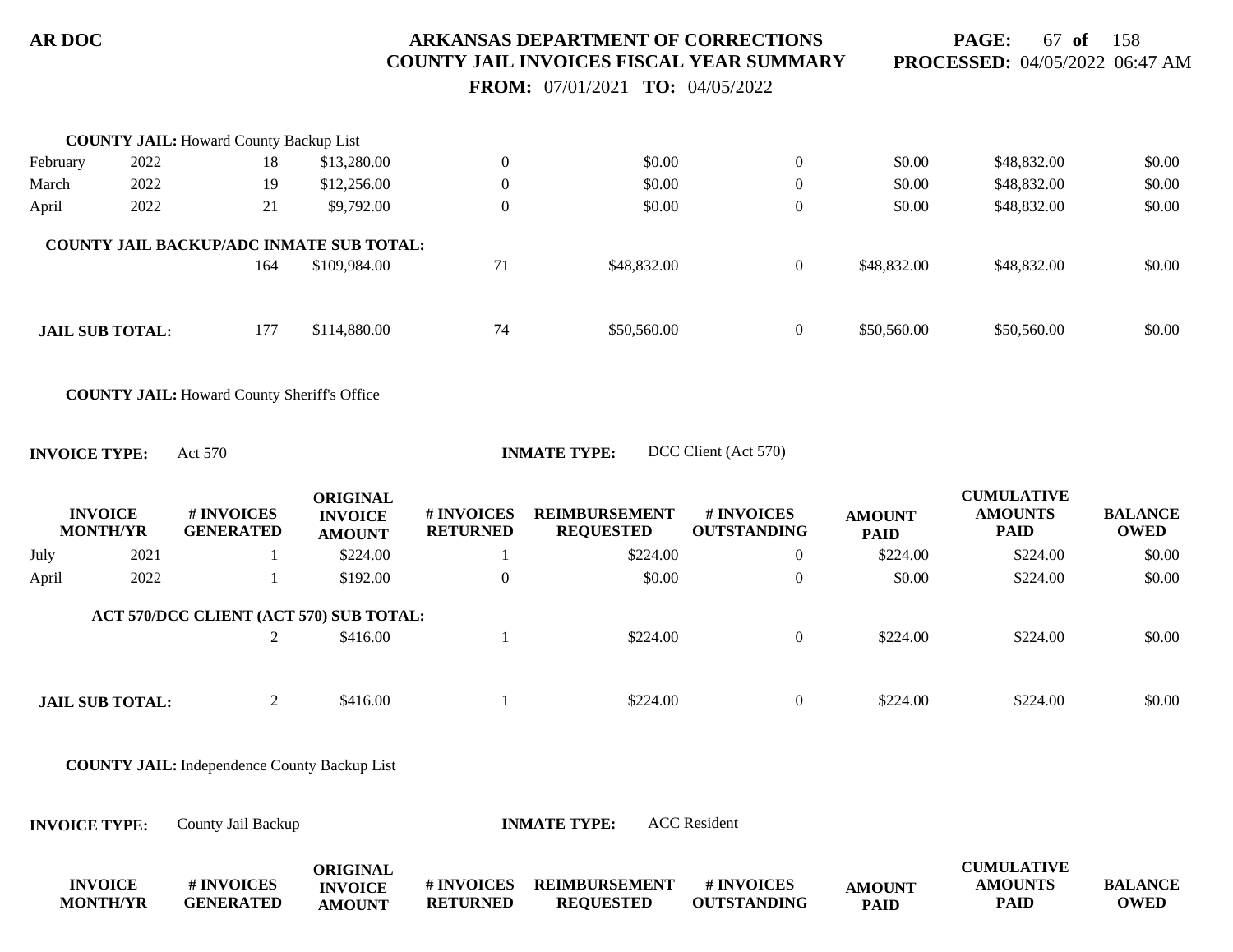**PAGE:** 68 **of** 158 **PROCESSED:** 04/05/2022 06:47 AM

 **FROM:** 07/01/2021 **TO:** 04/05/2022

|           | <b>COUNTY JAIL:</b> Independence County Backup List |    |                                                   |    |             |                |             |             |        |
|-----------|-----------------------------------------------------|----|---------------------------------------------------|----|-------------|----------------|-------------|-------------|--------|
| July      | 2021                                                |    | \$1,088.00                                        |    | \$1,088.00  | $\mathbf{0}$   | \$1,088.00  | \$1,088.00  | \$0.00 |
| August    | 2021                                                |    | \$64.00                                           |    | \$64.00     | $\theta$       | \$64.00     | \$1,152.00  | \$0.00 |
| September | 2021                                                | 8  | \$2,912.00                                        | 8  | \$2,912.00  | $\theta$       | \$2,912.00  | \$4,064.00  | \$0.00 |
| October   | 2021                                                | 11 | \$5,216.00                                        | 11 | \$5,216.00  | $\theta$       | \$5,216.00  | \$9,280.00  | \$0.00 |
| November  | 2021                                                |    | \$5,312.00                                        |    | \$5,312.00  | $\theta$       | \$5,312.00  | \$14,592.00 | \$0.00 |
| December  | 2021                                                | 6  | \$4,608.00                                        | 6  | \$4,608.00  | $\theta$       | \$4,608.00  | \$19,200.00 | \$0.00 |
| January   | 2022                                                | 12 | \$4,928.00                                        | 12 | \$4,928.00  | $\theta$       | \$4,928.00  | \$24,128.00 | \$0.00 |
| February  | 2022                                                | 6  | \$3,104.00                                        | 6  | \$3,104.00  | $\theta$       | \$3,104.00  | \$27,232.00 | \$0.00 |
| March     | 2022                                                | 2  | \$1,376.00                                        | 2  | \$1,376.00  | $\theta$       | \$1,376.00  | \$28,608.00 | \$0.00 |
| April     | 2022                                                | 6  | \$1,568.00                                        |    | \$0.00      | $\overline{0}$ | \$0.00      | \$28,608.00 | \$0.00 |
|           |                                                     |    | <b>COUNTY JAIL BACKUP/ACC RESIDENT SUB TOTAL:</b> |    |             |                |             |             |        |
|           |                                                     | 66 | \$30,176.00                                       | 60 | \$28,608.00 |                | \$28,608.00 | \$28,608.00 | \$0.00 |

|                                   |      |                                                 | <b>ORIGINAL</b>                 |                               |                                          |                                  |                              | <b>CUMULATIVE</b>      |                               |
|-----------------------------------|------|-------------------------------------------------|---------------------------------|-------------------------------|------------------------------------------|----------------------------------|------------------------------|------------------------|-------------------------------|
| <b>INVOICE</b><br><b>MONTH/YR</b> |      | # INVOICES<br><b>GENERATED</b>                  | <b>INVOICE</b><br><b>AMOUNT</b> | # INVOICES<br><b>RETURNED</b> | <b>REIMBURSEMENT</b><br><b>REQUESTED</b> | # INVOICES<br><b>OUTSTANDING</b> | <b>AMOUNT</b><br><b>PAID</b> | <b>AMOUNTS</b><br>PAID | <b>BALANCE</b><br><b>OWED</b> |
| July                              | 2021 | 16                                              | \$6,976.00                      | 16                            | \$6,976.00                               | $\overline{0}$                   | \$6,976.00                   | \$6,976.00             | \$0.00                        |
| August                            | 2021 | 10                                              | \$5,728.00                      | 10                            | \$5,728.00                               | $\overline{0}$                   | \$5,728.00                   | \$12,704.00            | \$0.00                        |
| September                         | 2021 | 15                                              | \$8,736.00                      | 15                            | \$8,736.00                               | $\theta$                         | \$8,736.00                   | \$21,440.00            | \$0.00                        |
| October                           | 2021 | 22                                              | \$13,504.00                     | 22                            | \$13,504.00                              | $\boldsymbol{0}$                 | \$13,504.00                  | \$34,944.00            | \$0.00                        |
| November                          | 2021 | 24                                              | \$19,808.00                     | 24                            | \$19,808.00                              | $\overline{0}$                   | \$19,808.00                  | \$54,752.00            | \$0.00                        |
| December                          | 2021 | 32                                              | \$26,496.00                     | 32                            | \$26,496.00                              | $\overline{0}$                   | \$26,496.00                  | \$81,248.00            | \$0.00                        |
| January                           | 2022 | 27                                              | \$21,536.00                     | 27                            | \$21,536.00                              | $\overline{0}$                   | \$21,536.00                  | \$102,784.00           | \$0.00                        |
| February                          | 2022 | 37                                              | \$19,680.00                     | 37                            | \$19,680.00                              | $\overline{0}$                   | \$19,680.00                  | \$122,464.00           | \$0.00                        |
| March                             | 2022 | 30                                              | \$16,416.00                     | 30                            | \$16,416.00                              | $\overline{0}$                   | \$16,416.00                  | \$138,880.00           | \$0.00                        |
| April                             | 2022 | 23                                              | \$14,528.00                     | $\mathbf{0}$                  | \$0.00                                   | $\boldsymbol{0}$                 | \$0.00                       | \$138,880.00           | \$0.00                        |
|                                   |      | <b>COUNTY JAIL BACKUP/ADC INMATE SUB TOTAL:</b> |                                 |                               |                                          |                                  |                              |                        |                               |
|                                   |      | 236                                             | \$153,408.00                    | 213                           | \$138,880.00                             | $\overline{0}$                   | \$138,880.00                 | \$138,880.00           | \$0.00                        |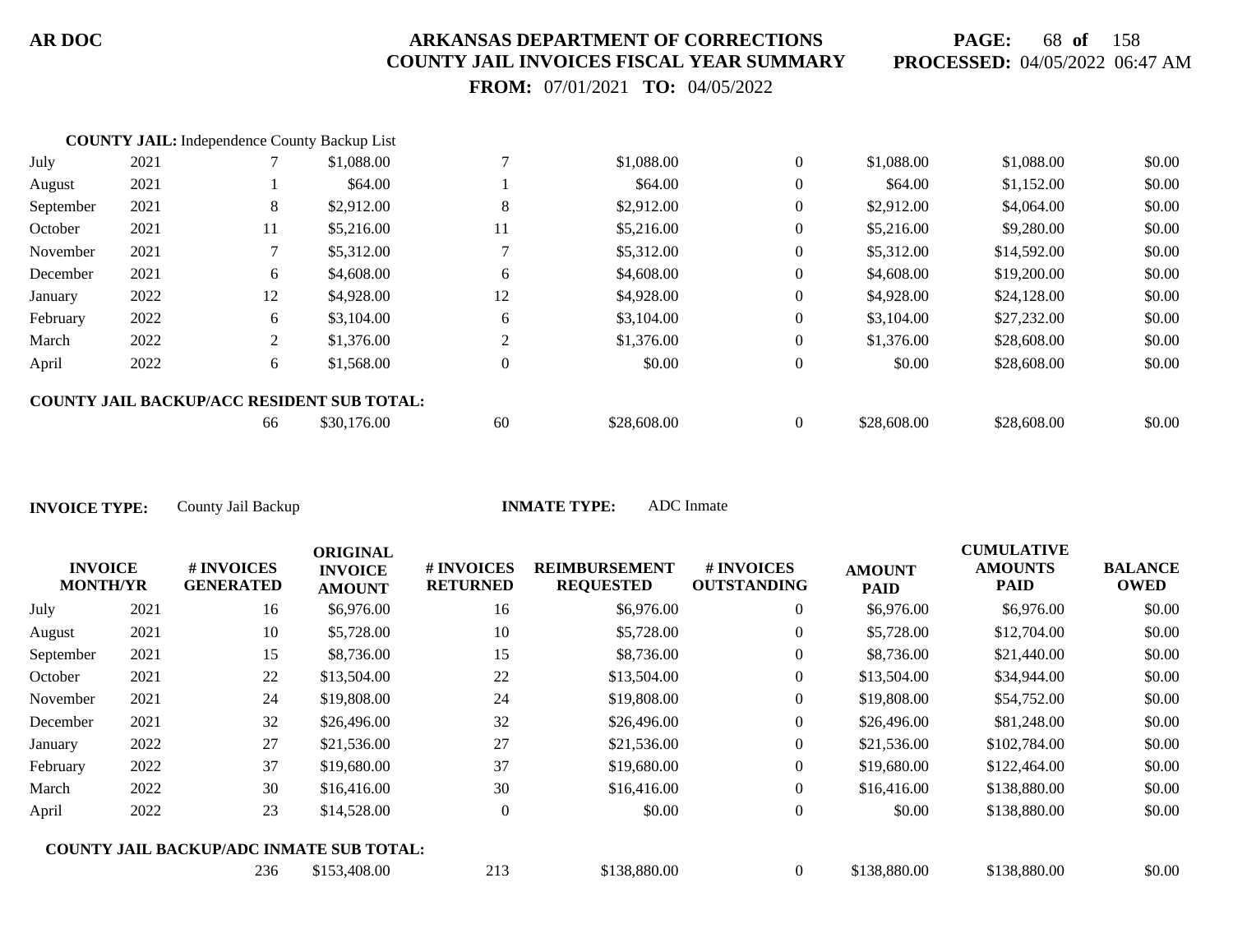**PAGE:** 69 **of** 158 **PROCESSED:** 04/05/2022 06:47 AM

 **FROM:** 07/01/2021 **TO:** 04/05/2022

|                                   |      | <b>COUNTY JAIL:</b> Independence County Backup List      |                                                    |                               |                                          |                                  |                              |                                                    |                               |
|-----------------------------------|------|----------------------------------------------------------|----------------------------------------------------|-------------------------------|------------------------------------------|----------------------------------|------------------------------|----------------------------------------------------|-------------------------------|
| <b>JAIL SUB TOTAL:</b>            |      | 302                                                      | \$183,584.00                                       | 273                           | \$167,488.00                             | $\overline{0}$                   | \$167,488.00                 | \$167,488.00                                       | \$0.00                        |
|                                   |      | <b>COUNTY JAIL:</b> Independence County Sheriff's Office |                                                    |                               |                                          |                                  |                              |                                                    |                               |
| <b>INVOICE TYPE:</b>              |      | Act 570                                                  |                                                    |                               | <b>INMATE TYPE:</b>                      | DCC Client (Act 570)             |                              |                                                    |                               |
| <b>INVOICE</b><br><b>MONTH/YR</b> |      | # INVOICES<br><b>GENERATED</b>                           | <b>ORIGINAL</b><br><b>INVOICE</b><br><b>AMOUNT</b> | # INVOICES<br><b>RETURNED</b> | <b>REIMBURSEMENT</b><br><b>REQUESTED</b> | # INVOICES<br><b>OUTSTANDING</b> | <b>AMOUNT</b><br><b>PAID</b> | <b>CUMULATIVE</b><br><b>AMOUNTS</b><br><b>PAID</b> | <b>BALANCE</b><br><b>OWED</b> |
| September                         | 2021 | 3                                                        | \$672.00                                           | 3                             | \$672.00                                 | $\overline{0}$                   | \$672.00                     | \$672.00                                           | \$0.00                        |
| February                          | 2022 |                                                          | \$224.00                                           |                               | \$224.00                                 | $\boldsymbol{0}$                 | \$224.00                     | \$896.00                                           | \$0.00                        |
| April                             | 2022 | $\overline{2}$                                           | \$416.00                                           | $\mathbf{0}$                  | \$0.00                                   | $\boldsymbol{0}$                 | \$0.00                       | \$896.00                                           | \$0.00                        |
|                                   |      | ACT 570/DCC CLIENT (ACT 570) SUB TOTAL:                  |                                                    |                               |                                          |                                  |                              |                                                    |                               |
|                                   |      | 6                                                        | \$1,312.00                                         | $\overline{4}$                | \$896.00                                 | $\mathbf{0}$                     | \$896.00                     | \$896.00                                           | \$0.00                        |
| <b>JAIL SUB TOTAL:</b>            |      | 6                                                        | \$1,312.00                                         | $\overline{4}$                | \$896.00                                 | $\overline{0}$                   | \$896.00                     | \$896.00                                           | \$0.00                        |
|                                   |      | <b>COUNTY JAIL: Izard County Backup List</b>             |                                                    |                               |                                          |                                  |                              |                                                    |                               |
| <b>INVOICE TYPE:</b>              |      | County Jail Backup                                       |                                                    |                               | <b>INMATE TYPE:</b>                      | <b>ACC</b> Resident              |                              |                                                    |                               |
| <b>INVOICE</b><br><b>MONTH/YR</b> |      | # INVOICES<br><b>GENERATED</b>                           | <b>ORIGINAL</b><br><b>INVOICE</b><br><b>AMOUNT</b> | # INVOICES<br><b>RETURNED</b> | <b>REIMBURSEMENT</b><br><b>REQUESTED</b> | # INVOICES<br><b>OUTSTANDING</b> | <b>AMOUNT</b><br><b>DAID</b> | <b>CUMULATIVE</b><br><b>AMOUNTS</b><br><b>PAID</b> | <b>BALANCE</b><br><b>OWED</b> |

| -- - - - - - -<br><b>MONTH/YR</b> |      | .<br><b>GENERATED</b> | итторо<br><b>AMOUNT</b> | <b>RETURNED</b> | <b>REQUESTED</b> | <b>OUTSTANDING</b> | <b>ARIVULLE</b><br><b>PAID</b> | .<br><b>PAID</b> | ---------<br><b>OWED</b> |
|-----------------------------------|------|-----------------------|-------------------------|-----------------|------------------|--------------------|--------------------------------|------------------|--------------------------|
| July                              | 2021 |                       | \$608.00                |                 | \$608.00         |                    | \$608.00                       | \$608.00         | \$0.00                   |
| August                            | 2021 |                       | \$480.00                |                 | \$480.00         |                    | \$480.00                       | \$1,088.00       | \$0.00                   |
| November                          | 2021 |                       | \$448.00                |                 | \$448.00         |                    | \$448.00                       | \$1,536.00       | \$0.00                   |
| December                          | 2021 |                       | \$1.344.00              |                 | \$1,344.00       |                    | \$1,344.00                     | \$2,880.00       | \$0.00                   |
| January                           | 2022 |                       | \$1,376.00              |                 | \$1,376.00       |                    | \$1,376.00                     | \$4,256.00       | \$0.00                   |
| February                          | 2022 |                       | \$1,440.00              |                 | \$1,440.00       |                    | \$1,440.00                     | \$5,696.00       | \$0.00                   |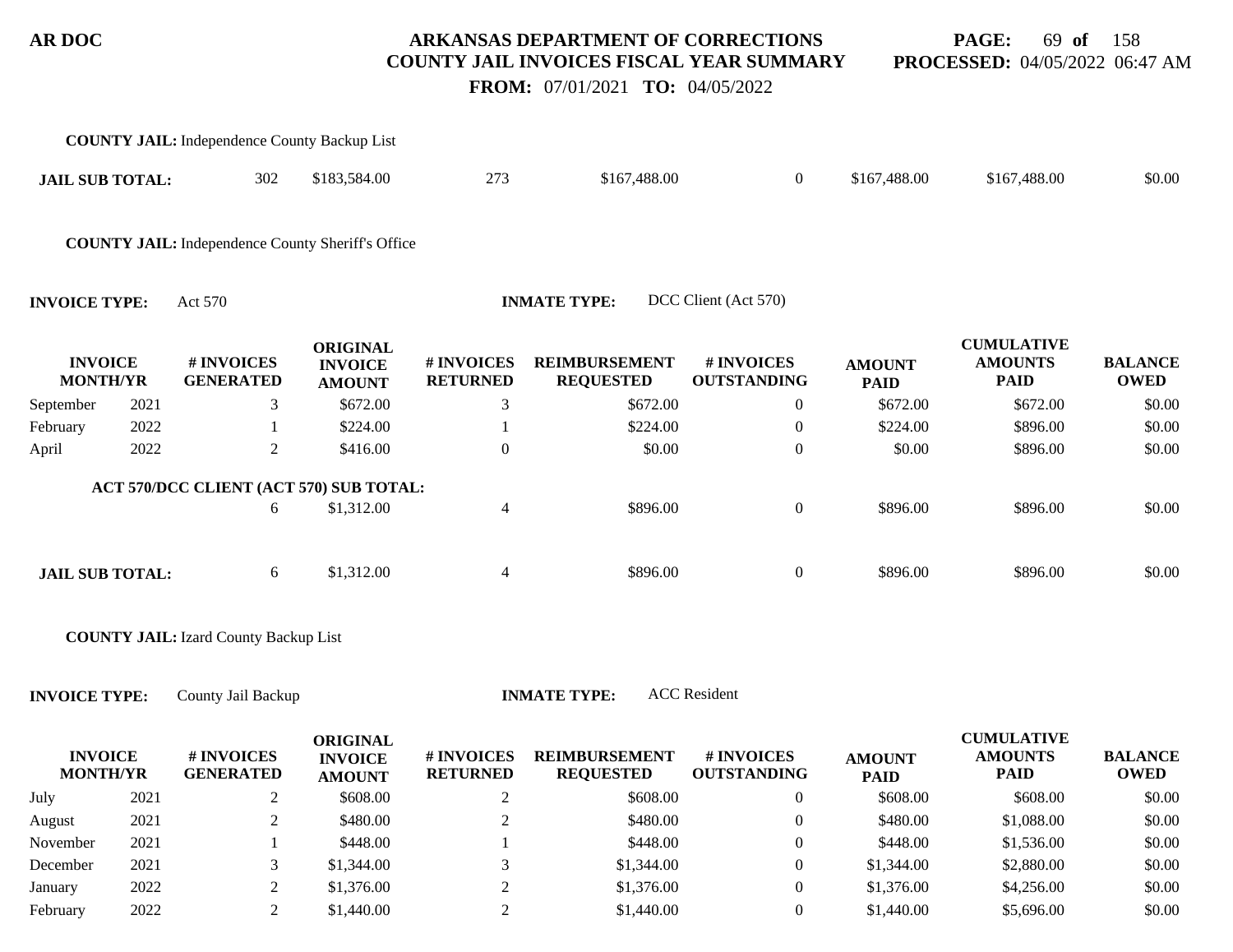**PAGE:** 70 **of** 158 **PROCESSED:** 04/05/2022 06:47 AM

 **FROM:** 07/01/2021 **TO:** 04/05/2022

|       | <b>COUNTY JAIL:</b> Izard County Backup List |                                                   |                |            |            |            |        |
|-------|----------------------------------------------|---------------------------------------------------|----------------|------------|------------|------------|--------|
| March | 2022                                         | \$320.00                                          |                | \$0.00     | \$0.00     | \$5,696.00 | \$0.00 |
| April | 2022                                         | \$64.00                                           |                | \$0.00     | \$0.00     | \$5,696.00 | \$0.00 |
|       |                                              | <b>COUNTY JAIL BACKUP/ACC RESIDENT SUB TOTAL:</b> |                |            |            |            |        |
|       |                                              | \$6.080.00                                        | $\overline{1}$ | \$5,696.00 | \$5,696.00 | \$5,696.00 | \$0.00 |

| <b>INVOICE</b><br><b>MONTH/YR</b> |      | # INVOICES<br><b>GENERATED</b>                  | <b>ORIGINAL</b><br><b>INVOICE</b><br><b>AMOUNT</b> | # INVOICES<br><b>RETURNED</b> | <b>REIMBURSEMENT</b><br><b>REQUESTED</b> | # INVOICES<br><b>OUTSTANDING</b> | <b>AMOUNT</b><br><b>PAID</b> | <b>CUMULATIVE</b><br><b>AMOUNTS</b><br><b>PAID</b> | <b>BALANCE</b><br><b>OWED</b> |
|-----------------------------------|------|-------------------------------------------------|----------------------------------------------------|-------------------------------|------------------------------------------|----------------------------------|------------------------------|----------------------------------------------------|-------------------------------|
| July                              | 2021 | 9                                               | \$4,192.00                                         | 9                             | \$4,192.00                               | $\overline{0}$                   | \$4,192.00                   | \$4,192.00                                         | \$0.00                        |
| August                            | 2021 | 13                                              | \$5,440.00                                         | 13                            | \$5,440.00                               | $\overline{0}$                   | \$5,440.00                   | \$9,632.00                                         | \$0.00                        |
| September                         | 2021 | 11                                              | \$8,672.00                                         | 11                            | \$8,672.00                               | $\boldsymbol{0}$                 | \$8,672.00                   | \$18,304.00                                        | \$0.00                        |
| October                           | 2021 | 11                                              | \$7,744.00                                         | 11                            | \$7,744.00                               | $\overline{0}$                   | \$7,744.00                   | \$26,048.00                                        | \$0.00                        |
| November                          | 2021 | 5                                               | \$3,488.00                                         | 5                             | \$3,488.00                               | $\overline{0}$                   | \$3,488.00                   | \$29,536.00                                        | \$0.00                        |
| December                          | 2021 | 6                                               | \$3,904.00                                         | 6                             | \$3,904.00                               | $\mathbf{0}$                     | \$3,904.00                   | \$33,440.00                                        | \$0.00                        |
| January                           | 2022 | 11                                              | \$3,232.00                                         | 11                            | \$3,232.00                               | $\boldsymbol{0}$                 | \$3,232.00                   | \$36,672.00                                        | \$0.00                        |
| February                          | 2022 | 12                                              | \$7,424.00                                         | 12                            | \$7,424.00                               | $\boldsymbol{0}$                 | \$7,424.00                   | \$44,096.00                                        | \$0.00                        |
| March                             | 2022 | 16                                              | \$12,064.00                                        | $\overline{0}$                | \$0.00                                   | $\mathbf{0}$                     | \$0.00                       | \$44,096.00                                        | \$0.00                        |
| April                             | 2022 | 19                                              | \$8,544.00                                         | $\Omega$                      | \$0.00                                   | $\mathbf{0}$                     | \$0.00                       | \$44,096.00                                        | \$0.00                        |
|                                   |      | <b>COUNTY JAIL BACKUP/ADC INMATE SUB TOTAL:</b> |                                                    |                               |                                          |                                  |                              |                                                    |                               |
|                                   |      | 113                                             | \$64,704.00                                        | 78                            | \$44,096.00                              | $\boldsymbol{0}$                 | \$44,096.00                  | \$44,096.00                                        | \$0.00                        |
| <b>JAIL SUB TOTAL:</b>            |      | 128                                             | \$70,784.00                                        | 90                            | \$49,792.00                              | $\overline{0}$                   | \$49,792.00                  | \$49,792.00                                        | \$0.00                        |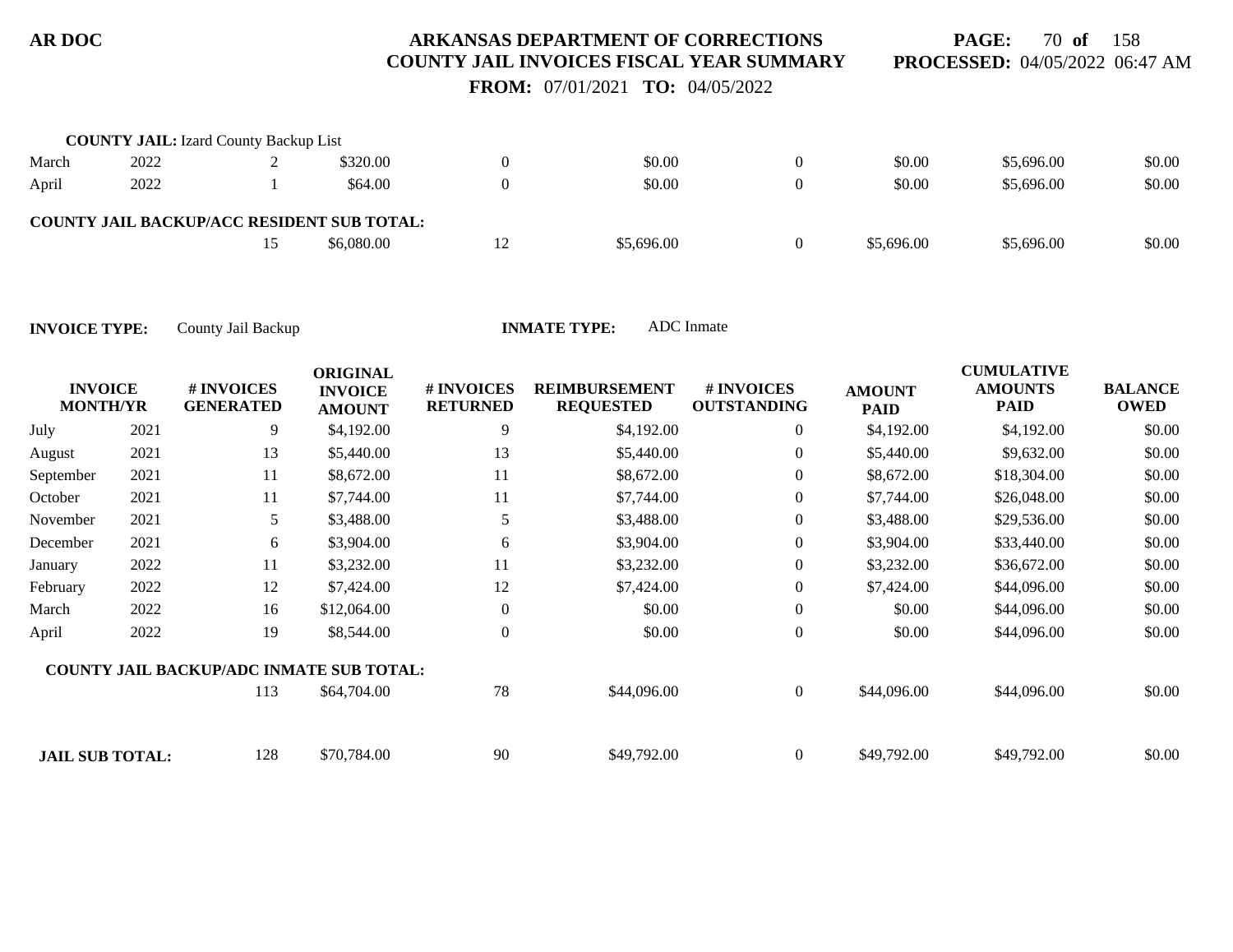# **PAGE:** 71 **of** 158 **PROCESSED:** 04/05/2022 06:47 AM

 **FROM:** 07/01/2021 **TO:** 04/05/2022

#### **COUNTY JAIL:** Izard County Sheriff's Office

| <b>INVOICE TYPE:</b>              |      | DCC Client (Act 570)<br><b>INMATE TYPE:</b><br>Act 570 |                                                    |                               |                                          |                                  |                              |                                                    |                               |  |
|-----------------------------------|------|--------------------------------------------------------|----------------------------------------------------|-------------------------------|------------------------------------------|----------------------------------|------------------------------|----------------------------------------------------|-------------------------------|--|
| <b>INVOICE</b><br><b>MONTH/YR</b> |      | # INVOICES<br><b>GENERATED</b>                         | <b>ORIGINAL</b><br><b>INVOICE</b><br><b>AMOUNT</b> | # INVOICES<br><b>RETURNED</b> | <b>REIMBURSEMENT</b><br><b>REQUESTED</b> | # INVOICES<br><b>OUTSTANDING</b> | <b>AMOUNT</b><br><b>PAID</b> | <b>CUMULATIVE</b><br><b>AMOUNTS</b><br><b>PAID</b> | <b>BALANCE</b><br><b>OWED</b> |  |
| October                           | 2021 |                                                        | \$192.00                                           |                               | \$192.00                                 | $\boldsymbol{0}$                 | \$192.00                     | \$192.00                                           | \$0.00                        |  |
| November                          | 2021 |                                                        | \$224.00                                           |                               | \$224.00                                 | $\overline{0}$                   | \$224.00                     | \$416.00                                           | \$0.00                        |  |
| December                          | 2021 |                                                        | \$192.00                                           |                               | \$192.00                                 | $\overline{0}$                   | \$192.00                     | \$608.00                                           | \$0.00                        |  |
| March                             | 2022 |                                                        | \$128.00                                           |                               | \$128.00                                 | $\overline{0}$                   | \$128.00                     | \$736.00                                           | \$0.00                        |  |
| April                             | 2022 | 3                                                      | \$480.00                                           | 0                             | \$0.00                                   | $\boldsymbol{0}$                 | \$0.00                       | \$736.00                                           | \$0.00                        |  |
|                                   |      | ACT 570/DCC CLIENT (ACT 570) SUB TOTAL:                |                                                    |                               |                                          |                                  |                              |                                                    |                               |  |
|                                   |      |                                                        | \$1,216.00                                         | $\overline{4}$                | \$736.00                                 | $\overline{0}$                   | \$736.00                     | \$736.00                                           | \$0.00                        |  |
|                                   |      |                                                        |                                                    |                               |                                          |                                  |                              |                                                    |                               |  |
| <b>JAIL SUB TOTAL:</b>            |      |                                                        | \$1,216.00                                         | $\overline{4}$                | \$736.00                                 | $\overline{0}$                   | \$736.00                     | \$736.00                                           | \$0.00                        |  |

**COUNTY JAIL:** Jackson County Backup List

**INVOICE TYPE:** County Jail Backup **INMATE TYPE** 

| E: | <b>ACC</b> Resident |
|----|---------------------|
|----|---------------------|

| <b>INVOICE</b><br><b>MONTH/YR</b> |      | # INVOICES<br><b>GENERATED</b> | <b>ORIGINAL</b><br><b>INVOICE</b><br><b>AMOUNT</b> | <b># INVOICES</b><br><b>RETURNED</b> | <b>REIMBURSEMENT</b><br><b>REQUESTED</b> | # INVOICES<br><b>OUTSTANDING</b> | <b>AMOUNT</b><br><b>PAID</b> | <b>CUMULATIVE</b><br><b>AMOUNTS</b><br><b>PAID</b> | <b>BALANCE</b><br>OWED |
|-----------------------------------|------|--------------------------------|----------------------------------------------------|--------------------------------------|------------------------------------------|----------------------------------|------------------------------|----------------------------------------------------|------------------------|
| July                              | 2021 | 6                              | \$608.00                                           | <sub>0</sub>                         | \$608.00                                 | 0                                | \$608.00                     | \$608.00                                           | \$0.00                 |
| August                            | 2021 | 8                              | \$2,592.00                                         | 8                                    | \$2,592.00                               | 0                                | \$2,592.00                   | \$3,200.00                                         | \$0.00                 |
| September                         | 2021 | 15                             | \$4,352.00                                         | 15                                   | \$4,352.00                               | $\theta$                         | \$4,352.00                   | \$7,552.00                                         | \$0.00                 |
| October                           | 2021 | 13                             | \$3,232.00                                         | 13                                   | \$3,232.00                               | 0                                | \$3,232.00                   | \$10,784.00                                        | \$0.00                 |
| November                          | 2021 | 4                              | \$2,496.00                                         |                                      | \$2,496.00                               | 0                                | \$2,496.00                   | \$13,280.00                                        | \$0.00                 |
| December                          | 2021 | 11                             | \$5,824.00                                         |                                      | \$5,824.00                               | 0                                | \$5,824.00                   | \$19,104.00                                        | \$0.00                 |
| January                           | 2022 | 9                              | \$4,480.00                                         | Q                                    | \$4,480.00                               | $\overline{0}$                   | \$4,480.00                   | \$23,584.00                                        | \$0.00                 |
| February                          | 2022 | 9                              | \$5,824.00                                         |                                      | \$5,824.00                               |                                  | \$5,824.00                   | \$29,408.00                                        | \$0.00                 |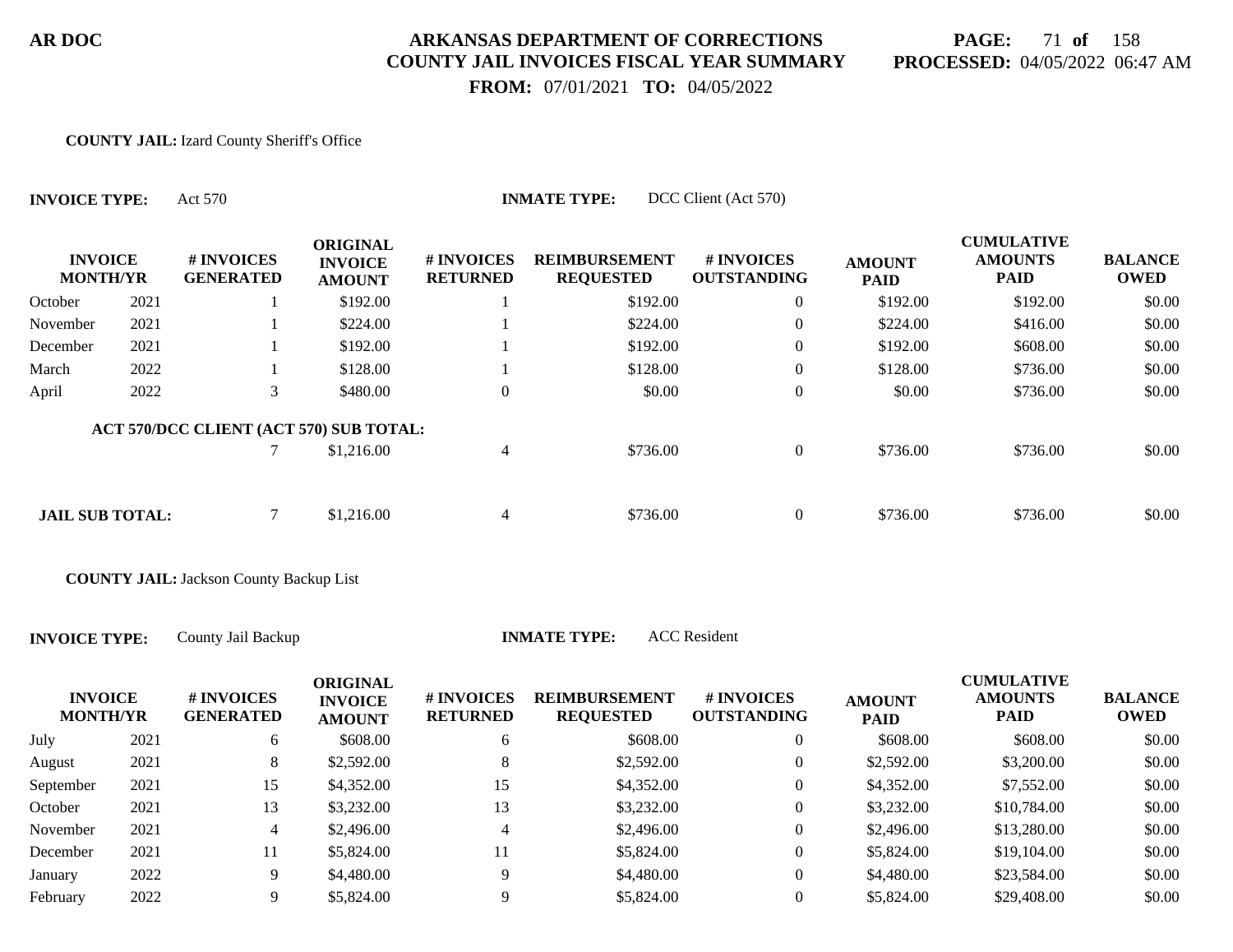**PAGE:** 72 **of** 158 **PROCESSED:** 04/05/2022 06:47 AM

 **FROM:** 07/01/2021 **TO:** 04/05/2022

|       | <b>COUNTY JAIL: Jackson County Backup List</b> |    |                                                   |    |             |             |             |        |
|-------|------------------------------------------------|----|---------------------------------------------------|----|-------------|-------------|-------------|--------|
| March | 2022                                           |    | \$5,632.00                                        |    | \$5,632.00  | \$5,632.00  | \$35,040.00 | \$0.00 |
| April | 2022                                           |    | \$4,256.00                                        |    | \$0.00      | \$0.00      | \$35,040.00 | \$0.00 |
|       |                                                |    | <b>COUNTY JAIL BACKUP/ACC RESIDENT SUB TOTAL:</b> |    |             |             |             |        |
|       |                                                | 94 | \$39,296.00                                       | 86 | \$35,040.00 | \$35,040.00 | \$35,040.00 | \$0.00 |

| <b>INVOICE</b><br><b>MONTH/YR</b> |      | # INVOICES<br><b>GENERATED</b>                  | <b>ORIGINAL</b><br><b>INVOICE</b><br><b>AMOUNT</b> | # INVOICES<br><b>RETURNED</b> | <b>REIMBURSEMENT</b><br><b>REQUESTED</b> | # INVOICES<br><b>OUTSTANDING</b> | <b>AMOUNT</b><br><b>PAID</b> | <b>CUMULATIVE</b><br><b>AMOUNTS</b><br><b>PAID</b> | <b>BALANCE</b><br><b>OWED</b> |
|-----------------------------------|------|-------------------------------------------------|----------------------------------------------------|-------------------------------|------------------------------------------|----------------------------------|------------------------------|----------------------------------------------------|-------------------------------|
| July                              | 2021 | 34                                              | \$14,944.00                                        | 34                            | \$14,944.00                              | $\overline{0}$                   | \$14,944.00                  | \$14,944.00                                        | \$0.00                        |
| August                            | 2021 | 31                                              | \$19,328.00                                        | 31                            | \$19,328.00                              | $\overline{0}$                   | \$19,328.00                  | \$34,272.00                                        | \$0.00                        |
| September                         | 2021 | 35                                              | \$22,784.00                                        | 35                            | \$22,784.00                              | $\boldsymbol{0}$                 | \$22,784.00                  | \$57,056.00                                        | \$0.00                        |
| October                           | 2021 | 41                                              | \$17,056.00                                        | 41                            | \$17,056.00                              | $\overline{0}$                   | \$17,056.00                  | \$74,112.00                                        | \$0.00                        |
| November                          | 2021 | 21                                              | \$14,304.00                                        | 21                            | \$14,304.00                              | $\overline{0}$                   | \$14,304.00                  | \$88,416.00                                        | \$0.00                        |
| December                          | 2021 | 38                                              | \$26,976.00                                        | 38                            | \$26,976.00                              | $\overline{0}$                   | \$26,976.00                  | \$115,392.00                                       | \$0.00                        |
| January                           | 2022 | 47                                              | \$33,920.00                                        | 47                            | \$33,920.00                              | $\overline{0}$                   | \$33,920.00                  | \$149,312.00                                       | \$0.00                        |
| February                          | 2022 | 46                                              | \$35,488.00                                        | 46                            | \$35,488.00                              | $\boldsymbol{0}$                 | \$35,488.00                  | \$184,800.00                                       | \$0.00                        |
| March                             | 2022 | 53                                              | \$39,072.00                                        | 53                            | \$39,072.00                              | $\overline{0}$                   | \$39,072.00                  | \$223,872.00                                       | \$0.00                        |
| April                             | 2022 | 62                                              | \$39,936.00                                        | $\theta$                      | \$0.00                                   | $\mathbf{0}$                     | \$0.00                       | \$223,872.00                                       | \$0.00                        |
|                                   |      | <b>COUNTY JAIL BACKUP/ADC INMATE SUB TOTAL:</b> |                                                    |                               |                                          |                                  |                              |                                                    |                               |
|                                   |      | 408                                             | \$263,808.00                                       | 346                           | \$223,872.00                             | $\overline{0}$                   | \$223,872.00                 | \$223,872.00                                       | \$0.00                        |
| <b>JAIL SUB TOTAL:</b>            |      | 502                                             | \$303,104.00                                       | 432                           | \$258,912.00                             | $\Omega$                         | \$258,912.00                 | \$258,912.00                                       | \$0.00                        |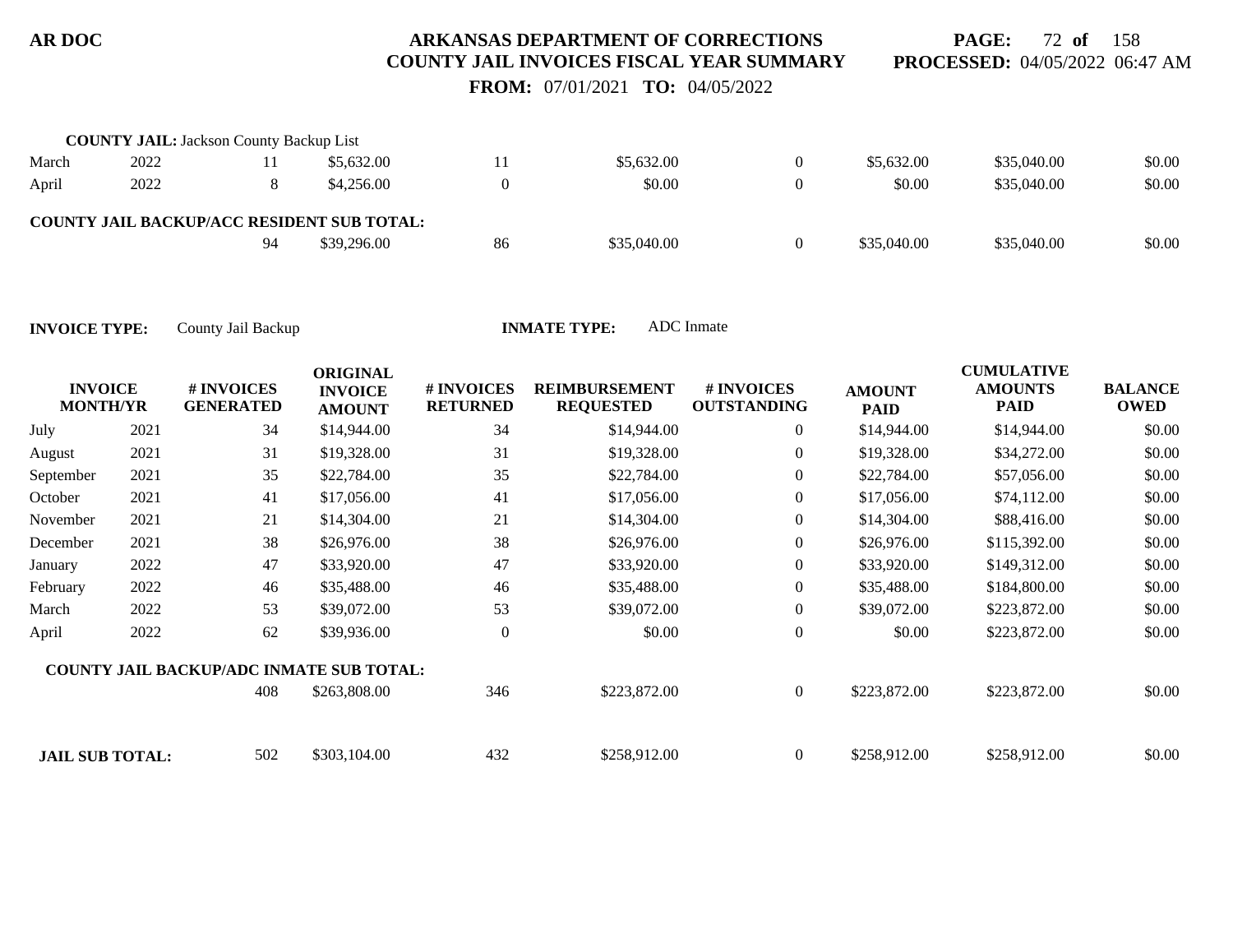# **PAGE:** 73 **of** 158 **PROCESSED:** 04/05/2022 06:47 AM

 **FROM:** 07/01/2021 **TO:** 04/05/2022

#### **COUNTY JAIL:** Jackson County Sheriff's Office

| <b>INVOICE</b><br><b>MONTH/YR</b> |      | # INVOICES<br><b>GENERATED</b>          | ORIGINAL<br><b>INVOICE</b><br><b>AMOUNT</b> | # INVOICES<br><b>RETURNED</b> | <b>REIMBURSEMENT</b><br><b>REQUESTED</b> | # INVOICES<br><b>OUTSTANDING</b> | <b>AMOUNT</b><br><b>PAID</b> | <b>CUMULATIVE</b><br><b>AMOUNTS</b><br><b>PAID</b> | <b>BALANCE</b><br><b>OWED</b> |
|-----------------------------------|------|-----------------------------------------|---------------------------------------------|-------------------------------|------------------------------------------|----------------------------------|------------------------------|----------------------------------------------------|-------------------------------|
| August                            | 2021 |                                         | \$384.00                                    |                               | \$384.00                                 |                                  | \$384.00                     | \$384.00                                           | \$0.00                        |
| September                         | 2021 |                                         | \$256.00                                    |                               | \$256.00                                 |                                  | \$256.00                     | \$640.00                                           | \$0.00                        |
| December                          | 2021 |                                         | \$576.00                                    |                               | \$576.00                                 |                                  | \$576.00                     | \$1,216.00                                         | \$0.00                        |
|                                   |      | ACT 423/ACC CLIENT (ACT 423) SUB TOTAL: |                                             |                               |                                          |                                  |                              |                                                    |                               |
|                                   |      |                                         | \$1,216.00                                  |                               | \$1,216.00                               |                                  | \$1,216.00                   | \$1,216.00                                         | \$0.00                        |

**INVOICE TYPE:** Act 423 **INMATE TYPE:** ACC Client (Act 423)

|                                   |      |                                         | <b>ORIGINAL</b>                 |                                      |                                          |                                  |                              | <b>CUMULATIVE</b>             |                               |
|-----------------------------------|------|-----------------------------------------|---------------------------------|--------------------------------------|------------------------------------------|----------------------------------|------------------------------|-------------------------------|-------------------------------|
| <b>INVOICE</b><br><b>MONTH/YR</b> |      | # INVOICES<br><b>GENERATED</b>          | <b>INVOICE</b><br><b>AMOUNT</b> | <b># INVOICES</b><br><b>RETURNED</b> | <b>REIMBURSEMENT</b><br><b>REQUESTED</b> | # INVOICES<br><b>OUTSTANDING</b> | <b>AMOUNT</b><br><b>PAID</b> | <b>AMOUNTS</b><br><b>PAID</b> | <b>BALANCE</b><br><b>OWED</b> |
| July                              | 2021 | 5                                       | \$1,120.00                      |                                      | \$1,120.00                               | $\overline{0}$                   | \$1,120.00                   | \$1,120.00                    | \$0.00                        |
| September                         | 2021 |                                         | \$224.00                        |                                      | \$224.00                                 | $\overline{0}$                   | \$224.00                     | \$1,344.00                    | \$0.00                        |
| October                           | 2021 |                                         | \$192.00                        |                                      | \$192.00                                 | $\overline{0}$                   | \$192.00                     | \$1,536.00                    | \$0.00                        |
| December                          | 2021 | 3                                       | \$576.00                        |                                      | \$576.00                                 | $\overline{0}$                   | \$576.00                     | \$2,112.00                    | \$0.00                        |
| February                          | 2022 |                                         | \$224.00                        |                                      | \$224.00                                 | $\overline{0}$                   | \$224.00                     | \$2,336.00                    | \$0.00                        |
| April                             | 2022 |                                         | \$224.00                        | $\overline{0}$                       | \$0.00                                   | $\overline{0}$                   | \$0.00                       | \$2,336.00                    | \$0.00                        |
|                                   |      | ACT 570/DCC CLIENT (ACT 570) SUB TOTAL: |                                 |                                      |                                          |                                  |                              |                               |                               |
|                                   |      | 12                                      | \$2,560.00                      | 11                                   | \$2,336.00                               | $\overline{0}$                   | \$2,336.00                   | \$2,336.00                    | \$0.00                        |
|                                   |      |                                         |                                 |                                      |                                          |                                  |                              |                               |                               |
| <b>JAIL SUB TOTAL:</b>            |      | 17                                      | \$3,776.00                      | 16                                   | \$3,552.00                               | $\Omega$                         | \$3,552.00                   | \$3,552.00                    | \$0.00                        |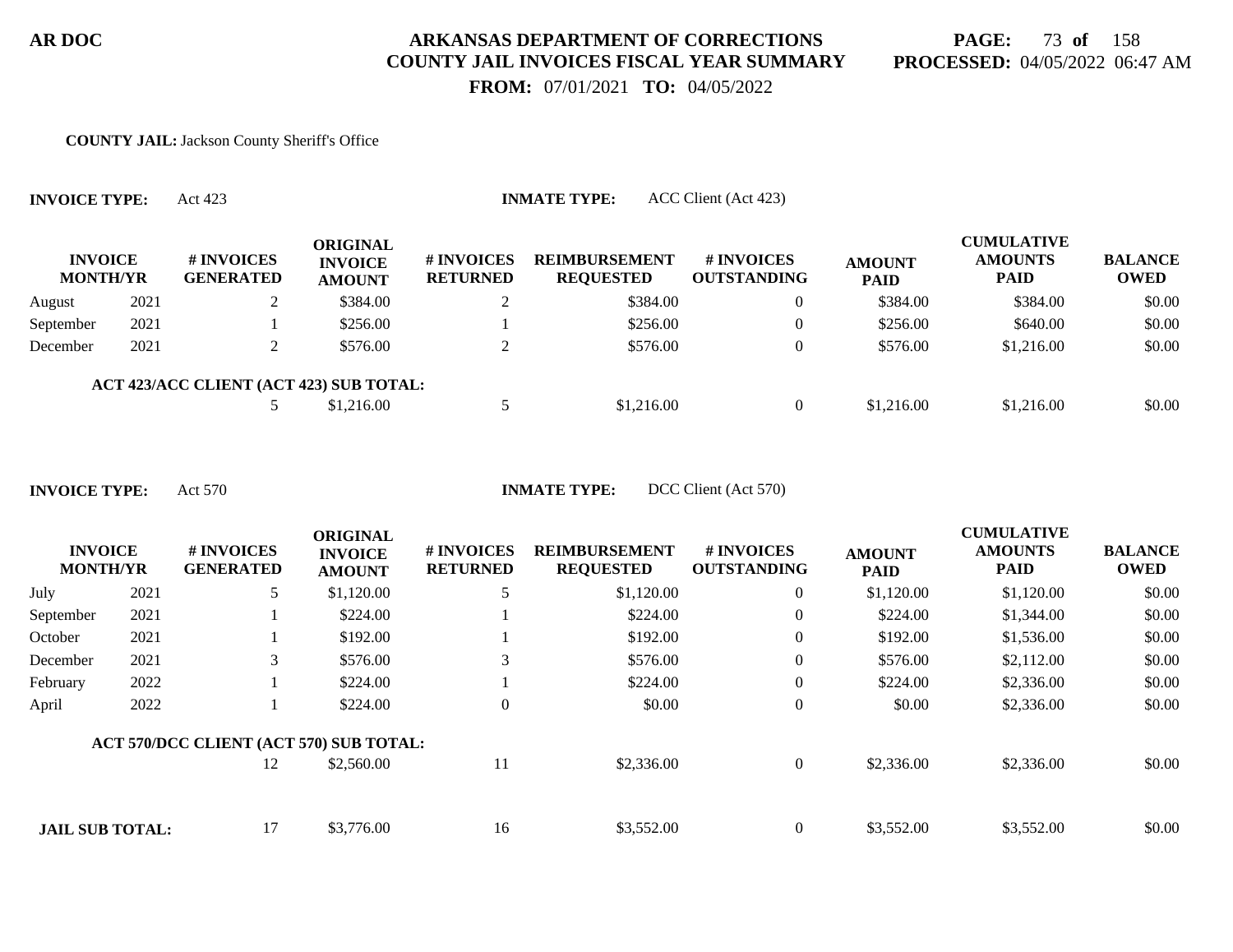# **PAGE:** 74 **of** 158 **PROCESSED:** 04/05/2022 06:47 AM

 **FROM:** 07/01/2021 **TO:** 04/05/2022

#### **COUNTY JAIL:** Jefferson Co. Sheriff's Office

|       | <b>INVOICE TYPE:</b>              | ACC Client (Act 423)<br><b>INMATE TYPE:</b><br>Act 423 |                                                    |                               |                                          |                                  |                              |                                                    |                               |  |  |  |
|-------|-----------------------------------|--------------------------------------------------------|----------------------------------------------------|-------------------------------|------------------------------------------|----------------------------------|------------------------------|----------------------------------------------------|-------------------------------|--|--|--|
|       | <b>INVOICE</b><br><b>MONTH/YR</b> | # INVOICES<br><b>GENERATED</b>                         | <b>ORIGINAL</b><br><b>INVOICE</b><br><b>AMOUNT</b> | # INVOICES<br><b>RETURNED</b> | <b>REIMBURSEMENT</b><br><b>REQUESTED</b> | # INVOICES<br><b>OUTSTANDING</b> | <b>AMOUNT</b><br><b>PAID</b> | <b>CUMULATIVE</b><br><b>AMOUNTS</b><br><b>PAID</b> | <b>BALANCE</b><br><b>OWED</b> |  |  |  |
| March | 2022                              |                                                        | \$32.00                                            |                               | \$32.00                                  | $\overline{0}$                   | \$32.00                      | \$32.00                                            | \$0.00                        |  |  |  |
|       |                                   | ACT 423/ACC CLIENT (ACT 423) SUB TOTAL:                | \$32.00                                            |                               | \$32.00                                  | $\overline{0}$                   |                              | \$32.00                                            | \$0.00                        |  |  |  |
|       |                                   |                                                        |                                                    |                               |                                          |                                  | \$32.00                      |                                                    |                               |  |  |  |
|       | <b>JAIL SUB TOTAL:</b>            |                                                        | \$32.00                                            |                               | \$32.00                                  | $\overline{0}$                   | \$32.00                      | \$32.00                                            | \$0.00                        |  |  |  |

**COUNTY JAIL:** Jefferson County Backup List

**INVOICE TYPE:** County Jail Backup **INMATE TYPE:** ACC Resident

|          | <b>INVOICE</b><br><b>MONTH/YR</b> | # INVOICES<br><b>GENERATED</b>                    | <b>ORIGINAL</b><br><b>INVOICE</b><br><b>AMOUNT</b> | # INVOICES<br><b>RETURNED</b> | <b>REIMBURSEMENT</b><br><b>REQUESTED</b> | <b>#INVOICES</b><br><b>OUTSTANDING</b> | <b>AMOUNT</b><br><b>PAID</b> | <b>CUMULATIVE</b><br><b>AMOUNTS</b><br><b>PAID</b> | <b>BALANCE</b><br><b>OWED</b> |
|----------|-----------------------------------|---------------------------------------------------|----------------------------------------------------|-------------------------------|------------------------------------------|----------------------------------------|------------------------------|----------------------------------------------------|-------------------------------|
| July     | 2021                              | 4                                                 | \$672.00                                           | 4                             | \$672.00                                 | $\overline{0}$                         | \$672.00                     | \$672.00                                           | \$0.00                        |
| October  | 2021                              |                                                   | \$928.00                                           |                               | \$928.00                                 | $\overline{0}$                         | \$928.00                     | \$1,600.00                                         | \$0.00                        |
| November | 2021                              |                                                   | \$416.00                                           |                               | \$416.00                                 | $\overline{0}$                         | \$416.00                     | \$2,016.00                                         | \$0.00                        |
| December | 2021                              | 2                                                 | \$1,312.00                                         |                               | \$1,312.00                               | $\overline{0}$                         | \$1,312.00                   | \$3,328.00                                         | \$0.00                        |
| January  | 2022                              |                                                   | \$224.00                                           |                               | \$224.00                                 | $\overline{0}$                         | \$224.00                     | \$3,552.00                                         | \$0.00                        |
| February | 2022                              | 2                                                 | \$1,376.00                                         | 2                             | \$1,376.00                               | $\overline{0}$                         | \$1,376.00                   | \$4,928.00                                         | \$0.00                        |
| March    | 2022                              | 4                                                 | \$1,824.00                                         | 4                             | \$1,824.00                               | $\overline{0}$                         | \$1,824.00                   | \$6,752.00                                         | \$0.00                        |
| April    | 2022                              | 3                                                 | \$1,664.00                                         | $\overline{0}$                | \$0.00                                   | $\overline{0}$                         | \$0.00                       | \$6,752.00                                         | \$0.00                        |
|          |                                   | <b>COUNTY JAIL BACKUP/ACC RESIDENT SUB TOTAL:</b> |                                                    |                               |                                          |                                        |                              |                                                    |                               |
|          |                                   | 18                                                | \$8,416.00                                         | 15                            | \$6,752.00                               | $\theta$                               | \$6,752.00                   | \$6,752.00                                         | \$0.00                        |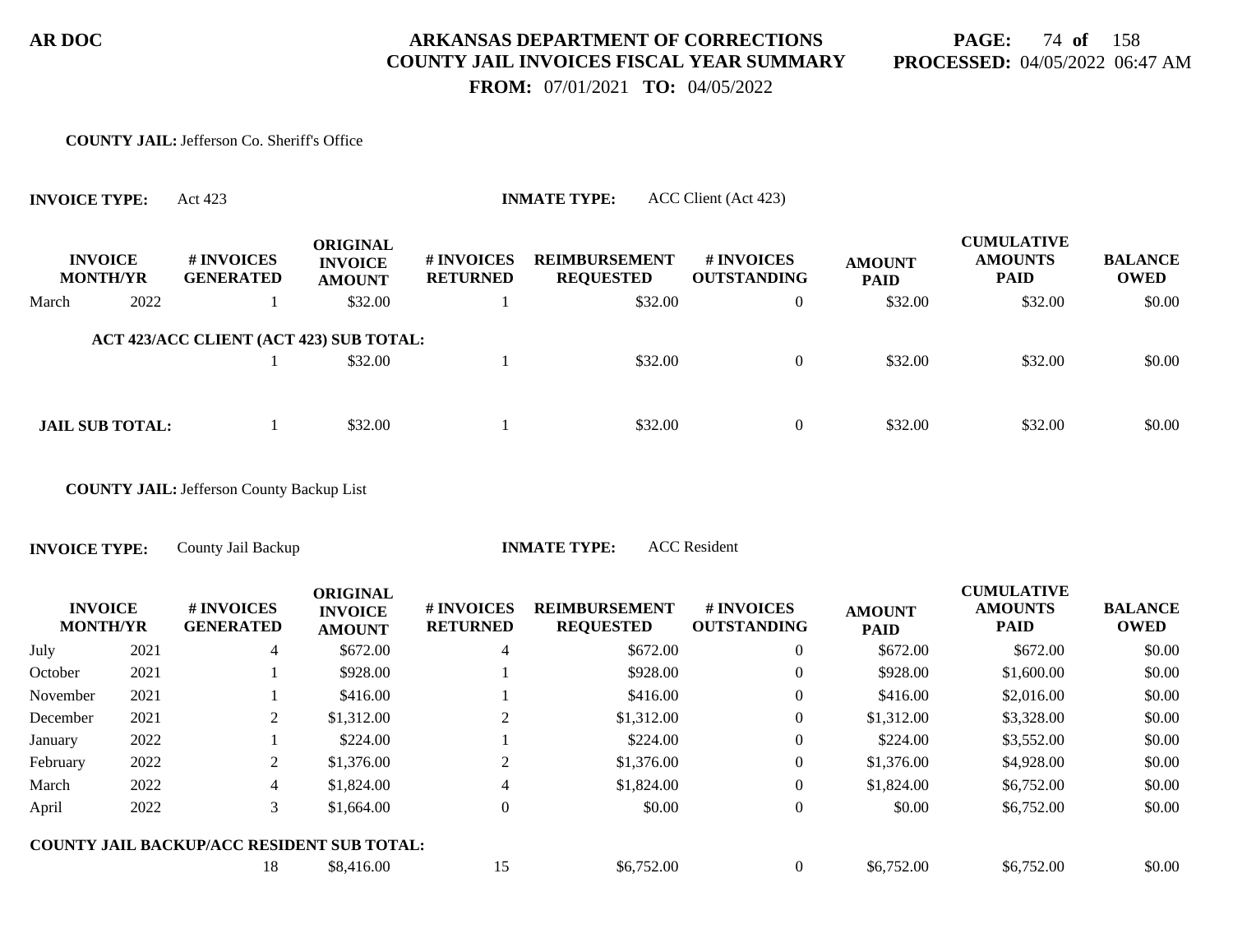# **PAGE:** 75 **of** 158 **PROCESSED:** 04/05/2022 06:47 AM

 **FROM:** 07/01/2021 **TO:** 04/05/2022

#### **COUNTY JAIL:** Jefferson County Backup List

| <b>INVOICE TYPE:</b>              |      | County Jail Backup                             |                                                       |                               | <b>INMATE TYPE:</b>                      | ADC Inmate                       |                              |                                                    |                               |
|-----------------------------------|------|------------------------------------------------|-------------------------------------------------------|-------------------------------|------------------------------------------|----------------------------------|------------------------------|----------------------------------------------------|-------------------------------|
| <b>INVOICE</b><br><b>MONTH/YR</b> |      | # INVOICES<br><b>GENERATED</b>                 | <b>ORIGINAL</b><br><b>INVOICE</b><br><b>AMOUNT</b>    | # INVOICES<br><b>RETURNED</b> | <b>REIMBURSEMENT</b><br><b>REQUESTED</b> | # INVOICES<br><b>OUTSTANDING</b> | <b>AMOUNT</b><br><b>PAID</b> | <b>CUMULATIVE</b><br><b>AMOUNTS</b><br><b>PAID</b> | <b>BALANCE</b><br><b>OWED</b> |
| July                              | 2021 | 33                                             | \$17,376.00                                           | 33                            | \$17,376.00                              | $\theta$                         | \$17,376.00                  | \$17,376.00                                        | \$0.00                        |
| August                            | 2021 | 31                                             | \$19,936.00                                           | 31                            | \$19,936.00                              | $\overline{0}$                   | \$19,936.00                  | \$37,312.00                                        | \$0.00                        |
| September                         | 2021 | 37                                             | \$25,472.00                                           | 37                            | \$25,472.00                              | $\Omega$                         | \$25,472.00                  | \$62,784.00                                        | \$0.00                        |
| October                           | 2021 | 31                                             | \$21,696.00                                           | 31                            | \$21,696.00                              | $\overline{0}$                   | \$21,696.00                  | \$84,480.00                                        | \$0.00                        |
| November                          | 2021 | 40                                             | \$28,192.00                                           | 40                            | \$28,192.00                              | $\overline{0}$                   | \$28,192.00                  | \$112,672.00                                       | \$0.00                        |
| December                          | 2021 | 49                                             | \$39,296.00                                           | 49                            | \$39,296.00                              | $\Omega$                         | \$39,296.00                  | \$151,968.00                                       | \$0.00                        |
| January                           | 2022 | 54                                             | \$45,376.00                                           | 54                            | \$45,376.00                              | $\overline{0}$                   | \$45,376.00                  | \$197,344.00                                       | \$0.00                        |
| February                          | 2022 | 51                                             | \$46,720.00                                           | 51                            | \$46,720.00                              | $\theta$                         | \$46,720.00                  | \$244,064.00                                       | \$0.00                        |
| March                             | 2022 | 56                                             | \$35,552.00                                           | 56                            | \$35,552.00                              | $\overline{0}$                   | \$35,552.00                  | \$279,616.00                                       | \$0.00                        |
| April                             | 2022 | 53                                             | \$25,600.00                                           | $\theta$                      | \$0.00                                   | $\overline{0}$                   | \$0.00                       | \$279,616.00                                       | \$0.00                        |
|                                   |      | COUNTY JAIL BACKUP/ADC INMATE SUB TOTAL:       |                                                       |                               |                                          |                                  |                              |                                                    |                               |
|                                   |      | 435                                            | \$305,216.00                                          | 382                           | \$279,616.00                             | $\overline{0}$                   | \$279,616.00                 | \$279,616.00                                       | \$0.00                        |
| <b>JAIL SUB TOTAL:</b>            |      | 453                                            | \$313,632.00                                          | 397                           | \$286,368.00                             | $\overline{0}$                   | \$286,368.00                 | \$286,368.00                                       | \$0.00                        |
|                                   |      | <b>COUNTY JAIL: Johnson County Backup List</b> |                                                       |                               |                                          |                                  |                              |                                                    |                               |
| <b>INVOICE TYPE:</b>              |      | County Jail Backup                             |                                                       |                               | <b>INMATE TYPE:</b>                      | <b>ACC</b> Resident              |                              |                                                    |                               |
| <b>INVOICE</b><br><b>MONTH/VR</b> |      | # INVOICES<br><b>CENERATED</b>                 | <b>ORIGINAL</b><br><b>INVOICE</b><br><b>A MATINTE</b> | # INVOICES<br><b>RETHRNED</b> | <b>REIMBURSEMENT</b><br><b>REQUESTED</b> | # INVOICES<br><b>OUTSTANDING</b> | <b>AMOUNT</b><br><b>DAID</b> | <b>CUMULATIVE</b><br><b>AMOUNTS</b><br><b>PAID</b> | <b>BALANCE</b><br><b>OWED</b> |

| <b>MONTH/YR</b> |      | <b>GENERATED</b> | <b>AMOUNT</b> | <b>RETURNED</b> | <b>REOUESTED</b> | <b>OUTSTANDING</b> | <b>PAID</b> | <b>PAID</b> | <b>OWED</b> |
|-----------------|------|------------------|---------------|-----------------|------------------|--------------------|-------------|-------------|-------------|
| July            | 2021 |                  | \$1.952.00    |                 | \$1.952.00       |                    | \$1.952.00  | \$1,952.00  | \$0.00      |
| August          | 2021 |                  | \$992.00      |                 | \$992.00         |                    | \$992.00    | \$2,944.00  | \$0.00      |
| September       | 2021 |                  | \$832.00      |                 | \$832.00         |                    | \$832.00    | \$3,776.00  | \$0.00      |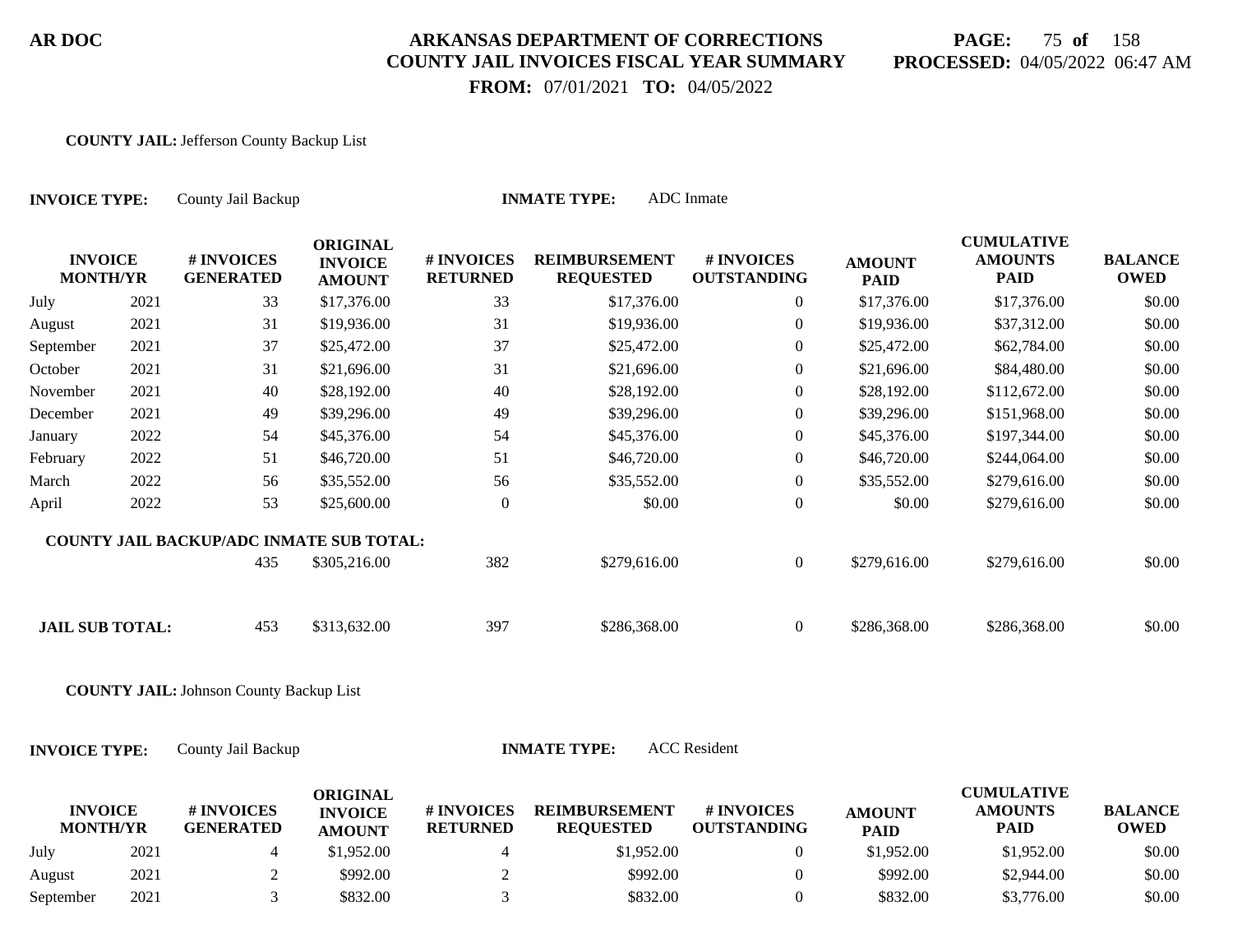**PAGE:** 76 **of** 158 **PROCESSED:** 04/05/2022 06:47 AM

 **FROM:** 07/01/2021 **TO:** 04/05/2022

|          | <b>COUNTY JAIL: Johnson County Backup List</b> |    |                                                   |                |             |                |             |             |        |
|----------|------------------------------------------------|----|---------------------------------------------------|----------------|-------------|----------------|-------------|-------------|--------|
| October  | 2021                                           |    | \$1,952.00                                        | 3              | \$1,952.00  | $\overline{0}$ | \$1,952.00  | \$5,728.00  | \$0.00 |
| November | 2021                                           |    | \$2,144.00                                        |                | \$2,144.00  | $\overline{0}$ | \$2,144.00  | \$7,872.00  | \$0.00 |
| December | 2021                                           | 8  | \$3,712.00                                        | 8              | \$3,712.00  | $\overline{0}$ | \$3,712.00  | \$11,584.00 | \$0.00 |
| January  | 2022                                           | 4  | \$2,144.00                                        | $\overline{4}$ | \$2,144.00  | $\overline{0}$ | \$2,144.00  | \$13,728.00 | \$0.00 |
| February | 2022                                           |    | \$1,056.00                                        | $\gamma$       | \$1,056.00  | $\overline{0}$ | \$1,056.00  | \$14,784.00 | \$0.00 |
| March    | 2022                                           |    | \$1,344.00                                        |                | \$1,344.00  | $\overline{0}$ | \$1,344.00  | \$16,128.00 | \$0.00 |
| April    | 2022                                           |    | \$2,464.00                                        | $\overline{0}$ | \$0.00      | $\overline{0}$ | \$0.00      | \$16,128.00 | \$0.00 |
|          |                                                |    | <b>COUNTY JAIL BACKUP/ACC RESIDENT SUB TOTAL:</b> |                |             |                |             |             |        |
|          |                                                | 40 | \$18,592.00                                       | 33             | \$16,128.00 | $\overline{0}$ | \$16,128.00 | \$16,128.00 | \$0.00 |

|                                   |      |                                                 | <b>ORIGINAL</b>                 |                               |                                          |                                  |                       | <b>CUMULATIVE</b>             |                               |
|-----------------------------------|------|-------------------------------------------------|---------------------------------|-------------------------------|------------------------------------------|----------------------------------|-----------------------|-------------------------------|-------------------------------|
| <b>INVOICE</b><br><b>MONTH/YR</b> |      | # INVOICES<br><b>GENERATED</b>                  | <b>INVOICE</b><br><b>AMOUNT</b> | # INVOICES<br><b>RETURNED</b> | <b>REIMBURSEMENT</b><br><b>REQUESTED</b> | # INVOICES<br><b>OUTSTANDING</b> | <b>AMOUNT</b><br>PAID | <b>AMOUNTS</b><br><b>PAID</b> | <b>BALANCE</b><br><b>OWED</b> |
| July                              | 2021 | 16                                              | \$7,968.00                      | 16                            | \$7,968.00                               | $\overline{0}$                   | \$7,968.00            | \$7,968.00                    | \$0.00                        |
| August                            | 2021 | 24                                              | \$14,208.00                     | 24                            | \$14,208.00                              | $\overline{0}$                   | \$14,208.00           | \$22,176.00                   | \$0.00                        |
| September                         | 2021 | 24                                              | \$19,648.00                     | 24                            | \$19,232.00                              | $\overline{0}$                   | \$19,232.00           | \$41,408.00                   | \$0.00                        |
| October                           | 2021 | 31                                              | \$25,376.00                     | 31                            | \$25,376.00                              | $\boldsymbol{0}$                 | \$25,376.00           | \$66,784.00                   | \$0.00                        |
| November                          | 2021 | 32                                              | \$24,960.00                     | 32                            | \$24,960.00                              | $\overline{0}$                   | \$24,960.00           | \$91,744.00                   | \$0.00                        |
| December                          | 2021 | 31                                              | \$15,104.00                     | 31                            | \$15,104.00                              | $\overline{0}$                   | \$15,104.00           | \$106,848.00                  | \$0.00                        |
| January                           | 2022 | 29                                              | \$22,624.00                     | 29                            | \$22,624.00                              | $\overline{0}$                   | \$22,624.00           | \$129,472.00                  | \$0.00                        |
| February                          | 2022 | 40                                              | \$22,816.00                     | 40                            | \$22,816.00                              | $\boldsymbol{0}$                 | \$22,816.00           | \$152,288.00                  | \$0.00                        |
| March                             | 2022 | 35                                              | \$19,104.00                     | 35                            | \$19,104.00                              | $\boldsymbol{0}$                 | \$19,104.00           | \$171,392.00                  | \$0.00                        |
| April                             | 2022 | 25                                              | \$19,456.00                     | $\overline{0}$                | \$0.00                                   | $\boldsymbol{0}$                 | \$0.00                | \$171,392.00                  | \$0.00                        |
|                                   |      | <b>COUNTY JAIL BACKUP/ADC INMATE SUB TOTAL:</b> |                                 |                               |                                          |                                  |                       |                               |                               |
|                                   |      | 287                                             | \$191,264.00                    | 262                           | \$171,392.00                             | $\overline{0}$                   | \$171,392.00          | \$171,392.00                  | \$0.00                        |
| <b>JAIL SUB TOTAL:</b>            |      | 327                                             | \$209,856.00                    | 295                           | \$187,520.00                             | $\overline{0}$                   | \$187,520.00          | \$187,520.00                  | \$0.00                        |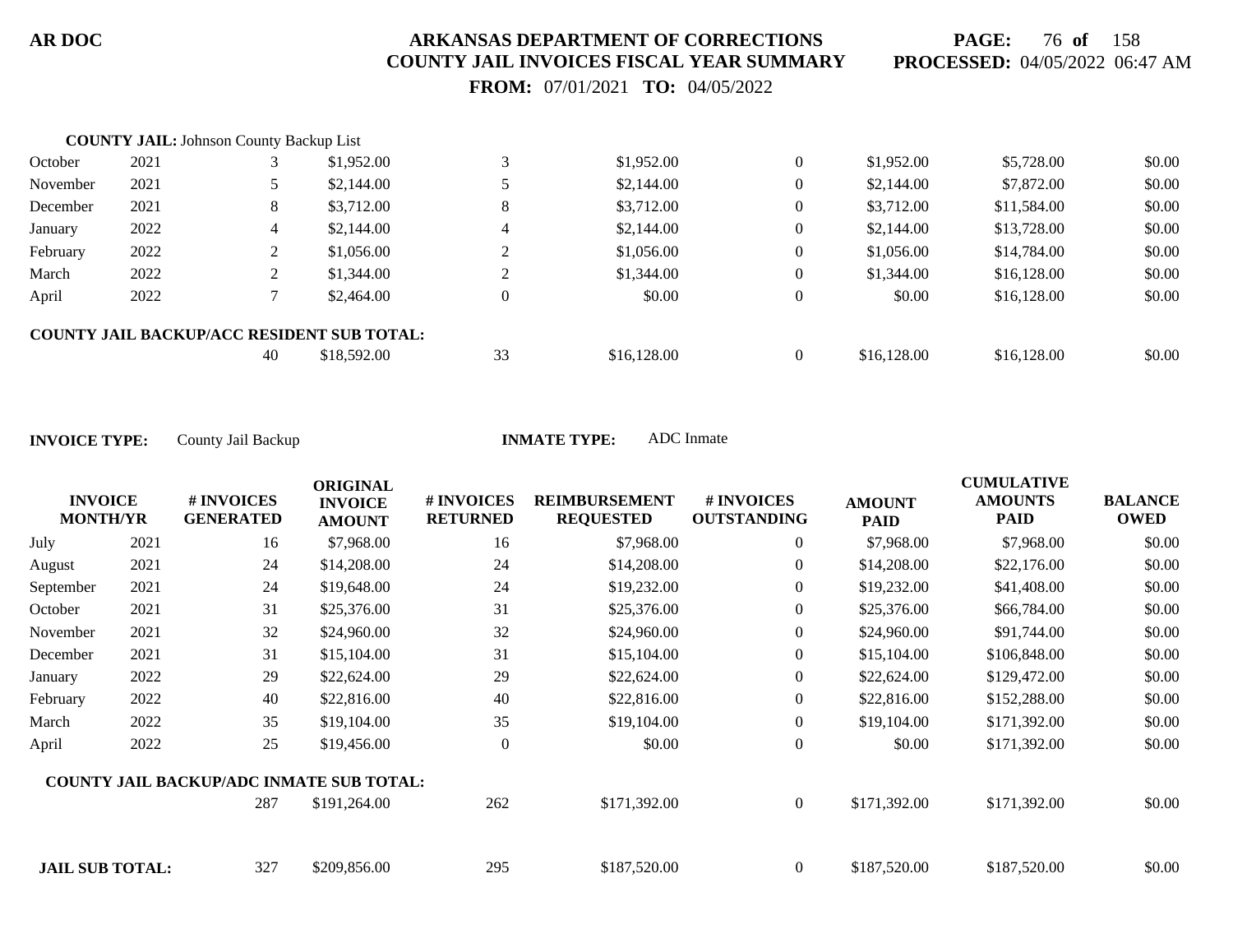## **PAGE:** 77 **of** 158 **PROCESSED:** 04/05/2022 06:47 AM

 **FROM:** 07/01/2021 **TO:** 04/05/2022

#### **COUNTY JAIL:** Johnson County Sheriff's Office

| <b>INVOICE TYPE:</b>              |      | Act 570                                 | DCC Client (Act 570)<br><b>INMATE TYPE:</b>        |                               |                                          |                                  |                              |                                                    |                               |  |  |  |  |  |
|-----------------------------------|------|-----------------------------------------|----------------------------------------------------|-------------------------------|------------------------------------------|----------------------------------|------------------------------|----------------------------------------------------|-------------------------------|--|--|--|--|--|
| <b>INVOICE</b><br><b>MONTH/YR</b> |      | # INVOICES<br><b>GENERATED</b>          | <b>ORIGINAL</b><br><b>INVOICE</b><br><b>AMOUNT</b> | # INVOICES<br><b>RETURNED</b> | <b>REIMBURSEMENT</b><br><b>REQUESTED</b> | # INVOICES<br><b>OUTSTANDING</b> | <b>AMOUNT</b><br><b>PAID</b> | <b>CUMULATIVE</b><br><b>AMOUNTS</b><br><b>PAID</b> | <b>BALANCE</b><br><b>OWED</b> |  |  |  |  |  |
| July                              | 2021 | 2                                       | \$416.00                                           | 2                             | \$416.00                                 | $\overline{0}$                   | \$416.00                     | \$416.00                                           | \$0.00                        |  |  |  |  |  |
| August                            | 2021 | 3                                       | \$512.00                                           | 3                             | \$512.00                                 | $\overline{0}$                   | \$512.00                     | \$928.00                                           | \$0.00                        |  |  |  |  |  |
| October                           | 2021 |                                         | \$192.00                                           |                               | \$192.00                                 | $\overline{0}$                   | \$192.00                     | \$1,120.00                                         | \$0.00                        |  |  |  |  |  |
| November                          | 2021 | 2                                       | \$384.00                                           | 2                             | \$384.00                                 | $\overline{0}$                   | \$384.00                     | \$1,504.00                                         | \$0.00                        |  |  |  |  |  |
| December                          | 2021 |                                         | \$64.00                                            |                               | \$64.00                                  | $\mathbf{0}$                     | \$64.00                      | \$1,568.00                                         | \$0.00                        |  |  |  |  |  |
| February                          | 2022 | 2                                       | \$320.00                                           | $\overline{c}$                | \$320.00                                 | $\overline{0}$                   | \$320.00                     | \$1,888.00                                         | \$0.00                        |  |  |  |  |  |
| March                             | 2022 | 2                                       | \$448.00                                           | 2                             | \$448.00                                 | $\overline{0}$                   | \$448.00                     | \$2,336.00                                         | \$0.00                        |  |  |  |  |  |
| April                             | 2022 | 3                                       | \$544.00                                           | $\Omega$                      | \$0.00                                   | $\mathbf{0}$                     | \$0.00                       | \$2,336.00                                         | \$0.00                        |  |  |  |  |  |
|                                   |      | ACT 570/DCC CLIENT (ACT 570) SUB TOTAL: |                                                    |                               |                                          |                                  |                              |                                                    |                               |  |  |  |  |  |
|                                   |      | 16                                      | \$2,880.00                                         | 13                            | \$2,336.00                               | $\overline{0}$                   | \$2,336.00                   | \$2,336.00                                         | \$0.00                        |  |  |  |  |  |
|                                   |      | 16                                      | \$2,880.00                                         | 13                            | \$2,336.00                               | $\overline{0}$                   | \$2,336.00                   | \$2,336.00                                         | \$0.00                        |  |  |  |  |  |
| <b>JAIL SUB TOTAL:</b>            |      |                                         |                                                    |                               |                                          |                                  |                              |                                                    |                               |  |  |  |  |  |

#### **COUNTY JAIL:** Lafayette County Backup List

**INVOICE TYPE:** County Jail Backup **INMATE TYPE:** ACC Resident

**INVOICE MONTH/YR # INVOICES GENERATED ORIGINAL INVOICE AMOUNT # INVOICES RETURNED REIMBURSEMENT REQUESTED # INVOICES OUTSTANDING AMOUNT PAID CUMULATIVE AMOUNTS PAID BALANCE OWED** July 2021 1 \$640.00 1 \$640.00 0 \$640.00 \$640.00 \$640.00 \$640.00 August 2021 5 \$704.00 5 \$704.00 5 \$704.00 \$704.00 \$704.00 \$1,344.00 \$0.00 September 2021 3 \$480.00 3 \$480.00 3 \$480.00 \$1,824.00 \$0.00 October 2021 1 \$64.00 1 \$64.00 0 \$64.00 \$1,888.00 \$0.00 November 2021 2 \$1,056.00 2 \$1,056.00 0 \$1,056.00 \$2,944.00 \$0.00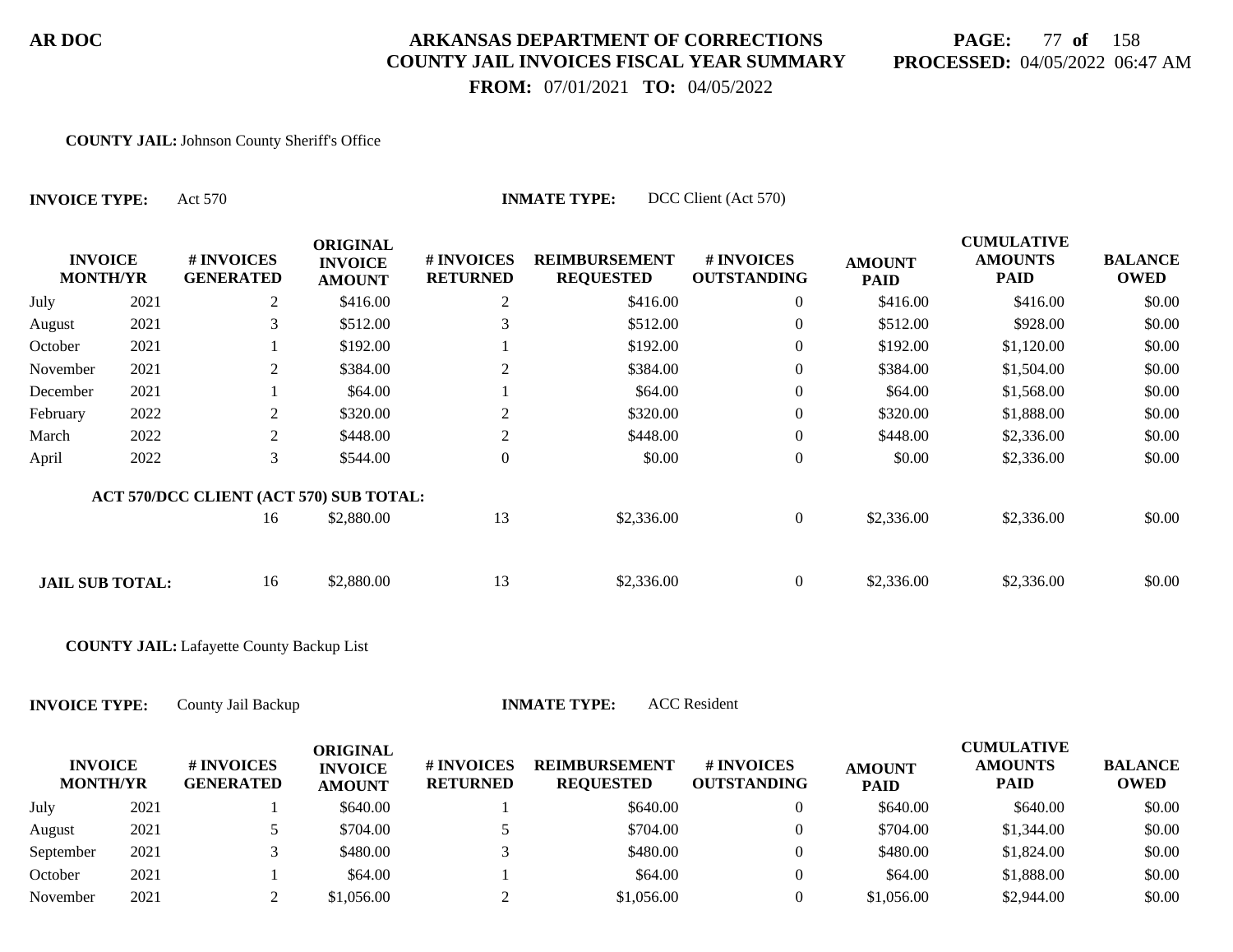**PAGE:** 78 **of** 158 **PROCESSED:** 04/05/2022 06:47 AM

 **FROM:** 07/01/2021 **TO:** 04/05/2022

|          | <b>COUNTY JAIL:</b> Lafayette County Backup List |    |                                                   |          |             |          |             |             |        |
|----------|--------------------------------------------------|----|---------------------------------------------------|----------|-------------|----------|-------------|-------------|--------|
| December | 2021                                             |    | \$1,888.00                                        |          | \$1,888.00  | $\Omega$ | \$1,888.00  | \$4,832.00  | \$0.00 |
| January  | 2022                                             |    | \$2,400.00                                        |          | \$2,400.00  | 0        | \$2,400.00  | \$7,232.00  | \$0.00 |
| February | 2022                                             |    | \$3,040.00                                        |          | \$3,040.00  | 0        | \$3,040.00  | \$10,272.00 | \$0.00 |
| March    | 2022                                             |    | \$1,760.00                                        |          | \$1,760.00  | 0        | \$1,760.00  | \$12,032.00 | \$0.00 |
| April    | 2022                                             | 11 | \$2,208.00                                        | $\Omega$ | \$0.00      | $\Omega$ | \$0.00      | \$12,032.00 | \$0.00 |
|          |                                                  |    | <b>COUNTY JAIL BACKUP/ACC RESIDENT SUB TOTAL:</b> |          |             |          |             |             |        |
|          |                                                  | 43 | \$14,240.00                                       | 32       | \$12,032.00 | $\Omega$ | \$12,032.00 | \$12,032.00 | \$0.00 |

| <b>INVOICE</b><br><b>MONTH/YR</b> |      | # INVOICES<br><b>GENERATED</b>                  | <b>ORIGINAL</b><br><b>INVOICE</b><br><b>AMOUNT</b> | <b>#INVOICES</b><br><b>RETURNED</b> | <b>REIMBURSEMENT</b><br><b>REQUESTED</b> | # INVOICES<br><b>OUTSTANDING</b> | <b>AMOUNT</b><br><b>PAID</b> | <b>CUMULATIVE</b><br><b>AMOUNTS</b><br><b>PAID</b> | <b>BALANCE</b><br><b>OWED</b> |
|-----------------------------------|------|-------------------------------------------------|----------------------------------------------------|-------------------------------------|------------------------------------------|----------------------------------|------------------------------|----------------------------------------------------|-------------------------------|
| July                              | 2021 | 8                                               | \$4,832.00                                         | 8                                   | \$4,832.00                               | $\overline{0}$                   | \$4,832.00                   | \$4,832.00                                         | \$0.00                        |
| August                            | 2021 | 8                                               | \$4,928.00                                         | 8                                   | \$4,928.00                               | $\overline{0}$                   | \$4,928.00                   | \$9,760.00                                         | \$0.00                        |
| September                         | 2021 | 10                                              | \$5,952.00                                         | 10                                  | \$5,952.00                               | $\overline{0}$                   | \$5,952.00                   | \$15,712.00                                        | \$0.00                        |
| October                           | 2021 | 16                                              | \$10,528.00                                        | 16                                  | \$10,528.00                              | 0                                | \$10,528.00                  | \$26,240.00                                        | \$0.00                        |
| November                          | 2021 | 17                                              | \$16,288.00                                        | 17                                  | \$16,288.00                              | $\overline{0}$                   | \$16,288.00                  | \$42,528.00                                        | \$0.00                        |
| December                          | 2021 | 28                                              | \$18,336.00                                        | 28                                  | \$18,336.00                              | $\overline{0}$                   | \$18,336.00                  | \$60,864.00                                        | \$0.00                        |
| January                           | 2022 | 26                                              | \$16,896.00                                        | 26                                  | \$16,896.00                              | $\overline{0}$                   | \$16,896.00                  | \$77,760.00                                        | \$0.00                        |
| February                          | 2022 | 17                                              | \$10,464.00                                        | 17                                  | \$10,464.00                              | $\overline{0}$                   | \$10,464.00                  | \$88,224.00                                        | \$0.00                        |
| March                             | 2022 | 13                                              | \$7,328.00                                         | 13                                  | \$7,328.00                               | $\overline{0}$                   | \$7,328.00                   | \$95,552.00                                        | \$0.00                        |
| April                             | 2022 | 14                                              | \$9,600.00                                         | $\overline{0}$                      | \$0.00                                   | $\boldsymbol{0}$                 | \$0.00                       | \$95,552.00                                        | \$0.00                        |
|                                   |      | <b>COUNTY JAIL BACKUP/ADC INMATE SUB TOTAL:</b> |                                                    |                                     |                                          |                                  |                              |                                                    |                               |
|                                   |      | 157                                             | \$105,152.00                                       | 143                                 | \$95,552.00                              | $\overline{0}$                   | \$95,552.00                  | \$95,552.00                                        | \$0.00                        |
| <b>JAIL SUB TOTAL:</b>            |      | 200                                             | \$119,392.00                                       | 175                                 | \$107,584.00                             | $\theta$                         | \$107,584.00                 | \$107,584.00                                       | \$0.00                        |
|                                   |      |                                                 |                                                    |                                     |                                          |                                  |                              |                                                    |                               |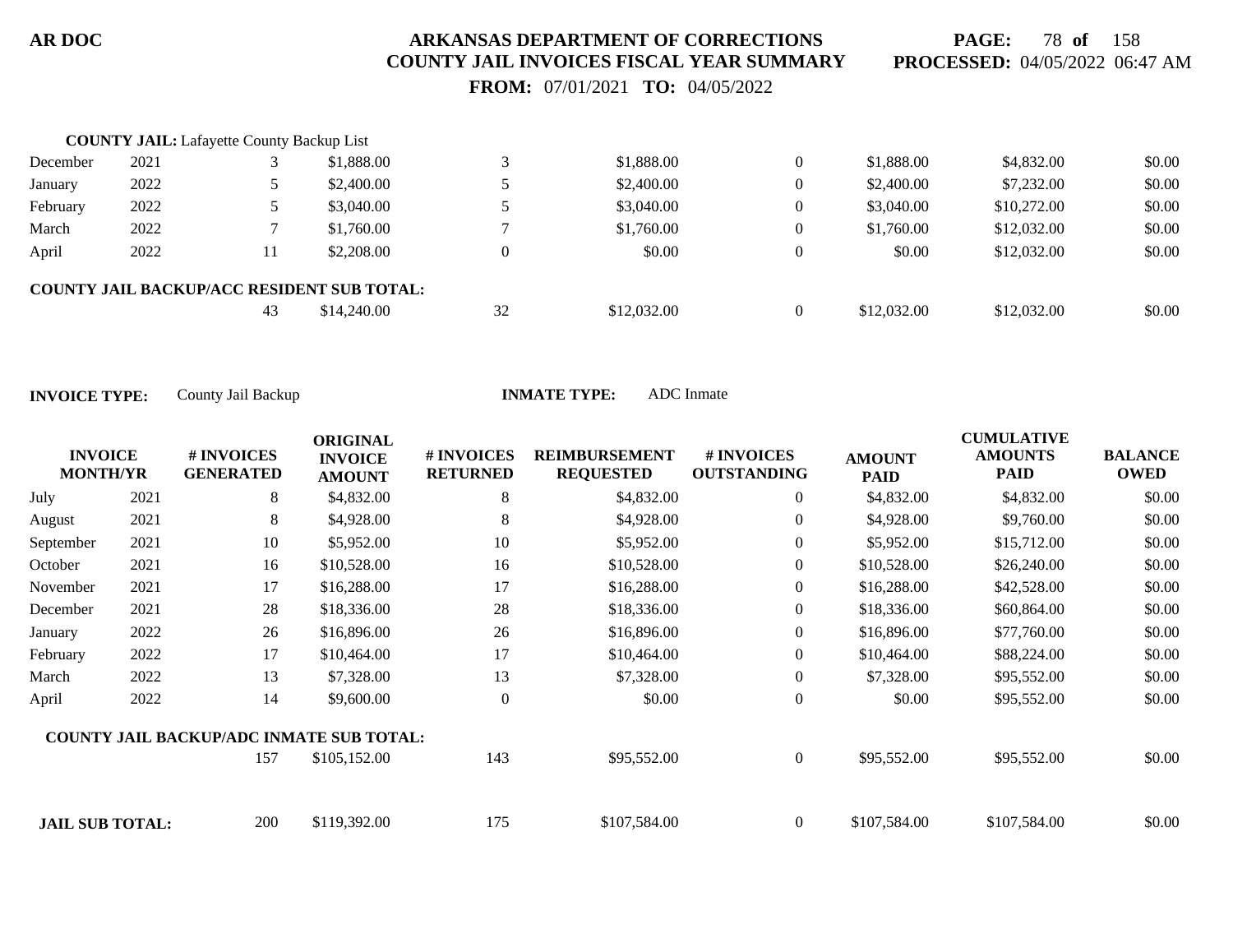**PAGE:** 79 **of** 158 **PROCESSED:** 04/05/2022 06:47 AM

 **FROM:** 07/01/2021 **TO:** 04/05/2022

#### **COUNTY JAIL:** Lafayette County Sheriff's Office

| <b>INVOICE TYPE:</b> |                                   | Act 423                                 |                                             |                                      | ACC Client (Act 423)<br><b>INMATE TYPE:</b> |                                         |                              |                                                    |                        |
|----------------------|-----------------------------------|-----------------------------------------|---------------------------------------------|--------------------------------------|---------------------------------------------|-----------------------------------------|------------------------------|----------------------------------------------------|------------------------|
|                      | <b>INVOICE</b><br><b>MONTH/YR</b> | <b># INVOICES</b><br><b>GENERATED</b>   | ORIGINAL<br><b>INVOICE</b><br><b>AMOUNT</b> | <b># INVOICES</b><br><b>RETURNED</b> | <b>REIMBURSEMENT</b><br><b>REQUESTED</b>    | <b># INVOICES</b><br><b>OUTSTANDING</b> | <b>AMOUNT</b><br><b>PAID</b> | <b>CUMULATIVE</b><br><b>AMOUNTS</b><br><b>PAID</b> | <b>BALANCE</b><br>OWED |
| February             | 2022                              |                                         | \$256.00                                    |                                      | \$256.00                                    | 0                                       | \$256.00                     | \$256.00                                           | \$0.00                 |
|                      |                                   | ACT 423/ACC CLIENT (ACT 423) SUB TOTAL: |                                             |                                      |                                             |                                         |                              |                                                    |                        |
|                      |                                   |                                         | \$256.00                                    |                                      | \$256.00                                    | $\Omega$                                | \$256.00                     | \$256.00                                           | \$0.00                 |

| <b>INVOICE</b><br><b>MONTH/YR</b> |      | # INVOICES<br><b>GENERATED</b>          | <b>ORIGINAL</b><br><b>INVOICE</b><br><b>AMOUNT</b> | # INVOICES<br><b>RETURNED</b> | <b>REIMBURSEMENT</b><br><b>REQUESTED</b> | # INVOICES<br><b>OUTSTANDING</b> | <b>AMOUNT</b><br><b>PAID</b> | <b>CUMULATIVE</b><br><b>AMOUNTS</b><br><b>PAID</b> | <b>BALANCE</b><br><b>OWED</b> |
|-----------------------------------|------|-----------------------------------------|----------------------------------------------------|-------------------------------|------------------------------------------|----------------------------------|------------------------------|----------------------------------------------------|-------------------------------|
| November                          | 2021 |                                         | \$192.00                                           |                               | \$192.00                                 | $\overline{0}$                   | \$192.00                     | \$192.00                                           | \$0.00                        |
| December                          | 2021 | 2                                       | \$384.00                                           |                               | \$384.00                                 | $\overline{0}$                   | \$384.00                     | \$576.00                                           | \$0.00                        |
| January                           | 2022 | 2                                       | \$256.00                                           |                               | \$256.00                                 | $\overline{0}$                   | \$256.00                     | \$832.00                                           | \$0.00                        |
| March                             | 2022 |                                         | \$192.00                                           |                               | \$192.00                                 | $\overline{0}$                   | \$192.00                     | \$1,024.00                                         | \$0.00                        |
| April                             | 2022 |                                         | \$64.00                                            | $\overline{0}$                | \$0.00                                   | $\overline{0}$                   | \$0.00                       | \$1,024.00                                         | \$0.00                        |
|                                   |      | ACT 570/DCC CLIENT (ACT 570) SUB TOTAL: |                                                    |                               |                                          |                                  |                              |                                                    |                               |
|                                   |      |                                         | \$1,088.00                                         | 6                             | \$1,024.00                               | $\overline{0}$                   | \$1,024.00                   | \$1,024.00                                         | \$0.00                        |
|                                   |      |                                         |                                                    |                               |                                          |                                  |                              |                                                    |                               |
| <b>JAIL SUB TOTAL:</b>            |      | 8                                       | \$1,344.00                                         | ⇁                             | \$1,280.00                               | $\overline{0}$                   | \$1,280.00                   | \$1,280.00                                         | \$0.00                        |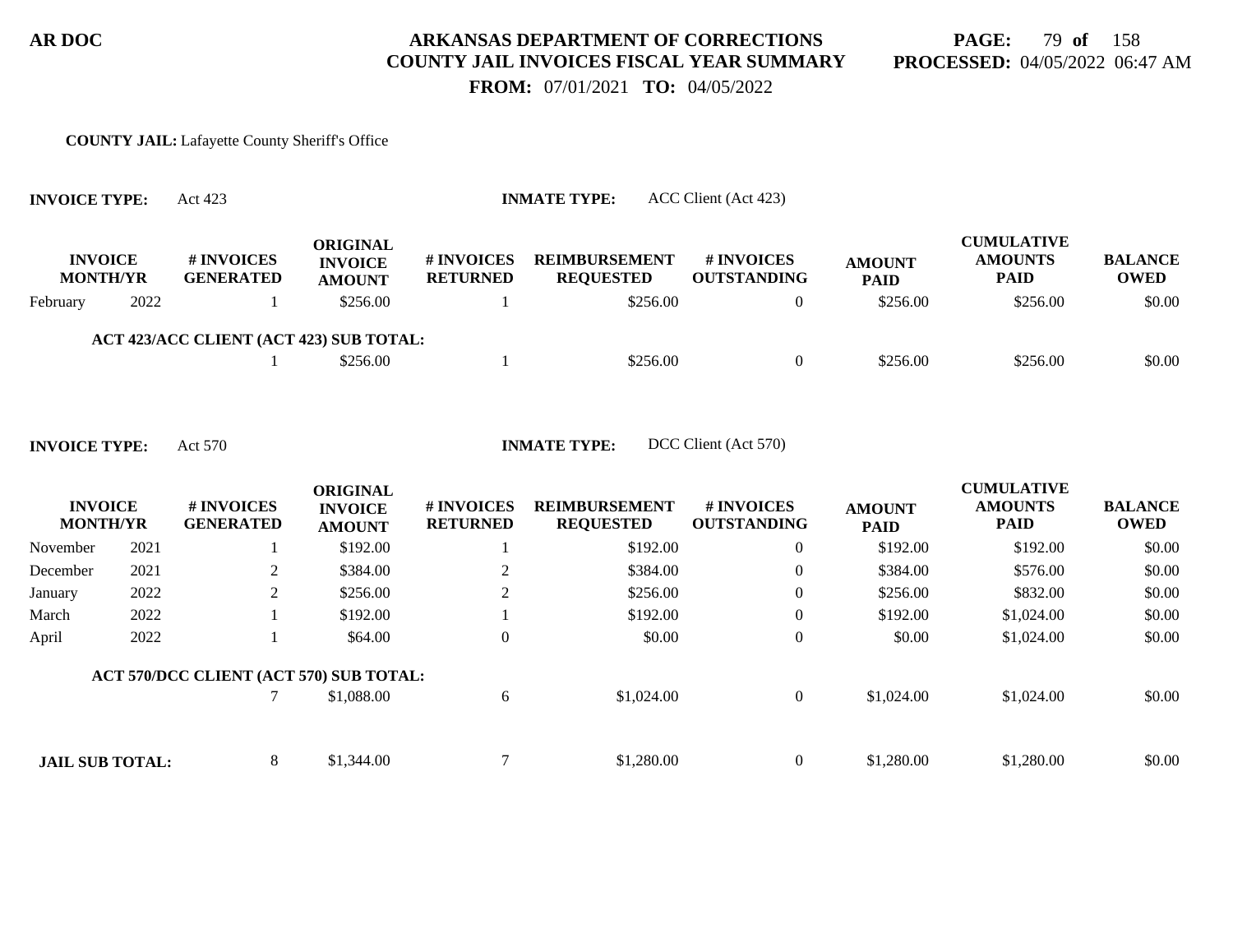## **PAGE:** 80 **of** 158 **PROCESSED:** 04/05/2022 06:47 AM

ration and the computer of the computer of the computer of the computer of the computer of the computer of the c<br>Computer of the computer of the computer of the computer of the computer of the computer of the computer of t

 **FROM:** 07/01/2021 **TO:** 04/05/2022

#### **COUNTY JAIL:** Lawrence County Backup List

| <b>INVOICE TYPE:</b><br><b>INVOICE</b><br><b>MONTH/YR</b> |      | County Jail Backup                                |                                                    | <b>INMATE TYPE:</b>           |                                          |                                  |                              |                                                    |                               |
|-----------------------------------------------------------|------|---------------------------------------------------|----------------------------------------------------|-------------------------------|------------------------------------------|----------------------------------|------------------------------|----------------------------------------------------|-------------------------------|
|                                                           |      | # INVOICES<br><b>GENERATED</b>                    | <b>ORIGINAL</b><br><b>INVOICE</b><br><b>AMOUNT</b> | # INVOICES<br><b>RETURNED</b> | <b>REIMBURSEMENT</b><br><b>REQUESTED</b> | # INVOICES<br><b>OUTSTANDING</b> | <b>AMOUNT</b><br><b>PAID</b> | <b>CUMULATIVE</b><br><b>AMOUNTS</b><br><b>PAID</b> | <b>BALANCE</b><br><b>OWED</b> |
| July                                                      | 2021 | 2                                                 | \$736.00                                           | 2                             | \$736.00                                 | $\overline{0}$                   | \$736.00                     | \$736.00                                           | \$0.00                        |
| August                                                    | 2021 |                                                   | \$192.00                                           |                               | \$192.00                                 | 0                                | \$192.00                     | \$928.00                                           | \$0.00                        |
| September                                                 | 2021 | 3                                                 | \$1,376.00                                         |                               | \$1,376.00                               | $\overline{0}$                   | \$1,376.00                   | \$2,304.00                                         | \$0.00                        |
| October                                                   | 2021 | 8                                                 | \$3,680.00                                         | 8                             | \$3,680.00                               | $\overline{0}$                   | \$3,680.00                   | \$5,984.00                                         | \$0.00                        |
| November                                                  | 2021 | 2                                                 | \$1,408.00                                         | 2                             | \$1,408.00                               | $\overline{0}$                   | \$1,408.00                   | \$7,392.00                                         | \$0.00                        |
| December                                                  | 2021 | 4                                                 | \$1,888.00                                         | 4                             | \$1,888.00                               | 0                                | \$1,888.00                   | \$9,280.00                                         | \$0.00                        |
| January                                                   | 2022 | 4                                                 | \$1,920.00                                         |                               | \$1,920.00                               | $\overline{0}$                   | \$1,920.00                   | \$11,200.00                                        | \$0.00                        |
| February                                                  | 2022 | 2                                                 | \$992.00                                           | 2                             | \$992.00                                 | $\Omega$                         | \$992.00                     | \$12,192.00                                        | \$0.00                        |
| March                                                     | 2022 | 3                                                 | \$768.00                                           |                               | \$768.00                                 | $\overline{0}$                   | \$768.00                     | \$12,960.00                                        | \$0.00                        |
| April                                                     | 2022 |                                                   | \$992.00                                           | $\theta$                      | \$0.00                                   | $\overline{0}$                   | \$0.00                       | \$12,960.00                                        | \$0.00                        |
|                                                           |      | <b>COUNTY JAIL BACKUP/ACC RESIDENT SUB TOTAL:</b> |                                                    |                               |                                          |                                  |                              |                                                    |                               |
|                                                           |      | 30                                                | \$13,952.00                                        | 29                            | \$12,960.00                              | $\overline{0}$                   | \$12,960.00                  | \$12,960.00                                        | \$0.00                        |

| <b>INVOICE</b><br><b>MONTH/YR</b> |      | # INVOICES<br><b>GENERATED</b> | <b>ORIGINAL</b><br><b>INVOICE</b><br><b>AMOUNT</b> | # INVOICES<br><b>RETURNED</b> | <b>REIMBURSEMENT</b><br><b>REQUESTED</b> | # INVOICES<br><b>OUTSTANDING</b> | <b>AMOUNT</b><br><b>PAID</b> | <b>CUMULATIVE</b><br><b>AMOUNTS</b><br>PAID | <b>BALANCE</b><br><b>OWED</b> |
|-----------------------------------|------|--------------------------------|----------------------------------------------------|-------------------------------|------------------------------------------|----------------------------------|------------------------------|---------------------------------------------|-------------------------------|
| July                              | 2021 | 9.                             | \$6,752.00                                         |                               | \$6,752.00                               | 0                                | \$6,752.00                   | \$6,752.00                                  | \$0.00                        |
| August                            | 2021 | 18                             | \$10,560.00                                        | 18                            | \$10,560.00                              | 0                                | \$10,560.00                  | \$17,312.00                                 | \$0.00                        |
| September                         | 2021 | 9                              | \$7,232.00                                         | 9                             | \$6,592.00                               | 0                                | \$6,592.00                   | \$23,904.00                                 | \$0.00                        |
| October                           | 2021 | 14                             | \$11,520.00                                        | 14                            | \$11,520.00                              | 0                                | \$11,520.00                  | \$35,424.00                                 | \$0.00                        |
| November                          | 2021 | 13                             | \$5,696.00                                         | 13                            | \$5,696.00                               | $\overline{0}$                   | \$5,696.00                   | \$41,120.00                                 | \$0.00                        |
| December                          | 2021 |                                | \$5,696.00                                         |                               | \$5,696.00                               | 0                                | \$5,696.00                   | \$46,816.00                                 | \$0.00                        |
| January                           | 2022 | 10                             | \$4,448.00                                         | 10                            | \$4,448.00                               | 0                                | \$4,448.00                   | \$51,264.00                                 | \$0.00                        |
| February                          | 2022 |                                | \$4,992.00                                         |                               | \$4,992.00                               |                                  | \$4,992.00                   | \$56,256.00                                 | \$0.00                        |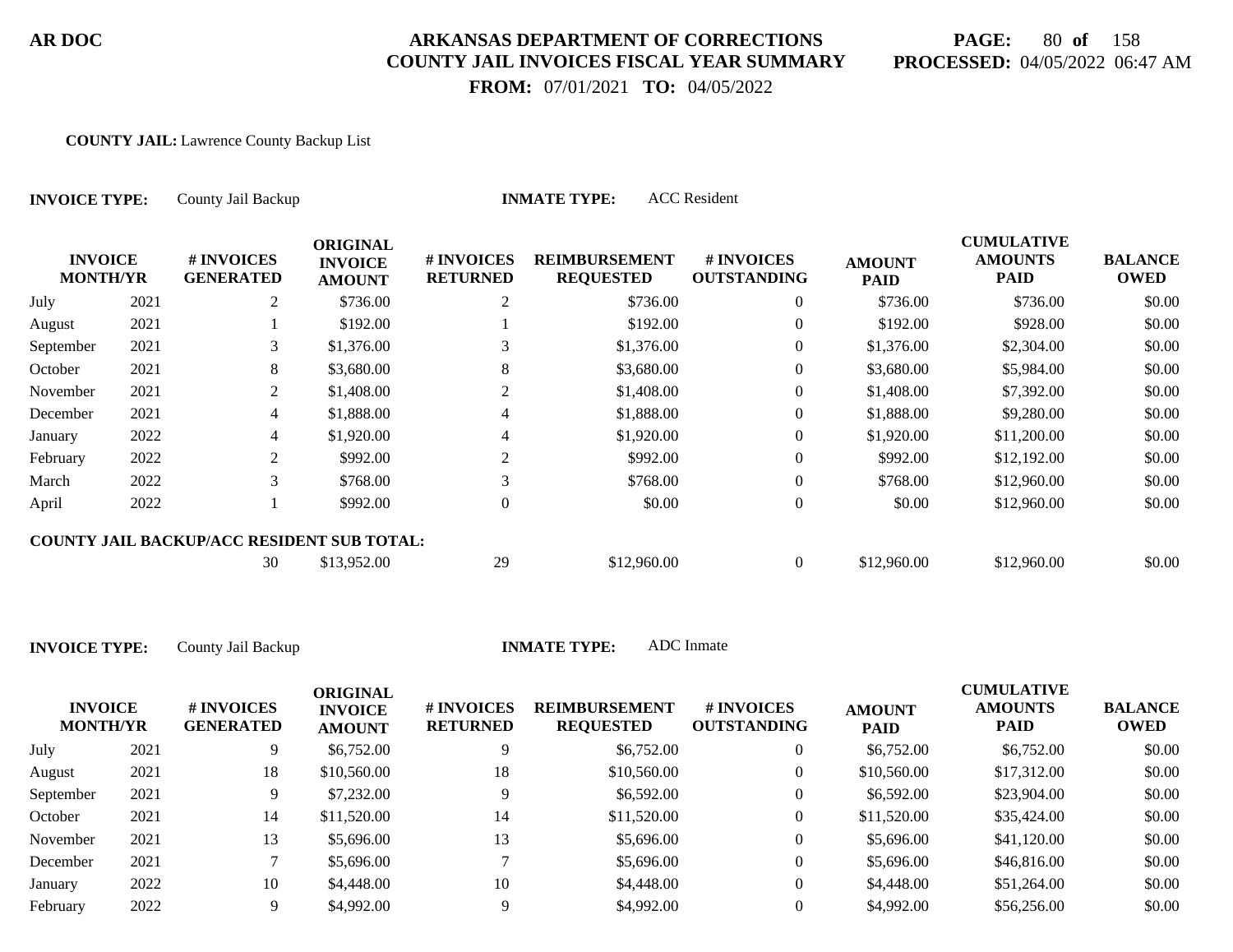**PAGE:** 81 **of** 158 **PROCESSED:** 04/05/2022 06:47 AM

 **FROM:** 07/01/2021 **TO:** 04/05/2022

|        |                                                                                                                      | <b>COUNTY JAIL:</b> Lawrence County Backup List      |                                                    |                               |                                          |                                        |                              |                                                    |                               |
|--------|----------------------------------------------------------------------------------------------------------------------|------------------------------------------------------|----------------------------------------------------|-------------------------------|------------------------------------------|----------------------------------------|------------------------------|----------------------------------------------------|-------------------------------|
| March  | 2022                                                                                                                 | 9                                                    | \$5,856.00                                         | 9                             | \$5,856.00                               | $\overline{0}$                         | \$5,856.00                   | \$62,112.00                                        | \$0.00                        |
| April  | 2022                                                                                                                 | 8                                                    | \$1,888.00                                         | $\overline{0}$                | \$0.00                                   | $\overline{0}$                         | \$0.00                       | \$62,112.00                                        | \$0.00                        |
|        |                                                                                                                      | COUNTY JAIL BACKUP/ADC INMATE SUB TOTAL:             |                                                    |                               |                                          |                                        |                              |                                                    |                               |
|        |                                                                                                                      | 106                                                  | \$64,640.00                                        | 98                            | \$62,112.00                              | $\overline{0}$                         | \$62,112.00                  | \$62,112.00                                        | \$0.00                        |
|        | <b>JAIL SUB TOTAL:</b>                                                                                               | 136                                                  | \$78,592.00                                        | 127                           | \$75,072.00                              | $\overline{0}$                         | \$75,072.00                  | \$75,072.00                                        | \$0.00                        |
|        |                                                                                                                      | <b>COUNTY JAIL:</b> Lawrence County Sheriff's Office |                                                    |                               |                                          |                                        |                              |                                                    |                               |
|        | <b>INVOICE TYPE:</b>                                                                                                 | Act 423                                              |                                                    |                               | <b>INMATE TYPE:</b>                      | ACC Client (Act 423)                   |                              |                                                    |                               |
|        | <b>INVOICE</b><br><b>MONTH/YR</b>                                                                                    | # INVOICES<br><b>GENERATED</b>                       | <b>ORIGINAL</b><br><b>INVOICE</b><br><b>AMOUNT</b> | # INVOICES<br><b>RETURNED</b> | <b>REIMBURSEMENT</b><br><b>REQUESTED</b> | <b>#INVOICES</b><br><b>OUTSTANDING</b> | <b>AMOUNT</b><br><b>PAID</b> | <b>CUMULATIVE</b><br><b>AMOUNTS</b><br><b>PAID</b> | <b>BALANCE</b><br><b>OWED</b> |
| August | 2021                                                                                                                 |                                                      | \$96.00                                            | -1                            | \$96.00                                  | $\overline{0}$                         | \$96.00                      | \$96.00                                            | \$0.00                        |
|        |                                                                                                                      | ACT 423/ACC CLIENT (ACT 423) SUB TOTAL:              |                                                    |                               |                                          |                                        |                              |                                                    |                               |
|        |                                                                                                                      |                                                      | \$96.00                                            | $\overline{1}$                | \$96.00                                  | $\boldsymbol{0}$                       | \$96.00                      | \$96.00                                            | \$0.00                        |
|        |                                                                                                                      |                                                      |                                                    |                               |                                          |                                        |                              |                                                    |                               |
|        | $\mathbf{N}$ $\mathbf{N}$ $\mathbf{N}$ $\mathbf{N}$ $\mathbf{N}$ $\mathbf{N}$ $\mathbf{N}$ $\mathbf{N}$ $\mathbf{N}$ | $\Lambda$ $\sim$ $570$                               |                                                    |                               | IMMATE TWDE.                             | $DCC$ Client $(A_{at}570)$             |                              |                                                    |                               |

| <b>INVOICE</b><br><b>MONTH/YR</b> |      | # INVOICES<br><b>GENERATED</b> | ORIGINAL<br><b>INVOICE</b><br><b>AMOUNT</b> | # INVOICES<br><b>RETURNED</b> | <b>REIMBURSEMENT</b><br><b>REQUESTED</b> | <b>#INVOICES</b><br><b>OUTSTANDING</b> | <b>AMOUNT</b><br><b>PAID</b> | <b>CUMULATIVE</b><br><b>AMOUNTS</b><br><b>PAID</b> | <b>BALANCE</b><br><b>OWED</b> |
|-----------------------------------|------|--------------------------------|---------------------------------------------|-------------------------------|------------------------------------------|----------------------------------------|------------------------------|----------------------------------------------------|-------------------------------|
| August                            | 2021 |                                | \$224.00                                    |                               | \$224.00                                 | $\overline{0}$                         | \$224.00                     | \$224.00                                           | \$0.00                        |
| September                         | 2021 |                                | \$256.00                                    |                               | \$256.00                                 | $\theta$                               | \$256.00                     | \$480.00                                           | \$0.00                        |
| November                          | 2021 |                                | \$224.00                                    |                               | \$224.00                                 | 0                                      | \$224.00                     | \$704.00                                           | \$0.00                        |
| January                           | 2022 |                                | \$224.00                                    |                               | \$224.00                                 | 0                                      | \$224.00                     | \$928.00                                           | \$0.00                        |
| February                          | 2022 |                                | \$224.00                                    |                               | \$224.00                                 | 0                                      | \$224.00                     | \$1,152.00                                         | \$0.00                        |
| March                             | 2022 |                                | \$224.00                                    |                               | \$224.00                                 |                                        | \$224.00                     | \$1,376.00                                         | \$0.00                        |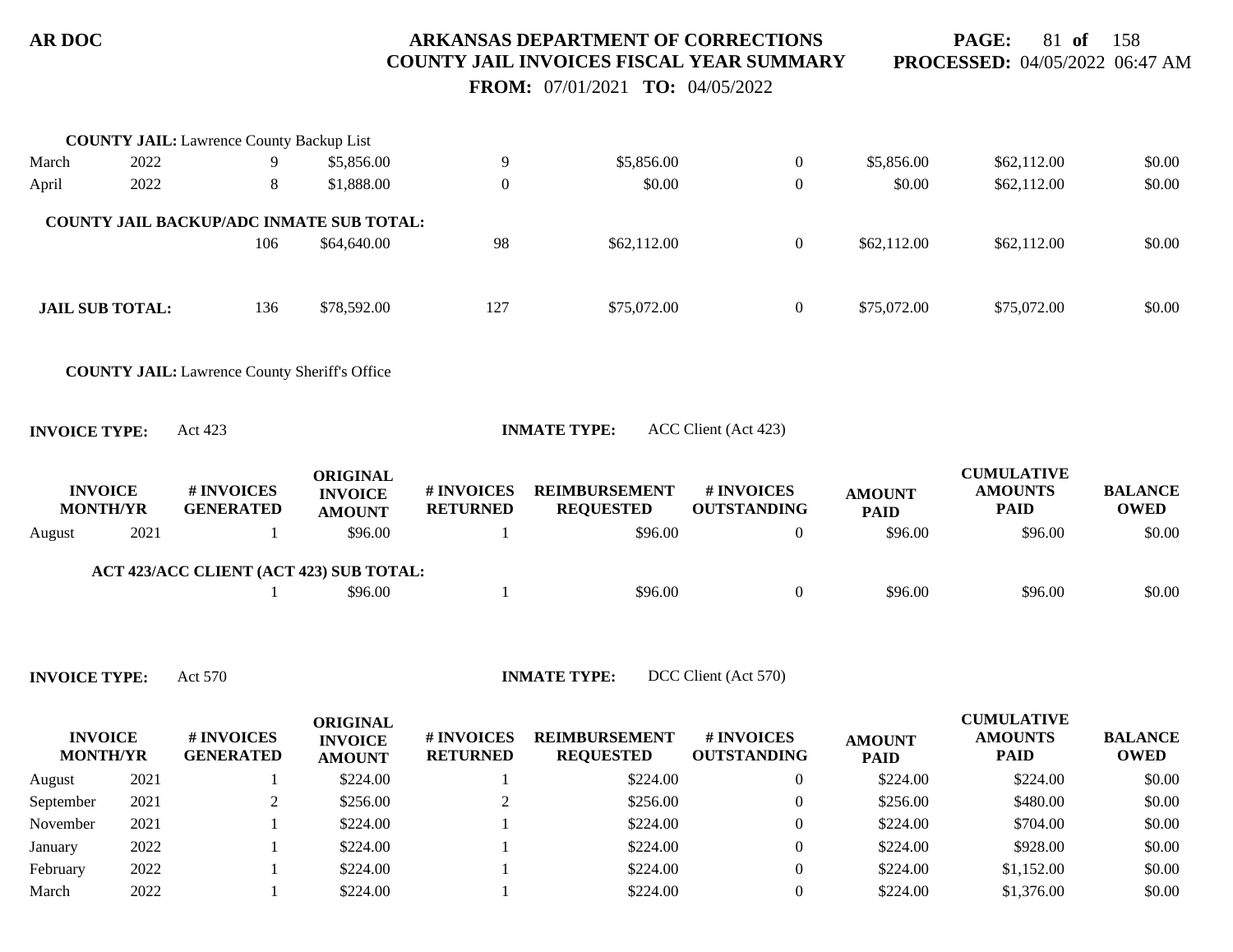**PAGE:** 82 **of** 158 **PROCESSED:** 04/05/2022 06:47 AM

 **FROM:** 07/01/2021 **TO:** 04/05/2022

|                                   |      | <b>COUNTY JAIL:</b> Lawrence County Sheriff's Office |                                                    |                               |                                          |                                  |                              |                                                    |                               |
|-----------------------------------|------|------------------------------------------------------|----------------------------------------------------|-------------------------------|------------------------------------------|----------------------------------|------------------------------|----------------------------------------------------|-------------------------------|
| April                             | 2022 | 3                                                    | \$576.00                                           | $\overline{0}$                | \$0.00                                   | $\boldsymbol{0}$                 | \$0.00                       | \$1,376.00                                         | \$0.00                        |
|                                   |      | ACT 570/DCC CLIENT (ACT 570) SUB TOTAL:              |                                                    |                               |                                          |                                  |                              |                                                    |                               |
|                                   |      | 10                                                   | \$1,952.00                                         | $\tau$                        | \$1,376.00                               | $\overline{0}$                   | \$1,376.00                   | \$1,376.00                                         | \$0.00                        |
| <b>JAIL SUB TOTAL:</b>            |      | 11                                                   | \$2,048.00                                         | $8\,$                         | \$1,472.00                               | $\boldsymbol{0}$                 | \$1,472.00                   | \$1,472.00                                         | \$0.00                        |
|                                   |      | <b>COUNTY JAIL:</b> Lee County Backup List           |                                                    |                               |                                          |                                  |                              |                                                    |                               |
| <b>INVOICE TYPE:</b>              |      | County Jail Backup                                   |                                                    |                               | <b>INMATE TYPE:</b>                      | <b>ACC</b> Resident              |                              |                                                    |                               |
| <b>INVOICE</b><br><b>MONTH/YR</b> |      | # INVOICES<br><b>GENERATED</b>                       | <b>ORIGINAL</b><br><b>INVOICE</b><br><b>AMOUNT</b> | # INVOICES<br><b>RETURNED</b> | <b>REIMBURSEMENT</b><br><b>REQUESTED</b> | # INVOICES<br><b>OUTSTANDING</b> | <b>AMOUNT</b><br><b>PAID</b> | <b>CUMULATIVE</b><br><b>AMOUNTS</b><br><b>PAID</b> | <b>BALANCE</b><br><b>OWED</b> |
| August                            | 2021 | 1                                                    | \$384.00                                           | 1                             | \$384.00                                 | $\overline{0}$                   | \$384.00                     | \$384.00                                           | \$0.00                        |
| September                         | 2021 | 1                                                    | \$736.00                                           |                               | \$736.00                                 | $\overline{0}$                   | \$736.00                     | \$1,120.00                                         | \$0.00                        |
|                                   |      | COUNTY JAIL BACKUP/ACC RESIDENT SUB TOTAL:           |                                                    |                               |                                          |                                  |                              |                                                    |                               |
|                                   |      | $\overline{2}$                                       | \$1,120.00                                         | $\overline{2}$                | \$1,120.00                               | $\overline{0}$                   | \$1,120.00                   | \$1,120.00                                         | \$0.00                        |
|                                   |      |                                                      |                                                    |                               |                                          |                                  |                              |                                                    |                               |
| <b>INVOICE TYPE:</b>              |      | County Jail Backup                                   |                                                    |                               | <b>INMATE TYPE:</b>                      | <b>ADC</b> Inmate                |                              |                                                    |                               |
| <b>INVOICE</b><br><b>MONTH/YR</b> |      | # INVOICES<br><b>GENERATED</b>                       | <b>ORIGINAL</b><br><b>INVOICE</b><br><b>AMOUNT</b> | # INVOICES<br><b>RETURNED</b> | <b>REIMBURSEMENT</b><br><b>REQUESTED</b> | # INVOICES<br><b>OUTSTANDING</b> | <b>AMOUNT</b><br><b>PAID</b> | <b>CUMULATIVE</b><br><b>AMOUNTS</b><br><b>PAID</b> | <b>BALANCE</b><br><b>OWED</b> |
| July                              | 2021 | $\overline{2}$                                       | \$1,792.00                                         | $\overline{c}$                | \$1,792.00                               | $\overline{0}$                   | \$1,792.00                   | \$1,792.00                                         | \$0.00                        |
| August                            | 2021 | 3                                                    | \$1,824.00                                         | 3                             | \$1,824.00                               | $\overline{0}$                   | \$1,824.00                   | \$3,616.00                                         | \$0.00                        |
| September                         | 2021 | $\overline{2}$                                       | \$1,984.00                                         | $\overline{c}$                | \$1,984.00                               | $\theta$                         | \$1,984.00                   | \$5,600.00                                         | \$0.00                        |
| October                           | 2021 | 3                                                    | \$1,504.00                                         | 3                             | \$1,504.00                               | $\theta$                         | \$1,504.00                   | \$7,104.00                                         | \$0.00                        |

December 2021 2 \$1,088.00 0 \$0.00 0 \$0.00 \$0.00 \$7,104.00 \$0.00 January 2022 4 \$3,264.00 4 \$3,264.00 0 \$3,264.00 \$10,368.00 \$0.00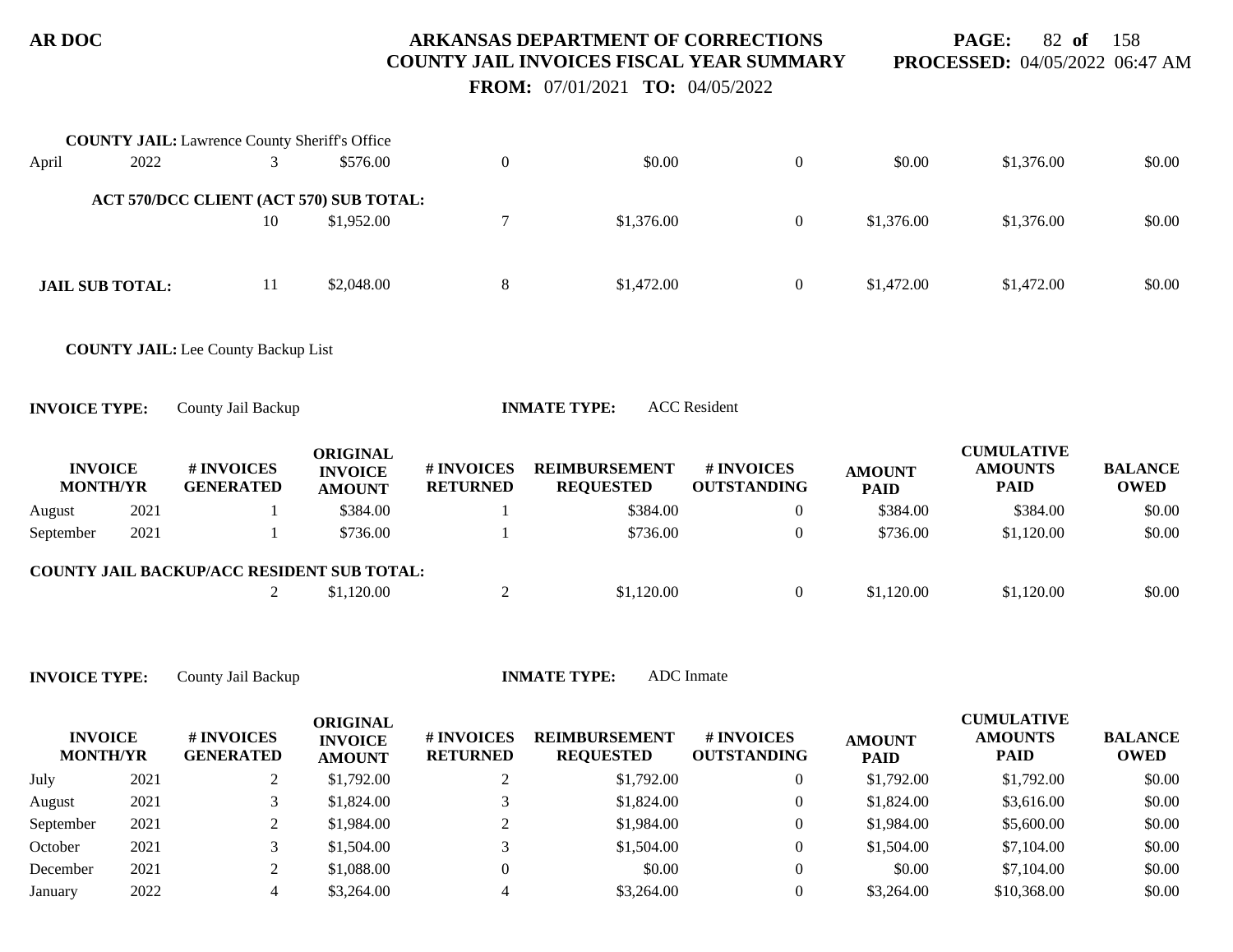**PAGE:** 83 **of** 158 **PROCESSED:** 04/05/2022 06:47 AM

 **FROM:** 07/01/2021 **TO:** 04/05/2022

|                        | <b>COUNTY JAIL:</b> Lee County Backup List |    |                                                                |                  |             |                |             |             |        |
|------------------------|--------------------------------------------|----|----------------------------------------------------------------|------------------|-------------|----------------|-------------|-------------|--------|
| February               | 2022                                       |    | \$4,128.00                                                     |                  | \$4,128.00  | $\overline{0}$ | \$4,128.00  | \$14,496.00 | \$0.00 |
| March                  | 2022                                       |    | \$3,776.00                                                     | $\boldsymbol{0}$ | \$0.00      | $\overline{0}$ | \$0.00      | \$14,496.00 | \$0.00 |
| April                  | 2022                                       | 4  | \$128.00                                                       | $\boldsymbol{0}$ | \$0.00      | $\overline{0}$ | \$0.00      | \$14,496.00 | \$0.00 |
|                        |                                            | 32 | <b>COUNTY JAIL BACKUP/ADC INMATE SUB TOTAL:</b><br>\$19,488.00 | 21               | \$14,496.00 | $\overline{0}$ | \$14,496.00 | \$14,496.00 | \$0.00 |
| <b>JAIL SUB TOTAL:</b> |                                            | 34 | \$20,608.00                                                    | 23               | \$15,616.00 | $\overline{0}$ | \$15,616.00 | \$15,616.00 | \$0.00 |

**COUNTY JAIL:** Lincoln County Backup List

**INVOICE TYPE:** County Jail Backup **INMATE TYPE:** ACC Resident

| <b>INVOICE</b><br><b>MONTH/YR</b> |      | # INVOICES<br><b>GENERATED</b>                    | <b>ORIGINAL</b><br><b>INVOICE</b><br><b>AMOUNT</b> | <b># INVOICES</b><br><b>RETURNED</b> | <b>REIMBURSEMENT</b><br><b>REQUESTED</b> | # INVOICES<br><b>OUTSTANDING</b> | <b>AMOUNT</b><br><b>PAID</b> | <b>CUMULATIVE</b><br><b>AMOUNTS</b><br><b>PAID</b> | <b>BALANCE</b><br><b>OWED</b> |
|-----------------------------------|------|---------------------------------------------------|----------------------------------------------------|--------------------------------------|------------------------------------------|----------------------------------|------------------------------|----------------------------------------------------|-------------------------------|
| July                              | 2021 |                                                   | \$352.00                                           |                                      | \$352.00                                 | 0                                | \$352.00                     | \$352.00                                           | \$0.00                        |
| October                           | 2021 |                                                   | \$480.00                                           |                                      | \$480.00                                 | $\overline{0}$                   | \$480.00                     | \$832.00                                           | \$0.00                        |
| November                          | 2021 | 2                                                 | \$640.00                                           |                                      | \$640.00                                 | $\theta$                         | \$640.00                     | \$1,472.00                                         | \$0.00                        |
| December                          | 2021 | 3                                                 | \$1,152.00                                         |                                      | \$1,152.00                               | $\overline{0}$                   | \$1,152.00                   | \$2,624.00                                         | \$0.00                        |
| January                           | 2022 |                                                   | \$224.00                                           |                                      | \$224.00                                 | $\theta$                         | \$224.00                     | \$2,848.00                                         | \$0.00                        |
| February                          | 2022 | 3                                                 | \$1,600.00                                         |                                      | \$1,600.00                               | $\overline{0}$                   | \$1,600.00                   | \$4,448.00                                         | \$0.00                        |
| March                             | 2022 |                                                   | \$288.00                                           |                                      | \$288.00                                 | $\overline{0}$                   | \$288.00                     | \$4,736.00                                         | \$0.00                        |
| April                             | 2022 |                                                   | \$128.00                                           |                                      | \$0.00                                   | $\overline{0}$                   | \$0.00                       | \$4,736.00                                         | \$0.00                        |
|                                   |      | <b>COUNTY JAIL BACKUP/ACC RESIDENT SUB TOTAL:</b> |                                                    |                                      |                                          |                                  |                              |                                                    |                               |
|                                   |      | 13                                                | \$4,864.00                                         | 12                                   | \$4,736.00                               | 0                                | \$4,736.00                   | \$4,736.00                                         | \$0.00                        |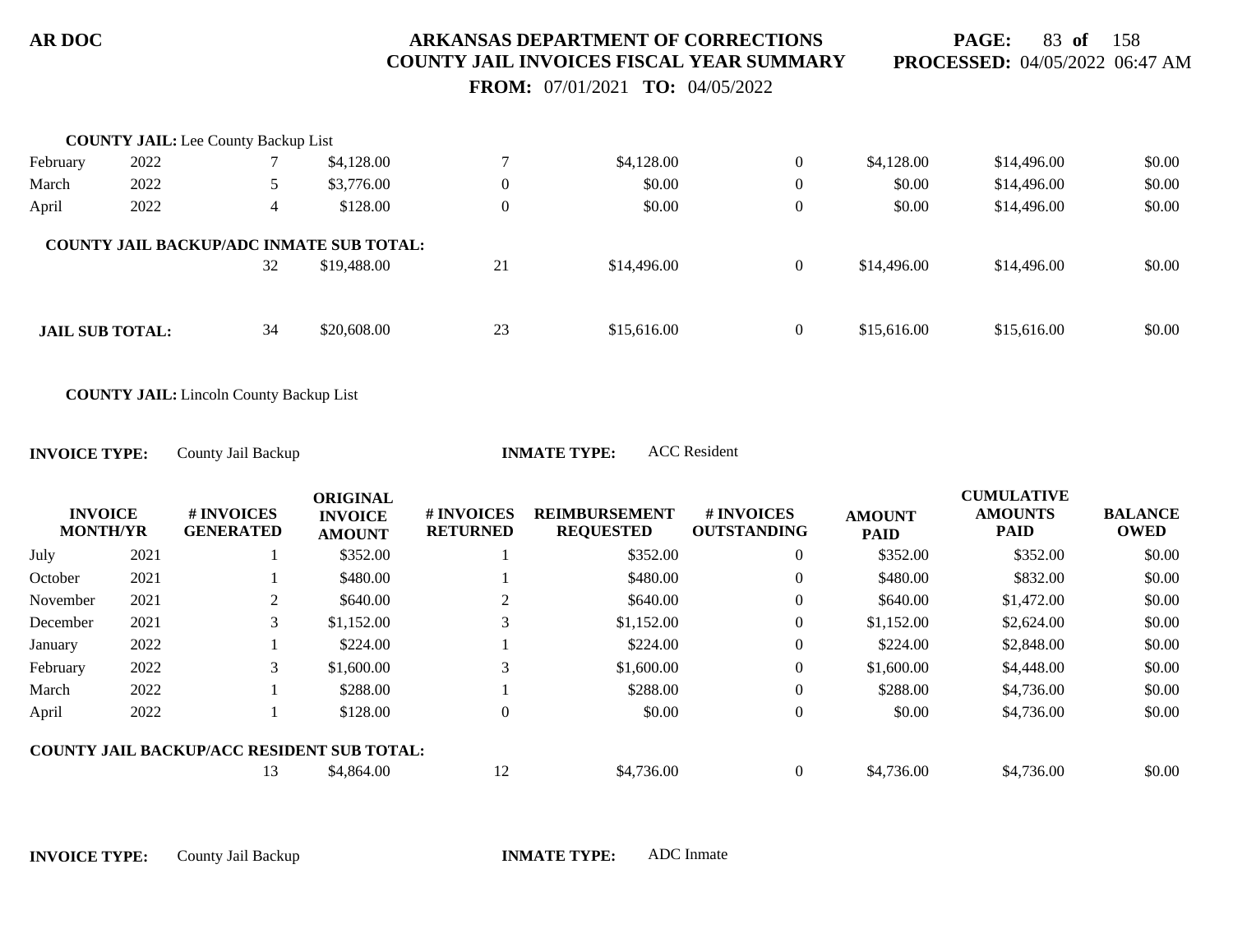## **PAGE:** 84 **of** 158 **PROCESSED:** 04/05/2022 06:47 AM

 **FROM:** 07/01/2021 **TO:** 04/05/2022

| <b>COUNTY JAIL:</b> Lincoln County Backup List |  |  |  |
|------------------------------------------------|--|--|--|
|                                                |  |  |  |

| <b>INVOICE</b><br><b>MONTH/YR</b> |      | # INVOICES<br><b>GENERATED</b>                              | <b>ORIGINAL</b><br><b>INVOICE</b><br><b>AMOUNT</b> | # INVOICES<br><b>RETURNED</b> | <b>REIMBURSEMENT</b><br><b>REQUESTED</b> | # INVOICES<br><b>OUTSTANDING</b> | <b>AMOUNT</b><br><b>PAID</b> | <b>CUMULATIVE</b><br><b>AMOUNTS</b><br><b>PAID</b> | <b>BALANCE</b><br><b>OWED</b> |
|-----------------------------------|------|-------------------------------------------------------------|----------------------------------------------------|-------------------------------|------------------------------------------|----------------------------------|------------------------------|----------------------------------------------------|-------------------------------|
| July                              | 2021 | 4                                                           | \$1,728.00                                         | 4                             | \$1,728.00                               | $\overline{0}$                   | \$1,728.00                   | \$1,728.00                                         | \$0.00                        |
| August                            | 2021 | 4                                                           | \$3,200.00                                         | 4                             | \$3,200.00                               | $\overline{0}$                   | \$3,200.00                   | \$4,928.00                                         | \$0.00                        |
| September                         | 2021 | 3                                                           | \$2,176.00                                         | 3                             | \$2,176.00                               | $\overline{0}$                   | \$2,176.00                   | \$7,104.00                                         | \$0.00                        |
| October                           | 2021 |                                                             | \$960.00                                           |                               | \$960.00                                 | 0                                | \$960.00                     | \$8,064.00                                         | \$0.00                        |
| November                          | 2021 | 4                                                           | \$3,328.00                                         | 4                             | \$3,328.00                               | 0                                | \$3,328.00                   | \$11,392.00                                        | \$0.00                        |
| December                          | 2021 | 7                                                           | \$4,448.00                                         |                               | \$4,448.00                               | $\overline{0}$                   | \$4,448.00                   | \$15,840.00                                        | \$0.00                        |
| January                           | 2022 | 6                                                           | \$5,312.00                                         | 6                             | \$5,312.00                               | $\overline{0}$                   | \$5,312.00                   | \$21,152.00                                        | \$0.00                        |
| February                          | 2022 | 9                                                           | \$8,000.00                                         | 9                             | \$8,000.00                               | $\boldsymbol{0}$                 | \$8,000.00                   | \$29,152.00                                        | \$0.00                        |
| March                             | 2022 | 12                                                          | \$7,456.00                                         | 12                            | \$7,456.00                               | $\boldsymbol{0}$                 | \$7,456.00                   | \$36,608.00                                        | \$0.00                        |
| April                             | 2022 | 15                                                          | \$8,480.00                                         | $\boldsymbol{0}$              | \$0.00                                   | $\boldsymbol{0}$                 | \$0.00                       | \$36,608.00                                        | \$0.00                        |
| <b>JAIL SUB TOTAL:</b>            |      | <b>COUNTY JAIL BACKUP/ADC INMATE SUB TOTAL:</b><br>65<br>78 | \$45,088.00<br>\$49,952.00                         | 50<br>62                      | \$36,608.00<br>\$41,344.00               | $\overline{0}$<br>$\overline{0}$ | \$36,608.00<br>\$41,344.00   | \$36,608.00<br>\$41,344.00                         | \$0.00<br>\$0.00              |
|                                   |      | <b>COUNTY JAIL:</b> Lincoln County Sheriff's Office         |                                                    |                               |                                          |                                  |                              |                                                    |                               |
| <b>INVOICE TYPE:</b>              |      | Act 423                                                     |                                                    |                               | <b>INMATE TYPE:</b>                      | ACC Client (Act 423)             |                              |                                                    |                               |
| <b>INVOICE</b><br><b>MONTH/YR</b> |      | # INVOICES<br><b>GENERATED</b>                              | <b>ORIGINAL</b><br><b>INVOICE</b><br><b>AMOUNT</b> | # INVOICES<br><b>RETURNED</b> | <b>REIMBURSEMENT</b><br><b>REQUESTED</b> | # INVOICES<br><b>OUTSTANDING</b> | <b>AMOUNT</b><br><b>PAID</b> | <b>CUMULATIVE</b><br><b>AMOUNTS</b><br><b>PAID</b> | <b>BALANCE</b><br><b>OWED</b> |
| October                           | 2021 |                                                             | \$352.00                                           |                               | \$352.00                                 | $\Omega$                         | \$352.00                     | \$352.00                                           | \$0.00                        |
| December                          | 2021 |                                                             | \$64.00                                            |                               | \$64.00                                  | $\Omega$                         | \$64.00                      | \$416.00                                           | \$0.00                        |

| <b>ACT 423/ACC CLIENT (ACT 423) SUB TOTAL:</b> |          |          |          |          |        |
|------------------------------------------------|----------|----------|----------|----------|--------|
|                                                | \$416.00 | \$416.00 | \$416.00 | \$416.00 | \$0.00 |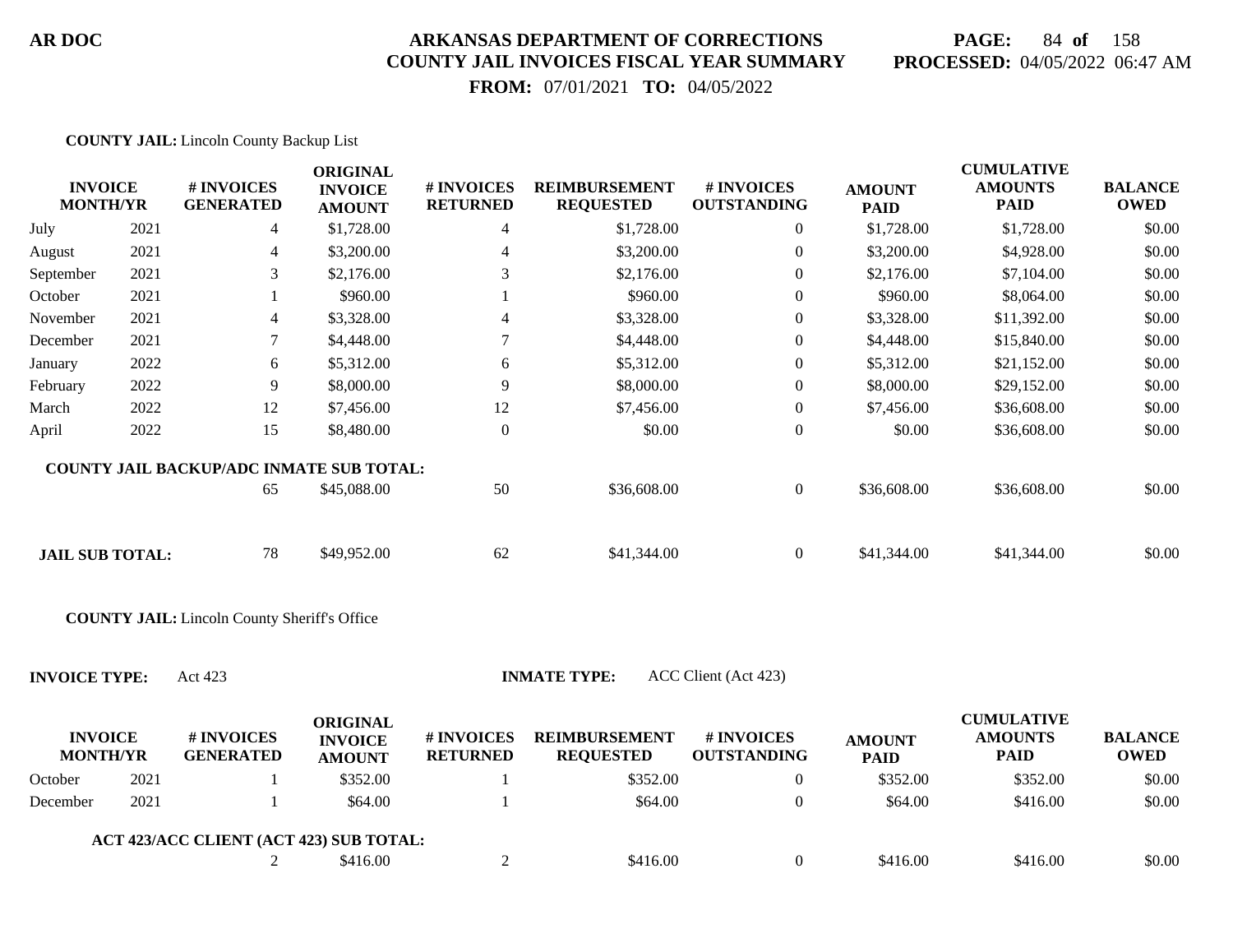## **PAGE:** 85 **of** 158 **PROCESSED:** 04/05/2022 06:47 AM

 **FROM:** 07/01/2021 **TO:** 04/05/2022

#### **COUNTY JAIL:** Lincoln County Sheriff's Office

**INVOICE TYPE:** Act 570 **INMATE TYPE:** DCC Client (Act 570)

|          | <b>INVOICE</b><br><b>MONTH/YR</b> | # INVOICES<br><b>GENERATED</b>          | <b>ORIGINAL</b><br><b>INVOICE</b><br><b>AMOUNT</b> | # INVOICES<br><b>RETURNED</b> | <b>REIMBURSEMENT</b><br><b>REQUESTED</b> | <b>#INVOICES</b><br><b>OUTSTANDING</b> | <b>AMOUNT</b><br><b>PAID</b> | <b>CUMULATIVE</b><br><b>AMOUNTS</b><br><b>PAID</b> | <b>BALANCE</b><br><b>OWED</b> |
|----------|-----------------------------------|-----------------------------------------|----------------------------------------------------|-------------------------------|------------------------------------------|----------------------------------------|------------------------------|----------------------------------------------------|-------------------------------|
| October  | 2021                              |                                         | \$224.00                                           |                               | \$224.00                                 | $\boldsymbol{0}$                       | \$224.00                     | \$224.00                                           | \$0.00                        |
| February | 2022                              |                                         | \$224.00                                           |                               | \$224.00                                 | $\overline{0}$                         | \$224.00                     | \$448.00                                           | \$0.00                        |
| March    | 2022                              |                                         | \$224.00                                           |                               | \$224.00                                 | $\mathbf{0}$                           | \$224.00                     | \$672.00                                           | \$0.00                        |
|          |                                   | ACT 570/DCC CLIENT (ACT 570) SUB TOTAL: |                                                    |                               |                                          |                                        |                              |                                                    |                               |
|          |                                   |                                         | \$672.00                                           | 3                             | \$672.00                                 | $\overline{0}$                         | \$672.00                     | \$672.00                                           | \$0.00                        |
|          |                                   |                                         |                                                    |                               |                                          |                                        |                              |                                                    |                               |
|          | <b>JAIL SUB TOTAL:</b>            |                                         | \$1,088.00                                         | 5                             | \$1,088.00                               | $\overline{0}$                         | \$1,088.00                   | \$1,088.00                                         | \$0.00                        |

**COUNTY JAIL:** Little River County Backup List

**INVOICE TYPE:** County Jail Backup **INMATE TYPE:** ACC Resident

| <b>INVOICE</b><br><b>MONTH/YR</b> |      | # INVOICES<br><b>GENERATED</b>             | <b>ORIGINAL</b><br><b>INVOICE</b><br><b>AMOUNT</b> | <b>#INVOICES</b><br><b>RETURNED</b> | <b>REIMBURSEMENT</b><br><b>REQUESTED</b> | <b>#INVOICES</b><br><b>OUTSTANDING</b> | <b>AMOUNT</b><br><b>PAID</b> | <b>CUMULATIVE</b><br><b>AMOUNTS</b><br><b>PAID</b> | <b>BALANCE</b><br><b>OWED</b> |
|-----------------------------------|------|--------------------------------------------|----------------------------------------------------|-------------------------------------|------------------------------------------|----------------------------------------|------------------------------|----------------------------------------------------|-------------------------------|
| July                              | 2021 | 2                                          | \$960.00                                           | 2                                   | \$960.00                                 | 0                                      | \$960.00                     | \$960.00                                           | \$0.00                        |
| September                         | 2021 |                                            | \$256.00                                           |                                     | \$256.00                                 | 0                                      | \$256.00                     | \$1,216.00                                         | \$0.00                        |
| October                           | 2021 | 2                                          | \$1,536.00                                         |                                     | \$1,536.00                               | 0                                      | \$1,536.00                   | \$2,752.00                                         | \$0.00                        |
| November                          | 2021 | 3                                          | \$480.00                                           |                                     | \$480.00                                 | $\boldsymbol{0}$                       | \$480.00                     | \$3,232.00                                         | \$0.00                        |
| December                          | 2021 | 2                                          | \$480.00                                           |                                     | \$480.00                                 | $\boldsymbol{0}$                       | \$480.00                     | \$3,712.00                                         | \$0.00                        |
| January                           | 2022 |                                            | \$64.00                                            |                                     | \$64.00                                  | $\overline{0}$                         | \$64.00                      | \$3,776.00                                         | \$0.00                        |
| March                             | 2022 |                                            | \$544.00                                           |                                     | \$544.00                                 | $\theta$                               | \$544.00                     | \$4,320.00                                         | \$0.00                        |
| April                             | 2022 |                                            | \$288.00                                           | 0                                   | \$0.00                                   | $\overline{0}$                         | \$0.00                       | \$4,320.00                                         | \$0.00                        |
|                                   |      | COUNTY JAIL BACKUP/ACC RESIDENT SUB TOTAL: |                                                    |                                     |                                          |                                        |                              |                                                    |                               |
|                                   |      | 14                                         | \$4,608.00                                         | 13                                  | \$4,320.00                               | 0                                      | \$4,320.00                   | \$4,320.00                                         | \$0.00                        |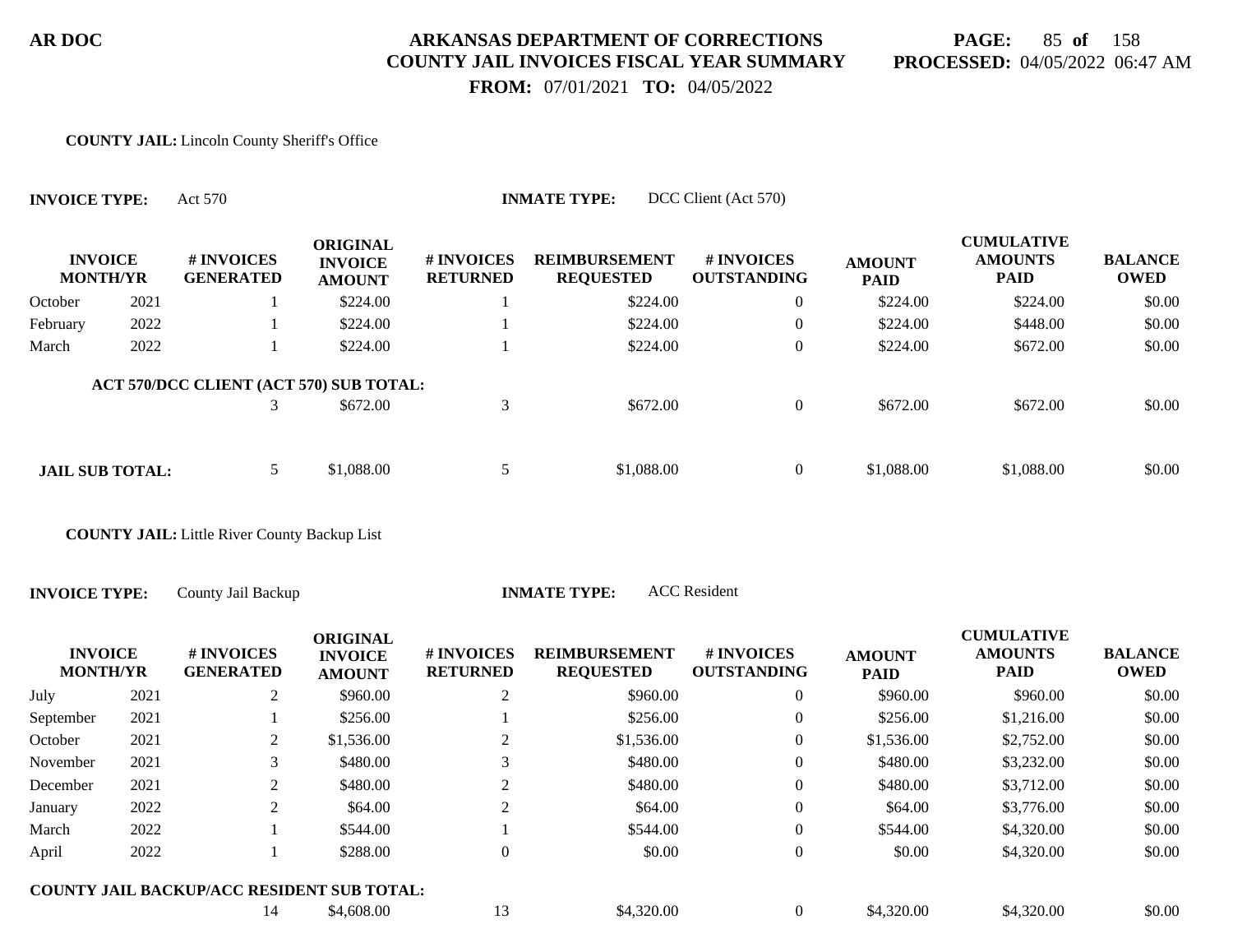## **PAGE:** 86 **of** 158 **PROCESSED:** 04/05/2022 06:47 AM

 **FROM:** 07/01/2021 **TO:** 04/05/2022

#### **COUNTY JAIL:** Little River County Backup List

| County Jail Backup<br><b>INVOICE TYPE:</b> |      |                                                          |                                                    |                               | <b>INMATE TYPE:</b>                      | ADC Inmate                       |                              |                                                    |                               |
|--------------------------------------------|------|----------------------------------------------------------|----------------------------------------------------|-------------------------------|------------------------------------------|----------------------------------|------------------------------|----------------------------------------------------|-------------------------------|
| <b>INVOICE</b><br><b>MONTH/YR</b>          |      | # INVOICES<br><b>GENERATED</b>                           | <b>ORIGINAL</b><br><b>INVOICE</b><br><b>AMOUNT</b> | # INVOICES<br><b>RETURNED</b> | <b>REIMBURSEMENT</b><br><b>REQUESTED</b> | # INVOICES<br><b>OUTSTANDING</b> | <b>AMOUNT</b><br><b>PAID</b> | <b>CUMULATIVE</b><br><b>AMOUNTS</b><br><b>PAID</b> | <b>BALANCE</b><br><b>OWED</b> |
| July                                       | 2021 | 10                                                       | \$3,456.00                                         | 10                            | \$3,712.00                               | $\overline{0}$                   | \$3,712.00                   | \$3,712.00                                         | \$0.00                        |
| August                                     | 2021 | 10                                                       | \$4,768.00                                         | 10                            | \$5,408.00                               | $\boldsymbol{0}$                 | \$5,408.00                   | \$9,120.00                                         | \$0.00                        |
| September                                  | 2021 | 9                                                        | \$4,384.00                                         | 9                             | \$4,576.00                               | $\theta$                         | \$4,576.00                   | \$13,696.00                                        | \$0.00                        |
| October                                    | 2021 | 9                                                        | \$5,632.00                                         | 9                             | \$5,952.00                               | $\boldsymbol{0}$                 | \$5,952.00                   | \$19,648.00                                        | \$0.00                        |
| November                                   | 2021 | 14                                                       | \$7,872.00                                         | 14                            | \$8,480.00                               | $\overline{0}$                   | \$8,480.00                   | \$28,128.00                                        | \$0.00                        |
| December                                   | 2021 | 12                                                       | \$8,960.00                                         | 12                            | \$10,112.00                              | $\boldsymbol{0}$                 | \$10,112.00                  | \$38,240.00                                        | \$0.00                        |
| January                                    | 2022 | 15                                                       | \$10,272.00                                        | 15                            | \$13,056.00                              | $\theta$                         | \$13,056.00                  | \$51,296.00                                        | \$0.00                        |
| February                                   | 2022 | 18                                                       | \$14,688.00                                        | 18                            | \$15,488.00                              | $\boldsymbol{0}$                 | \$15,488.00                  | \$66,784.00                                        | \$0.00                        |
| March                                      | 2022 | 22                                                       | \$7,008.00                                         | 22                            | \$8,800.00                               | $\overline{0}$                   | \$8,800.00                   | \$75,584.00                                        | \$0.00                        |
| April                                      | 2022 | 11                                                       | \$6,144.00                                         | $\boldsymbol{0}$              | \$0.00                                   | $\boldsymbol{0}$                 | \$0.00                       | \$75,584.00                                        | \$0.00                        |
|                                            |      | COUNTY JAIL BACKUP/ADC INMATE SUB TOTAL:                 |                                                    |                               |                                          |                                  |                              |                                                    |                               |
|                                            |      | 130                                                      | \$73,184.00                                        | 119                           | \$75,584.00                              | $\overline{0}$                   | \$75,584.00                  | \$75,584.00                                        | \$0.00                        |
| <b>JAIL SUB TOTAL:</b>                     |      | 144                                                      | \$77,792.00                                        | 132                           | \$79,904.00                              | $\boldsymbol{0}$                 | \$79,904.00                  | \$79,904.00                                        | \$0.00                        |
|                                            |      | <b>COUNTY JAIL:</b> Little River County Sheriff's Office |                                                    |                               |                                          |                                  |                              |                                                    |                               |
| <b>INVOICE TYPE:</b>                       |      | Act 570                                                  |                                                    |                               | <b>INMATE TYPE:</b>                      | DCC Client (Act 570)             |                              |                                                    |                               |
| <b>INVOICE</b><br><b>MONTH/YR</b>          |      | # INVOICES<br><b>GENERATED</b>                           | <b>ORIGINAL</b><br><b>INVOICE</b><br><b>AMOUNT</b> | # INVOICES<br><b>RETURNED</b> | <b>REIMBURSEMENT</b><br><b>REQUESTED</b> | # INVOICES<br><b>OUTSTANDING</b> | <b>AMOUNT</b><br><b>PAID</b> | <b>CUMULATIVE</b><br><b>AMOUNTS</b><br><b>PAID</b> | <b>BALANCE</b><br><b>OWED</b> |
| October                                    | 2021 |                                                          | \$192.00                                           |                               | \$224.00                                 | $\overline{0}$                   | \$224.00                     | \$224.00                                           | \$0.00                        |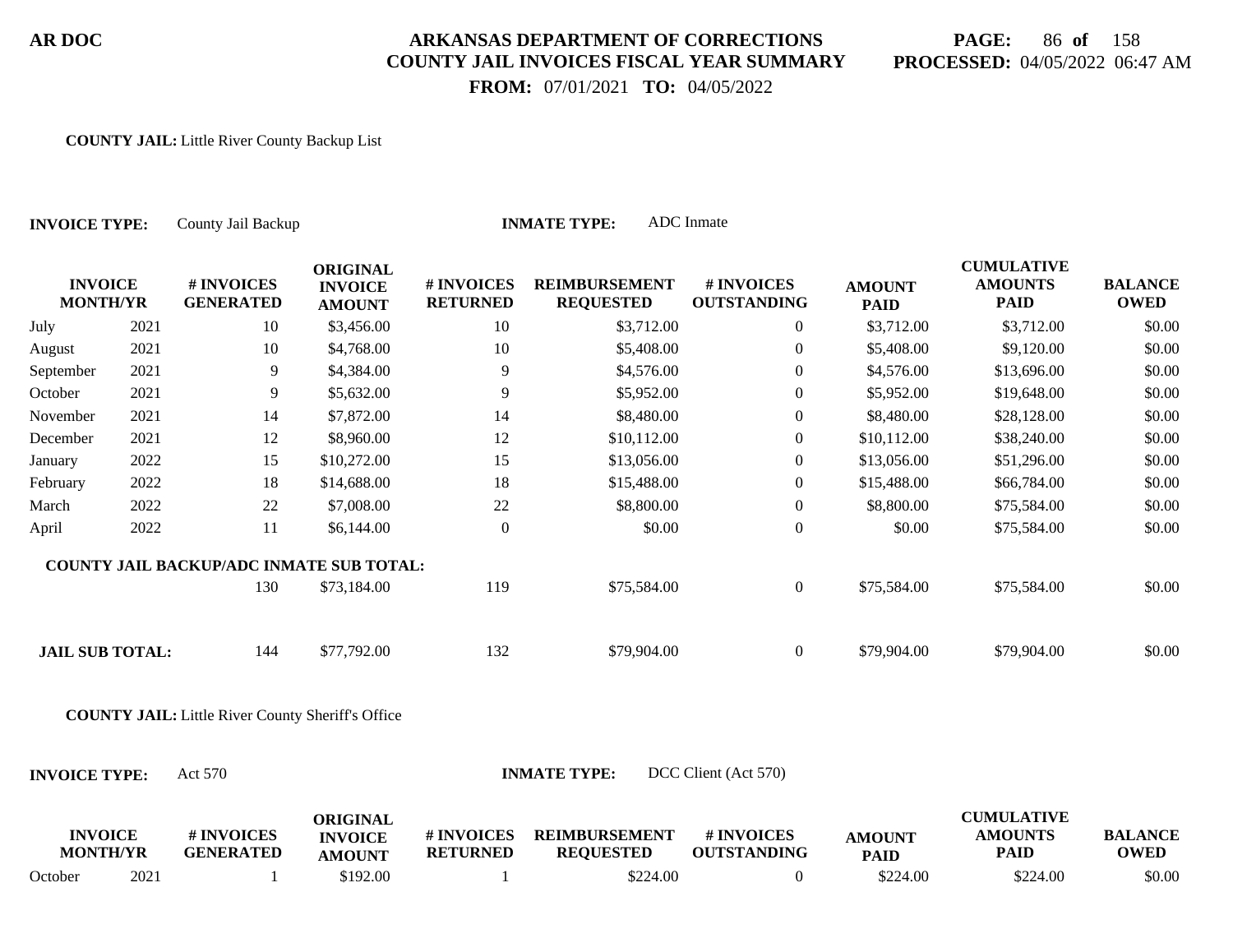**PAGE:** 87 **of** 158 **PROCESSED:** 04/05/2022 06:47 AM

 **FROM:** 07/01/2021 **TO:** 04/05/2022

# **COUNTY JAIL:** Little River County Sheriff's Office 1 \$192.00 1 \$224.00 0 \$224.00 \$224.00 \$0.00 **ACT 570/DCC CLIENT (ACT 570) SUB TOTAL: JAIL SUB TOTAL:** 1 \$192.00 1 \$224.00 0 \$224.00 \$224.00 \$224.00 \$0.00

**COUNTY JAIL:** Logan County Backup List

**INVOICE TYPE:** County Jail Backup **INMATE TYPE:** ACC Resident

|                                   |      |                                                   | <b>ORIGINAL</b>                 |                                      |                                          |                                  |                              | <b>CUMULATIVE</b>             |                               |
|-----------------------------------|------|---------------------------------------------------|---------------------------------|--------------------------------------|------------------------------------------|----------------------------------|------------------------------|-------------------------------|-------------------------------|
| <b>INVOICE</b><br><b>MONTH/YR</b> |      | # INVOICES<br><b>GENERATED</b>                    | <b>INVOICE</b><br><b>AMOUNT</b> | <b># INVOICES</b><br><b>RETURNED</b> | <b>REIMBURSEMENT</b><br><b>REQUESTED</b> | # INVOICES<br><b>OUTSTANDING</b> | <b>AMOUNT</b><br><b>PAID</b> | <b>AMOUNTS</b><br><b>PAID</b> | <b>BALANCE</b><br><b>OWED</b> |
| July                              | 2021 | 2                                                 | \$320.00                        | 2                                    | \$320.00                                 | $\overline{0}$                   | \$320.00                     | \$320.00                      | \$0.00                        |
| September                         | 2021 | 3                                                 | \$1,280.00                      |                                      | \$1,280.00                               | $\theta$                         | \$1,280.00                   | \$1,600.00                    | \$0.00                        |
| October                           | 2021 |                                                   | \$1,984.00                      |                                      | \$1,984.00                               | $\theta$                         | \$1,984.00                   | \$3,584.00                    | \$0.00                        |
| November                          | 2021 | 4                                                 | \$1,984.00                      | 4                                    | \$1,984.00                               | $\theta$                         | \$1,984.00                   | \$5,568.00                    | \$0.00                        |
| December                          | 2021 | 2                                                 | \$960.00                        | 2                                    | \$960.00                                 | $\overline{0}$                   | \$960.00                     | \$6,528.00                    | \$0.00                        |
| January                           | 2022 |                                                   | \$224.00                        |                                      | \$224.00                                 | $\overline{0}$                   | \$224.00                     | \$6,752.00                    | \$0.00                        |
| February                          | 2022 |                                                   | \$352.00                        |                                      | \$352.00                                 | $\Omega$                         | \$352.00                     | \$7,104.00                    | \$0.00                        |
| March                             | 2022 | 2                                                 | \$832.00                        | 2                                    | \$832.00                                 | $\theta$                         | \$832.00                     | \$7,936.00                    | \$0.00                        |
| April                             | 2022 | 2                                                 | \$288.00                        | $\Omega$                             | \$0.00                                   | $\theta$                         | \$0.00                       | \$7,936.00                    | \$0.00                        |
|                                   |      | <b>COUNTY JAIL BACKUP/ACC RESIDENT SUB TOTAL:</b> |                                 |                                      |                                          |                                  |                              |                               |                               |
|                                   |      | 24                                                | \$8,224.00                      | 22                                   | \$7,936.00                               |                                  | \$7,936.00                   | \$7,936.00                    | \$0.00                        |

**INVOICE TYPE:** County Jail Backup **INMATE TYPE:** ADC Inmate

**INVOICE MONTH/YR # INVOICES GENERATED ORIGINAL INVOICE AMOUNT # INVOICES REIMBURSEMENT RETURNED REQUESTED # INVOICES OUTSTANDING AMOUNT PAID CUMULATIVE AMOUNTS PAID BALANCE OWED**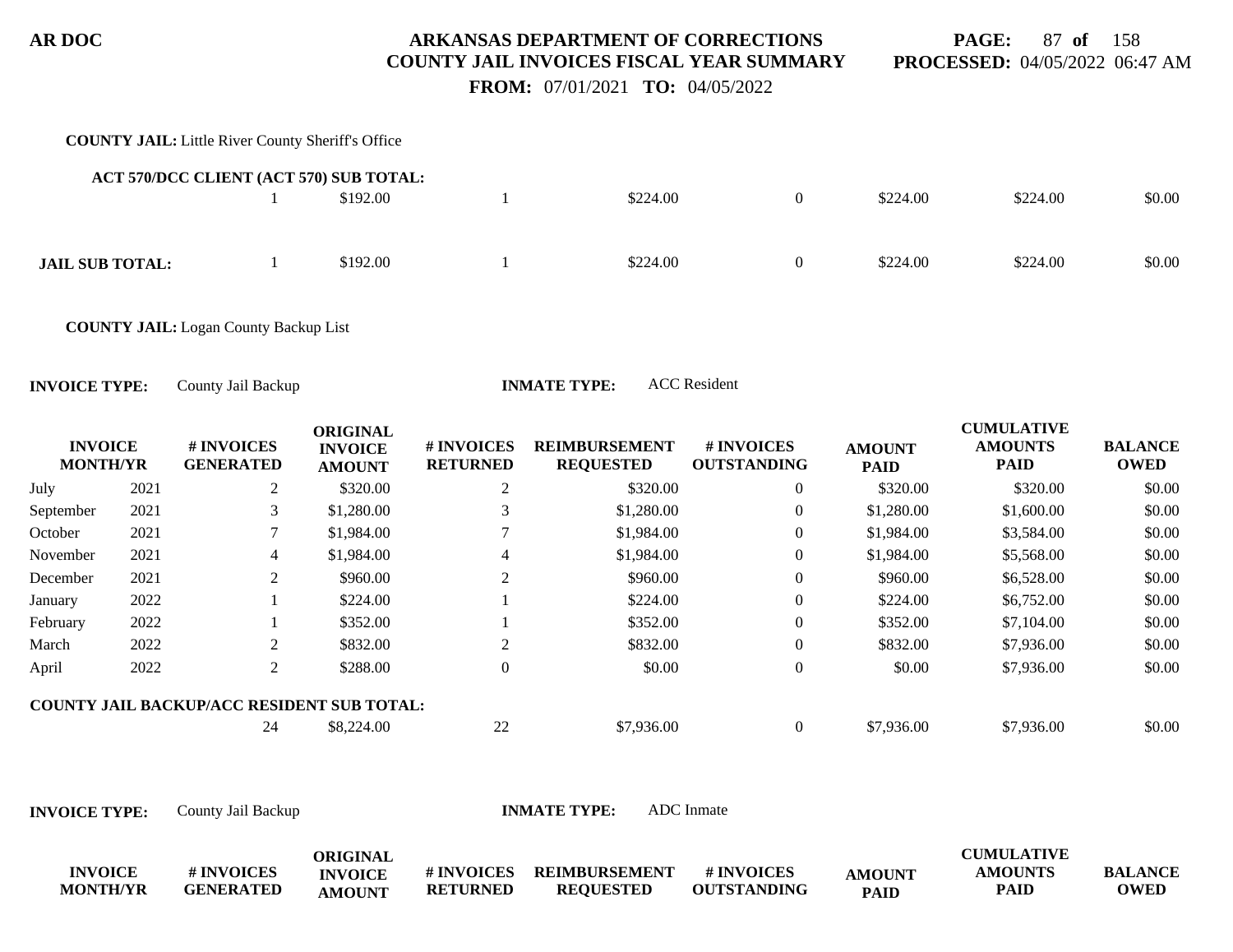**PAGE:** 88 **of** 158 **PROCESSED:** 04/05/2022 06:47 AM

 **FROM:** 07/01/2021 **TO:** 04/05/2022

|                        | <b>COUNTY JAIL:</b> Logan County Backup List |     |                                                 |                  |              |                  |              |              |        |
|------------------------|----------------------------------------------|-----|-------------------------------------------------|------------------|--------------|------------------|--------------|--------------|--------|
| July                   | 2021                                         | 16  | \$7,680.00                                      | 16               | \$7,680.00   | $\overline{0}$   | \$7,680.00   | \$7,680.00   | \$0.00 |
| August                 | 2021                                         | 15  | \$8,480.00                                      | 15               | \$8,480.00   | $\overline{0}$   | \$8,480.00   | \$16,160.00  | \$0.00 |
| September              | 2021                                         | 15  | \$11,872.00                                     | 15               | \$11,872.00  | $\overline{0}$   | \$11,872.00  | \$28,032.00  | \$0.00 |
| October                | 2021                                         | 20  | \$16,000.00                                     | 20               | \$16,000.00  | $\overline{0}$   | \$16,000.00  | \$44,032.00  | \$0.00 |
| November               | 2021                                         | 21  | \$17,888.00                                     | 21               | \$17,888.00  | $\overline{0}$   | \$17,888.00  | \$61,920.00  | \$0.00 |
| December               | 2021                                         | 20  | \$17,856.00                                     | 20               | \$17,856.00  | $\overline{0}$   | \$17,856.00  | \$79,776.00  | \$0.00 |
| January                | 2022                                         | 21  | \$16,896.00                                     | 21               | \$16,896.00  | $\overline{0}$   | \$16,896.00  | \$96,672.00  | \$0.00 |
| February               | 2022                                         | 8   | \$6,464.00                                      | 8                | \$6,464.00   | $\overline{0}$   | \$6,464.00   | \$103,136.00 | \$0.00 |
| March                  | 2022                                         | 17  | \$10,656.00                                     | 17               | \$10,656.00  | $\overline{0}$   | \$10,656.00  | \$113,792.00 | \$0.00 |
| April                  | 2022                                         | 19  | \$14,976.00                                     | $\boldsymbol{0}$ | \$0.00       | $\boldsymbol{0}$ | \$0.00       | \$113,792.00 | \$0.00 |
|                        |                                              |     | <b>COUNTY JAIL BACKUP/ADC INMATE SUB TOTAL:</b> |                  |              |                  |              |              |        |
|                        |                                              | 172 | \$128,768.00                                    | 153              | \$113,792.00 | $\boldsymbol{0}$ | \$113,792.00 | \$113,792.00 | \$0.00 |
|                        |                                              |     |                                                 |                  |              |                  |              |              |        |
| <b>JAIL SUB TOTAL:</b> |                                              | 196 | \$136,992.00                                    | 175              | \$121,728.00 | $\overline{0}$   | \$121,728.00 | \$121,728.00 | \$0.00 |
|                        |                                              |     |                                                 |                  |              |                  |              |              |        |

**COUNTY JAIL:** Logan County Sheriff's Office

| <b>INVOICE</b><br><b>MONTH/YR</b> |      | # INVOICES<br><b>GENERATED</b>          | ORIGINAL<br><b>INVOICE</b><br><b>AMOUNT</b> | # INVOICES<br><b>RETURNED</b> | <b>REIMBURSEMENT</b><br><b>REQUESTED</b> | <b># INVOICES</b><br><b>OUTSTANDING</b> | <b>AMOUNT</b><br><b>PAID</b> | <b>CUMULATIVE</b><br><b>AMOUNTS</b><br><b>PAID</b> | <b>BALANCE</b><br><b>OWED</b> |
|-----------------------------------|------|-----------------------------------------|---------------------------------------------|-------------------------------|------------------------------------------|-----------------------------------------|------------------------------|----------------------------------------------------|-------------------------------|
| July                              | 2021 |                                         | \$288.00                                    |                               | \$288.00                                 | 0                                       | \$288.00                     | \$288.00                                           | \$0.00                        |
| September                         | 2021 |                                         | \$640.00                                    |                               | \$640.00                                 | $\Omega$                                | \$640.00                     | \$928.00                                           | \$0.00                        |
| January                           | 2022 |                                         | \$224.00                                    |                               | \$224.00                                 |                                         | \$0.00                       | \$928.00                                           | \$224.00                      |
| April                             | 2022 |                                         | \$416.00                                    | $\Omega$                      | \$0.00                                   | $\Omega$                                | \$0.00                       | \$928.00                                           | \$224.00                      |
|                                   |      | ACT 570/DCC CLIENT (ACT 570) SUB TOTAL: |                                             |                               |                                          |                                         |                              |                                                    |                               |
|                                   |      |                                         | \$1,568.00                                  | 6                             | \$1,152.00                               |                                         | \$928.00                     | \$928.00                                           | \$224.00                      |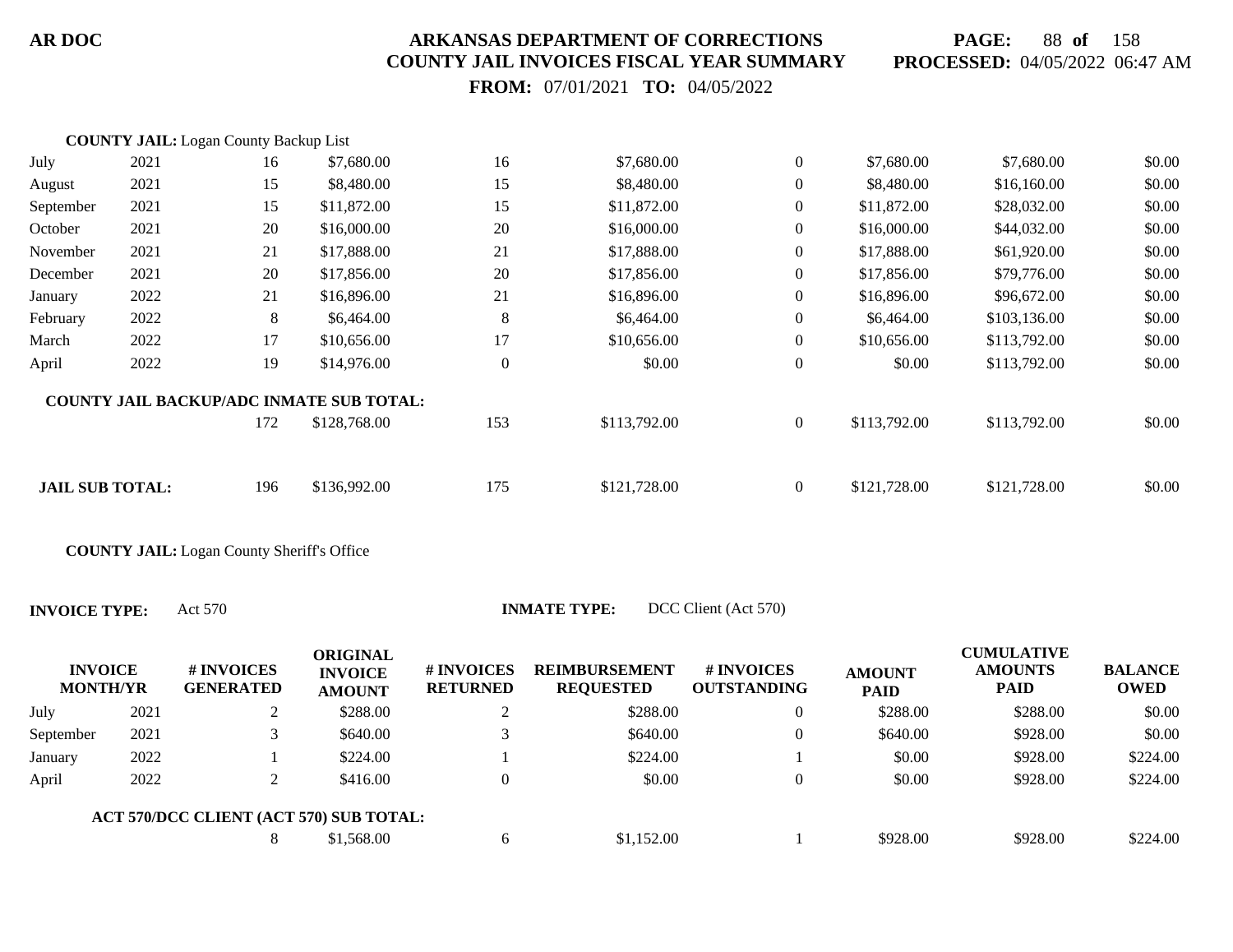**PAGE:** 89 **of** 158 **PROCESSED:** 04/05/2022 06:47 AM

 **FROM:** 07/01/2021 **TO:** 04/05/2022

|                                   |      | <b>COUNTY JAIL:</b> Logan County Sheriff's Office |                                                    |                               |                                          |                                  |                              |                                                    |                               |
|-----------------------------------|------|---------------------------------------------------|----------------------------------------------------|-------------------------------|------------------------------------------|----------------------------------|------------------------------|----------------------------------------------------|-------------------------------|
| <b>JAIL SUB TOTAL:</b>            |      | 8                                                 | \$1,568.00                                         | 6                             | \$1,152.00                               | 1                                | \$928.00                     | \$928.00                                           | \$224.00                      |
|                                   |      | <b>COUNTY JAIL:</b> Lonoke City Jail              |                                                    |                               |                                          |                                  |                              |                                                    |                               |
| <b>INVOICE TYPE:</b>              |      | County Jail Backup                                |                                                    |                               | <b>INMATE TYPE:</b>                      | ADC Inmate                       |                              |                                                    |                               |
| <b>INVOICE</b><br><b>MONTH/YR</b> |      | # INVOICES<br><b>GENERATED</b>                    | <b>ORIGINAL</b><br><b>INVOICE</b><br><b>AMOUNT</b> | # INVOICES<br><b>RETURNED</b> | <b>REIMBURSEMENT</b><br><b>REQUESTED</b> | # INVOICES<br><b>OUTSTANDING</b> | <b>AMOUNT</b><br><b>PAID</b> | <b>CUMULATIVE</b><br><b>AMOUNTS</b><br><b>PAID</b> | <b>BALANCE</b><br><b>OWED</b> |
| July                              | 2021 | 21                                                | \$9,536.00                                         | 21                            | \$8,896.00                               | 0                                | \$8,896.00                   | \$8,896.00                                         | \$0.00                        |
| August                            | 2021 | 13                                                | \$10,400.00                                        | 13                            | \$10,400.00                              | $\overline{0}$                   | \$10,400.00                  | \$19,296.00                                        | \$0.00                        |
| September                         | 2021 | 15                                                | \$10,464.00                                        | 15                            | \$9,920.00                               | 0                                | \$9,920.00                   | \$29,216.00                                        | \$0.00                        |
| October                           | 2021 | 15                                                | \$7,840.00                                         | 15                            | \$7,520.00                               | 0                                | \$7,520.00                   | \$36,736.00                                        | \$0.00                        |
| November                          | 2021 | 8                                                 | \$5,056.00                                         | 8                             | \$5,504.00                               | $\Omega$                         | \$5,504.00                   | \$42,240.00                                        | \$0.00                        |
| December                          | 2021 | 5                                                 | \$3,616.00                                         | 5                             | \$3,488.00                               | $\overline{0}$                   | \$3,488.00                   | \$45,728.00                                        | \$0.00                        |
| January                           | 2022 | 8                                                 | \$3,040.00                                         | 8                             | \$3,040.00                               | $\overline{0}$                   | \$3,040.00                   | \$48,768.00                                        | \$0.00                        |
| February                          | 2022 | 8                                                 | \$4,512.00                                         | 8                             | \$4,672.00                               | $\theta$                         | \$4,672.00                   | \$53,440.00                                        | \$0.00                        |
| March                             | 2022 | 7                                                 | \$5,568.00                                         | 7                             | \$5,376.00                               | $\boldsymbol{0}$                 | \$5,376.00                   | \$58,816.00                                        | \$0.00                        |
| April                             | 2022 | 8                                                 | \$5,408.00                                         | $\boldsymbol{0}$              | \$0.00                                   | $\theta$                         | \$0.00                       | \$58,816.00                                        | \$0.00                        |
|                                   |      | <b>COUNTY JAIL BACKUP/ADC INMATE SUB TOTAL:</b>   |                                                    |                               |                                          |                                  |                              |                                                    |                               |
|                                   |      | 108                                               | \$65,440.00                                        | 100                           | \$58,816.00                              | $\overline{0}$                   | \$58,816.00                  | \$58,816.00                                        | \$0.00                        |
| <b>JAIL SUB TOTAL:</b>            |      | 108                                               | \$65,440.00                                        | 100                           | \$58,816.00                              | $\overline{0}$                   | \$58,816.00                  | \$58,816.00                                        | \$0.00                        |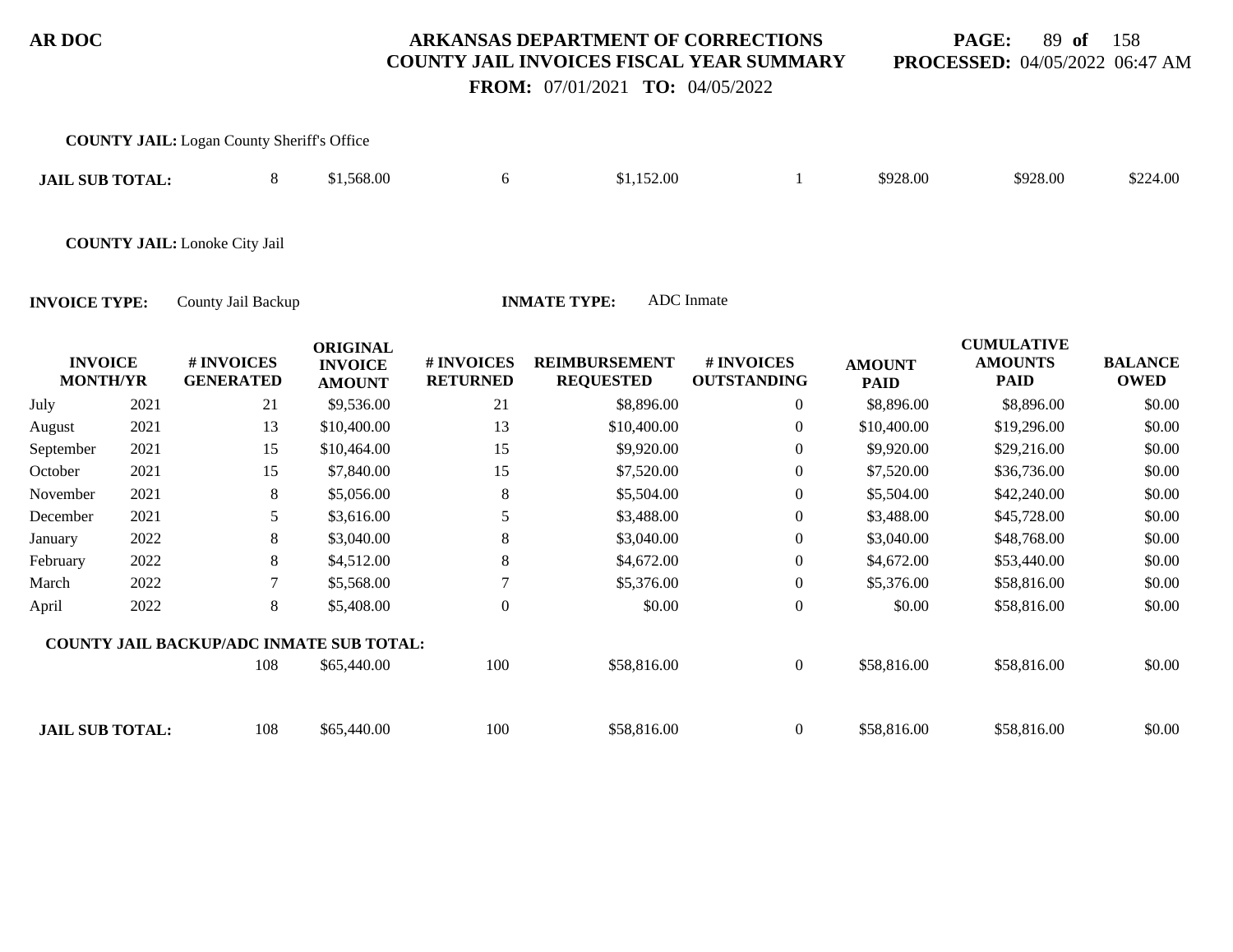## **PAGE:** 90 **of** 158 **PROCESSED:** 04/05/2022 06:47 AM

**CUMULATIVE**

 **FROM:** 07/01/2021 **TO:** 04/05/2022

#### **COUNTY JAIL:** Lonoke County Backup List

| <b>INVOICE TYPE:</b>              |      | County Jail Backup                                |                                                    |                               | <b>INMATE TYPE:</b>                      | <b>ACC</b> Resident              |                              |                                                    |                               |
|-----------------------------------|------|---------------------------------------------------|----------------------------------------------------|-------------------------------|------------------------------------------|----------------------------------|------------------------------|----------------------------------------------------|-------------------------------|
| <b>INVOICE</b><br><b>MONTH/YR</b> |      | # INVOICES<br><b>GENERATED</b>                    | <b>ORIGINAL</b><br><b>INVOICE</b><br><b>AMOUNT</b> | # INVOICES<br><b>RETURNED</b> | <b>REIMBURSEMENT</b><br><b>REQUESTED</b> | # INVOICES<br><b>OUTSTANDING</b> | <b>AMOUNT</b><br><b>PAID</b> | <b>CUMULATIVE</b><br><b>AMOUNTS</b><br><b>PAID</b> | <b>BALANCE</b><br><b>OWED</b> |
| July                              | 2021 | 17                                                | \$3,840.00                                         | 17                            | \$3,840.00                               | $\overline{0}$                   | \$3,840.00                   | \$3,840.00                                         | \$0.00                        |
| August                            | 2021 | 12                                                | \$8,160.00                                         | 12                            | \$8,160.00                               | $\theta$                         | \$8,160.00                   | \$12,000.00                                        | \$0.00                        |
| September                         | 2021 | 10                                                | \$5,760.00                                         | 10                            | \$5,760.00                               | $\theta$                         | \$5,760.00                   | \$17,760.00                                        | \$0.00                        |
| October                           | 2021 | 9                                                 | \$4,032.00                                         | 9                             | \$4,032.00                               | $\overline{0}$                   | \$4,032.00                   | \$21,792.00                                        | \$0.00                        |
| November                          | 2021 | 13                                                | \$5,760.00                                         | 13                            | \$5,760.00                               | $\overline{0}$                   | \$5,760.00                   | \$27,552.00                                        | \$0.00                        |
| December                          | 2021 | 11                                                | \$6,368.00                                         | 11                            | \$6,368.00                               | $\overline{0}$                   | \$6,368.00                   | \$33,920.00                                        | \$0.00                        |
| January                           | 2022 | 8                                                 | \$3,104.00                                         | 8                             | \$3,104.00                               | $\theta$                         | \$3,104.00                   | \$37,024.00                                        | \$0.00                        |
| February                          | 2022 | 11                                                | \$6,016.00                                         | 11                            | \$6,016.00                               | $\overline{0}$                   | \$6,016.00                   | \$43,040.00                                        | \$0.00                        |
| March                             | 2022 | 12                                                | \$4,832.00                                         | 12                            | \$4,832.00                               | $\overline{0}$                   | \$4,832.00                   | \$47,872.00                                        | \$0.00                        |
| April                             | 2022 | 18                                                | \$7,808.00                                         | $\overline{0}$                | \$0.00                                   | $\boldsymbol{0}$                 | \$0.00                       | \$47,872.00                                        | \$0.00                        |
|                                   |      | <b>COUNTY JAIL BACKUP/ACC RESIDENT SUB TOTAL:</b> |                                                    |                               |                                          |                                  |                              |                                                    |                               |
|                                   |      | 121                                               | \$55,680.00                                        | 103                           | \$47,872.00                              | $\overline{0}$                   | \$47,872.00                  | \$47,872.00                                        | \$0.00                        |

| <b>INVOICE</b><br><b>MONTH/YR</b> |      | # INVOICES<br><b>GENERATED</b> | ORIGINAL<br><b>INVOICE</b><br><b>AMOUNT</b> | # INVOICES<br><b>RETURNED</b> | <b>REIMBURSEMENT</b><br><b>REQUESTED</b> | <b>#INVOICES</b><br><b>OUTSTANDING</b> | <b>AMOUNT</b><br><b>PAID</b> | <b>CUMULATIVE</b><br><b>AMOUNTS</b><br><b>PAID</b> | <b>BALANCE</b><br><b>OWED</b> |
|-----------------------------------|------|--------------------------------|---------------------------------------------|-------------------------------|------------------------------------------|----------------------------------------|------------------------------|----------------------------------------------------|-------------------------------|
| July                              | 2021 | 38                             | \$18,880.00                                 | 38                            | \$17,984.00                              |                                        | \$17,984.00                  | \$17,984.00                                        | \$0.00                        |
| August                            | 2021 | 23                             | \$16,512.00                                 | 23                            | \$16,512.00                              |                                        | \$16,512.00                  | \$34,496.00                                        | \$0.00                        |
| September                         | 2021 | 46                             | \$29,152.00                                 | 46                            | \$28,608.00                              |                                        | \$28,608.00                  | \$63,104.00                                        | \$0.00                        |
| October                           | 2021 | 49                             | \$30,272.00                                 | 49                            | \$29,312.00                              | $\overline{0}$                         | \$29,312.00                  | \$92,416.00                                        | \$0.00                        |
| November                          | 2021 | 58                             | \$50,080,00                                 | 58                            | \$49,600.00                              |                                        | \$49,600.00                  | \$142,016.00                                       | \$0.00                        |
| December                          | 2021 | 72                             | \$52,384.00                                 | 72                            | \$52,384.00                              | $\overline{0}$                         | \$52,384.00                  | \$194,400.00                                       | \$0.00                        |
| January                           | 2022 | 58                             | \$45,248.00                                 | 58                            | \$43,648.00                              | $\overline{0}$                         | \$43,648.00                  | \$238,048.00                                       | \$0.00                        |
| February                          | 2022 | 49                             | \$34,368.00                                 | 49                            | \$34,368,00                              |                                        | \$34,368.00                  | \$272,416.00                                       | \$0.00                        |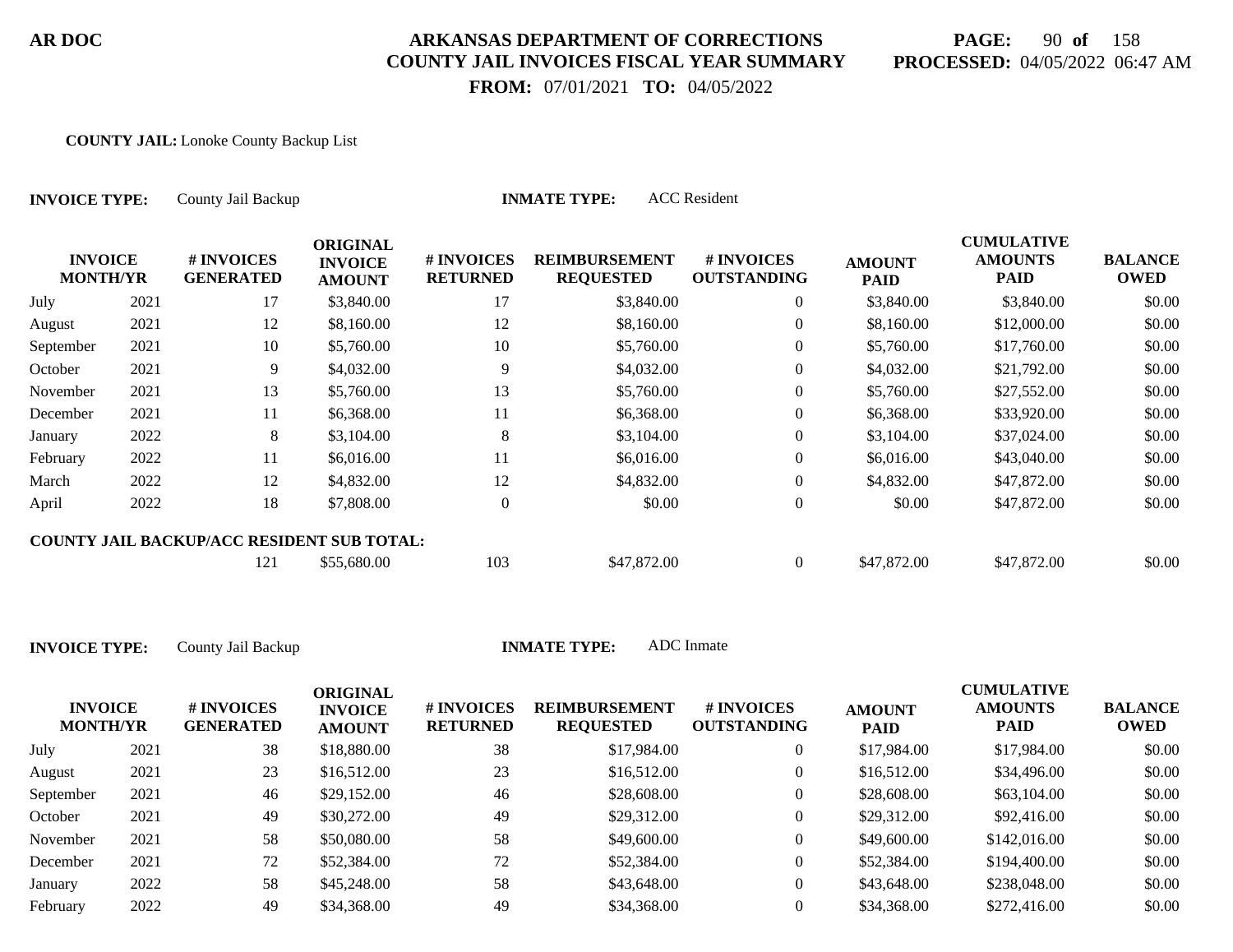**PAGE:** 91 **of** 158 **PROCESSED:** 04/05/2022 06:47 AM

 **FROM:** 07/01/2021 **TO:** 04/05/2022

|                      |                                   | <b>COUNTY JAIL:</b> Lonoke County Backup List      |                                                    |                               |                                          |                                  |                              |                                                    |                               |
|----------------------|-----------------------------------|----------------------------------------------------|----------------------------------------------------|-------------------------------|------------------------------------------|----------------------------------|------------------------------|----------------------------------------------------|-------------------------------|
| March                | 2022                              | 49                                                 | \$33,024.00                                        | 49                            | \$32,864.00                              | $\overline{0}$                   | \$32,864.00                  | \$305,280.00                                       | \$0.00                        |
| April                | 2022                              | 52                                                 | \$26,368.00                                        | $\boldsymbol{0}$              | \$0.00                                   | $\boldsymbol{0}$                 | \$0.00                       | \$305,280.00                                       | \$0.00                        |
|                      |                                   | <b>COUNTY JAIL BACKUP/ADC INMATE SUB TOTAL:</b>    |                                                    |                               |                                          |                                  |                              |                                                    |                               |
|                      |                                   | 494                                                | \$336,288.00                                       | 442                           | \$305,280.00                             | $\overline{0}$                   | \$305,280.00                 | \$305,280.00                                       | \$0.00                        |
|                      | <b>JAIL SUB TOTAL:</b>            | 615                                                | \$391,968.00                                       | 545                           | \$353,152.00                             | $\overline{0}$                   | \$353,152.00                 | \$353,152.00                                       | \$0.00                        |
|                      |                                   | <b>COUNTY JAIL:</b> Lonoke County Sheriff's Office |                                                    |                               |                                          |                                  |                              |                                                    |                               |
| <b>INVOICE TYPE:</b> |                                   | Act 423                                            |                                                    |                               | <b>INMATE TYPE:</b>                      | ACC Client (Act 423)             |                              |                                                    |                               |
|                      | <b>INVOICE</b><br><b>MONTH/YR</b> | # INVOICES<br><b>GENERATED</b>                     | <b>ORIGINAL</b><br><b>INVOICE</b><br><b>AMOUNT</b> | # INVOICES<br><b>RETURNED</b> | <b>REIMBURSEMENT</b><br><b>REQUESTED</b> | # INVOICES<br><b>OUTSTANDING</b> | <b>AMOUNT</b><br><b>PAID</b> | <b>CUMULATIVE</b><br><b>AMOUNTS</b><br><b>PAID</b> | <b>BALANCE</b><br><b>OWED</b> |
| July                 | 2021                              | $\overline{2}$                                     | \$416.00                                           | $\overline{2}$                | \$416.00                                 | $\overline{0}$                   | \$416.00                     | \$416.00                                           | \$0.00                        |
| August               | 2021                              |                                                    | \$416.00                                           |                               | \$416.00                                 | $\overline{0}$                   | \$416.00                     | \$832.00                                           | \$0.00                        |
|                      |                                   | ACT 423/ACC CLIENT (ACT 423) SUB TOTAL:            |                                                    |                               |                                          |                                  |                              |                                                    |                               |
|                      |                                   | 3                                                  | \$832.00                                           | 3                             | \$832.00                                 | $\overline{0}$                   | \$832.00                     | \$832.00                                           | \$0.00                        |
|                      |                                   |                                                    |                                                    |                               |                                          |                                  |                              |                                                    |                               |

| <b>INVOICE</b><br><b>MONTH/YR</b> |      | # INVOICES<br><b>GENERATED</b> | ORIGINAL<br><b>INVOICE</b><br><b>AMOUNT</b> | # INVOICES<br><b>RETURNED</b> | <b>REIMBURSEMENT</b><br><b>REOUESTED</b> | <b>#INVOICES</b><br><b>OUTSTANDING</b> | <b>AMOUNT</b><br><b>PAID</b> | <b>CUMULATIVE</b><br><b>AMOUNTS</b><br><b>PAID</b> | <b>BALANCE</b><br><b>OWED</b> |
|-----------------------------------|------|--------------------------------|---------------------------------------------|-------------------------------|------------------------------------------|----------------------------------------|------------------------------|----------------------------------------------------|-------------------------------|
| July                              | 2021 |                                | \$672.00                                    |                               | \$672.00                                 |                                        | \$672.00                     | \$672.00                                           | \$0.00                        |
| December                          | 2021 |                                | \$416.00                                    |                               | \$416.00                                 |                                        | \$416.00                     | \$1,088.00                                         | \$0.00                        |
| January                           | 2022 |                                | \$224.00                                    |                               | \$0.00                                   | $\Omega$                               | \$0.00                       | \$1,088.00                                         | \$0.00                        |
| March                             | 2022 |                                | \$416.00                                    |                               | \$0.00                                   | $\Omega$                               | \$0.00                       | \$1,088.00                                         | \$0.00                        |
| April                             | 2022 |                                | \$1,120.00                                  |                               | \$0.00                                   |                                        | \$0.00                       | \$1,088.00                                         | \$0.00                        |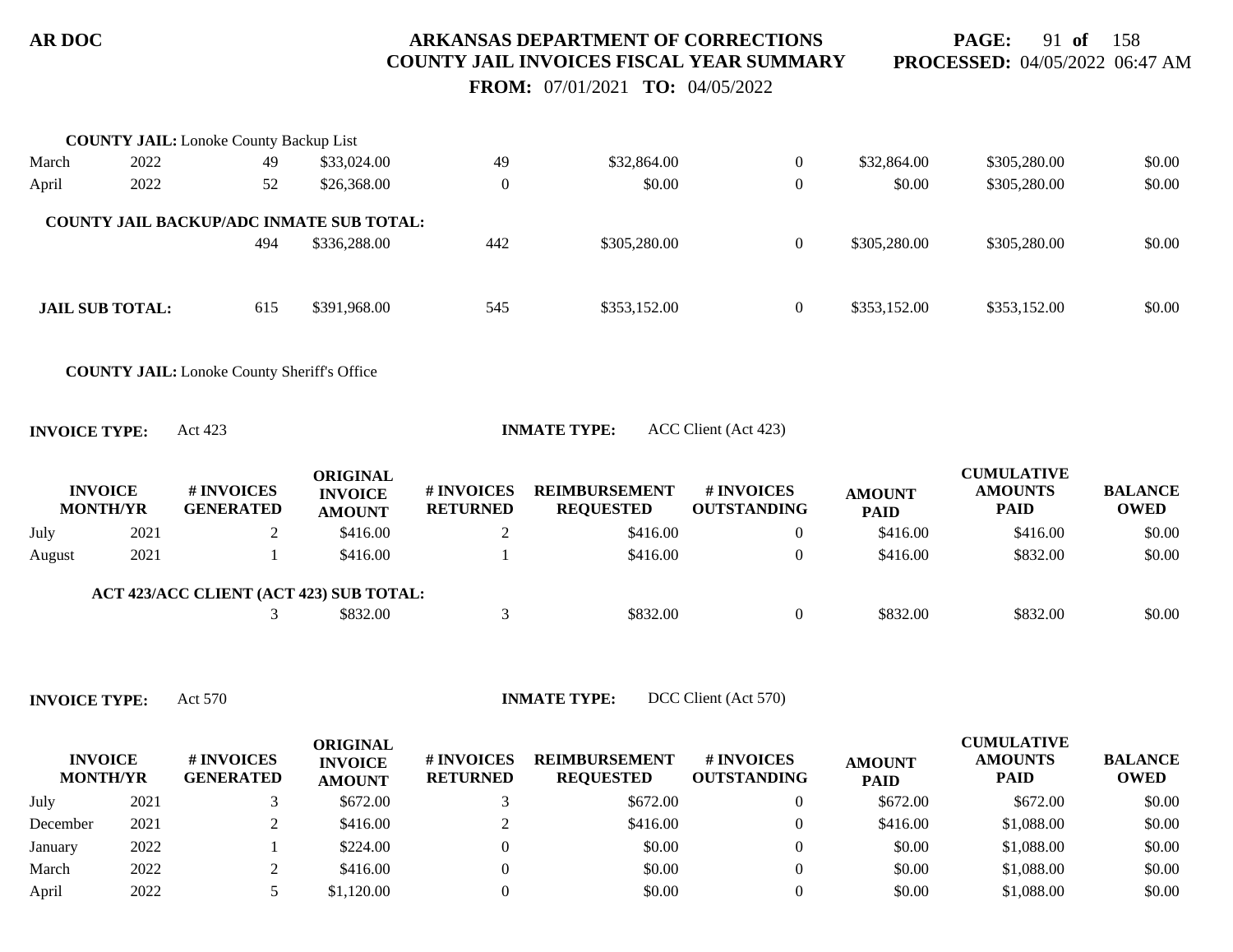**PAGE:** 92 **of** 158 **PROCESSED:** 04/05/2022 06:47 AM

 **FROM:** 07/01/2021 **TO:** 04/05/2022

|                                   |      | <b>COUNTY JAIL:</b> Lonoke County Sheriff's Office |                                                    |                               |                                          |                                  |                              |                                                    |                               |
|-----------------------------------|------|----------------------------------------------------|----------------------------------------------------|-------------------------------|------------------------------------------|----------------------------------|------------------------------|----------------------------------------------------|-------------------------------|
|                                   |      | ACT 570/DCC CLIENT (ACT 570) SUB TOTAL:            |                                                    |                               |                                          |                                  |                              |                                                    |                               |
|                                   |      | 13                                                 | \$2,848.00                                         | $\sqrt{5}$                    | \$1,088.00                               | $\boldsymbol{0}$                 | \$1,088.00                   | \$1,088.00                                         | \$0.00                        |
| <b>JAIL SUB TOTAL:</b>            |      | 16                                                 | \$3,680.00                                         | $8\,$                         | \$1,920.00                               | $\boldsymbol{0}$                 | \$1,920.00                   | \$1,920.00                                         | \$0.00                        |
|                                   |      | <b>COUNTY JAIL:</b> Madison County Backup List     |                                                    |                               |                                          |                                  |                              |                                                    |                               |
| <b>INVOICE TYPE:</b>              |      | County Jail Backup                                 |                                                    |                               | <b>INMATE TYPE:</b>                      | <b>ACC</b> Resident              |                              |                                                    |                               |
| <b>INVOICE</b><br><b>MONTH/YR</b> |      | # INVOICES<br><b>GENERATED</b>                     | <b>ORIGINAL</b><br><b>INVOICE</b><br><b>AMOUNT</b> | # INVOICES<br><b>RETURNED</b> | <b>REIMBURSEMENT</b><br><b>REQUESTED</b> | # INVOICES<br><b>OUTSTANDING</b> | <b>AMOUNT</b><br><b>PAID</b> | <b>CUMULATIVE</b><br><b>AMOUNTS</b><br><b>PAID</b> | <b>BALANCE</b><br><b>OWED</b> |
| September                         | 2021 | -1                                                 | \$224.00                                           | 1                             | \$256.00                                 | $\boldsymbol{0}$                 | \$256.00                     | \$256.00                                           | \$0.00                        |
|                                   |      | COUNTY JAIL BACKUP/ACC RESIDENT SUB TOTAL:         |                                                    |                               |                                          |                                  |                              |                                                    |                               |
|                                   |      |                                                    | \$224.00                                           | 1                             | \$256.00                                 | $\boldsymbol{0}$                 | \$256.00                     | \$256.00                                           | \$0.00                        |
| <b>INVOICE TYPE:</b>              |      | County Jail Backup                                 |                                                    |                               | <b>INMATE TYPE:</b>                      | <b>ADC</b> Inmate                |                              |                                                    |                               |
| <b>INVOICE</b><br><b>MONTH/YR</b> |      | # INVOICES<br><b>GENERATED</b>                     | <b>ORIGINAL</b><br><b>INVOICE</b><br><b>AMOUNT</b> | # INVOICES<br><b>RETURNED</b> | <b>REIMBURSEMENT</b><br><b>REQUESTED</b> | # INVOICES<br><b>OUTSTANDING</b> | <b>AMOUNT</b><br><b>PAID</b> | <b>CUMULATIVE</b><br><b>AMOUNTS</b><br><b>PAID</b> | <b>BALANCE</b><br><b>OWED</b> |
| July                              | 2021 | 2                                                  | \$960.00                                           | $\overline{c}$                | \$960.00                                 | $\boldsymbol{0}$                 | \$960.00                     | \$960.00                                           | \$0.00                        |
| August                            | 2021 | $\overline{2}$                                     | \$1,088.00                                         | 2                             | \$1,088.00                               | $\theta$                         | \$1,088.00                   | \$2,048.00                                         | \$0.00                        |
| September                         | 2021 | 4                                                  | \$3,360.00                                         | 4                             | \$3,360.00                               | $\boldsymbol{0}$                 | \$3,360.00                   | \$5,408.00                                         | \$0.00                        |
| October                           | 2021 | $\tau$                                             | \$5,056.00                                         | $\tau$                        | \$5,056.00                               | $\boldsymbol{0}$                 | \$5,056.00                   | \$10,464.00                                        | \$0.00                        |
| November                          | 2021 | 10                                                 | \$7,968.00                                         | 10                            | \$7,968.00                               | $\boldsymbol{0}$                 | \$7,968.00                   | \$18,432.00                                        | \$0.00                        |
| December                          | 2021 | $8\phantom{1}$                                     | \$7,680.00                                         | $8\phantom{1}$                | \$7,680.00                               | $\boldsymbol{0}$                 | \$7,680.00                   | \$26,112.00                                        | \$0.00                        |
| January                           | 2022 | 11                                                 | \$3,776.00                                         | 11                            | \$3,776.00                               | $\boldsymbol{0}$                 | \$3,776.00                   | \$29,888.00                                        | \$0.00                        |
| February                          | 2022 | $\mathfrak{2}$                                     | \$1,408.00                                         | $\overline{2}$                | \$1,408.00                               | $\boldsymbol{0}$                 | \$1,408.00                   | \$31,296.00                                        | \$0.00                        |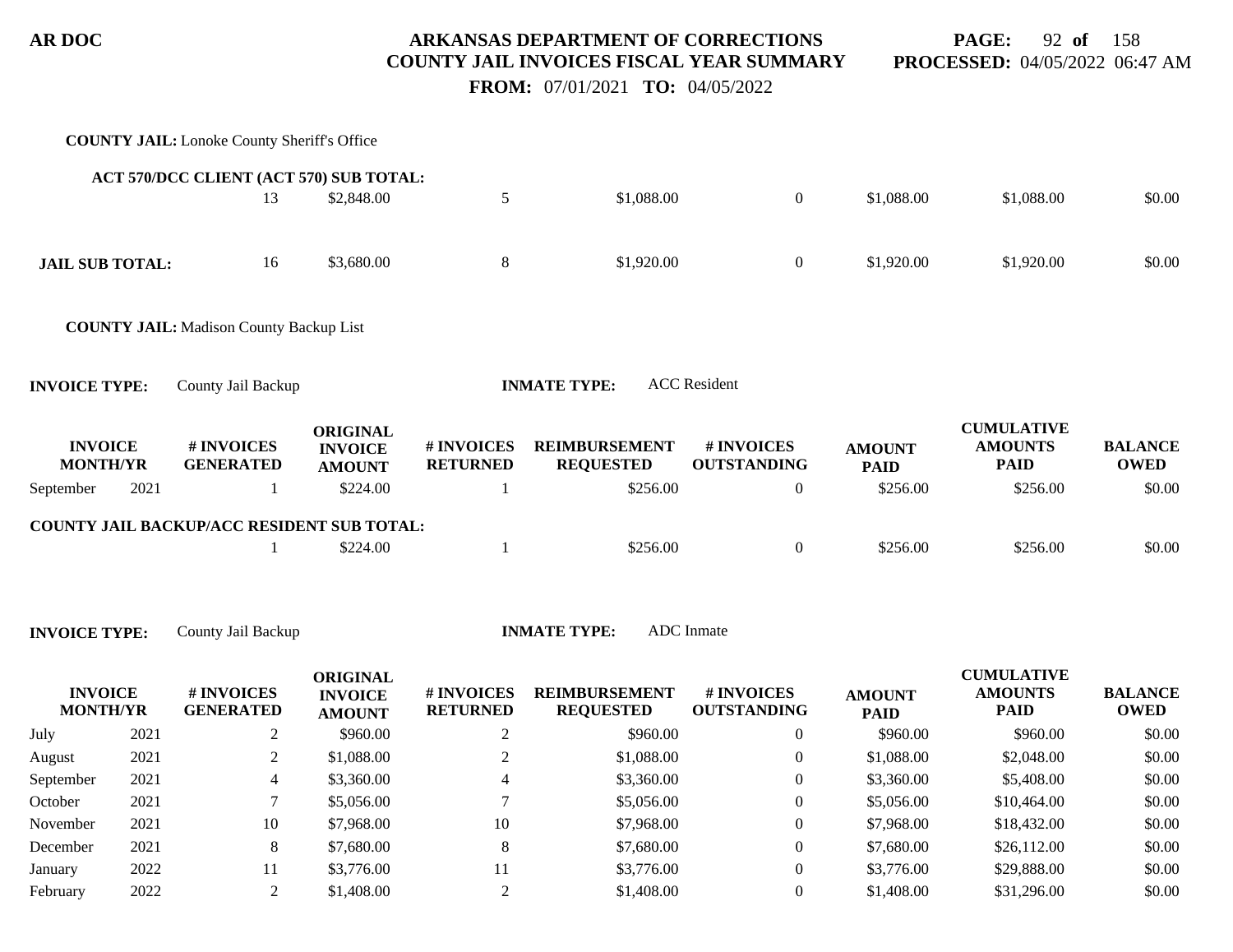**PAGE:** 93 **of** 158 **PROCESSED:** 04/05/2022 06:47 AM

 **FROM:** 07/01/2021 **TO:** 04/05/2022

|       | <b>COUNTY JAIL:</b> Madison County Backup List  |                |             |          |             |                |             |             |        |
|-------|-------------------------------------------------|----------------|-------------|----------|-------------|----------------|-------------|-------------|--------|
| March | 2022                                            | $\overline{ }$ | \$1,568.00  | ◠        | \$1,568.00  | $\theta$       | \$1,568.00  | \$32,864.00 | \$0.00 |
| April | 2022                                            |                | \$1,760.00  | $\theta$ | \$0.00      | $\theta$       | \$0.00      | \$32,864.00 | \$0.00 |
|       | <b>COUNTY JAIL BACKUP/ADC INMATE SUB TOTAL:</b> |                |             |          |             |                |             |             |        |
|       |                                                 | 50             | \$34,624.00 | 48       | \$32,864.00 | $\overline{0}$ | \$32,864.00 | \$32,864.00 | \$0.00 |
|       |                                                 |                |             |          |             |                |             |             |        |
|       | <b>JAIL SUB TOTAL:</b>                          | 51             | \$34,848.00 | 49       | \$33,120.00 | $\theta$       | \$33,120.00 | \$33,120.00 | \$0.00 |
|       |                                                 |                |             |          |             |                |             |             |        |

**COUNTY JAIL:** Marion County Backup List

**INVOICE TYPE:** County Jail Backup **INMATE TYPE:** ACC Resident

| <b>INVOICE</b><br><b>MONTH/YR</b> |      | # INVOICES<br><b>GENERATED</b>                    | <b>ORIGINAL</b><br><b>INVOICE</b><br><b>AMOUNT</b> | # INVOICES<br><b>RETURNED</b> | <b>REIMBURSEMENT</b><br><b>REQUESTED</b> | # INVOICES<br><b>OUTSTANDING</b> | <b>AMOUNT</b><br><b>PAID</b> | <b>CUMULATIVE</b><br><b>AMOUNTS</b><br><b>PAID</b> | <b>BALANCE</b><br><b>OWED</b> |
|-----------------------------------|------|---------------------------------------------------|----------------------------------------------------|-------------------------------|------------------------------------------|----------------------------------|------------------------------|----------------------------------------------------|-------------------------------|
| July                              | 2021 |                                                   | \$192.00                                           |                               | \$192.00                                 | $\overline{0}$                   | \$192.00                     | \$192.00                                           | \$0.00                        |
| August                            | 2021 |                                                   | \$2,240.00                                         |                               | \$2,240.00                               | 0                                | \$2,240.00                   | \$2,432.00                                         | \$0.00                        |
| September                         | 2021 | 3                                                 | \$896.00                                           |                               | \$896.00                                 | $\overline{0}$                   | \$896.00                     | \$3,328.00                                         | \$0.00                        |
| October                           | 2021 | 3                                                 | \$928.00                                           | $\Omega$                      | \$0.00                                   | $\overline{0}$                   | \$0.00                       | \$3,328.00                                         | \$0.00                        |
| November                          | 2021 |                                                   | \$352.00                                           |                               | \$352.00                                 | $\overline{0}$                   | \$352.00                     | \$3,680.00                                         | \$0.00                        |
| December                          | 2021 | 3                                                 | \$1,152.00                                         | 3                             | \$1,152.00                               | $\overline{0}$                   | \$1,152.00                   | \$4,832.00                                         | \$0.00                        |
| January                           | 2022 | 3                                                 | \$480.00                                           |                               | \$480.00                                 | $\theta$                         | \$480.00                     | \$5,312.00                                         | \$0.00                        |
| March                             | 2022 | 2                                                 | \$1,216.00                                         |                               | \$1,216.00                               | $\overline{0}$                   | \$1,216.00                   | \$6,528.00                                         | \$0.00                        |
| April                             | 2022 | 3                                                 | \$1,248.00                                         | 0                             | \$0.00                                   | $\boldsymbol{0}$                 | \$0.00                       | \$6,528.00                                         | \$0.00                        |
|                                   |      | <b>COUNTY JAIL BACKUP/ACC RESIDENT SUB TOTAL:</b> |                                                    |                               |                                          |                                  |                              |                                                    |                               |
|                                   |      | 24                                                | \$8,704.00                                         | 18                            | \$6,528.00                               | $\theta$                         | \$6,528.00                   | \$6,528.00                                         | \$0.00                        |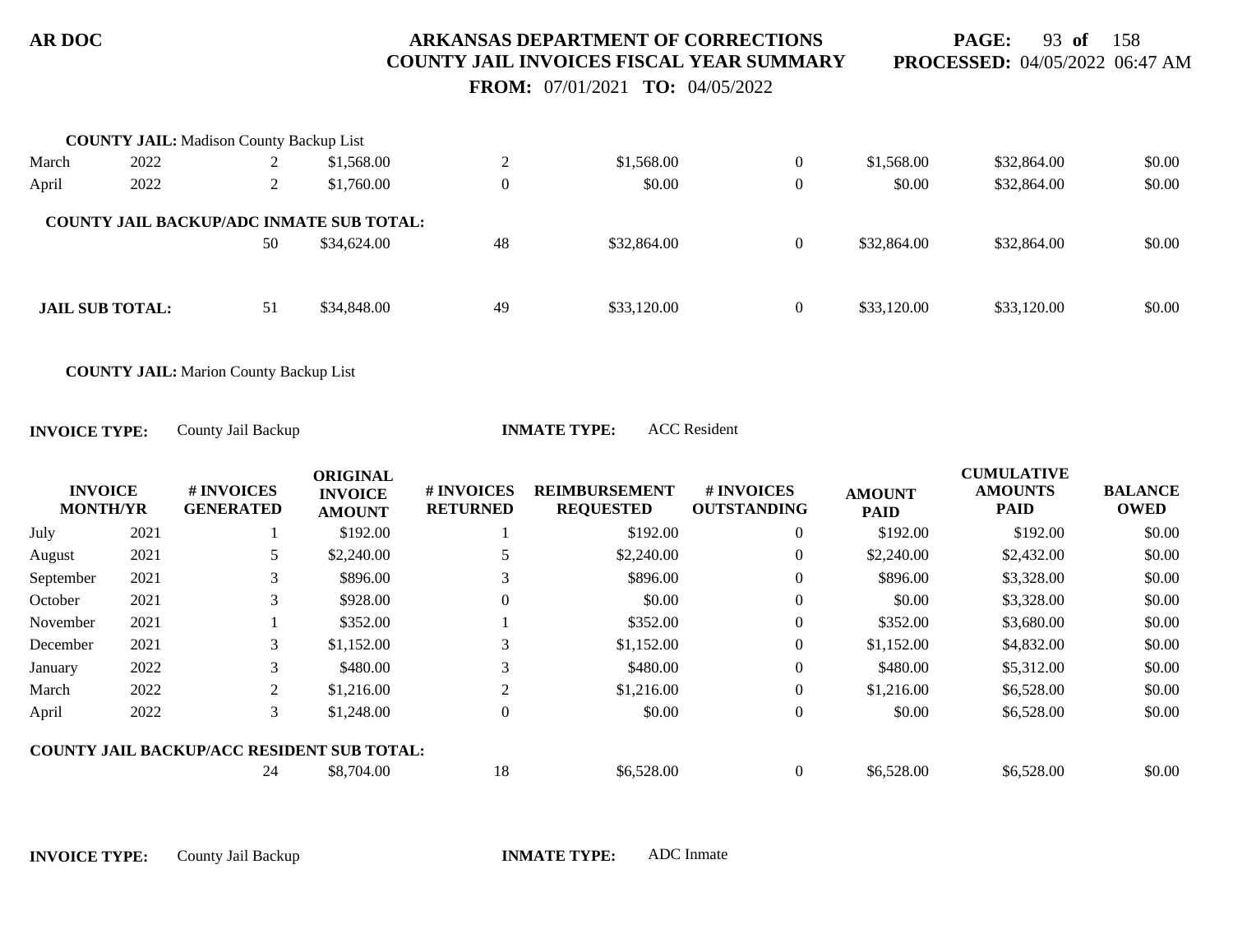## **PAGE:** 94 **of** 158 **PROCESSED:** 04/05/2022 06:47 AM

 **FROM:** 07/01/2021 **TO:** 04/05/2022

| <b>COUNTY JAIL:</b> Marion County Backup List |  |  |  |
|-----------------------------------------------|--|--|--|
|                                               |  |  |  |

| <b>INVOICE</b><br><b>MONTH/YR</b> |      | # INVOICES<br><b>GENERATED</b>                  | <b>ORIGINAL</b><br><b>INVOICE</b><br><b>AMOUNT</b> | # INVOICES<br><b>RETURNED</b> | <b>REIMBURSEMENT</b><br><b>REQUESTED</b> | # INVOICES<br><b>OUTSTANDING</b> | <b>AMOUNT</b><br><b>PAID</b> | <b>CUMULATIVE</b><br><b>AMOUNTS</b><br><b>PAID</b> | <b>BALANCE</b><br><b>OWED</b> |
|-----------------------------------|------|-------------------------------------------------|----------------------------------------------------|-------------------------------|------------------------------------------|----------------------------------|------------------------------|----------------------------------------------------|-------------------------------|
| July                              | 2021 | 58                                              | \$23,808.00                                        | 58                            | \$23,808.00                              | $\overline{0}$                   | \$23,808.00                  | \$23,808.00                                        | \$0.00                        |
| August                            | 2021 | 43                                              | \$36,320.00                                        | 43                            | \$35,648.00                              | $\overline{0}$                   | \$35,648.00                  | \$59,456.00                                        | \$0.00                        |
| September                         | 2021 | 39                                              | \$30,912.00                                        | 39                            | \$30,912.00                              | $\overline{0}$                   | \$30,912.00                  | \$90,368.00                                        | \$0.00                        |
| October                           | 2021 | 36                                              | \$25,088.00                                        | $\overline{0}$                | \$0.00                                   | $\overline{0}$                   | \$0.00                       | \$90,368.00                                        | \$0.00                        |
| November                          | 2021 | 35                                              | \$27,648.00                                        | 35                            | \$27,648.00                              | $\boldsymbol{0}$                 | \$27,648.00                  | \$118,016.00                                       | \$0.00                        |
| December                          | 2021 | 30                                              | \$25,440.00                                        | 30                            | \$25,440.00                              | $\boldsymbol{0}$                 | \$25,440.00                  | \$143,456.00                                       | \$0.00                        |
| January                           | 2022 | 21                                              | \$17,184.00                                        | 21                            | \$17,184.00                              | $\overline{0}$                   | \$17,184.00                  | \$160,640.00                                       | \$0.00                        |
| February                          | 2022 | 20                                              | \$17,984.00                                        | 20                            | \$17,984.00                              | $\overline{0}$                   | \$17,984.00                  | \$178,624.00                                       | \$0.00                        |
| March                             | 2022 | 20                                              | \$15,456.00                                        | 20                            | \$15,424.00                              | $\overline{0}$                   | \$15,424.00                  | \$194,048.00                                       | \$0.00                        |
| April                             | 2022 | 23                                              | \$7,584.00                                         | $\overline{0}$                | \$0.00                                   | $\boldsymbol{0}$                 | \$0.00                       | \$194,048.00                                       | \$0.00                        |
|                                   |      | <b>COUNTY JAIL BACKUP/ADC INMATE SUB TOTAL:</b> |                                                    |                               |                                          |                                  |                              |                                                    |                               |
|                                   |      | 325                                             | \$227,424.00                                       | 266                           | \$194,048.00                             | $\overline{0}$                   | \$194,048.00                 | \$194,048.00                                       | \$0.00                        |
|                                   |      |                                                 |                                                    |                               |                                          |                                  |                              |                                                    |                               |
| <b>JAIL SUB TOTAL:</b>            |      | 349                                             | \$236,128.00                                       | 284                           | \$200,576.00                             | $\overline{0}$                   | \$200,576.00                 | \$200,576.00                                       | \$0.00                        |

**COUNTY JAIL:** Marion County Sheriff's Office

**INVOICE TYPE:** Act 570 **INMATE T** 

| 'YPE: |  | DCC Client (Act 570) |
|-------|--|----------------------|
|-------|--|----------------------|

| <b>INVOICE</b><br><b>MONTH/YR</b> |      | # INVOICES<br><b>GENERATED</b> | <b>ORIGINAL</b><br><b>INVOICE</b><br><b>AMOUNT</b> | # INVOICES<br><b>RETURNED</b> | <b>REIMBURSEMENT</b><br><b>REQUESTED</b> | <b>#INVOICES</b><br><b>OUTSTANDING</b> | <b>AMOUNT</b><br><b>PAID</b> | <b>CUMULATIVE</b><br><b>AMOUNTS</b><br><b>PAID</b> | <b>BALANCE</b><br><b>OWED</b> |
|-----------------------------------|------|--------------------------------|----------------------------------------------------|-------------------------------|------------------------------------------|----------------------------------------|------------------------------|----------------------------------------------------|-------------------------------|
| July                              | 2021 |                                | \$224.00                                           |                               | \$224.00                                 |                                        | \$224.00                     | \$224.00                                           | \$0.00                        |
| November                          | 2021 |                                | \$64.00                                            |                               | \$64.00                                  |                                        | \$64.00                      | \$288.00                                           | \$0.00                        |
| December                          | 2021 |                                | \$192.00                                           |                               | \$192.00                                 |                                        | \$192.00                     | \$480.00                                           | \$0.00                        |
| January                           | 2022 |                                | \$224.00                                           |                               | \$224.00                                 |                                        | \$224.00                     | \$704.00                                           | \$0.00                        |
| April                             | 2022 |                                | \$480.00                                           |                               | \$0.00                                   |                                        | \$0.00                       | \$704.00                                           | \$0.00                        |

**ACT 570/DCC CLIENT (ACT 570) SUB TOTAL:**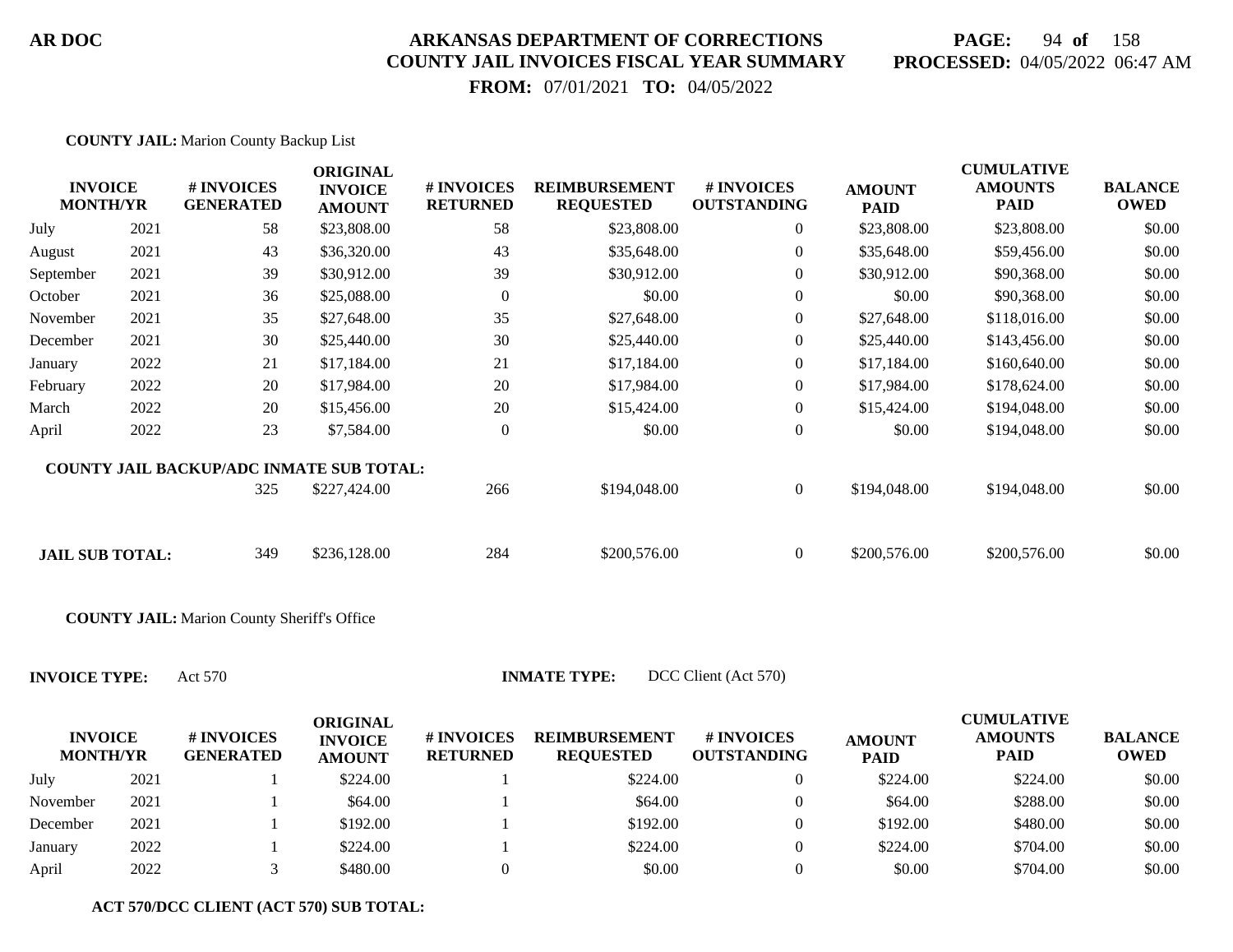**PAGE:** 95 **of** 158 **PROCESSED:** 04/05/2022 06:47 AM

 **FROM:** 07/01/2021 **TO:** 04/05/2022

|                                   |      | <b>COUNTY JAIL:</b> Marion County Sheriff's Office |                                                    |                               |                                          |                                  |                              |                                                    |                               |
|-----------------------------------|------|----------------------------------------------------|----------------------------------------------------|-------------------------------|------------------------------------------|----------------------------------|------------------------------|----------------------------------------------------|-------------------------------|
|                                   |      |                                                    | \$1,184.00                                         | $\overline{4}$                | \$704.00                                 | $\overline{0}$                   | \$704.00                     | \$704.00                                           | \$0.00                        |
| <b>JAIL SUB TOTAL:</b>            |      | 7                                                  | \$1,184.00                                         | $\overline{4}$                | \$704.00                                 | $\overline{0}$                   | \$704.00                     | \$704.00                                           | \$0.00                        |
|                                   |      | <b>COUNTY JAIL: McGehee City Jail</b>              |                                                    |                               |                                          |                                  |                              |                                                    |                               |
| <b>INVOICE TYPE:</b>              |      | County Jail Backup                                 |                                                    |                               | <b>INMATE TYPE:</b>                      | <b>ACC</b> Resident              |                              |                                                    |                               |
| <b>INVOICE</b><br><b>MONTH/YR</b> |      | # INVOICES<br><b>GENERATED</b>                     | <b>ORIGINAL</b><br><b>INVOICE</b><br><b>AMOUNT</b> | # INVOICES<br><b>RETURNED</b> | <b>REIMBURSEMENT</b><br><b>REQUESTED</b> | # INVOICES<br><b>OUTSTANDING</b> | <b>AMOUNT</b><br><b>PAID</b> | <b>CUMULATIVE</b><br><b>AMOUNTS</b><br><b>PAID</b> | <b>BALANCE</b><br><b>OWED</b> |
| July                              | 2021 |                                                    | \$224.00                                           | $\boldsymbol{0}$              | \$0.00                                   | $\overline{0}$                   | \$0.00                       | \$0.00                                             | \$0.00                        |
| October                           |      |                                                    |                                                    |                               |                                          |                                  |                              |                                                    |                               |
|                                   | 2021 |                                                    | \$256.00                                           | $\overline{0}$                | \$0.00                                   | $\theta$                         | \$0.00                       | \$0.00                                             | \$0.00                        |
| November                          | 2021 |                                                    | \$608.00                                           |                               | \$608.00                                 | $\overline{0}$                   | \$608.00                     | \$608.00                                           | \$0.00                        |
| December                          | 2021 |                                                    | \$736.00                                           | $\Omega$                      | \$0.00                                   | $\theta$                         | \$0.00                       | \$608.00                                           | \$0.00                        |
| January                           | 2022 | 2                                                  | \$352.00                                           | $\theta$                      | \$0.00                                   | $\theta$                         | \$0.00                       | \$608.00                                           | \$0.00                        |
| February                          | 2022 |                                                    | \$608.00                                           |                               | \$608.00                                 | $\theta$                         | \$608.00                     | \$1,216.00                                         | \$0.00                        |
| March                             | 2022 | 2                                                  | \$224.00                                           | $\theta$                      | \$0.00                                   | $\theta$                         | \$0.00                       | \$1,216.00                                         | \$0.00                        |
|                                   | 2022 |                                                    | \$64.00                                            | $\boldsymbol{0}$              | \$0.00                                   | $\boldsymbol{0}$                 | \$0.00                       | \$1,216.00                                         | \$0.00                        |
| April                             |      | COUNTY JAIL BACKUP/ACC RESIDENT SUB TOTAL:         |                                                    |                               |                                          |                                  |                              |                                                    |                               |

| <b>INVOICE</b><br><b>MONTH/YR</b> |      | # INVOICES<br><b>GENERATED</b> | ORIGINAL<br><b>INVOICE</b><br><b>AMOUNT</b> | # INVOICES<br><b>RETURNED</b> | <b>REIMBURSEMENT</b><br><b>REOUESTED</b> | # INVOICES<br><b>OUTSTANDING</b> | <b>AMOUNT</b><br><b>PAID</b> | <b>CUMULATIVE</b><br><b>AMOUNTS</b><br>PAID | <b>BALANCE</b><br><b>OWED</b> |
|-----------------------------------|------|--------------------------------|---------------------------------------------|-------------------------------|------------------------------------------|----------------------------------|------------------------------|---------------------------------------------|-------------------------------|
| October                           | 2021 |                                | \$672.00                                    |                               | \$0.00                                   |                                  | \$0.00                       | \$0.00                                      | \$0.00                        |
| November                          | 2021 |                                | \$928.00                                    |                               | \$928.00                                 |                                  | \$928.00                     | \$928.00                                    | \$0.00                        |
| December                          | 2021 |                                | \$736.00                                    |                               | \$0.00                                   |                                  | \$0.00                       | \$928.00                                    | \$0.00                        |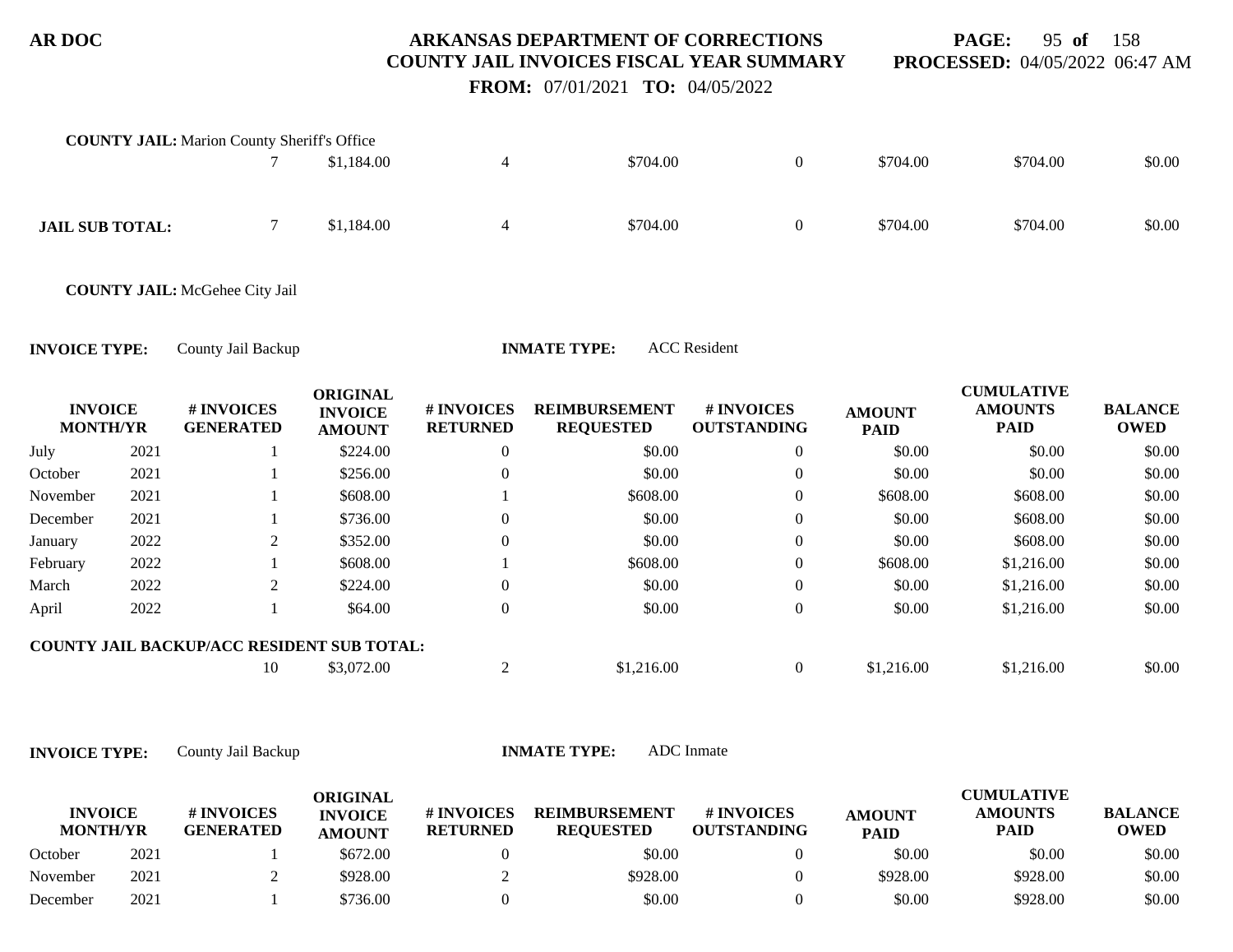**PAGE:** 96 **of** 158 **PROCESSED:** 04/05/2022 06:47 AM

 **FROM:** 07/01/2021 **TO:** 04/05/2022

|                                   |      | <b>COUNTY JAIL: McGehee City Jail</b>           |                                                    |                               |                                          |                                  |                              |                                                    |                               |
|-----------------------------------|------|-------------------------------------------------|----------------------------------------------------|-------------------------------|------------------------------------------|----------------------------------|------------------------------|----------------------------------------------------|-------------------------------|
|                                   |      | <b>COUNTY JAIL BACKUP/ADC INMATE SUB TOTAL:</b> |                                                    |                               |                                          |                                  |                              |                                                    |                               |
|                                   |      | $\overline{4}$                                  | \$2,336.00                                         | $\mathbf{2}$                  | \$928.00                                 | $\boldsymbol{0}$                 | \$928.00                     | \$928.00                                           | \$0.00                        |
|                                   |      |                                                 |                                                    |                               |                                          |                                  |                              |                                                    |                               |
| <b>JAIL SUB TOTAL:</b>            |      | 14                                              | \$5,408.00                                         | $\overline{4}$                | \$2,144.00                               | $\boldsymbol{0}$                 | \$2,144.00                   | \$2,144.00                                         | \$0.00                        |
|                                   |      |                                                 |                                                    |                               |                                          |                                  |                              |                                                    |                               |
|                                   |      | <b>COUNTY JAIL:</b> Miller County Backup List   |                                                    |                               |                                          |                                  |                              |                                                    |                               |
|                                   |      |                                                 |                                                    |                               |                                          |                                  |                              |                                                    |                               |
| <b>INVOICE TYPE:</b>              |      | County Jail Backup                              |                                                    |                               | <b>INMATE TYPE:</b>                      | <b>ACC</b> Resident              |                              |                                                    |                               |
| <b>INVOICE</b><br><b>MONTH/YR</b> |      | # INVOICES<br><b>GENERATED</b>                  | <b>ORIGINAL</b><br><b>INVOICE</b><br><b>AMOUNT</b> | # INVOICES<br><b>RETURNED</b> | <b>REIMBURSEMENT</b><br><b>REQUESTED</b> | # INVOICES<br><b>OUTSTANDING</b> | <b>AMOUNT</b><br><b>PAID</b> | <b>CUMULATIVE</b><br><b>AMOUNTS</b><br><b>PAID</b> | <b>BALANCE</b><br><b>OWED</b> |
| July                              | 2021 | 17                                              | \$10,112.00                                        | 17                            | \$10,112.00                              | $\mathbf{0}$                     | \$10,112.00                  | \$10,112.00                                        | \$0.00                        |
| August                            | 2021 | 15                                              | \$6,560.00                                         | 15                            | \$6,560.00                               | $\boldsymbol{0}$                 | \$6,560.00                   | \$16,672.00                                        | \$0.00                        |
| September                         | 2021 | 14                                              | \$6,176.00                                         | 14                            | \$6,176.00                               | $\Omega$                         | \$6,176.00                   | \$22,848.00                                        | \$0.00                        |
| October                           | 2021 |                                                 | \$4,992.00                                         |                               | \$4,992.00                               | $\theta$                         | \$4,992.00                   | \$27,840.00                                        | \$0.00                        |
| November                          | 2021 | 12                                              | \$6,976.00                                         | 12                            | \$6,976.00                               | $\theta$                         | \$6,976.00                   | \$34,816.00                                        | \$0.00                        |
| December                          | 2021 | 12                                              | \$5,760.00                                         | 12                            | \$5,760.00                               | $\boldsymbol{0}$                 | \$5,760.00                   | \$40,576.00                                        | \$0.00                        |
| January                           | 2022 | 17                                              | \$7,648.00                                         | 17                            | \$7,648.00                               | $\boldsymbol{0}$                 | \$7,648.00                   | \$48,224.00                                        | \$0.00                        |
| February                          | 2022 | 9                                               | \$7,680.00                                         | 9                             | \$7,680.00                               | $\theta$                         | \$7,680.00                   | \$55,904.00                                        | \$0.00                        |
| March                             | 2022 | 10                                              | \$5,824.00                                         | 10                            | \$5,824.00                               | $\boldsymbol{0}$                 | \$5,824.00                   | \$61,728.00                                        | \$0.00                        |
| April                             | 2022 | 18                                              | \$5,376.00                                         | $\boldsymbol{0}$              | \$0.00                                   | $\boldsymbol{0}$                 | \$0.00                       | \$61,728.00                                        | \$0.00                        |
|                                   |      | COUNTY IAIL DACKUD/ACC DESIDENT SUD TOTAL.      |                                                    |                               |                                          |                                  |                              |                                                    |                               |

#### **COUNTY JAIL BACKUP/ACC RESIDENT SUB TOTAL:**

131 \$67,104.00 113 \$61,728.00 0 \$61,728.00 \$61,728.00 \$67,104.00 \$0.00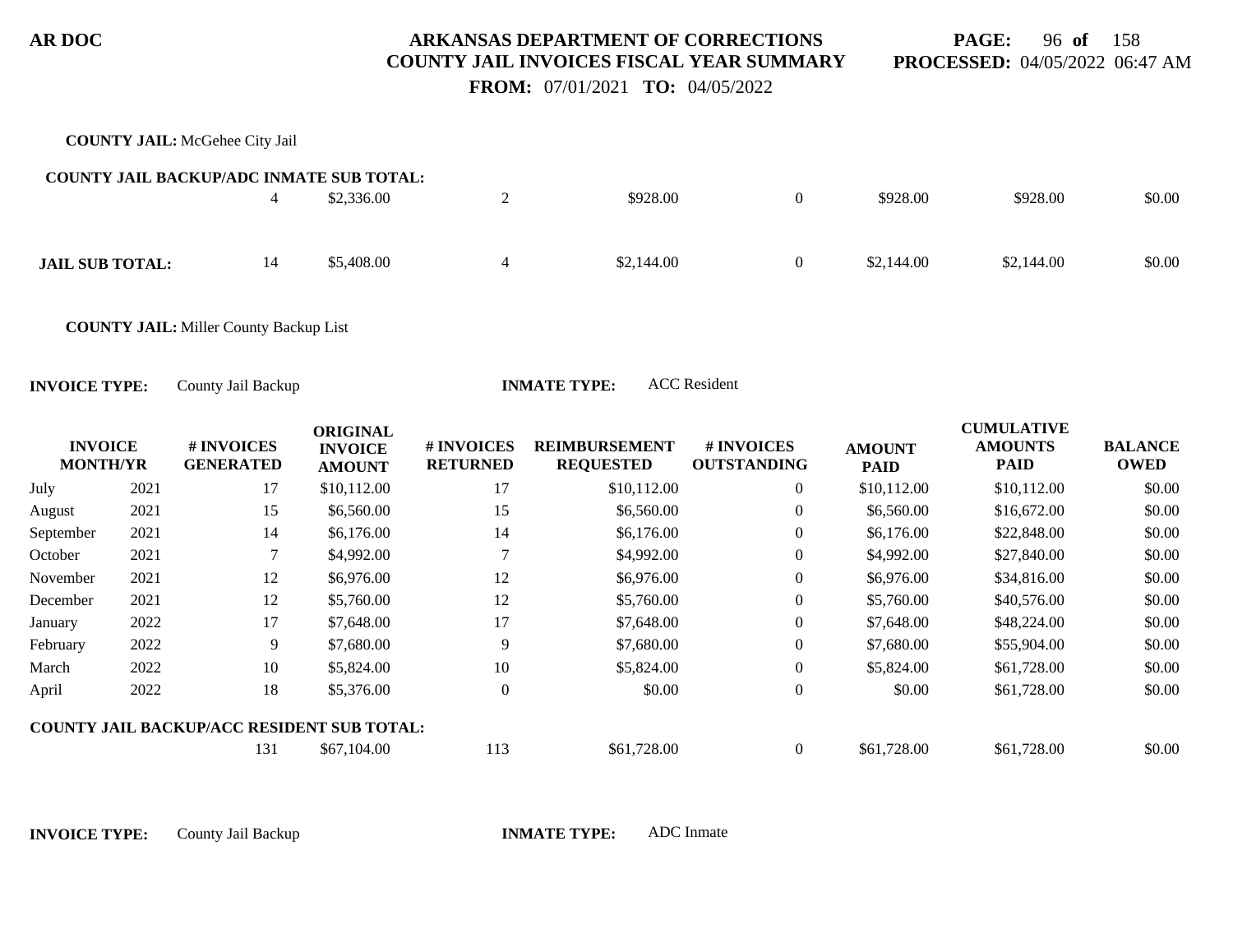## **PAGE:** 97 **of** 158 **PROCESSED:** 04/05/2022 06:47 AM

 **FROM:** 07/01/2021 **TO:** 04/05/2022

|           | <b>INVOICE</b><br><b>MONTH/YR</b> | # INVOICES<br><b>GENERATED</b>                  | <b>ORIGINAL</b><br><b>INVOICE</b><br><b>AMOUNT</b> | # INVOICES<br><b>RETURNED</b> | <b>REIMBURSEMENT</b><br><b>REQUESTED</b> | # INVOICES<br><b>OUTSTANDING</b> | <b>AMOUNT</b><br><b>PAID</b> | <b>CUMULATIVE</b><br><b>AMOUNTS</b><br><b>PAID</b> | <b>BALANCE</b><br><b>OWED</b> |
|-----------|-----------------------------------|-------------------------------------------------|----------------------------------------------------|-------------------------------|------------------------------------------|----------------------------------|------------------------------|----------------------------------------------------|-------------------------------|
| July      | 2021                              | 72                                              | \$32,192.00                                        | 72                            | \$32,192.00                              | $\overline{0}$                   | \$32,192.00                  | \$32,192.00                                        | \$0.00                        |
| August    | 2021                              | 43                                              | \$26,976.00                                        | 43                            | \$26,976.00                              | $\theta$                         | \$26,976.00                  | \$59,168.00                                        | \$0.00                        |
| September | 2021                              | 46                                              | \$37,952.00                                        | 46                            | \$37,952.00                              | $\theta$                         | \$37,952.00                  | \$97,120.00                                        | \$0.00                        |
| October   | 2021                              | 46                                              | \$37,312.00                                        | 46                            | \$37,024.00                              | $\theta$                         | \$37,024.00                  | \$134,144.00                                       | \$0.00                        |
| November  | 2021                              | 54                                              | \$47,008.00                                        | 54                            | \$47,008.00                              | $\overline{0}$                   | \$47,008.00                  | \$181,152.00                                       | \$0.00                        |
| December  | 2021                              | 70                                              | \$51,904.00                                        | 70                            | \$51,904.00                              | $\overline{0}$                   | \$51,904.00                  | \$233,056.00                                       | \$0.00                        |
| January   | 2022                              | 59                                              | \$51,904.00                                        | 59                            | \$54,816.00                              | $\overline{0}$                   | \$54,816.00                  | \$287,872.00                                       | \$0.00                        |
| February  | 2022                              | 76                                              | \$65,728.00                                        | 76                            | \$65,728.00                              | $\overline{0}$                   | \$65,728.00                  | \$353,600.00                                       | \$0.00                        |
| March     | 2022                              | 88                                              | \$52,096.00                                        | 88                            | \$53,280.00                              | $\overline{0}$                   | \$53,280.00                  | \$406,880.00                                       | \$0.00                        |
| April     | 2022                              | 71                                              | \$41,824.00                                        | $\overline{0}$                | \$0.00                                   | $\mathbf{0}$                     | \$0.00                       | \$406,880.00                                       | \$0.00                        |
|           |                                   | <b>COUNTY JAIL BACKUP/ADC INMATE SUB TOTAL:</b> |                                                    |                               |                                          |                                  |                              |                                                    |                               |
|           |                                   | 625                                             | \$444,896.00                                       | 554                           | \$406,880.00                             | $\Omega$                         | \$406,880.00                 | \$406,880.00                                       | \$0.00                        |
|           | <b>JAIL SUB TOTAL:</b>            | 756                                             | \$512,000.00                                       | 667                           | \$468,608.00                             | $\Omega$                         | \$468,608.00                 | \$468,608.00                                       | \$0.00                        |

**COUNTY JAIL:** Miller County Sheriff's Office

| <b>INVOICE</b><br><b>MONTH/YR</b> |      | # INVOICES<br><b>GENERATED</b> | ORIGINAL<br><b>INVOICE</b><br><b>AMOUNT</b> | # INVOICES<br><b>RETURNED</b> | <b>REIMBURSEMENT</b><br><b>REQUESTED</b> | <b>#INVOICES</b><br><b>OUTSTANDING</b> | <b>AMOUNT</b><br><b>PAID</b> | <b>CUMULATIVE</b><br><b>AMOUNTS</b><br><b>PAID</b> | <b>BALANCE</b><br><b>OWED</b> |
|-----------------------------------|------|--------------------------------|---------------------------------------------|-------------------------------|------------------------------------------|----------------------------------------|------------------------------|----------------------------------------------------|-------------------------------|
| July                              | 2021 |                                | \$192.00                                    |                               | \$192.00                                 |                                        | \$192.00                     | \$192.00                                           | \$0.00                        |
| August                            | 2021 |                                | \$224.00                                    |                               | \$224.00                                 |                                        | \$224.00                     | \$416.00                                           | \$0.00                        |
| September                         | 2021 |                                | \$224.00                                    |                               | \$224.00                                 |                                        | \$224.00                     | \$640.00                                           | \$0.00                        |
| January                           | 2022 |                                | \$800.00                                    |                               | \$800.00                                 |                                        | \$800.00                     | \$1,440.00                                         | \$0.00                        |
| February                          | 2022 |                                | \$608.00                                    |                               | \$608.00                                 |                                        | \$608.00                     | \$2,048.00                                         | \$0.00                        |
| March                             | 2022 |                                | \$512.00                                    |                               | \$512.00                                 |                                        | \$512.00                     | \$2,560.00                                         | \$0.00                        |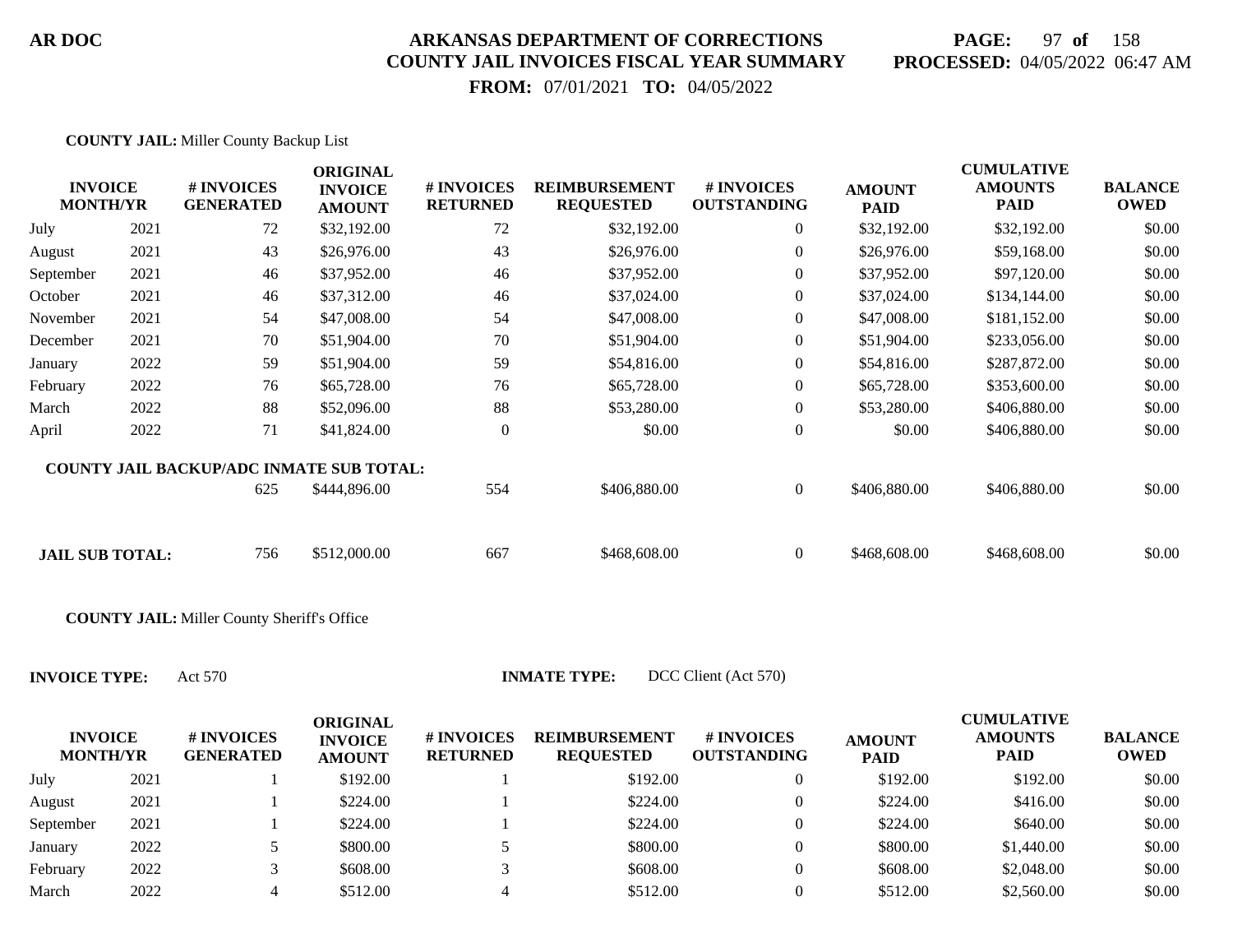**PAGE:** 98 **of** 158 **PROCESSED:** 04/05/2022 06:47 AM

 **FROM:** 07/01/2021 **TO:** 04/05/2022

|       | <b>COUNTY JAIL:</b> Miller County Sheriff's Office |    |            |    |            |            |            |        |
|-------|----------------------------------------------------|----|------------|----|------------|------------|------------|--------|
| April | 2022                                               |    | \$480.00   |    | \$0.00     | \$0.00     | \$2,560.00 | \$0.00 |
|       | ACT 570/DCC CLIENT (ACT 570) SUB TOTAL:            |    |            |    |            |            |            |        |
|       |                                                    | 18 | \$3,040.00 | 15 | \$2,560.00 | \$2,560.00 | \$2,560.00 | \$0.00 |
|       |                                                    |    |            |    |            |            |            |        |
|       | <b>JAIL SUB TOTAL:</b>                             | 18 | \$3,040.00 | 15 | \$2,560.00 | \$2,560.00 | \$2,560.00 | \$0.00 |
|       |                                                    |    |            |    |            |            |            |        |

**COUNTY JAIL:** Mississippi County Backup List

**INVOICE TYPE:** County Jail Backup **INMATE TYPE:** ACC Resident

|                                   |      |                                                   | <b>ORIGINAL</b>                 |                               |                                          |                                  |                              | <b>CUMULATIVE</b>             |                               |
|-----------------------------------|------|---------------------------------------------------|---------------------------------|-------------------------------|------------------------------------------|----------------------------------|------------------------------|-------------------------------|-------------------------------|
| <b>INVOICE</b><br><b>MONTH/YR</b> |      | # INVOICES<br><b>GENERATED</b>                    | <b>INVOICE</b><br><b>AMOUNT</b> | # INVOICES<br><b>RETURNED</b> | <b>REIMBURSEMENT</b><br><b>REQUESTED</b> | # INVOICES<br><b>OUTSTANDING</b> | <b>AMOUNT</b><br><b>PAID</b> | <b>AMOUNTS</b><br><b>PAID</b> | <b>BALANCE</b><br><b>OWED</b> |
| July                              | 2021 | $\overline{4}$                                    | \$672.00                        | $\mathbf{0}$                  | \$0.00                                   | 0                                | \$0.00                       | \$0.00                        | \$0.00                        |
| August                            | 2021 | $\overline{4}$                                    | \$1,280.00                      |                               | \$1,280.00                               | $\theta$                         | \$1,280.00                   | \$1,280.00                    | \$0.00                        |
| September                         | 2021 |                                                   | \$992.00                        |                               | \$1,024.00                               | $\Omega$                         | \$1,024.00                   | \$2,304.00                    | \$0.00                        |
| October                           | 2021 | 3                                                 | \$768.00                        | $\Omega$                      | \$0.00                                   | $\theta$                         | \$0.00                       | \$2,304.00                    | \$0.00                        |
| November                          | 2021 |                                                   | \$672.00                        |                               | \$992.00                                 | $\overline{0}$                   | \$992.00                     | \$3,296.00                    | \$0.00                        |
| December                          | 2021 | 5.                                                | \$3,456.00                      | $\Omega$                      | \$0.00                                   | $\Omega$                         | \$0.00                       | \$3,296.00                    | \$0.00                        |
| January                           | 2022 | $\overline{4}$                                    | \$3,200.00                      | 4                             | \$3,200.00                               | $\overline{0}$                   | \$3,200.00                   | \$6,496.00                    | \$0.00                        |
| February                          | 2022 | 6                                                 | \$3,264.00                      | 6                             | \$3,232.00                               | $\theta$                         | \$3,232.00                   | \$9,728.00                    | \$0.00                        |
| March                             | 2022 | 3                                                 | \$448.00                        | 3                             | \$448.00                                 | $\overline{0}$                   | \$448.00                     | \$10,176.00                   | \$0.00                        |
| April                             | 2022 | 2                                                 | \$576.00                        | $\Omega$                      | \$0.00                                   | $\overline{0}$                   | \$0.00                       | \$10,176.00                   | \$0.00                        |
|                                   |      | <b>COUNTY JAIL BACKUP/ACC RESIDENT SUB TOTAL:</b> |                                 |                               |                                          |                                  |                              |                               |                               |
|                                   |      | 37                                                | \$15,328.00                     | 23                            | \$10,176.00                              | $\theta$                         | \$10,176.00                  | \$10,176.00                   | \$0.00                        |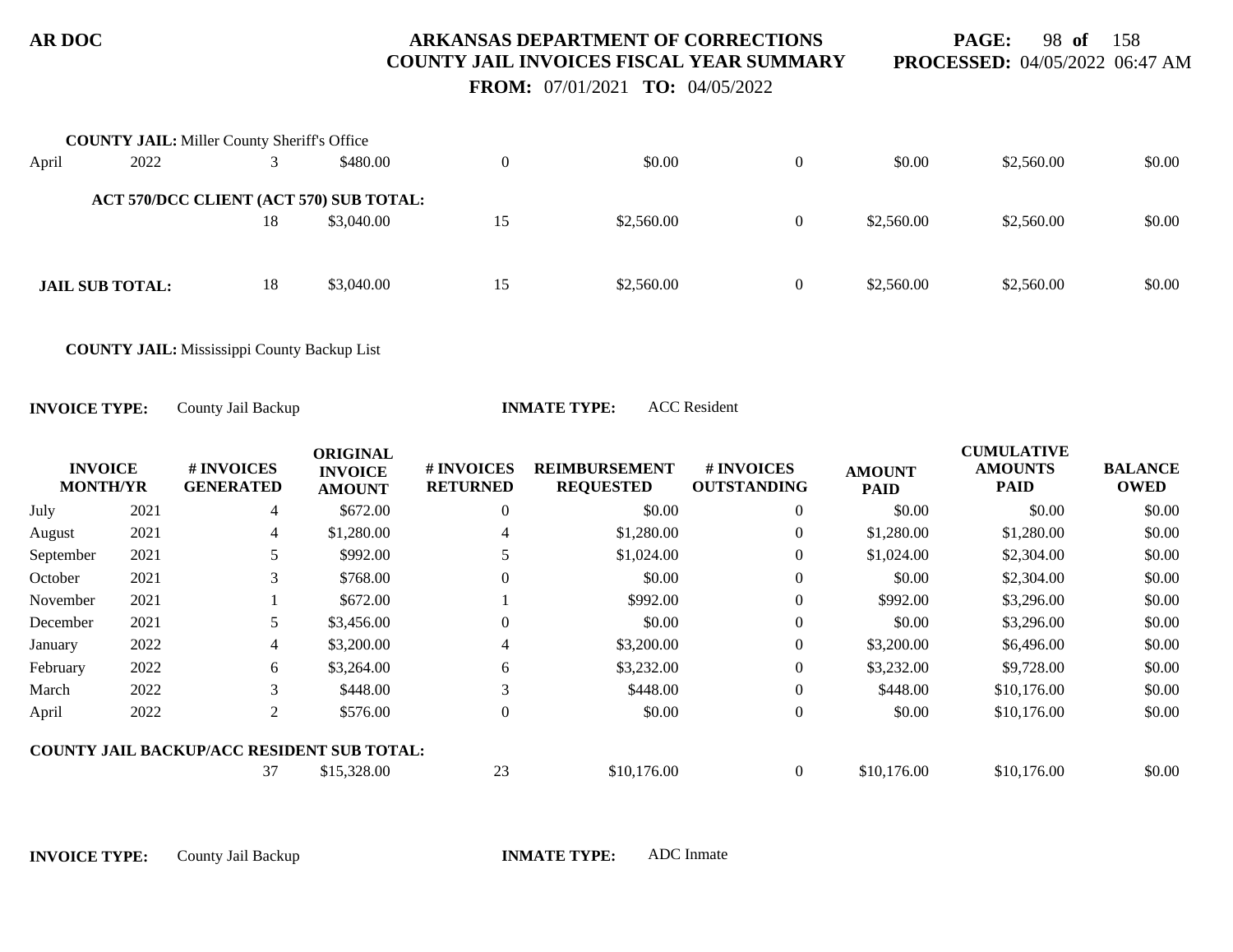## **PAGE:** 99 **of** 158 **PROCESSED:** 04/05/2022 06:47 AM

 **FROM:** 07/01/2021 **TO:** 04/05/2022

| <b>INVOICE</b><br><b>MONTH/YR</b> |      | # INVOICES<br><b>GENERATED</b>                  | <b>ORIGINAL</b><br><b>INVOICE</b><br><b>AMOUNT</b> | # INVOICES<br><b>RETURNED</b> | <b>REIMBURSEMENT</b><br><b>REQUESTED</b> | # INVOICES<br><b>OUTSTANDING</b> | <b>AMOUNT</b><br><b>PAID</b> | <b>CUMULATIVE</b><br><b>AMOUNTS</b><br><b>PAID</b> | <b>BALANCE</b><br><b>OWED</b> |
|-----------------------------------|------|-------------------------------------------------|----------------------------------------------------|-------------------------------|------------------------------------------|----------------------------------|------------------------------|----------------------------------------------------|-------------------------------|
| July                              | 2021 | 15                                              | \$7,904.00                                         | 15                            | \$7,904.00                               | $\overline{0}$                   | \$7,904.00                   | \$7,904.00                                         | \$0.00                        |
| August                            | 2021 | 21                                              | \$12,352.00                                        | 21                            | \$13,440.00                              | $\overline{0}$                   | \$13,440.00                  | \$21,344.00                                        | \$0.00                        |
| September                         | 2021 | 22                                              | \$15,648.00                                        | 22                            | \$15,232.00                              | $\overline{0}$                   | \$15,232.00                  | \$36,576.00                                        | \$0.00                        |
| October                           | 2021 | 27                                              | \$20,000.00                                        | $\Omega$                      | \$0.00                                   | $\boldsymbol{0}$                 | \$0.00                       | \$36,576.00                                        | \$0.00                        |
| November                          | 2021 | 20                                              | \$12,096.00                                        | 20                            | \$12,512.00                              | $\overline{0}$                   | \$12,512.00                  | \$49,088.00                                        | \$0.00                        |
| December                          | 2021 | 21                                              | \$15,680.00                                        | $\overline{0}$                | \$0.00                                   | $\overline{0}$                   | \$0.00                       | \$49,088.00                                        | \$0.00                        |
| January                           | 2022 | 27                                              | \$18,464.00                                        | 27                            | \$19,072.00                              | $\overline{0}$                   | \$19,072.00                  | \$68,160.00                                        | \$0.00                        |
| February                          | 2022 | 25                                              | \$20,544.00                                        | 25                            | \$20,544.00                              | $\overline{0}$                   | \$20,544.00                  | \$88,704.00                                        | \$0.00                        |
| March                             | 2022 | 34                                              | \$28,000.00                                        | 34                            | \$27,712.00                              | $\overline{0}$                   | \$27,712.00                  | \$116,416.00                                       | \$0.00                        |
| April                             | 2022 | 23                                              | \$13,792.00                                        | $\theta$                      | \$0.00                                   | $\boldsymbol{0}$                 | \$0.00                       | \$116,416.00                                       | \$0.00                        |
|                                   |      | <b>COUNTY JAIL BACKUP/ADC INMATE SUB TOTAL:</b> |                                                    |                               |                                          |                                  |                              |                                                    |                               |
|                                   |      | 235                                             | \$164,480.00                                       | 164                           | \$116,416.00                             | $\overline{0}$                   | \$116,416.00                 | \$116,416.00                                       | \$0.00                        |
| <b>JAIL SUB TOTAL:</b>            |      | 272                                             | \$179,808.00                                       | 187                           | \$126,592.00                             | $\overline{0}$                   | \$126,592.00                 | \$126,592.00                                       | \$0.00                        |
|                                   |      |                                                 |                                                    |                               |                                          |                                  |                              |                                                    |                               |

**COUNTY JAIL:** Mississippi County Sheriff's Office

|          | <b>INVOICE</b><br><b>MONTH/YR</b> | # INVOICES<br><b>GENERATED</b>          | ORIGINAL<br><b>INVOICE</b><br><b>AMOUNT</b> | <b># INVOICES</b><br><b>RETURNED</b> | <b>REIMBURSEMENT</b><br><b>REQUESTED</b> | <b># INVOICES</b><br><b>OUTSTANDING</b> | <b>AMOUNT</b><br><b>PAID</b> | <b>CUMULATIVE</b><br><b>AMOUNTS</b><br><b>PAID</b> | <b>BALANCE</b><br><b>OWED</b> |
|----------|-----------------------------------|-----------------------------------------|---------------------------------------------|--------------------------------------|------------------------------------------|-----------------------------------------|------------------------------|----------------------------------------------------|-------------------------------|
| July     | 2021                              |                                         | \$1,472.00                                  |                                      | \$1,472.00                               | 0                                       | \$1,472.00                   | \$1,472.00                                         | \$0.00                        |
| February | 2022                              |                                         | \$608.00                                    |                                      | \$608.00                                 | 0                                       | \$608.00                     | \$2,080.00                                         | \$0.00                        |
| March    | 2022                              |                                         | \$224.00                                    |                                      | \$224.00                                 | 0                                       | \$224.00                     | \$2,304.00                                         | \$0.00                        |
| April    | 2022                              |                                         | \$224.00                                    |                                      | \$0.00                                   | 0                                       | \$0.00                       | \$2,304.00                                         | \$0.00                        |
|          |                                   | ACT 570/DCC CLIENT (ACT 570) SUB TOTAL: |                                             |                                      |                                          |                                         |                              |                                                    |                               |
|          |                                   |                                         | \$2,528.00                                  |                                      | \$2,304.00                               | 0                                       | \$2,304.00                   | \$2,304.00                                         | \$0.00                        |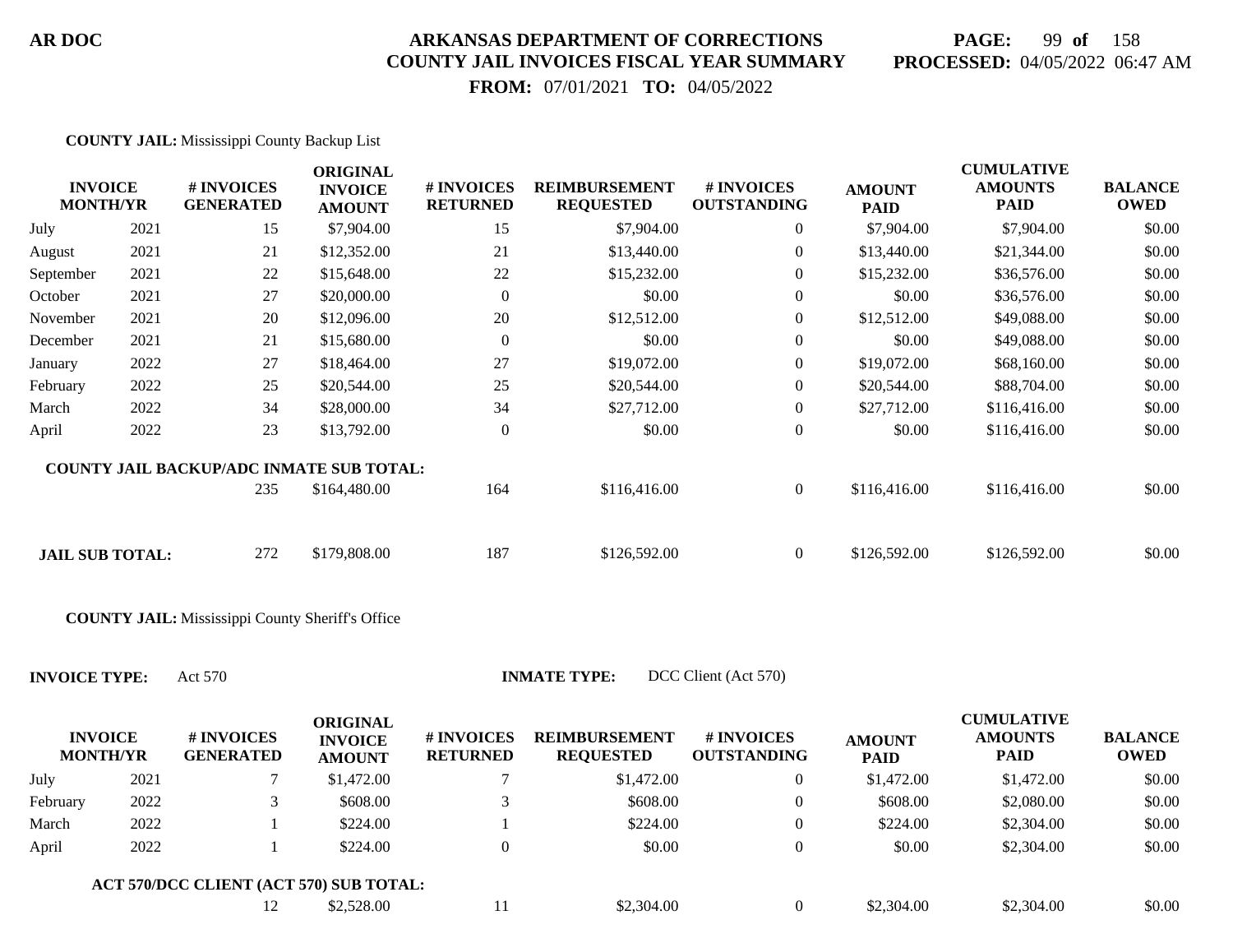**PAGE:** 100 **of** 158 **PROCESSED:** 04/05/2022 06:47 AM

 **FROM:** 07/01/2021 **TO:** 04/05/2022

|                                   |      | <b>COUNTY JAIL:</b> Mississippi County Sheriff's Office |                                                    |                               |                                          |                                  |                              |                                                    |                               |
|-----------------------------------|------|---------------------------------------------------------|----------------------------------------------------|-------------------------------|------------------------------------------|----------------------------------|------------------------------|----------------------------------------------------|-------------------------------|
| <b>JAIL SUB TOTAL:</b>            |      | 12                                                      | \$2,528.00                                         | 11                            | \$2,304.00                               | $\boldsymbol{0}$                 | \$2,304.00                   | \$2,304.00                                         | \$0.00                        |
|                                   |      | <b>COUNTY JAIL:</b> Monroe County Backup List           |                                                    |                               |                                          |                                  |                              |                                                    |                               |
| <b>INVOICE TYPE:</b>              |      | County Jail Backup                                      |                                                    |                               | <b>INMATE TYPE:</b>                      | <b>ACC</b> Resident              |                              |                                                    |                               |
| <b>INVOICE</b><br><b>MONTH/YR</b> |      | # INVOICES<br><b>GENERATED</b>                          | <b>ORIGINAL</b><br><b>INVOICE</b><br><b>AMOUNT</b> | # INVOICES<br><b>RETURNED</b> | <b>REIMBURSEMENT</b><br><b>REQUESTED</b> | # INVOICES<br><b>OUTSTANDING</b> | <b>AMOUNT</b><br><b>PAID</b> | <b>CUMULATIVE</b><br><b>AMOUNTS</b><br><b>PAID</b> | <b>BALANCE</b><br><b>OWED</b> |
| November                          | 2021 |                                                         | \$992.00                                           |                               | \$256.00                                 | $\boldsymbol{0}$                 | \$256.00                     | \$256.00                                           | \$0.00                        |
| December                          | 2021 |                                                         | \$960.00                                           |                               | \$960.00                                 | 0                                | \$960.00                     | \$1,216.00                                         | \$0.00                        |
| January                           | 2022 |                                                         | \$992.00                                           |                               | \$992.00                                 | $\theta$                         | \$992.00                     | \$2,208.00                                         | \$0.00                        |
| February                          | 2022 |                                                         | \$992.00                                           |                               | \$992.00                                 | 0                                | \$992.00                     | \$3,200.00                                         | \$0.00                        |
| March                             | 2022 |                                                         | \$896.00                                           |                               | \$896.00                                 | $\boldsymbol{0}$                 | \$896.00                     | \$4,096.00                                         | \$0.00                        |
|                                   |      | COUNTY JAIL BACKUP/ACC RESIDENT SUB TOTAL:              |                                                    |                               |                                          |                                  |                              |                                                    |                               |
|                                   |      | 5                                                       | \$4,832.00                                         | 5                             | \$4,096.00                               | $\overline{0}$                   | \$4,096.00                   | \$4,096.00                                         | \$0.00                        |

| <b>INVOICE</b><br><b>MONTH/YR</b> |      | # INVOICES<br><b>GENERATED</b> | ORIGINAL<br><b>INVOICE</b><br><b>AMOUNT</b> | # INVOICES<br><b>RETURNED</b> | <b>REIMBURSEMENT</b><br><b>REQUESTED</b> | # INVOICES<br><b>OUTSTANDING</b> | <b>AMOUNT</b><br><b>PAID</b> | <b>CUMULATIVE</b><br><b>AMOUNTS</b><br><b>PAID</b> | <b>BALANCE</b><br><b>OWED</b> |
|-----------------------------------|------|--------------------------------|---------------------------------------------|-------------------------------|------------------------------------------|----------------------------------|------------------------------|----------------------------------------------------|-------------------------------|
| July                              | 2021 |                                | \$32.00                                     |                               | \$32.00                                  | 0                                | \$32.00                      | \$32.00                                            | \$0.00                        |
| August                            | 2021 | 6                              | \$3,616.00                                  |                               | \$0.00                                   |                                  | \$0.00                       | \$32.00                                            | \$0.00                        |
| November                          | 2021 |                                | \$1,696.00                                  |                               | \$2,080.00                               | 0                                | \$2,080.00                   | \$2,112.00                                         | \$0.00                        |
| December                          | 2021 |                                | \$3,840.00                                  |                               | \$3,360.00                               | 0                                | \$3,360.00                   | \$5,472.00                                         | \$0.00                        |
| January                           | 2022 |                                | \$3,968.00                                  |                               | \$3,968.00                               | 0                                | \$3,968.00                   | \$9,440.00                                         | \$0.00                        |
| February                          | 2022 |                                | \$4,768.00                                  |                               | \$4,960.00                               | 0                                | \$4,960.00                   | \$14,400.00                                        | \$0.00                        |
| March                             | 2022 |                                | \$3,232.00                                  |                               | \$3,392.00                               |                                  | \$3,392.00                   | \$17,792.00                                        | \$0.00                        |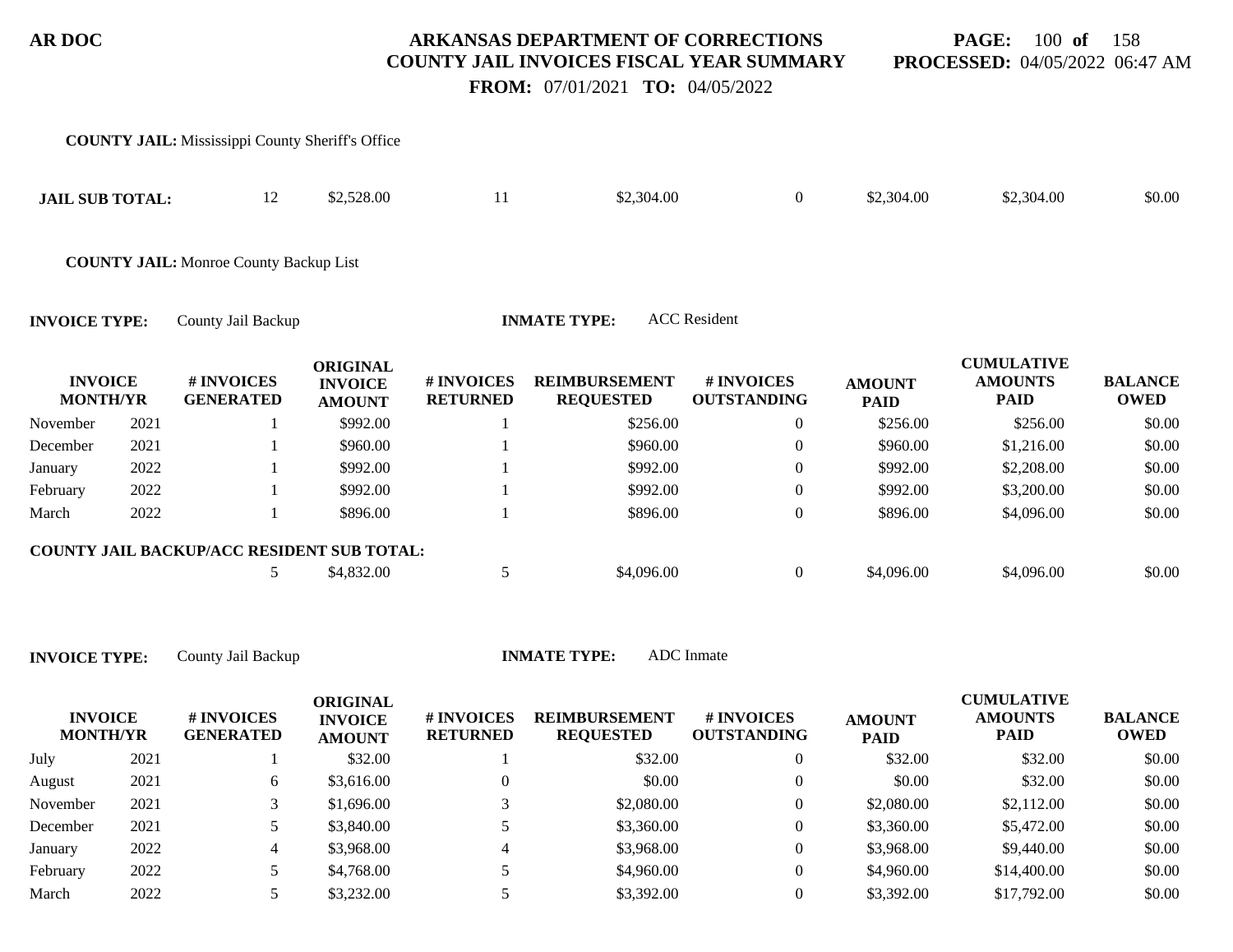**PAGE:** 101 **of** 158 **PROCESSED:** 04/05/2022 06:47 AM

 **FROM:** 07/01/2021 **TO:** 04/05/2022

|                      |                                   | <b>COUNTY JAIL: Monroe County Backup List</b>           |                                                    |                               |                                          |                                  |                              |                                                    |                               |
|----------------------|-----------------------------------|---------------------------------------------------------|----------------------------------------------------|-------------------------------|------------------------------------------|----------------------------------|------------------------------|----------------------------------------------------|-------------------------------|
| April                | 2022                              | 4                                                       | \$3,008.00                                         | $\boldsymbol{0}$              | \$0.00                                   | $\boldsymbol{0}$                 | \$0.00                       | \$17,792.00                                        | \$0.00                        |
|                      |                                   | <b>COUNTY JAIL BACKUP/ADC INMATE SUB TOTAL:</b>         |                                                    |                               |                                          |                                  |                              |                                                    |                               |
|                      |                                   | 33                                                      | \$24,160.00                                        | 23                            | \$17,792.00                              | $\boldsymbol{0}$                 | \$17,792.00                  | \$17,792.00                                        | \$0.00                        |
|                      | <b>JAIL SUB TOTAL:</b>            | 38                                                      | \$28,992.00                                        | 28                            | \$21,888.00                              | $\boldsymbol{0}$                 | \$21,888.00                  | \$21,888.00                                        | \$0.00                        |
|                      |                                   | <b>COUNTY JAIL:</b> Monroe County Sheriff's Office      |                                                    |                               |                                          |                                  |                              |                                                    |                               |
| <b>INVOICE TYPE:</b> |                                   | Act 570                                                 |                                                    |                               | <b>INMATE TYPE:</b>                      | DCC Client (Act 570)             |                              |                                                    |                               |
|                      | <b>INVOICE</b><br><b>MONTH/YR</b> | # INVOICES<br><b>GENERATED</b>                          | <b>ORIGINAL</b><br><b>INVOICE</b><br><b>AMOUNT</b> | # INVOICES<br><b>RETURNED</b> | <b>REIMBURSEMENT</b><br><b>REQUESTED</b> | # INVOICES<br><b>OUTSTANDING</b> | <b>AMOUNT</b><br><b>PAID</b> | <b>CUMULATIVE</b><br><b>AMOUNTS</b><br><b>PAID</b> | <b>BALANCE</b><br><b>OWED</b> |
| March                | 2022                              | 1                                                       | \$192.00                                           | $\mathbf{1}$                  | \$224.00                                 | $\mathbf{0}$                     | \$224.00                     | \$224.00                                           | \$0.00                        |
|                      |                                   |                                                         |                                                    |                               |                                          |                                  |                              |                                                    |                               |
|                      |                                   | ACT 570/DCC CLIENT (ACT 570) SUB TOTAL:<br>$\mathbf{1}$ | \$192.00                                           | $\mathbf{1}$                  | \$224.00                                 | $\boldsymbol{0}$                 | \$224.00                     | \$224.00                                           | \$0.00                        |
|                      |                                   |                                                         |                                                    |                               |                                          |                                  |                              |                                                    |                               |
|                      | <b>JAIL SUB TOTAL:</b>            | 1                                                       | \$192.00                                           | $\overline{1}$                | \$224.00                                 | $\boldsymbol{0}$                 | \$224.00                     | \$224.00                                           | \$0.00                        |
|                      |                                   | <b>COUNTY JAIL:</b> Montgomery County Backup List       |                                                    |                               |                                          |                                  |                              |                                                    |                               |
| <b>INVOICE TYPE:</b> |                                   | County Jail Backup                                      |                                                    |                               | <b>INMATE TYPE:</b>                      | <b>ACC</b> Resident              |                              |                                                    |                               |
|                      | <b>INVOICE</b><br><b>MONTH/YR</b> | # INVOICES<br><b>GENERATED</b>                          | <b>ORIGINAL</b><br><b>INVOICE</b><br><b>AMOUNT</b> | # INVOICES<br><b>RETURNED</b> | <b>REIMBURSEMENT</b><br><b>REQUESTED</b> | # INVOICES<br><b>OUTSTANDING</b> | <b>AMOUNT</b><br><b>PAID</b> | <b>CUMULATIVE</b><br><b>AMOUNTS</b><br><b>PAID</b> | <b>BALANCE</b><br><b>OWED</b> |
| July                 | 2021                              | -1                                                      | \$192.00                                           | $\mathbf{1}$                  | \$192.00                                 | $\mathbf{0}$                     | \$192.00                     | \$192.00                                           | \$0.00                        |
| August               | 2021                              | 1                                                       | \$992.00                                           | $\mathbf{1}$                  | \$992.00                                 | $\mathbf{0}$                     | \$992.00                     | \$1,184.00                                         | \$0.00                        |

September 2021 4 \$1,696.00 4 \$1,696.00 4 \$1,696.00 \$2,880.00 \$2,880.00 \$0.00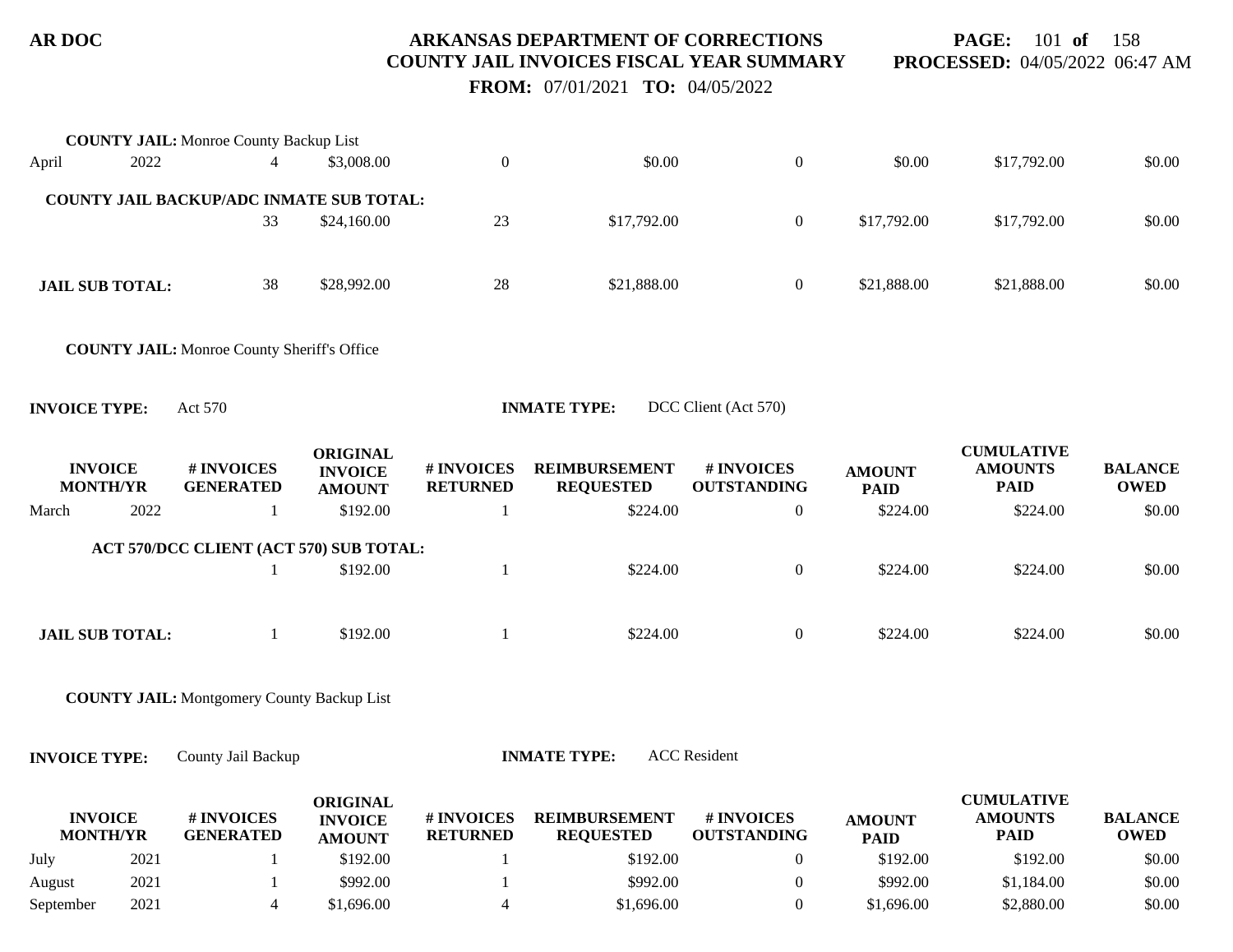**PAGE:** 102 **of** 158 **PROCESSED:** 04/05/2022 06:47 AM

 **FROM:** 07/01/2021 **TO:** 04/05/2022

|          | <b>COUNTY JAIL:</b> Montgomery County Backup List |    |                                                   |                |            |            |            |        |
|----------|---------------------------------------------------|----|---------------------------------------------------|----------------|------------|------------|------------|--------|
| October  | 2021                                              |    | \$736.00                                          | 4              | \$736.00   | \$736.00   | \$3,616.00 | \$0.00 |
| November | 2021                                              |    | \$384.00                                          |                | \$384.00   | \$384.00   | \$4,000.00 | \$0.00 |
| December | 2021                                              |    | \$224.00                                          |                | \$224.00   | \$224.00   | \$4,224.00 | \$0.00 |
| January  | 2022                                              |    | \$672.00                                          |                | \$672.00   | \$672.00   | \$4,896.00 | \$0.00 |
| February | 2022                                              |    | \$1,760.00                                        |                | \$1,760.00 | \$1,760.00 | \$6,656.00 | \$0.00 |
| March    | 2022                                              |    | \$576.00                                          | $\Omega$       | \$0.00     | \$0.00     | \$6,656.00 | \$0.00 |
| April    | 2022                                              |    | \$448.00                                          | $\overline{0}$ | \$0.00     | \$0.00     | \$6,656.00 | \$0.00 |
|          |                                                   |    | <b>COUNTY JAIL BACKUP/ACC RESIDENT SUB TOTAL:</b> |                |            |            |            |        |
|          |                                                   | 19 | \$7,680.00                                        | 16             | \$6,656.00 | \$6,656.00 | \$6,656.00 | \$0.00 |

|                                   |      |                                                 | <b>ORIGINAL</b>                 |                               |                                          |                                  |                              | <b>CUMULATIVE</b>             |                               |
|-----------------------------------|------|-------------------------------------------------|---------------------------------|-------------------------------|------------------------------------------|----------------------------------|------------------------------|-------------------------------|-------------------------------|
| <b>INVOICE</b><br><b>MONTH/YR</b> |      | # INVOICES<br><b>GENERATED</b>                  | <b>INVOICE</b><br><b>AMOUNT</b> | # INVOICES<br><b>RETURNED</b> | <b>REIMBURSEMENT</b><br><b>REQUESTED</b> | # INVOICES<br><b>OUTSTANDING</b> | <b>AMOUNT</b><br><b>PAID</b> | <b>AMOUNTS</b><br><b>PAID</b> | <b>BALANCE</b><br><b>OWED</b> |
| July                              | 2021 | 7                                               | \$4,576.00                      | 7                             | \$4,576.00                               | $\overline{0}$                   | \$4,576.00                   | \$4,576.00                    | \$0.00                        |
| August                            | 2021 | 6                                               | \$5,152.00                      | 6                             | \$5,152.00                               | $\overline{0}$                   | \$5,152.00                   | \$9,728.00                    | \$0.00                        |
| September                         | 2021 |                                                 | \$5,472.00                      |                               | \$5,472.00                               | $\overline{0}$                   | \$5,472.00                   | \$15,200.00                   | \$0.00                        |
| October                           | 2021 |                                                 | \$5,504.00                      |                               | \$5,504.00                               | $\overline{0}$                   | \$5,504.00                   | \$20,704.00                   | \$0.00                        |
| November                          | 2021 | 10                                              | \$8,320.00                      | 10                            | \$8,320.00                               | $\boldsymbol{0}$                 | \$8,320.00                   | \$29,024.00                   | \$0.00                        |
| December                          | 2021 | 11                                              | \$8,800.00                      | 11                            | \$8,800.00                               | $\overline{0}$                   | \$8,800.00                   | \$37,824.00                   | \$0.00                        |
| January                           | 2022 | 10                                              | \$8,448.00                      | 10                            | \$8,448.00                               | $\overline{0}$                   | \$8,448.00                   | \$46,272.00                   | \$0.00                        |
| February                          | 2022 | 9                                               | \$7,104.00                      | 9                             | \$7,104.00                               | $\overline{0}$                   | \$7,104.00                   | \$53,376.00                   | \$0.00                        |
| March                             | 2022 | 4                                               | \$3,552.00                      | $\theta$                      | \$0.00                                   | $\boldsymbol{0}$                 | \$0.00                       | \$53,376.00                   | \$0.00                        |
| April                             | 2022 | 5                                               | \$3,520.00                      | $\Omega$                      | \$0.00                                   | $\overline{0}$                   | \$0.00                       | \$53,376.00                   | \$0.00                        |
|                                   |      | <b>COUNTY JAIL BACKUP/ADC INMATE SUB TOTAL:</b> |                                 |                               |                                          |                                  |                              |                               |                               |
|                                   |      | 76                                              | \$60,448.00                     | 67                            | \$53,376.00                              | $\overline{0}$                   | \$53,376.00                  | \$53,376.00                   | \$0.00                        |
| <b>JAIL SUB TOTAL:</b>            |      | 95                                              | \$68,128.00                     | 83                            | \$60,032.00                              | $\overline{0}$                   | \$60,032.00                  | \$60,032.00                   | \$0.00                        |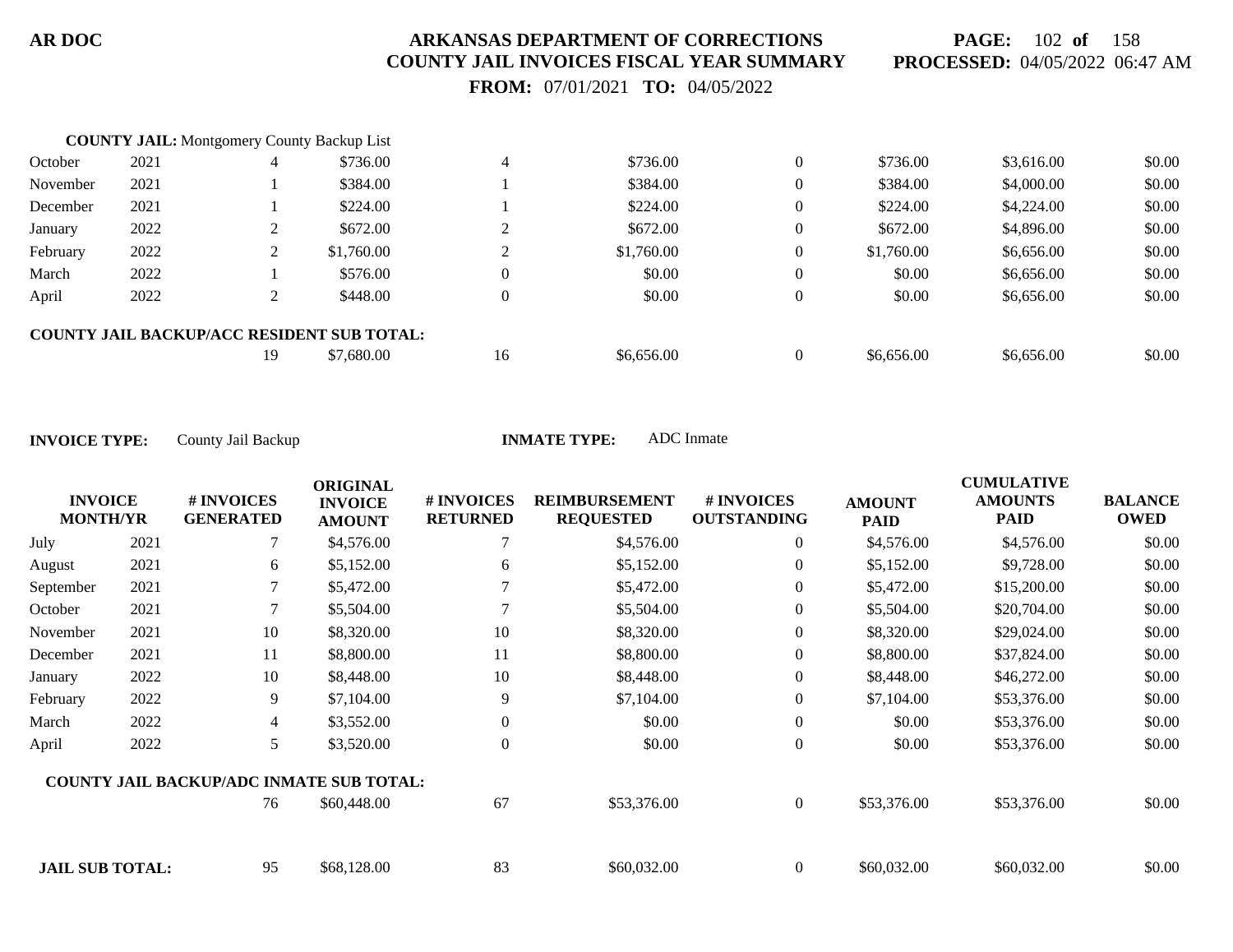# **PAGE:** 103 **of** 158 **PROCESSED:** 04/05/2022 06:47 AM

 **FROM:** 07/01/2021 **TO:** 04/05/2022

#### **COUNTY JAIL:** Montgomery County Sheriff's Office

| <b>INVOICE TYPE:</b>              |      | DCC Client (Act 570)<br><b>INMATE TYPE:</b><br>Act 570 |                                                    |                                     |                                          |                                        |                              |                                                    |                               |  |  |  |
|-----------------------------------|------|--------------------------------------------------------|----------------------------------------------------|-------------------------------------|------------------------------------------|----------------------------------------|------------------------------|----------------------------------------------------|-------------------------------|--|--|--|
| <b>INVOICE</b><br><b>MONTH/YR</b> |      | # INVOICES<br><b>GENERATED</b>                         | <b>ORIGINAL</b><br><b>INVOICE</b><br><b>AMOUNT</b> | <b>#INVOICES</b><br><b>RETURNED</b> | <b>REIMBURSEMENT</b><br><b>REQUESTED</b> | <b>#INVOICES</b><br><b>OUTSTANDING</b> | <b>AMOUNT</b><br><b>PAID</b> | <b>CUMULATIVE</b><br><b>AMOUNTS</b><br><b>PAID</b> | <b>BALANCE</b><br><b>OWED</b> |  |  |  |
| July                              | 2021 |                                                        | \$224.00                                           | $\overline{0}$                      | \$0.00                                   | $\overline{0}$                         | \$0.00                       | \$0.00                                             | \$0.00                        |  |  |  |
| August                            | 2021 |                                                        | \$224.00                                           |                                     | \$224.00                                 | $\overline{0}$                         | \$224.00                     | \$224.00                                           | \$0.00                        |  |  |  |
| November                          | 2021 |                                                        | \$224.00                                           |                                     | \$224.00                                 | $\overline{0}$                         | \$224.00                     | \$448.00                                           | \$0.00                        |  |  |  |
| January                           | 2022 | 2                                                      | \$448.00                                           | 2                                   | \$448.00                                 | $\overline{0}$                         | \$448.00                     | \$896.00                                           | \$0.00                        |  |  |  |
| April                             | 2022 |                                                        | \$192.00                                           | $\theta$                            | \$0.00                                   | $\overline{0}$                         | \$0.00                       | \$896.00                                           | \$0.00                        |  |  |  |
|                                   |      | ACT 570/DCC CLIENT (ACT 570) SUB TOTAL:                |                                                    |                                     |                                          |                                        |                              |                                                    |                               |  |  |  |
|                                   |      | 6                                                      | \$1,312.00                                         | 4                                   | \$896.00                                 | $\overline{0}$                         | \$896.00                     | \$896.00                                           | \$0.00                        |  |  |  |
| <b>JAIL SUB TOTAL:</b>            |      | 6                                                      | \$1,312.00                                         | $\overline{4}$                      | \$896.00                                 | $\overline{0}$                         | \$896.00                     | \$896.00                                           | \$0.00                        |  |  |  |
|                                   |      |                                                        |                                                    |                                     |                                          |                                        |                              |                                                    |                               |  |  |  |

**COUNTY JAIL:** Nevada County Backup List

**INVOICE TYPE:** County Jail Backup **INMATE TY** 

| <b>ACC</b> Resident<br>'PE: |
|-----------------------------|
|                             |

| <b>INVOICE</b><br><b>MONTH/YR</b> |      | # INVOICES<br><b>GENERATED</b> | <b>ORIGINAL</b><br><b>INVOICE</b><br><b>AMOUNT</b> | # INVOICES<br><b>RETURNED</b> | <b>REIMBURSEMENT</b><br><b>REQUESTED</b> | # INVOICES<br><b>OUTSTANDING</b> | <b>AMOUNT</b><br><b>PAID</b> | <b>CUMULATIVE</b><br><b>AMOUNTS</b><br>PAID | <b>BALANCE</b><br><b>OWED</b> |
|-----------------------------------|------|--------------------------------|----------------------------------------------------|-------------------------------|------------------------------------------|----------------------------------|------------------------------|---------------------------------------------|-------------------------------|
| July                              | 2021 |                                | \$1,056.00                                         |                               | \$1,248.00                               | 0                                | \$1,248.00                   | \$1,248.00                                  | \$0.00                        |
| August                            | 2021 |                                | \$1,888.00                                         |                               | \$1,888.00                               | 0                                | \$1,888.00                   | \$3,136.00                                  | \$0.00                        |
| September                         | 2021 |                                | \$1.152.00                                         |                               | \$1,536.00                               | 0                                | \$1,536.00                   | \$4,672.00                                  | \$0.00                        |
| October                           | 2021 | 5                              | \$1,024.00                                         |                               | \$1,792.00                               | 0                                | \$1,792.00                   | \$6,464.00                                  | \$0.00                        |
| November                          | 2021 | ◠<br>∠                         | \$640.00                                           |                               | \$640.00                                 | $\boldsymbol{0}$                 | \$640.00                     | \$7,104.00                                  | \$0.00                        |
| December                          | 2021 |                                | \$224.00                                           |                               | \$224.00                                 | $\overline{0}$                   | \$224.00                     | \$7,328.00                                  | \$0.00                        |
| January                           | 2022 |                                | \$1,632.00                                         |                               | \$1,632.00                               | $\overline{0}$                   | \$1,632.00                   | \$8,960.00                                  | \$0.00                        |
| February                          | 2022 |                                | \$1,376.00                                         |                               | \$1,376.00                               | $\theta$                         | \$1,376.00                   | \$10,336.00                                 | \$0.00                        |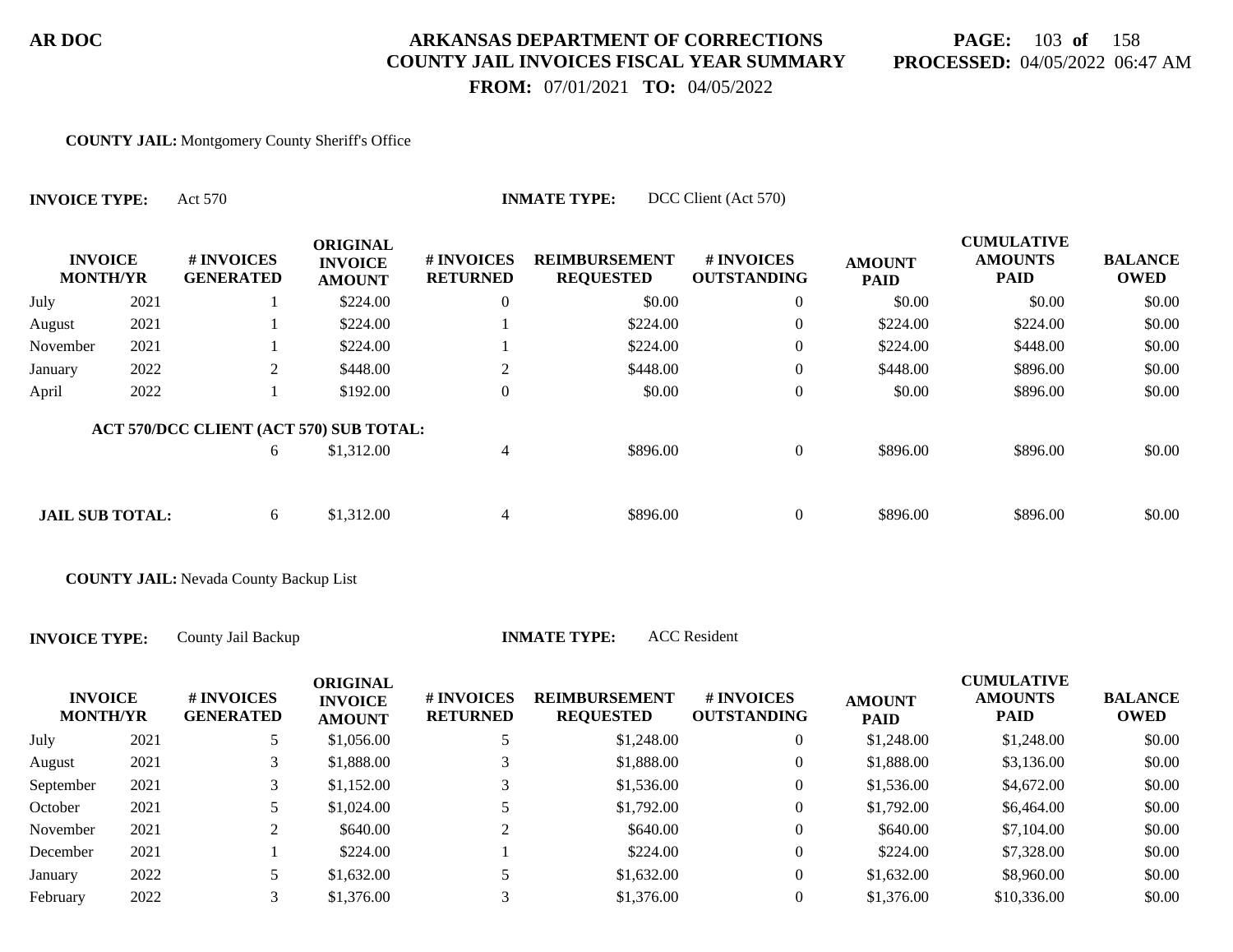**PAGE:** 104 **of** 158 **PROCESSED:** 04/05/2022 06:47 AM

 **FROM:** 07/01/2021 **TO:** 04/05/2022

|       | <b>COUNTY JAIL:</b> Nevada County Backup List |    |                                                   |    |             |          |             |             |        |
|-------|-----------------------------------------------|----|---------------------------------------------------|----|-------------|----------|-------------|-------------|--------|
| March | 2022                                          |    | \$992.00                                          |    | \$992.00    |          | \$992.00    | \$11,328.00 | \$0.00 |
| April | 2022                                          |    | \$448.00                                          |    | \$0.00      |          | \$0.00      | \$11,328.00 | \$0.00 |
|       |                                               |    | <b>COUNTY JAIL BACKUP/ACC RESIDENT SUB TOTAL:</b> |    |             |          |             |             |        |
|       |                                               | 33 | \$10,432.00                                       | 31 | \$11,328.00 | $\Omega$ | \$11,328.00 | \$11,328.00 | \$0.00 |

| <b>INVOICE</b><br><b>MONTH/YR</b> |      | # INVOICES<br><b>GENERATED</b>                  | <b>ORIGINAL</b><br><b>INVOICE</b><br><b>AMOUNT</b> | # INVOICES<br><b>RETURNED</b> | <b>REIMBURSEMENT</b><br><b>REQUESTED</b> | # INVOICES<br><b>OUTSTANDING</b> | <b>AMOUNT</b><br><b>PAID</b> | <b>CUMULATIVE</b><br><b>AMOUNTS</b><br><b>PAID</b> | <b>BALANCE</b><br><b>OWED</b> |
|-----------------------------------|------|-------------------------------------------------|----------------------------------------------------|-------------------------------|------------------------------------------|----------------------------------|------------------------------|----------------------------------------------------|-------------------------------|
| July                              | 2021 | 33                                              | \$14,144.00                                        | 33                            | \$14,144.00                              | $\overline{0}$                   | \$14,144.00                  | \$14,144.00                                        | \$0.00                        |
| August                            | 2021 | 26                                              | \$19,264.00                                        | 26                            | \$20,864.00                              | $\overline{0}$                   | \$20,864.00                  | \$35,008.00                                        | \$0.00                        |
| September                         | 2021 | 35                                              | \$24,608.00                                        | 35                            | \$24,608.00                              | $\mathbf{0}$                     | \$24,608.00                  | \$59,616.00                                        | \$0.00                        |
| October                           | 2021 | 41                                              | \$26,400.00                                        | 41                            | \$26,400.00                              | $\boldsymbol{0}$                 | \$26,400.00                  | \$86,016.00                                        | \$0.00                        |
| November                          | 2021 | 33                                              | \$28,480.00                                        | 33                            | \$28,480.00                              | $\boldsymbol{0}$                 | \$28,480.00                  | \$114,496.00                                       | \$0.00                        |
| December                          | 2021 | 41                                              | \$28,736.00                                        | 41                            | \$29,024.00                              | $\boldsymbol{0}$                 | \$29,024.00                  | \$143,520.00                                       | \$0.00                        |
| January                           | 2022 | 36                                              | \$26,752.00                                        | 36                            | \$26,752.00                              | $\overline{0}$                   | \$26,752.00                  | \$170,272.00                                       | \$0.00                        |
| February                          | 2022 | 35                                              | \$30,944.00                                        | 35                            | \$30,944.00                              | $\overline{0}$                   | \$30,944.00                  | \$201,216.00                                       | \$0.00                        |
| March                             | 2022 | 41                                              | \$32,672.00                                        | 41                            | \$32,672.00                              | $\boldsymbol{0}$                 | \$32,672.00                  | \$233,888.00                                       | \$0.00                        |
| April                             | 2022 | 53                                              | \$23,552.00                                        | $\theta$                      | \$0.00                                   | $\mathbf{0}$                     | \$0.00                       | \$233,888.00                                       | \$0.00                        |
|                                   |      | <b>COUNTY JAIL BACKUP/ADC INMATE SUB TOTAL:</b> |                                                    |                               |                                          |                                  |                              |                                                    |                               |
|                                   |      | 374                                             | \$255,552.00                                       | 321                           | \$233,888.00                             | $\boldsymbol{0}$                 | \$233,888.00                 | \$233,888.00                                       | \$0.00                        |
| <b>JAIL SUB TOTAL:</b>            |      | 407                                             | \$265,984.00                                       | 352                           | \$245,216.00                             | $\overline{0}$                   | \$245,216.00                 | \$245,216.00                                       | \$0.00                        |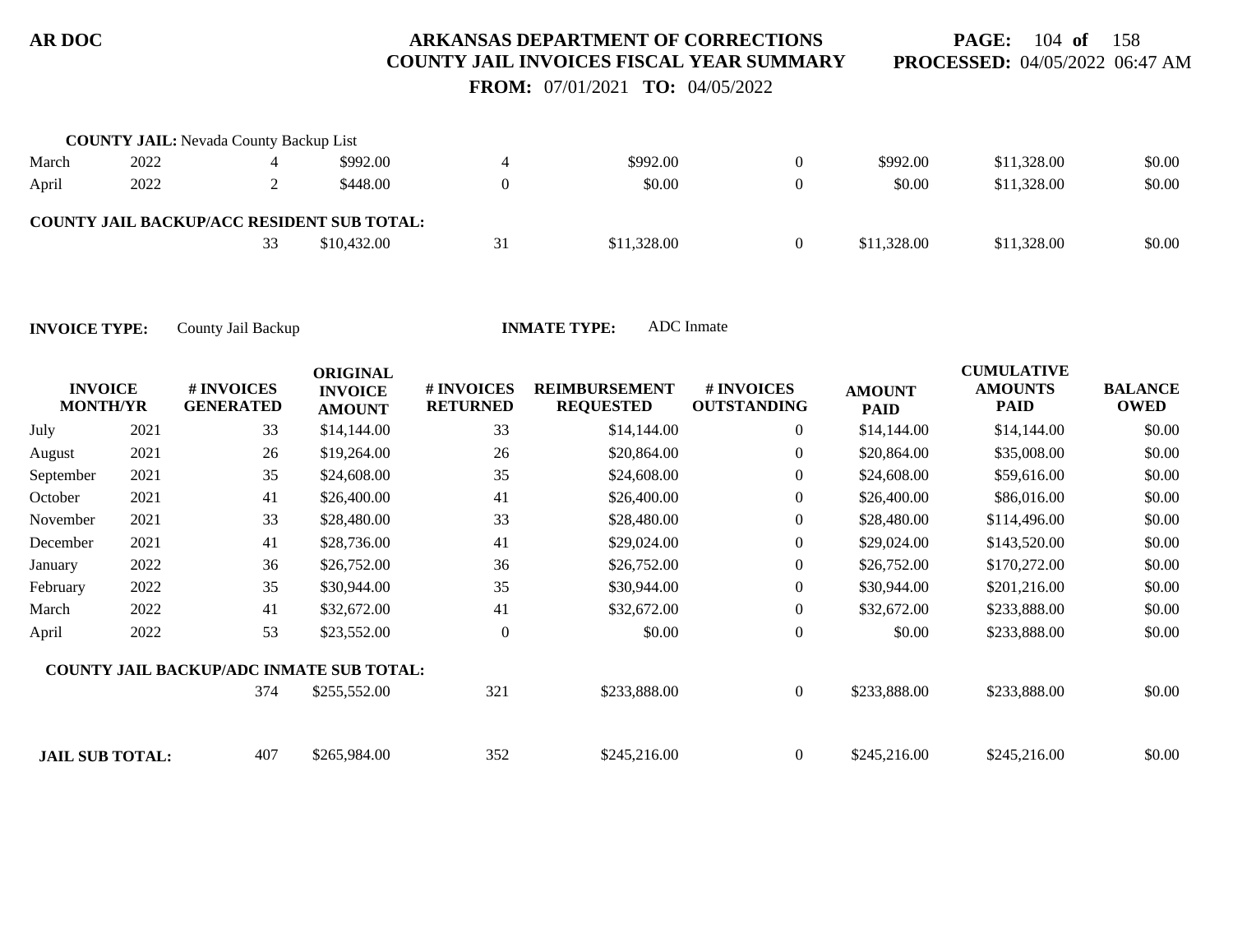# **PAGE:** 105 **of** 158 **PROCESSED:** 04/05/2022 06:47 AM

 **FROM:** 07/01/2021 **TO:** 04/05/2022

#### **COUNTY JAIL:** Nevada County Sheriff's Office

| <b>INVOICE TYPE:</b>              |      | ACC Client (Act 423)<br><b>INMATE TYPE:</b><br>Act 423 |                                             |                                      |                                          |                                         |                              |                                                    |                               |  |  |  |
|-----------------------------------|------|--------------------------------------------------------|---------------------------------------------|--------------------------------------|------------------------------------------|-----------------------------------------|------------------------------|----------------------------------------------------|-------------------------------|--|--|--|
| <b>INVOICE</b><br><b>MONTH/YR</b> |      | # INVOICES<br><b>GENERATED</b>                         | ORIGINAL<br><b>INVOICE</b><br><b>AMOUNT</b> | <b># INVOICES</b><br><b>RETURNED</b> | <b>REIMBURSEMENT</b><br><b>REQUESTED</b> | <b># INVOICES</b><br><b>OUTSTANDING</b> | <b>AMOUNT</b><br><b>PAID</b> | <b>CUMULATIVE</b><br><b>AMOUNTS</b><br><b>PAID</b> | <b>BALANCE</b><br><b>OWED</b> |  |  |  |
| January                           | 2022 |                                                        | \$256.00                                    |                                      | \$256.00                                 | $\Omega$                                | \$256.00                     | \$256.00                                           | \$0.00                        |  |  |  |
|                                   |      | <b>ACT 423/ACC CLIENT (ACT 423) SUB TOTAL:</b>         |                                             |                                      |                                          |                                         |                              |                                                    |                               |  |  |  |
|                                   |      |                                                        | \$256.00                                    |                                      | \$256.00                                 | $\Omega$                                | \$256.00                     | \$256.00                                           | \$0.00                        |  |  |  |

|                                   |      |                                         | <b>ORIGINAL</b>                 |                                      |                                          |                                  |                              | <b>CUMULATIVE</b>             |                               |
|-----------------------------------|------|-----------------------------------------|---------------------------------|--------------------------------------|------------------------------------------|----------------------------------|------------------------------|-------------------------------|-------------------------------|
| <b>INVOICE</b><br><b>MONTH/YR</b> |      | # INVOICES<br><b>GENERATED</b>          | <b>INVOICE</b><br><b>AMOUNT</b> | <b># INVOICES</b><br><b>RETURNED</b> | <b>REIMBURSEMENT</b><br><b>REQUESTED</b> | # INVOICES<br><b>OUTSTANDING</b> | <b>AMOUNT</b><br><b>PAID</b> | <b>AMOUNTS</b><br><b>PAID</b> | <b>BALANCE</b><br><b>OWED</b> |
| July                              | 2021 | 2                                       | \$288.00                        | 2                                    | \$288.00                                 | $\overline{0}$                   | \$288.00                     | \$288.00                      | \$0.00                        |
| September                         | 2021 |                                         | \$224.00                        |                                      | \$224.00                                 | $\overline{0}$                   | \$224.00                     | \$512.00                      | \$0.00                        |
| October                           | 2021 |                                         | \$224.00                        |                                      | \$224.00                                 | $\mathbf{0}$                     | \$224.00                     | \$736.00                      | \$0.00                        |
| November                          | 2021 | 2                                       | \$256.00                        | 2                                    | \$256.00                                 | $\boldsymbol{0}$                 | \$256.00                     | \$992.00                      | \$0.00                        |
| December                          | 2021 | 2                                       | \$384.00                        | 2                                    | \$384.00                                 | $\mathbf{0}$                     | \$384.00                     | \$1,376.00                    | \$0.00                        |
| January                           | 2022 |                                         | \$192.00                        |                                      | \$192.00                                 | $\mathbf{0}$                     | \$192.00                     | \$1,568.00                    | \$0.00                        |
| March                             | 2022 | 2                                       | \$416.00                        | 2                                    | \$416.00                                 | $\overline{0}$                   | \$416.00                     | \$1,984.00                    | \$0.00                        |
|                                   |      | ACT 570/DCC CLIENT (ACT 570) SUB TOTAL: |                                 |                                      |                                          |                                  |                              |                               |                               |
|                                   |      | 11                                      | \$1,984.00                      | 11                                   | \$1,984.00                               | $\mathbf{0}$                     | \$1,984.00                   | \$1,984.00                    | \$0.00                        |
|                                   |      |                                         |                                 |                                      |                                          |                                  |                              |                               |                               |
| <b>JAIL SUB TOTAL:</b>            |      | 12                                      | \$2,240.00                      | 12                                   | \$2,240.00                               | $\Omega$                         | \$2,240.00                   | \$2,240.00                    | \$0.00                        |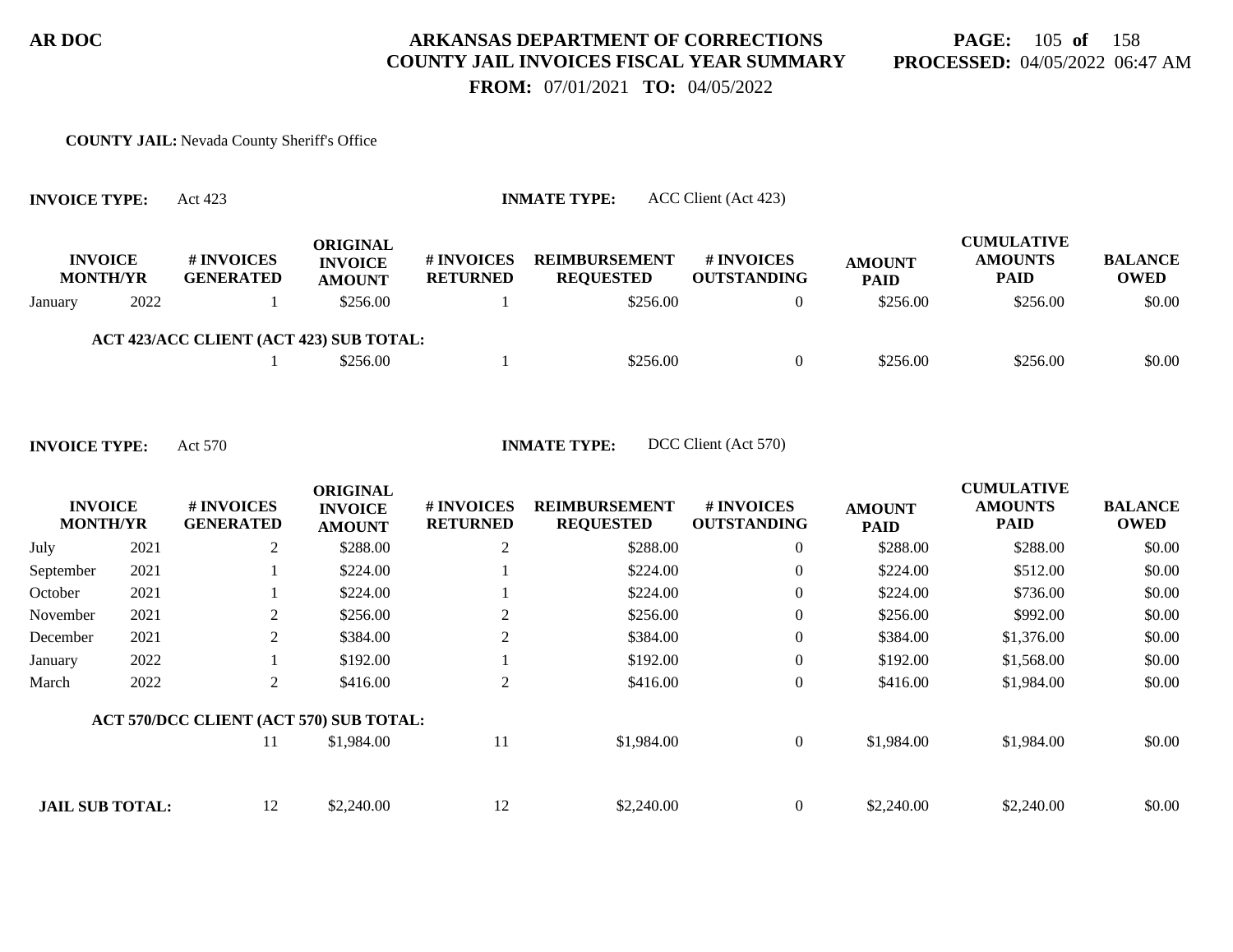# **PAGE:** 106 **of** 158 **PROCESSED:** 04/05/2022 06:47 AM

CUMU<del>LATIVE</del>

 **FROM:** 07/01/2021 **TO:** 04/05/2022

#### **COUNTY JAIL:** Newton County Backup List

| <b>INVOICE TYPE:</b><br><b>INVOICE</b><br><b>MONTH/YR</b> |      | County Jail Backup                                |                                                    | <b>INMATE TYPE:</b>           |                                          |                                  |                              |                                                    |                               |
|-----------------------------------------------------------|------|---------------------------------------------------|----------------------------------------------------|-------------------------------|------------------------------------------|----------------------------------|------------------------------|----------------------------------------------------|-------------------------------|
|                                                           |      | # INVOICES<br><b>GENERATED</b>                    | <b>ORIGINAL</b><br><b>INVOICE</b><br><b>AMOUNT</b> | # INVOICES<br><b>RETURNED</b> | <b>REIMBURSEMENT</b><br><b>REQUESTED</b> | # INVOICES<br><b>OUTSTANDING</b> | <b>AMOUNT</b><br><b>PAID</b> | <b>CUMULATIVE</b><br><b>AMOUNTS</b><br><b>PAID</b> | <b>BALANCE</b><br><b>OWED</b> |
| July                                                      | 2021 |                                                   | \$224.00                                           |                               | \$224.00                                 | $\overline{0}$                   | \$224.00                     | \$224.00                                           | \$0.00                        |
| August                                                    | 2021 |                                                   | \$32.00                                            |                               | \$32.00                                  | $\overline{0}$                   | \$32.00                      | \$256.00                                           | \$0.00                        |
| September                                                 | 2021 |                                                   | \$32.00                                            |                               | \$32.00                                  | $\overline{0}$                   | \$32.00                      | \$288.00                                           | \$0.00                        |
| October                                                   | 2021 |                                                   | \$192.00                                           |                               | \$192.00                                 | $\overline{0}$                   | \$192.00                     | \$480.00                                           | \$0.00                        |
| November                                                  | 2021 | 2                                                 | \$1,376.00                                         | 2                             | \$1,376.00                               | $\overline{0}$                   | \$1,376.00                   | \$1,856.00                                         | \$0.00                        |
| December                                                  | 2021 | 2                                                 | \$512.00                                           | $\overline{2}$                | \$512.00                                 | 0                                | \$512.00                     | \$2,368.00                                         | \$0.00                        |
| January                                                   | 2022 |                                                   | \$896.00                                           |                               | \$896.00                                 | $\overline{0}$                   | \$896.00                     | \$3,264.00                                         | \$0.00                        |
| March                                                     | 2022 |                                                   | \$1,120.00                                         |                               | \$1,120.00                               |                                  | \$0.00                       | \$3,264.00                                         | \$1,120.00                    |
| April                                                     | 2022 |                                                   | \$320.00                                           | $\overline{0}$                | \$0.00                                   | $\boldsymbol{0}$                 | \$0.00                       | \$3,264.00                                         | \$1,120.00                    |
|                                                           |      | <b>COUNTY JAIL BACKUP/ACC RESIDENT SUB TOTAL:</b> |                                                    |                               |                                          |                                  |                              |                                                    |                               |
|                                                           |      | 11                                                | \$4,704.00                                         | 10                            | \$4,384.00                               |                                  | \$3,264.00                   | \$3,264.00                                         | \$1,120.00                    |

| <b>INVOICE TYPE:</b> | County Jail Back |
|----------------------|------------------|
|                      |                  |

**INMATE TYPE:** ADC Inmate

| <b>INVOICE</b><br><b>MONTH/YR</b> |      | <b># INVOICES</b><br><b>GENERATED</b> | <b>ORIGINAL</b><br><b>INVOICE</b><br><b>AMOUNT</b> | # INVOICES<br><b>RETURNED</b> | <b>REIMBURSEMENT</b><br><b>REQUESTED</b> | <b>#INVOICES</b><br><b>OUTSTANDING</b> | <b>AMOUNT</b><br><b>PAID</b> | CUMULATIVE<br><b>AMOUNTS</b><br><b>PAID</b> | <b>BALANCE</b><br><b>OWED</b> |
|-----------------------------------|------|---------------------------------------|----------------------------------------------------|-------------------------------|------------------------------------------|----------------------------------------|------------------------------|---------------------------------------------|-------------------------------|
| July                              | 2021 | 8                                     | \$4,960.00                                         | 8                             | \$4,960.00                               | 0                                      | \$4,960.00                   | \$4,960.00                                  | \$0.00                        |
| August                            | 2021 | 11                                    | \$5,344.00                                         | 11                            | \$5,344.00                               | 0                                      | \$5,344.00                   | \$10,304.00                                 | \$0.00                        |
| September                         | 2021 |                                       | \$2,400.00                                         | 4                             | \$2,400.00                               | 0                                      | \$2,400.00                   | \$12,704.00                                 | \$0.00                        |
| October                           | 2021 |                                       | \$2,336.00                                         |                               | \$2,336.00                               | 0                                      | \$2,336.00                   | \$15,040.00                                 | \$0.00                        |
| November                          | 2021 | 9.                                    | \$9,568.00                                         | Q                             | \$9,568.00                               | 0                                      | \$9,568.00                   | \$24,608.00                                 | \$0.00                        |
| December                          | 2021 | 11                                    | \$9,280.00                                         | 11                            | \$9,280.00                               | 0                                      | \$9,280.00                   | \$33,888.00                                 | \$0.00                        |
| January                           | 2022 | 14                                    | \$8,928.00                                         | 14                            | \$8,928.00                               | 0                                      | \$8,928.00                   | \$42,816.00                                 | \$0.00                        |
| February                          | 2022 |                                       | \$6,880.00                                         |                               | \$6,880.00                               | 0                                      | \$6,880.00                   | \$49,696.00                                 | \$0.00                        |
| March                             | 2022 |                                       | \$4,480.00                                         |                               | \$4,480.00                               | 0                                      | \$4,480.00                   | \$54,176.00                                 | \$0.00                        |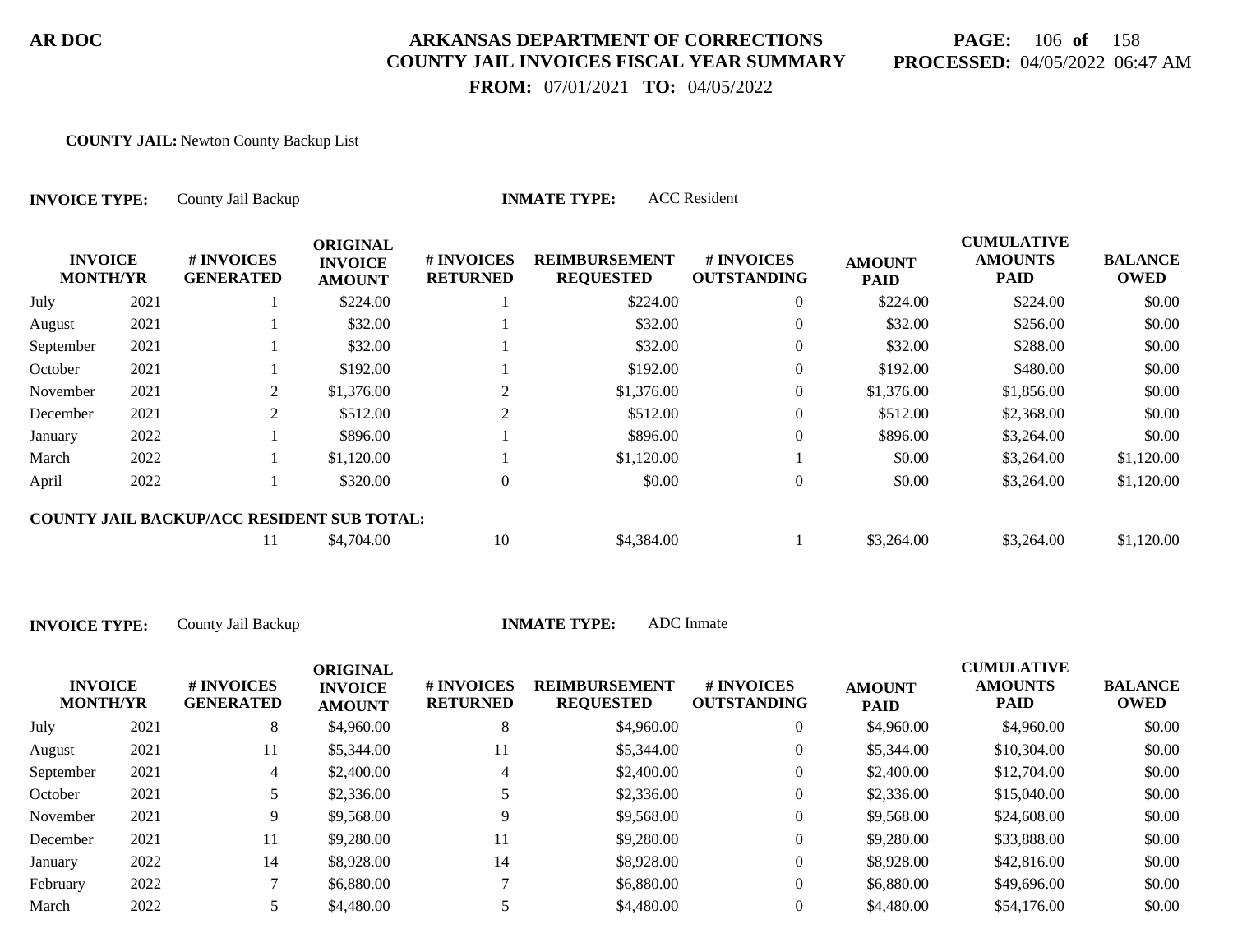**PAGE:** 107 **of** 158 **PROCESSED:** 04/05/2022 06:47 AM

 **FROM:** 07/01/2021 **TO:** 04/05/2022

|                      |                                   | <b>COUNTY JAIL: Newton County Backup List</b>      |                                                    |                               |                                          |                                  |                              |                                                    |                               |
|----------------------|-----------------------------------|----------------------------------------------------|----------------------------------------------------|-------------------------------|------------------------------------------|----------------------------------|------------------------------|----------------------------------------------------|-------------------------------|
| April                | 2022                              |                                                    | \$5,376.00                                         | $\boldsymbol{0}$              | \$0.00                                   | $\boldsymbol{0}$                 | \$0.00                       | \$54,176.00                                        | \$0.00                        |
|                      |                                   | COUNTY JAIL BACKUP/ADC INMATE SUB TOTAL:           |                                                    |                               |                                          |                                  |                              |                                                    |                               |
|                      |                                   | 81                                                 | \$59,552.00                                        | 74                            | \$54,176.00                              | $\boldsymbol{0}$                 | \$54,176.00                  | \$54,176.00                                        | \$0.00                        |
|                      | <b>JAIL SUB TOTAL:</b>            | 92                                                 | \$64,256.00                                        | 84                            | \$58,560.00                              | 1                                | \$57,440.00                  | \$57,440.00                                        | \$1,120.00                    |
|                      |                                   | <b>COUNTY JAIL:</b> Newton County Sheriff's Office |                                                    |                               |                                          |                                  |                              |                                                    |                               |
| <b>INVOICE TYPE:</b> |                                   | Act 570                                            |                                                    |                               | <b>INMATE TYPE:</b>                      | DCC Client (Act 570)             |                              |                                                    |                               |
|                      | <b>INVOICE</b><br><b>MONTH/YR</b> | # INVOICES<br><b>GENERATED</b>                     | <b>ORIGINAL</b><br><b>INVOICE</b><br><b>AMOUNT</b> | # INVOICES<br><b>RETURNED</b> | <b>REIMBURSEMENT</b><br><b>REQUESTED</b> | # INVOICES<br><b>OUTSTANDING</b> | <b>AMOUNT</b><br><b>PAID</b> | <b>CUMULATIVE</b><br><b>AMOUNTS</b><br><b>PAID</b> | <b>BALANCE</b><br><b>OWED</b> |
| August               | 2021                              | $\overline{2}$                                     | \$352.00                                           | 2                             | \$352.00                                 | $\boldsymbol{0}$                 | \$352.00                     | \$352.00                                           | \$0.00                        |
|                      |                                   | ACT 570/DCC CLIENT (ACT 570) SUB TOTAL:            |                                                    |                               |                                          |                                  |                              |                                                    |                               |
|                      |                                   | $\overline{2}$                                     | \$352.00                                           | $\overline{2}$                | \$352.00                                 | $\boldsymbol{0}$                 | \$352.00                     | \$352.00                                           | \$0.00                        |
|                      | <b>JAIL SUB TOTAL:</b>            | $\overline{2}$                                     | \$352.00                                           | $\overline{2}$                | \$352.00                                 | $\boldsymbol{0}$                 | \$352.00                     | \$352.00                                           | \$0.00                        |
|                      |                                   | <b>COUNTY JAIL: Osceola City Jail</b>              |                                                    |                               |                                          |                                  |                              |                                                    |                               |
| <b>INVOICE TYPE:</b> |                                   | County Jail Backup                                 |                                                    |                               | <b>INMATE TYPE:</b>                      | <b>ACC</b> Resident              |                              |                                                    |                               |
|                      | <b>INVOICE</b><br><b>MONTH/YR</b> | # INVOICES<br><b>GENERATED</b>                     | <b>ORIGINAL</b><br><b>INVOICE</b><br><b>AMOUNT</b> | # INVOICES<br><b>RETURNED</b> | <b>REIMBURSEMENT</b><br><b>REQUESTED</b> | # INVOICES<br><b>OUTSTANDING</b> | <b>AMOUNT</b><br><b>PAID</b> | <b>CUMULATIVE</b><br><b>AMOUNTS</b><br><b>PAID</b> | <b>BALANCE</b><br><b>OWED</b> |
| July                 | 2021                              | 3                                                  | \$352.00                                           | 3                             | \$352.00                                 | $\boldsymbol{0}$                 | \$352.00                     | \$352.00                                           | \$0.00                        |

August 2021 1 \$576.00 1 \$576.00 0 \$576.00 \$928.00 \$0.00 September 2021 3 \$416.00 3 \$416.00 3 \$416.00 \$1,344.00 \$0.00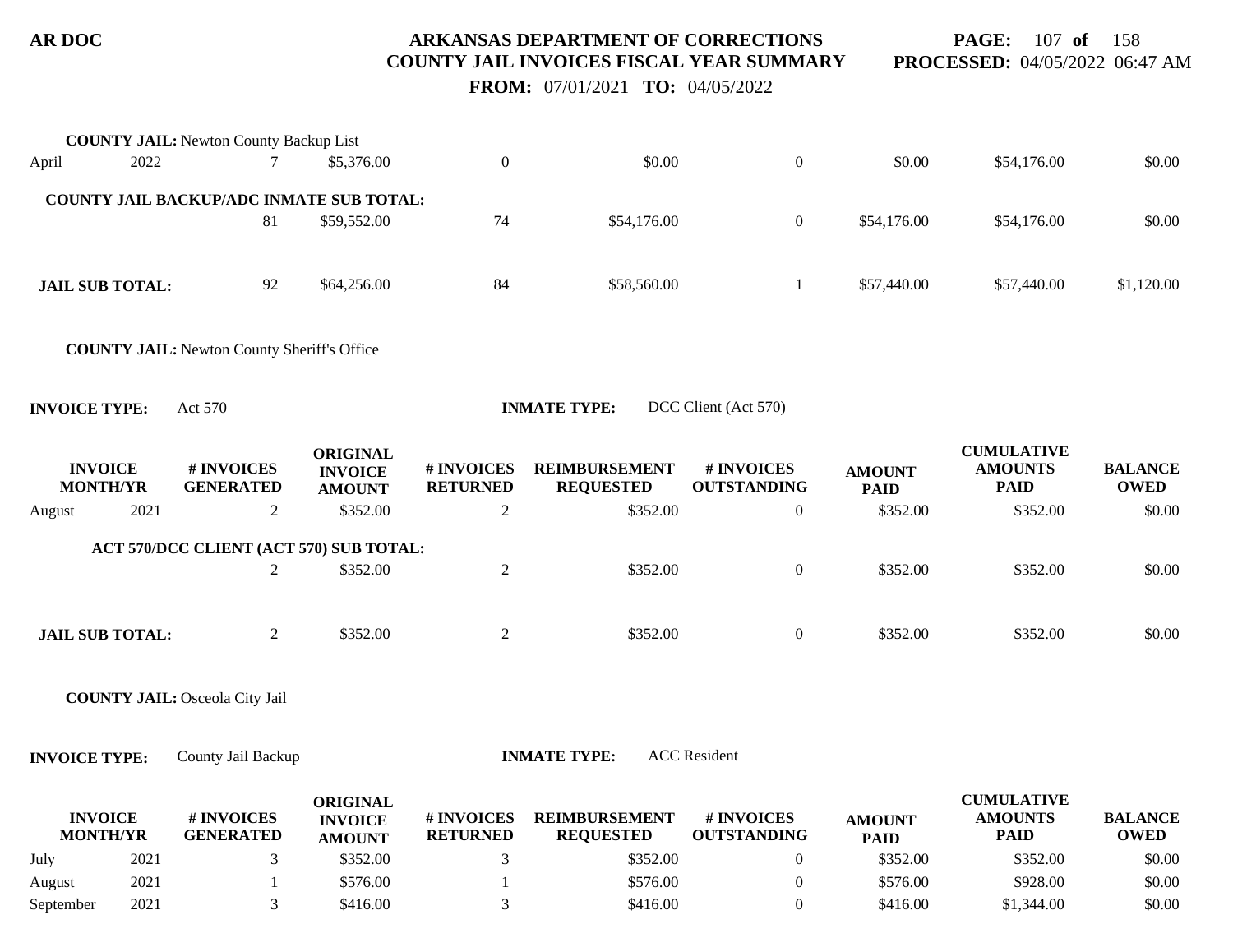**PAGE:** 108 **of** 158 **PROCESSED:** 04/05/2022 06:47 AM

 **FROM:** 07/01/2021 **TO:** 04/05/2022

|         | <b>COUNTY JAIL:</b> Osceola City Jail |    |                                                   |    |            |          |            |            |        |
|---------|---------------------------------------|----|---------------------------------------------------|----|------------|----------|------------|------------|--------|
| October | 2021                                  |    | \$672.00                                          |    | \$672.00   |          | \$672.00   | \$2,016.00 | \$0.00 |
| March   | 2022                                  |    | \$1,088.00                                        | 4  | \$1,088.00 | $\Omega$ | \$1,088.00 | \$3,104.00 | \$0.00 |
| April   | 2022                                  |    | \$1,248.00                                        |    | \$0.00     | $\Omega$ | \$0.00     | \$3,104.00 | \$0.00 |
|         |                                       |    | <b>COUNTY JAIL BACKUP/ACC RESIDENT SUB TOTAL:</b> |    |            |          |            |            |        |
|         |                                       | 19 | \$4,352.00                                        | 14 | \$3,104.00 | $\theta$ | \$3,104.00 | \$3,104.00 | \$0.00 |

| <b>INVOICE</b><br><b>MONTH/YR</b> |      | # INVOICES<br><b>GENERATED</b>                  | <b>ORIGINAL</b><br><b>INVOICE</b><br><b>AMOUNT</b> | # INVOICES<br><b>RETURNED</b> | <b>REIMBURSEMENT</b><br><b>REQUESTED</b> | # INVOICES<br><b>OUTSTANDING</b> | <b>AMOUNT</b><br><b>PAID</b> | <b>CUMULATIVE</b><br><b>AMOUNTS</b><br><b>PAID</b> | <b>BALANCE</b><br><b>OWED</b> |
|-----------------------------------|------|-------------------------------------------------|----------------------------------------------------|-------------------------------|------------------------------------------|----------------------------------|------------------------------|----------------------------------------------------|-------------------------------|
| July                              | 2021 | 9                                               | \$8,320.00                                         | 9                             | \$8,320.00                               | $\overline{0}$                   | \$8,320.00                   | \$8,320.00                                         | \$0.00                        |
| August                            | 2021 | 10                                              | \$7,520.00                                         | 10                            | \$7,520.00                               | $\overline{0}$                   | \$7,520.00                   | \$15,840.00                                        | \$0.00                        |
| September                         | 2021 | 9                                               | \$6,720.00                                         | 9                             | \$6,720.00                               | $\overline{0}$                   | \$6,720.00                   | \$22,560.00                                        | \$0.00                        |
| October                           | 2021 | 8                                               | \$5,248.00                                         | 8                             | \$5,248.00                               | $\overline{0}$                   | \$5,248.00                   | \$27,808.00                                        | \$0.00                        |
| November                          | 2021 | 9                                               | \$6,336.00                                         | 9                             | \$6,336.00                               | $\overline{0}$                   | \$6,336.00                   | \$34,144.00                                        | \$0.00                        |
| December                          | 2021 | 11                                              | \$8,352.00                                         | 11                            | \$7,616.00                               | $\overline{0}$                   | \$7,616.00                   | \$41,760.00                                        | \$0.00                        |
| January                           | 2022 | 10                                              | \$8,832.00                                         | 10                            | \$8,832.00                               | $\boldsymbol{0}$                 | \$8,832.00                   | \$50,592.00                                        | \$0.00                        |
| February                          | 2022 | 13                                              | \$7,552.00                                         | 13                            | \$7,552.00                               | $\boldsymbol{0}$                 | \$7,552.00                   | \$58,144.00                                        | \$0.00                        |
| March                             | 2022 | 8                                               | \$6,624.00                                         | 8                             | \$6,624.00                               | $\overline{0}$                   | \$6,624.00                   | \$64,768.00                                        | \$0.00                        |
| April                             | 2022 | 11                                              | \$8,928.00                                         | $\theta$                      | \$0.00                                   | $\overline{0}$                   | \$0.00                       | \$64,768.00                                        | \$0.00                        |
|                                   |      | <b>COUNTY JAIL BACKUP/ADC INMATE SUB TOTAL:</b> |                                                    |                               |                                          |                                  |                              |                                                    |                               |
|                                   |      | 98                                              | \$74,432.00                                        | 87                            | \$64,768.00                              | $\overline{0}$                   | \$64,768.00                  | \$64,768.00                                        | \$0.00                        |
| <b>JAIL SUB TOTAL:</b>            |      | 117                                             | \$78,784.00                                        | 101                           | \$67,872.00                              | $\overline{0}$                   | \$67,872.00                  | \$67,872.00                                        | \$0.00                        |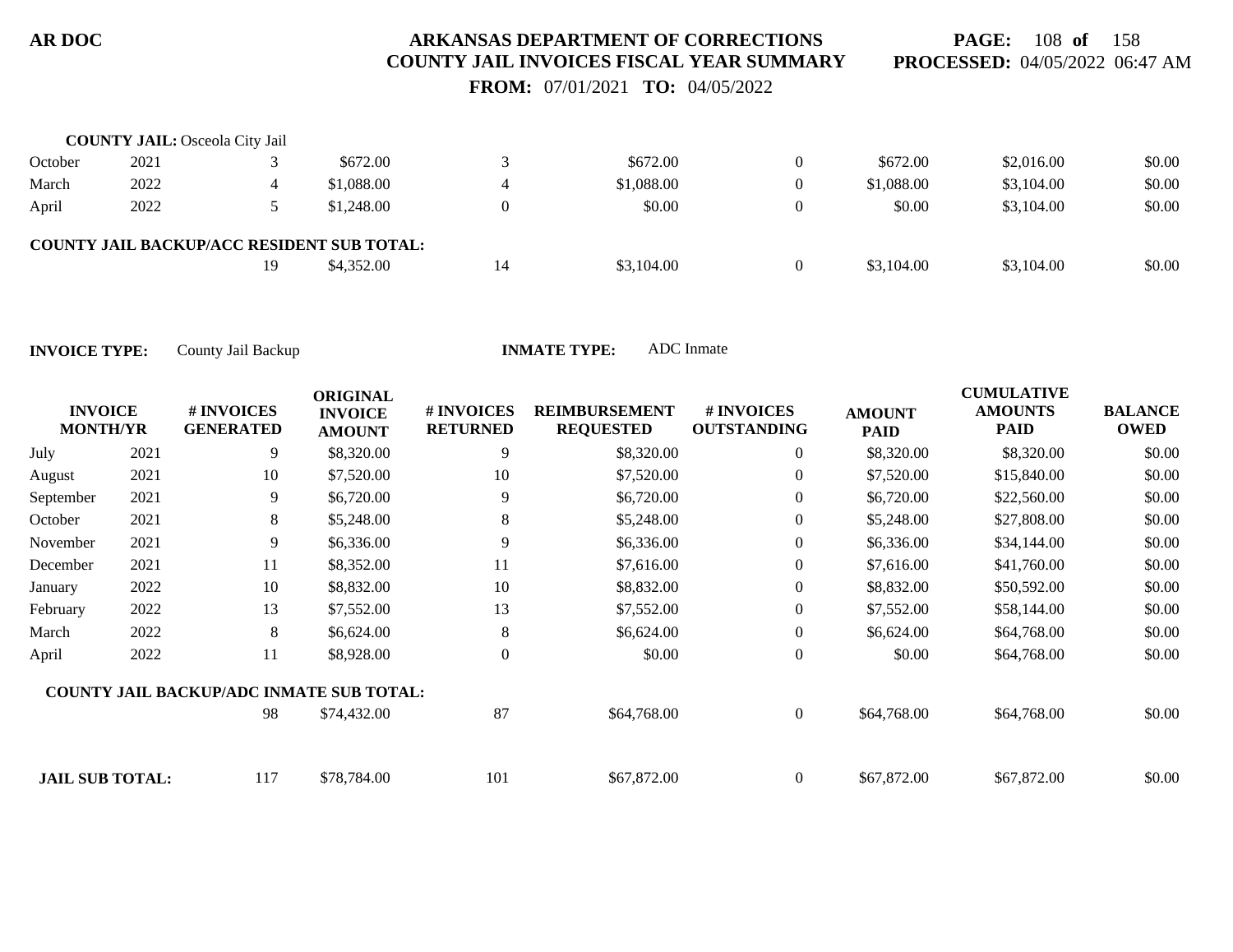### **PAGE:** 109 **of** 158 **PROCESSED:** 04/05/2022 06:47 AM

 **FROM:** 07/01/2021 **TO:** 04/05/2022

#### **COUNTY JAIL:** Osceola Police Department

| <b>INVOICE</b><br><b>MONTH/YR</b> |      | # INVOICES<br><b>GENERATED</b>          | <b>ORIGINAL</b><br><b>INVOICE</b><br><b>AMOUNT</b> | <b># INVOICES</b><br><b>RETURNED</b> | <b>REIMBURSEMENT</b><br><b>REQUESTED</b> | <b>#INVOICES</b><br><b>OUTSTANDING</b> | <b>AMOUNT</b><br><b>PAID</b> | <b>CUMULATIVE</b><br><b>AMOUNTS</b><br><b>PAID</b> | <b>BALANCE</b><br><b>OWED</b> |
|-----------------------------------|------|-----------------------------------------|----------------------------------------------------|--------------------------------------|------------------------------------------|----------------------------------------|------------------------------|----------------------------------------------------|-------------------------------|
| September                         | 2021 |                                         | \$32.00                                            |                                      | \$0.00                                   |                                        | \$0.00                       | \$0.00                                             | \$0.00                        |
| March                             | 2022 |                                         | \$288.00                                           |                                      | \$0.00                                   |                                        | \$0.00                       | \$0.00                                             | \$0.00                        |
|                                   |      | ACT 423/ACC CLIENT (ACT 423) SUB TOTAL: |                                                    |                                      |                                          |                                        |                              |                                                    |                               |

| <b>INVOICE TYPE:</b> |  |  | Act 570 |
|----------------------|--|--|---------|
|----------------------|--|--|---------|

**INVOICE TYPE:** Act 423 **INMATE TYPE:** ACC Client (Act 423)

**INMATE TYPE:** DCC Client (Act 570)

3 \$320.00 0 \$0.00 \$0.00 0 \$0.00 \$0.00 \$0.00 \$0.00

| <b>INVOICE</b><br><b>MONTH/YR</b> |      | # INVOICES<br><b>GENERATED</b>          | <b>ORIGINAL</b><br><b>INVOICE</b><br><b>AMOUNT</b> | # INVOICES<br><b>RETURNED</b> | <b>REIMBURSEMENT</b><br><b>REQUESTED</b> | # INVOICES<br><b>OUTSTANDING</b> | <b>AMOUNT</b><br><b>PAID</b> | <b>CUMULATIVE</b><br><b>AMOUNTS</b><br><b>PAID</b> | <b>BALANCE</b><br><b>OWED</b> |
|-----------------------------------|------|-----------------------------------------|----------------------------------------------------|-------------------------------|------------------------------------------|----------------------------------|------------------------------|----------------------------------------------------|-------------------------------|
| August                            | 2021 |                                         | \$224.00                                           |                               | \$0.00                                   | $\overline{0}$                   | \$0.00                       | \$0.00                                             | \$0.00                        |
| November                          | 2021 |                                         | \$224.00                                           |                               | \$0.00                                   | $\overline{0}$                   | \$0.00                       | \$0.00                                             | \$0.00                        |
| December                          | 2021 |                                         | \$224.00                                           |                               | \$0.00                                   | $\overline{0}$                   | \$0.00                       | \$0.00                                             | \$0.00                        |
| March                             | 2022 |                                         | \$192.00                                           |                               | \$0.00                                   | $\overline{0}$                   | \$0.00                       | \$0.00                                             | \$0.00                        |
|                                   |      | ACT 570/DCC CLIENT (ACT 570) SUB TOTAL: |                                                    |                               |                                          |                                  |                              |                                                    |                               |
|                                   |      |                                         | \$864.00                                           | $\Omega$                      | \$0.00                                   | $\Omega$                         | \$0.00                       | \$0.00                                             | \$0.00                        |
|                                   |      |                                         |                                                    |                               |                                          |                                  |                              |                                                    |                               |
| <b>JAIL SUB TOTAL:</b>            |      |                                         | \$1,184.00                                         |                               | \$0.00                                   | $\theta$                         | \$0.00                       | \$0.00                                             | \$0.00                        |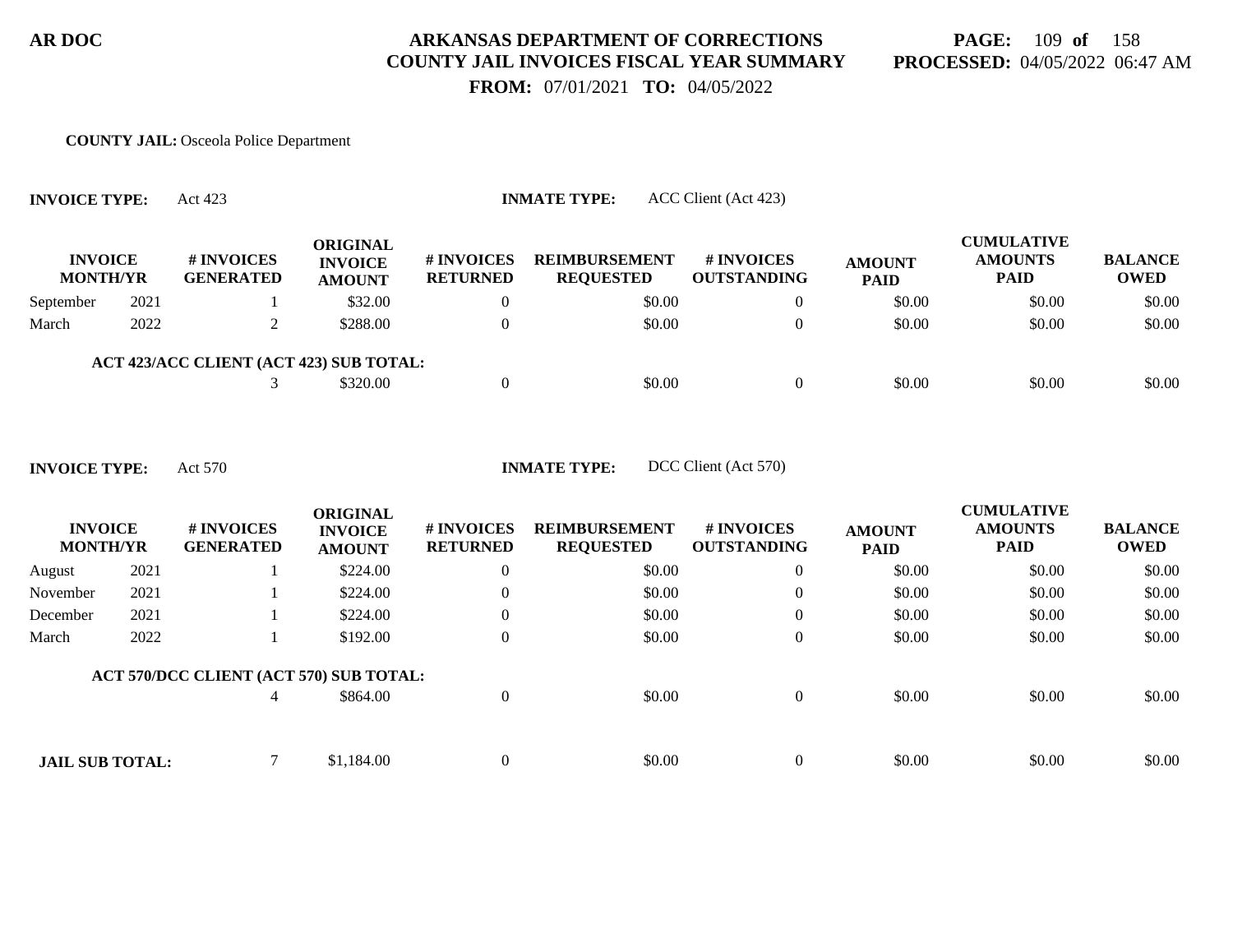# **PAGE:** 110 **of** 158 **PROCESSED:** 04/05/2022 06:47 AM

 **FROM:** 07/01/2021 **TO:** 04/05/2022

#### **COUNTY JAIL:** Ouachita County Backup List

| <b>INVOICE TYPE:</b>              |      | County Jail Backup                                |                                                    |                               | <b>ACC</b> Resident<br><b>INMATE TYPE:</b>           |                                  |                              |                                                    |                               |
|-----------------------------------|------|---------------------------------------------------|----------------------------------------------------|-------------------------------|------------------------------------------------------|----------------------------------|------------------------------|----------------------------------------------------|-------------------------------|
| <b>INVOICE</b><br><b>MONTH/YR</b> |      | # INVOICES<br><b>GENERATED</b>                    | <b>ORIGINAL</b><br><b>INVOICE</b><br><b>AMOUNT</b> | # INVOICES<br><b>RETURNED</b> | <b>REIMBURSEMENT</b><br><b>REQUESTED</b><br>\$480.00 | # INVOICES<br><b>OUTSTANDING</b> | <b>AMOUNT</b><br><b>PAID</b> | <b>CUMULATIVE</b><br><b>AMOUNTS</b><br><b>PAID</b> | <b>BALANCE</b><br><b>OWED</b> |
| July                              | 2021 |                                                   | \$480.00                                           |                               |                                                      | $\overline{0}$                   | \$480.00                     | \$480.00                                           | \$0.00                        |
| August                            | 2021 | 3                                                 | \$960.00                                           |                               | \$960.00                                             | $\overline{0}$                   | \$960.00                     | \$1,440.00                                         | \$0.00                        |
| September                         | 2021 | 3                                                 | \$704.00                                           |                               | \$704.00                                             | $\overline{0}$                   | \$704.00                     | \$2,144.00                                         | \$0.00                        |
| October                           | 2021 |                                                   | \$192.00                                           |                               | \$192.00                                             | 0                                | \$192.00                     | \$2,336.00                                         | \$0.00                        |
| December                          | 2021 |                                                   | \$224.00                                           |                               | \$224.00                                             | $\overline{0}$                   | \$224.00                     | \$2,560.00                                         | \$0.00                        |
| January                           | 2022 | 3                                                 | \$1,664.00                                         | 3                             | \$1,664.00                                           | $\overline{0}$                   | \$1,664.00                   | \$4,224.00                                         | \$0.00                        |
| February                          | 2022 |                                                   | \$640.00                                           |                               | \$640.00                                             | $\overline{0}$                   | \$640.00                     | \$4,864.00                                         | \$0.00                        |
| April                             | 2022 | $\overline{4}$                                    | \$2,016.00                                         | $\theta$                      | \$0.00                                               | $\overline{0}$                   | \$0.00                       | \$4,864.00                                         | \$0.00                        |
|                                   |      | <b>COUNTY JAIL BACKUP/ACC RESIDENT SUB TOTAL:</b> |                                                    |                               |                                                      |                                  |                              |                                                    |                               |
|                                   |      | 17                                                | \$6,880.00                                         | 13                            | \$4,864.00                                           | $\overline{0}$                   | \$4,864.00                   | \$4,864.00                                         | \$0.00                        |

| <b>INVOICE</b><br><b>MONTH/YR</b> |      | <b>#INVOICES</b><br><b>GENERATED</b> | <b>ORIGINAL</b><br><b>INVOICE</b><br><b>AMOUNT</b> | # INVOICES<br><b>RETURNED</b> | <b>REIMBURSEMENT</b><br><b>REQUESTED</b> | # INVOICES<br><b>OUTSTANDING</b> | <b>AMOUNT</b><br><b>PAID</b> | <b>CUMULATIVE</b><br><b>AMOUNTS</b><br>PAID | <b>BALANCE</b><br>OWED |
|-----------------------------------|------|--------------------------------------|----------------------------------------------------|-------------------------------|------------------------------------------|----------------------------------|------------------------------|---------------------------------------------|------------------------|
| July                              | 2021 | 36                                   | \$21,440.00                                        | 36                            | \$21,440.00                              | 0                                | \$21,440.00                  | \$21,440.00                                 | \$0.00                 |
| August                            | 2021 | 25                                   | \$10,528.00                                        | 25                            | \$10,528.00                              | 0                                | \$10,528.00                  | \$31,968.00                                 | \$0.00                 |
| September                         | 2021 | 36                                   | \$29,312.00                                        | 36                            | \$29,312.00                              | 0                                | \$29,312.00                  | \$61,280.00                                 | \$0.00                 |
| October                           | 2021 | 38                                   | \$32,128.00                                        | 38                            | \$32,128.00                              | 0                                | \$32,128.00                  | \$93,408.00                                 | \$0.00                 |
| November                          | 2021 | 66                                   | \$49,920.00                                        | 66                            | \$49,920.00                              | 0                                | \$49,920.00                  | \$143,328.00                                | \$0.00                 |
| December                          | 2021 | 74                                   | \$61,536.00                                        | 74                            | \$61,536.00                              | 0                                | \$61,536.00                  | \$204,864.00                                | \$0.00                 |
| January                           | 2022 | 80                                   | \$72,352.00                                        | 80                            | \$72,352.00                              | 0                                | \$72,352.00                  | \$277,216.00                                | \$0.00                 |
| February                          | 2022 | 78                                   | \$73,024.00                                        | 78                            | \$73,024.00                              | 0                                | \$73,024.00                  | \$350,240.00                                | \$0.00                 |
| March                             | 2022 | 93                                   | \$55,264.00                                        | 93                            | \$55,264.00                              | 0                                | \$55,264.00                  | \$405,504.00                                | \$0.00                 |
| April                             | 2022 | 85                                   | \$44,384.00                                        |                               | \$0.00                                   | 0                                | \$0.00                       | \$405,504.00                                | \$0.00                 |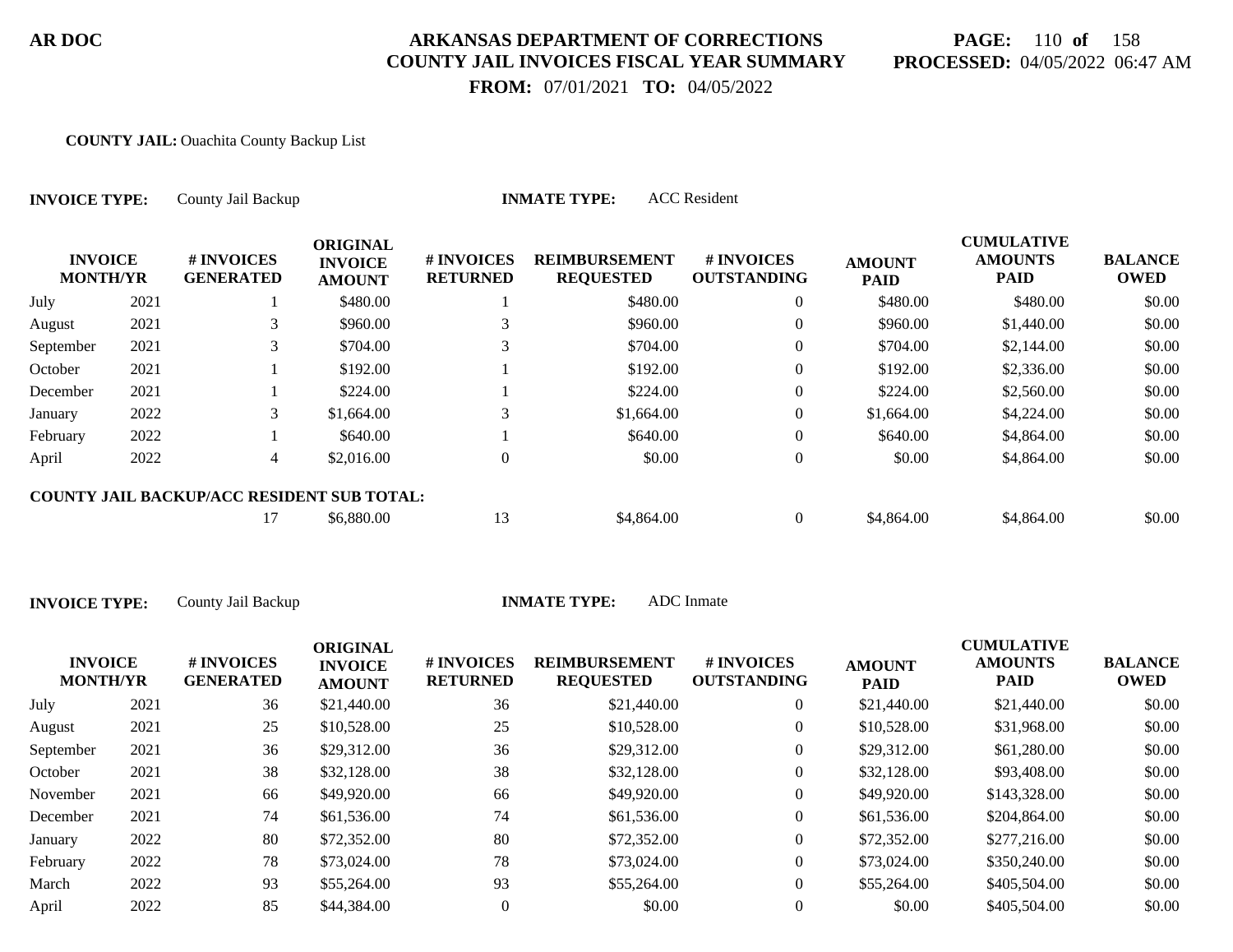**PAGE:** 111 **of** 158 **PROCESSED:** 04/05/2022 06:47 AM

 **FROM:** 07/01/2021 **TO:** 04/05/2022

|                      |                                   | <b>COUNTY JAIL:</b> Ouachita County Backup List      |                                                    |                               |                                          |                                  |                              |                                                    |                               |
|----------------------|-----------------------------------|------------------------------------------------------|----------------------------------------------------|-------------------------------|------------------------------------------|----------------------------------|------------------------------|----------------------------------------------------|-------------------------------|
|                      |                                   | COUNTY JAIL BACKUP/ADC INMATE SUB TOTAL:             |                                                    |                               |                                          |                                  |                              |                                                    |                               |
|                      |                                   | 611                                                  | \$449,888.00                                       | 526                           | \$405,504.00                             | $\overline{0}$                   | \$405,504.00                 | \$405,504.00                                       | \$0.00                        |
|                      | <b>JAIL SUB TOTAL:</b>            | 628                                                  | \$456,768.00                                       | 539                           | \$410,368.00                             | $\boldsymbol{0}$                 | \$410,368.00                 | \$410,368.00                                       | \$0.00                        |
|                      |                                   | <b>COUNTY JAIL: Ouachita County Sheriff's Office</b> |                                                    |                               |                                          |                                  |                              |                                                    |                               |
| <b>INVOICE TYPE:</b> |                                   | Act 570                                              |                                                    |                               | <b>INMATE TYPE:</b>                      | DCC Client (Act 570)             |                              |                                                    |                               |
|                      | <b>INVOICE</b><br><b>MONTH/YR</b> | # INVOICES<br><b>GENERATED</b>                       | <b>ORIGINAL</b><br><b>INVOICE</b><br><b>AMOUNT</b> | # INVOICES<br><b>RETURNED</b> | <b>REIMBURSEMENT</b><br><b>REQUESTED</b> | # INVOICES<br><b>OUTSTANDING</b> | <b>AMOUNT</b><br><b>PAID</b> | <b>CUMULATIVE</b><br><b>AMOUNTS</b><br><b>PAID</b> | <b>BALANCE</b><br><b>OWED</b> |
| July                 | 2021                              | $\mathbf{1}$                                         | \$128.00                                           | 1                             | \$128.00                                 | $\boldsymbol{0}$                 | \$128.00                     | \$128.00                                           | \$0.00                        |
| January              | 2022                              |                                                      | \$64.00                                            |                               | \$64.00                                  | $\boldsymbol{0}$                 | \$64.00                      | \$192.00                                           | \$0.00                        |
| March                | 2022                              | -1                                                   | \$96.00                                            | -1                            | \$96.00                                  | $\boldsymbol{0}$                 | \$96.00                      | \$288.00                                           | \$0.00                        |
| April                | 2022                              | $\overline{2}$                                       | \$128.00                                           | $\boldsymbol{0}$              | \$0.00                                   | $\boldsymbol{0}$                 | \$0.00                       | \$288.00                                           | \$0.00                        |
|                      |                                   | ACT 570/DCC CLIENT (ACT 570) SUB TOTAL:              |                                                    |                               |                                          |                                  |                              |                                                    |                               |
|                      |                                   | 5                                                    | \$416.00                                           | 3                             | \$288.00                                 | $\boldsymbol{0}$                 | \$288.00                     | \$288.00                                           | \$0.00                        |
|                      | <b>JAIL SUB TOTAL:</b>            | 5                                                    | \$416.00                                           | $\mathfrak{Z}$                | \$288.00                                 | $\boldsymbol{0}$                 | \$288.00                     | \$288.00                                           | \$0.00                        |
|                      |                                   | <b>COUNTY JAIL: Perry County Backup List</b>         |                                                    |                               |                                          |                                  |                              |                                                    |                               |
| <b>INVOICE TYPE:</b> |                                   | County Jail Backup                                   |                                                    |                               | <b>INMATE TYPE:</b>                      | <b>ACC</b> Resident              |                              |                                                    |                               |
|                      | <b>INVOICE</b>                    | # INVOICES                                           | <b>ORIGINAL</b><br><b>INVALUE</b>                  | # INVOICES                    | <b>REIMBURSEMENT</b>                     | <b># INVOICES</b>                | A MATINT                     | <b>CUMULATIVE</b><br><b>AMOUNTS</b>                | RALANCE                       |

|      | <b>INVOICE</b>  | # INVOICES       | <b>INVOICE</b> | # INVOICES      | <b>REIMBURSEMENT</b> | # INVOICES         | AMOUNT      | <b>AMOUNTS</b> | <b>BALANCE</b> |
|------|-----------------|------------------|----------------|-----------------|----------------------|--------------------|-------------|----------------|----------------|
|      | <b>MONTH/YR</b> | <b>GENERATED</b> | <b>AMOUNT</b>  | <b>RETURNED</b> | <b>REQUESTED</b>     | <b>OUTSTANDING</b> | <b>PAID</b> | PAID           | OWED           |
| July | 2021            |                  | \$160.00       |                 | 160.00 ۃ             |                    | \$160.00    | \$160.00       | \$0.00         |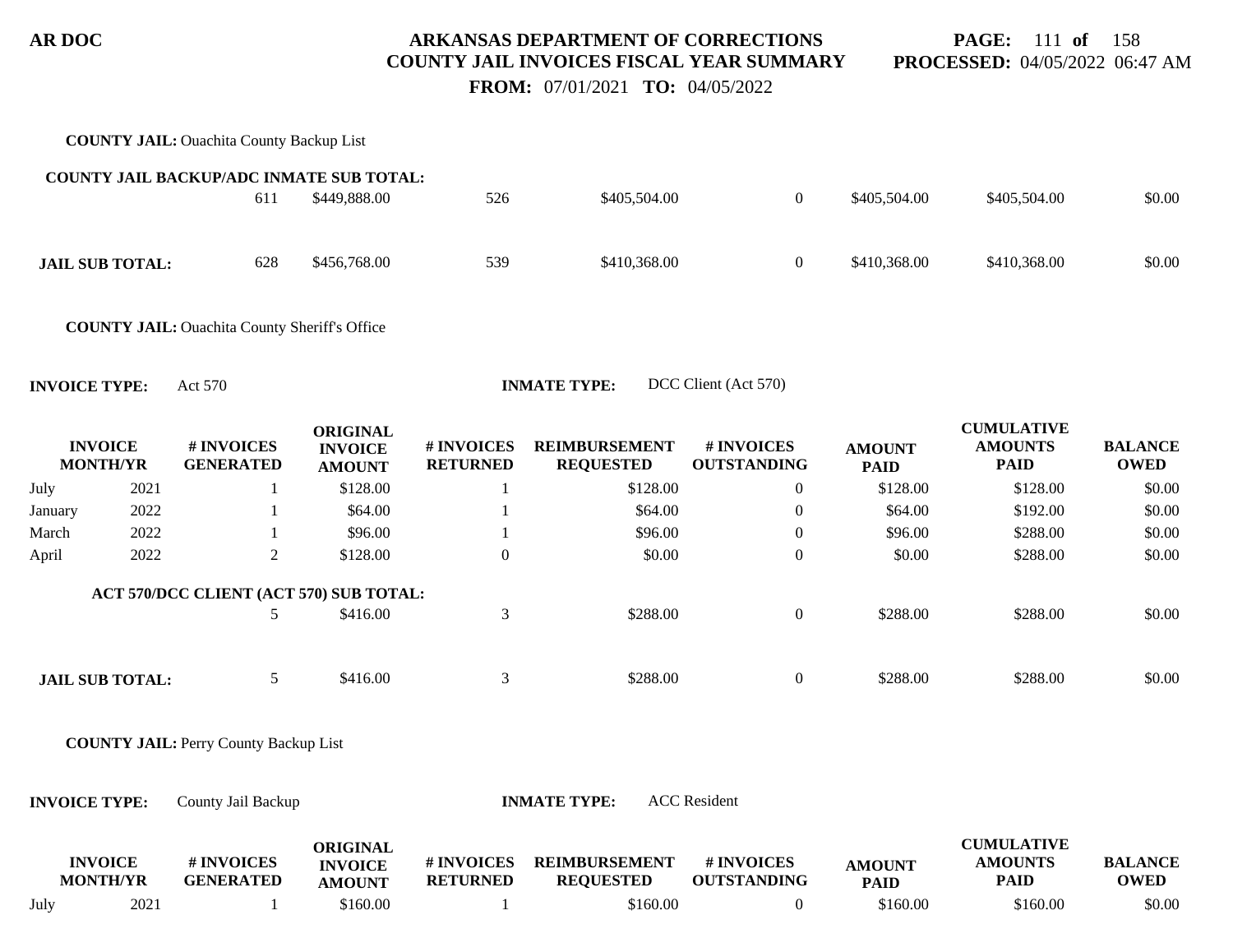**PAGE:** 112 **of** 158 **PROCESSED:** 04/05/2022 06:47 AM

 **FROM:** 07/01/2021 **TO:** 04/05/2022

|          | <b>COUNTY JAIL: Perry County Backup List</b> |                                                   |          |          |          |        |
|----------|----------------------------------------------|---------------------------------------------------|----------|----------|----------|--------|
| January  | 2022                                         | \$416.00                                          | \$0.00   | \$0.00   | \$160.00 | \$0.00 |
| February | 2022                                         | \$800.00                                          | \$0.00   | \$0.00   | \$160.00 | \$0.00 |
|          |                                              | <b>COUNTY JAIL BACKUP/ACC RESIDENT SUB TOTAL:</b> |          |          |          |        |
|          |                                              | \$1,376.00                                        | \$160.00 | \$160.00 | \$160.00 | \$0.00 |

| <b>INVOICE</b><br><b>MONTH/YR</b> |      | # INVOICES<br><b>GENERATED</b>                  | <b>ORIGINAL</b><br><b>INVOICE</b><br><b>AMOUNT</b> | # INVOICES<br><b>RETURNED</b> | <b>REIMBURSEMENT</b><br><b>REQUESTED</b> | # INVOICES<br><b>OUTSTANDING</b> | <b>AMOUNT</b><br><b>PAID</b> | <b>CUMULATIVE</b><br><b>AMOUNTS</b><br><b>PAID</b> | <b>BALANCE</b><br><b>OWED</b> |
|-----------------------------------|------|-------------------------------------------------|----------------------------------------------------|-------------------------------|------------------------------------------|----------------------------------|------------------------------|----------------------------------------------------|-------------------------------|
| July                              | 2021 | 13                                              | \$9,056.00                                         | 13                            | \$9,056.00                               | $\overline{0}$                   | \$9,056.00                   | \$9,056.00                                         | \$0.00                        |
| August                            | 2021 | 9                                               | \$4,640.00                                         | 9                             | \$4,640.00                               | $\overline{0}$                   | \$4,640.00                   | \$13,696.00                                        | \$0.00                        |
| September                         | 2021 |                                                 | \$448.00                                           | $\Omega$                      | \$0.00                                   | $\overline{0}$                   | \$0.00                       | \$13,696.00                                        | \$0.00                        |
| October                           | 2021 |                                                 | \$960.00                                           |                               | \$960.00                                 | $\overline{0}$                   | \$960.00                     | \$14,656.00                                        | \$0.00                        |
| November                          | 2021 |                                                 | \$992.00                                           |                               | \$992.00                                 | $\overline{0}$                   | \$992.00                     | \$15,648.00                                        | \$0.00                        |
| December                          | 2021 |                                                 | \$64.00                                            |                               | \$64.00                                  | $\boldsymbol{0}$                 | \$64.00                      | \$15,712.00                                        | \$0.00                        |
| January                           | 2022 | 3                                               | \$1,600.00                                         | $\Omega$                      | \$0.00                                   | $\boldsymbol{0}$                 | \$0.00                       | \$15,712.00                                        | \$0.00                        |
| February                          | 2022 | $\overline{4}$                                  | \$3,424.00                                         | $\Omega$                      | \$0.00                                   | $\overline{0}$                   | \$0.00                       | \$15,712.00                                        | \$0.00                        |
| March                             | 2022 | 6                                               | \$3,904.00                                         | $\overline{0}$                | \$0.00                                   | $\overline{0}$                   | \$0.00                       | \$15,712.00                                        | \$0.00                        |
| April                             | 2022 | 7                                               | \$3,040.00                                         | $\Omega$                      | \$0.00                                   | $\overline{0}$                   | \$0.00                       | \$15,712.00                                        | \$0.00                        |
|                                   |      | <b>COUNTY JAIL BACKUP/ADC INMATE SUB TOTAL:</b> |                                                    |                               |                                          |                                  |                              |                                                    |                               |
|                                   |      | 46                                              | \$28,128.00                                        | 25                            | \$15,712.00                              | $\boldsymbol{0}$                 | \$15,712.00                  | \$15,712.00                                        | \$0.00                        |
| <b>JAIL SUB TOTAL:</b>            |      | 50                                              | \$29,504.00                                        | 26                            | \$15,872.00                              | $\overline{0}$                   | \$15,872.00                  | \$15,872.00                                        | \$0.00                        |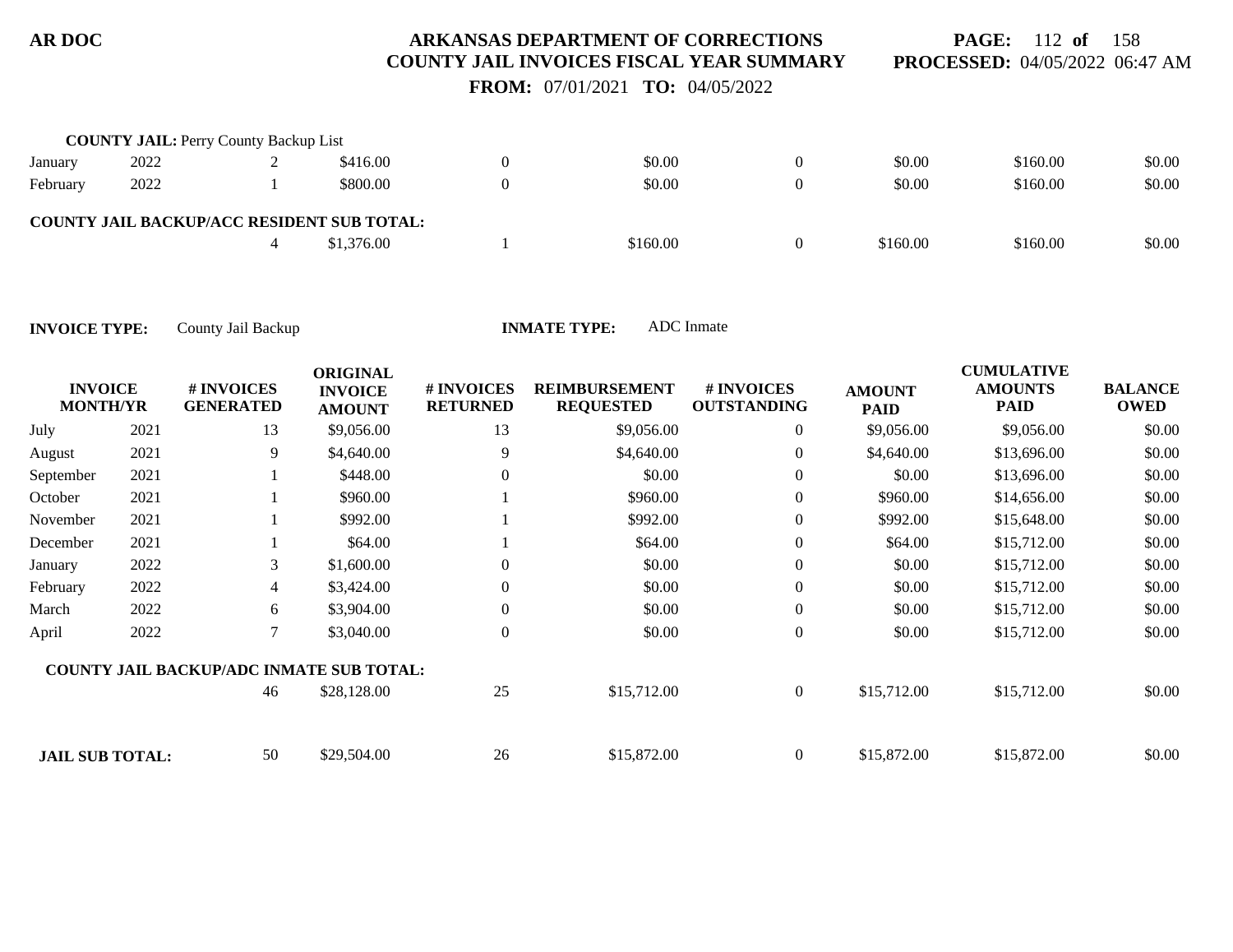# **PAGE:** 113 **of** 158 **PROCESSED:** 04/05/2022 06:47 AM

 **FROM:** 07/01/2021 **TO:** 04/05/2022

#### **COUNTY JAIL:** Perry County Sheriff's Office

| <b>INVOICE TYPE:</b>              |      | DCC Client (Act 570)<br><b>INMATE TYPE:</b><br>Act 570 |                                                    |                               |                                          |                                  |                              |                                                    |                               |  |  |  |  |
|-----------------------------------|------|--------------------------------------------------------|----------------------------------------------------|-------------------------------|------------------------------------------|----------------------------------|------------------------------|----------------------------------------------------|-------------------------------|--|--|--|--|
| <b>INVOICE</b><br><b>MONTH/YR</b> |      | # INVOICES<br><b>GENERATED</b>                         | <b>ORIGINAL</b><br><b>INVOICE</b><br><b>AMOUNT</b> | # INVOICES<br><b>RETURNED</b> | <b>REIMBURSEMENT</b><br><b>REQUESTED</b> | # INVOICES<br><b>OUTSTANDING</b> | <b>AMOUNT</b><br><b>PAID</b> | <b>CUMULATIVE</b><br><b>AMOUNTS</b><br><b>PAID</b> | <b>BALANCE</b><br><b>OWED</b> |  |  |  |  |
| December                          | 2021 |                                                        | \$96.00                                            | $\theta$                      | \$0.00                                   | $\overline{0}$                   | \$0.00                       | \$0.00                                             | \$0.00                        |  |  |  |  |
| March                             | 2022 |                                                        | \$32.00                                            | $\overline{0}$                | \$0.00                                   | $\overline{0}$                   | \$0.00                       | \$0.00                                             | \$0.00                        |  |  |  |  |
| April                             | 2022 |                                                        | \$128.00                                           | $\overline{0}$                | \$0.00                                   | $\overline{0}$                   | \$0.00                       | \$0.00                                             | \$0.00                        |  |  |  |  |
|                                   |      | ACT 570/DCC CLIENT (ACT 570) SUB TOTAL:                |                                                    |                               |                                          |                                  |                              |                                                    |                               |  |  |  |  |
|                                   |      | 3                                                      | \$256.00                                           | $\overline{0}$                | \$0.00                                   | $\overline{0}$                   | \$0.00                       | \$0.00                                             | \$0.00                        |  |  |  |  |
|                                   |      |                                                        |                                                    |                               |                                          |                                  |                              |                                                    |                               |  |  |  |  |
| <b>JAIL SUB TOTAL:</b>            |      | 3                                                      | \$256.00                                           | $\overline{0}$                | \$0.00                                   | $\overline{0}$                   | \$0.00                       | \$0.00                                             | \$0.00                        |  |  |  |  |

**COUNTY JAIL:** Phillips County Backup List

**INVOICE TYPE:** County Jail Backup **INMATE TYPE:** ACC Resident

| <b>INVOICE</b><br><b>MONTH/YR</b> |      | # INVOICES<br><b>GENERATED</b>                    | <b>ORIGINAL</b><br><b>INVOICE</b><br><b>AMOUNT</b> | # INVOICES<br><b>RETURNED</b> | <b>REIMBURSEMENT</b><br><b>REQUESTED</b> | # INVOICES<br><b>OUTSTANDING</b> | <b>AMOUNT</b><br><b>PAID</b> | <b>CUMULATIVE</b><br><b>AMOUNTS</b><br><b>PAID</b> | <b>BALANCE</b><br><b>OWED</b> |
|-----------------------------------|------|---------------------------------------------------|----------------------------------------------------|-------------------------------|------------------------------------------|----------------------------------|------------------------------|----------------------------------------------------|-------------------------------|
| July                              | 2021 |                                                   | \$32.00                                            |                               | \$256.00                                 | 0                                | \$256.00                     | \$256.00                                           | \$0.00                        |
| August                            | 2021 |                                                   | \$2,368.00                                         |                               | \$2,592.00                               | $\boldsymbol{0}$                 | \$2,592.00                   | \$2,848.00                                         | \$0.00                        |
| September                         | 2021 |                                                   | \$1,024.00                                         |                               | \$1,728.00                               | 0                                | \$1,728.00                   | \$4,576.00                                         | \$0.00                        |
| October                           | 2021 |                                                   | \$448.00                                           |                               | \$448.00                                 | $\theta$                         | \$448.00                     | \$5,024.00                                         | \$0.00                        |
| November                          | 2021 |                                                   | \$2,016.00                                         |                               | \$3,680.00                               | $\theta$                         | \$3,680.00                   | \$8,704.00                                         | \$0.00                        |
| December                          | 2021 |                                                   | \$256.00                                           |                               | \$256.00                                 | $\theta$                         | \$256.00                     | \$8,960.00                                         | \$0.00                        |
| January                           | 2022 |                                                   | \$128.00                                           |                               | \$192.00                                 | $\theta$                         | \$192.00                     | \$9,152.00                                         | \$0.00                        |
|                                   |      | <b>COUNTY JAIL BACKUP/ACC RESIDENT SUB TOTAL:</b> |                                                    |                               |                                          |                                  |                              |                                                    |                               |
|                                   |      | 19                                                | \$6,272.00                                         | 19                            | \$9,152.00                               | $\theta$                         | \$9,152.00                   | \$9,152.00                                         | \$0.00                        |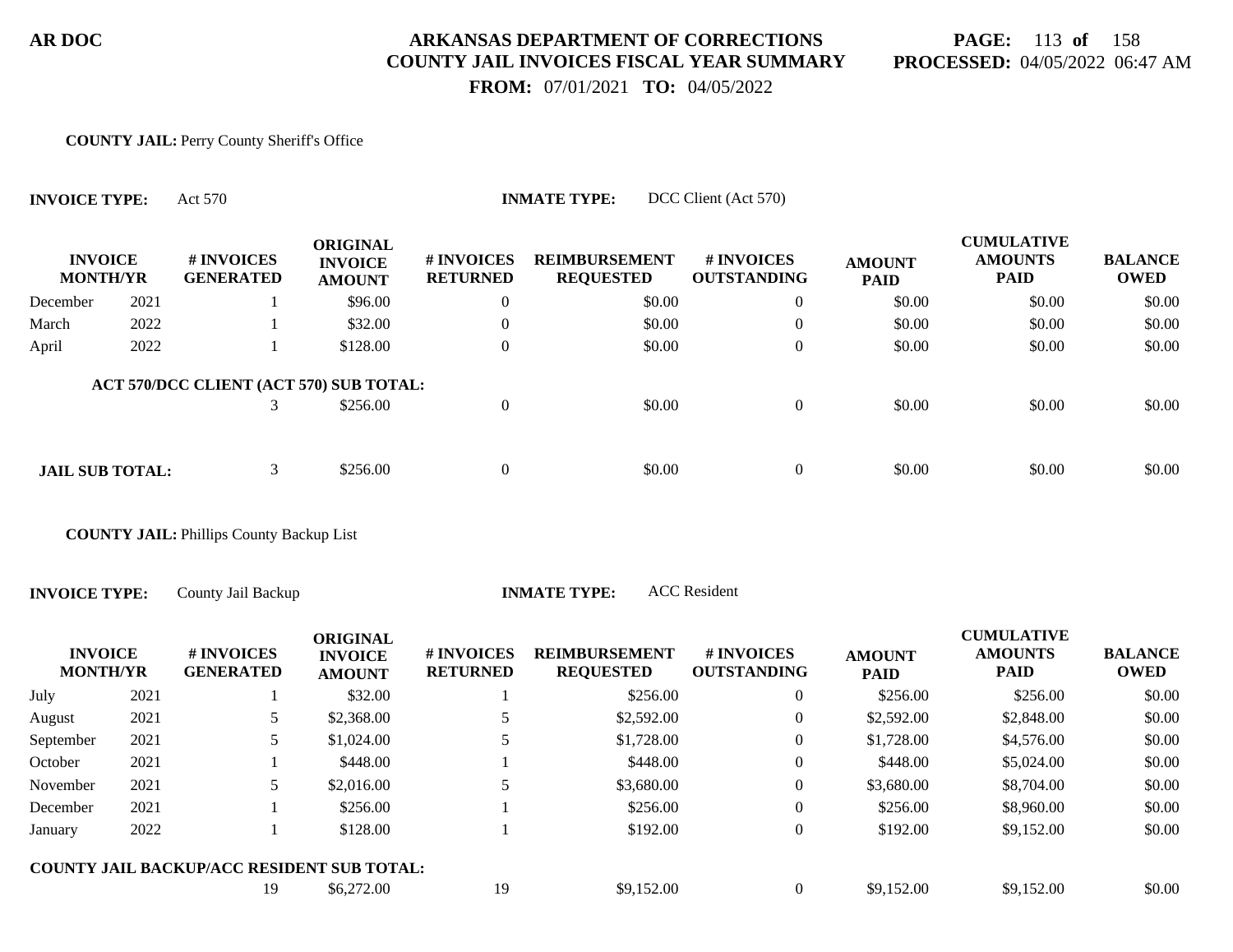# **PAGE:** 114 **of** 158 **PROCESSED:** 04/05/2022 06:47 AM

 **FROM:** 07/01/2021 **TO:** 04/05/2022

#### **COUNTY JAIL:** Phillips County Backup List

| <b>INVOICE TYPE:</b>              |      | County Jail Backup                                   |                                                    |                               | <b>INMATE TYPE:</b>                      | <b>ADC</b> Inmate                |                              |                                                    |                               |
|-----------------------------------|------|------------------------------------------------------|----------------------------------------------------|-------------------------------|------------------------------------------|----------------------------------|------------------------------|----------------------------------------------------|-------------------------------|
| <b>INVOICE</b><br><b>MONTH/YR</b> |      | # INVOICES<br><b>GENERATED</b>                       | <b>ORIGINAL</b><br><b>INVOICE</b><br><b>AMOUNT</b> | # INVOICES<br><b>RETURNED</b> | <b>REIMBURSEMENT</b><br><b>REQUESTED</b> | # INVOICES<br><b>OUTSTANDING</b> | <b>AMOUNT</b><br><b>PAID</b> | <b>CUMULATIVE</b><br><b>AMOUNTS</b><br><b>PAID</b> | <b>BALANCE</b><br><b>OWED</b> |
| July                              | 2021 | 14                                                   | \$6,368.00                                         | 14                            | \$6,880.00                               | $\boldsymbol{0}$                 | \$6,880.00                   | \$6,880.00                                         | \$0.00                        |
| August                            | 2021 | 9                                                    | \$6,880.00                                         | 9                             | \$7,136.00                               | $\overline{0}$                   | \$7,136.00                   | \$14,016.00                                        | \$0.00                        |
| September                         | 2021 | 25                                                   | \$13,536.00                                        | 25                            | \$16,576.00                              | $\overline{0}$                   | \$16,576.00                  | \$30,592.00                                        | \$0.00                        |
| October                           | 2021 | 31                                                   | \$18,848.00                                        | 31                            | \$20,928.00                              | $\overline{0}$                   | \$20,928.00                  | \$51,520.00                                        | \$0.00                        |
| November                          | 2021 | 18                                                   | \$15,232.00                                        | 18                            | \$15,968.00                              | $\boldsymbol{0}$                 | \$15,968.00                  | \$67,488.00                                        | \$0.00                        |
| December                          | 2021 | 14                                                   | \$7,904.00                                         | 14                            | \$8,544.00                               | $\overline{0}$                   | \$8,544.00                   | \$76,032.00                                        | \$0.00                        |
| January                           | 2022 | 13                                                   | \$10,016.00                                        | 13                            | \$10,528.00                              | $\boldsymbol{0}$                 | \$10,528.00                  | \$86,560.00                                        | \$0.00                        |
| February                          | 2022 | 14                                                   | \$11,712.00                                        | 14                            | \$11,840.00                              | $\overline{0}$                   | \$11,840.00                  | \$98,400.00                                        | \$0.00                        |
| March                             | 2022 | 22                                                   | \$15,008.00                                        | 22                            | \$15,840.00                              | $\overline{0}$                   | \$15,840.00                  | \$114,240.00                                       | \$0.00                        |
| April                             | 2022 | 33                                                   | \$19,552.00                                        | $\boldsymbol{0}$              | \$0.00                                   | $\boldsymbol{0}$                 | \$0.00                       | \$114,240.00                                       | \$0.00                        |
|                                   |      | <b>COUNTY JAIL BACKUP/ADC INMATE SUB TOTAL:</b>      |                                                    |                               |                                          |                                  |                              |                                                    |                               |
|                                   |      | 193                                                  | \$125,056.00                                       | 160                           | \$114,240.00                             | $\mathbf{0}$                     | \$114,240.00                 | \$114,240.00                                       | \$0.00                        |
| <b>JAIL SUB TOTAL:</b>            |      | 212                                                  | \$131,328.00                                       | 179                           | \$123,392.00                             | $\boldsymbol{0}$                 | \$123,392.00                 | \$123,392.00                                       | \$0.00                        |
|                                   |      | <b>COUNTY JAIL: Phillips County Sheriff's Office</b> |                                                    |                               |                                          |                                  |                              |                                                    |                               |
| <b>INVOICE TYPE:</b>              |      | Act 423                                              |                                                    |                               | <b>INMATE TYPE:</b>                      | ACC Client (Act 423)             |                              |                                                    |                               |
| <b>INVOICE</b><br><b>MONTH/YR</b> |      | # INVOICES<br><b>GENERATED</b>                       | <b>ORIGINAL</b><br><b>INVOICE</b><br><b>AMOUNT</b> | # INVOICES<br><b>RETURNED</b> | <b>REIMBURSEMENT</b><br><b>REQUESTED</b> | # INVOICES<br><b>OUTSTANDING</b> | <b>AMOUNT</b><br><b>PAID</b> | <b>CUMULATIVE</b><br><b>AMOUNTS</b><br><b>PAID</b> | <b>BALANCE</b><br><b>OWED</b> |
| September                         | 2021 |                                                      | \$160.00                                           |                               | \$608.00                                 | $\boldsymbol{0}$                 | \$608.00                     | \$608.00                                           | \$0.00                        |
| November                          | 2021 |                                                      | \$224.00                                           |                               | \$160.00                                 | $\overline{0}$                   | \$160.00                     | \$768.00                                           | \$0.00                        |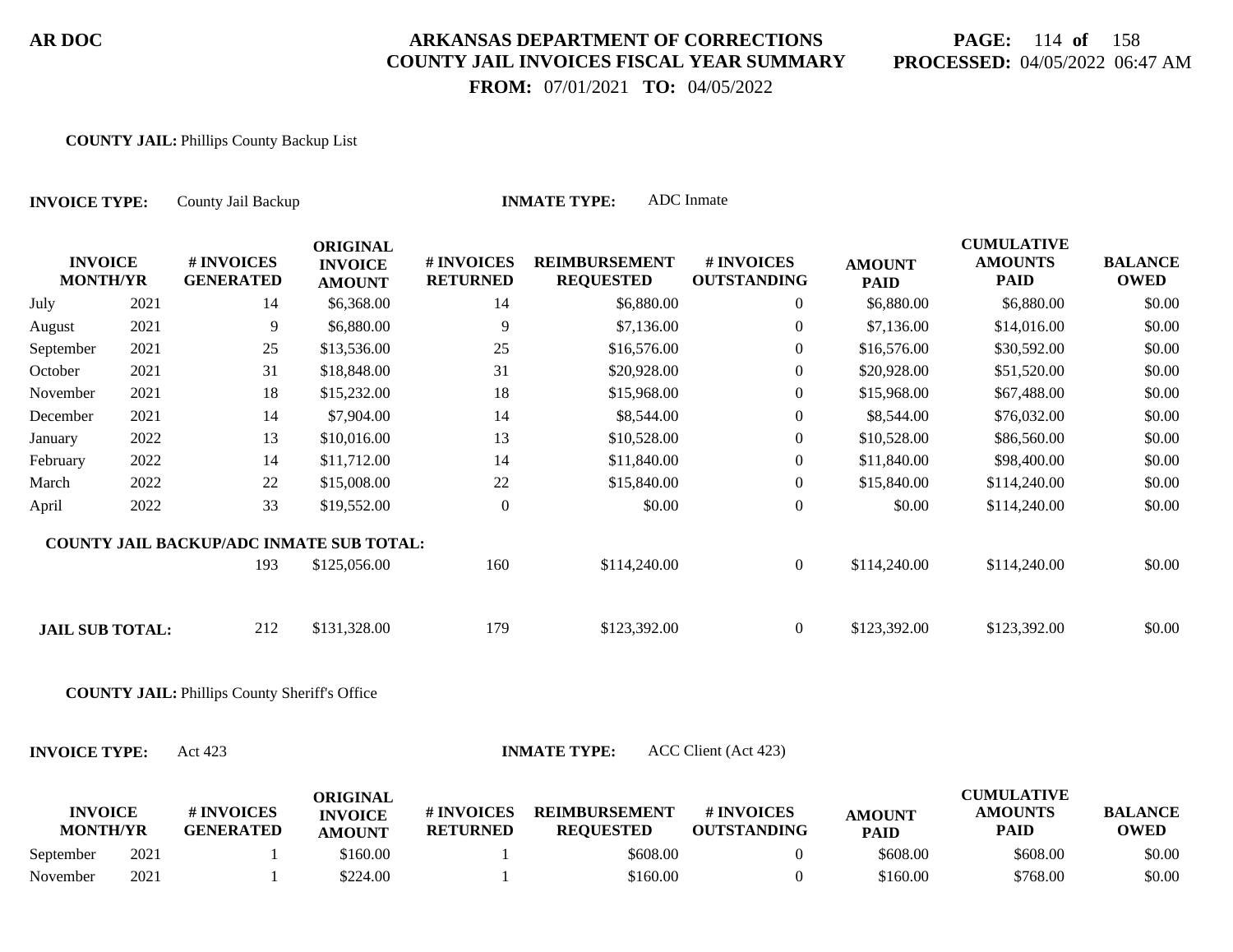**PAGE:** 115 **of** 158 **PROCESSED:** 04/05/2022 06:47 AM

 **FROM:** 07/01/2021 **TO:** 04/05/2022

#### **COUNTY JAIL:** Phillips County Sheriff's Office 2 \$384.00 2 \$768.00 \$768.00 \$768.00 \$768.00 \$0.00 **ACT 423/ACC CLIENT (ACT 423) SUB TOTAL: INVOICE MONTH/YR # INVOICES GENERATED ORIGINAL INVOICE AMOUNT # INVOICES RETURNED REIMBURSEMENT REQUESTED # INVOICES OUTSTANDING AMOUNT PAID CUMULATIVE AMOUNTS PAID BALANCE OWED INVOICE TYPE:** Act 570 **INMATE TYPE:** DCC Client (Act 570) July 2021 1 \$192.00 1 \$224.00 0 \$224.00 \$224.00 \$0.00 September 2021 3 \$576.00 3 \$736.00 3 \$736.00 \$736.00 \$960.00 \$960.00 January 2022 1 \$192.00 1 \$192.00 0 \$192.00 \$1,152.00 \$0.00 March 2022 1 \$192.00 1 \$192.00 0 \$192.00 \$1,344.00 \$0.00 6 \$1,152.00 6 \$1,344.00 0 \$1,344.00 \$1,344.00 \$0.00 **ACT 570/DCC CLIENT (ACT 570) SUB TOTAL: JAIL SUB TOTAL:** 8 \$1,536.00 8 \$2,112.00 0 \$2,112.00 \$2,112.00 \$2,112.00 \$2,112.00

**COUNTY JAIL:** Pike County Backup List

**INVOICE TYPE:** County Jail Backup **INMATE TYPE:** ACC Resident

**INVOICE MONTH/YR # INVOICES GENERATED ORIGINAL INVOICE AMOUNT # INVOICES RETURNED REIMBURSEMENT REQUESTED # INVOICES OUTSTANDING AMOUNT PAID CUMULATIVE AMOUNTS PAID BALANCE OWED** July 2021 2 \$640.00 2 \$640.00 2 \$640.00 \$640.00 \$640.00 \$640.00 \$60.00 August 2021 2 \$384.00 2 \$384.00 2 \$384.00 \$384.00 \$384.00 \$1,024.00 \$0.00 September 2021 3 \$1,728.00 3 \$1,728.00 3 \$1,728.00 \$2,752.00 \$0.00 October 2021 1 \$224.00 1 \$224.00 0 \$224.00 \$2,976.00 \$0.00 November 2021 1 \$128.00 1 \$128.00 0 \$128.00 \$3,104.00 \$0.00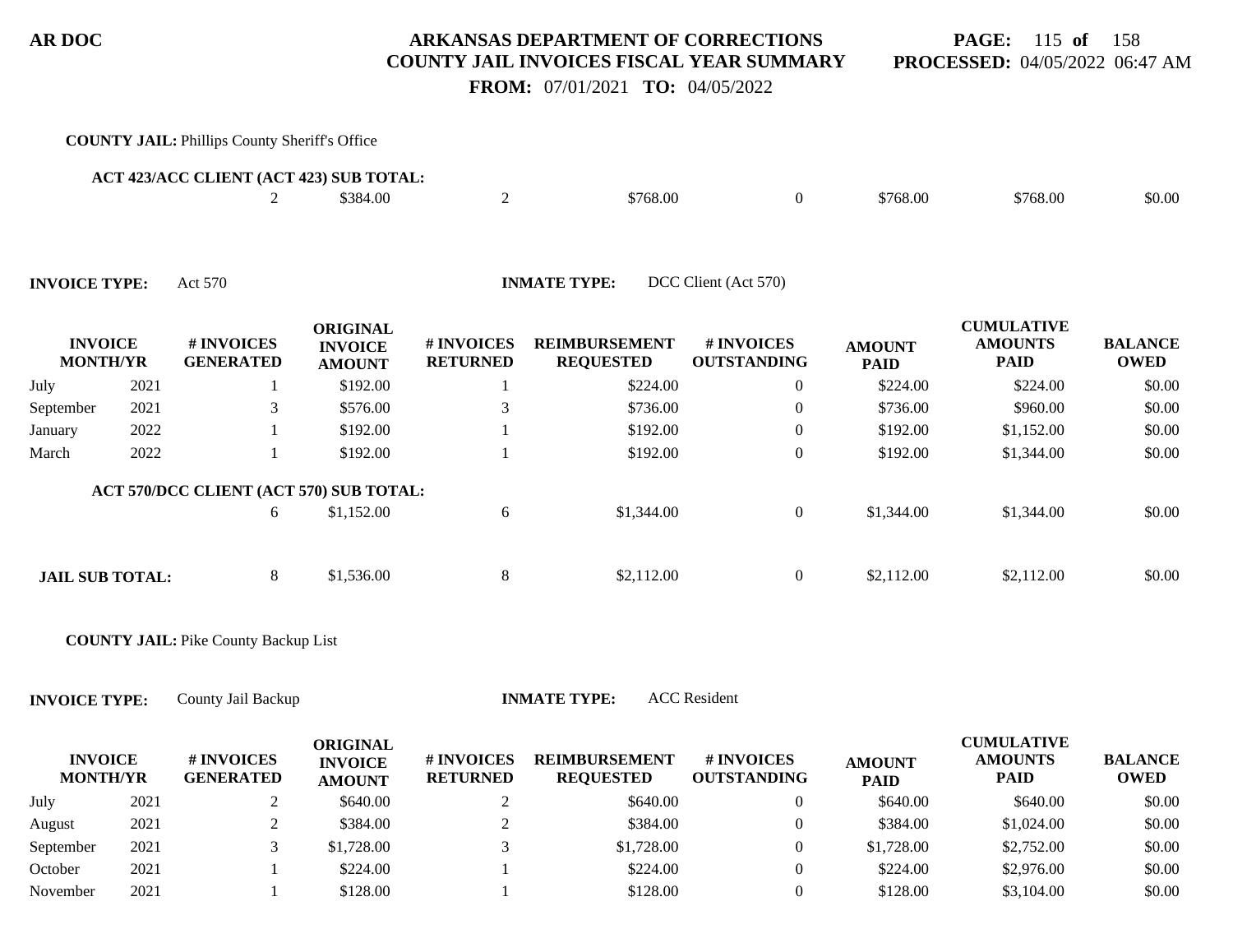**PAGE:** 116 **of** 158 **PROCESSED:** 04/05/2022 06:47 AM

 **FROM:** 07/01/2021 **TO:** 04/05/2022

|          | <b>COUNTY JAIL:</b> Pike County Backup List |                                                   |    |            |            |            |        |
|----------|---------------------------------------------|---------------------------------------------------|----|------------|------------|------------|--------|
| December | 2021                                        | \$704.00                                          |    | \$704.00   | \$0.00     | \$3,104.00 | \$0.00 |
| January  | 2022                                        | \$256.00                                          |    | \$256.00   | \$256.00   | \$3,360.00 | \$0.00 |
|          |                                             | <b>COUNTY JAIL BACKUP/ACC RESIDENT SUB TOTAL:</b> |    |            |            |            |        |
|          |                                             | \$4,064.00                                        | 10 | \$4,064.00 | \$3,360.00 | \$3,360.00 | \$0.00 |

| <b>MONTH/YR</b>        | <b>INVOICE</b> | # INVOICES<br><b>GENERATED</b>                  | <b>ORIGINAL</b><br><b>INVOICE</b><br><b>AMOUNT</b> | # INVOICES<br><b>RETURNED</b> | <b>REIMBURSEMENT</b><br><b>REQUESTED</b> | # INVOICES<br><b>OUTSTANDING</b> | <b>AMOUNT</b><br><b>PAID</b> | <b>CUMULATIVE</b><br><b>AMOUNTS</b><br><b>PAID</b> | <b>BALANCE</b><br><b>OWED</b> |
|------------------------|----------------|-------------------------------------------------|----------------------------------------------------|-------------------------------|------------------------------------------|----------------------------------|------------------------------|----------------------------------------------------|-------------------------------|
| July                   | 2021           | 41                                              | \$20,192.00                                        | 41                            | \$20,192.00                              | $\overline{0}$                   | \$20,192.00                  | \$20,192.00                                        | \$0.00                        |
| August                 | 2021           | 21                                              | \$14,080.00                                        | 21                            | \$14,080.00                              | $\overline{0}$                   | \$14,080.00                  | \$34,272.00                                        | \$0.00                        |
| September              | 2021           | 19                                              | \$12,320.00                                        | 19                            | \$12,320.00                              | $\mathbf{0}$                     | \$12,320.00                  | \$46,592.00                                        | \$0.00                        |
| October                | 2021           | 12                                              | \$11,232.00                                        | 12                            | \$11,232.00                              | $\boldsymbol{0}$                 | \$11,232.00                  | \$57,824.00                                        | \$0.00                        |
| November               | 2021           | 18                                              | \$14,720.00                                        | 18                            | \$14,720.00                              | $\overline{0}$                   | \$14,720.00                  | \$72,544.00                                        | \$0.00                        |
| December               | 2021           | 20                                              | \$19,200.00                                        | $\overline{0}$                | \$0.00                                   | $\boldsymbol{0}$                 | \$0.00                       | \$72,544.00                                        | \$0.00                        |
| January                | 2022           | 29                                              | \$21,440.00                                        | 29                            | \$21,440.00                              | $\overline{0}$                   | \$21,440.00                  | \$93,984.00                                        | \$0.00                        |
| February               | 2022           | 28                                              | \$26,368.00                                        | 28                            | \$26,368.00                              | $\overline{0}$                   | \$26,368.00                  | \$120,352.00                                       | \$0.00                        |
| March                  | 2022           | 27                                              | \$17,408.00                                        | 27                            | \$17,408.00                              | 27                               | \$0.00                       | \$120,352.00                                       | \$17,408.00                   |
| April                  | 2022           | 18                                              | \$13,696.00                                        | $\theta$                      | \$0.00                                   | $\overline{0}$                   | \$0.00                       | \$120,352.00                                       | \$17,408.00                   |
|                        |                | <b>COUNTY JAIL BACKUP/ADC INMATE SUB TOTAL:</b> |                                                    |                               |                                          |                                  |                              |                                                    |                               |
|                        |                | 233                                             | \$170,656.00                                       | 195                           | \$137,760.00                             | 27                               | \$120,352.00                 | \$120,352.00                                       | \$17,408.00                   |
| <b>JAIL SUB TOTAL:</b> |                | 244                                             | \$174,720.00                                       | 205                           | \$141,824.00                             | 27                               | \$123,712.00                 | \$123,712.00                                       | \$17,408.00                   |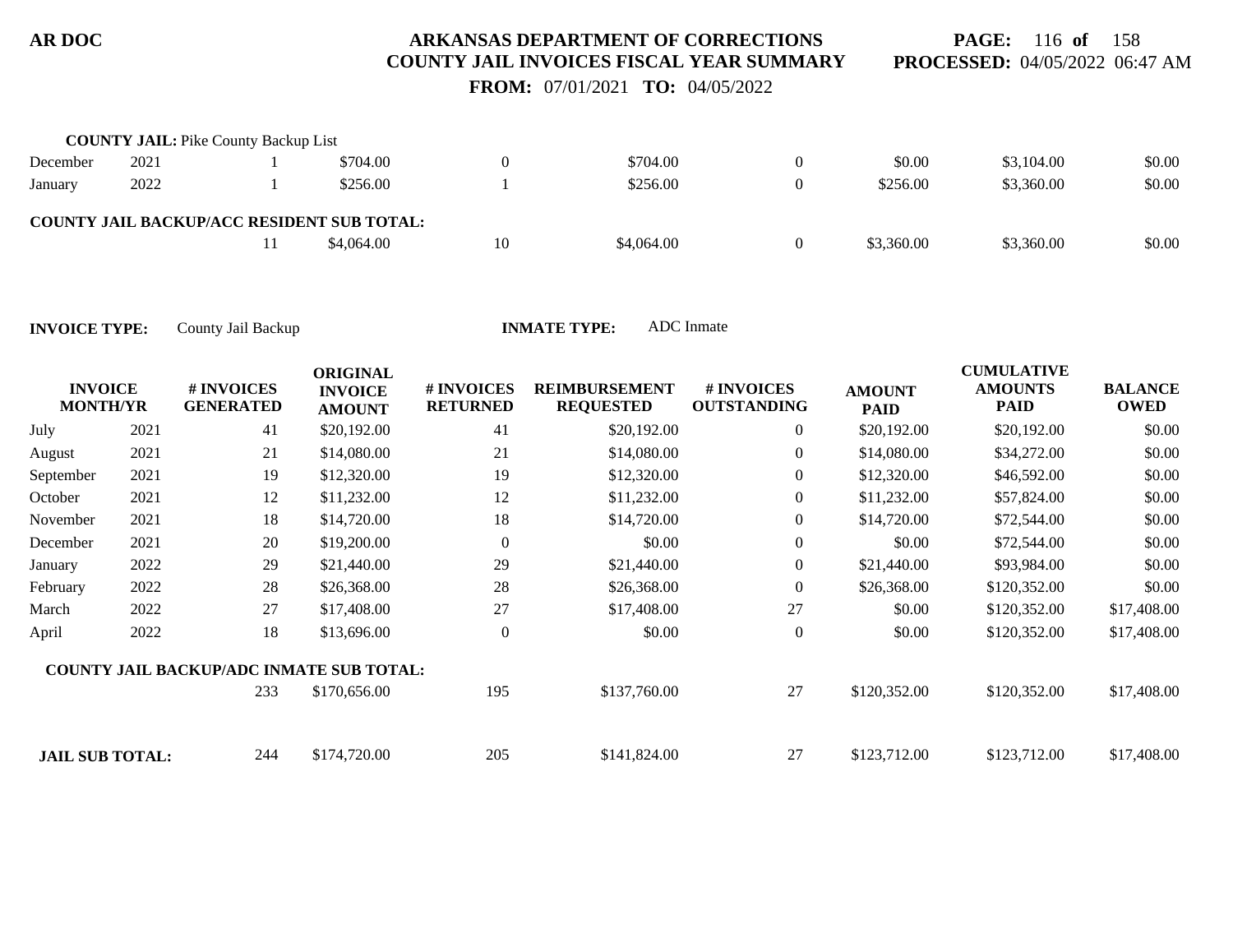# **PAGE:** 117 **of** 158 **PROCESSED:** 04/05/2022 06:47 AM

 **FROM:** 07/01/2021 **TO:** 04/05/2022

#### **COUNTY JAIL:** Pike County Sheriff's Office

|         | <b>INVOICE</b><br><b>MONTH/YR</b> | # INVOICES<br><b>GENERATED</b>          | <b>ORIGINAL</b><br><b>INVOICE</b><br><b>AMOUNT</b> | <b># INVOICES</b><br><b>RETURNED</b> | <b>REIMBURSEMENT</b><br><b>REOUESTED</b> | # INVOICES<br><b>OUTSTANDING</b> | <b>AMOUNT</b><br><b>PAID</b> | <b>CUMULATIVE</b><br><b>AMOUNTS</b><br><b>PAID</b> | <b>BALANCE</b><br><b>OWED</b> |
|---------|-----------------------------------|-----------------------------------------|----------------------------------------------------|--------------------------------------|------------------------------------------|----------------------------------|------------------------------|----------------------------------------------------|-------------------------------|
| January | 2022                              |                                         | \$32.00                                            |                                      | \$32.00                                  |                                  | \$32.00                      | \$32.00                                            | \$0.00                        |
|         |                                   | ACT 423/ACC CLIENT (ACT 423) SUB TOTAL: |                                                    |                                      |                                          |                                  |                              |                                                    |                               |
|         |                                   |                                         | \$32.00                                            |                                      | \$32.00                                  |                                  | \$32.00                      | \$32.00                                            | \$0.00                        |

**INVOICE TYPE:** Act 423 **INMATE TYPE:** ACC Client (Act 423)

**INVOICE TYPE:** Act 570 **INMATE TYPE:** DCC Client (Act 570)

| <b>INVOICE</b><br><b>MONTH/YR</b> |      | # INVOICES<br><b>GENERATED</b>          | <b>ORIGINAL</b><br><b>INVOICE</b><br><b>AMOUNT</b> | # INVOICES<br><b>RETURNED</b> | <b>REIMBURSEMENT</b><br><b>REQUESTED</b> | <b>#INVOICES</b><br><b>OUTSTANDING</b> | <b>AMOUNT</b><br><b>PAID</b> | <b>CUMULATIVE</b><br><b>AMOUNTS</b><br><b>PAID</b> | <b>BALANCE</b><br><b>OWED</b> |
|-----------------------------------|------|-----------------------------------------|----------------------------------------------------|-------------------------------|------------------------------------------|----------------------------------------|------------------------------|----------------------------------------------------|-------------------------------|
| July                              | 2021 |                                         | \$224.00                                           |                               | \$224.00                                 | $\overline{0}$                         | \$224.00                     | \$224.00                                           | \$0.00                        |
| November                          | 2021 |                                         | \$128.00                                           | $\theta$                      | \$0.00                                   | $\overline{0}$                         | \$0.00                       | \$224.00                                           | \$0.00                        |
| December                          | 2021 |                                         | \$192.00                                           | $\theta$                      | \$0.00                                   | $\overline{0}$                         | \$0.00                       | \$224.00                                           | \$0.00                        |
| January                           | 2022 |                                         | \$224.00                                           |                               | \$224.00                                 | $\overline{0}$                         | \$224.00                     | \$448.00                                           | \$0.00                        |
| April                             | 2022 | 2                                       | \$384.00                                           | $\theta$                      | \$0.00                                   | $\overline{0}$                         | \$0.00                       | \$448.00                                           | \$0.00                        |
|                                   |      | ACT 570/DCC CLIENT (ACT 570) SUB TOTAL: |                                                    |                               |                                          |                                        |                              |                                                    |                               |
|                                   |      | 6                                       | \$1,152.00                                         | 2                             | \$448.00                                 | $\overline{0}$                         | \$448.00                     | \$448.00                                           | \$0.00                        |
|                                   |      |                                         |                                                    |                               |                                          |                                        |                              |                                                    |                               |
| <b>JAIL SUB TOTAL:</b>            |      |                                         | \$1,184.00                                         | 3                             | \$480.00                                 | $\theta$                               | \$480.00                     | \$480.00                                           | \$0.00                        |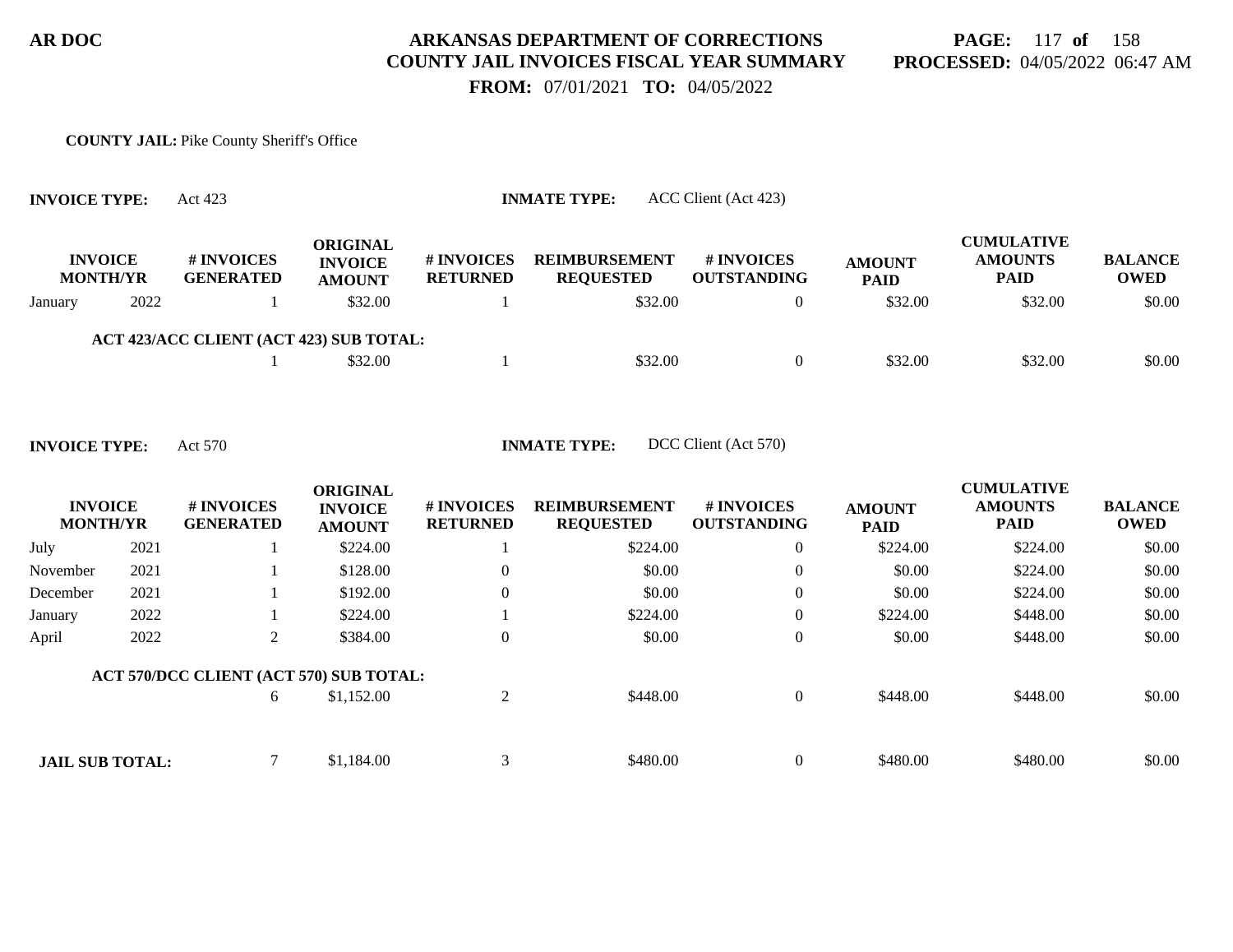# **PAGE:** 118 **of** 158 **PROCESSED:** 04/05/2022 06:47 AM

**CUMULATIVE**

 **FROM:** 07/01/2021 **TO:** 04/05/2022

#### **COUNTY JAIL:** Poinsett County Backup List

| <b>INVOICE TYPE:</b>              |      | <b>ACC</b> Resident<br><b>INMATE TYPE:</b><br>County Jail Backup |                                                    |                               |                                          |                                  |                              |                                                    |                               |  |  |  |
|-----------------------------------|------|------------------------------------------------------------------|----------------------------------------------------|-------------------------------|------------------------------------------|----------------------------------|------------------------------|----------------------------------------------------|-------------------------------|--|--|--|
| <b>INVOICE</b><br><b>MONTH/YR</b> |      | # INVOICES<br><b>GENERATED</b>                                   | <b>ORIGINAL</b><br><b>INVOICE</b><br><b>AMOUNT</b> | # INVOICES<br><b>RETURNED</b> | <b>REIMBURSEMENT</b><br><b>REQUESTED</b> | # INVOICES<br><b>OUTSTANDING</b> | <b>AMOUNT</b><br><b>PAID</b> | <b>CUMULATIVE</b><br><b>AMOUNTS</b><br><b>PAID</b> | <b>BALANCE</b><br><b>OWED</b> |  |  |  |
| July                              | 2021 | 8                                                                | \$4,096.00                                         | 8                             | \$4,096.00                               | $\overline{0}$                   | \$4,096.00                   | \$4,096.00                                         | \$0.00                        |  |  |  |
| August                            | 2021 | 14                                                               | \$4,800.00                                         | 14                            | \$4,800.00                               | 0                                | \$4,800.00                   | \$8,896.00                                         | \$0.00                        |  |  |  |
| September                         | 2021 | 10                                                               | \$3,744.00                                         | 10                            | \$3,744.00                               | $\overline{0}$                   | \$3,744.00                   | \$12,640.00                                        | \$0.00                        |  |  |  |
| October                           | 2021 | $\overline{4}$                                                   | \$2,432.00                                         | 4                             | \$2,432.00                               | $\overline{0}$                   | \$2,432.00                   | \$15,072.00                                        | \$0.00                        |  |  |  |
| November                          | 2021 | 5                                                                | \$1,952.00                                         | 5                             | \$1,952.00                               | $\overline{0}$                   | \$1,952.00                   | \$17,024.00                                        | \$0.00                        |  |  |  |
| December                          | 2021 | 6                                                                | \$2,240.00                                         | 6                             | \$2,240.00                               | 0                                | \$2,240.00                   | \$19,264.00                                        | \$0.00                        |  |  |  |
| January                           | 2022 | 3                                                                | \$1,408.00                                         | 3                             | \$1,408.00                               | $\overline{0}$                   | \$1,408.00                   | \$20,672.00                                        | \$0.00                        |  |  |  |
| February                          | 2022 | 3                                                                | \$1,792.00                                         | 3                             | \$1,792.00                               | $\overline{0}$                   | \$1,792.00                   | \$22,464.00                                        | \$0.00                        |  |  |  |
| March                             | 2022 | 2                                                                | \$320.00                                           | 2                             | \$320.00                                 | $\overline{0}$                   | \$320.00                     | \$22,784.00                                        | \$0.00                        |  |  |  |
| April                             | 2022 | 8                                                                | \$2,752.00                                         | $\theta$                      | \$0.00                                   | $\boldsymbol{0}$                 | \$0.00                       | \$22,784.00                                        | \$0.00                        |  |  |  |
|                                   |      | <b>COUNTY JAIL BACKUP/ACC RESIDENT SUB TOTAL:</b>                |                                                    |                               |                                          |                                  |                              |                                                    |                               |  |  |  |
|                                   |      | 63                                                               | \$25,536.00                                        | 55                            | \$22,784.00                              | $\overline{0}$                   | \$22,784.00                  | \$22,784.00                                        | \$0.00                        |  |  |  |

| <b>INVOICE</b><br><b>MONTH/YR</b> |      | # INVOICES<br><b>GENERATED</b> | ORIGINAL<br><b>INVOICE</b><br><b>AMOUNT</b> | # INVOICES<br><b>RETURNED</b> | <b>REIMBURSEMENT</b><br><b>REQUESTED</b> | <b>#INVOICES</b><br><b>OUTSTANDING</b> | <b>AMOUNT</b><br><b>PAID</b> | <b>CUMULATIVE</b><br><b>AMOUNTS</b><br><b>PAID</b> | <b>BALANCE</b><br><b>OWED</b> |
|-----------------------------------|------|--------------------------------|---------------------------------------------|-------------------------------|------------------------------------------|----------------------------------------|------------------------------|----------------------------------------------------|-------------------------------|
| July                              | 2021 | 26                             | \$10,912.00                                 | 26                            | \$10,912.00                              |                                        | \$10,912.00                  | \$10,912.00                                        | \$0.00                        |
| August                            | 2021 | 25                             | \$13,216.00                                 | 25                            | \$13,216.00                              |                                        | \$13,216.00                  | \$24,128.00                                        | \$0.00                        |
| September                         | 2021 | 21                             | \$15,008.00                                 | 21                            | \$15,008.00                              |                                        | \$15,008.00                  | \$39,136.00                                        | \$0.00                        |
| October                           | 2021 | 28                             | \$21,984.00                                 | 28                            | \$21,984.00                              | $\overline{0}$                         | \$21,984.00                  | \$61,120.00                                        | \$0.00                        |
| November                          | 2021 | 31                             | \$16,832.00                                 | 31                            | \$16,832.00                              |                                        | \$16,832.00                  | \$77,952.00                                        | \$0.00                        |
| December                          | 2021 | 39                             | \$25,248.00                                 | 39                            | \$25,248.00                              |                                        | \$25,248.00                  | \$103,200.00                                       | \$0.00                        |
| January                           | 2022 | 40                             | \$30,656.00                                 | 40                            | \$30,656.00                              | $\overline{0}$                         | \$30,656.00                  | \$133,856.00                                       | \$0.00                        |
| February                          | 2022 | 32                             | \$27,040.00                                 | 32                            | \$27,040.00                              |                                        | \$27,040.00                  | \$160,896.00                                       | \$0.00                        |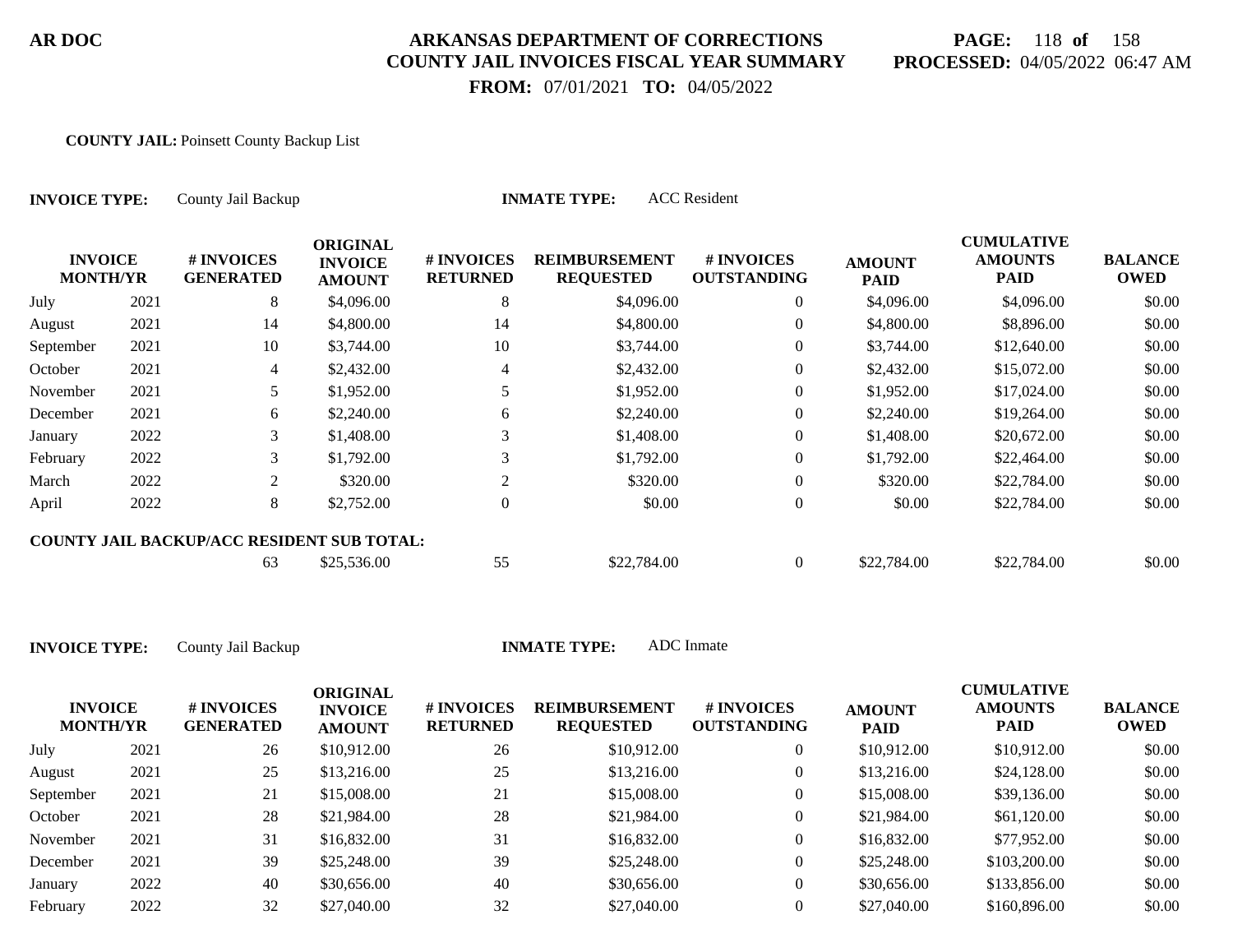**PAGE:** 119 **of** 158 **PROCESSED:** 04/05/2022 06:47 AM

 **FROM:** 07/01/2021 **TO:** 04/05/2022

|                                   |      | <b>COUNTY JAIL: Poinsett County Backup List</b>      |                                                    |                               |                                          |                                  |                              |                                                    |                               |
|-----------------------------------|------|------------------------------------------------------|----------------------------------------------------|-------------------------------|------------------------------------------|----------------------------------|------------------------------|----------------------------------------------------|-------------------------------|
| March                             | 2022 | 39                                                   | \$28,032.00                                        | 39                            | \$28,032.00                              | $\overline{0}$                   | \$28,032.00                  | \$188,928.00                                       | \$0.00                        |
| April                             | 2022 | 45                                                   | \$22,368.00                                        | $\boldsymbol{0}$              | \$0.00                                   | $\boldsymbol{0}$                 | \$0.00                       | \$188,928.00                                       | \$0.00                        |
|                                   |      | <b>COUNTY JAIL BACKUP/ADC INMATE SUB TOTAL:</b>      |                                                    |                               |                                          |                                  |                              |                                                    |                               |
|                                   |      | 326                                                  | \$211,296.00                                       | 281                           | \$188,928.00                             | $\overline{0}$                   | \$188,928.00                 | \$188,928.00                                       | \$0.00                        |
| <b>JAIL SUB TOTAL:</b>            |      | 389                                                  | \$236,832.00                                       | 336                           | \$211,712.00                             | $\overline{0}$                   | \$211,712.00                 | \$211,712.00                                       | \$0.00                        |
|                                   |      | <b>COUNTY JAIL: Poinsett County Sheriff's Office</b> |                                                    |                               |                                          |                                  |                              |                                                    |                               |
| <b>INVOICE TYPE:</b>              |      | Act 423                                              |                                                    |                               | <b>INMATE TYPE:</b>                      | ACC Client (Act 423)             |                              |                                                    |                               |
| <b>INVOICE</b><br><b>MONTH/YR</b> |      | # INVOICES<br><b>GENERATED</b>                       | <b>ORIGINAL</b><br><b>INVOICE</b><br><b>AMOUNT</b> | # INVOICES<br><b>RETURNED</b> | <b>REIMBURSEMENT</b><br><b>REQUESTED</b> | # INVOICES<br><b>OUTSTANDING</b> | <b>AMOUNT</b><br><b>PAID</b> | <b>CUMULATIVE</b><br><b>AMOUNTS</b><br><b>PAID</b> | <b>BALANCE</b><br><b>OWED</b> |
| September                         | 2021 |                                                      | \$128.00                                           |                               | \$128.00                                 | $\overline{0}$                   | \$128.00                     | \$128.00                                           | \$0.00                        |
| November                          | 2021 |                                                      | \$288.00                                           | $\boldsymbol{0}$              | \$0.00                                   | $\boldsymbol{0}$                 | \$0.00                       | \$128.00                                           | \$0.00                        |
|                                   |      | ACT 423/ACC CLIENT (ACT 423) SUB TOTAL:              |                                                    |                               |                                          |                                  |                              |                                                    |                               |
|                                   |      | 2                                                    | \$416.00                                           | -1                            | \$128.00                                 | $\overline{0}$                   | \$128.00                     | \$128.00                                           | \$0.00                        |

**INVOICE TYPE:** Act 570 **INMATE TYPE:** DCC Client (Act 570)

| <b>INVOICE</b><br><b>MONTH/YR</b> |      | # INVOICES<br><b>GENERATED</b> | ORIGINAL<br><b>INVOICE</b><br><b>AMOUNT</b> | # INVOICES<br><b>RETURNED</b> | <b>REIMBURSEMENT</b><br><b>REOUESTED</b> | <b>#INVOICES</b><br><b>OUTSTANDING</b> | <b>AMOUNT</b><br><b>PAID</b> | <b>CUMULATIVE</b><br><b>AMOUNTS</b><br><b>PAID</b> | <b>BALANCE</b><br><b>OWED</b> |
|-----------------------------------|------|--------------------------------|---------------------------------------------|-------------------------------|------------------------------------------|----------------------------------------|------------------------------|----------------------------------------------------|-------------------------------|
| July                              | 2021 |                                | \$512.00                                    |                               | \$512.00                                 |                                        | \$512.00                     | \$512.00                                           | \$0.00                        |
| August                            | 2021 |                                | \$672.00                                    |                               | \$672.00                                 |                                        | \$672.00                     | \$1,184.00                                         | \$0.00                        |
| September                         | 2021 |                                | \$224.00                                    |                               | \$224.00                                 |                                        | \$224.00                     | \$1,408.00                                         | \$0.00                        |
| October                           | 2021 |                                | \$416.00                                    |                               | \$416.00                                 |                                        | \$416.00                     | \$1,824.00                                         | \$0.00                        |
| November                          | 2021 |                                | \$448.00                                    |                               | \$0.00                                   |                                        | \$0.00                       | \$1,824.00                                         | \$0.00                        |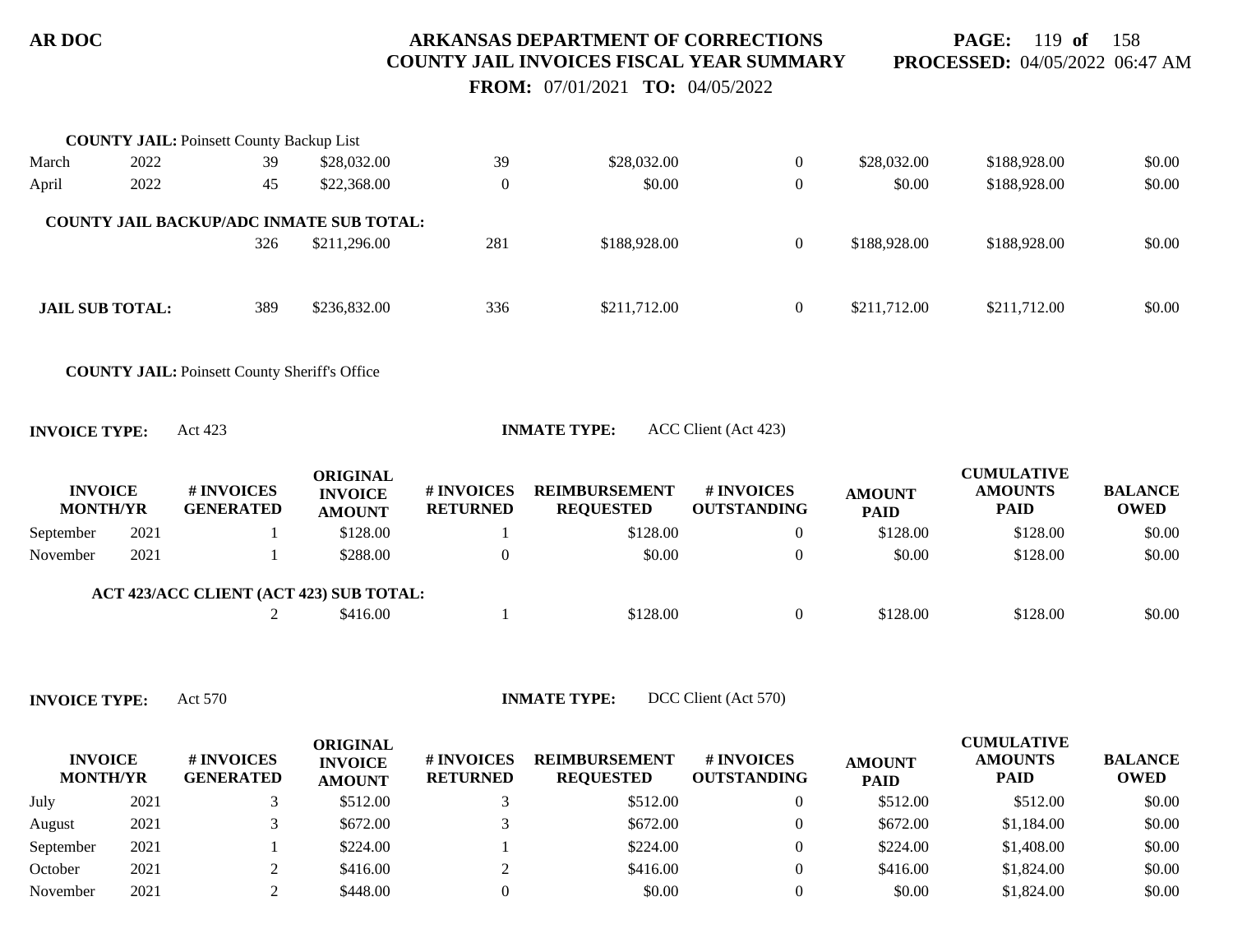**PAGE:** 120 **of** 158 **PROCESSED:** 04/05/2022 06:47 AM

 **FROM:** 07/01/2021 **TO:** 04/05/2022

|                        | <b>COUNTY JAIL:</b> Poinsett County Sheriff's Office |    |                                                       |                  |            |                |            |            |        |
|------------------------|------------------------------------------------------|----|-------------------------------------------------------|------------------|------------|----------------|------------|------------|--------|
| December               | 2021                                                 |    | \$288.00                                              | $\bigcap$        | \$288.00   | $\overline{0}$ | \$288.00   | \$2,112.00 | \$0.00 |
| March                  | 2022                                                 |    | \$224.00                                              | $\theta$         | \$0.00     | $\overline{0}$ | \$0.00     | \$2,112.00 | \$0.00 |
| April                  | 2022                                                 | 5  | \$1,088.00                                            | $\boldsymbol{0}$ | \$0.00     | $\overline{0}$ | \$0.00     | \$2,112.00 | \$0.00 |
|                        |                                                      | 19 | ACT 570/DCC CLIENT (ACT 570) SUB TOTAL:<br>\$3,872.00 | 11               | \$2,112.00 | $\overline{0}$ | \$2,112.00 | \$2,112.00 | \$0.00 |
| <b>JAIL SUB TOTAL:</b> |                                                      | 21 | \$4,288.00                                            | 12               | \$2,240.00 | $\overline{0}$ | \$2,240.00 | \$2,240.00 | \$0.00 |

**COUNTY JAIL:** Polk County Backup List

**INVOICE TYPE:** County Jail Backup **INMATE TYPE:** ACC Resident

| <b>INVOICE</b><br><b>MONTH/YR</b> |      | # INVOICES<br><b>GENERATED</b>                    | <b>ORIGINAL</b><br><b>INVOICE</b><br><b>AMOUNT</b> | # INVOICES<br><b>RETURNED</b> | <b>REIMBURSEMENT</b><br><b>REQUESTED</b> | # INVOICES<br><b>OUTSTANDING</b> | <b>AMOUNT</b><br><b>PAID</b> | <b>CUMULATIVE</b><br><b>AMOUNTS</b><br><b>PAID</b> | <b>BALANCE</b><br><b>OWED</b> |
|-----------------------------------|------|---------------------------------------------------|----------------------------------------------------|-------------------------------|------------------------------------------|----------------------------------|------------------------------|----------------------------------------------------|-------------------------------|
| July                              | 2021 |                                                   | \$672.00                                           |                               | \$672.00                                 | $\theta$                         | \$672.00                     | \$672.00                                           | \$0.00                        |
| August                            | 2021 |                                                   | \$32.00                                            |                               | \$32.00                                  | 0                                | \$32.00                      | \$704.00                                           | \$0.00                        |
| September                         | 2021 |                                                   | \$1,504.00                                         |                               | \$1,504.00                               | $\theta$                         | \$1,504.00                   | \$2,208.00                                         | \$0.00                        |
| October                           | 2021 |                                                   | \$384.00                                           |                               | \$384.00                                 | $\theta$                         | \$384.00                     | \$2,592.00                                         | \$0.00                        |
| January                           | 2022 |                                                   | \$224.00                                           |                               | \$224.00                                 | $\theta$                         | \$224.00                     | \$2,816.00                                         | \$0.00                        |
| March                             | 2022 | ◠                                                 | \$256.00                                           |                               | \$64.00                                  | $\theta$                         | \$64.00                      | \$2,880.00                                         | \$0.00                        |
| April                             | 2022 |                                                   | \$352.00                                           |                               | \$0.00                                   | $\overline{0}$                   | \$0.00                       | \$2,880.00                                         | \$0.00                        |
|                                   |      | <b>COUNTY JAIL BACKUP/ACC RESIDENT SUB TOTAL:</b> |                                                    |                               |                                          |                                  |                              |                                                    |                               |
|                                   |      | 13                                                | \$3,424.00                                         | 12                            | \$2,880.00                               |                                  | \$2,880.00                   | \$2,880.00                                         | \$0.00                        |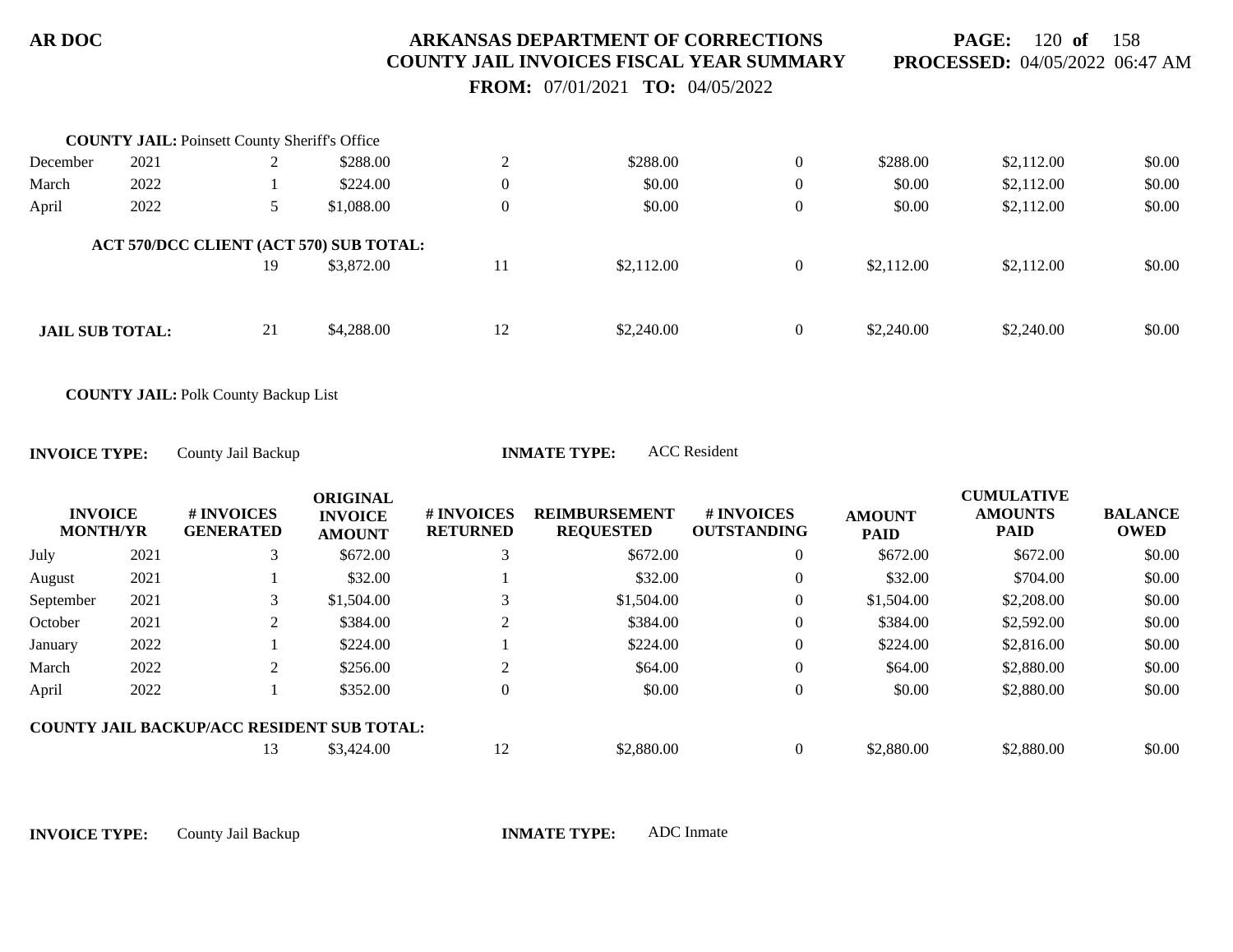**COUNTY JAIL:** Polk County Backup List

#### **AR DOC ARKANSAS DEPARTMENT OF CORRECTIONS COUNTY JAIL INVOICES FISCAL YEAR SUMMARY**

# **PAGE:** 121 **of** 158 **PROCESSED:** 04/05/2022 06:47 AM

 **FROM:** 07/01/2021 **TO:** 04/05/2022

| <b>INVOICE</b><br><b>MONTH/YR</b>            |      | # INVOICES<br><b>GENERATED</b>                                                                           | <b>ORIGINAL</b><br><b>INVOICE</b><br><b>AMOUNT</b>             | # INVOICES<br><b>RETURNED</b> | <b>REIMBURSEMENT</b><br><b>REQUESTED</b>             | # INVOICES<br><b>OUTSTANDING</b>                     | <b>AMOUNT</b><br><b>PAID</b>             | <b>CUMULATIVE</b><br><b>AMOUNTS</b><br><b>PAID</b>             | <b>BALANCE</b><br><b>OWED</b>           |
|----------------------------------------------|------|----------------------------------------------------------------------------------------------------------|----------------------------------------------------------------|-------------------------------|------------------------------------------------------|------------------------------------------------------|------------------------------------------|----------------------------------------------------------------|-----------------------------------------|
| July                                         | 2021 | 10                                                                                                       | \$5,248.00                                                     | 10                            | \$5,088.00                                           | $\overline{0}$                                       | \$5,088.00                               | \$5,088.00                                                     | \$0.00                                  |
| August                                       | 2021 | 3                                                                                                        | \$2,208.00                                                     | 3                             | \$1,216.00                                           | $\boldsymbol{0}$                                     | \$1,216.00                               | \$6,304.00                                                     | \$0.00                                  |
| September                                    | 2021 | 3                                                                                                        | \$960.00                                                       | 3                             | \$960.00                                             | $\overline{0}$                                       | \$960.00                                 | \$7,264.00                                                     | \$0.00                                  |
| October                                      | 2021 | 3                                                                                                        | \$2,112.00                                                     | 3                             | \$2,112.00                                           | $\boldsymbol{0}$                                     | \$2,112.00                               | \$9,376.00                                                     | \$0.00                                  |
| November                                     | 2021 | $\,8\,$                                                                                                  | \$5,344.00                                                     | 8                             | \$5,344.00                                           | $\mathbf{0}$                                         | \$5,344.00                               | \$14,720.00                                                    | \$0.00                                  |
| December                                     | 2021 | 10                                                                                                       | \$8,544.00                                                     | 10                            | \$8,544.00                                           | $\theta$                                             | \$8,544.00                               | \$23,264.00                                                    | \$0.00                                  |
| January                                      | 2022 | 8                                                                                                        | \$5,632.00                                                     | 8                             | \$5,632.00                                           | $\boldsymbol{0}$                                     | \$5,632.00                               | \$28,896.00                                                    | \$0.00                                  |
| February                                     | 2022 | 10                                                                                                       | \$8,000.00                                                     | 10                            | \$8,000.00                                           | $\overline{0}$                                       | \$8,000.00                               | \$36,896.00                                                    | \$0.00                                  |
| March                                        | 2022 | 8                                                                                                        | \$5,440.00                                                     | $8\phantom{1}$                | \$5,440.00                                           | $\boldsymbol{0}$                                     | \$5,440.00                               | \$42,336.00                                                    | \$0.00                                  |
| April                                        | 2022 | 11                                                                                                       | \$5,792.00                                                     | $\overline{0}$                | \$0.00                                               | $\boldsymbol{0}$                                     | \$0.00                                   | \$42,336.00                                                    | \$0.00                                  |
| <b>JAIL SUB TOTAL:</b>                       |      | COUNTY JAIL BACKUP/ADC INMATE SUB TOTAL:<br>74<br>87<br><b>COUNTY JAIL: Polk County Sheriff's Office</b> | \$49,280.00<br>\$52,704.00                                     | 63<br>75                      | \$42,336.00<br>\$45,216.00                           | $\boldsymbol{0}$<br>$\overline{0}$                   | \$42,336.00<br>\$45,216.00               | \$42,336.00<br>\$45,216.00                                     | \$0.00<br>\$0.00                        |
| <b>INVOICE TYPE:</b>                         |      | Act 570                                                                                                  |                                                                |                               | <b>INMATE TYPE:</b>                                  | DCC Client (Act 570)                                 |                                          |                                                                |                                         |
| <b>INVOICE</b><br><b>MONTH/YR</b><br>January | 2022 | # INVOICES<br><b>GENERATED</b>                                                                           | <b>ORIGINAL</b><br><b>INVOICE</b><br><b>AMOUNT</b><br>\$224.00 | # INVOICES<br><b>RETURNED</b> | <b>REIMBURSEMENT</b><br><b>REQUESTED</b><br>\$224.00 | # INVOICES<br><b>OUTSTANDING</b><br>$\boldsymbol{0}$ | <b>AMOUNT</b><br><b>PAID</b><br>\$224.00 | <b>CUMULATIVE</b><br><b>AMOUNTS</b><br><b>PAID</b><br>\$224.00 | <b>BALANCE</b><br><b>OWED</b><br>\$0.00 |
|                                              |      |                                                                                                          |                                                                |                               |                                                      |                                                      |                                          |                                                                |                                         |
|                                              |      | ACT 570/DCC CLIENT (ACT 570) SUB TOTAL:                                                                  |                                                                |                               |                                                      |                                                      |                                          |                                                                |                                         |
|                                              |      |                                                                                                          | \$224.00                                                       | -1                            | \$224.00                                             | $\overline{0}$                                       | \$224.00                                 | \$224.00                                                       | \$0.00                                  |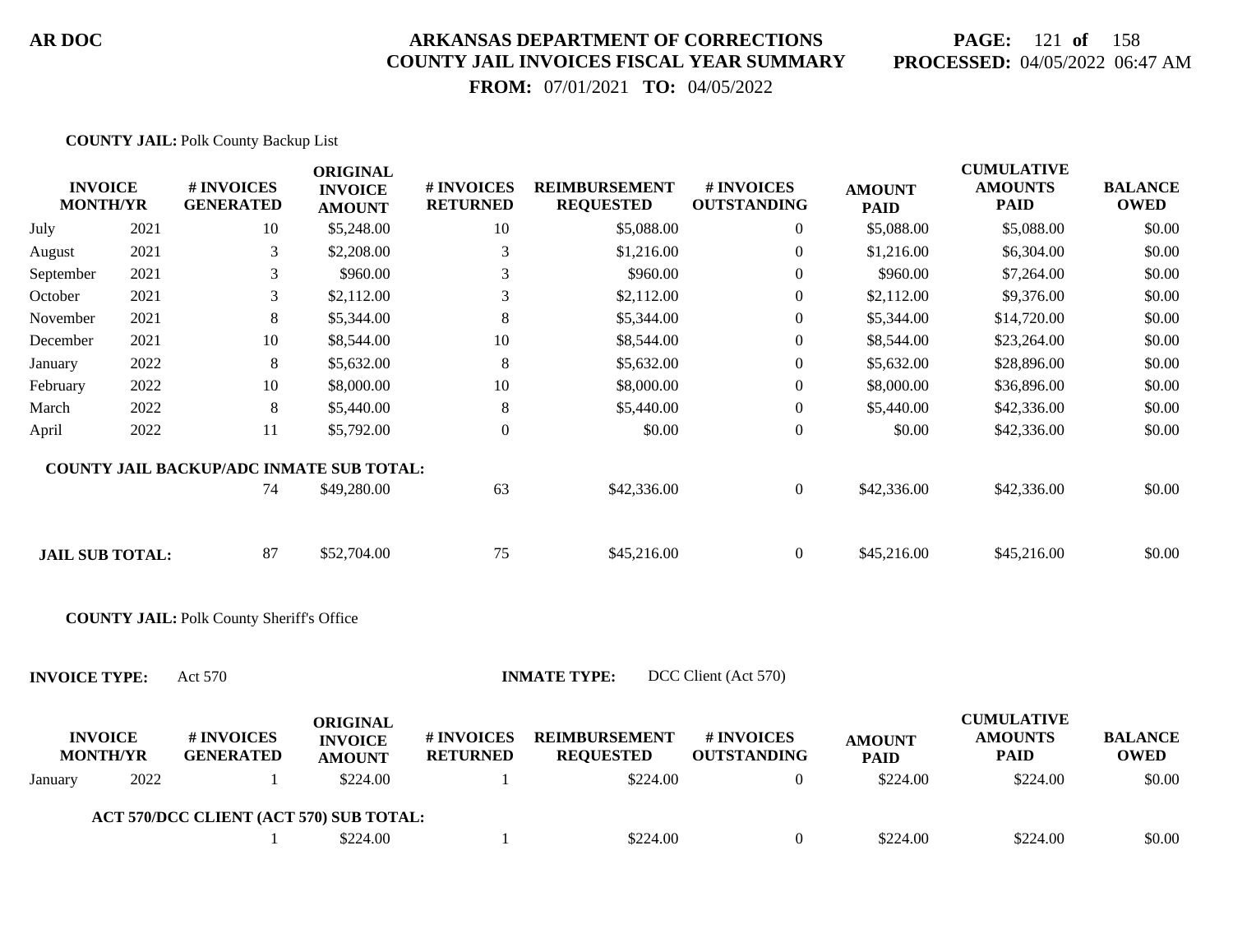**PAGE:** 122 **of** 158 **PROCESSED:** 04/05/2022 06:47 AM

 **FROM:** 07/01/2021 **TO:** 04/05/2022

|                                   |      | <b>COUNTY JAIL: Polk County Sheriff's Office</b> |                                                    |                               |                                          |                                  |                              |                                                    |                               |
|-----------------------------------|------|--------------------------------------------------|----------------------------------------------------|-------------------------------|------------------------------------------|----------------------------------|------------------------------|----------------------------------------------------|-------------------------------|
| <b>JAIL SUB TOTAL:</b>            |      |                                                  | \$224.00                                           |                               | \$224.00                                 | $\overline{0}$                   | \$224.00                     | \$224.00                                           | \$0.00                        |
|                                   |      | <b>COUNTY JAIL: Pope County Backup List</b>      |                                                    |                               |                                          |                                  |                              |                                                    |                               |
| <b>INVOICE TYPE:</b>              |      | County Jail Backup                               |                                                    |                               | <b>INMATE TYPE:</b>                      | <b>ACC</b> Resident              |                              |                                                    |                               |
| <b>INVOICE</b><br><b>MONTH/YR</b> |      | # INVOICES<br><b>GENERATED</b>                   | <b>ORIGINAL</b><br><b>INVOICE</b><br><b>AMOUNT</b> | # INVOICES<br><b>RETURNED</b> | <b>REIMBURSEMENT</b><br><b>REQUESTED</b> | # INVOICES<br><b>OUTSTANDING</b> | <b>AMOUNT</b><br><b>PAID</b> | <b>CUMULATIVE</b><br><b>AMOUNTS</b><br><b>PAID</b> | <b>BALANCE</b><br><b>OWED</b> |
| July                              | 2021 | 12                                               | \$3,520.00                                         | 12                            | \$3,520.00                               | 0                                | \$3,520.00                   | \$3,520.00                                         | \$0.00                        |
| August                            | 2021 | 5                                                | \$2,240.00                                         | 5                             | \$2,240.00                               | $\overline{0}$                   | \$2,240.00                   | \$5,760.00                                         | \$0.00                        |
| September                         | 2021 | 4                                                | \$1,888.00                                         | 4                             | \$1,888.00                               | 0                                | \$1,888.00                   | \$7,648.00                                         | \$0.00                        |
| October                           | 2021 | 8                                                | \$4,320.00                                         | 8                             | \$4,320.00                               | $\overline{0}$                   | \$4,320.00                   | \$11,968.00                                        | \$0.00                        |
| November                          | 2021 | 7                                                | \$4,832.00                                         | 7                             | \$4,832.00                               | 0                                | \$4,832.00                   | \$16,800.00                                        | \$0.00                        |
| December                          | 2021 | 15                                               | \$9,472.00                                         | 15                            | \$9,472.00                               | 0                                | \$9,472.00                   | \$26,272.00                                        | \$0.00                        |
| January                           | 2022 | 17                                               | \$7,776.00                                         | 17                            | \$7,776.00                               | $\overline{0}$                   | \$7,776.00                   | \$34,048.00                                        | \$0.00                        |
| February                          | 2022 | 11                                               | \$7,744.00                                         | 11                            | \$7,744.00                               | $\overline{0}$                   | \$7,744.00                   | \$41,792.00                                        | \$0.00                        |
| March                             | 2022 | 12                                               | \$4,064.00                                         | 12                            | \$4,064.00                               | $\boldsymbol{0}$                 | \$4,064.00                   | \$45,856.00                                        | \$0.00                        |
| April                             | 2022 | 16                                               | \$5,856.00                                         | $\theta$                      | \$0.00                                   | $\boldsymbol{0}$                 | \$0.00                       | \$45,856.00                                        | \$0.00                        |
|                                   |      | COUNTY JAIL BACKUP/ACC RESIDENT SUB TOTAL:       |                                                    |                               |                                          |                                  |                              |                                                    |                               |

107 \$51,712.00 91 \$45,856.00 0 \$45,856.00 \$45,856.00 \$0.00

|                                   |      |                                | <b>ORIGINAL</b>                 |                               |                                          |                           |                              | <b>CUMULATIVE</b>             |                               |
|-----------------------------------|------|--------------------------------|---------------------------------|-------------------------------|------------------------------------------|---------------------------|------------------------------|-------------------------------|-------------------------------|
| <b>INVOICE</b><br><b>MONTH/YR</b> |      | # INVOICES<br><b>GENERATED</b> | <b>INVOICE</b><br><b>AMOUNT</b> | # INVOICES<br><b>RETURNED</b> | <b>REIMBURSEMENT</b><br><b>REQUESTED</b> | # INVOICES<br>OUTSTANDING | <b>AMOUNT</b><br><b>PAID</b> | <b>AMOUNTS</b><br><b>PAID</b> | <b>BALANCE</b><br><b>OWED</b> |
| July                              | 2021 |                                | \$22,912.00                     | 63                            | \$22,912.00                              |                           | \$22,912.00                  | \$22,912.00                   | \$0.00                        |
| August                            | 2021 | 52                             | \$30,656.00                     | 52                            | \$30,656.00                              |                           | \$30,656,00                  | \$53,568.00                   | \$0.00                        |
| September                         | 2021 | 59                             | \$29,984.00                     | 59                            | \$28,928.00                              |                           | \$28,928.00                  | \$82,496.00                   | \$0.00                        |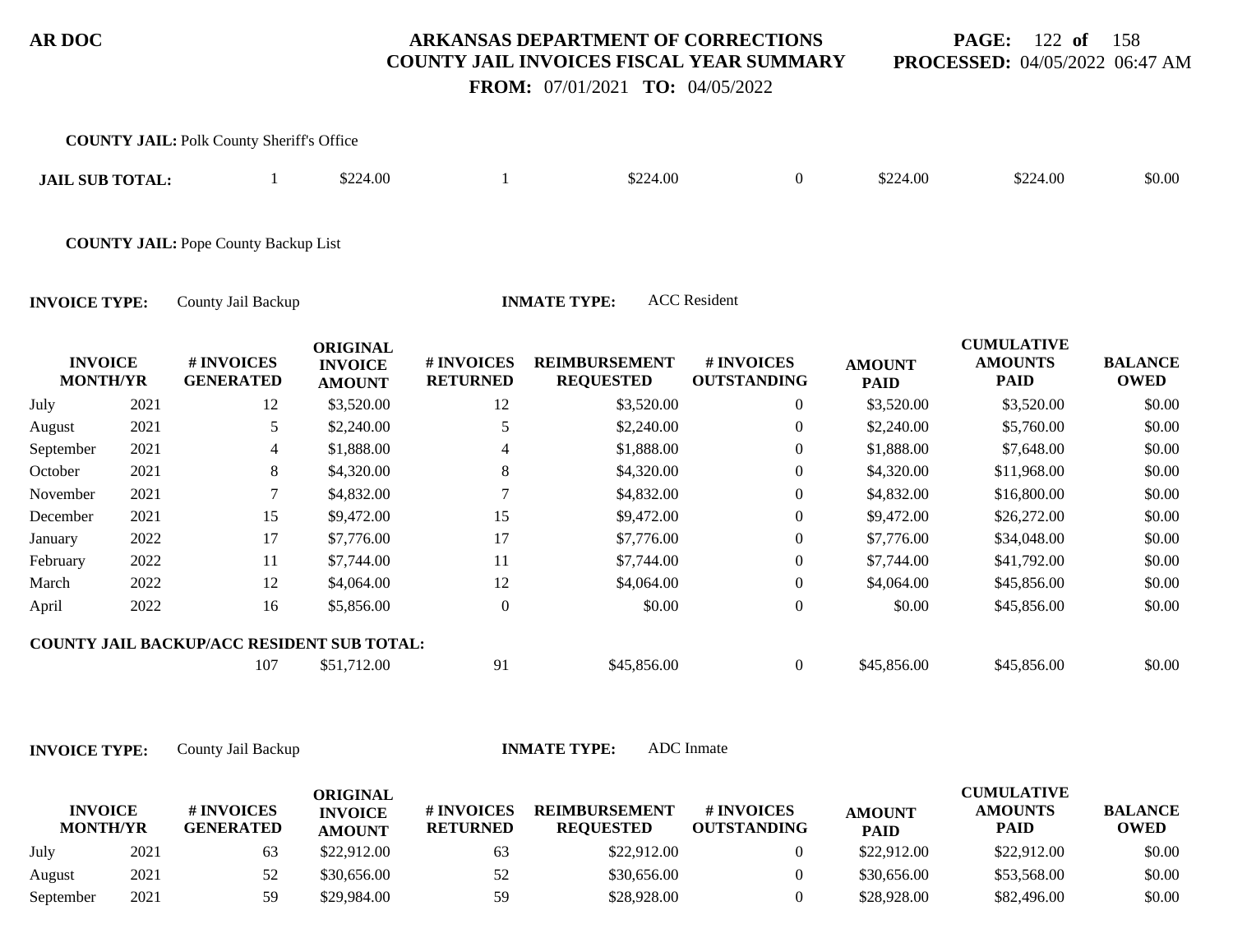**PAGE:** 123 **of** 158 **PROCESSED:** 04/05/2022 06:47 AM

 **FROM:** 07/01/2021 **TO:** 04/05/2022

|                                   |      | <b>COUNTY JAIL: Pope County Backup List</b>      |                                                    |                               |                                          |                                  |                              |                                                    |                               |
|-----------------------------------|------|--------------------------------------------------|----------------------------------------------------|-------------------------------|------------------------------------------|----------------------------------|------------------------------|----------------------------------------------------|-------------------------------|
| October                           | 2021 | 51                                               | \$32,416.00                                        | 51                            | \$32,352.00                              | $\boldsymbol{0}$                 | \$32,352.00                  | \$114,848.00                                       | \$0.00                        |
| November                          | 2021 | 60                                               | \$46,496.00                                        | 60                            | \$46,496.00                              | $\boldsymbol{0}$                 | \$46,496.00                  | \$161,344.00                                       | \$0.00                        |
| December                          | 2021 | 56                                               | \$45,408.00                                        | 56                            | \$45,312.00                              | $\boldsymbol{0}$                 | \$45,312.00                  | \$206,656.00                                       | \$0.00                        |
| January                           | 2022 | 83                                               | \$57,376.00                                        | 83                            | \$56,480.00                              | $\overline{0}$                   | \$56,480.00                  | \$263,136.00                                       | \$0.00                        |
| February                          | 2022 | 85                                               | \$68,960.00                                        | 85                            | \$68,800.00                              | $\boldsymbol{0}$                 | \$68,800.00                  | \$331,936.00                                       | \$0.00                        |
| March                             | 2022 | 84                                               | \$52,928.00                                        | 84                            | \$52,928.00                              | $\boldsymbol{0}$                 | \$52,928.00                  | \$384,864.00                                       | \$0.00                        |
| April                             | 2022 | 73                                               | \$43,072.00                                        | $\boldsymbol{0}$              | \$0.00                                   | $\boldsymbol{0}$                 | \$0.00                       | \$384,864.00                                       | \$0.00                        |
|                                   |      | <b>COUNTY JAIL BACKUP/ADC INMATE SUB TOTAL:</b>  |                                                    |                               |                                          |                                  |                              |                                                    |                               |
|                                   |      | 666                                              | \$430,208.00                                       | 593                           | \$384,864.00                             | $\boldsymbol{0}$                 | \$384,864.00                 | \$384,864.00                                       | \$0.00                        |
| <b>JAIL SUB TOTAL:</b>            |      | 773                                              | \$481,920.00                                       | 684                           | \$430,720.00                             | $\boldsymbol{0}$                 | \$430,720.00                 | \$430,720.00                                       | \$0.00                        |
|                                   |      | <b>COUNTY JAIL: Pope County Sheriff's Office</b> |                                                    |                               |                                          |                                  |                              |                                                    |                               |
| <b>INVOICE TYPE:</b>              |      | Act 423                                          |                                                    |                               | <b>INMATE TYPE:</b>                      | ACC Client (Act 423)             |                              |                                                    |                               |
| <b>INVOICE</b><br><b>MONTH/YR</b> |      | # INVOICES<br><b>GENERATED</b>                   | <b>ORIGINAL</b><br><b>INVOICE</b><br><b>AMOUNT</b> | # INVOICES<br><b>RETURNED</b> | <b>REIMBURSEMENT</b><br><b>REQUESTED</b> | # INVOICES<br><b>OUTSTANDING</b> | <b>AMOUNT</b><br><b>PAID</b> | <b>CUMULATIVE</b><br><b>AMOUNTS</b><br><b>PAID</b> | <b>BALANCE</b><br><b>OWED</b> |
| March                             | 2022 | 1                                                | \$608.00                                           | $\mathbf{1}$                  | \$576.00                                 | $\boldsymbol{0}$                 | \$576.00                     | \$576.00                                           | \$0.00                        |
|                                   |      | ACT 423/ACC CLIENT (ACT 423) SUB TOTAL:          |                                                    |                               |                                          |                                  |                              |                                                    |                               |
|                                   |      |                                                  | \$608.00                                           | -1                            | \$576.00                                 | $\boldsymbol{0}$                 | \$576.00                     | \$576.00                                           | \$0.00                        |
|                                   |      |                                                  |                                                    |                               |                                          |                                  |                              |                                                    |                               |
|                                   |      |                                                  |                                                    |                               |                                          |                                  |                              |                                                    |                               |
|                                   |      |                                                  |                                                    |                               |                                          |                                  |                              |                                                    |                               |

|       | INVOICE<br><b>MONTH/YR</b> | # INVOICES<br><b>GENERATED</b> | ORIGINAL<br><b>INVOICE</b><br><b>AMOUNT</b> | # INVOICES<br><b>RETURNED</b> | <b>REIMBURSEMENT</b><br><b>REOUESTED</b> | # INVOICES<br><b>OUTSTANDING</b> | <b>AMOUNT</b><br><b>PAID</b> | <b>CUMULATIVE</b><br>AMOUNTS<br>PAID | <b>BALANCE</b><br><b>OWED</b> |
|-------|----------------------------|--------------------------------|---------------------------------------------|-------------------------------|------------------------------------------|----------------------------------|------------------------------|--------------------------------------|-------------------------------|
| March | 2022                       |                                | \$224.00                                    |                               | \$224.00                                 |                                  | \$224.00                     | \$224.00                             | \$0.00                        |

**INVOICE TYPE:** Act 570 **INMATE TYPE:** DCC Client (Act 570)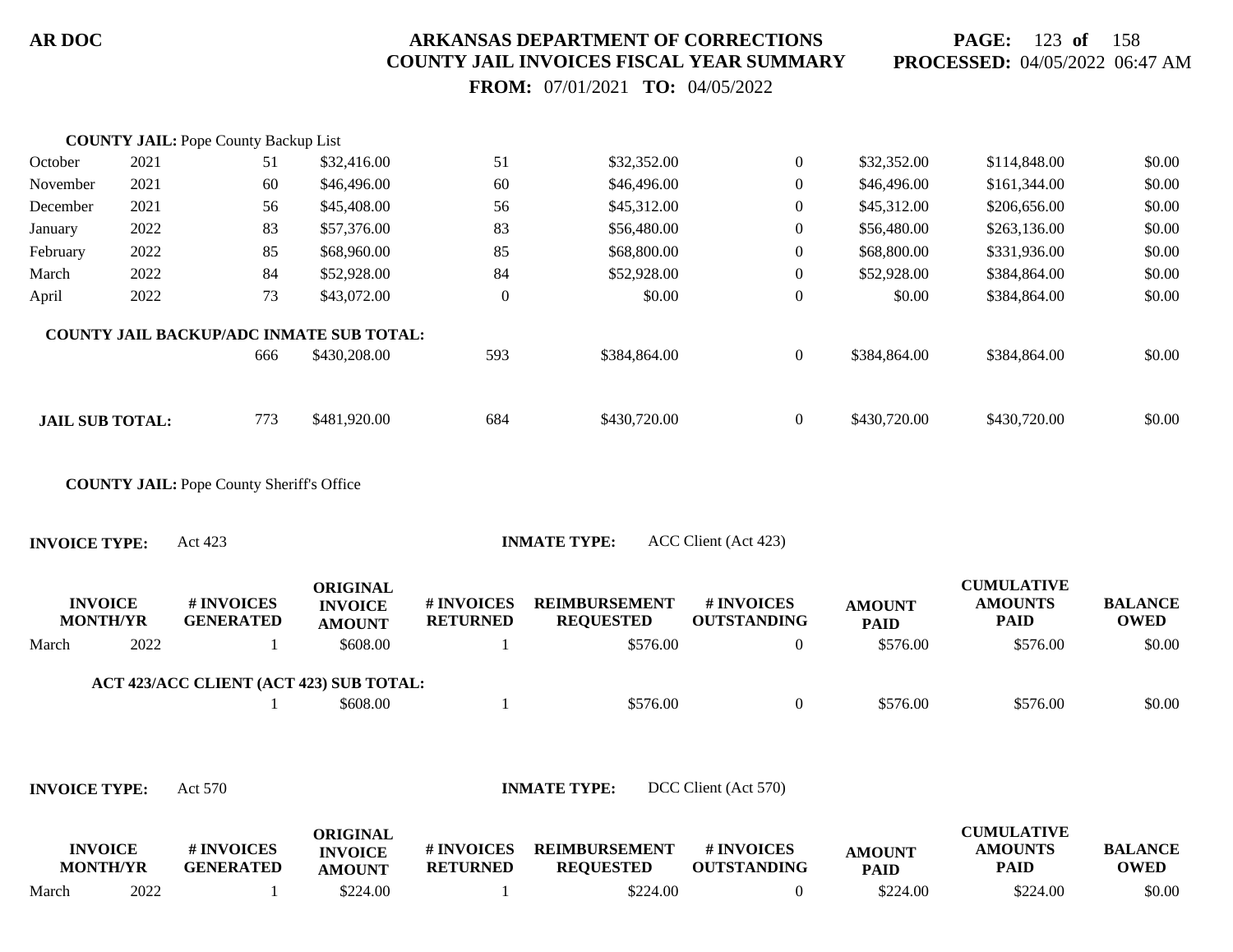**PAGE:** 124 **of** 158 **PROCESSED:** 04/05/2022 06:47 AM

 **FROM:** 07/01/2021 **TO:** 04/05/2022

# **COUNTY JAIL:** Pope County Sheriff's Office 1 \$224.00 1 \$224.00 \$224.00 \$224.00 \$224.00 \$0.00 **ACT 570/DCC CLIENT (ACT 570) SUB TOTAL: JAIL SUB TOTAL:** 2 \$832.00 2 \$800.00 0 \$800.00 \$800.00 \$800.00 \$0.00

**COUNTY JAIL:** Prairie County Backup List

| <b>INVOICE</b><br><b>MONTH/YR</b> |      | # INVOICES<br><b>GENERATED</b>                  | <b>ORIGINAL</b><br><b>INVOICE</b><br><b>AMOUNT</b> | <b># INVOICES</b><br><b>RETURNED</b> | <b>REIMBURSEMENT</b><br><b>REQUESTED</b> | # INVOICES<br><b>OUTSTANDING</b> | <b>AMOUNT</b><br><b>PAID</b> | <b>CUMULATIVE</b><br><b>AMOUNTS</b><br><b>PAID</b> | <b>BALANCE</b><br><b>OWED</b> |
|-----------------------------------|------|-------------------------------------------------|----------------------------------------------------|--------------------------------------|------------------------------------------|----------------------------------|------------------------------|----------------------------------------------------|-------------------------------|
| July                              | 2021 | 3                                               | \$1,184.00                                         | 3                                    | \$1,184.00                               | $\overline{0}$                   | \$1,184.00                   | \$1,184.00                                         | \$0.00                        |
| August                            | 2021 | 2                                               | \$1,408.00                                         | 2                                    | \$1,408.00                               | $\overline{0}$                   | \$1,408.00                   | \$2,592.00                                         | \$0.00                        |
| September                         | 2021 | 2                                               | \$1,984.00                                         | 2                                    | \$1,984.00                               | $\overline{0}$                   | \$1,984.00                   | \$4,576.00                                         | \$0.00                        |
| October                           | 2021 | 3                                               | \$1,280.00                                         |                                      | \$1,280.00                               | $\overline{0}$                   | \$1,280.00                   | \$5,856.00                                         | \$0.00                        |
| November                          | 2021 | 3                                               | \$1,824.00                                         | 3                                    | \$1,824.00                               | $\overline{0}$                   | \$1,824.00                   | \$7,680.00                                         | \$0.00                        |
| December                          | 2021 | 3                                               | \$1,984.00                                         | 3                                    | \$1,984.00                               | $\overline{0}$                   | \$1,984.00                   | \$9,664.00                                         | \$0.00                        |
| January                           | 2022 | 3                                               | \$2,912.00                                         | 3                                    | \$2,912.00                               | $\overline{0}$                   | \$2,912.00                   | \$12,576.00                                        | \$0.00                        |
| February                          | 2022 | 4                                               | \$2,752.00                                         | 4                                    | \$2,752.00                               | $\overline{0}$                   | \$2,752.00                   | \$15,328.00                                        | \$0.00                        |
| March                             | 2022 | 4                                               | \$2,528.00                                         | 4                                    | \$2,528.00                               | $\overline{0}$                   | \$2,528.00                   | \$17,856.00                                        | \$0.00                        |
| April                             | 2022 | 3                                               | \$2,976.00                                         | $\overline{0}$                       | \$0.00                                   | $\overline{0}$                   | \$0.00                       | \$17,856.00                                        | \$0.00                        |
|                                   |      | <b>COUNTY JAIL BACKUP/ADC INMATE SUB TOTAL:</b> |                                                    |                                      |                                          |                                  |                              |                                                    |                               |
|                                   |      | 30                                              | \$20,832.00                                        | 27                                   | \$17,856.00                              | $\overline{0}$                   | \$17,856.00                  | \$17,856.00                                        | \$0.00                        |
| <b>JAIL SUB TOTAL:</b>            |      | 30                                              | \$20,832.00                                        | 27                                   | \$17,856.00                              | $\overline{0}$                   | \$17,856.00                  | \$17,856.00                                        | \$0.00                        |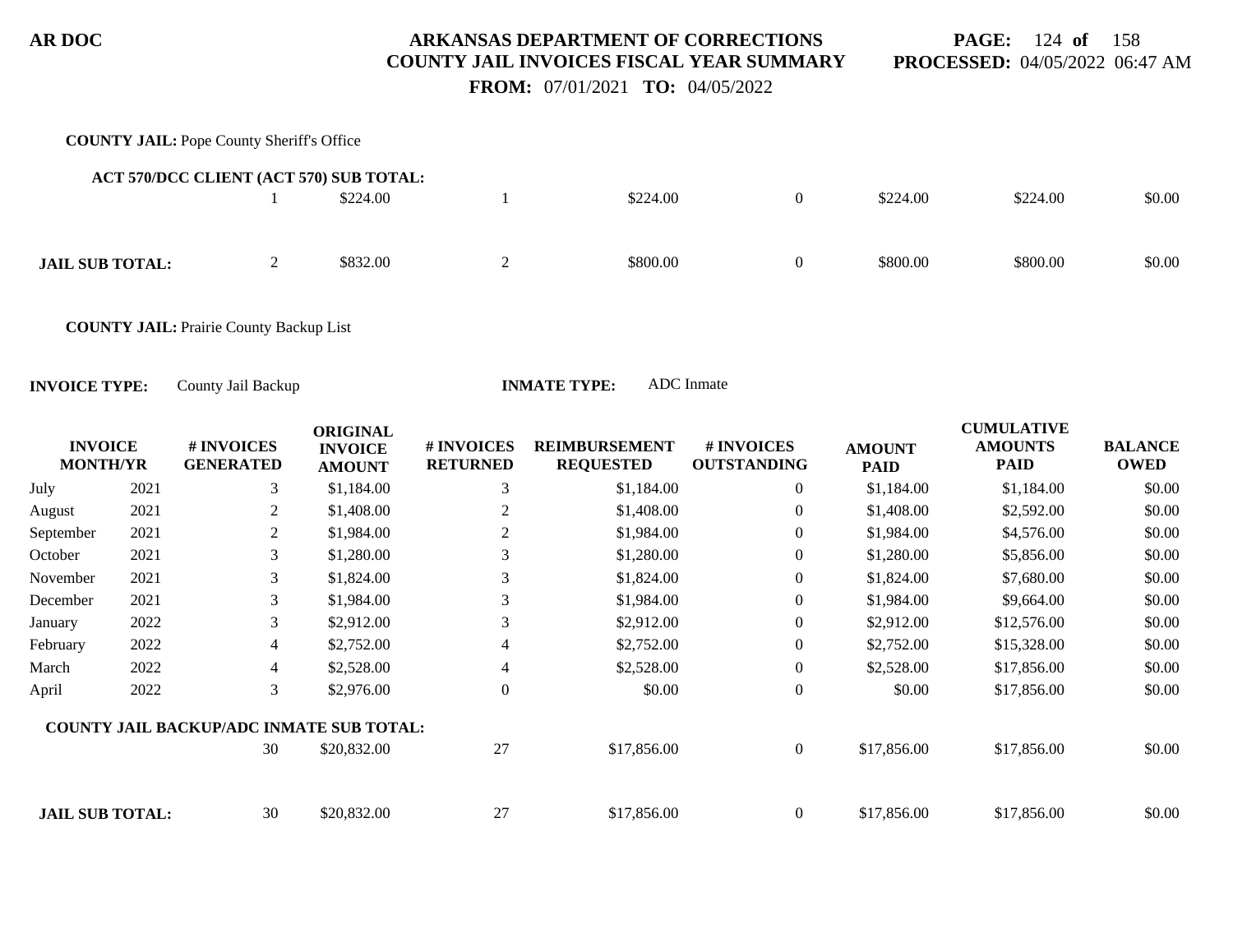# **PAGE:** 125 **of** 158 **PROCESSED:** 04/05/2022 06:47 AM

 **FROM:** 07/01/2021 **TO:** 04/05/2022

#### **COUNTY JAIL:** Pulaski County Backup List

| <b>INVOICE TYPE:</b>              |      | County Jail Backup                                |                                                    |                               | <b>ACC</b> Resident<br><b>INMATE TYPE:</b> |                                  |                              |                                                    |                               |
|-----------------------------------|------|---------------------------------------------------|----------------------------------------------------|-------------------------------|--------------------------------------------|----------------------------------|------------------------------|----------------------------------------------------|-------------------------------|
| <b>INVOICE</b><br><b>MONTH/YR</b> |      | # INVOICES<br><b>GENERATED</b>                    | <b>ORIGINAL</b><br><b>INVOICE</b><br><b>AMOUNT</b> | # INVOICES<br><b>RETURNED</b> | <b>REIMBURSEMENT</b><br><b>REQUESTED</b>   | # INVOICES<br><b>OUTSTANDING</b> | <b>AMOUNT</b><br><b>PAID</b> | <b>CUMULATIVE</b><br><b>AMOUNTS</b><br><b>PAID</b> | <b>BALANCE</b><br><b>OWED</b> |
| July                              | 2021 | 5                                                 | \$2,848.00                                         |                               | \$2,848.00                                 | $\overline{0}$                   | \$2,848.00                   | \$2,848.00                                         | \$0.00                        |
| August                            | 2021 | 5                                                 | \$768.00                                           |                               | \$768.00                                   | $\overline{0}$                   | \$768.00                     | \$3,616.00                                         | \$0.00                        |
| September                         | 2021 | 3                                                 | \$864.00                                           |                               | \$864.00                                   | $\overline{0}$                   | \$864.00                     | \$4,480.00                                         | \$0.00                        |
| October                           | 2021 | 4                                                 | \$3,200.00                                         | 4                             | \$3,200.00                                 | $\overline{0}$                   | \$3,200.00                   | \$7,680.00                                         | \$0.00                        |
| November                          | 2021 | 2                                                 | \$1,472.00                                         | $\overline{2}$                | \$1,472.00                                 | $\overline{0}$                   | \$1,472.00                   | \$9,152.00                                         | \$0.00                        |
| December                          | 2021 | 2                                                 | \$1,088.00                                         | 2                             | \$1,088.00                                 | $\overline{0}$                   | \$1,088.00                   | \$10,240.00                                        | \$0.00                        |
| January                           | 2022 | 2                                                 | \$1,536.00                                         | 2                             | \$1,536.00                                 | $\overline{0}$                   | \$1,536.00                   | \$11,776.00                                        | \$0.00                        |
| February                          | 2022 | 4                                                 | \$1,888.00                                         |                               | \$1,888.00                                 | $\Omega$                         | \$1,888.00                   | \$13,664.00                                        | \$0.00                        |
| March                             | 2022 | 8                                                 | \$3,968.00                                         | 8                             | \$3,968.00                                 | $\overline{0}$                   | \$3,968.00                   | \$17,632.00                                        | \$0.00                        |
| April                             | 2022 | 5                                                 | \$2,688.00                                         | $\theta$                      | \$0.00                                     | $\overline{0}$                   | \$0.00                       | \$17,632.00                                        | \$0.00                        |
|                                   |      | <b>COUNTY JAIL BACKUP/ACC RESIDENT SUB TOTAL:</b> |                                                    |                               |                                            |                                  |                              |                                                    |                               |
|                                   |      | 40                                                | \$20,320.00                                        | 35                            | \$17,632.00                                | $\overline{0}$                   | \$17,632.00                  | \$17,632.00                                        | \$0.00                        |

| <b>INVOICE</b><br><b>MONTH/YR</b> |      | # INVOICES<br><b>GENERATED</b> | ORIGINAL<br><b>INVOICE</b><br><b>AMOUNT</b> | <b># INVOICES</b><br><b>RETURNED</b> | <b>REIMBURSEMENT</b><br><b>REQUESTED</b> | # INVOICES<br><b>OUTSTANDING</b> | <b>AMOUNT</b><br><b>PAID</b> | <b>CUMULATIVE</b><br><b>AMOUNTS</b><br><b>PAID</b> | <b>BALANCE</b><br><b>OWED</b> |
|-----------------------------------|------|--------------------------------|---------------------------------------------|--------------------------------------|------------------------------------------|----------------------------------|------------------------------|----------------------------------------------------|-------------------------------|
| July                              | 2021 | 193                            | \$103,840.00                                | 193                                  | \$102,976.00                             | 0                                | \$102,976.00                 | \$102,976.00                                       | \$0.00                        |
| August                            | 2021 | 167                            | \$97,984.00                                 | 167                                  | \$97,888.00                              | 0                                | \$97,888.00                  | \$200,864.00                                       | \$0.00                        |
| September                         | 2021 | 175                            | \$134,080.00                                | 175                                  | \$134,080.00                             | 0                                | \$134,080.00                 | \$334,944.00                                       | \$0.00                        |
| October                           | 2021 | 227                            | \$146,656.00                                | 227                                  | \$146,656.00                             | 0                                | \$146,656.00                 | \$481,600.00                                       | \$0.00                        |
| November                          | 2021 | 254                            | \$193,120.00                                | 254                                  | \$192,064.00                             | 0                                | \$192,064.00                 | \$673,664.00                                       | \$0.00                        |
| December                          | 2021 | 275                            | \$213,088.00                                | 275                                  | \$211,616.00                             | 0                                | \$211,616.00                 | \$885,280.00                                       | \$0.00                        |
| January                           | 2022 | 286                            | \$221,920.00                                | 286                                  | \$221,920.00                             | $\overline{0}$                   | \$221,920.00                 | \$1,107,200.00                                     | \$0.00                        |
| February                          | 2022 | 292                            | \$224,384.00                                | 292                                  | \$224,256.00                             |                                  | \$224,256.00                 | \$1,331,456.00                                     | \$0.00                        |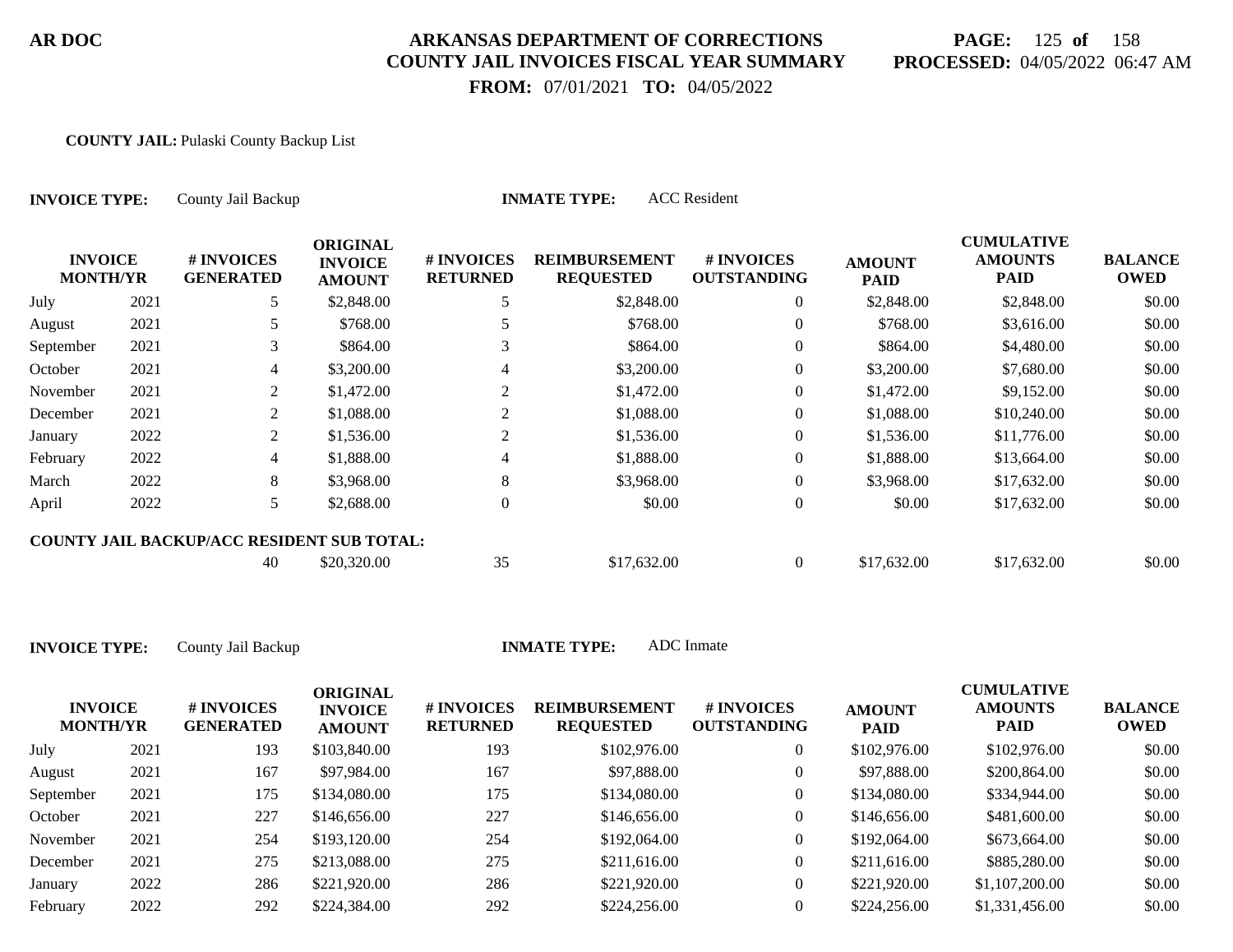**PAGE:** 126 **of** 158 **PROCESSED:** 04/05/2022 06:47 AM

 **FROM:** 07/01/2021 **TO:** 04/05/2022

|                      |                                   | <b>COUNTY JAIL: Pulaski County Backup List</b>     |                 |                               |                                          |                                  |                       |                               |                               |
|----------------------|-----------------------------------|----------------------------------------------------|-----------------|-------------------------------|------------------------------------------|----------------------------------|-----------------------|-------------------------------|-------------------------------|
| March                | 2022                              | 303                                                | \$145,920.00    | 303                           | \$145,792.00                             | $\boldsymbol{0}$                 | \$145,792.00          | \$1,477,248.00                | \$0.00                        |
| April                | 2022                              | 218                                                | \$116,064.00    | $\theta$                      | \$0.00                                   | $\boldsymbol{0}$                 | \$0.00                | \$1,477,248.00                | \$0.00                        |
|                      |                                   |                                                    |                 |                               |                                          |                                  |                       |                               |                               |
|                      |                                   | COUNTY JAIL BACKUP/ADC INMATE SUB TOTAL:           |                 |                               |                                          |                                  |                       |                               |                               |
|                      |                                   | 2390                                               | \$1,597,056.00  | 2172                          | \$1,477,248.00                           | $\boldsymbol{0}$                 | \$1,477,248.00        | \$1,477,248.00                | \$0.00                        |
|                      |                                   |                                                    |                 |                               |                                          |                                  |                       |                               |                               |
|                      | <b>JAIL SUB TOTAL:</b>            | 2430                                               | \$1,617,376.00  | 2207                          | \$1,494,880.00                           | $\boldsymbol{0}$                 | \$1,494,880.00        | \$1,494,880.00                | \$0.00                        |
|                      |                                   |                                                    |                 |                               |                                          |                                  |                       |                               |                               |
|                      |                                   | <b>COUNTY JAIL: Pulaski County Sheriffs Office</b> |                 |                               |                                          |                                  |                       |                               |                               |
|                      |                                   |                                                    |                 |                               |                                          |                                  |                       |                               |                               |
| <b>INVOICE TYPE:</b> |                                   | Act 423                                            |                 |                               | <b>INMATE TYPE:</b>                      | ACC Client (Act 423)             |                       |                               |                               |
|                      |                                   |                                                    |                 |                               |                                          |                                  |                       |                               |                               |
|                      |                                   |                                                    | <b>ORIGINAL</b> |                               |                                          |                                  |                       | <b>CUMULATIVE</b>             |                               |
|                      | <b>INVOICE</b><br><b>MONTH/YR</b> | # INVOICES<br><b>GENERATED</b>                     | <b>INVOICE</b>  | # INVOICES<br><b>RETURNED</b> | <b>REIMBURSEMENT</b><br><b>REQUESTED</b> | # INVOICES<br><b>OUTSTANDING</b> | <b>AMOUNT</b>         | <b>AMOUNTS</b><br><b>PAID</b> | <b>BALANCE</b><br><b>OWED</b> |
|                      | 2022                              |                                                    | <b>AMOUNT</b>   |                               | \$64.00                                  |                                  | <b>PAID</b><br>\$0.00 | \$0.00                        |                               |
| March                |                                   | 1                                                  | \$64.00         | -1                            |                                          | 1                                |                       |                               | \$64.00                       |
|                      |                                   | ACT 423/ACC CLIENT (ACT 423) SUB TOTAL:            |                 |                               |                                          |                                  |                       |                               |                               |
|                      |                                   |                                                    | \$64.00         | -1                            | \$64.00                                  | 1                                | \$0.00                | \$0.00                        | \$64.00                       |
|                      |                                   |                                                    |                 |                               |                                          |                                  |                       |                               |                               |
|                      |                                   |                                                    |                 |                               |                                          |                                  |                       |                               |                               |
| <b>INVOICE TYPE:</b> |                                   | Act 570                                            |                 |                               |                                          |                                  |                       |                               |                               |
|                      |                                   |                                                    |                 |                               | <b>INMATE TYPE:</b>                      | DCC Client (Act 570)             |                       |                               |                               |
|                      |                                   |                                                    |                 |                               |                                          |                                  |                       |                               |                               |
|                      |                                   |                                                    | <b>ORIGINAL</b> |                               |                                          |                                  |                       | <b>CUMULATIVE</b>             |                               |
|                      | <b>INVOICE</b>                    | # INVOICES                                         | <b>INVOICE</b>  | # INVOICES                    | <b>REIMBURSEMENT</b>                     | # INVOICES                       | <b>AMOUNT</b>         | <b>AMOUNTS</b>                | <b>BALANCE</b>                |
|                      | <b>MONTH/YR</b>                   | <b>GENERATED</b>                                   | <b>AMOUNT</b>   | <b>RETURNED</b>               | <b>REQUESTED</b>                         | <b>OUTSTANDING</b>               | <b>PAID</b>           | <b>PAID</b>                   | <b>OWED</b>                   |
| August               | 2021                              | 1<br>-1                                            | \$224.00        | -1                            | \$224.00                                 | $\boldsymbol{0}$                 | \$224.00              | \$224.00                      | \$0.00                        |
| December             | 2021                              |                                                    | \$224.00        | $\mathbf{1}$                  | \$256.00                                 | $\boldsymbol{0}$                 | \$256.00              | \$480.00                      | \$0.00                        |
|                      |                                   | ACT 570/DCC CLIENT (ACT 570) SUB TOTAL:            | \$448.00        |                               | \$480.00                                 | $\boldsymbol{0}$                 | \$480.00              | \$480.00                      | \$0.00                        |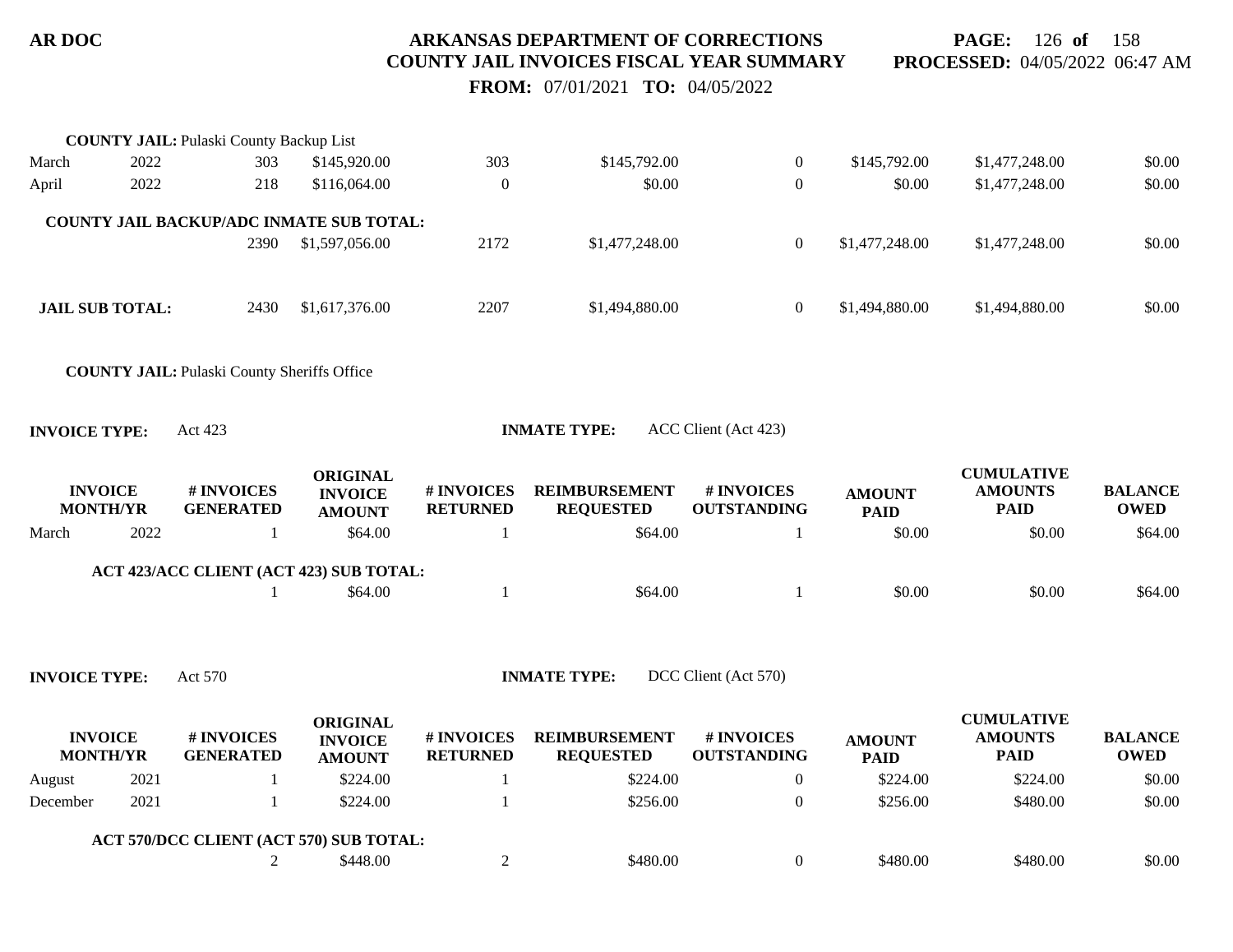#### **PAGE:** 127 **of** 158 **PROCESSED:** 04/05/2022 06:47 AM

 **FROM:** 07/01/2021 **TO:** 04/05/2022

|                                   |      | <b>COUNTY JAIL: Pulaski County Sheriffs Office</b> |                                                    |                                     |                                          |                                  |                              |                                                    |                               |
|-----------------------------------|------|----------------------------------------------------|----------------------------------------------------|-------------------------------------|------------------------------------------|----------------------------------|------------------------------|----------------------------------------------------|-------------------------------|
| <b>JAIL SUB TOTAL:</b>            |      | 3                                                  | \$512.00                                           | 3                                   | \$544.00                                 |                                  | \$480.00                     | \$480.00                                           | \$64.00                       |
|                                   |      | <b>COUNTY JAIL: Randolph County Backup List</b>    |                                                    |                                     |                                          |                                  |                              |                                                    |                               |
| <b>INVOICE TYPE:</b>              |      | County Jail Backup                                 |                                                    |                                     | <b>INMATE TYPE:</b>                      | <b>ACC</b> Resident              |                              |                                                    |                               |
| <b>INVOICE</b><br><b>MONTH/YR</b> |      | # INVOICES<br><b>GENERATED</b>                     | <b>ORIGINAL</b><br><b>INVOICE</b><br><b>AMOUNT</b> | <b>#INVOICES</b><br><b>RETURNED</b> | <b>REIMBURSEMENT</b><br><b>REQUESTED</b> | # INVOICES<br><b>OUTSTANDING</b> | <b>AMOUNT</b><br><b>PAID</b> | <b>CUMULATIVE</b><br><b>AMOUNTS</b><br><b>PAID</b> | <b>BALANCE</b><br><b>OWED</b> |
| July                              | 2021 | 2                                                  | \$288.00                                           | $\overline{c}$                      | \$288.00                                 | $\overline{0}$                   | \$288.00                     | \$288.00                                           | \$0.00                        |
| August                            | 2021 | 3                                                  | \$1,440.00                                         | 3                                   | \$1,440.00                               | $\overline{0}$                   | \$1,440.00                   | \$1,728.00                                         | \$0.00                        |
| September                         | 2021 | 2                                                  | \$128.00                                           | 2                                   | \$128.00                                 | $\overline{0}$                   | \$128.00                     | \$1,856.00                                         | \$0.00                        |
| October                           | 2021 |                                                    | \$224.00                                           |                                     | \$224.00                                 | $\overline{0}$                   | \$224.00                     | \$2,080.00                                         | \$0.00                        |
| November                          | 2021 | 2                                                  | \$1,312.00                                         | $\Omega$                            | \$0.00                                   | $\Omega$                         | \$0.00                       | \$2,080.00                                         | \$0.00                        |
| December                          | 2021 | 2                                                  | \$960.00                                           | $\overline{2}$                      | \$960.00                                 | $\theta$                         | \$960.00                     | \$3,040.00                                         | \$0.00                        |
| January                           | 2022 | 3                                                  | \$672.00                                           | 3                                   | \$672.00                                 | $\theta$                         | \$672.00                     | \$3,712.00                                         | \$0.00                        |
| February                          | 2022 | 4                                                  | \$2,272.00                                         | 4                                   | \$2,272.00                               | $\theta$                         | \$2,272.00                   | \$5,984.00                                         | \$0.00                        |
| March                             | 2022 | 2                                                  | \$1,216.00                                         | 2                                   | \$1,216.00                               | $\theta$                         | \$1,216.00                   | \$7,200.00                                         | \$0.00                        |

**COUNTY JAIL BACKUP/ACC RESIDENT SUB TOTAL:**

23 \$9,312.00 19 \$7,200.00 0 \$7,200.00 \$7,200.00 \$0.00

**INVOICE TYPE:** County Jail Backup **INMATE TYPE:** ADC Inmate

|                                   |      |                                | ORIGINAL                        |                               |                                          |                           |                              | <b>CUMULATIVE</b>             |                               |
|-----------------------------------|------|--------------------------------|---------------------------------|-------------------------------|------------------------------------------|---------------------------|------------------------------|-------------------------------|-------------------------------|
| <b>INVOICE</b><br><b>MONTH/YR</b> |      | # INVOICES<br><b>GENERATED</b> | <b>INVOICE</b><br><b>AMOUNT</b> | # INVOICES<br><b>RETURNED</b> | <b>REIMBURSEMENT</b><br><b>REQUESTED</b> | # INVOICES<br>OUTSTANDING | <b>AMOUNT</b><br><b>PAID</b> | <b>AMOUNTS</b><br><b>PAID</b> | <b>BALANCE</b><br><b>OWED</b> |
| July                              | 2021 |                                | \$5,760.00                      |                               | \$5,760.00                               |                           | \$5,760.00                   | \$5,760.00                    | \$0.00                        |
| August                            | 2021 | 18                             | \$9,888.00                      |                               | \$9,888.00                               |                           | \$9,888.00                   | \$15,648.00                   | \$0.00                        |
| September                         | 2021 | 16                             | \$12,416.00                     | 16                            | \$12,416.00                              |                           | \$12,416.00                  | \$28,064.00                   | \$0.00                        |

April 2022 2 \$800.00 0 \$0.00 0 \$0.00 \$7,200.00 \$0.00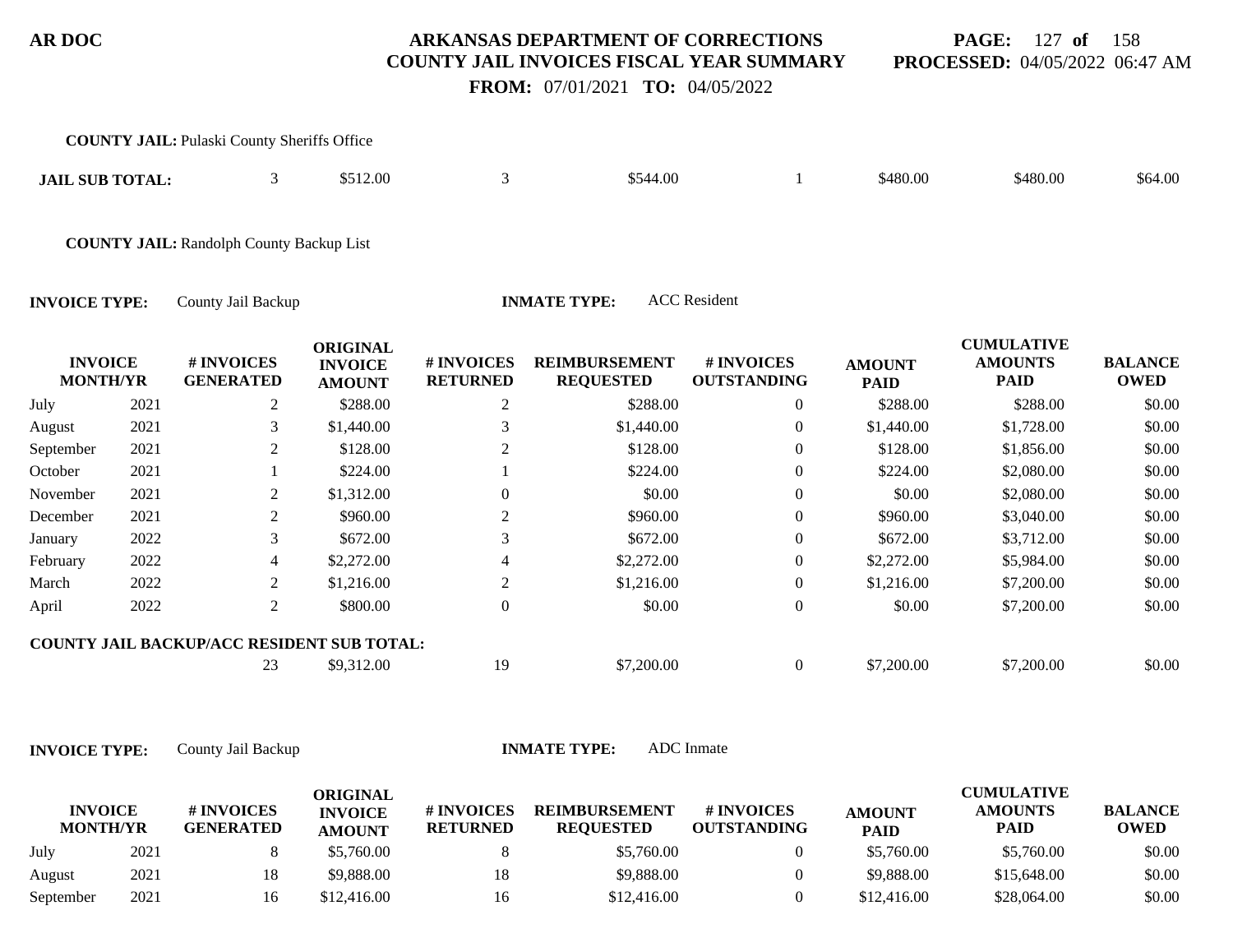**PAGE:** 128 **of** 158 **PROCESSED:** 04/05/2022 06:47 AM

 **FROM:** 07/01/2021 **TO:** 04/05/2022

|                        | <b>COUNTY JAIL: Randolph County Backup List</b> |     |                                                 |          |              |                |              |              |        |
|------------------------|-------------------------------------------------|-----|-------------------------------------------------|----------|--------------|----------------|--------------|--------------|--------|
| October                | 2021                                            | 22  | \$18,144.00                                     | 22       | \$18,144.00  | $\overline{0}$ | \$18,144.00  | \$46,208.00  | \$0.00 |
| November               | 2021                                            | 24  | \$20,928.00                                     | 24       | \$20,928.00  | $\overline{0}$ | \$20,928.00  | \$67,136.00  | \$0.00 |
| December               | 2021                                            | 23  | \$16,384.00                                     | 23       | \$16,384.00  | $\overline{0}$ | \$16,384.00  | \$83,520.00  | \$0.00 |
| January                | 2022                                            | 28  | \$23,360.00                                     | 28       | \$23,360.00  | $\overline{0}$ | \$23,360.00  | \$106,880.00 | \$0.00 |
| February               | 2022                                            | 34  | \$27,968.00                                     | 34       | \$27,968.00  | $\overline{0}$ | \$27,968.00  | \$134,848.00 | \$0.00 |
| March                  | 2022                                            | 34  | \$22,880.00                                     | 34       | \$22,272.00  | $\overline{0}$ | \$22,272.00  | \$157,120.00 | \$0.00 |
| April                  | 2022                                            | 23  | \$12,096.00                                     | $\theta$ | \$0.00       | $\bf{0}$       | \$0.00       | \$157,120.00 | \$0.00 |
|                        |                                                 |     | <b>COUNTY JAIL BACKUP/ADC INMATE SUB TOTAL:</b> |          |              |                |              |              |        |
|                        |                                                 | 230 | \$169,824.00                                    | 207      | \$157,120.00 | $\theta$       | \$157,120.00 | \$157,120.00 | \$0.00 |
|                        |                                                 |     |                                                 |          |              |                |              |              |        |
| <b>JAIL SUB TOTAL:</b> |                                                 | 253 | \$179,136.00                                    | 226      | \$164,320.00 | $\Omega$       | \$164,320.00 | \$164,320.00 | \$0.00 |

**COUNTY JAIL:** Randolph County Sheriff's Office

**INVOICE TYPE:** Act 570 **INMATE TYPE:** DCC Client (Act 570)

| <b>INVOICE</b><br><b>MONTH/YR</b> |      | <b>#INVOICES</b><br><b>GENERATED</b>          | <b>ORIGINAL</b><br><b>INVOICE</b><br><b>AMOUNT</b> | # INVOICES<br><b>RETURNED</b> | <b>REIMBURSEMENT</b><br><b>REQUESTED</b> | # INVOICES<br><b>OUTSTANDING</b> | <b>AMOUNT</b><br><b>PAID</b> | <b>CUMULATIVE</b><br><b>AMOUNTS</b><br><b>PAID</b> | <b>BALANCE</b><br><b>OWED</b> |
|-----------------------------------|------|-----------------------------------------------|----------------------------------------------------|-------------------------------|------------------------------------------|----------------------------------|------------------------------|----------------------------------------------------|-------------------------------|
| July                              | 2021 | 2                                             | \$448.00                                           | 2                             | \$448.00                                 | $\overline{0}$                   | \$448.00                     | \$448.00                                           | \$0.00                        |
| August                            | 2021 | 4                                             | \$864.00                                           | $\overline{4}$                | \$864.00                                 | $\overline{0}$                   | \$864.00                     | \$1,312.00                                         | \$0.00                        |
| September                         | 2021 | 3                                             | \$672.00                                           | 3                             | \$672.00                                 | $\overline{0}$                   | \$672.00                     | \$1,984.00                                         | \$0.00                        |
| April                             | 2022 |                                               | \$96.00                                            | $\boldsymbol{0}$              | \$0.00                                   | $\boldsymbol{0}$                 | \$0.00                       | \$1,984.00                                         | \$0.00                        |
|                                   |      | ACT 570/DCC CLIENT (ACT 570) SUB TOTAL:<br>10 | \$2,080.00                                         | 9                             | \$1,984.00                               | $\overline{0}$                   | \$1,984.00                   | \$1,984.00                                         | \$0.00                        |
|                                   |      |                                               |                                                    |                               |                                          |                                  |                              |                                                    |                               |
| <b>JAIL SUB TOTAL:</b>            |      | 10                                            | \$2,080.00                                         | 9                             | \$1,984.00                               | $\overline{0}$                   | \$1,984.00                   | \$1,984.00                                         | \$0.00                        |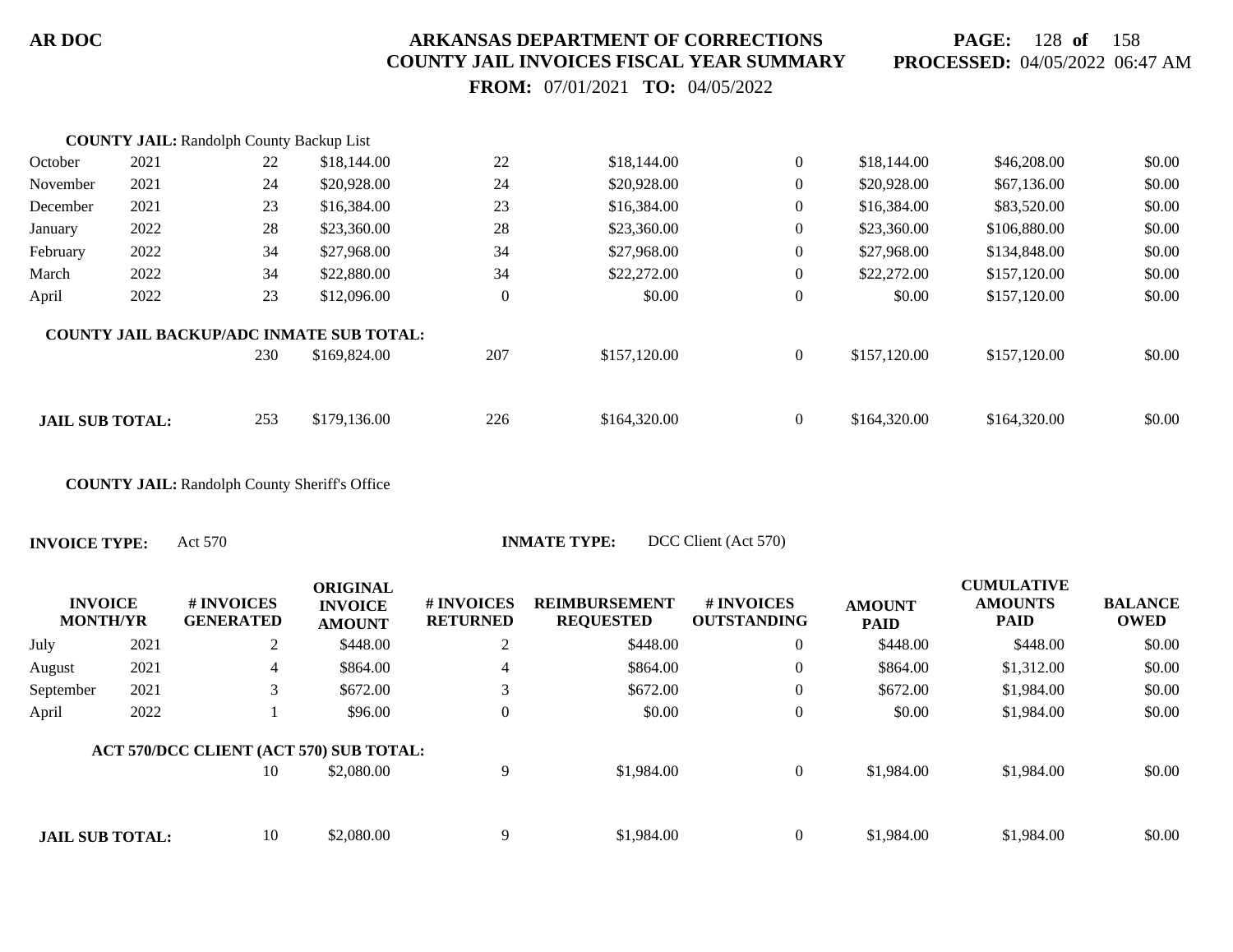# **PAGE:** 129 **of** 158 **PROCESSED:** 04/05/2022 06:47 AM

**CUMULATIVE**

 **FROM:** 07/01/2021 **TO:** 04/05/2022

#### **COUNTY JAIL:** Saline County Backup List

| <b>INVOICE TYPE:</b>              |      | County Jail Backup                                |                                                    |                               | <b>INMATE TYPE:</b>                      | <b>ACC</b> Resident              |                              |                                                    |                               |
|-----------------------------------|------|---------------------------------------------------|----------------------------------------------------|-------------------------------|------------------------------------------|----------------------------------|------------------------------|----------------------------------------------------|-------------------------------|
| <b>INVOICE</b><br><b>MONTH/YR</b> |      | # INVOICES<br><b>GENERATED</b>                    | <b>ORIGINAL</b><br><b>INVOICE</b><br><b>AMOUNT</b> | # INVOICES<br><b>RETURNED</b> | <b>REIMBURSEMENT</b><br><b>REQUESTED</b> | # INVOICES<br><b>OUTSTANDING</b> | <b>AMOUNT</b><br><b>PAID</b> | <b>CUMULATIVE</b><br><b>AMOUNTS</b><br><b>PAID</b> | <b>BALANCE</b><br><b>OWED</b> |
| July                              | 2021 | 8                                                 | \$3,456.00                                         | 8                             | \$3,456.00                               | $\overline{0}$                   | \$3,456.00                   | \$3,456.00                                         | \$0.00                        |
| August                            | 2021 | 19                                                | \$6,496.00                                         | 19                            | \$6,496.00                               | $\theta$                         | \$6,496.00                   | \$9,952.00                                         | \$0.00                        |
| September                         | 2021 | 14                                                | \$8,224.00                                         | 14                            | \$8,224.00                               | $\theta$                         | \$8,224.00                   | \$18,176.00                                        | \$0.00                        |
| October                           | 2021 | 18                                                | \$9,856.00                                         | 18                            | \$9,856.00                               | $\overline{0}$                   | \$9,856.00                   | \$28,032.00                                        | \$0.00                        |
| November                          | 2021 | 15                                                | \$8,768.00                                         | 15                            | \$8,768.00                               | $\boldsymbol{0}$                 | \$8,768.00                   | \$36,800.00                                        | \$0.00                        |
| December                          | 2021 | 12                                                | \$7,456.00                                         | 12                            | \$7,456.00                               | $\theta$                         | \$7,456.00                   | \$44,256.00                                        | \$0.00                        |
| January                           | 2022 | 6                                                 | \$3,168.00                                         | 6                             | \$3,168.00                               | $\mathbf{0}$                     | \$3,168.00                   | \$47,424.00                                        | \$0.00                        |
| February                          | 2022 | $\overline{4}$                                    | \$2,752.00                                         | 4                             | \$2,752.00                               | $\overline{0}$                   | \$2,752.00                   | \$50,176.00                                        | \$0.00                        |
| March                             | 2022 | 3                                                 | \$896.00                                           | 3                             | \$896.00                                 | $\boldsymbol{0}$                 | \$896.00                     | \$51,072.00                                        | \$0.00                        |
| April                             | 2022 | 7                                                 | \$3,072.00                                         | $\theta$                      | \$0.00                                   | $\boldsymbol{0}$                 | \$0.00                       | \$51,072.00                                        | \$0.00                        |
|                                   |      | <b>COUNTY JAIL BACKUP/ACC RESIDENT SUB TOTAL:</b> |                                                    |                               |                                          |                                  |                              |                                                    |                               |
|                                   |      | 106                                               | \$54,144.00                                        | 99                            | \$51,072.00                              | $\overline{0}$                   | \$51,072.00                  | \$51,072.00                                        | \$0.00                        |

| <b>INVOICE</b><br><b>MONTH/YR</b> |      | # INVOICES<br><b>GENERATED</b> | ORIGINAL<br><b>INVOICE</b><br><b>AMOUNT</b> | # INVOICES<br><b>RETURNED</b> | <b>REIMBURSEMENT</b><br><b>REQUESTED</b> | <b># INVOICES</b><br><b>OUTSTANDING</b> | <b>AMOUNT</b><br><b>PAID</b> | CUMULATIVE<br><b>AMOUNTS</b><br>PAID | <b>BALANCE</b><br><b>OWED</b> |
|-----------------------------------|------|--------------------------------|---------------------------------------------|-------------------------------|------------------------------------------|-----------------------------------------|------------------------------|--------------------------------------|-------------------------------|
| July                              | 2021 | 75                             | \$40,736.00                                 | 75                            | \$40,736.00                              | $\theta$                                | \$40,736.00                  | \$40,736.00                          | \$0.00                        |
| August                            | 2021 | 54                             | \$34,048.00                                 | 54                            | \$34,048.00                              | $\overline{0}$                          | \$34,048.00                  | \$74,784.00                          | \$0.00                        |
| September                         | 2021 | 53                             | \$36,128.00                                 | 53                            | \$36,128.00                              | $\theta$                                | \$36,128.00                  | \$110,912.00                         | \$0.00                        |
| October                           | 2021 | 57                             | \$36,160.00                                 | 57                            | \$36,160.00                              | $\theta$                                | \$36,160.00                  | \$147,072.00                         | \$0.00                        |
| November                          | 2021 | 67                             | \$31,680.00                                 | 67                            | \$31,680.00                              | $\theta$                                | \$31,680.00                  | \$178,752.00                         | \$0.00                        |
| December                          | 2021 | 58                             | \$40,288.00                                 | 58                            | \$40,288.00                              | $\overline{0}$                          | \$40,288.00                  | \$219,040.00                         | \$0.00                        |
| January                           | 2022 | 74                             | \$45,696.00                                 | 74                            | \$45,696.00                              | $\overline{0}$                          | \$45,696.00                  | \$264,736.00                         | \$0.00                        |
| February                          | 2022 | 58                             | \$44,992.00                                 | 58                            | \$44,992.00                              |                                         | \$44,992.00                  | \$309,728.00                         | \$0.00                        |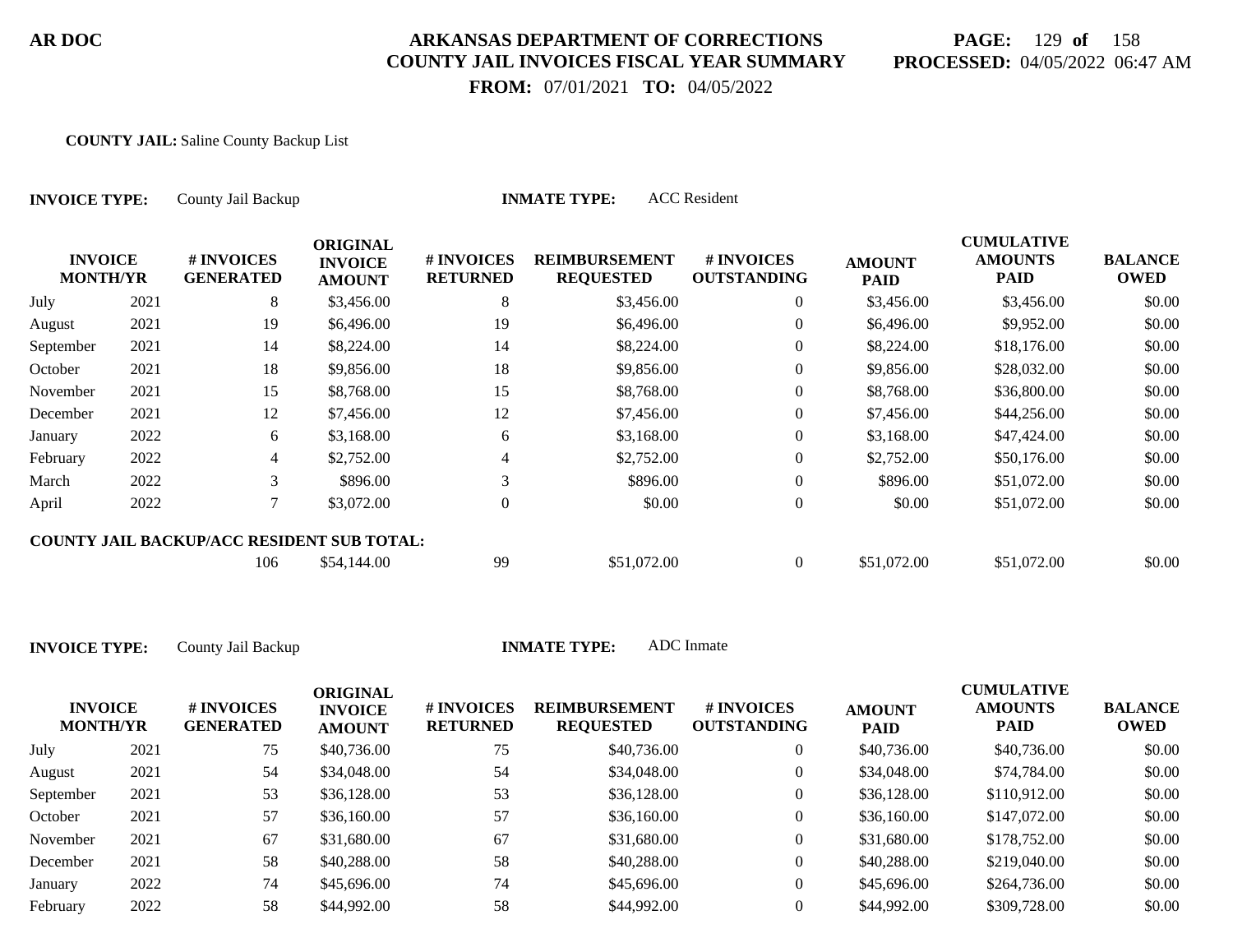**PAGE:** 130 **of** 158 **PROCESSED:** 04/05/2022 06:47 AM

 **FROM:** 07/01/2021 **TO:** 04/05/2022

|       | <b>COUNTY JAIL:</b> Saline County Backup List   |     |              |                |              |                |              |              |        |
|-------|-------------------------------------------------|-----|--------------|----------------|--------------|----------------|--------------|--------------|--------|
| March | 2022                                            | 74  | \$46,240.00  | 74             | \$46,240.00  | $\overline{0}$ | \$46,240.00  | \$355,968.00 | \$0.00 |
| April | 2022                                            | 58  | \$37,440.00  | $\overline{0}$ | \$0.00       | $\overline{0}$ | \$0.00       | \$355,968.00 | \$0.00 |
|       | <b>COUNTY JAIL BACKUP/ADC INMATE SUB TOTAL:</b> |     |              |                |              |                |              |              |        |
|       |                                                 | 628 | \$393,408.00 | 570            | \$355,968.00 | $\overline{0}$ | \$355,968.00 | \$355,968.00 | \$0.00 |
|       |                                                 |     |              |                |              |                |              |              |        |
|       | <b>JAIL SUB TOTAL:</b>                          | 734 | \$447,552.00 | 669            | \$407,040.00 | $\theta$       | \$407,040.00 | \$407,040.00 | \$0.00 |
|       |                                                 |     |              |                |              |                |              |              |        |

**COUNTY JAIL:** Scott County Backup List

**INVOICE TYPE:** County Jail Backup **INMATE TYPE:** ACC Resident

| <b>INVOICE</b><br><b>MONTH/YR</b> |      | # INVOICES<br><b>GENERATED</b>                    | <b>ORIGINAL</b><br><b>INVOICE</b><br><b>AMOUNT</b> | # INVOICES<br><b>RETURNED</b> | <b>REIMBURSEMENT</b><br><b>REQUESTED</b> | # INVOICES<br><b>OUTSTANDING</b> | <b>AMOUNT</b><br><b>PAID</b> | <b>CUMULATIVE</b><br><b>AMOUNTS</b><br><b>PAID</b> | <b>BALANCE</b><br><b>OWED</b> |
|-----------------------------------|------|---------------------------------------------------|----------------------------------------------------|-------------------------------|------------------------------------------|----------------------------------|------------------------------|----------------------------------------------------|-------------------------------|
| July                              | 2021 | 2                                                 | \$576.00                                           |                               | \$576.00                                 | $\theta$                         | \$576.00                     | \$576.00                                           | \$0.00                        |
| August                            | 2021 |                                                   | \$288.00                                           |                               | \$288.00                                 | $\theta$                         | \$288.00                     | \$864.00                                           | \$0.00                        |
| September                         | 2021 |                                                   | \$480.00                                           |                               | \$480.00                                 | $\overline{0}$                   | \$480.00                     | \$1,344.00                                         | \$0.00                        |
| October                           | 2021 | 2                                                 | \$928.00                                           |                               | \$928.00                                 | $\theta$                         | \$928.00                     | \$2,272.00                                         | \$0.00                        |
| November                          | 2021 | 3                                                 | \$1,312.00                                         |                               | \$1,312.00                               | $\theta$                         | \$1,312.00                   | \$3,584.00                                         | \$0.00                        |
| December                          | 2021 | 2                                                 | \$992.00                                           |                               | \$992.00                                 | $\Omega$                         | \$992.00                     | \$4,576.00                                         | \$0.00                        |
| January                           | 2022 |                                                   | \$320.00                                           |                               | \$320.00                                 | $\theta$                         | \$320.00                     | \$4,896.00                                         | \$0.00                        |
| February                          | 2022 | $\overline{2}$                                    | \$1,152.00                                         | 2                             | \$1,152.00                               | $\theta$                         | \$1,152.00                   | \$6,048.00                                         | \$0.00                        |
|                                   |      | <b>COUNTY JAIL BACKUP/ACC RESIDENT SUB TOTAL:</b> |                                                    |                               |                                          |                                  |                              |                                                    |                               |
|                                   |      | 14                                                | \$6,048.00                                         | 14                            | \$6,048.00                               |                                  | \$6,048.00                   | \$6,048.00                                         | \$0.00                        |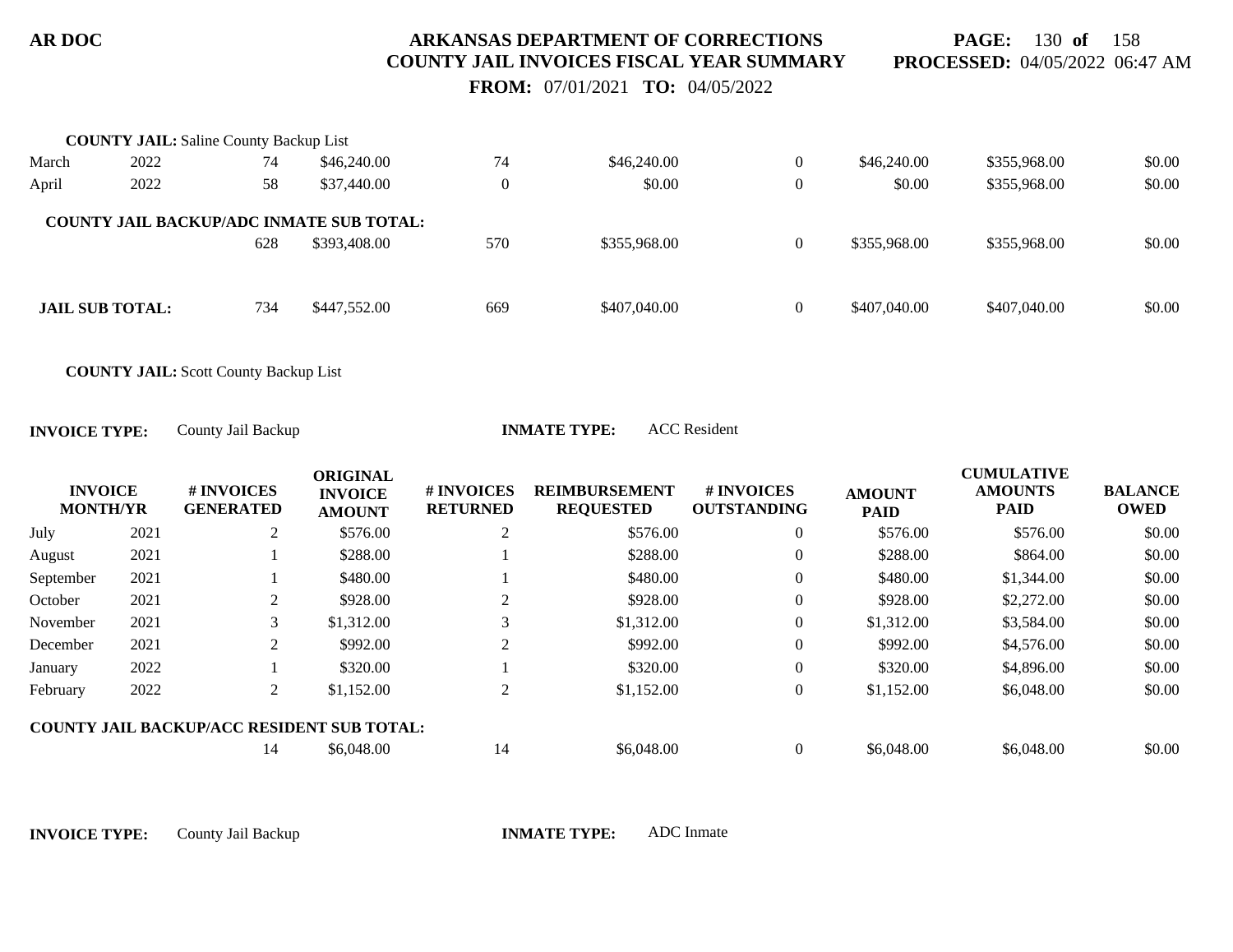**COUNTY JAIL:** Scott County Backup List

**ACT 570/DCC CLIENT (ACT 570) SUB TOTAL:**

#### **AR DOC ARKANSAS DEPARTMENT OF CORRECTIONS COUNTY JAIL INVOICES FISCAL YEAR SUMMARY**

# **PAGE:** 131 **of** 158 **PROCESSED:** 04/05/2022 06:47 AM

 **FROM:** 07/01/2021 **TO:** 04/05/2022

| <b>INVOICE</b><br><b>MONTH/YR</b> |      | # INVOICES<br><b>GENERATED</b>                    | <b>ORIGINAL</b><br><b>INVOICE</b><br><b>AMOUNT</b> | # INVOICES<br><b>RETURNED</b> | <b>REIMBURSEMENT</b><br><b>REQUESTED</b> | # INVOICES<br><b>OUTSTANDING</b> | <b>AMOUNT</b><br><b>PAID</b> | <b>CUMULATIVE</b><br><b>AMOUNTS</b><br><b>PAID</b> | <b>BALANCE</b><br><b>OWED</b> |
|-----------------------------------|------|---------------------------------------------------|----------------------------------------------------|-------------------------------|------------------------------------------|----------------------------------|------------------------------|----------------------------------------------------|-------------------------------|
| July                              | 2021 | 8                                                 | \$6,112.00                                         | 8                             | \$6,112.00                               | $\overline{0}$                   | \$6,112.00                   | \$6,112.00                                         | \$0.00                        |
| August                            | 2021 | 5                                                 | \$3,424.00                                         | 5                             | \$3,424.00                               | $\boldsymbol{0}$                 | \$3,424.00                   | \$9,536.00                                         | \$0.00                        |
| September                         | 2021 | 5                                                 | \$4,192.00                                         | 5                             | \$3,520.00                               | $\overline{0}$                   | \$3,520.00                   | \$13,056.00                                        | \$0.00                        |
| October                           | 2021 | 6                                                 | \$5,088.00                                         | 6                             | \$5,088.00                               | $\boldsymbol{0}$                 | \$5,088.00                   | \$18,144.00                                        | \$0.00                        |
| November                          | 2021 | 9                                                 | \$6,272.00                                         | 9                             | \$6,272.00                               | $\boldsymbol{0}$                 | \$6,272.00                   | \$24,416.00                                        | \$0.00                        |
| December                          | 2021 | 8                                                 | \$7,680.00                                         | 8                             | \$7,680.00                               | $\overline{0}$                   | \$7,680.00                   | \$32,096.00                                        | \$0.00                        |
| January                           | 2022 | 12                                                | \$9,216.00                                         | 12                            | \$9,216.00                               | 0                                | \$9,216.00                   | \$41,312.00                                        | \$0.00                        |
| February                          | 2022 | 11                                                | \$10,816.00                                        | 11                            | \$10,816.00                              | $\boldsymbol{0}$                 | \$10,816.00                  | \$52,128.00                                        | \$0.00                        |
| March                             | 2022 | 12                                                | \$9,408.00                                         | 12                            | \$9,408.00                               | $\overline{0}$                   | \$9,408.00                   | \$61,536.00                                        | \$0.00                        |
| April                             | 2022 | 13                                                | \$4,864.00                                         | $\boldsymbol{0}$              | \$0.00                                   | $\boldsymbol{0}$                 | \$0.00                       | \$61,536.00                                        | \$0.00                        |
|                                   |      | <b>COUNTY JAIL BACKUP/ADC INMATE SUB TOTAL:</b>   |                                                    |                               |                                          |                                  |                              |                                                    |                               |
|                                   |      | 89                                                | \$67,072.00                                        | 76                            | \$61,536.00                              | $\overline{0}$                   | \$61,536.00                  | \$61,536.00                                        | \$0.00                        |
| <b>JAIL SUB TOTAL:</b>            |      | 103                                               | \$73,120.00                                        | 90                            | \$67,584.00                              | $\overline{0}$                   | \$67,584.00                  | \$67,584.00                                        | \$0.00                        |
|                                   |      | <b>COUNTY JAIL:</b> Scott County Sheriff's Office |                                                    |                               |                                          |                                  |                              |                                                    |                               |
| <b>INVOICE TYPE:</b>              |      | Act 570                                           |                                                    |                               | <b>INMATE TYPE:</b>                      | DCC Client (Act 570)             |                              |                                                    |                               |
| <b>INVOICE</b><br><b>MONTH/YR</b> |      | # INVOICES<br><b>GENERATED</b>                    | <b>ORIGINAL</b><br><b>INVOICE</b><br><b>AMOUNT</b> | # INVOICES<br><b>RETURNED</b> | <b>REIMBURSEMENT</b><br><b>REQUESTED</b> | # INVOICES<br><b>OUTSTANDING</b> | <b>AMOUNT</b><br><b>PAID</b> | <b>CUMULATIVE</b><br><b>AMOUNTS</b><br><b>PAID</b> | <b>BALANCE</b><br><b>OWED</b> |
| September                         | 2021 |                                                   | \$192.00                                           |                               | \$192.00                                 | $\overline{0}$                   | \$192.00                     | \$192.00                                           | \$0.00                        |
|                                   |      |                                                   |                                                    |                               |                                          |                                  |                              |                                                    |                               |

February 2022 1 \$192.00 1 \$192.00 0 \$192.00 \$384.00 \$0.00 April 2022 1 \$192.00 0 \$0.00 0 \$0.00 \$384.00 \$0.00

3 \$576.00 2 \$384.00 0 \$384.00 \$3884.00 \$384.00 \$0.00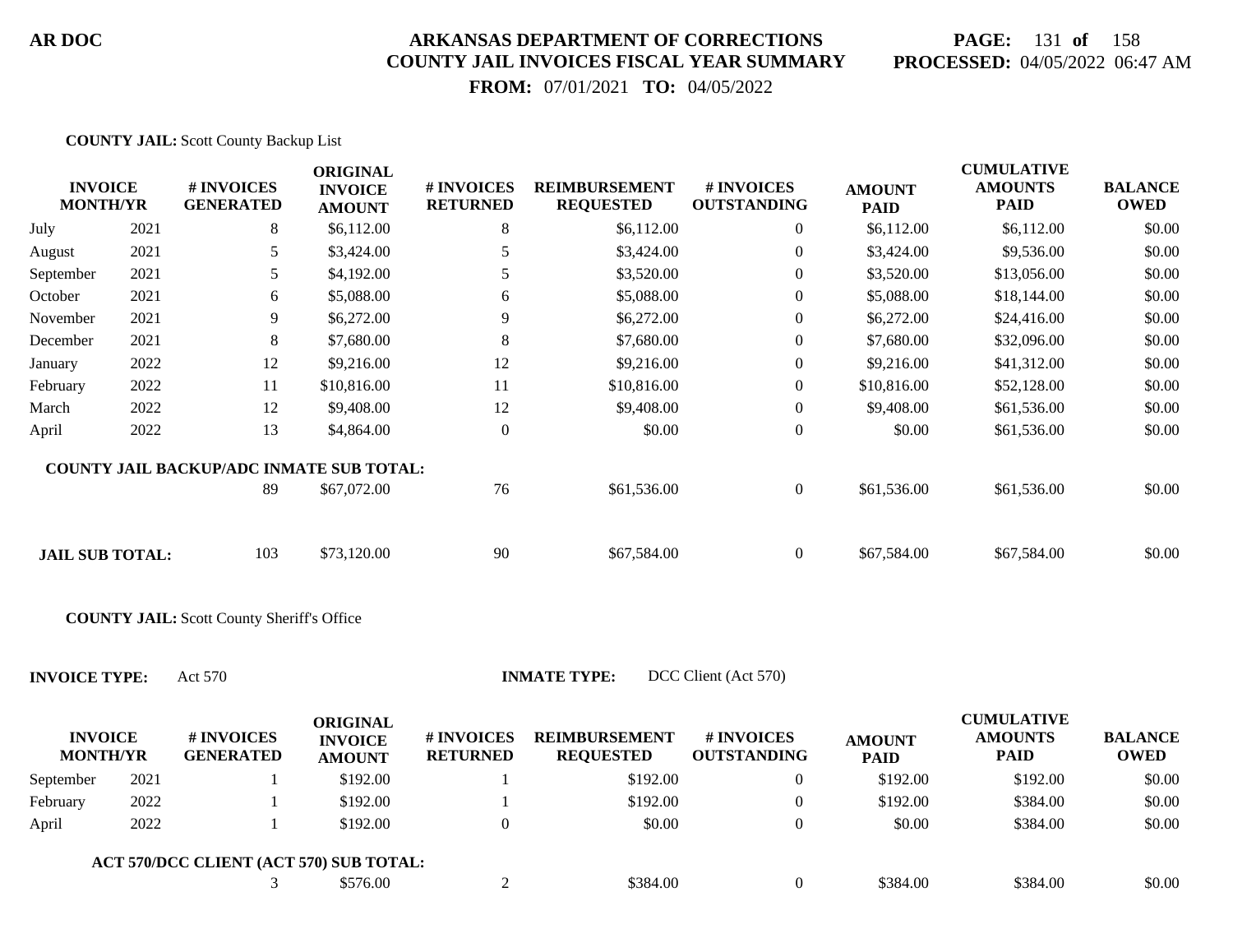**PAGE:** 132 **of** 158 **PROCESSED:** 04/05/2022 06:47 AM

 **FROM:** 07/01/2021 **TO:** 04/05/2022

|                                   |      | <b>COUNTY JAIL:</b> Scott County Sheriff's Office |                                                    |                               |                                          |                                  |                              |                                                    |                               |
|-----------------------------------|------|---------------------------------------------------|----------------------------------------------------|-------------------------------|------------------------------------------|----------------------------------|------------------------------|----------------------------------------------------|-------------------------------|
| <b>JAIL SUB TOTAL:</b>            |      | 3                                                 | \$576.00                                           | $\overline{2}$                | \$384.00                                 | $\overline{0}$                   | \$384.00                     | \$384.00                                           | \$0.00                        |
|                                   |      | <b>COUNTY JAIL: Searcy County Backup List</b>     |                                                    |                               |                                          |                                  |                              |                                                    |                               |
| <b>INVOICE TYPE:</b>              |      | County Jail Backup                                |                                                    |                               | <b>INMATE TYPE:</b>                      | <b>ACC</b> Resident              |                              |                                                    |                               |
| <b>INVOICE</b><br><b>MONTH/YR</b> |      | # INVOICES<br><b>GENERATED</b>                    | <b>ORIGINAL</b><br><b>INVOICE</b><br><b>AMOUNT</b> | # INVOICES<br><b>RETURNED</b> | <b>REIMBURSEMENT</b><br><b>REQUESTED</b> | # INVOICES<br><b>OUTSTANDING</b> | <b>AMOUNT</b><br><b>PAID</b> | <b>CUMULATIVE</b><br><b>AMOUNTS</b><br><b>PAID</b> | <b>BALANCE</b><br><b>OWED</b> |
| November                          | 2021 |                                                   | \$704.00                                           |                               | \$704.00                                 | $\overline{0}$                   | \$704.00                     | \$704.00                                           | \$0.00                        |
| December                          | 2021 |                                                   | \$32.00                                            |                               | \$32.00                                  | $\boldsymbol{0}$                 | \$32.00                      | \$736.00                                           | \$0.00                        |
| February                          | 2022 |                                                   | \$224.00                                           |                               | \$224.00                                 | $\overline{0}$                   | \$224.00                     | \$960.00                                           | \$0.00                        |
|                                   |      | COUNTY JAIL BACKUP/ACC RESIDENT SUB TOTAL:        |                                                    |                               |                                          |                                  |                              |                                                    |                               |
|                                   |      | 3                                                 | \$960.00                                           | 3                             | \$960.00                                 | $\overline{0}$                   | \$960.00                     | \$960.00                                           | \$0.00                        |
|                                   |      |                                                   |                                                    |                               |                                          |                                  |                              |                                                    |                               |
| <b>INVOICE TYPE:</b>              |      | County Jail Backup                                |                                                    |                               | <b>INMATE TYPE:</b>                      | ADC Inmate                       |                              |                                                    |                               |

| <b>INVOICE</b><br><b>MONTH/YR</b> |      | # INVOICES<br><b>GENERATED</b> | <b>ORIGINAL</b><br><b>INVOICE</b><br><b>AMOUNT</b> | # INVOICES<br><b>RETURNED</b> | <b>REIMBURSEMENT</b><br><b>REQUESTED</b> | <b>#INVOICES</b><br><b>OUTSTANDING</b> | <b>AMOUNT</b><br><b>PAID</b> | <b>CUMULATIVE</b><br><b>AMOUNTS</b><br><b>PAID</b> | <b>BALANCE</b><br><b>OWED</b> |
|-----------------------------------|------|--------------------------------|----------------------------------------------------|-------------------------------|------------------------------------------|----------------------------------------|------------------------------|----------------------------------------------------|-------------------------------|
| July                              | 2021 |                                | \$3,392.00                                         |                               | \$3,232.00                               | $\overline{0}$                         | \$3,232.00                   | \$3,232.00                                         | \$0.00                        |
| August                            | 2021 | 9                              | \$4,128.00                                         |                               | \$3,872.00                               | $\Omega$                               | \$3,872.00                   | \$7,104.00                                         | \$0.00                        |
| September                         | 2021 | 12                             | \$8,256.00                                         | 12                            | \$7,808.00                               | $\overline{0}$                         | \$7,808.00                   | \$14,912.00                                        | \$0.00                        |
| October                           | 2021 | 10                             | \$9,120.00                                         | 10                            | \$9,120.00                               | $\Omega$                               | \$9,120.00                   | \$24,032.00                                        | \$0.00                        |
| November                          | 2021 | 4                              | \$2,368.00                                         | 4                             | \$2,368.00                               | $\overline{0}$                         | \$2,368.00                   | \$26,400.00                                        | \$0.00                        |
| December                          | 2021 |                                | \$4,800.00                                         |                               | \$4,512.00                               | $\overline{0}$                         | \$4,512.00                   | \$30,912.00                                        | \$0.00                        |
| January                           | 2022 | 9                              | \$4,256.00                                         |                               | \$4,256.00                               | $\Omega$                               | \$4,256.00                   | \$35,168.00                                        | \$0.00                        |
| February                          | 2022 | 8                              | \$5,248.00                                         | 8                             | \$5,248,00                               | $\overline{0}$                         | \$5,248.00                   | \$40,416.00                                        | \$0.00                        |
| March                             | 2022 | 9                              | \$7,200.00                                         |                               | \$7,200.00                               | $\Omega$                               | \$7,200.00                   | \$47,616.00                                        | \$0.00                        |
| April                             | 2022 | 13                             | \$9,792.00                                         |                               | \$0.00                                   | $\theta$                               | \$0.00                       | \$47,616.00                                        | \$0.00                        |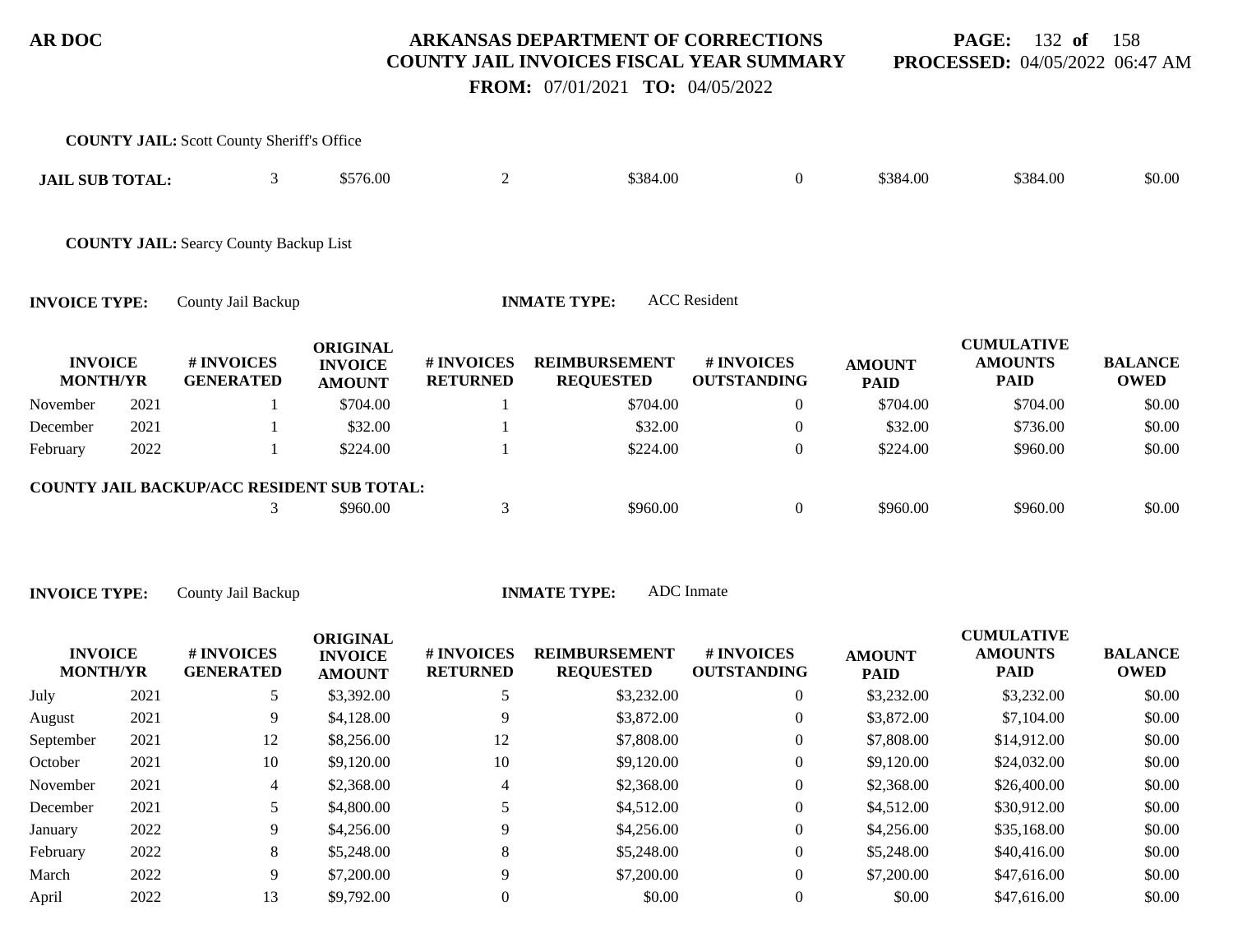**PAGE:** 133 **of** 158 **PROCESSED:** 04/05/2022 06:47 AM

 **FROM:** 07/01/2021 **TO:** 04/05/2022

|                                   |      | <b>COUNTY JAIL: Searcy County Backup List</b>      |                                                    |                               |                                          |                                  |                              |                                                    |                               |
|-----------------------------------|------|----------------------------------------------------|----------------------------------------------------|-------------------------------|------------------------------------------|----------------------------------|------------------------------|----------------------------------------------------|-------------------------------|
|                                   |      | <b>COUNTY JAIL BACKUP/ADC INMATE SUB TOTAL:</b>    |                                                    |                               |                                          |                                  |                              |                                                    |                               |
|                                   |      | 84                                                 | \$58,560.00                                        | 71                            | \$47,616.00                              | $\overline{0}$                   | \$47,616.00                  | \$47,616.00                                        | \$0.00                        |
| <b>JAIL SUB TOTAL:</b>            |      | 87                                                 | \$59,520.00                                        | 74                            | \$48,576.00                              | $\mathbf{0}$                     | \$48,576.00                  | \$48,576.00                                        | \$0.00                        |
|                                   |      | <b>COUNTY JAIL:</b> Searcy County Sheriff's Office |                                                    |                               |                                          |                                  |                              |                                                    |                               |
| <b>INVOICE TYPE:</b>              |      | Act 570                                            |                                                    |                               | <b>INMATE TYPE:</b>                      | DCC Client (Act 570)             |                              |                                                    |                               |
| <b>INVOICE</b><br><b>MONTH/YR</b> |      | # INVOICES<br><b>GENERATED</b>                     | <b>ORIGINAL</b><br><b>INVOICE</b><br><b>AMOUNT</b> | # INVOICES<br><b>RETURNED</b> | <b>REIMBURSEMENT</b><br><b>REQUESTED</b> | # INVOICES<br><b>OUTSTANDING</b> | <b>AMOUNT</b><br><b>PAID</b> | <b>CUMULATIVE</b><br><b>AMOUNTS</b><br><b>PAID</b> | <b>BALANCE</b><br><b>OWED</b> |
| October                           | 2021 |                                                    | \$224.00                                           |                               | \$224.00                                 | $\overline{0}$                   | \$224.00                     | \$224.00                                           | \$0.00                        |
| November                          | 2021 |                                                    | \$224.00                                           |                               | \$224.00                                 | $\overline{0}$                   | \$224.00                     | \$448.00                                           | \$0.00                        |
| December                          | 2021 | 2                                                  | \$256.00                                           | $\overline{2}$                | \$256.00                                 | $\overline{0}$                   | \$256.00                     | \$704.00                                           | \$0.00                        |
| February                          | 2022 |                                                    | \$32.00                                            |                               | \$32.00                                  | $\theta$                         | \$32.00                      | \$736.00                                           | \$0.00                        |
| March                             | 2022 |                                                    | \$224.00                                           |                               | \$224.00                                 | $\overline{0}$                   | \$224.00                     | \$960.00                                           | \$0.00                        |
| April                             | 2022 | $\overline{2}$                                     | \$128.00                                           | $\boldsymbol{0}$              | \$0.00                                   | $\boldsymbol{0}$                 | \$0.00                       | \$960.00                                           | \$0.00                        |
|                                   |      | ACT 570/DCC CLIENT (ACT 570) SUB TOTAL:            |                                                    |                               |                                          |                                  |                              |                                                    |                               |
|                                   |      | 8                                                  | \$1,088.00                                         | 6                             | \$960.00                                 | $\boldsymbol{0}$                 | \$960.00                     | \$960.00                                           | \$0.00                        |
| <b>JAIL SUB TOTAL:</b>            |      | 8                                                  | \$1,088.00                                         | 6                             | \$960.00                                 | $\mathbf{0}$                     | \$960.00                     | \$960.00                                           | \$0.00                        |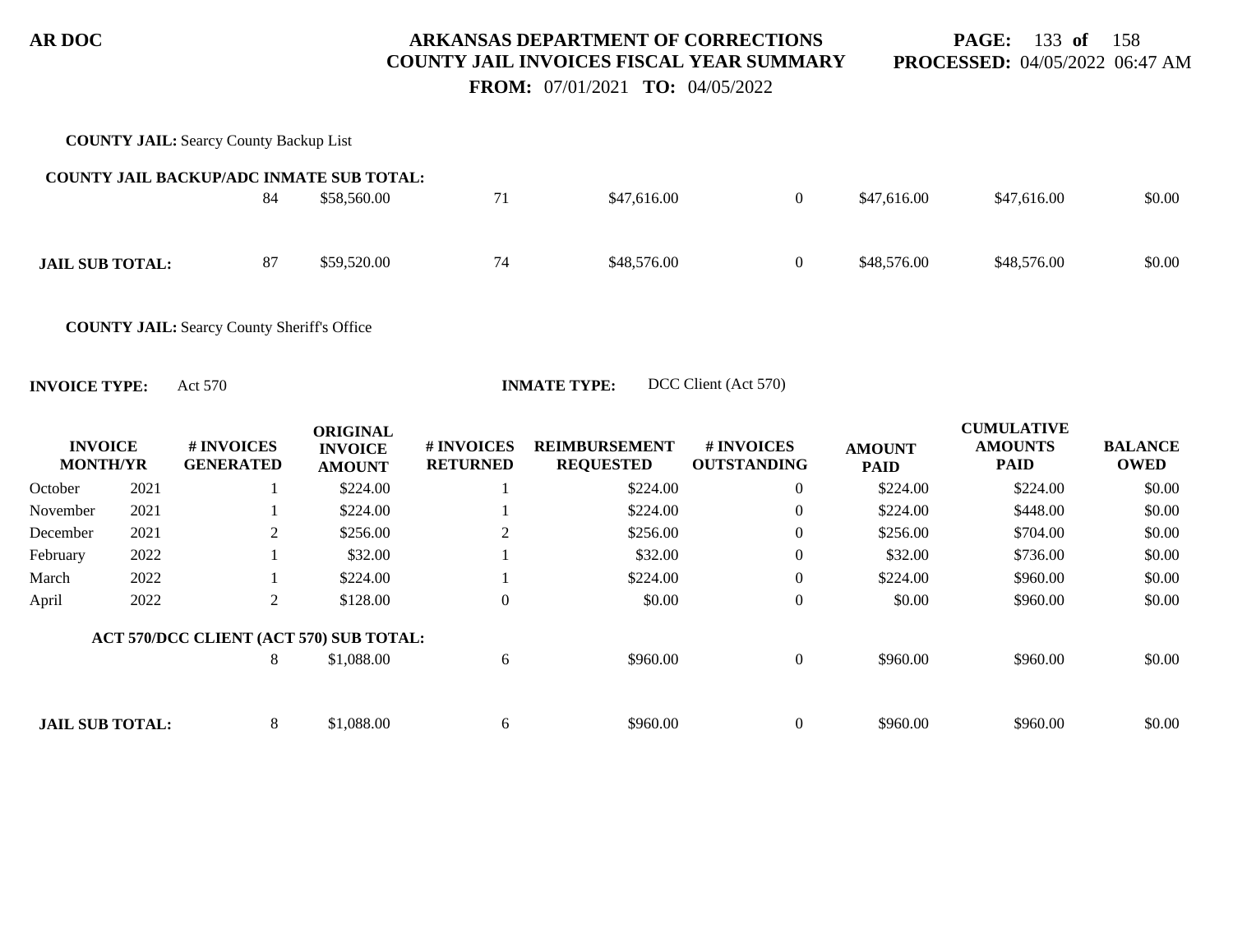# **PAGE:** 134 **of** 158 **PROCESSED:** 04/05/2022 06:47 AM

CUMU<del>LATIVE</del>

 **FROM:** 07/01/2021 **TO:** 04/05/2022

#### **COUNTY JAIL:** Sebastian County Backup List

| <b>INVOICE TYPE:</b>              |      | <b>ACC</b> Resident<br><b>INMATE TYPE:</b><br>County Jail Backup |                                                    |                               |                                          |                                  |                              |                                                    |                               |  |  |  |
|-----------------------------------|------|------------------------------------------------------------------|----------------------------------------------------|-------------------------------|------------------------------------------|----------------------------------|------------------------------|----------------------------------------------------|-------------------------------|--|--|--|
| <b>INVOICE</b><br><b>MONTH/YR</b> |      | # INVOICES<br><b>GENERATED</b>                                   | <b>ORIGINAL</b><br><b>INVOICE</b><br><b>AMOUNT</b> | # INVOICES<br><b>RETURNED</b> | <b>REIMBURSEMENT</b><br><b>REQUESTED</b> | # INVOICES<br><b>OUTSTANDING</b> | <b>AMOUNT</b><br><b>PAID</b> | <b>CUMULATIVE</b><br><b>AMOUNTS</b><br><b>PAID</b> | <b>BALANCE</b><br><b>OWED</b> |  |  |  |
| July                              | 2021 | 13                                                               | \$3,424.00                                         | 13                            | \$3,424.00                               | $\overline{0}$                   | \$3,424.00                   | \$3,424.00                                         | \$0.00                        |  |  |  |
| August                            | 2021 | 29                                                               | \$13,632.00                                        | 29                            | \$14,624.00                              | $\overline{0}$                   | \$14,624.00                  | \$18,048.00                                        | \$0.00                        |  |  |  |
| September                         | 2021 | 35                                                               | \$20,256.00                                        | 35                            | \$20,832.00                              | $\overline{0}$                   | \$20,832.00                  | \$38,880.00                                        | \$0.00                        |  |  |  |
| October                           | 2021 | 24                                                               | \$8,672.00                                         | 24                            | \$8,896.00                               | $\overline{0}$                   | \$8,896.00                   | \$47,776.00                                        | \$0.00                        |  |  |  |
| November                          | 2021 | 24                                                               | \$12,160.00                                        | 24                            | \$12,160.00                              | $\overline{0}$                   | \$12,160.00                  | \$59,936.00                                        | \$0.00                        |  |  |  |
| December                          | 2021 | 19                                                               | \$8,320.00                                         | 19                            | \$9,344.00                               | $\overline{0}$                   | \$9,344.00                   | \$69,280.00                                        | \$0.00                        |  |  |  |
| January                           | 2022 | 24                                                               | \$8,288.00                                         | 24                            | \$8,288.00                               | $\overline{0}$                   | \$8,288.00                   | \$77,568.00                                        | \$0.00                        |  |  |  |
| February                          | 2022 | 18                                                               | \$12,608.00                                        | 18                            | \$12,960.00                              | $\Omega$                         | \$12,960.00                  | \$90,528.00                                        | \$0.00                        |  |  |  |
| March                             | 2022 | 24                                                               | \$10,272.00                                        | 24                            | \$10,528.00                              | $\overline{0}$                   | \$10,528.00                  | \$101,056.00                                       | \$0.00                        |  |  |  |
| April                             | 2022 | 22                                                               | \$5,216.00                                         | $\theta$                      | \$0.00                                   | $\overline{0}$                   | \$0.00                       | \$101,056.00                                       | \$0.00                        |  |  |  |
|                                   |      | <b>COUNTY JAIL BACKUP/ACC RESIDENT SUB TOTAL:</b>                |                                                    |                               |                                          |                                  |                              |                                                    |                               |  |  |  |
|                                   |      | 232                                                              | \$102,848.00                                       | 210                           | \$101,056.00                             | $\overline{0}$                   | \$101,056.00                 | \$101,056.00                                       | \$0.00                        |  |  |  |

| <b>INVOICE</b><br><b>MONTH/YR</b> |      | # INVOICES<br><b>GENERATED</b> | ORIGINAL<br><b>INVOICE</b><br><b>AMOUNT</b> | <b># INVOICES</b><br><b>RETURNED</b> | <b>REIMBURSEMENT</b><br><b>REQUESTED</b> | # INVOICES<br><b>OUTSTANDING</b> | <b>AMOUNT</b><br><b>PAID</b> | <b>CUMULATIVE</b><br><b>AMOUNTS</b><br><b>PAID</b> | <b>BALANCE</b><br><b>OWED</b> |
|-----------------------------------|------|--------------------------------|---------------------------------------------|--------------------------------------|------------------------------------------|----------------------------------|------------------------------|----------------------------------------------------|-------------------------------|
| July                              | 2021 | 142                            | \$64,384.00                                 | 142                                  | \$66,208.00                              |                                  | \$66,208.00                  | \$66,208.00                                        | \$0.00                        |
| August                            | 2021 | 109                            | \$82,880.00                                 | 109                                  | \$84,640.00                              |                                  | \$84,640.00                  | \$150,848.00                                       | \$0.00                        |
| September                         | 2021 | 148                            | \$114,368,00                                | 148                                  | \$120,864.00                             |                                  | \$120,864.00                 | \$271,712.00                                       | \$0.00                        |
| October                           | 2021 | 175                            | \$120,960.00                                | 175                                  | \$126,656.00                             |                                  | \$126,656.00                 | \$398,368.00                                       | \$0.00                        |
| November                          | 2021 | 160                            | \$117,856.00                                | 160                                  | \$122,976.00                             |                                  | \$122,976.00                 | \$521,344.00                                       | \$0.00                        |
| December                          | 2021 | 168                            | \$133,056.00                                | 168                                  | \$137,792.00                             |                                  | \$137,792.00                 | \$659,136.00                                       | \$0.00                        |
| January                           | 2022 | 171                            | \$142,752.00                                | 171                                  | \$154,464.00                             |                                  | \$154,464.00                 | \$813,600.00                                       | \$0.00                        |
| February                          | 2022 | 170                            | \$151,168.00                                | 170                                  | \$156,736.00                             |                                  | \$156,736.00                 | \$970,336.00                                       | \$0.00                        |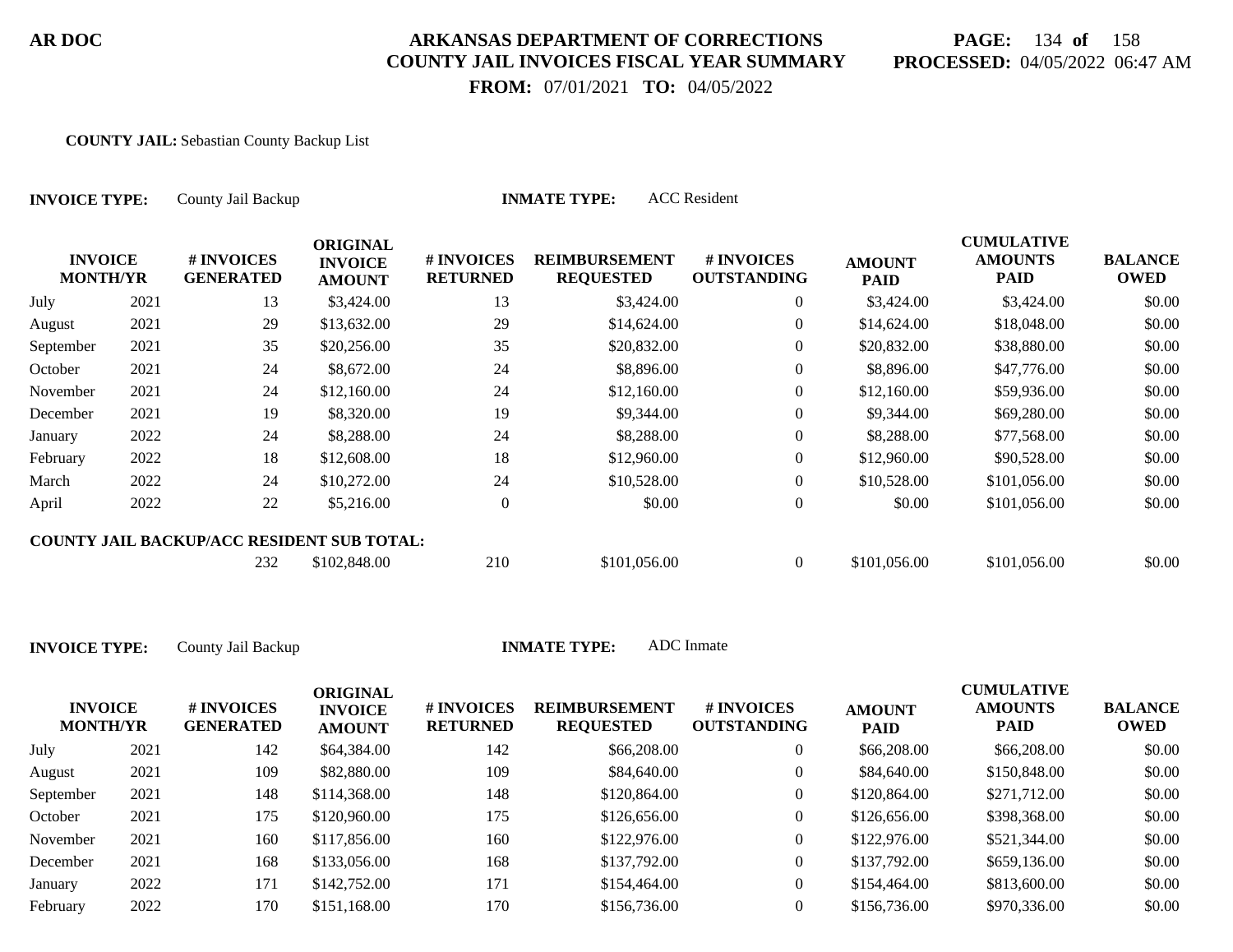**PAGE:** 135 **of** 158 **PROCESSED:** 04/05/2022 06:47 AM

 **FROM:** 07/01/2021 **TO:** 04/05/2022

|                                   |      | <b>COUNTY JAIL:</b> Sebastian County Backup List      |                                                 |                 |                      |                                  |                              |                               |                               |
|-----------------------------------|------|-------------------------------------------------------|-------------------------------------------------|-----------------|----------------------|----------------------------------|------------------------------|-------------------------------|-------------------------------|
| March                             | 2022 | 195                                                   | \$113,312.00                                    | 195             | \$120,736.00         | $\overline{0}$                   | \$120,736.00                 | \$1,091,072.00                | \$0.00                        |
| April                             | 2022 | 165                                                   | \$99,232.00                                     | $\overline{0}$  | \$0.00               | $\boldsymbol{0}$                 | \$0.00                       | \$1,091,072.00                | \$0.00                        |
|                                   |      |                                                       | <b>COUNTY JAIL BACKUP/ADC INMATE SUB TOTAL:</b> |                 |                      |                                  |                              |                               |                               |
|                                   |      | 1603                                                  | \$1,139,968.00                                  | 1438            | \$1,091,072.00       | $\overline{0}$                   | \$1,091,072.00               | \$1,091,072.00                | \$0.00                        |
| <b>JAIL SUB TOTAL:</b>            |      | 1835                                                  | \$1,242,816.00                                  | 1648            | \$1,192,128.00       | $\overline{0}$                   | \$1,192,128.00               | \$1,192,128.00                | \$0.00                        |
|                                   |      | <b>COUNTY JAIL:</b> Sebastian County Sheriff's Office |                                                 |                 |                      |                                  |                              |                               |                               |
| <b>INVOICE TYPE:</b>              |      | Act 423                                               |                                                 |                 | <b>INMATE TYPE:</b>  | ACC Client (Act 423)             |                              |                               |                               |
| <b>INVOICE</b><br><b>MONTH/YR</b> |      | # INVOICES                                            | <b>ORIGINAL</b><br><b>INVOICE</b>               | # INVOICES      | <b>REIMBURSEMENT</b> |                                  |                              | <b>CUMULATIVE</b>             |                               |
|                                   |      | <b>GENERATED</b>                                      | <b>AMOUNT</b>                                   | <b>RETURNED</b> | <b>REQUESTED</b>     | # INVOICES<br><b>OUTSTANDING</b> | <b>AMOUNT</b><br><b>PAID</b> | <b>AMOUNTS</b><br><b>PAID</b> | <b>BALANCE</b><br><b>OWED</b> |
| July                              | 2021 |                                                       | \$32.00                                         |                 | \$32.00              | $\mathbf{0}$                     | \$32.00                      | \$32.00                       | \$0.00                        |
| August                            | 2021 | 3                                                     | \$608.00                                        | 3               | \$608.00             | $\boldsymbol{0}$                 | \$608.00                     | \$640.00                      | \$0.00                        |
| September                         | 2021 |                                                       | \$128.00                                        |                 | \$128.00             | $\boldsymbol{0}$                 | \$128.00                     | \$768.00                      | \$0.00                        |
| November                          | 2021 | 2                                                     | \$384.00                                        | 2               | \$384.00             | $\overline{0}$                   | \$384.00                     | \$1,152.00                    | \$0.00                        |
|                                   |      |                                                       | ACT 423/ACC CLIENT (ACT 423) SUB TOTAL:         |                 |                      |                                  |                              |                               |                               |

**INVOICE TYPE:** Act 570 **INMATE TYPE:** DCC Client (Act 570)

| <b>INVOICE</b><br><b>MONTH/YR</b> |      | # INVOICES<br><b>GENERATED</b> | <b>ORIGINAL</b><br><b>INVOICE</b><br><b>AMOUNT</b> | # INVOICES<br><b>RETURNED</b> | <b>REIMBURSEMENT</b><br><b>REOUESTED</b> | # INVOICES<br><b>OUTSTANDING</b> | <b>AMOUNT</b><br><b>PAID</b> | CUMULATIVE<br><b>AMOUNTS</b><br><b>PAID</b> | <b>BALANCE</b><br><b>OWED</b> |
|-----------------------------------|------|--------------------------------|----------------------------------------------------|-------------------------------|------------------------------------------|----------------------------------|------------------------------|---------------------------------------------|-------------------------------|
| July                              | 2021 |                                | \$1.728.00                                         |                               | \$1,728.00                               |                                  | \$1,728.00                   | \$1,728.00                                  | \$0.00                        |
| August                            | 2021 |                                | \$1,728.00                                         |                               | \$1,728.00                               |                                  | \$1,728.00                   | \$3,456.00                                  | \$0.00                        |
| September                         | 2021 |                                | \$448.00                                           |                               | \$448.00                                 |                                  | \$448.00                     | \$3,904.00                                  | \$0.00                        |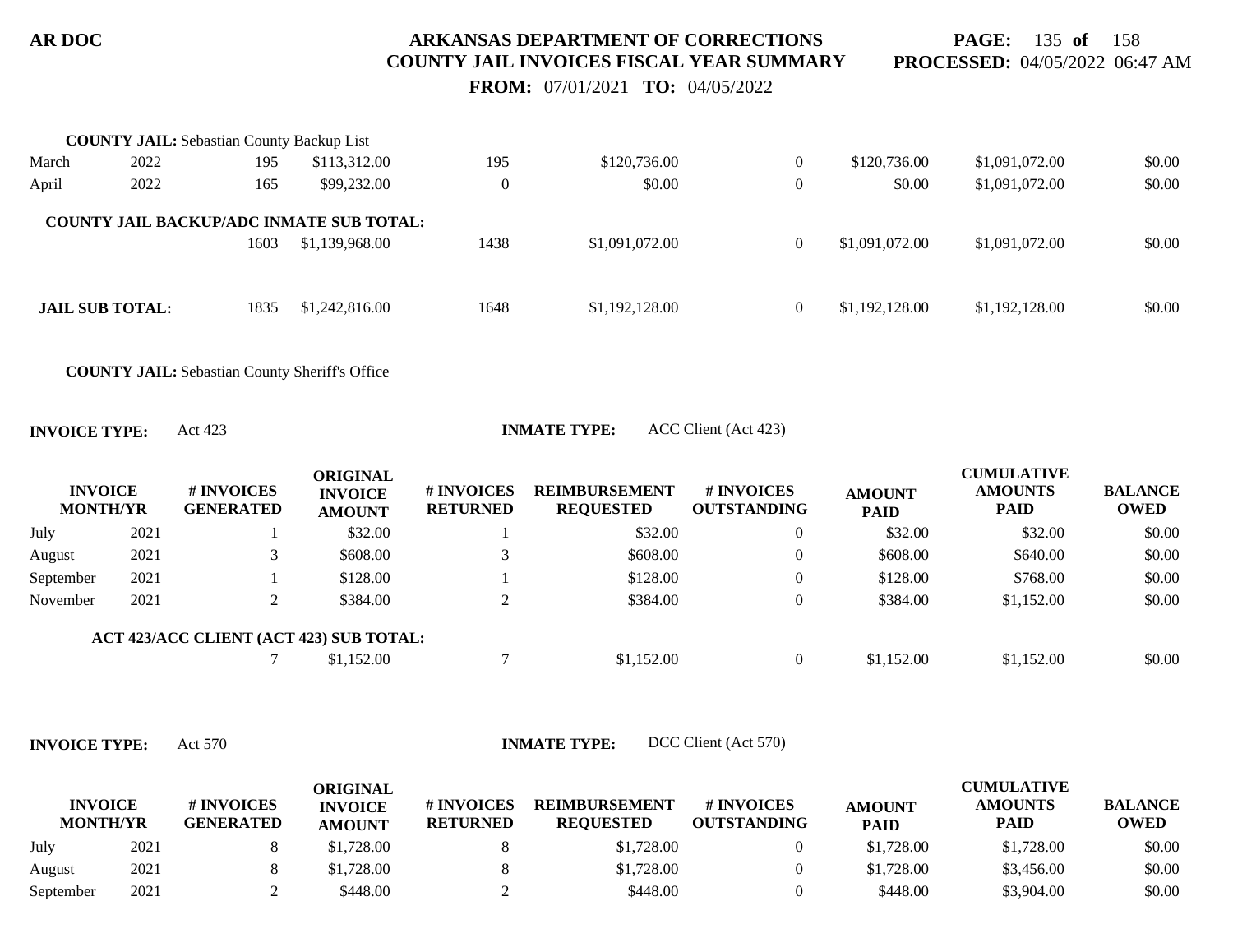**PAGE:** 136 **of** 158 **PROCESSED:** 04/05/2022 06:47 AM

 **FROM:** 07/01/2021 **TO:** 04/05/2022

|                        | <b>COUNTY JAIL:</b> Sebastian County Sheriff's Office |    |                                         |                |             |                  |             |             |        |
|------------------------|-------------------------------------------------------|----|-----------------------------------------|----------------|-------------|------------------|-------------|-------------|--------|
| October                | 2021                                                  | 6  | \$1,280.00                              | 6              | \$1,280.00  | $\boldsymbol{0}$ | \$1,280.00  | \$5,184.00  | \$0.00 |
| November               | 2021                                                  |    | \$1,536.00                              |                | \$1,536.00  | $\theta$         | \$1,536.00  | \$6,720.00  | \$0.00 |
| December               | 2021                                                  | 5. | \$608.00                                |                | \$608.00    | $\theta$         | \$608.00    | \$7,328.00  | \$0.00 |
| January                | 2022                                                  |    | \$1,504.00                              |                | \$1,504.00  | $\overline{0}$   | \$1,504.00  | \$8,832.00  | \$0.00 |
| February               | 2022                                                  |    | \$224.00                                |                | \$224.00    | $\overline{0}$   | \$224.00    | \$9,056.00  | \$0.00 |
| March                  | 2022                                                  |    | \$1,376.00                              |                | \$1,376.00  | $\overline{0}$   | \$1,376.00  | \$10,432.00 | \$0.00 |
| April                  | 2022                                                  | 8  | \$1,472.00                              | $\overline{0}$ | \$0.00      | $\overline{0}$   | \$0.00      | \$10,432.00 | \$0.00 |
|                        |                                                       |    | ACT 570/DCC CLIENT (ACT 570) SUB TOTAL: |                |             |                  |             |             |        |
|                        |                                                       | 59 | \$11,904.00                             | 51             | \$10,432.00 | $\overline{0}$   | \$10,432.00 | \$10,432.00 | \$0.00 |
|                        |                                                       |    |                                         |                |             |                  |             |             |        |
| <b>JAIL SUB TOTAL:</b> |                                                       | 66 | \$13,056.00                             | 58             | \$11,584.00 | $\overline{0}$   | \$11,584.00 | \$11,584.00 | \$0.00 |

**COUNTY JAIL:** Sevier County Backup List

**INVOICE TYPE:** County Jail Backup **INMATE TYPE:** ACC Resident

|           | <b>INVOICE</b><br><b>MONTH/YR</b> | # INVOICES<br><b>GENERATED</b>                    | <b>ORIGINAL</b><br><b>INVOICE</b><br><b>AMOUNT</b> | # INVOICES<br><b>RETURNED</b> | <b>REIMBURSEMENT</b><br><b>REQUESTED</b> | # INVOICES<br><b>OUTSTANDING</b> | <b>AMOUNT</b><br><b>PAID</b> | <b>CUMULATIVE</b><br><b>AMOUNTS</b><br><b>PAID</b> | <b>BALANCE</b><br><b>OWED</b> |
|-----------|-----------------------------------|---------------------------------------------------|----------------------------------------------------|-------------------------------|------------------------------------------|----------------------------------|------------------------------|----------------------------------------------------|-------------------------------|
| July      | 2021                              | 3                                                 | \$352.00                                           |                               | \$352.00                                 | $\overline{0}$                   | \$352.00                     | \$352.00                                           | \$0.00                        |
| August    | 2021                              |                                                   | \$864.00                                           |                               | \$864.00                                 | $\overline{0}$                   | \$864.00                     | \$1,216.00                                         | \$0.00                        |
| September | 2021                              |                                                   | \$864.00                                           |                               | \$864.00                                 | $\theta$                         | \$864.00                     | \$2,080.00                                         | \$0.00                        |
| October   | 2021                              |                                                   | \$960.00                                           |                               | \$960.00                                 | $\Omega$                         | \$960.00                     | \$3,040.00                                         | \$0.00                        |
| November  | 2021                              |                                                   | \$608.00                                           |                               | \$608.00                                 | $\overline{0}$                   | \$608.00                     | \$3,648.00                                         | \$0.00                        |
| December  | 2021                              |                                                   | \$672.00                                           |                               | \$0.00                                   | $\overline{0}$                   | \$0.00                       | \$3,648.00                                         | \$0.00                        |
| January   | 2022                              |                                                   | \$960.00                                           |                               | \$960.00                                 |                                  | \$960.00                     | \$4,608.00                                         | \$0.00                        |
| April     | 2022                              |                                                   | \$448.00                                           |                               | \$0.00                                   | $\overline{0}$                   | \$0.00                       | \$4,608.00                                         | \$0.00                        |
|           |                                   | <b>COUNTY JAIL BACKUP/ACC RESIDENT SUB TOTAL:</b> |                                                    |                               |                                          |                                  |                              |                                                    |                               |
|           |                                   | 13                                                | \$5,728.00                                         | 10                            | \$4,608,00                               |                                  | \$4,608.00                   | \$4,608.00                                         | \$0.00                        |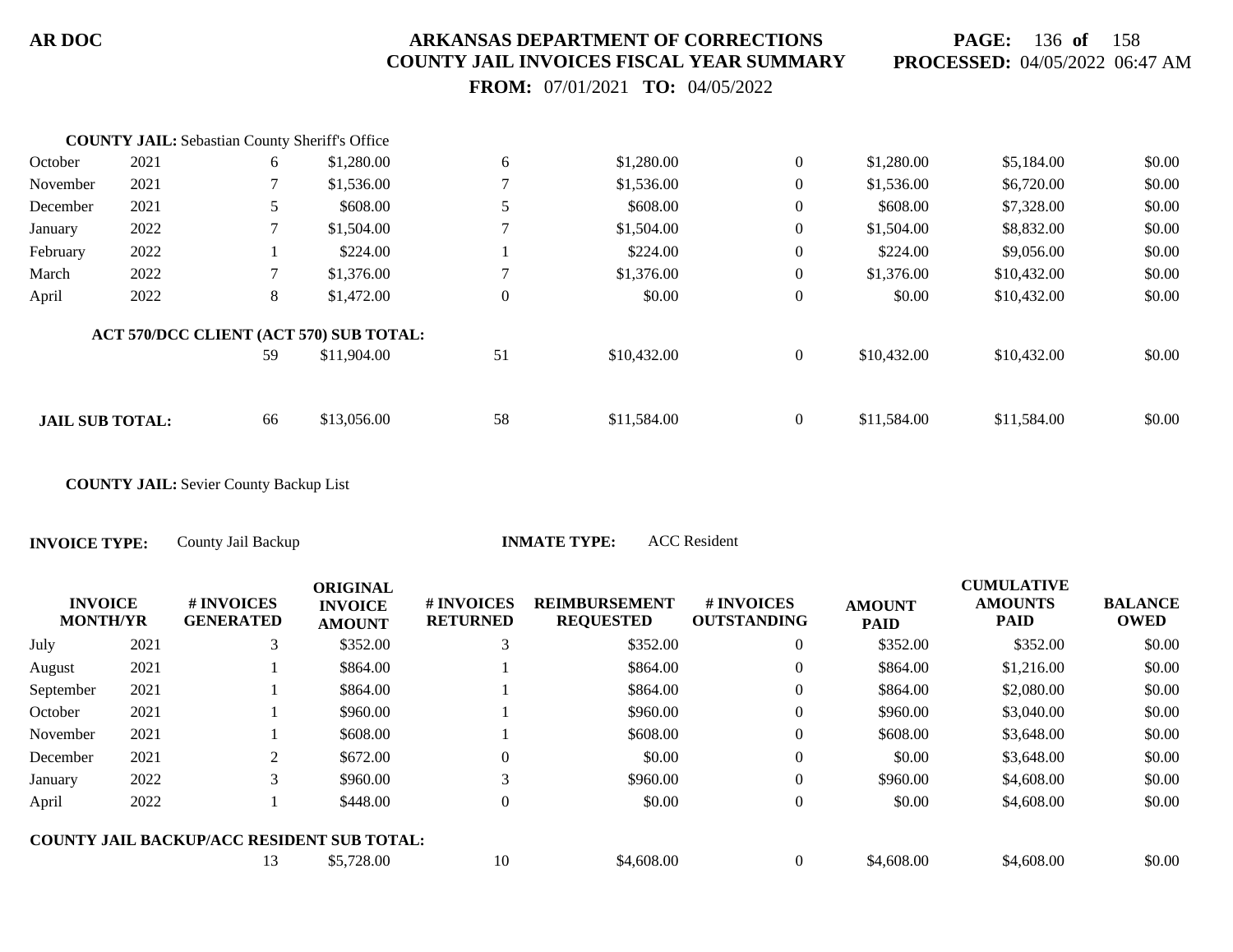# **PAGE:** 137 **of** 158 **PROCESSED:** 04/05/2022 06:47 AM

 **FROM:** 07/01/2021 **TO:** 04/05/2022

#### **COUNTY JAIL:** Sevier County Backup List

| <b>INVOICE TYPE:</b>                            |      | County Jail Backup                                 |                                                    | <b>INMATE TYPE:</b>           |                                          |                                  |                              |                                                    |                               |
|-------------------------------------------------|------|----------------------------------------------------|----------------------------------------------------|-------------------------------|------------------------------------------|----------------------------------|------------------------------|----------------------------------------------------|-------------------------------|
| <b>INVOICE</b><br><b>MONTH/YR</b>               |      | # INVOICES<br><b>GENERATED</b>                     | <b>ORIGINAL</b><br><b>INVOICE</b><br><b>AMOUNT</b> | # INVOICES<br><b>RETURNED</b> | <b>REIMBURSEMENT</b><br><b>REQUESTED</b> | # INVOICES<br><b>OUTSTANDING</b> | <b>AMOUNT</b><br><b>PAID</b> | <b>CUMULATIVE</b><br><b>AMOUNTS</b><br><b>PAID</b> | <b>BALANCE</b><br><b>OWED</b> |
| July                                            | 2021 | 16                                                 | \$8,032.00                                         | 16                            | \$8,032.00                               | $\overline{0}$                   | \$8,032.00                   | \$8,032.00                                         | \$0.00                        |
| August                                          | 2021 | 17                                                 | \$10,464.00                                        | 17                            | \$10,464.00                              | $\overline{0}$                   | \$10,464.00                  | \$18,496.00                                        | \$0.00                        |
| September                                       | 2021 | 20                                                 | \$14,592.00                                        | 20                            | \$14,592.00                              | $\overline{0}$                   | \$14,592.00                  | \$33,088.00                                        | \$0.00                        |
| October                                         | 2021 | 21                                                 | \$17,888.00                                        | 21                            | \$17,888.00                              | $\overline{0}$                   | \$17,888.00                  | \$50,976.00                                        | \$0.00                        |
| November                                        | 2021 | 20                                                 | \$18,784.00                                        | 20                            | \$18,784.00                              | $\theta$                         | \$18,784.00                  | \$69,760.00                                        | \$0.00                        |
| December                                        | 2021 | 31                                                 | \$24,416.00                                        | $\boldsymbol{0}$              | \$0.00                                   | $\boldsymbol{0}$                 | \$0.00                       | \$69,760.00                                        | \$0.00                        |
| January                                         | 2022 | 26                                                 | \$21,248.00                                        | 26                            | \$21,248.00                              | $\overline{0}$                   | \$21,248.00                  | \$91,008.00                                        | \$0.00                        |
| February                                        | 2022 | 22                                                 | \$20,832.00                                        | 22                            | \$20,832.00                              | $\overline{0}$                   | \$20,832.00                  | \$111,840.00                                       | \$0.00                        |
| March                                           | 2022 | 38                                                 | \$25,568.00                                        | 38                            | \$25,568.00                              | $\boldsymbol{0}$                 | \$25,568.00                  | \$137,408.00                                       | \$0.00                        |
| April                                           | 2022 | 21                                                 | \$18,080.00                                        | $\boldsymbol{0}$              | \$0.00                                   | $\boldsymbol{0}$                 | \$0.00                       | \$137,408.00                                       | \$0.00                        |
| <b>COUNTY JAIL BACKUP/ADC INMATE SUB TOTAL:</b> |      |                                                    |                                                    |                               |                                          |                                  |                              |                                                    |                               |
|                                                 |      | 232                                                | \$179,904.00                                       | 180                           | \$137,408.00                             | $\overline{0}$                   | \$137,408.00                 | \$137,408.00                                       | \$0.00                        |
| <b>JAIL SUB TOTAL:</b>                          |      | 245                                                | \$185,632.00                                       | 190                           | \$142,016.00                             | $\overline{0}$                   | \$142,016.00                 | \$142,016.00                                       | \$0.00                        |
|                                                 |      | <b>COUNTY JAIL:</b> Sevier County Sheriff's Office |                                                    |                               |                                          |                                  |                              |                                                    |                               |
| <b>INVOICE TYPE:</b>                            |      | Act 570                                            |                                                    |                               | <b>INMATE TYPE:</b>                      | DCC Client (Act 570)             |                              |                                                    |                               |
| <b>INVOICE</b><br><b>MONTH/YR</b>               |      | # INVOICES<br><b>GENERATED</b>                     | <b>ORIGINAL</b><br><b>INVOICE</b><br><b>AMOUNT</b> | # INVOICES<br><b>RETURNED</b> | <b>REIMBURSEMENT</b><br><b>REQUESTED</b> | # INVOICES<br><b>OUTSTANDING</b> | <b>AMOUNT</b><br><b>PAID</b> | <b>CUMULATIVE</b><br><b>AMOUNTS</b><br><b>PAID</b> | <b>BALANCE</b><br><b>OWED</b> |

| <b>MONTH/YR</b> |      | <b>GENERATED</b> | <b>AMOUNT</b> | <b>RETURNED</b> | <b>REOUESTED</b> | <b>OUTSTANDING</b> | <b>PAID</b> | <b>PAID</b> | <b>OWED</b> |
|-----------------|------|------------------|---------------|-----------------|------------------|--------------------|-------------|-------------|-------------|
| July            | 2021 |                  | \$384.00      |                 | \$384.00         |                    | \$384.00    | \$384.00    | \$0.00      |
| September       | 2021 |                  | \$224.00      |                 | \$224.00         |                    | \$224.00    | \$608.00    | \$0.00      |
| October         | 2021 |                  | \$192.00      |                 | \$192.00         |                    | \$192.00    | \$800.00    | \$0.00      |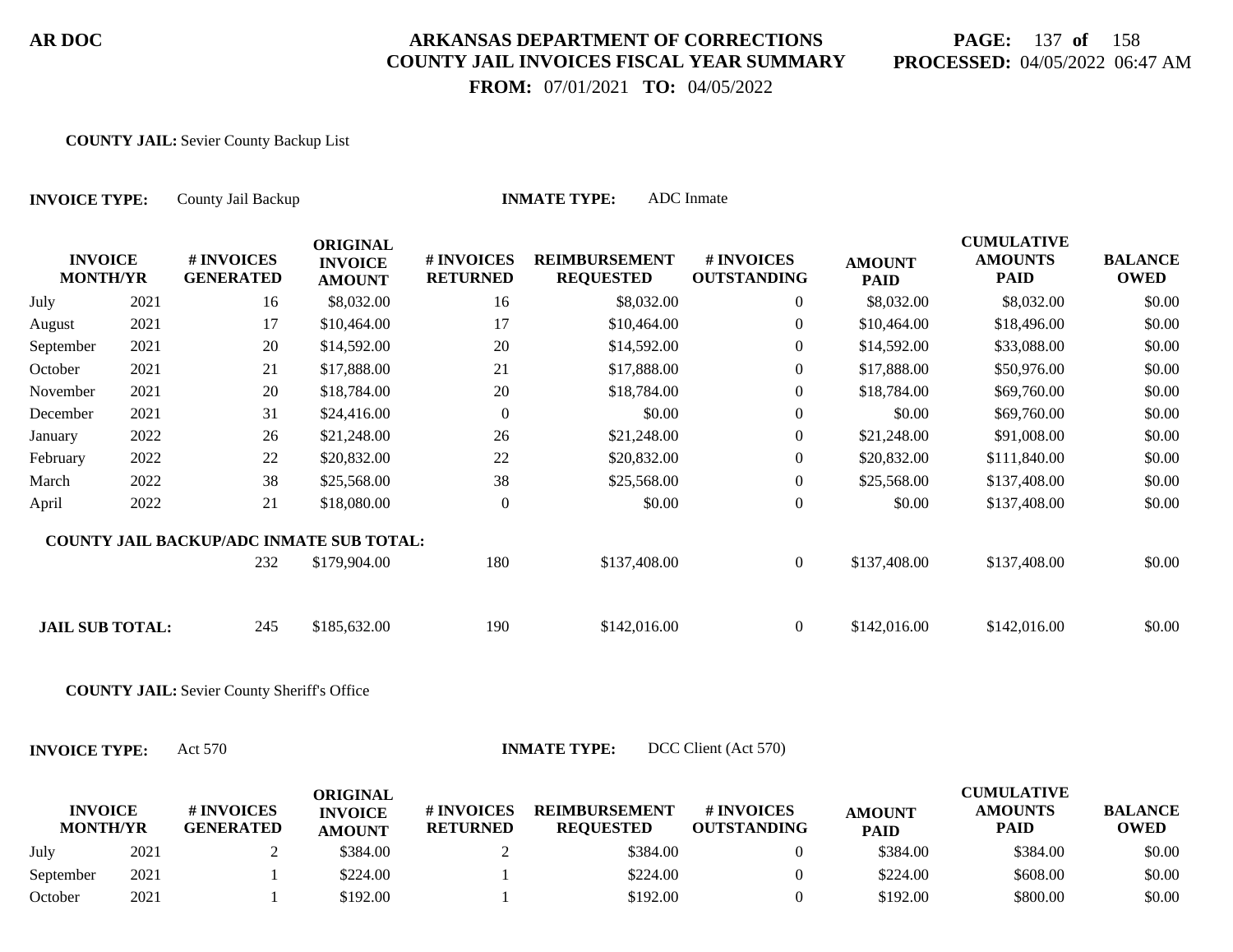**PAGE:** 138 **of** 158 **PROCESSED:** 04/05/2022 06:47 AM

 **FROM:** 07/01/2021 **TO:** 04/05/2022

| \$0.00 |
|--------|
|        |
|        |
| \$0.00 |
|        |
| \$0.00 |
|        |

**COUNTY JAIL:** Sharp County Backup List

**INVOICE TYPE:** County Jail Backup **INMATE TYPE:** ACC Resident

| <b>INVOICE</b><br><b>MONTH/YR</b> |      | <b>#INVOICES</b><br><b>GENERATED</b>              | <b>ORIGINAL</b><br><b>INVOICE</b><br><b>AMOUNT</b> | # INVOICES<br><b>RETURNED</b> | <b>REIMBURSEMENT</b><br><b>REQUESTED</b> | <b>#INVOICES</b><br><b>OUTSTANDING</b> | <b>AMOUNT</b><br><b>PAID</b> | <b>CUMULATIVE</b><br><b>AMOUNTS</b><br><b>PAID</b> | <b>BALANCE</b><br><b>OWED</b> |
|-----------------------------------|------|---------------------------------------------------|----------------------------------------------------|-------------------------------|------------------------------------------|----------------------------------------|------------------------------|----------------------------------------------------|-------------------------------|
| July                              | 2021 | 3                                                 | \$1,504.00                                         | 3                             | \$1,504.00                               | 0                                      | \$1,504.00                   | \$1,504.00                                         | \$0.00                        |
| August                            | 2021 |                                                   | \$416.00                                           |                               | \$416.00                                 | 0                                      | \$416.00                     | \$1,920.00                                         | \$0.00                        |
| October                           | 2021 |                                                   | \$480.00                                           |                               | \$480.00                                 | 0                                      | \$480.00                     | \$2,400.00                                         | \$0.00                        |
| November                          | 2021 |                                                   | \$864.00                                           |                               | \$864.00                                 | 0                                      | \$864.00                     | \$3,264.00                                         | \$0.00                        |
| December                          | 2021 | 2                                                 | \$288.00                                           |                               | \$288.00                                 | 0                                      | \$288.00                     | \$3,552.00                                         | \$0.00                        |
| January                           | 2022 | 3                                                 | \$1,280.00                                         |                               | \$1,280.00                               | 0                                      | \$1,280.00                   | \$4,832.00                                         | \$0.00                        |
| February                          | 2022 | $\overline{4}$                                    | \$2,528.00                                         | 4                             | \$2,528.00                               | 0                                      | \$2,528.00                   | \$7,360.00                                         | \$0.00                        |
| March                             | 2022 | 4                                                 | \$1,312.00                                         |                               | \$1,312.00                               | 0                                      | \$1,312.00                   | \$8,672.00                                         | \$0.00                        |
|                                   |      | <b>COUNTY JAIL BACKUP/ACC RESIDENT SUB TOTAL:</b> |                                                    |                               |                                          |                                        |                              |                                                    |                               |
|                                   |      | 19                                                | \$8,672.00                                         | 19                            | \$8,672.00                               | 0                                      | \$8,672.00                   | \$8,672.00                                         | \$0.00                        |

|                 |                  | ORIGINAL       |                   |                      |                    |               | <b>CUMULATIVE</b> |                |
|-----------------|------------------|----------------|-------------------|----------------------|--------------------|---------------|-------------------|----------------|
| <b>INVOICE</b>  | # INVOICES       | <b>INVOICE</b> | <b># INVOICES</b> | <b>REIMBURSEMENT</b> | # INVOICES         | <b>AMOUNT</b> | <b>AMOUNTS</b>    | <b>BALANCE</b> |
| <b>MONTH/YR</b> | <b>GENERATED</b> | <b>AMOUNT</b>  | <b>RETURNED</b>   | <b>REQUESTED</b>     | <b>OUTSTANDING</b> | <b>PAID</b>   | PAID              | <b>OWED</b>    |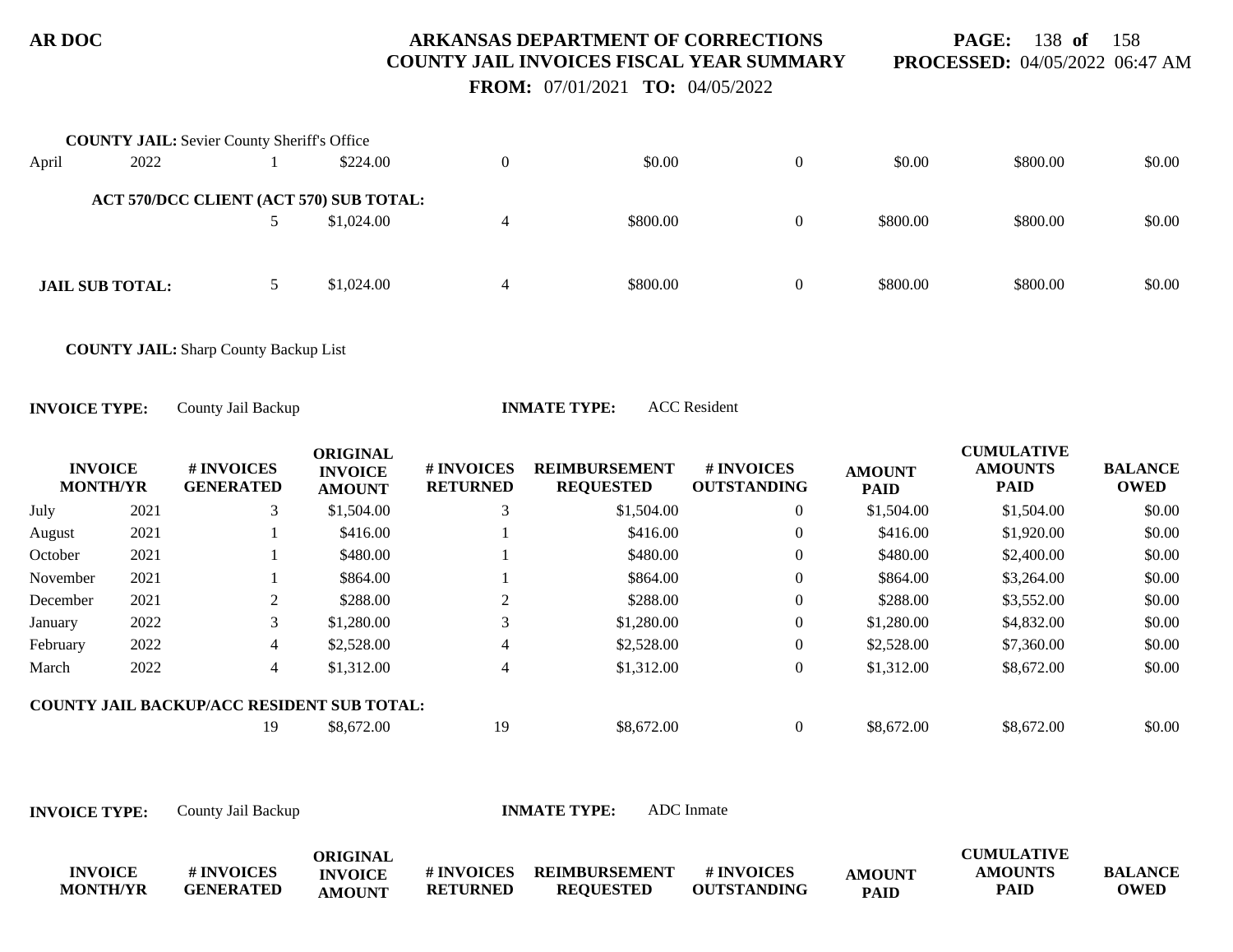**PAGE:** 139 **of** 158 **PROCESSED:** 04/05/2022 06:47 AM

 **FROM:** 07/01/2021 **TO:** 04/05/2022

|                        | <b>COUNTY JAIL:</b> Sharp County Backup List |     |                                                 |                |              |                  |              |              |        |
|------------------------|----------------------------------------------|-----|-------------------------------------------------|----------------|--------------|------------------|--------------|--------------|--------|
| July                   | 2021                                         | 16  | \$10,976.00                                     | 16             | \$10,976.00  | $\overline{0}$   | \$10,976.00  | \$10,976.00  | \$0.00 |
| August                 | 2021                                         |     | \$4,448.00                                      |                | \$4,448.00   | $\overline{0}$   | \$4,448.00   | \$15,424.00  | \$0.00 |
| September              | 2021                                         | 9   | \$5,664.00                                      | 9              | \$5,664.00   | $\boldsymbol{0}$ | \$5,664.00   | \$21,088.00  | \$0.00 |
| October                | 2021                                         | 8   | \$4,832.00                                      | 8              | \$4,832.00   | $\boldsymbol{0}$ | \$4,832.00   | \$25,920.00  | \$0.00 |
| November               | 2021                                         | 14  | \$11,584.00                                     | 14             | \$11,584.00  | $\boldsymbol{0}$ | \$11,584.00  | \$37,504.00  | \$0.00 |
| December               | 2021                                         | 14  | \$8,192.00                                      | 14             | \$8,192.00   | $\boldsymbol{0}$ | \$8,192.00   | \$45,696.00  | \$0.00 |
| January                | 2022                                         | 18  | \$11,040.00                                     | 18             | \$11,040.00  | $\overline{0}$   | \$11,040.00  | \$56,736.00  | \$0.00 |
| February               | 2022                                         | 23  | \$18,944.00                                     | 23             | \$18,944.00  | $\overline{0}$   | \$18,944.00  | \$75,680.00  | \$0.00 |
| March                  | 2022                                         | 28  | \$20,512.00                                     | 28             | \$20,512.00  | $\overline{0}$   | \$20,512.00  | \$96,192.00  | \$0.00 |
| April                  | 2022                                         | 24  | \$14,656.00                                     | $\overline{0}$ | \$0.00       | $\boldsymbol{0}$ | \$0.00       | \$96,192.00  | \$0.00 |
|                        |                                              |     | <b>COUNTY JAIL BACKUP/ADC INMATE SUB TOTAL:</b> |                |              |                  |              |              |        |
|                        |                                              | 161 | \$110,848.00                                    | 137            | \$96,192.00  | $\overline{0}$   | \$96,192.00  | \$96,192.00  | \$0.00 |
| <b>JAIL SUB TOTAL:</b> |                                              | 180 | \$119,520.00                                    | 156            | \$104,864.00 | $\overline{0}$   | \$104,864.00 | \$104,864.00 | \$0.00 |
|                        |                                              |     |                                                 |                |              |                  |              |              |        |

**COUNTY JAIL:** Sharp County Sheriff's Office

**INVOICE TYPE:** Act 570 **INMATE TYPE:** DCC Client (Act 570)

|          | <b>INVOICE</b><br><b>MONTH/YR</b> | # INVOICES<br><b>GENERATED</b>          | ORIGINAL<br><b>INVOICE</b><br><b>AMOUNT</b> | # INVOICES<br><b>RETURNED</b> | <b>REIMBURSEMENT</b><br><b>REQUESTED</b> | # INVOICES<br><b>OUTSTANDING</b> | <b>AMOUNT</b><br><b>PAID</b> | <b>CUMULATIVE</b><br><b>AMOUNTS</b><br><b>PAID</b> | <b>BALANCE</b><br><b>OWED</b> |
|----------|-----------------------------------|-----------------------------------------|---------------------------------------------|-------------------------------|------------------------------------------|----------------------------------|------------------------------|----------------------------------------------------|-------------------------------|
| July     | 2021                              |                                         | \$480.00                                    |                               | \$480.00                                 | $\overline{0}$                   | \$480.00                     | \$480.00                                           | \$0.00                        |
| August   | 2021                              |                                         | \$224.00                                    |                               | \$224.00                                 | $\left($                         | \$224.00                     | \$704.00                                           | \$0.00                        |
| October  | 2021                              |                                         | \$192.00                                    |                               | \$192.00                                 | $\Omega$                         | \$192.00                     | \$896.00                                           | \$0.00                        |
| February | 2022                              |                                         | \$416.00                                    |                               | \$416.00                                 | $\theta$                         | \$416.00                     | \$1,312.00                                         | \$0.00                        |
|          |                                   | ACT 570/DCC CLIENT (ACT 570) SUB TOTAL: |                                             |                               |                                          |                                  |                              |                                                    |                               |
|          |                                   |                                         | \$1,312.00                                  |                               | \$1,312.00                               |                                  | \$1,312.00                   | \$1,312.00                                         | \$0.00                        |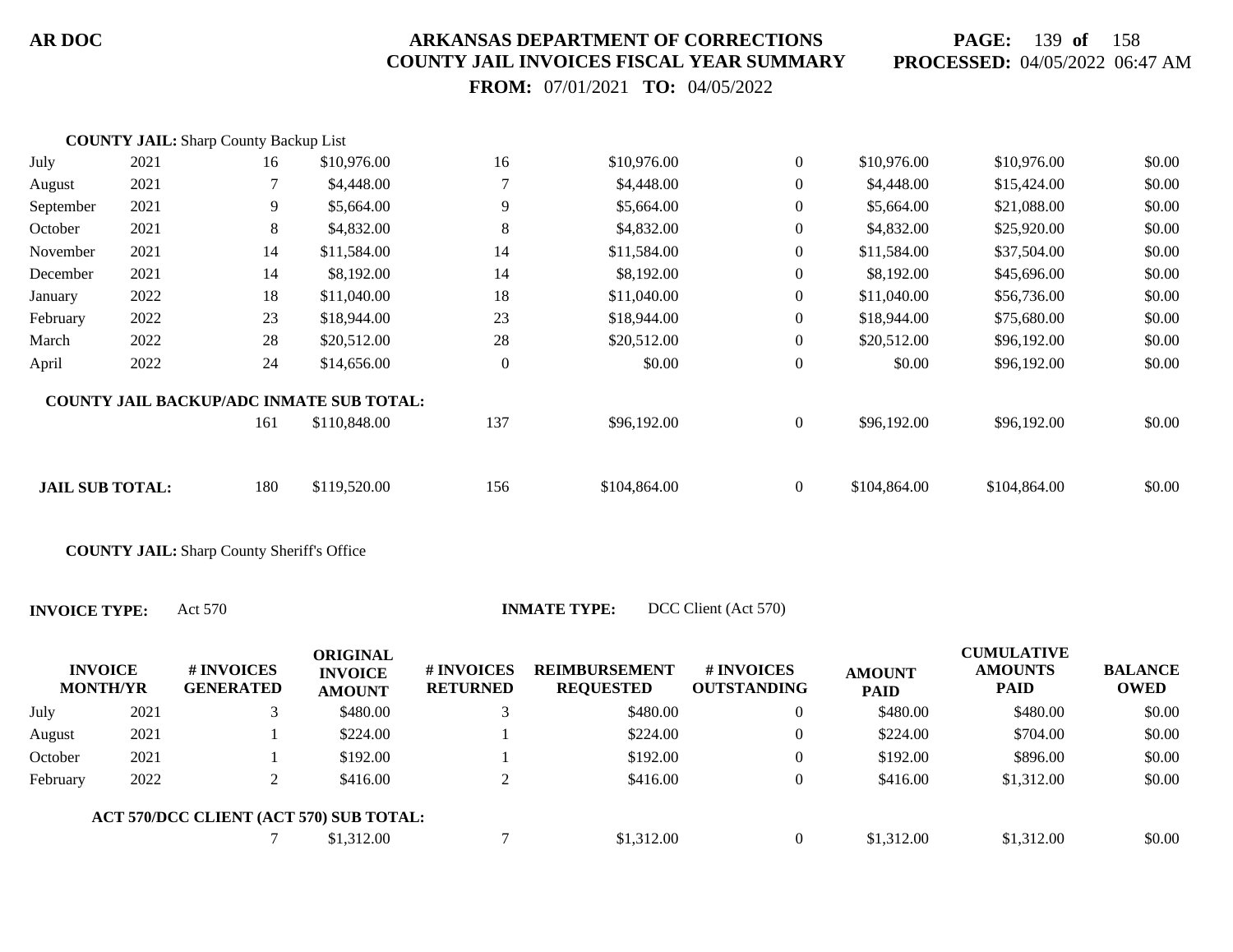**PAGE:** 140 **of** 158 **PROCESSED:** 04/05/2022 06:47 AM

 **FROM:** 07/01/2021 **TO:** 04/05/2022

|                                   |      | <b>COUNTY JAIL:</b> Sharp County Sheriff's Office         |                                                    |                               |                                          |                                  |                              |                                                    |                               |
|-----------------------------------|------|-----------------------------------------------------------|----------------------------------------------------|-------------------------------|------------------------------------------|----------------------------------|------------------------------|----------------------------------------------------|-------------------------------|
| <b>JAIL SUB TOTAL:</b>            |      | $\tau$                                                    | \$1,312.00                                         | $\overline{7}$                | \$1,312.00                               | $\overline{0}$                   | \$1,312.00                   | \$1,312.00                                         | \$0.00                        |
|                                   |      | <b>COUNTY JAIL:</b> Sheridan City Detention Center Backup |                                                    |                               |                                          |                                  |                              |                                                    |                               |
| <b>INVOICE TYPE:</b>              |      | County Jail Backup                                        |                                                    |                               | <b>INMATE TYPE:</b>                      | <b>ACC</b> Resident              |                              |                                                    |                               |
| <b>INVOICE</b><br><b>MONTH/YR</b> |      | # INVOICES<br><b>GENERATED</b>                            | <b>ORIGINAL</b><br><b>INVOICE</b><br><b>AMOUNT</b> | # INVOICES<br><b>RETURNED</b> | <b>REIMBURSEMENT</b><br><b>REQUESTED</b> | # INVOICES<br><b>OUTSTANDING</b> | <b>AMOUNT</b><br><b>PAID</b> | <b>CUMULATIVE</b><br><b>AMOUNTS</b><br><b>PAID</b> | <b>BALANCE</b><br><b>OWED</b> |
| August                            | 2021 |                                                           | \$416.00                                           | $\boldsymbol{0}$              | \$0.00                                   | $\overline{0}$                   | \$0.00                       | \$0.00                                             | \$0.00                        |
| September                         | 2021 | 3                                                         | \$992.00                                           | 3                             | \$992.00                                 | $\overline{0}$                   | \$992.00                     | \$992.00                                           | \$0.00                        |
| October                           | 2021 | 3                                                         | \$576.00                                           | $\boldsymbol{0}$              | \$0.00                                   | $\boldsymbol{0}$                 | \$0.00                       | \$992.00                                           | \$0.00                        |
| March                             | 2022 |                                                           | \$416.00                                           |                               | \$416.00                                 | $\overline{0}$                   | \$416.00                     | \$1,408.00                                         | \$0.00                        |
| April                             | 2022 | 3                                                         | \$1,344.00                                         | $\boldsymbol{0}$              | \$0.00                                   | $\boldsymbol{0}$                 | \$0.00                       | \$1,408.00                                         | \$0.00                        |
|                                   |      | COUNTY JAIL BACKUP/ACC RESIDENT SUB TOTAL:                |                                                    |                               |                                          |                                  |                              |                                                    |                               |
|                                   |      | 11                                                        | \$3,744.00                                         | $\overline{4}$                | \$1,408.00                               | $\overline{0}$                   | \$1,408.00                   | \$1,408.00                                         | \$0.00                        |
|                                   |      |                                                           |                                                    |                               |                                          |                                  |                              |                                                    |                               |
|                                   |      |                                                           |                                                    |                               |                                          |                                  |                              |                                                    |                               |

| <b>INVOICE TYPE:</b> | County Jail Back |
|----------------------|------------------|
|----------------------|------------------|

**INMATE TYPE:** 

| <b>INVOICE</b><br><b>MONTH/YR</b> |      | # INVOICES<br><b>GENERATED</b> | <b>ORIGINAL</b><br><b>INVOICE</b><br><b>AMOUNT</b> | # INVOICES<br><b>RETURNED</b> | <b>REIMBURSEMENT</b><br><b>REQUESTED</b> | # INVOICES<br><b>OUTSTANDING</b> | <b>AMOUNT</b><br><b>PAID</b> | <b>CUMULATIVE</b><br><b>AMOUNTS</b><br>PAID | <b>BALANCE</b><br><b>OWED</b> |
|-----------------------------------|------|--------------------------------|----------------------------------------------------|-------------------------------|------------------------------------------|----------------------------------|------------------------------|---------------------------------------------|-------------------------------|
| July                              | 2021 | 4                              | \$2,432.00                                         |                               | \$2,432.00                               | $\overline{0}$                   | \$2,432.00                   | \$2,432.00                                  | \$0.00                        |
| August                            | 2021 | 4                              | \$2,688.00                                         | 0                             | \$0.00                                   | $\mathbf{0}$                     | \$0.00                       | \$2,432.00                                  | \$0.00                        |
| September                         | 2021 |                                | \$1,120.00                                         |                               | \$1,120.00                               | 0                                | \$1,120.00                   | \$3,552.00                                  | \$0.00                        |
| October                           | 2021 | ◡                              | \$3,584.00                                         | 0                             | \$0.00                                   | $\overline{0}$                   | \$0.00                       | \$3,552.00                                  | \$0.00                        |
| November                          | 2021 | 8                              | \$4,704.00                                         | 8                             | \$4,704.00                               | $\overline{0}$                   | \$4,704.00                   | \$8,256.00                                  | \$0.00                        |
| December                          | 2021 | 4                              | \$3,008.00                                         | $\Omega$                      | \$0.00                                   | $\overline{0}$                   | \$0.00                       | \$8,256.00                                  | \$0.00                        |
| January                           | 2022 |                                | \$768.00                                           | $\mathbf{\overline{3}}$       | \$768.00                                 | 0                                | \$768.00                     | \$9,024.00                                  | \$0.00                        |
| February                          | 2022 |                                | \$2,688.00                                         |                               | \$0.00                                   |                                  | \$0.00                       | \$9,024.00                                  | \$0.00                        |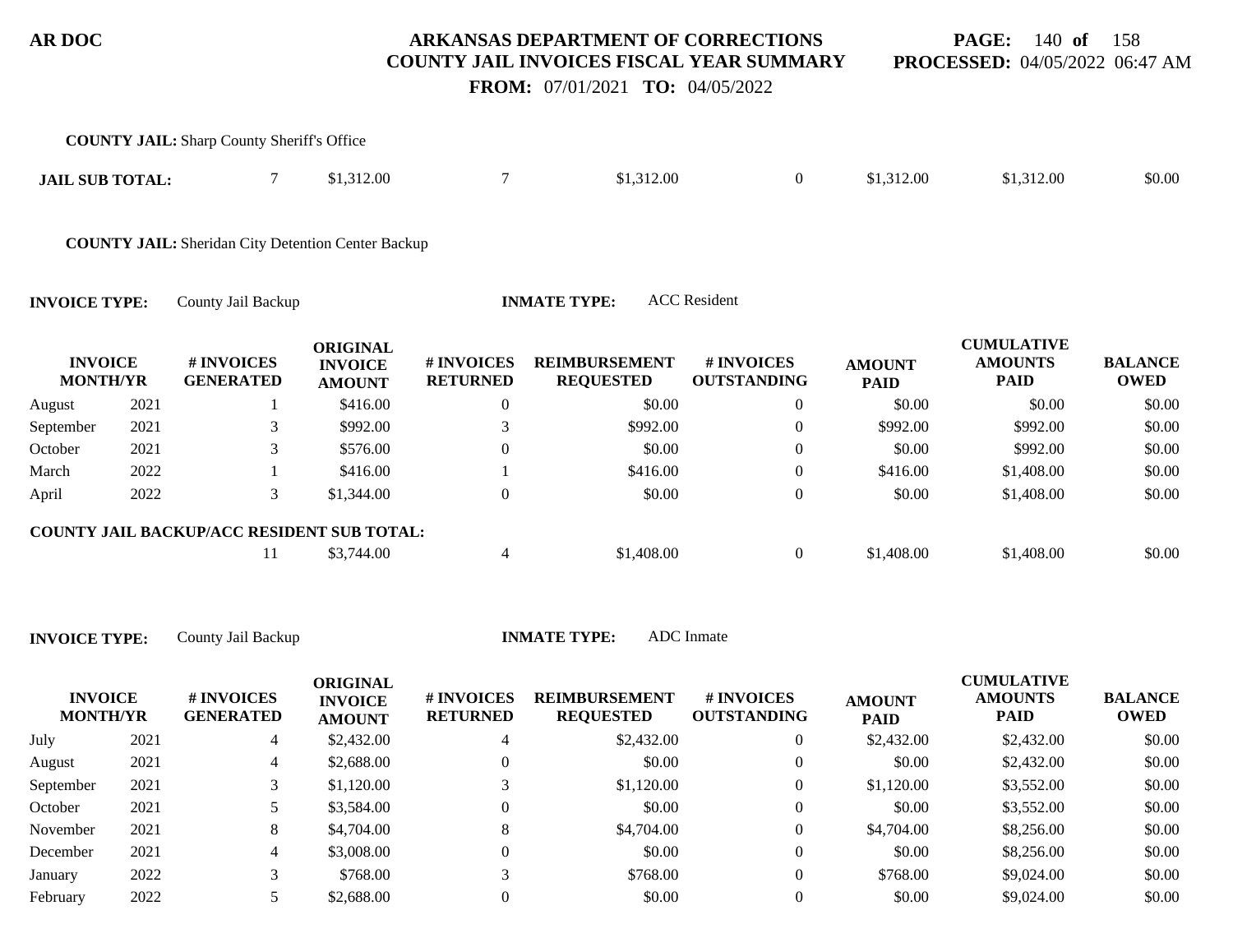**PAGE:** 141 **of** 158 **PROCESSED:** 04/05/2022 06:47 AM

 **FROM:** 07/01/2021 **TO:** 04/05/2022

|       | <b>COUNTY JAIL:</b> Sheridan City Detention Center Backup |    |             |    |             |                |             |             |        |
|-------|-----------------------------------------------------------|----|-------------|----|-------------|----------------|-------------|-------------|--------|
| March | 2022                                                      | 4  | \$3,392.00  | 4  | \$3,392.00  | $\theta$       | \$3,392.00  | \$12,416.00 | \$0.00 |
| April | 2022                                                      | 4  | \$3,072.00  |    | \$0.00      | $\overline{0}$ | \$0.00      | \$12,416.00 | \$0.00 |
|       | <b>COUNTY JAIL BACKUP/ADC INMATE SUB TOTAL:</b>           |    |             |    |             |                |             |             |        |
|       |                                                           | 44 | \$27,456.00 | 22 | \$12,416.00 | $\Omega$       | \$12,416.00 | \$12,416.00 | \$0.00 |
|       |                                                           |    |             |    |             |                |             |             |        |
|       | <b>JAIL SUB TOTAL:</b>                                    | 55 | \$31,200.00 | 26 | \$13,824.00 | $\theta$       | \$13,824.00 | \$13,824.00 | \$0.00 |
|       |                                                           |    |             |    |             |                |             |             |        |

**COUNTY JAIL:** Sheridan Police Department

**INVOICE TYPE:** Act 570 **INMATE TYPE:** DCC Client (Act 570)

| <b>INVOICE</b><br><b>MONTH/YR</b> |      | # INVOICES<br><b>GENERATED</b>          | ORIGINAL<br><b>INVOICE</b><br><b>AMOUNT</b> | <b># INVOICES</b><br><b>RETURNED</b> | <b>REIMBURSEMENT</b><br><b>REQUESTED</b> | # INVOICES<br><b>OUTSTANDING</b> | <b>AMOUNT</b><br><b>PAID</b> | <b>CUMULATIVE</b><br><b>AMOUNTS</b><br><b>PAID</b> | <b>BALANCE</b><br><b>OWED</b> |
|-----------------------------------|------|-----------------------------------------|---------------------------------------------|--------------------------------------|------------------------------------------|----------------------------------|------------------------------|----------------------------------------------------|-------------------------------|
| November                          | 2021 | $\overline{L}$                          | \$384.00                                    | $\theta$                             | \$0.00                                   | $\theta$                         | \$0.00                       | \$0.00                                             | \$0.00                        |
| March                             | 2022 |                                         | \$224.00                                    |                                      | \$0.00                                   | $\theta$                         | \$0.00                       | \$0.00                                             | \$0.00                        |
| April                             | 2022 |                                         | \$224.00                                    | $\overline{0}$                       | \$0.00                                   | $\theta$                         | \$0.00                       | \$0.00                                             | \$0.00                        |
|                                   |      | ACT 570/DCC CLIENT (ACT 570) SUB TOTAL: |                                             |                                      |                                          |                                  |                              |                                                    |                               |
|                                   |      | 4                                       | \$832.00                                    |                                      | \$0.00                                   | 0                                | \$0.00                       | \$0.00                                             | \$0.00                        |
|                                   |      |                                         |                                             |                                      |                                          |                                  |                              |                                                    |                               |
| <b>JAIL SUB TOTAL:</b>            |      |                                         | \$832.00                                    |                                      | \$0.00                                   | 0                                | \$0.00                       | \$0.00                                             | \$0.00                        |

**COUNTY JAIL:** St Francis County Backup List

**INVOICE TYPE:** County Jail Backup **INMATE TYPE:** ACC Resident

|                 |            | ORIGINAL       |                   |                      |                    |               | <b>CUMULATIVE</b> |             |
|-----------------|------------|----------------|-------------------|----------------------|--------------------|---------------|-------------------|-------------|
| <b>INVOICE</b>  | # INVOICES | <b>INVOICE</b> | <b># INVOICES</b> | <b>REIMBURSEMENT</b> | # INVOICES         | <b>AMOUNT</b> | <b>AMOUNTS</b>    | BALANCE     |
| <b>MONTH/YR</b> | GENERATED  | <b>AMOUNT</b>  | <b>RETURNED</b>   | <b>REOUESTED</b>     | <b>OUTSTANDING</b> | <b>PAID</b>   | <b>PAID</b>       | <b>OWED</b> |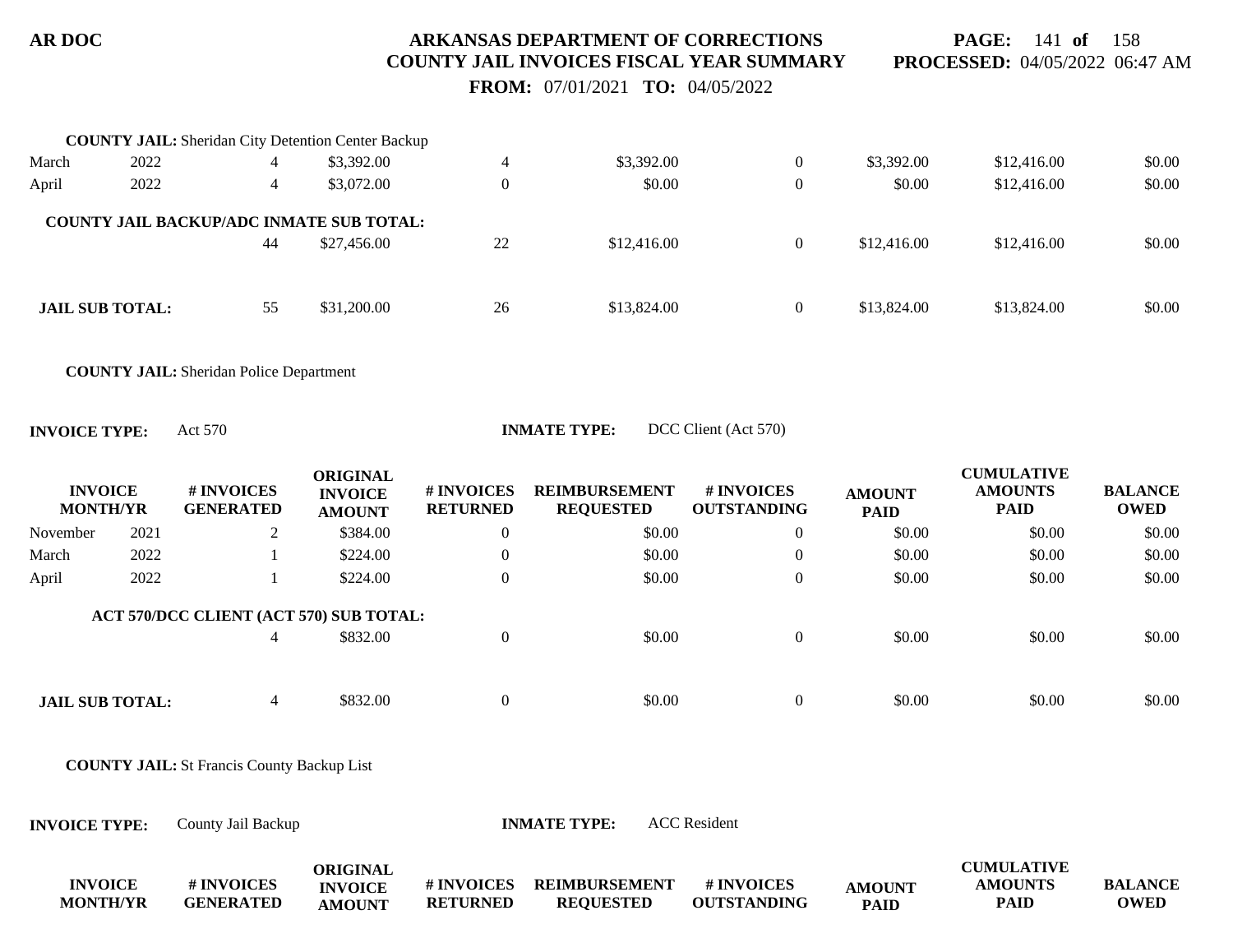**PAGE:** 142 **of** 158 **PROCESSED:** 04/05/2022 06:47 AM

 **FROM:** 07/01/2021 **TO:** 04/05/2022

|           | <b>COUNTY JAIL:</b> St Francis County Backup List |                                                   |        |          |        |        |        |
|-----------|---------------------------------------------------|---------------------------------------------------|--------|----------|--------|--------|--------|
| September | 2021                                              | \$288.00                                          | \$0.00 |          | \$0.00 | \$0.00 | \$0.00 |
| October   | 2021                                              | \$192.00                                          | \$0.00 | $\theta$ | \$0.00 | \$0.00 | \$0.00 |
|           |                                                   | <b>COUNTY JAIL BACKUP/ACC RESIDENT SUB TOTAL:</b> |        |          |        |        |        |
|           |                                                   | \$480.00                                          | \$0.00 |          | \$0.00 | \$0.00 | \$0.00 |

| <b>INVOICE</b><br><b>MONTH/YR</b> |      | # INVOICES<br><b>GENERATED</b>                  | <b>ORIGINAL</b><br><b>INVOICE</b><br><b>AMOUNT</b> | # INVOICES<br><b>RETURNED</b> | <b>REIMBURSEMENT</b><br><b>REQUESTED</b> | <b>#INVOICES</b><br><b>OUTSTANDING</b> | <b>AMOUNT</b><br><b>PAID</b> | <b>CUMULATIVE</b><br><b>AMOUNTS</b><br><b>PAID</b> | <b>BALANCE</b><br><b>OWED</b> |
|-----------------------------------|------|-------------------------------------------------|----------------------------------------------------|-------------------------------|------------------------------------------|----------------------------------------|------------------------------|----------------------------------------------------|-------------------------------|
| July                              | 2021 | 6                                               | \$1,792.00                                         | $\overline{0}$                | \$0.00                                   | $\overline{0}$                         | \$0.00                       | \$0.00                                             | \$0.00                        |
| August                            | 2021 | 4                                               | \$3,552.00                                         |                               | \$0.00                                   | $\overline{0}$                         | \$0.00                       | \$0.00                                             | \$0.00                        |
| September                         | 2021 | 7                                               | \$7,776.00                                         |                               | \$0.00                                   | $\overline{0}$                         | \$0.00                       | \$0.00                                             | \$0.00                        |
| October                           | 2021 | 8                                               | \$5,824.00                                         |                               | \$0.00                                   | $\overline{0}$                         | \$0.00                       | \$0.00                                             | \$0.00                        |
| November                          | 2021 | 6                                               | \$4,992.00                                         |                               | \$0.00                                   | $\overline{0}$                         | \$0.00                       | \$0.00                                             | \$0.00                        |
| December                          | 2021 | 3                                               | \$2,272.00                                         |                               | \$0.00                                   | $\boldsymbol{0}$                       | \$0.00                       | \$0.00                                             | \$0.00                        |
| January                           | 2022 | 5                                               | \$3,904.00                                         |                               | \$0.00                                   | $\overline{0}$                         | \$0.00                       | \$0.00                                             | \$0.00                        |
| February                          | 2022 | 8                                               | \$5,600.00                                         |                               | \$0.00                                   | $\overline{0}$                         | \$0.00                       | \$0.00                                             | \$0.00                        |
| March                             | 2022 | 12                                              | \$8,896.00                                         | $\overline{0}$                | \$0.00                                   | $\boldsymbol{0}$                       | \$0.00                       | \$0.00                                             | \$0.00                        |
| April                             | 2022 | 12                                              | \$10,816.00                                        | $\overline{0}$                | \$0.00                                   | $\overline{0}$                         | \$0.00                       | \$0.00                                             | \$0.00                        |
|                                   |      | <b>COUNTY JAIL BACKUP/ADC INMATE SUB TOTAL:</b> |                                                    |                               |                                          |                                        |                              |                                                    |                               |
|                                   |      | 71                                              | \$55,424.00                                        | $\boldsymbol{0}$              | \$0.00                                   | $\overline{0}$                         | \$0.00                       | \$0.00                                             | \$0.00                        |
| <b>JAIL SUB TOTAL:</b>            |      | 73                                              | \$55,904.00                                        | $\boldsymbol{0}$              | \$0.00                                   | $\boldsymbol{0}$                       | \$0.00                       | \$0.00                                             | \$0.00                        |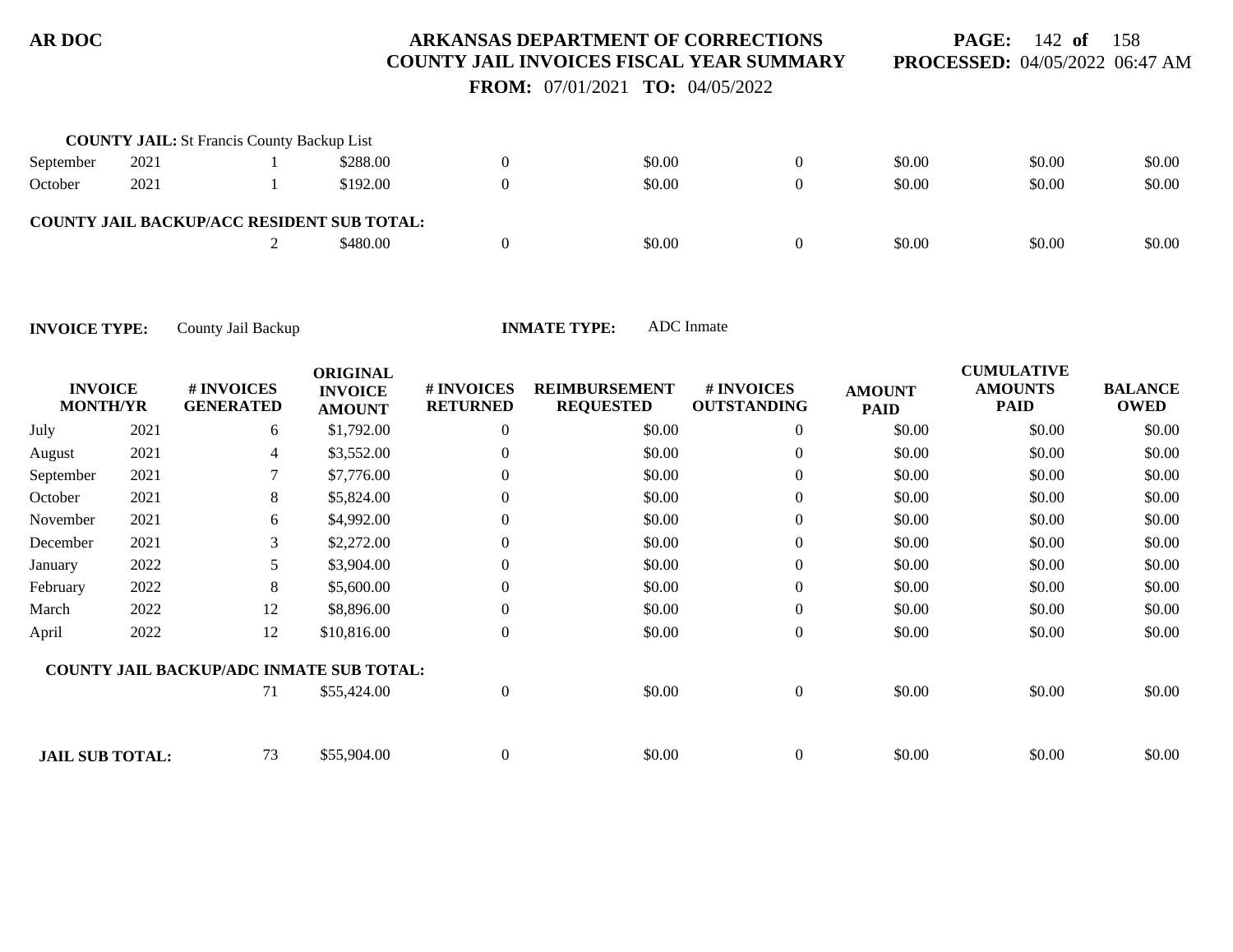# **PAGE:** 143 **of** 158 **PROCESSED:** 04/05/2022 06:47 AM

CUMU<del>LATIVE</del>

 **FROM:** 07/01/2021 **TO:** 04/05/2022

#### **COUNTY JAIL:** Stone County Backup List

| <b>INVOICE TYPE:</b><br><b>INVOICE</b><br><b>MONTH/YR</b> |      | County Jail Backup                                |                                                    |                               | <b>ACC</b> Resident<br><b>INMATE TYPE:</b> |                                  |                              |                                                    |                               |
|-----------------------------------------------------------|------|---------------------------------------------------|----------------------------------------------------|-------------------------------|--------------------------------------------|----------------------------------|------------------------------|----------------------------------------------------|-------------------------------|
|                                                           |      | # INVOICES<br><b>GENERATED</b>                    | <b>ORIGINAL</b><br><b>INVOICE</b><br><b>AMOUNT</b> | # INVOICES<br><b>RETURNED</b> | <b>REIMBURSEMENT</b><br><b>REQUESTED</b>   | # INVOICES<br><b>OUTSTANDING</b> | <b>AMOUNT</b><br><b>PAID</b> | <b>CUMULATIVE</b><br><b>AMOUNTS</b><br><b>PAID</b> | <b>BALANCE</b><br><b>OWED</b> |
| July                                                      | 2021 |                                                   | \$128.00                                           |                               | \$128.00                                   | $\overline{0}$                   | \$128.00                     | \$128.00                                           | \$0.00                        |
| August                                                    | 2021 | 6                                                 | \$1,984.00                                         | 6                             | \$1,984.00                                 | $\overline{0}$                   | \$1,984.00                   | \$2,112.00                                         | \$0.00                        |
| September                                                 | 2021 | 3                                                 | \$2,112.00                                         |                               | \$2,112.00                                 | $\overline{0}$                   | \$2,112.00                   | \$4,224.00                                         | \$0.00                        |
| October                                                   | 2021 |                                                   | \$224.00                                           |                               | \$224.00                                   | $\overline{0}$                   | \$224.00                     | \$4,448.00                                         | \$0.00                        |
| December                                                  | 2021 |                                                   | \$864.00                                           |                               | \$864.00                                   | $\overline{0}$                   | \$864.00                     | \$5,312.00                                         | \$0.00                        |
| January                                                   | 2022 | 3                                                 | \$768.00                                           |                               | \$768.00                                   | $\overline{0}$                   | \$768.00                     | \$6,080.00                                         | \$0.00                        |
| February                                                  | 2022 | 3                                                 | \$448.00                                           | 3                             | \$448.00                                   | $\overline{0}$                   | \$448.00                     | \$6,528.00                                         | \$0.00                        |
| March                                                     | 2022 | 5                                                 | \$2,208.00                                         |                               | \$2,208.00                                 | $\Omega$                         | \$2,208.00                   | \$8,736.00                                         | \$0.00                        |
| April                                                     | 2022 | 5                                                 | \$2,112.00                                         | $\overline{0}$                | \$0.00                                     | $\overline{0}$                   | \$0.00                       | \$8,736.00                                         | \$0.00                        |
|                                                           |      | <b>COUNTY JAIL BACKUP/ACC RESIDENT SUB TOTAL:</b> |                                                    |                               |                                            |                                  |                              |                                                    |                               |
|                                                           |      | 28                                                | \$10,848.00                                        | 23                            | \$8,736.00                                 | $\overline{0}$                   | \$8,736.00                   | \$8,736.00                                         | \$0.00                        |

| <b>INVOICE</b><br><b>MONTH/YR</b> |      | # INVOICES<br><b>GENERATED</b> | <b>ORIGINAL</b><br><b>INVOICE</b><br><b>AMOUNT</b> | # INVOICES<br><b>RETURNED</b> | <b>REIMBURSEMENT</b><br><b>REQUESTED</b> | # INVOICES<br><b>OUTSTANDING</b> | <b>AMOUNT</b><br><b>PAID</b> | <b>CUMULATIVE</b><br><b>AMOUNTS</b><br><b>PAID</b> | <b>BALANCE</b><br><b>OWED</b> |
|-----------------------------------|------|--------------------------------|----------------------------------------------------|-------------------------------|------------------------------------------|----------------------------------|------------------------------|----------------------------------------------------|-------------------------------|
| July                              | 2021 | 12                             | \$6,752.00                                         | 12                            | \$6,752.00                               | 0                                | \$6,752.00                   | \$6,752.00                                         | \$0.00                        |
| August                            | 2021 | 11                             | \$7,968.00                                         | 11                            | \$7,968.00                               | 0                                | \$7,968.00                   | \$14,720.00                                        | \$0.00                        |
| September                         | 2021 |                                | \$5,504.00                                         |                               | \$5,504.00                               | 0                                | \$5,504.00                   | \$20,224.00                                        | \$0.00                        |
| October                           | 2021 |                                | \$2,656.00                                         |                               | \$2,656.00                               | 0                                | \$2,656.00                   | \$22,880.00                                        | \$0.00                        |
| November                          | 2021 | 6                              | \$4,096.00                                         | 6                             | \$4,096.00                               | 0                                | \$4,096.00                   | \$26,976.00                                        | \$0.00                        |
| December                          | 2021 | 8                              | \$5,280.00                                         | 8                             | \$5,280.00                               | 0                                | \$5,280.00                   | \$32,256.00                                        | \$0.00                        |
| January                           | 2022 | 8                              | \$5,216.00                                         | 8                             | \$5,216.00                               | 0                                | \$5,216.00                   | \$37,472.00                                        | \$0.00                        |
| February                          | 2022 | ◠                              | \$480.00                                           |                               | \$480.00                                 | 0                                | \$480.00                     | \$37,952.00                                        | \$0.00                        |
| March                             | 2022 | 6.                             | \$2,496.00                                         | h.                            | \$2,496.00                               |                                  | \$2,496.00                   | \$40,448.00                                        | \$0.00                        |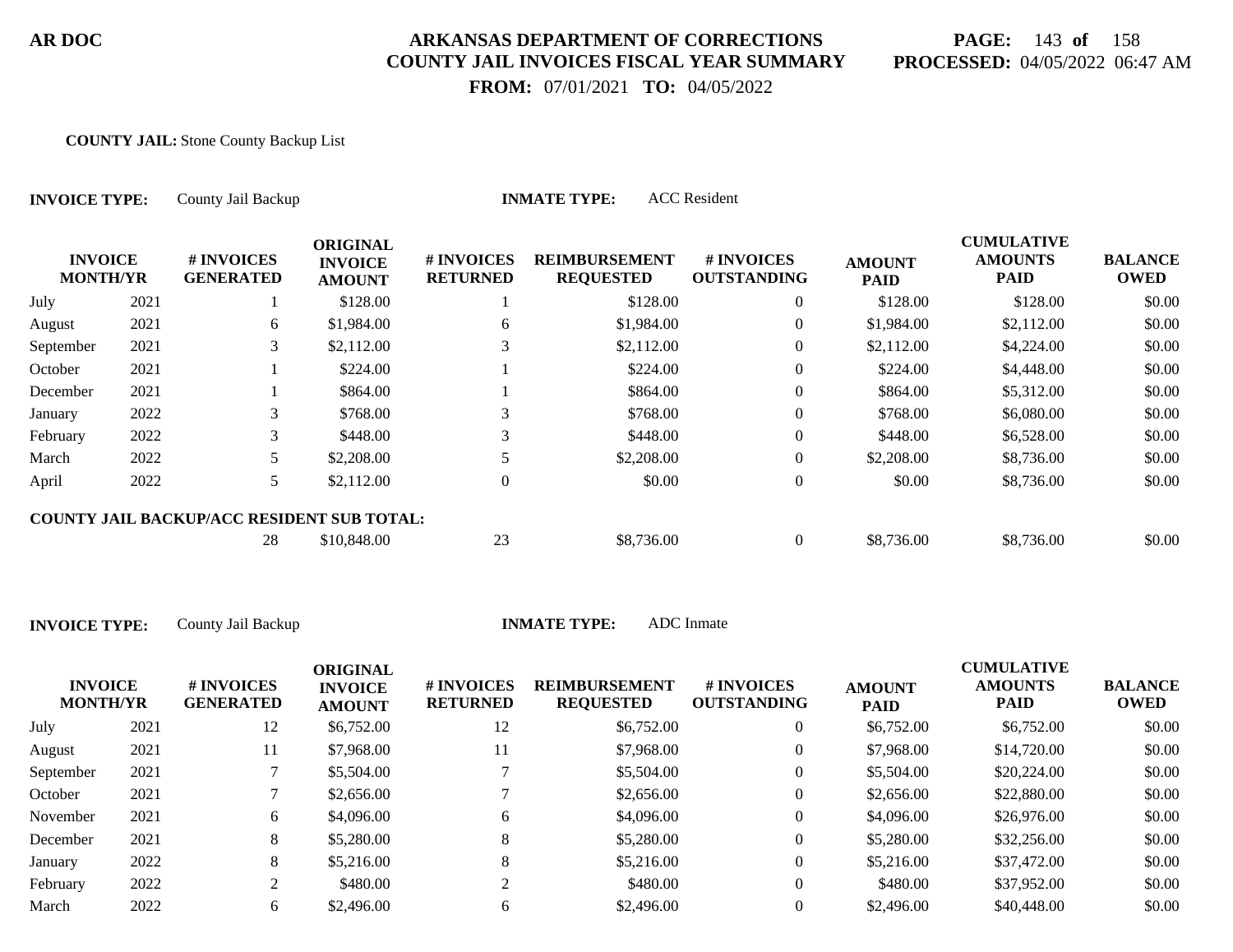**PAGE:** 144 **of** 158 **PROCESSED:** 04/05/2022 06:47 AM

 **FROM:** 07/01/2021 **TO:** 04/05/2022

|       | <b>COUNTY JAIL:</b> Stone County Backup List    |     |             |          |             |                |             |             |        |
|-------|-------------------------------------------------|-----|-------------|----------|-------------|----------------|-------------|-------------|--------|
| April | 2022                                            | 12  | \$9,728.00  | $\Omega$ | \$0.00      |                | \$0.00      | \$40,448.00 | \$0.00 |
|       | <b>COUNTY JAIL BACKUP/ADC INMATE SUB TOTAL:</b> |     |             |          |             |                |             |             |        |
|       |                                                 | 79  | \$50,176.00 | 67       | \$40,448.00 | $\theta$       | \$40,448.00 | \$40,448.00 | \$0.00 |
|       |                                                 |     |             |          |             |                |             |             |        |
|       | <b>JAIL SUB TOTAL:</b>                          | 107 | \$61,024.00 | 90       | \$49,184.00 | $\overline{0}$ | \$49,184.00 | \$49,184.00 | \$0.00 |
|       |                                                 |     |             |          |             |                |             |             |        |

**COUNTY JAIL:** Stone County Sheriff's Office

**INVOICE TYPE:** Act 570 **INMATE TYPE:** DCC Client (Act 570)

| <b>INVOICE</b><br><b>MONTH/YR</b> |      | # INVOICES<br><b>GENERATED</b>          | <b>ORIGINAL</b><br><b>INVOICE</b><br><b>AMOUNT</b> | # INVOICES<br><b>RETURNED</b> | <b>REIMBURSEMENT</b><br><b>REQUESTED</b> | # INVOICES<br><b>OUTSTANDING</b> | <b>AMOUNT</b><br><b>PAID</b> | <b>CUMULATIVE</b><br><b>AMOUNTS</b><br><b>PAID</b> | <b>BALANCE</b><br><b>OWED</b> |
|-----------------------------------|------|-----------------------------------------|----------------------------------------------------|-------------------------------|------------------------------------------|----------------------------------|------------------------------|----------------------------------------------------|-------------------------------|
| August                            | 2021 | 2                                       | \$448.00                                           | $\angle$                      | \$448.00                                 | $\theta$                         | \$448.00                     | \$448.00                                           | \$0.00                        |
| December                          | 2021 | 3                                       | \$544.00                                           | 0                             | \$0.00                                   | $\overline{0}$                   | \$0.00                       | \$448.00                                           | \$0.00                        |
| January                           | 2022 | 3                                       | \$640.00                                           | $\Omega$                      | \$0.00                                   | $\overline{0}$                   | \$0.00                       | \$448.00                                           | \$0.00                        |
| February                          | 2022 |                                         | \$224.00                                           |                               | \$224.00                                 | $\mathbf{0}$                     | \$224.00                     | \$672.00                                           | \$0.00                        |
| March                             | 2022 | 2                                       | \$416.00                                           |                               | \$416.00                                 | $\mathbf{0}$                     | \$416.00                     | \$1,088.00                                         | \$0.00                        |
| April                             | 2022 | 2                                       | \$448.00                                           | $\Omega$                      | \$0.00                                   | $\overline{0}$                   | \$0.00                       | \$1,088.00                                         | \$0.00                        |
|                                   |      | ACT 570/DCC CLIENT (ACT 570) SUB TOTAL: |                                                    |                               |                                          |                                  |                              |                                                    |                               |
|                                   |      | 13                                      | \$2,720.00                                         |                               | \$1,088.00                               | $\mathbf{0}$                     | \$1,088.00                   | \$1,088.00                                         | \$0.00                        |
|                                   |      |                                         |                                                    |                               |                                          |                                  |                              |                                                    |                               |
| <b>JAIL SUB TOTAL:</b>            |      | 13                                      | \$2,720.00                                         |                               | \$1,088.00                               | $\Omega$                         | \$1,088.00                   | \$1,088.00                                         | \$0.00                        |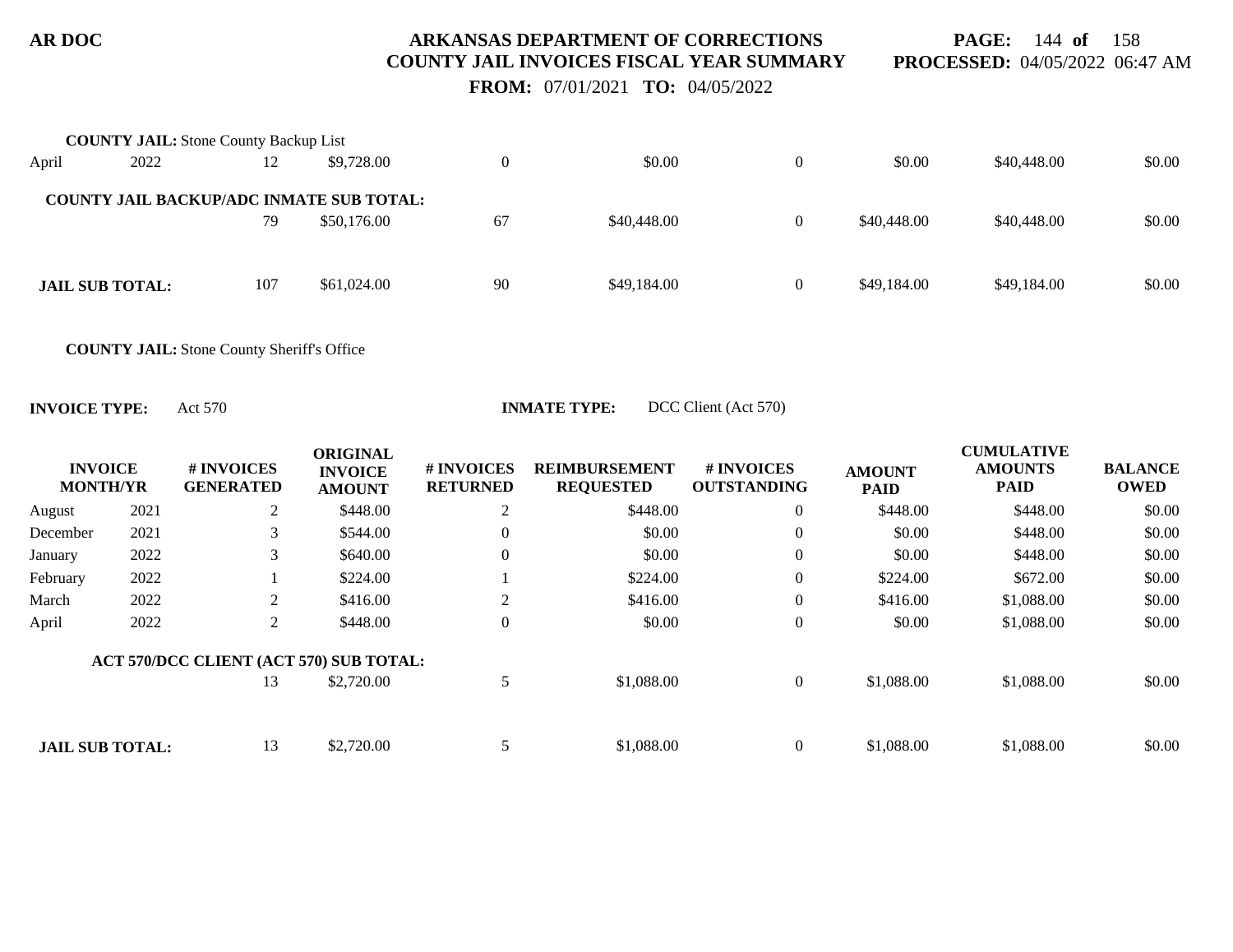# **PAGE:** 145 **of** 158 **PROCESSED:** 04/05/2022 06:47 AM

**CUMULATIVE**

 **FROM:** 07/01/2021 **TO:** 04/05/2022

### **COUNTY JAIL:** Union County Backup List

| <b>INVOICE TYPE:</b>              |      | County Jail Backup                                |                                                    |                               | <b>ACC</b> Resident<br><b>INMATE TYPE:</b> |                                  |                              |                                                    |                               |
|-----------------------------------|------|---------------------------------------------------|----------------------------------------------------|-------------------------------|--------------------------------------------|----------------------------------|------------------------------|----------------------------------------------------|-------------------------------|
| <b>INVOICE</b><br><b>MONTH/YR</b> |      | # INVOICES<br><b>GENERATED</b>                    | <b>ORIGINAL</b><br><b>INVOICE</b><br><b>AMOUNT</b> | # INVOICES<br><b>RETURNED</b> | <b>REIMBURSEMENT</b><br><b>REQUESTED</b>   | # INVOICES<br><b>OUTSTANDING</b> | <b>AMOUNT</b><br><b>PAID</b> | <b>CUMULATIVE</b><br><b>AMOUNTS</b><br><b>PAID</b> | <b>BALANCE</b><br><b>OWED</b> |
| July                              | 2021 | 10                                                | \$6,560.00                                         | 10                            | \$6,560.00                                 | $\overline{0}$                   | \$6,560.00                   | \$6,560.00                                         | \$0.00                        |
| August                            | 2021 | 8                                                 | \$2,176.00                                         | 8                             | \$2,176.00                                 | $\theta$                         | \$2,176.00                   | \$8,736.00                                         | \$0.00                        |
| September                         | 2021 | 5                                                 | \$2,112.00                                         |                               | \$1,824.00                                 | $\overline{0}$                   | \$1,824.00                   | \$10,560.00                                        | \$0.00                        |
| October                           | 2021 | 5.                                                | \$3,200.00                                         | 5                             | \$3,200.00                                 | $\overline{0}$                   | \$3,200.00                   | \$13,760.00                                        | \$0.00                        |
| November                          | 2021 | 8                                                 | \$6,752.00                                         | 8                             | \$6,752.00                                 | $\mathbf{0}$                     | \$6,752.00                   | \$20,512.00                                        | \$0.00                        |
| December                          | 2021 | 10                                                | \$5,888.00                                         | 10                            | \$5,888.00                                 | $\theta$                         | \$5,888.00                   | \$26,400.00                                        | \$0.00                        |
| January                           | 2022 | 5                                                 | \$1,856.00                                         |                               | \$1,856.00                                 | $\theta$                         | \$1,856.00                   | \$28,256.00                                        | \$0.00                        |
| February                          | 2022 |                                                   | \$4,640.00                                         |                               | \$4,640.00                                 | $\theta$                         | \$4,640.00                   | \$32,896.00                                        | \$0.00                        |
| March                             | 2022 |                                                   | \$4,160.00                                         |                               | \$4,160.00                                 | $\overline{0}$                   | \$4,160.00                   | \$37,056.00                                        | \$0.00                        |
| April                             | 2022 | $\overline{4}$                                    | \$2,496.00                                         | $\Omega$                      | \$0.00                                     | $\boldsymbol{0}$                 | \$0.00                       | \$37,056.00                                        | \$0.00                        |
|                                   |      | <b>COUNTY JAIL BACKUP/ACC RESIDENT SUB TOTAL:</b> |                                                    |                               |                                            |                                  |                              |                                                    |                               |
|                                   |      | 69                                                | \$39,840.00                                        | 65                            | \$37,056.00                                | $\overline{0}$                   | \$37,056.00                  | \$37,056.00                                        | \$0.00                        |

| <b>INVOICE</b><br><b>MONTH/YR</b> |      | # INVOICES<br><b>GENERATED</b> | ORIGINAL<br><b>INVOICE</b><br><b>AMOUNT</b> | # INVOICES<br><b>RETURNED</b> | <b>REIMBURSEMENT</b><br><b>REQUESTED</b> | <b>#INVOICES</b><br><b>OUTSTANDING</b> | <b>AMOUNT</b><br><b>PAID</b> | <b>CUMULATIVE</b><br><b>AMOUNTS</b><br><b>PAID</b> | <b>BALANCE</b><br><b>OWED</b> |
|-----------------------------------|------|--------------------------------|---------------------------------------------|-------------------------------|------------------------------------------|----------------------------------------|------------------------------|----------------------------------------------------|-------------------------------|
| July                              | 2021 | 26                             | \$16,544.00                                 | 26                            | \$16,544.00                              |                                        | \$16,544.00                  | \$16,544.00                                        | \$0.00                        |
| August                            | 2021 | 34                             | \$21,504.00                                 | 34                            | \$21,504.00                              |                                        | \$21,504.00                  | \$38,048.00                                        | \$0.00                        |
| September                         | 2021 | 40                             | \$27,136.00                                 | 40                            | \$27,136.00                              |                                        | \$27,136.00                  | \$65,184.00                                        | \$0.00                        |
| October                           | 2021 | 41                             | \$34,784.00                                 | 41                            | \$34,784.00                              | $\overline{0}$                         | \$34,784.00                  | \$99,968.00                                        | \$0.00                        |
| November                          | 2021 | 45                             | \$37,472.00                                 | 45                            | \$37,472.00                              |                                        | \$37,472.00                  | \$137,440.00                                       | \$0.00                        |
| December                          | 2021 | 52                             | \$42,304.00                                 | 52                            | \$42,304.00                              | $\overline{0}$                         | \$42,304.00                  | \$179,744.00                                       | \$0.00                        |
| January                           | 2022 | 57                             | \$32,352.00                                 | 57                            | \$32,352.00                              | $\overline{0}$                         | \$32,352.00                  | \$212,096.00                                       | \$0.00                        |
| February                          | 2022 | 38                             | \$33,056.00                                 | 38                            | \$33,056.00                              |                                        | \$33,056.00                  | \$245,152.00                                       | \$0.00                        |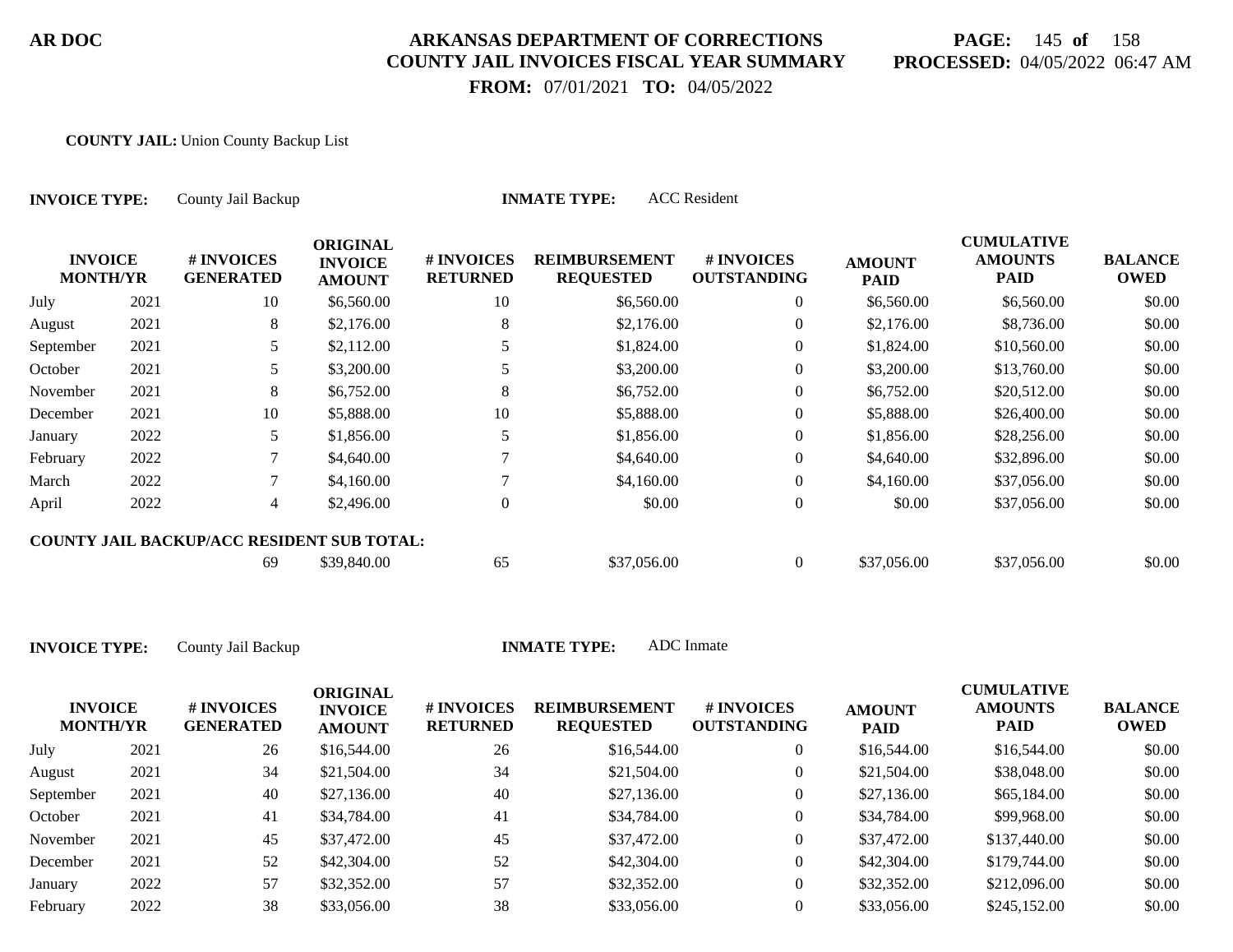**PAGE:** 146 **of** 158 **PROCESSED:** 04/05/2022 06:47 AM

 **FROM:** 07/01/2021 **TO:** 04/05/2022

|                      |                        | <b>COUNTY JAIL:</b> Union County Backup List      |                 |                 |                      |                      |               |                   |                |
|----------------------|------------------------|---------------------------------------------------|-----------------|-----------------|----------------------|----------------------|---------------|-------------------|----------------|
| March                | 2022                   | 43                                                | \$29,920.00     | 43              | \$29,920.00          | $\boldsymbol{0}$     | \$29,920.00   | \$275,072.00      | \$0.00         |
| April                | 2022                   | 30                                                | \$20,704.00     | $\overline{0}$  | \$0.00               | $\boldsymbol{0}$     | \$0.00        | \$275,072.00      | \$0.00         |
|                      |                        |                                                   |                 |                 |                      |                      |               |                   |                |
|                      |                        | COUNTY JAIL BACKUP/ADC INMATE SUB TOTAL:<br>406   | \$295,776.00    | 376             | \$275,072.00         | $\boldsymbol{0}$     | \$275,072.00  | \$275,072.00      | \$0.00         |
|                      |                        |                                                   |                 |                 |                      |                      |               |                   |                |
|                      |                        |                                                   |                 |                 |                      |                      |               |                   |                |
|                      | <b>JAIL SUB TOTAL:</b> | 475                                               | \$335,616.00    | 441             | \$312,128.00         | $\boldsymbol{0}$     | \$312,128.00  | \$312,128.00      | \$0.00         |
|                      |                        |                                                   |                 |                 |                      |                      |               |                   |                |
|                      |                        | <b>COUNTY JAIL: Union County Sheriff's Office</b> |                 |                 |                      |                      |               |                   |                |
|                      |                        |                                                   |                 |                 |                      |                      |               |                   |                |
| <b>INVOICE TYPE:</b> |                        | Act 423                                           |                 |                 | <b>INMATE TYPE:</b>  | ACC Client (Act 423) |               |                   |                |
|                      |                        |                                                   | <b>ORIGINAL</b> |                 |                      |                      |               | <b>CUMULATIVE</b> |                |
|                      | <b>INVOICE</b>         | # INVOICES                                        | <b>INVOICE</b>  | # INVOICES      | <b>REIMBURSEMENT</b> | # INVOICES           | <b>AMOUNT</b> | <b>AMOUNTS</b>    | <b>BALANCE</b> |
|                      | <b>MONTH/YR</b>        | <b>GENERATED</b>                                  | <b>AMOUNT</b>   | <b>RETURNED</b> | <b>REQUESTED</b>     | <b>OUTSTANDING</b>   | <b>PAID</b>   | <b>PAID</b>       | <b>OWED</b>    |
| November             | 2021                   | 1                                                 | \$224.00        | -1              | \$224.00             | $\boldsymbol{0}$     | \$224.00      | \$224.00          | \$0.00         |
| April                | 2022                   | 1                                                 | \$32.00         | $\theta$        | \$0.00               | $\boldsymbol{0}$     | \$0.00        | \$224.00          | \$0.00         |
|                      |                        | ACT 423/ACC CLIENT (ACT 423) SUB TOTAL:           |                 |                 |                      |                      |               |                   |                |
|                      |                        | 2                                                 | \$256.00        | $\mathbf{1}$    | \$224.00             | $\boldsymbol{0}$     | \$224.00      | \$224.00          | \$0.00         |
|                      |                        |                                                   |                 |                 |                      |                      |               |                   |                |
|                      |                        |                                                   |                 |                 |                      |                      |               |                   |                |
| <b>INVOICE TYPE:</b> |                        | Act 570                                           |                 |                 | <b>INMATE TYPE:</b>  | DCC Client (Act 570) |               |                   |                |
|                      |                        |                                                   | <b>ORIGINAL</b> |                 |                      |                      |               | <b>CUMULATIVE</b> |                |
|                      | <b>INVOICE</b>         | # INVOICES                                        | <b>INVOICE</b>  | # INVOICES      | <b>REIMBURSEMENT</b> | # INVOICES           | <b>AMOUNT</b> | <b>AMOUNTS</b>    | <b>BALANCE</b> |
|                      | <b>MONTH/YR</b>        | <b>GENERATED</b>                                  | <b>AMOUNT</b>   | <b>RETURNED</b> | <b>REQUESTED</b>     | <b>OUTSTANDING</b>   | <b>PAID</b>   | <b>PAID</b>       | <b>OWED</b>    |
| August               | 2021                   | 1                                                 | \$192.00        | 1               | \$192.00             | $\boldsymbol{0}$     | \$192.00      | \$192.00          | \$0.00         |
|                      |                        | ACT 570/DCC CLIENT (ACT 570) SUB TOTAL:           |                 |                 |                      |                      |               |                   |                |
|                      |                        |                                                   | \$192.00        |                 | \$192.00             | $\boldsymbol{0}$     | \$192.00      | \$192.00          | \$0.00         |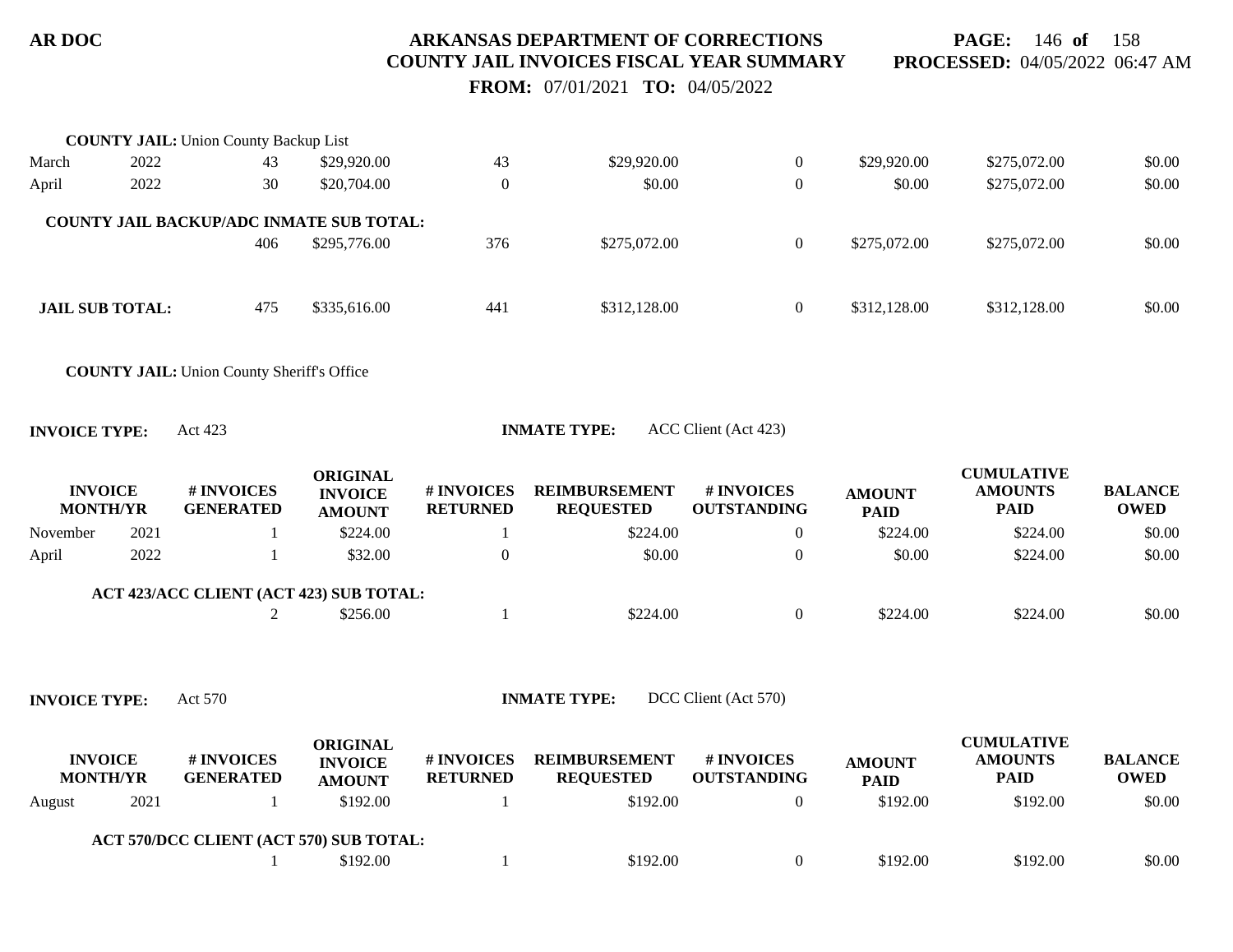**PAGE:** 147 **of** 158 **PROCESSED:** 04/05/2022 06:47 AM

 **FROM:** 07/01/2021 **TO:** 04/05/2022

|                        |                 | <b>COUNTY JAIL:</b> Union County Sheriff's Office |                                                    |                               |                                          |                                  |                              |                                                    |                               |
|------------------------|-----------------|---------------------------------------------------|----------------------------------------------------|-------------------------------|------------------------------------------|----------------------------------|------------------------------|----------------------------------------------------|-------------------------------|
| <b>JAIL SUB TOTAL:</b> |                 | 3                                                 | \$448.00                                           | $\overline{2}$                | \$416.00                                 | $\overline{0}$                   | \$416.00                     | \$416.00                                           | \$0.00                        |
|                        |                 | <b>COUNTY JAIL: Unknown</b>                       |                                                    |                               |                                          |                                  |                              |                                                    |                               |
| <b>INVOICE TYPE:</b>   |                 | Act 570                                           |                                                    |                               | <b>INMATE TYPE:</b>                      | DCC Client (Act 570)             |                              |                                                    |                               |
| <b>INVOICE</b>         | <b>MONTH/YR</b> | # INVOICES<br><b>GENERATED</b>                    | <b>ORIGINAL</b><br><b>INVOICE</b><br><b>AMOUNT</b> | # INVOICES<br><b>RETURNED</b> | <b>REIMBURSEMENT</b><br><b>REQUESTED</b> | # INVOICES<br><b>OUTSTANDING</b> | <b>AMOUNT</b><br><b>PAID</b> | <b>CUMULATIVE</b><br><b>AMOUNTS</b><br><b>PAID</b> | <b>BALANCE</b><br><b>OWED</b> |
| April                  | 2022            |                                                   | \$224.00                                           | $\overline{0}$                | \$0.00                                   | $\overline{0}$                   | \$0.00                       | \$192.00                                           | \$0.00                        |
|                        |                 | ACT 570/DCC CLIENT (ACT 570) SUB TOTAL:           |                                                    |                               |                                          |                                  |                              |                                                    |                               |
|                        |                 | 2                                                 | \$416.00                                           |                               | \$192.00                                 | $\overline{0}$                   | \$192.00                     | \$192.00                                           | \$0.00                        |
|                        |                 |                                                   |                                                    |                               |                                          |                                  |                              |                                                    |                               |
| <b>JAIL SUB TOTAL:</b> |                 |                                                   | \$224.00                                           | $\overline{0}$                | \$0.00                                   | $\overline{0}$                   | \$0.00                       | \$0.00                                             | \$0.00                        |
|                        |                 |                                                   |                                                    |                               |                                          |                                  |                              |                                                    |                               |

**COUNTY JAIL:** Van Buren County Backup List

**INVOICE TYPE:** County Jail Backup **INMATE TYPE:** ACC Resident

| <b>INVOICE</b><br><b>MONTH/YR</b> |      | # INVOICES<br><b>GENERATED</b> | <b>ORIGINAL</b><br><b>INVOICE</b><br><b>AMOUNT</b> | # INVOICES<br><b>RETURNED</b> | <b>REIMBURSEMENT</b><br><b>REQUESTED</b> | # INVOICES<br><b>OUTSTANDING</b> | <b>AMOUNT</b><br><b>PAID</b> | <b>CUMULATIVE</b><br><b>AMOUNTS</b><br><b>PAID</b> | <b>BALANCE</b><br><b>OWED</b> |
|-----------------------------------|------|--------------------------------|----------------------------------------------------|-------------------------------|------------------------------------------|----------------------------------|------------------------------|----------------------------------------------------|-------------------------------|
| July                              | 2021 |                                | \$96.00                                            |                               | \$96.00                                  |                                  | \$96.00                      | \$96.00                                            | \$0.00                        |
| August                            | 2021 |                                | \$2,528.00                                         |                               | \$2,528.00                               | 0                                | \$2,528.00                   | \$2,624.00                                         | \$0.00                        |
| September                         | 2021 |                                | \$768.00                                           |                               | \$768.00                                 | 0                                | \$768.00                     | \$3,392.00                                         | \$0.00                        |
| October                           | 2021 |                                | \$320.00                                           |                               | \$320.00                                 | 0                                | \$320.00                     | \$3,712.00                                         | \$0.00                        |
| November                          | 2021 |                                | \$192.00                                           |                               | \$192.00                                 | $\theta$                         | \$192.00                     | \$3,904.00                                         | \$0.00                        |
| December                          | 2021 |                                | \$896.00                                           |                               | \$896.00                                 | 0                                | \$896.00                     | \$4,800.00                                         | \$0.00                        |
| January                           | 2022 |                                | \$736.00                                           |                               | \$736.00                                 | 0                                | \$736.00                     | \$5,536.00                                         | \$0.00                        |
| March                             | 2022 |                                | \$544.00                                           |                               | \$544.00                                 |                                  | \$544.00                     | \$6,080.00                                         | \$0.00                        |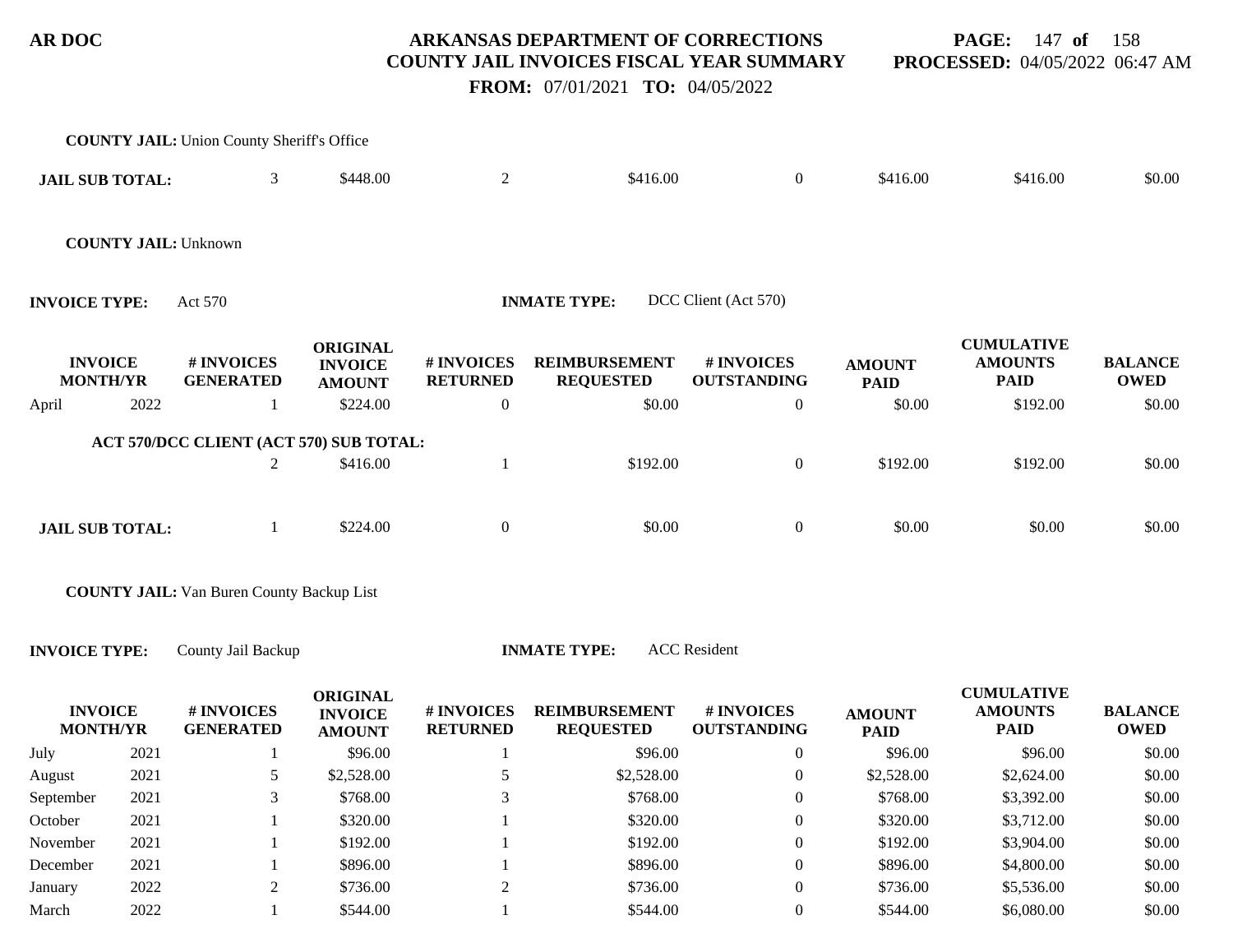## **PAGE:** 148 **of** 158 **PROCESSED:** 04/05/2022 06:47 AM

 **FROM:** 07/01/2021 **TO:** 04/05/2022

### **COUNTY JAIL:** Van Buren County Backup List

#### **COUNTY JAIL BACKUP/ACC RESIDENT SUB TOTAL:**

|  | \$6,080.00 | \$6,080.00 | \$6,080.00 | \$6,080.00 | \$0.00 |
|--|------------|------------|------------|------------|--------|
|  |            |            |            |            |        |

| <b>INVOICE</b><br><b>MONTH/YR</b> |      | # INVOICES<br><b>GENERATED</b>                  | <b>ORIGINAL</b><br><b>INVOICE</b><br><b>AMOUNT</b> | # INVOICES<br><b>RETURNED</b> | <b>REIMBURSEMENT</b><br><b>REQUESTED</b> | # INVOICES<br><b>OUTSTANDING</b> | <b>AMOUNT</b><br><b>PAID</b> | <b>CUMULATIVE</b><br><b>AMOUNTS</b><br><b>PAID</b> | <b>BALANCE</b><br><b>OWED</b> |
|-----------------------------------|------|-------------------------------------------------|----------------------------------------------------|-------------------------------|------------------------------------------|----------------------------------|------------------------------|----------------------------------------------------|-------------------------------|
| July                              | 2021 |                                                 | \$3,520.00                                         |                               | \$3,520.00                               | $\overline{0}$                   | \$3,520.00                   | \$3,520.00                                         | \$0.00                        |
| August                            | 2021 | 5                                               | \$3,872.00                                         | 5                             | \$3,872.00                               | $\boldsymbol{0}$                 | \$3,872.00                   | \$7,392.00                                         | \$0.00                        |
| September                         | 2021 | 10                                              | \$10,240.00                                        | 10                            | \$10,240.00                              | $\boldsymbol{0}$                 | \$10,240.00                  | \$17,632.00                                        | \$0.00                        |
| October                           | 2021 | 12                                              | \$10,080.00                                        | 12                            | \$10,080.00                              | $\overline{0}$                   | \$10,080.00                  | \$27,712.00                                        | \$0.00                        |
| November                          | 2021 | 16                                              | \$9,696.00                                         | 16                            | \$9,696.00                               | $\overline{0}$                   | \$9,696.00                   | \$37,408.00                                        | \$0.00                        |
| December                          | 2021 | 21                                              | \$15,168.00                                        | 21                            | \$15,168.00                              | $\boldsymbol{0}$                 | \$15,168.00                  | \$52,576.00                                        | \$0.00                        |
| January                           | 2022 | 25                                              | \$14,016.00                                        | 25                            | \$14,016.00                              | $\overline{0}$                   | \$14,016.00                  | \$66,592.00                                        | \$0.00                        |
| February                          | 2022 | 17                                              | \$10,656.00                                        | 17                            | \$10,656.00                              | $\boldsymbol{0}$                 | \$10,656.00                  | \$77,248.00                                        | \$0.00                        |
| March                             | 2022 | 10                                              | \$5,824.00                                         | 10                            | \$5,824.00                               | $\boldsymbol{0}$                 | \$5,824.00                   | \$83,072.00                                        | \$0.00                        |
| April                             | 2022 | 13                                              | \$8,128.00                                         | $\overline{0}$                | \$0.00                                   | $\overline{0}$                   | \$0.00                       | \$83,072.00                                        | \$0.00                        |
|                                   |      | <b>COUNTY JAIL BACKUP/ADC INMATE SUB TOTAL:</b> |                                                    |                               |                                          |                                  |                              |                                                    |                               |
|                                   |      | 136                                             | \$91,200.00                                        | 123                           | \$83,072.00                              | $\overline{0}$                   | \$83,072.00                  | \$83,072.00                                        | \$0.00                        |
| <b>JAIL SUB TOTAL:</b>            |      | 151                                             | \$97,280.00                                        | 138                           | \$89,152.00                              | $\overline{0}$                   | \$89,152.00                  | \$89,152.00                                        | \$0.00                        |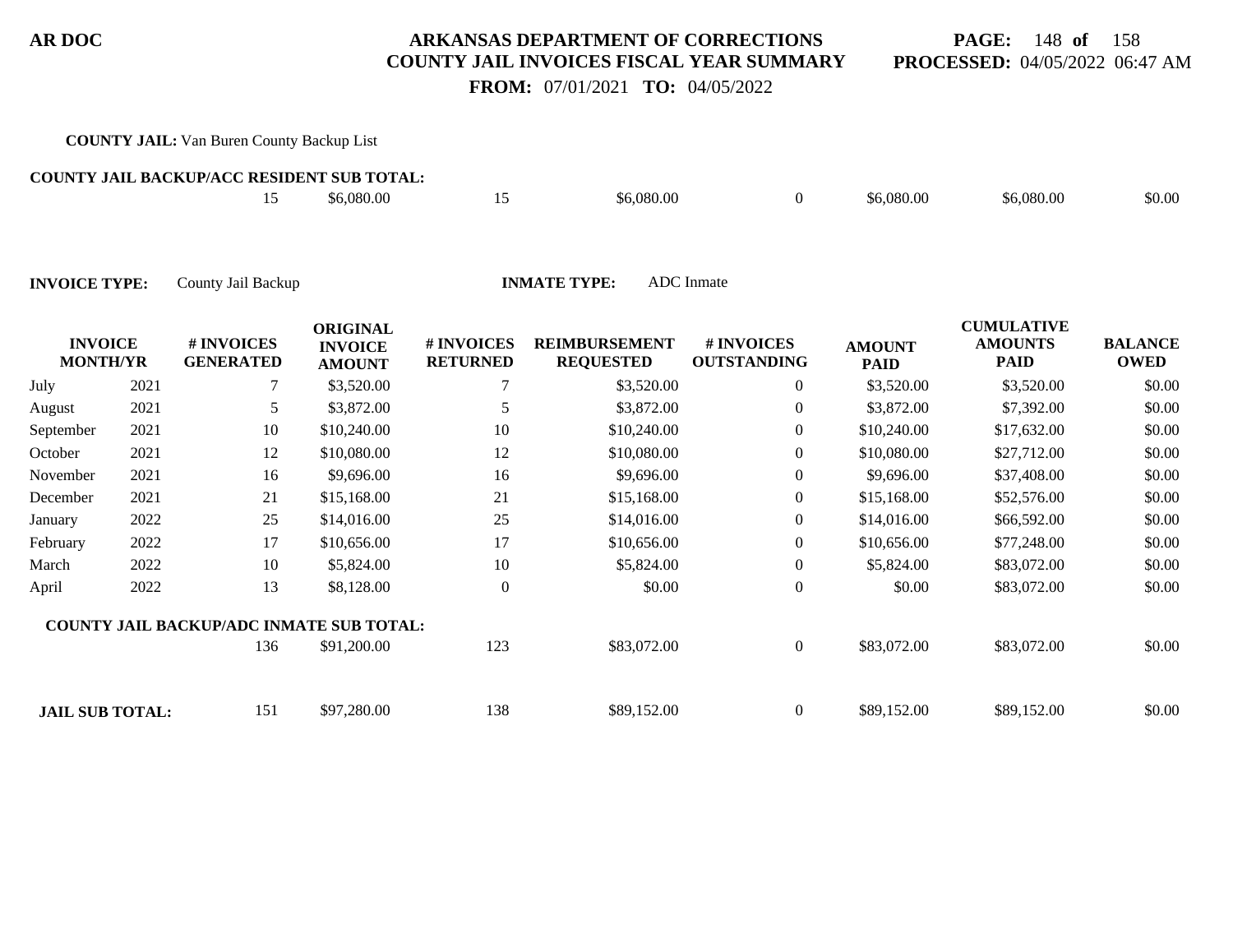# **PAGE:** 149 **of** 158 **PROCESSED:** 04/05/2022 06:47 AM

 **FROM:** 07/01/2021 **TO:** 04/05/2022

#### **COUNTY JAIL:** Van Buren County Sheriff's Office

| <b>INVOICE TYPE:</b> |                                   | Act 570                                         |                                                    |                               | <b>INMATE TYPE:</b>                      | DCC Client (Act 570)             |                              |                                                    |                               |
|----------------------|-----------------------------------|-------------------------------------------------|----------------------------------------------------|-------------------------------|------------------------------------------|----------------------------------|------------------------------|----------------------------------------------------|-------------------------------|
|                      | <b>INVOICE</b><br><b>MONTH/YR</b> | # INVOICES<br><b>GENERATED</b>                  | <b>ORIGINAL</b><br><b>INVOICE</b><br><b>AMOUNT</b> | # INVOICES<br><b>RETURNED</b> | <b>REIMBURSEMENT</b><br><b>REQUESTED</b> | # INVOICES<br><b>OUTSTANDING</b> | <b>AMOUNT</b><br><b>PAID</b> | <b>CUMULATIVE</b><br><b>AMOUNTS</b><br><b>PAID</b> | <b>BALANCE</b><br><b>OWED</b> |
| November             | 2021                              | 1                                               | \$192.00                                           |                               | \$192.00                                 | $\overline{0}$                   | \$192.00                     | \$192.00                                           | \$0.00                        |
| February             | 2022                              |                                                 | \$160.00                                           |                               | \$160.00                                 | $\overline{0}$                   | \$160.00                     | \$352.00                                           | \$0.00                        |
|                      |                                   | ACT 570/DCC CLIENT (ACT 570) SUB TOTAL:         |                                                    |                               |                                          |                                  |                              |                                                    |                               |
|                      |                                   | 2                                               | \$352.00                                           | $\overline{2}$                | \$352.00                                 | $\overline{0}$                   | \$352.00                     | \$352.00                                           | \$0.00                        |
|                      |                                   |                                                 |                                                    |                               |                                          |                                  |                              |                                                    |                               |
|                      | <b>JAIL SUB TOTAL:</b>            | $\overline{2}$                                  | \$352.00                                           | $\overline{2}$                | \$352.00                                 | $\overline{0}$                   | \$352.00                     | \$352.00                                           | \$0.00                        |
|                      |                                   |                                                 |                                                    |                               |                                          |                                  |                              |                                                    |                               |
|                      |                                   | <b>COUNTY JAIL:</b> Washington City Jail        |                                                    |                               |                                          |                                  |                              |                                                    |                               |
| <b>INVOICE TYPE:</b> |                                   | County Jail Backup                              |                                                    |                               | <b>INMATE TYPE:</b>                      | <b>ADC</b> Inmate                |                              |                                                    |                               |
|                      | <b>INVOICE</b><br><b>MONTH/YR</b> | # INVOICES<br><b>GENERATED</b>                  | <b>ORIGINAL</b><br><b>INVOICE</b><br><b>AMOUNT</b> | # INVOICES<br><b>RETURNED</b> | <b>REIMBURSEMENT</b><br><b>REQUESTED</b> | # INVOICES<br><b>OUTSTANDING</b> | <b>AMOUNT</b><br><b>PAID</b> | <b>CUMULATIVE</b><br><b>AMOUNTS</b><br><b>PAID</b> | <b>BALANCE</b><br><b>OWED</b> |
| July                 | 2021                              | 1                                               | \$64.00                                            | $\boldsymbol{0}$              | \$0.00                                   | $\overline{0}$                   | \$0.00                       | \$0.00                                             | \$0.00                        |
|                      |                                   | <b>COUNTY JAIL BACKUP/ADC INMATE SUB TOTAL:</b> |                                                    |                               |                                          |                                  |                              |                                                    |                               |
|                      |                                   |                                                 | \$64.00                                            | $\mathbf{0}$                  | \$0.00                                   | $\mathbf{0}$                     | \$0.00                       | \$0.00                                             | \$0.00                        |
|                      |                                   |                                                 |                                                    |                               |                                          |                                  |                              |                                                    |                               |
|                      | <b>JAIL SUB TOTAL:</b>            | 1                                               | \$64.00                                            | $\overline{0}$                | \$0.00                                   | $\overline{0}$                   | \$0.00                       | \$0.00                                             | \$0.00                        |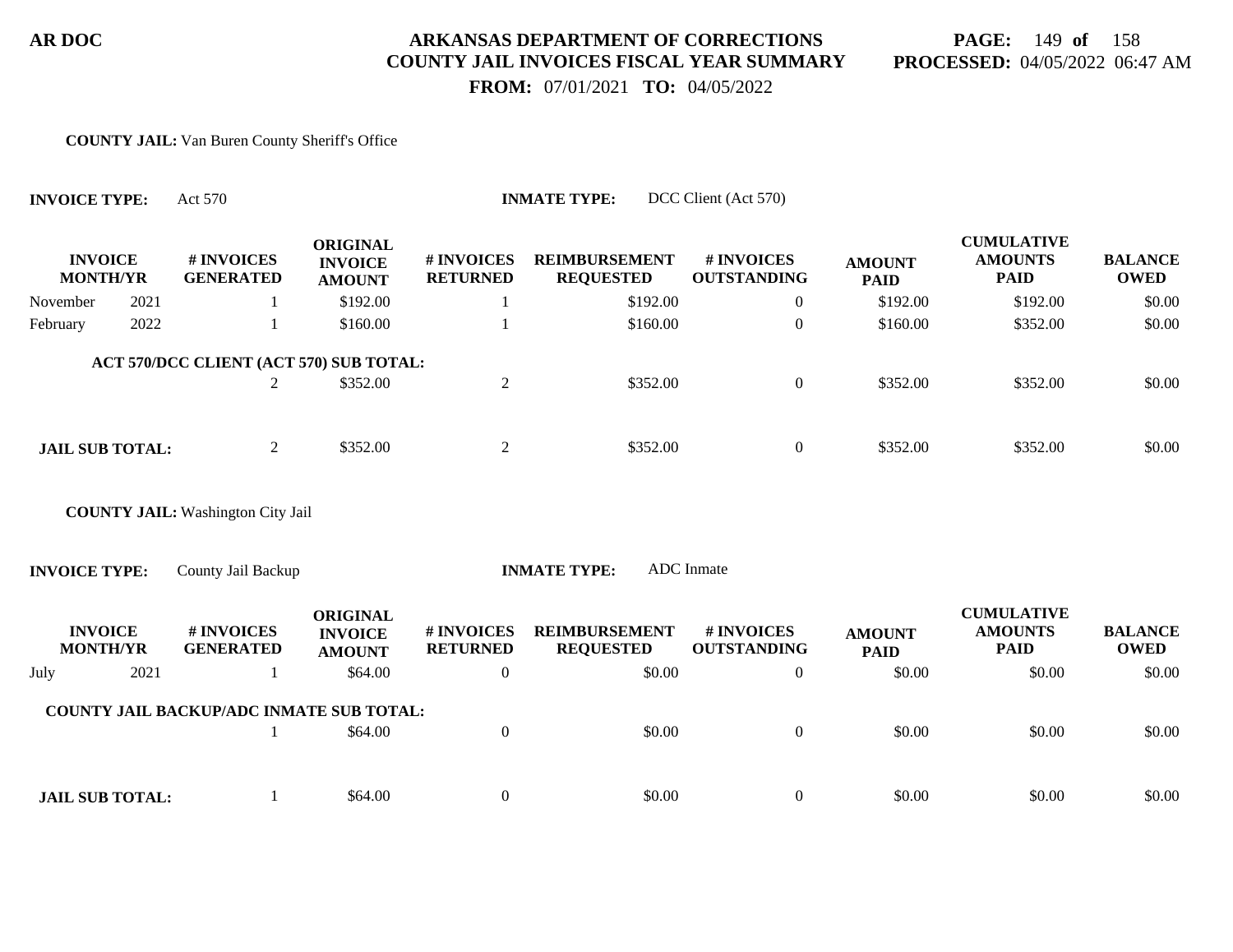# **PAGE:** 150 **of** 158 **PROCESSED:** 04/05/2022 06:47 AM

 **FROM:** 07/01/2021 **TO:** 04/05/2022

#### **COUNTY JAIL:** Washington County Backup List

| <b>INVOICE TYPE:</b>              |      | <b>ACC</b> Resident<br><b>INMATE TYPE:</b><br>County Jail Backup |                                                    |                               |                                          |                                  |                              |                                                    |                               |  |  |
|-----------------------------------|------|------------------------------------------------------------------|----------------------------------------------------|-------------------------------|------------------------------------------|----------------------------------|------------------------------|----------------------------------------------------|-------------------------------|--|--|
| <b>INVOICE</b><br><b>MONTH/YR</b> |      | # INVOICES<br><b>GENERATED</b>                                   | <b>ORIGINAL</b><br><b>INVOICE</b><br><b>AMOUNT</b> | # INVOICES<br><b>RETURNED</b> | <b>REIMBURSEMENT</b><br><b>REQUESTED</b> | # INVOICES<br><b>OUTSTANDING</b> | <b>AMOUNT</b><br><b>PAID</b> | <b>CUMULATIVE</b><br><b>AMOUNTS</b><br><b>PAID</b> | <b>BALANCE</b><br><b>OWED</b> |  |  |
| July                              | 2021 | 30                                                               | \$7,872.00                                         | 30                            | \$7,872.00                               | $\overline{0}$                   | \$7,872.00                   | \$7,872.00                                         | \$0.00                        |  |  |
| August                            | 2021 | 23                                                               | \$8,672.00                                         | 23                            | \$8,672.00                               | $\overline{0}$                   | \$8,672.00                   | \$16,544.00                                        | \$0.00                        |  |  |
| September                         | 2021 | 27                                                               | \$16,928.00                                        | 27                            | \$16,512.00                              | $\overline{0}$                   | \$16,512.00                  | \$33,056.00                                        | \$0.00                        |  |  |
| October                           | 2021 | 22                                                               | \$9,408.00                                         | 22                            | \$8,960.00                               | $\overline{0}$                   | \$8,960.00                   | \$42,016.00                                        | \$0.00                        |  |  |
| November                          | 2021 | 30                                                               | \$13,536.00                                        | 30                            | \$13,536.00                              | $\overline{0}$                   | \$13,536.00                  | \$55,552.00                                        | \$0.00                        |  |  |
| December                          | 2021 | 28                                                               | \$10,784.00                                        | 28                            | \$10,304.00                              | $\overline{0}$                   | \$10,304.00                  | \$65,856.00                                        | \$0.00                        |  |  |
| January                           | 2022 | 20                                                               | \$8,640.00                                         | 20                            | \$8,352.00                               | $\overline{0}$                   | \$8,352.00                   | \$74,208.00                                        | \$0.00                        |  |  |
| February                          | 2022 | 18                                                               | \$13,376.00                                        | 18                            | \$13,216.00                              | $\overline{0}$                   | \$13,216.00                  | \$87,424.00                                        | \$0.00                        |  |  |
| March                             | 2022 | 17                                                               | \$7,072.00                                         | 17                            | \$6,848.00                               | $\overline{0}$                   | \$6,848.00                   | \$94,272.00                                        | \$0.00                        |  |  |
| April                             | 2022 | 24                                                               | \$9,216.00                                         | $\overline{0}$                | \$0.00                                   | $\boldsymbol{0}$                 | \$0.00                       | \$94,272.00                                        | \$0.00                        |  |  |
|                                   |      | <b>COUNTY JAIL BACKUP/ACC RESIDENT SUB TOTAL:</b>                |                                                    |                               |                                          |                                  |                              |                                                    |                               |  |  |
|                                   |      | 239                                                              | \$105,504.00                                       | 215                           | \$94,272.00                              | $\boldsymbol{0}$                 | \$94,272.00                  | \$94,272.00                                        | \$0.00                        |  |  |

| <b>INVOICE</b><br><b>MONTH/YR</b> |      | # INVOICES<br><b>GENERATED</b> | <b>ORIGINAL</b><br><b>INVOICE</b><br><b>AMOUNT</b> | <b># INVOICES</b><br><b>RETURNED</b> | <b>REIMBURSEMENT</b><br><b>REQUESTED</b> | # INVOICES<br><b>OUTSTANDING</b> | <b>AMOUNT</b><br><b>PAID</b> | <b>CUMULATIVE</b><br><b>AMOUNTS</b><br><b>PAID</b> | <b>BALANCE</b><br><b>OWED</b> |
|-----------------------------------|------|--------------------------------|----------------------------------------------------|--------------------------------------|------------------------------------------|----------------------------------|------------------------------|----------------------------------------------------|-------------------------------|
| July                              | 2021 | 122                            | \$75,040.00                                        | 122                                  | \$74,592.00                              | 0                                | \$74,592.00                  | \$74,592.00                                        | \$0.00                        |
| August                            | 2021 | 131                            | \$87,776.00                                        | 131                                  | \$87,104.00                              | 0                                | \$87,104.00                  | \$161,696.00                                       | \$0.00                        |
| September                         | 2021 | 149                            | \$95,776.00                                        | 149                                  | \$95,104.00                              | 0                                | \$95,104.00                  | \$256,800.00                                       | \$0.00                        |
| October                           | 2021 | 131                            | \$100,576.00                                       | 131                                  | \$100,448.00                             | 0                                | \$100,448.00                 | \$357,248.00                                       | \$0.00                        |
| November                          | 2021 | 125                            | \$101,568.00                                       | 125                                  | \$97,600.00                              | 0                                | \$97,600.00                  | \$454,848.00                                       | \$0.00                        |
| December                          | 2021 | 162                            | \$114,848.00                                       | 162                                  | \$114,208.00                             | 0                                | \$114,208.00                 | \$569,056.00                                       | \$0.00                        |
| January                           | 2022 | 175                            | \$147,776.00                                       | 175                                  | \$147,136.00                             | 0                                | \$147,136.00                 | \$716,192.00                                       | \$0.00                        |
| February                          | 2022 | 199                            | \$167,936.00                                       | 199                                  | \$167,552.00                             |                                  | \$167,552.00                 | \$883,744.00                                       | \$0.00                        |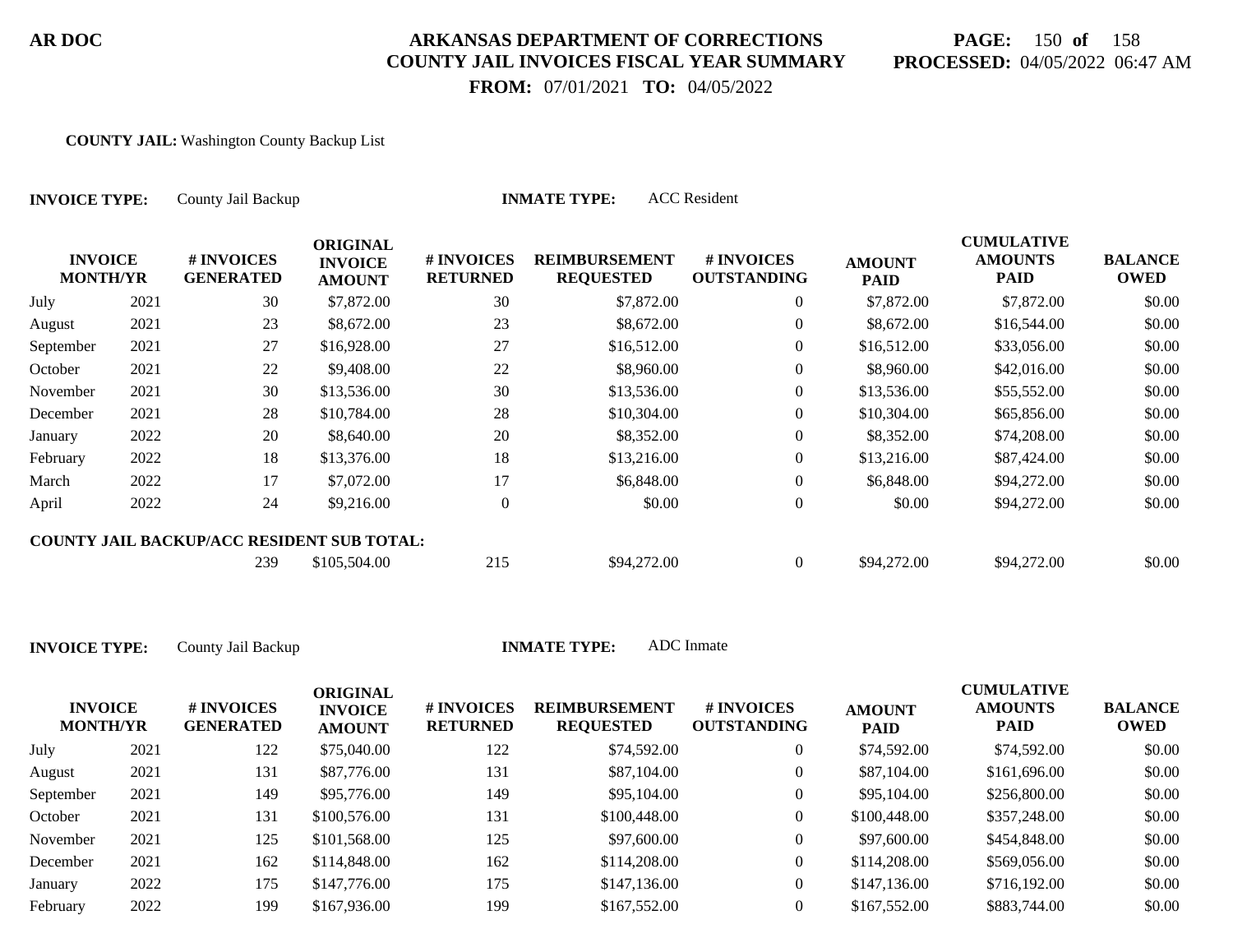**PAGE:** 151 **of** 158 **PROCESSED:** 04/05/2022 06:47 AM

 **FROM:** 07/01/2021 **TO:** 04/05/2022

|       | <b>COUNTY JAIL:</b> Washington County Backup List |      |                                                                   |          |                |                |                |                |        |
|-------|---------------------------------------------------|------|-------------------------------------------------------------------|----------|----------------|----------------|----------------|----------------|--------|
| March | 2022                                              | 203  | \$139,552.00                                                      | 203      | \$137,952.00   | $\overline{0}$ | \$137,952.00   | \$1,021,696.00 | \$0.00 |
| April | 2022                                              | 147  | \$112,512.00                                                      | $\theta$ | \$0.00         | $\theta$       | \$0.00         | \$1,021,696.00 | \$0.00 |
|       |                                                   | 1544 | <b>COUNTY JAIL BACKUP/ADC INMATE SUB TOTAL:</b><br>\$1,143,360.00 | 1397     | \$1,021,696.00 | $\overline{0}$ | \$1,021,696.00 | \$1,021,696.00 | \$0.00 |
|       | <b>JAIL SUB TOTAL:</b>                            | 1783 | \$1,248,864.00                                                    | 1612     | \$1,115,968.00 | $\overline{0}$ | \$1,115,968.00 | \$1,115,968.00 | \$0.00 |

**COUNTY JAIL:** Washington County Sheriff's Office

**INVOICE TYPE:** Act 423 **INMATE TYPE:** ACC Client (Act 423)

| <b>INVOICE</b><br><b>MONTH/YR</b> |      | # INVOICES<br><b>GENERATED</b>          | <b>ORIGINAL</b><br><b>INVOICE</b><br><b>AMOUNT</b> | # INVOICES<br><b>RETURNED</b> | <b>REIMBURSEMENT</b><br><b>REQUESTED</b> | # INVOICES<br><b>OUTSTANDING</b> | <b>AMOUNT</b><br><b>PAID</b> | <b>CUMULATIVE</b><br><b>AMOUNTS</b><br><b>PAID</b> | <b>BALANCE</b><br><b>OWED</b> |
|-----------------------------------|------|-----------------------------------------|----------------------------------------------------|-------------------------------|------------------------------------------|----------------------------------|------------------------------|----------------------------------------------------|-------------------------------|
| July                              | 2021 | 4                                       | \$512.00                                           | 4                             | \$512.00                                 | $\boldsymbol{0}$                 | \$512.00                     | \$512.00                                           | \$0.00                        |
| August                            | 2021 | 2                                       | \$64.00                                            | $\gamma$                      | \$64.00                                  | $\theta$                         | \$64.00                      | \$576.00                                           | \$0.00                        |
| September                         | 2021 | 2                                       | \$448.00                                           | ◠                             | \$448.00                                 | $\boldsymbol{0}$                 | \$448.00                     | \$1,024.00                                         | \$0.00                        |
| October                           | 2021 | 2                                       | \$416.00                                           |                               | \$416.00                                 | $\boldsymbol{0}$                 | \$416.00                     | \$1,440.00                                         | \$0.00                        |
| November                          | 2021 |                                         | \$320.00                                           |                               | \$320.00                                 | $\theta$                         | \$320.00                     | \$1,760.00                                         | \$0.00                        |
| January                           | 2022 | 3                                       | \$384.00                                           |                               | \$384.00                                 | $\mathbf{0}$                     | \$384.00                     | \$2,144.00                                         | \$0.00                        |
| March                             | 2022 |                                         | \$64.00                                            |                               | \$64.00                                  | $\mathbf{0}$                     | \$64.00                      | \$2,208.00                                         | \$0.00                        |
| April                             | 2022 | 3                                       | \$480.00                                           | $\Omega$                      | \$0.00                                   | $\mathbf{0}$                     | \$0.00                       | \$2,208.00                                         | \$0.00                        |
|                                   |      | ACT 423/ACC CLIENT (ACT 423) SUB TOTAL: |                                                    |                               |                                          |                                  |                              |                                                    |                               |
|                                   |      | 24                                      | \$2,688.00                                         | 21                            | \$2,208.00                               | $\mathbf{0}$                     | \$2,208.00                   | \$2,208.00                                         | \$0.00                        |

**INVOICE TYPE:** Act 570 **INMATE TYPE:** DCC Client (Act 570)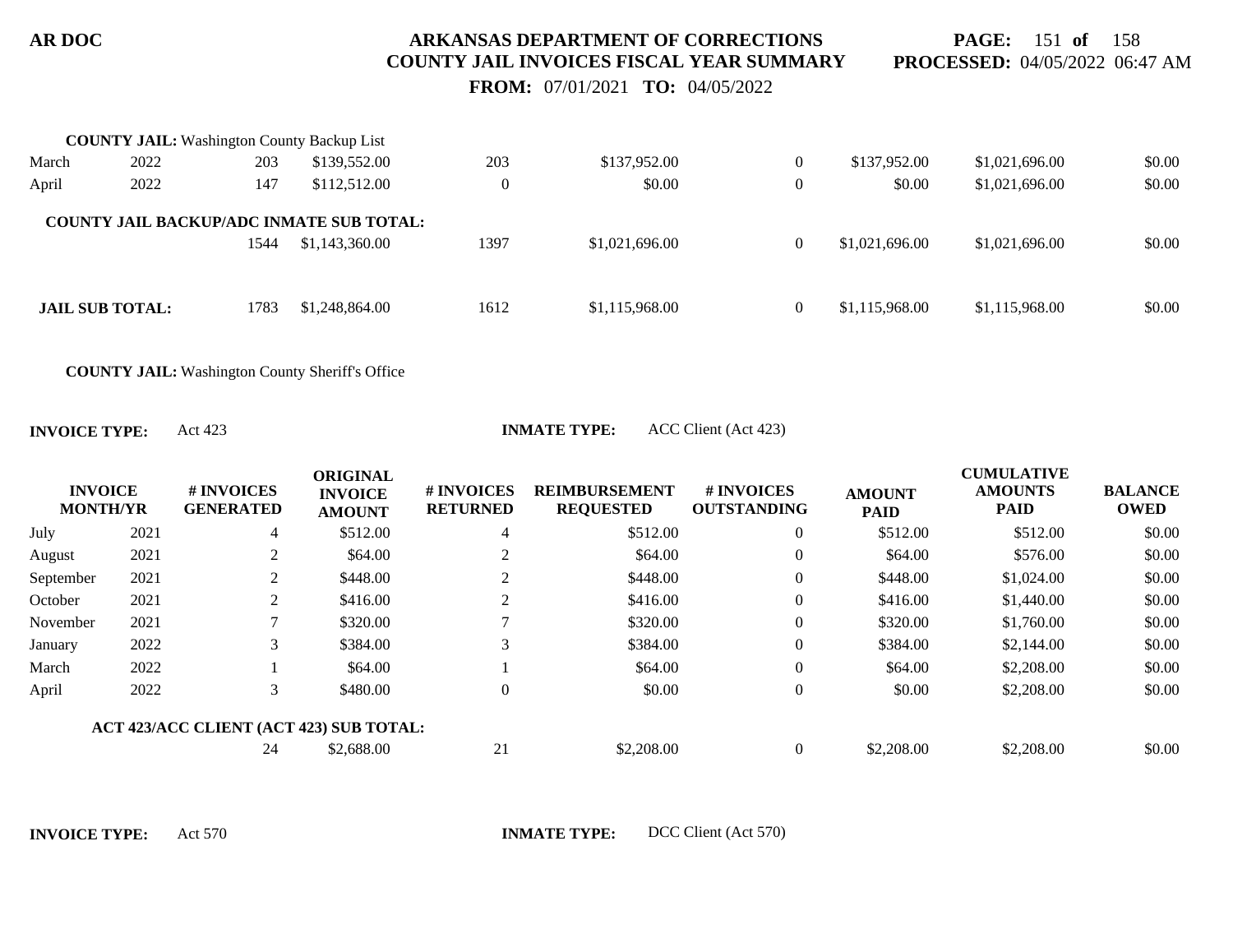# **PAGE:** 152 **of** 158 **PROCESSED:** 04/05/2022 06:47 AM

 **FROM:** 07/01/2021 **TO:** 04/05/2022

**COUNTY JAIL:** Washington County Sheriff's Office

|           | <b>INVOICE</b><br><b>MONTH/YR</b> | <b># INVOICES</b><br><b>GENERATED</b>   | <b>ORIGINAL</b><br><b>INVOICE</b><br><b>AMOUNT</b> | # INVOICES<br><b>RETURNED</b> | <b>REIMBURSEMENT</b><br><b>REQUESTED</b> | # INVOICES<br><b>OUTSTANDING</b> | <b>AMOUNT</b><br><b>PAID</b> | <b>CUMULATIVE</b><br><b>AMOUNTS</b><br><b>PAID</b> | <b>BALANCE</b><br><b>OWED</b> |
|-----------|-----------------------------------|-----------------------------------------|----------------------------------------------------|-------------------------------|------------------------------------------|----------------------------------|------------------------------|----------------------------------------------------|-------------------------------|
| July      | 2021                              | 7                                       | \$1,344.00                                         |                               | \$1,344.00                               | $\overline{0}$                   | \$1,344.00                   | \$1,344.00                                         | \$0.00                        |
| August    | 2021                              | 10                                      | \$1,952.00                                         | 10                            | \$1,952.00                               | $\overline{0}$                   | \$1,952.00                   | \$3,296.00                                         | \$0.00                        |
| September | 2021                              | $\mathbf{2}$                            | \$352.00                                           | 2                             | \$352.00                                 | $\overline{0}$                   | \$352.00                     | \$3,648.00                                         | \$0.00                        |
| October   | 2021                              | 4                                       | \$736.00                                           | 4                             | \$736.00                                 | $\overline{0}$                   | \$736.00                     | \$4,384.00                                         | \$0.00                        |
| November  | 2021                              | 3                                       | \$544.00                                           | 3                             | \$544.00                                 | $\overline{0}$                   | \$544.00                     | \$4,928.00                                         | \$0.00                        |
| December  | 2021                              |                                         | \$1,248.00                                         |                               | \$1,248.00                               | $\overline{0}$                   | \$1,248.00                   | \$6,176.00                                         | \$0.00                        |
| January   | 2022                              | 3                                       | \$512.00                                           | 3                             | \$512.00                                 | $\boldsymbol{0}$                 | \$512.00                     | \$6,688.00                                         | \$0.00                        |
| February  | 2022                              | 3                                       | \$672.00                                           | 3                             | \$672.00                                 | $\overline{0}$                   | \$672.00                     | \$7,360.00                                         | \$0.00                        |
| March     | 2022                              |                                         | \$192.00                                           |                               | \$192.00                                 | $\overline{0}$                   | \$192.00                     | \$7,552.00                                         | \$0.00                        |
| April     | 2022                              | 5                                       | \$1,056.00                                         | $\mathbf{0}$                  | \$0.00                                   | $\boldsymbol{0}$                 | \$0.00                       | \$7,552.00                                         | \$0.00                        |
|           |                                   | ACT 570/DCC CLIENT (ACT 570) SUB TOTAL: |                                                    |                               |                                          |                                  |                              |                                                    |                               |
|           |                                   | 45                                      | \$8,608.00                                         | 40                            | \$7,552.00                               | $\overline{0}$                   | \$7,552.00                   | \$7,552.00                                         | \$0.00                        |
|           |                                   |                                         |                                                    |                               |                                          |                                  |                              |                                                    |                               |
|           | <b>JAIL SUB TOTAL:</b>            | 69                                      | \$11,296.00                                        | 61                            | \$9,760.00                               | $\overline{0}$                   | \$9,760.00                   | \$9,760.00                                         | \$0.00                        |

**COUNTY JAIL:** White County Backup List

**INVOICE TYPE:** County Jail Backup **INMATE TYPE:** ACC Resident

| <b>INVOICE</b><br><b>MONTH/YR</b> |      | # INVOICES<br><b>GENERATED</b> | ORIGINAL<br><b>INVOICE</b><br><b>AMOUNT</b> | # INVOICES<br><b>RETURNED</b> | <b>REIMBURSEMENT</b><br><b>REQUESTED</b> | <b>#INVOICES</b><br><b>OUTSTANDING</b> | <b>AMOUNT</b><br><b>PAID</b> | <b>CUMULATIVE</b><br><b>AMOUNTS</b><br><b>PAID</b> | <b>BALANCE</b><br><b>OWED</b> |
|-----------------------------------|------|--------------------------------|---------------------------------------------|-------------------------------|------------------------------------------|----------------------------------------|------------------------------|----------------------------------------------------|-------------------------------|
| July                              | 2021 | 18                             | \$3,808.00                                  | 18                            | \$3,808.00                               |                                        | \$3,808.00                   | \$3,808.00                                         | \$0.00                        |
| August                            | 2021 | 16                             | \$5,952.00                                  | 16                            | \$5,952.00                               |                                        | \$5,952.00                   | \$9,760.00                                         | \$0.00                        |
| September                         | 2021 | 8                              | \$3,232.00                                  |                               | \$3,232.00                               |                                        | \$3,232.00                   | \$12,992.00                                        | \$0.00                        |
| October                           | 2021 | 10                             | \$3,360.00                                  | 10                            | \$3,360.00                               |                                        | \$3,360.00                   | \$16,352.00                                        | \$0.00                        |
| November                          | 2021 | 12                             | \$4,224.00                                  | 12                            | \$4,224.00                               |                                        | \$4,224.00                   | \$20,576.00                                        | \$0.00                        |
| December                          | 2021 |                                | \$4,064.00                                  |                               | \$4,064.00                               |                                        | \$4,064.00                   | \$24,640.00                                        | \$0.00                        |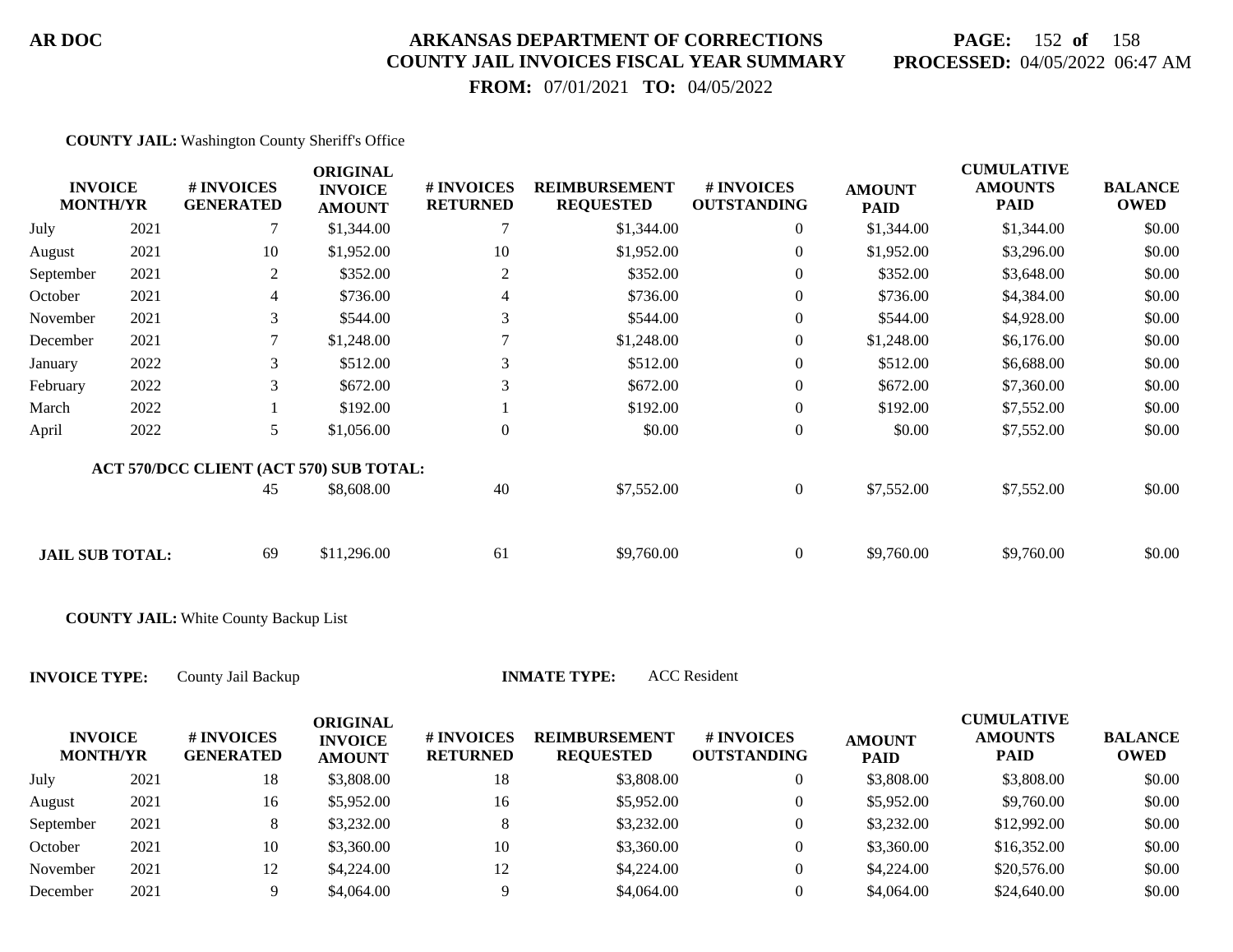**PAGE:** 153 **of** 158 **PROCESSED:** 04/05/2022 06:47 AM

 **FROM:** 07/01/2021 **TO:** 04/05/2022

|          | <b>COUNTY JAIL:</b> White County Backup List |     |                                                   |     |             |             |             |        |
|----------|----------------------------------------------|-----|---------------------------------------------------|-----|-------------|-------------|-------------|--------|
| January  | 2022                                         |     | \$4,096.00                                        |     | \$4,096.00  | \$4,096.00  | \$28,736.00 | \$0.00 |
| February | 2022                                         | 10  | \$4,896.00                                        | 10  | \$4,896.00  | \$4,896.00  | \$33,632.00 | \$0.00 |
| March    | 2022                                         | 12  | \$3,712.00                                        | 12  | \$3,712.00  | \$3,712.00  | \$37,344.00 | \$0.00 |
| April    | 2022                                         | 13  | \$5,152.00                                        |     | \$0.00      | \$0.00      | \$37,344.00 | \$0.00 |
|          |                                              |     | <b>COUNTY JAIL BACKUP/ACC RESIDENT SUB TOTAL:</b> |     |             |             |             |        |
|          |                                              | 117 | \$42,496.00                                       | 104 | \$37,344.00 | \$37,344.00 | \$37,344.00 | \$0.00 |

| <b>INVOICE</b><br><b>MONTH/YR</b> |      | # INVOICES<br><b>GENERATED</b>                  | <b>ORIGINAL</b><br><b>INVOICE</b><br><b>AMOUNT</b> | # INVOICES<br><b>RETURNED</b> | <b>REIMBURSEMENT</b><br><b>REQUESTED</b> | <b>#INVOICES</b><br><b>OUTSTANDING</b> | <b>AMOUNT</b><br><b>PAID</b> | <b>CUMULATIVE</b><br><b>AMOUNTS</b><br><b>PAID</b> | <b>BALANCE</b><br><b>OWED</b> |
|-----------------------------------|------|-------------------------------------------------|----------------------------------------------------|-------------------------------|------------------------------------------|----------------------------------------|------------------------------|----------------------------------------------------|-------------------------------|
| July                              | 2021 | 61                                              | \$33,056.00                                        | 61                            | \$33,056.00                              | $\overline{0}$                         | \$33,056.00                  | \$33,056.00                                        | \$0.00                        |
| August                            | 2021 | 67                                              | \$44,128.00                                        | 67                            | \$44,128.00                              | $\overline{0}$                         | \$44,128.00                  | \$77,184.00                                        | \$0.00                        |
| September                         | 2021 | 75                                              | \$57,088.00                                        | 75                            | \$57,088.00                              | $\overline{0}$                         | \$57,088.00                  | \$134,272.00                                       | \$0.00                        |
| October                           | 2021 | 76                                              | \$59,872.00                                        | 76                            | \$59,872.00                              | $\boldsymbol{0}$                       | \$59,872.00                  | \$194,144.00                                       | \$0.00                        |
| November                          | 2021 | 83                                              | \$58,336.00                                        | 83                            | \$58,336.00                              | $\overline{0}$                         | \$58,336.00                  | \$252,480.00                                       | \$0.00                        |
| December                          | 2021 | 68                                              | \$58,720.00                                        | 68                            | \$58,720.00                              | $\overline{0}$                         | \$58,720.00                  | \$311,200.00                                       | \$0.00                        |
| January                           | 2022 | 75                                              | \$61,568.00                                        | 75                            | \$61,568.00                              | $\overline{0}$                         | \$61,568.00                  | \$372,768.00                                       | \$0.00                        |
| February                          | 2022 | 79                                              | \$67,264.00                                        | 79                            | \$67,264.00                              | $\overline{0}$                         | \$67,264.00                  | \$440,032.00                                       | \$0.00                        |
| March                             | 2022 | 90                                              | \$62,272.00                                        | 90                            | \$62,272.00                              | 90                                     | \$0.00                       | \$440,032.00                                       | \$62,272.00                   |
| April                             | 2022 | 69                                              | \$54,816.00                                        | $\theta$                      | \$0.00                                   | $\overline{0}$                         | \$0.00                       | \$440,032.00                                       | \$62,272.00                   |
|                                   |      | <b>COUNTY JAIL BACKUP/ADC INMATE SUB TOTAL:</b> |                                                    |                               |                                          |                                        |                              |                                                    |                               |
|                                   |      | 743                                             | \$557,120.00                                       | 674                           | \$502,304.00                             | 90                                     | \$440,032.00                 | \$440,032.00                                       | \$62,272.00                   |
| <b>JAIL SUB TOTAL:</b>            |      | 860                                             | \$599,616.00                                       | 778                           | \$539,648.00                             | 90                                     | \$477,376.00                 | \$477,376.00                                       | \$62,272.00                   |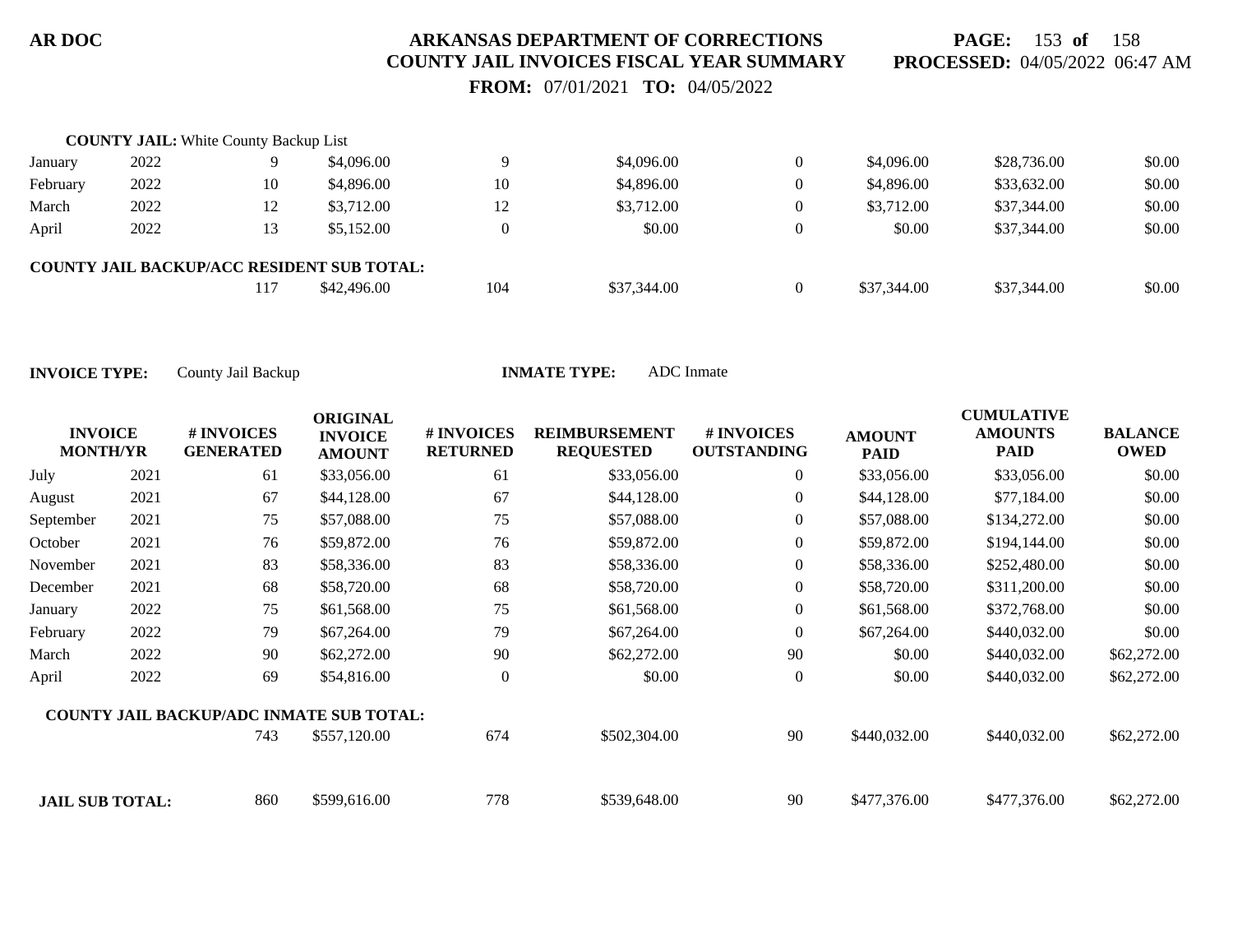# **PAGE:** 154 **of** 158 **PROCESSED:** 04/05/2022 06:47 AM

 **FROM:** 07/01/2021 **TO:** 04/05/2022

#### **COUNTY JAIL:** White County Sheriff's Office

**INVOICE TYPE:** Act 423 **INMATE TYPE:** ACC Client (Act 423)

| <b>INVOICE</b><br><b>MONTH/YR</b> |      | # INVOICES<br><b>GENERATED</b>          | <b>ORIGINAL</b><br><b>INVOICE</b><br><b>AMOUNT</b> | <b># INVOICES</b><br><b>RETURNED</b> | <b>REIMBURSEMENT</b><br><b>REQUESTED</b> | # INVOICES<br><b>OUTSTANDING</b> | <b>AMOUNT</b><br><b>PAID</b> | <b>CUMULATIVE</b><br><b>AMOUNTS</b><br><b>PAID</b> | <b>BALANCE</b><br><b>OWED</b> |
|-----------------------------------|------|-----------------------------------------|----------------------------------------------------|--------------------------------------|------------------------------------------|----------------------------------|------------------------------|----------------------------------------------------|-------------------------------|
| July                              | 2021 |                                         | \$64.00                                            |                                      | \$64.00                                  | 0                                | \$64.00                      | \$64.00                                            | \$0.00                        |
| September                         | 2021 |                                         | \$32.00                                            |                                      | \$0.00                                   | 0                                | \$0.00                       | \$64.00                                            | \$0.00                        |
| October                           | 2021 |                                         | \$192.00                                           |                                      | \$0.00                                   | $\overline{0}$                   | \$0.00                       | \$64.00                                            | \$0.00                        |
| December                          | 2021 |                                         | \$352.00                                           |                                      | \$352.00                                 |                                  | \$352.00                     | \$416.00                                           | \$0.00                        |
|                                   |      | ACT 423/ACC CLIENT (ACT 423) SUB TOTAL: |                                                    |                                      |                                          |                                  |                              |                                                    |                               |
|                                   |      |                                         | \$640.00                                           |                                      | \$416.00                                 |                                  | \$416.00                     | \$416.00                                           | \$0.00                        |

**INVOICE TYPE:** Act 570 **INMATE TYPE:** DCC Client (Act 570)

| <b>INVOICE</b><br><b>MONTH/YR</b> |      | # INVOICES<br><b>GENERATED</b>          | <b>ORIGINAL</b><br><b>INVOICE</b><br><b>AMOUNT</b> | # INVOICES<br><b>RETURNED</b> | <b>REIMBURSEMENT</b><br><b>REQUESTED</b> | # INVOICES<br><b>OUTSTANDING</b> | <b>AMOUNT</b><br><b>PAID</b> | <b>CUMULATIVE</b><br><b>AMOUNTS</b><br><b>PAID</b> | <b>BALANCE</b><br><b>OWED</b> |
|-----------------------------------|------|-----------------------------------------|----------------------------------------------------|-------------------------------|------------------------------------------|----------------------------------|------------------------------|----------------------------------------------------|-------------------------------|
| July                              | 2021 | 3                                       | \$672.00                                           | 3                             | \$672.00                                 | $\overline{0}$                   | \$672.00                     | \$672.00                                           | \$0.00                        |
| August                            | 2021 | 4                                       | \$736.00                                           | $\overline{4}$                | \$736.00                                 | $\overline{0}$                   | \$736.00                     | \$1,408.00                                         | \$0.00                        |
| October                           | 2021 | 2                                       | \$384.00                                           | $\overline{0}$                | \$0.00                                   | $\overline{0}$                   | \$0.00                       | \$1,408.00                                         | \$0.00                        |
| November                          | 2021 | 4                                       | \$864.00                                           | $\overline{0}$                | \$0.00                                   | $\overline{0}$                   | \$0.00                       | \$1,408.00                                         | \$0.00                        |
| December                          | 2021 | 3                                       | \$672.00                                           | 3                             | \$672.00                                 | $\overline{0}$                   | \$672.00                     | \$2,080.00                                         | \$0.00                        |
|                                   |      | ACT 570/DCC CLIENT (ACT 570) SUB TOTAL: |                                                    |                               |                                          |                                  |                              |                                                    |                               |
|                                   |      | 16                                      | \$3,328.00                                         | 10                            | \$2,080.00                               | $\overline{0}$                   | \$2,080.00                   | \$2,080.00                                         | \$0.00                        |
|                                   |      |                                         |                                                    |                               |                                          |                                  |                              |                                                    |                               |
| <b>JAIL SUB TOTAL:</b>            |      | 20                                      | \$3,968.00                                         | 12                            | \$2,496.00                               | $\overline{0}$                   | \$2,496.00                   | \$2,496.00                                         | \$0.00                        |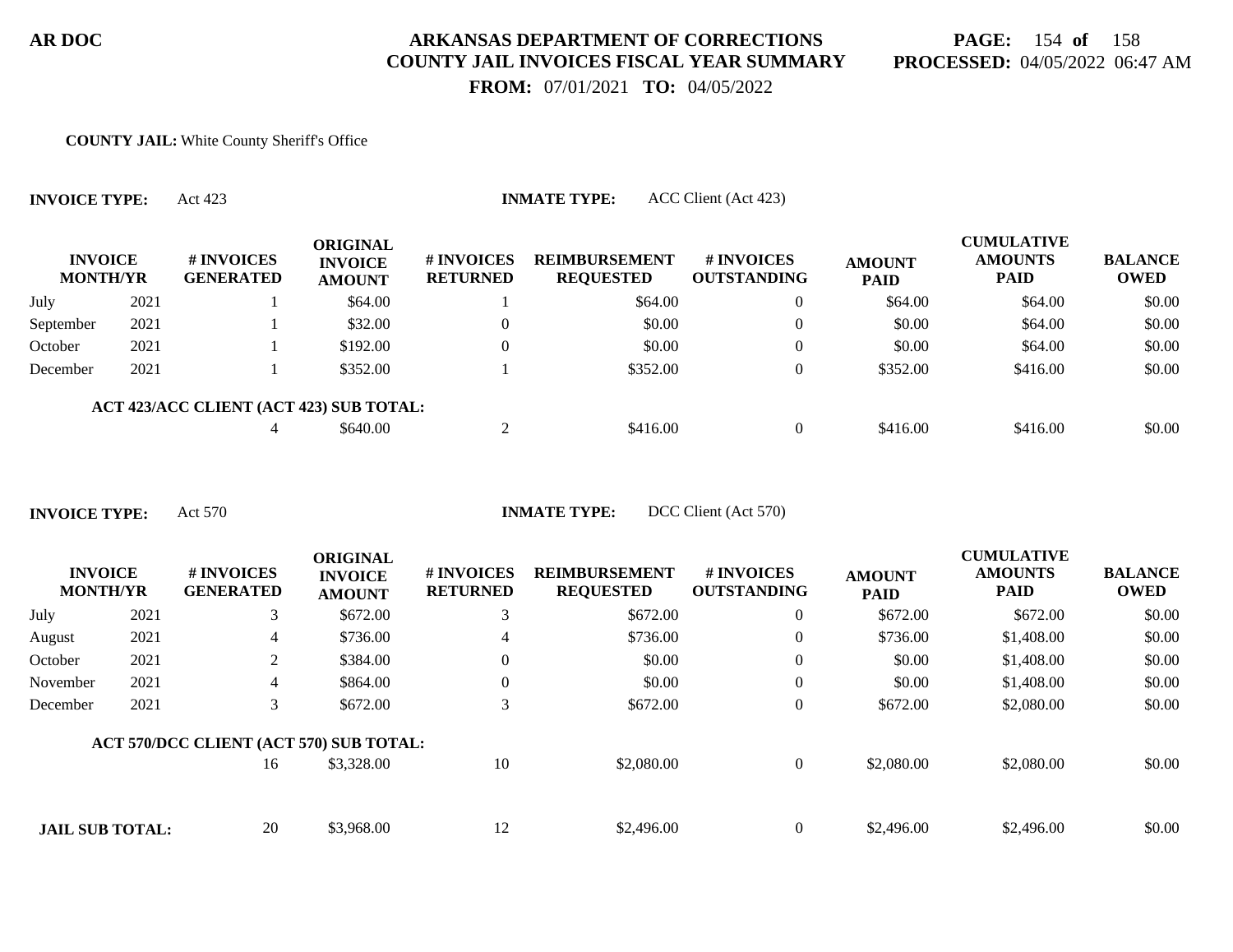# **PAGE:** 155 **of** 158 **PROCESSED:** 04/05/2022 06:47 AM

 **FROM:** 07/01/2021 **TO:** 04/05/2022

#### **COUNTY JAIL:** Woodruff County Backup List

| <b>INVOICE TYPE:</b><br><b>INVOICE</b><br><b>MONTH/YR</b> |      | County Jail Backup                                |                                                    |                               | <b>ACC</b> Resident<br><b>INMATE TYPE:</b> |                                  |                              |                                             |                               |
|-----------------------------------------------------------|------|---------------------------------------------------|----------------------------------------------------|-------------------------------|--------------------------------------------|----------------------------------|------------------------------|---------------------------------------------|-------------------------------|
|                                                           |      | # INVOICES<br><b>GENERATED</b>                    | <b>ORIGINAL</b><br><b>INVOICE</b><br><b>AMOUNT</b> | # INVOICES<br><b>RETURNED</b> | <b>REIMBURSEMENT</b><br><b>REQUESTED</b>   | # INVOICES<br><b>OUTSTANDING</b> | <b>AMOUNT</b><br><b>PAID</b> | <b>CUMULATIVE</b><br><b>AMOUNTS</b><br>PAID | <b>BALANCE</b><br><b>OWED</b> |
| August                                                    | 2021 | 2                                                 | \$608.00                                           | 2                             | \$608.00                                   | $\overline{0}$                   | \$608.00                     | \$608.00                                    | \$0.00                        |
| September                                                 | 2021 | 6                                                 | \$1,760.00                                         | 6                             | \$1,760.00                                 | $\overline{0}$                   | \$1,760.00                   | \$2,368.00                                  | \$0.00                        |
| October                                                   | 2021 | 2                                                 | \$512.00                                           | 2                             | \$512.00                                   | $\overline{0}$                   | \$512.00                     | \$2,880.00                                  | \$0.00                        |
| November                                                  | 2021 | 3                                                 | \$1,856.00                                         |                               | \$1,856.00                                 | $\theta$                         | \$1,856.00                   | \$4,736.00                                  | \$0.00                        |
| December                                                  | 2021 | 5                                                 | \$1,280.00                                         |                               | \$1,280.00                                 | $\theta$                         | \$1,280.00                   | \$6,016.00                                  | \$0.00                        |
| January                                                   | 2022 |                                                   | \$160.00                                           |                               | \$160.00                                   | $\overline{0}$                   | \$160.00                     | \$6,176.00                                  | \$0.00                        |
| March                                                     | 2022 |                                                   | \$224.00                                           |                               | \$224.00                                   | $\mathbf{0}$                     | \$224.00                     | \$6,400.00                                  | \$0.00                        |
| April                                                     | 2022 |                                                   | \$32.00                                            | $\Omega$                      | \$0.00                                     | $\mathbf{0}$                     | \$0.00                       | \$6,400.00                                  | \$0.00                        |
|                                                           |      | <b>COUNTY JAIL BACKUP/ACC RESIDENT SUB TOTAL:</b> |                                                    |                               |                                            |                                  |                              |                                             |                               |
|                                                           |      | 21                                                | \$6,432.00                                         | 20                            | \$6,400.00                                 | $\overline{0}$                   | \$6,400.00                   | \$6,400.00                                  | \$0.00                        |

| <b>INVOICE</b><br><b>MONTH/YR</b> | # INVOICES<br><b>GENERATED</b> | <b>ORIGINAL</b><br><b>INVOICE</b><br><b>AMOUNT</b> | # INVOICES<br><b>RETURNED</b> | <b>REIMBURSEMENT</b><br><b>REQUESTED</b> | # INVOICES<br><b>OUTSTANDING</b> | <b>AMOUNT</b><br><b>PAID</b> | <b>CUMULATIVE</b><br><b>AMOUNTS</b><br><b>PAID</b> | <b>BALANCE</b><br><b>OWED</b> |
|-----------------------------------|--------------------------------|----------------------------------------------------|-------------------------------|------------------------------------------|----------------------------------|------------------------------|----------------------------------------------------|-------------------------------|
| 2021                              | 16                             | \$9,952.00                                         | 16                            | \$9,952.00                               | 0                                | \$9,952.00                   | \$9,952.00                                         | \$0.00                        |
| 2021                              | 14                             | \$8,640.00                                         | 14                            | \$8,640.00                               | 0                                | \$8,640.00                   | \$18,592.00                                        | \$0.00                        |
| 2021                              | 11                             | \$8,896.00                                         | 11                            | \$8,896.00                               | 0                                | \$8,896.00                   | \$27,488.00                                        | \$0.00                        |
| 2021                              |                                | \$5,312.00                                         |                               | \$5,312.00                               | 0                                | \$5,312.00                   | \$32,800.00                                        | \$0.00                        |
| 2021                              | 11                             | \$6,528.00                                         | 11                            | \$6,528.00                               | 0                                | \$6,528.00                   | \$39,328.00                                        | \$0.00                        |
| 2021                              | 18                             | \$12,512.00                                        | 18                            | \$12,512.00                              | 0                                | \$12,512.00                  | \$51,840.00                                        | \$0.00                        |
| 2022                              | 16                             | \$14,784.00                                        | 16                            | \$14,784.00                              | 0                                | \$14,784.00                  | \$66,624.00                                        | \$0.00                        |
| 2022                              | 12                             | \$8,224.00                                         | 12                            | \$8,224.00                               | $\theta$                         | \$8,224.00                   | \$74,848.00                                        | \$0.00                        |
| 2022                              | 6                              | \$3,456.00                                         | 6                             | \$3,456.00                               | 0                                | \$3,456.00                   | \$78,304.00                                        | \$0.00                        |
| 2022                              |                                | \$4,032.00                                         |                               | \$0.00                                   |                                  | \$0.00                       | \$78,304.00                                        | \$0.00                        |
|                                   |                                |                                                    |                               |                                          |                                  |                              |                                                    |                               |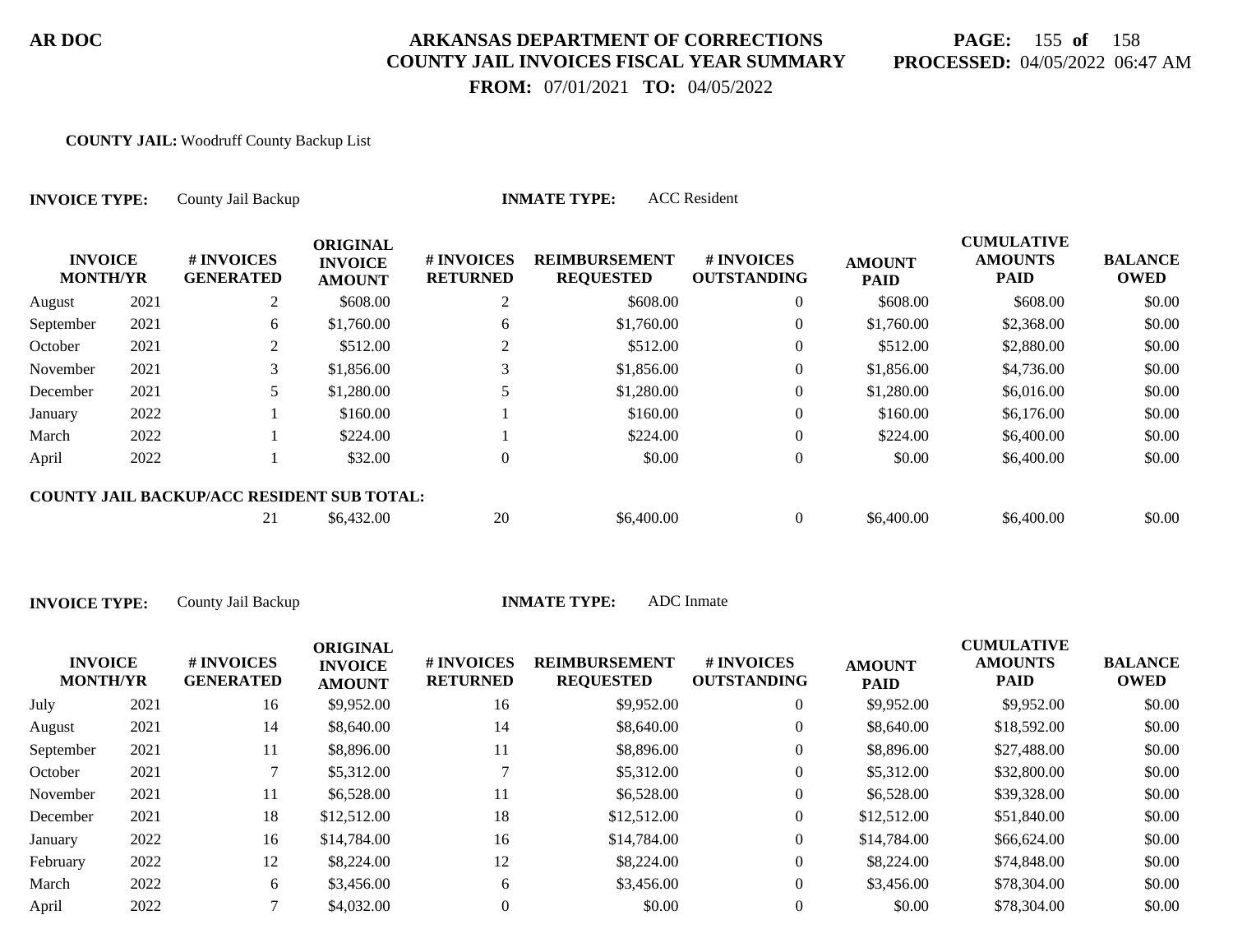**PAGE:** 156 **of** 158 **PROCESSED:** 04/05/2022 06:47 AM

 **FROM:** 07/01/2021 **TO:** 04/05/2022

|                                   |      | <b>COUNTY JAIL: Woodruff County Backup List</b>      |                                                    |                               |                                          |                                  |                              |                                                    |                               |
|-----------------------------------|------|------------------------------------------------------|----------------------------------------------------|-------------------------------|------------------------------------------|----------------------------------|------------------------------|----------------------------------------------------|-------------------------------|
|                                   |      | COUNTY JAIL BACKUP/ADC INMATE SUB TOTAL:             |                                                    |                               |                                          |                                  |                              |                                                    |                               |
|                                   |      | 118                                                  | \$82,336.00                                        | 111                           | \$78,304.00                              | $\boldsymbol{0}$                 | \$78,304.00                  | \$78,304.00                                        | \$0.00                        |
| <b>JAIL SUB TOTAL:</b>            |      | 139                                                  | \$88,768.00                                        | 131                           | \$84,704.00                              | $\overline{0}$                   | \$84,704.00                  | \$84,704.00                                        | \$0.00                        |
|                                   |      | <b>COUNTY JAIL:</b> Woodruff County Sheriff's Office |                                                    |                               |                                          |                                  |                              |                                                    |                               |
| <b>INVOICE TYPE:</b>              |      | Act 570                                              |                                                    |                               | <b>INMATE TYPE:</b>                      | DCC Client (Act 570)             |                              |                                                    |                               |
| <b>INVOICE</b><br><b>MONTH/YR</b> |      | # INVOICES<br><b>GENERATED</b>                       | <b>ORIGINAL</b><br><b>INVOICE</b><br><b>AMOUNT</b> | # INVOICES<br><b>RETURNED</b> | <b>REIMBURSEMENT</b><br><b>REQUESTED</b> | # INVOICES<br><b>OUTSTANDING</b> | <b>AMOUNT</b><br><b>PAID</b> | <b>CUMULATIVE</b><br><b>AMOUNTS</b><br><b>PAID</b> | <b>BALANCE</b><br><b>OWED</b> |
| August                            | 2021 |                                                      | \$96.00                                            | $\mathbf{1}$                  | \$96.00                                  | $\boldsymbol{0}$                 | \$96.00                      | \$96.00                                            | \$0.00                        |
| January                           | 2022 | 1                                                    | \$192.00                                           | $\boldsymbol{0}$              | \$0.00                                   | $\boldsymbol{0}$                 | \$0.00                       | \$96.00                                            | \$0.00                        |
| February                          | 2022 | 1                                                    | \$224.00                                           | 1                             | \$224.00                                 | $\boldsymbol{0}$                 | \$224.00                     | \$320.00                                           | \$0.00                        |
|                                   |      | ACT 570/DCC CLIENT (ACT 570) SUB TOTAL:              |                                                    |                               |                                          |                                  |                              |                                                    |                               |
|                                   |      | 3                                                    | \$512.00                                           | $\mathbf{2}$                  | \$320.00                                 | $\boldsymbol{0}$                 | \$320.00                     | \$320.00                                           | \$0.00                        |
| <b>JAIL SUB TOTAL:</b>            |      | 3                                                    | \$512.00                                           | $\mathbf{2}$                  | \$320.00                                 | $\boldsymbol{0}$                 | \$320.00                     | \$320.00                                           | \$0.00                        |
|                                   |      | <b>COUNTY JAIL: Yell County Backup List</b>          |                                                    |                               |                                          |                                  |                              |                                                    |                               |
| <b>INVOICE TYPE:</b>              |      | County Jail Backup                                   |                                                    |                               | <b>INMATE TYPE:</b>                      | <b>ACC</b> Resident              |                              |                                                    |                               |
| <b>INVOICE</b><br><b>MONTH/YR</b> |      | # INVOICES<br><b>GENERATED</b>                       | <b>ORIGINAL</b><br><b>INVOICE</b><br><b>AMOUNT</b> | # INVOICES<br><b>RETURNED</b> | <b>REIMBURSEMENT</b><br><b>REQUESTED</b> | # INVOICES<br><b>OUTSTANDING</b> | <b>AMOUNT</b><br><b>PAID</b> | <b>CUMULATIVE</b><br><b>AMOUNTS</b><br><b>PAID</b> | <b>BALANCE</b><br><b>OWED</b> |
| July                              | 2021 | -1                                                   | \$352.00                                           | 1                             | \$352.00                                 | $\theta$                         | \$352.00                     | \$352.00                                           | \$0.00                        |

August 2021 3 \$1,152.00 3 \$1,152.00 0 \$1,152.00 \$0.00 \$0.00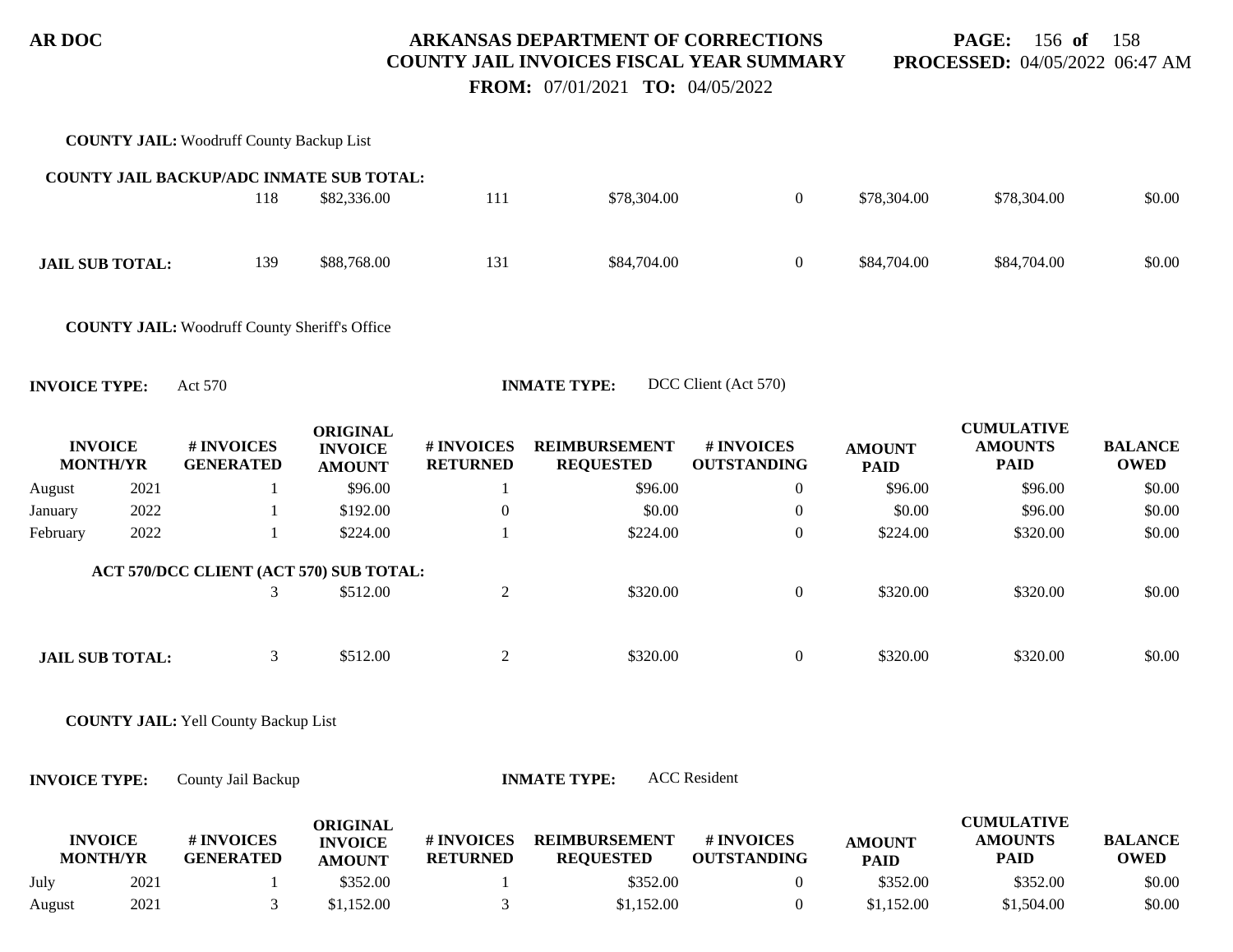**PAGE:** 157 **of** 158 **PROCESSED:** 04/05/2022 06:47 AM

 **FROM:** 07/01/2021 **TO:** 04/05/2022

|          | <b>COUNTY JAIL:</b> Yell County Backup List |                                                   |    |            |                |            |            |        |
|----------|---------------------------------------------|---------------------------------------------------|----|------------|----------------|------------|------------|--------|
| December | 2021                                        | \$896.00                                          | ⌒  | \$896.00   | $\Omega$       | \$896.00   | \$2,400.00 | \$0.00 |
| January  | 2022                                        | \$2,848.00                                        |    | \$2,848.00 | $\overline{0}$ | \$2,848.00 | \$5,248.00 | \$0.00 |
| February | 2022                                        | \$1,632,00                                        |    | \$1,632.00 | $\overline{0}$ | \$1,632.00 | \$6,880.00 | \$0.00 |
| March    | 2022                                        | \$800.00                                          |    | \$800.00   | $\Omega$       | \$800.00   | \$7,680.00 | \$0.00 |
| April    | 2022                                        | \$704.00                                          |    | \$0.00     | $\theta$       | \$0.00     | \$7,680.00 | \$0.00 |
|          |                                             | <b>COUNTY JAIL BACKUP/ACC RESIDENT SUB TOTAL:</b> |    |            |                |            |            |        |
|          |                                             | \$8,384.00                                        | 15 | \$7,680.00 | $\Omega$       | \$7,680.00 | \$7,680.00 | \$0.00 |

| <b>INVOICE</b><br><b>MONTH/YR</b> | # INVOICES<br><b>GENERATED</b> | <b>ORIGINAL</b><br><b>INVOICE</b><br><b>AMOUNT</b> | # INVOICES<br><b>RETURNED</b> | <b>REIMBURSEMENT</b><br><b>REQUESTED</b>        | # INVOICES<br><b>OUTSTANDING</b> | <b>AMOUNT</b><br><b>PAID</b> | <b>CUMULATIVE</b><br><b>AMOUNTS</b><br><b>PAID</b> | <b>BALANCE</b><br><b>OWED</b> |
|-----------------------------------|--------------------------------|----------------------------------------------------|-------------------------------|-------------------------------------------------|----------------------------------|------------------------------|----------------------------------------------------|-------------------------------|
| 2021                              | 13                             | \$7,360.00                                         | 13                            | \$7,360.00                                      | $\overline{0}$                   | \$7,360.00                   | \$7,360.00                                         | \$0.00                        |
| 2021                              | 15                             | \$10,272.00                                        | 15                            | \$10,272.00                                     | $\overline{0}$                   | \$10,272.00                  | \$17,632.00                                        | \$0.00                        |
| 2021                              | 13                             | \$6,560.00                                         | 13                            | \$6,560.00                                      | $\overline{0}$                   | \$6,560.00                   | \$24,192.00                                        | \$0.00                        |
| 2021                              | 11                             | \$8,512.00                                         | 11                            | \$8,512.00                                      | $\overline{0}$                   | \$8,512.00                   | \$32,704.00                                        | \$0.00                        |
| 2021                              | 11                             | \$8,896.00                                         | 11                            | \$8,896.00                                      | $\overline{0}$                   | \$8,896.00                   | \$41,600.00                                        | \$0.00                        |
| 2021                              | 13                             | \$10,720.00                                        | 13                            | \$10,720.00                                     | $\overline{0}$                   | \$10,720.00                  | \$52,320.00                                        | \$0.00                        |
| 2022                              | 15                             | \$13,632.00                                        | 15                            | \$13,632.00                                     | $\overline{0}$                   | \$13,632.00                  | \$65,952.00                                        | \$0.00                        |
| 2022                              | 16                             | \$12,192.00                                        | 16                            | \$12,192.00                                     | $\overline{0}$                   | \$12,192.00                  | \$78,144.00                                        | \$0.00                        |
| 2022                              | 14                             | \$11,008.00                                        | 14                            | \$11,008.00                                     | $\overline{0}$                   | \$11,008.00                  | \$89,152.00                                        | \$0.00                        |
| 2022                              | 17                             | \$9,664.00                                         | $\overline{0}$                | \$0.00                                          | $\boldsymbol{0}$                 | \$0.00                       | \$89,152.00                                        | \$0.00                        |
|                                   |                                |                                                    |                               |                                                 |                                  |                              |                                                    |                               |
|                                   | 138                            | \$98,816.00                                        | 121                           | \$89,152.00                                     | $\overline{0}$                   | \$89,152.00                  | \$89,152.00                                        | \$0.00                        |
|                                   | 155                            | \$107,200.00                                       | 136                           | \$96,832.00                                     | $\overline{0}$                   | \$96,832.00                  | \$96,832.00                                        | \$0.00                        |
|                                   |                                | <b>JAIL SUB TOTAL:</b>                             |                               | <b>COUNTY JAIL BACKUP/ADC INMATE SUB TOTAL:</b> |                                  |                              |                                                    |                               |